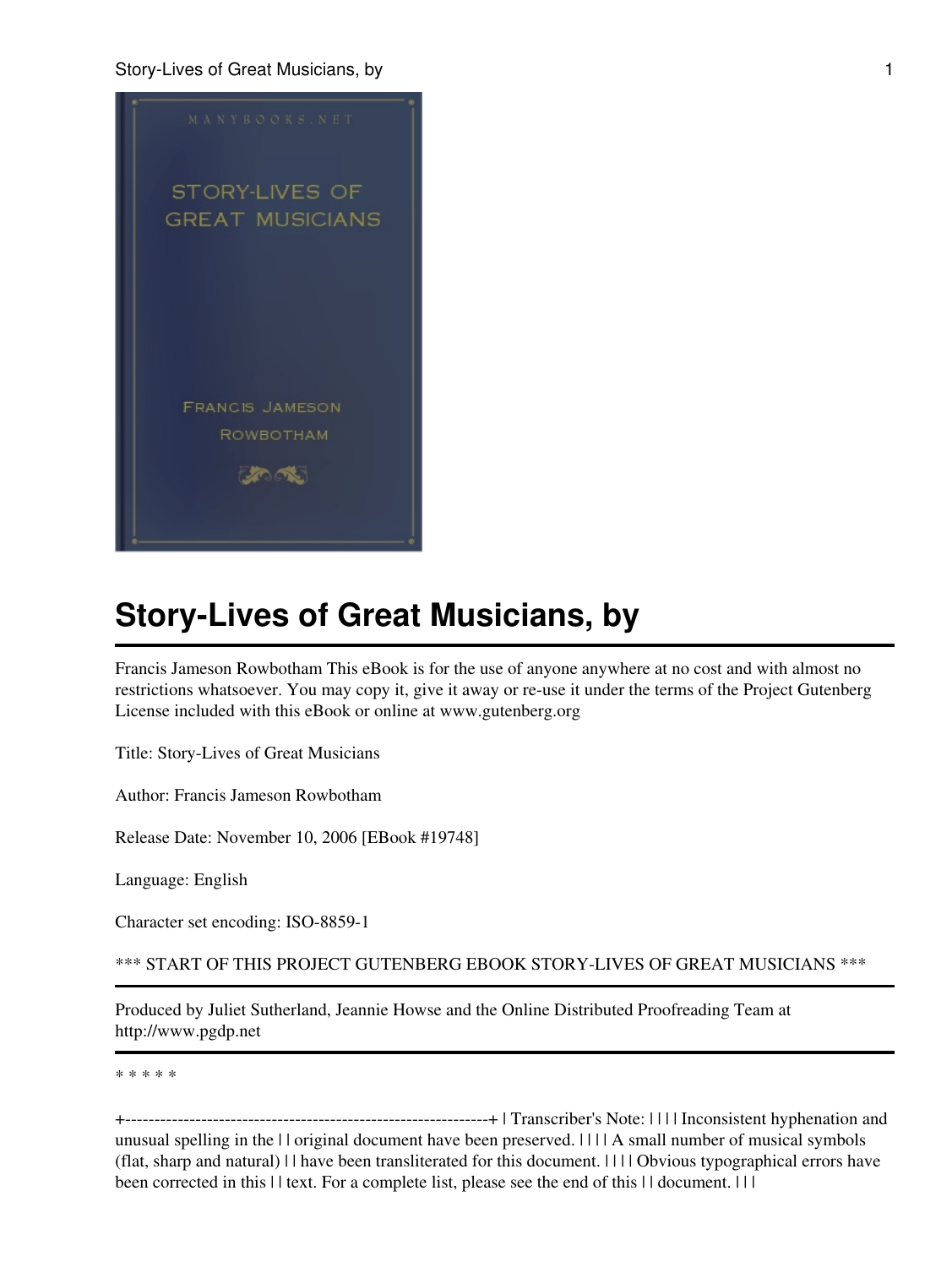+--------------------------------------------------------------+

\* \* \* \* \*

[Illustration: BEETHOVEN. *Frontispiece.* From photo RISCHGITZ.]

#### STORY-LIVES

OF

GREAT MUSICIANS

## BY FRANCIS JAMESON ROWBOTHAM AUTHOR OF 'STORY-LIVES OF GREAT AUTHORS,' 'TALES FROM PLUTARCH,' ETC.

#### *ILLUSTRATED*

#### NEW YORK FREDERICK A. STOKES COMPANY *PUBLISHERS*

#### TO THE MEMORY OF FREDERICK WESTLAKE, R.A.M.

#### PREFACE

Following the plan of his previous volume of *Great Authors*, the writer has here endeavoured to weave into more or less story form a few of the facts and incidents in the lives of some great musicians. It is hoped that young readers--and especially those to whom music is a subject of study--will take a greater interest in some of the masterpieces of composition when they have learnt something about the composers themselves, and the circumstances under which they wrote.

The author desires to express his acknowledgments for the assistance he has derived from the following works:

Grove's *Dictionary of Music and Musicians*; Bitter's *Life of Sebastian Bach* (translated by J.E. Kay-Shuttleworth); Rockstro's *Life of George Frederick Handel*; Williams's *Handel* in 'The Master Musicians'; Townsend's *Haydn* in 'The Great Musicians'; Jahn's *W.A. Mozart* (translated by P.D. Townsend); Schindler's *Life of Beethoven*; Nohl's *Life of Beethoven*; von Hellborn's *Franz Schubert* (translated by A.D. Coleridge); Benedict's *Sketch of the Life and Works of Felix Mendelssohn-Bartholdy*; Hensel's *The Mendelssohn Family*; Hiller's *Mendelssohn: Letters and Recollections*; Devrient's *Recollections of F.M. Bartholdy* (translated by C.N. Macfarren).

| <b>CONTENTS</b>  |  |  |  |
|------------------|--|--|--|
| <b>PAGE</b>      |  |  |  |
| <b>BACH3</b>     |  |  |  |
| <b>HANDEL 37</b> |  |  |  |
| <b>HAYDN 89</b>  |  |  |  |
| MOZART 151       |  |  |  |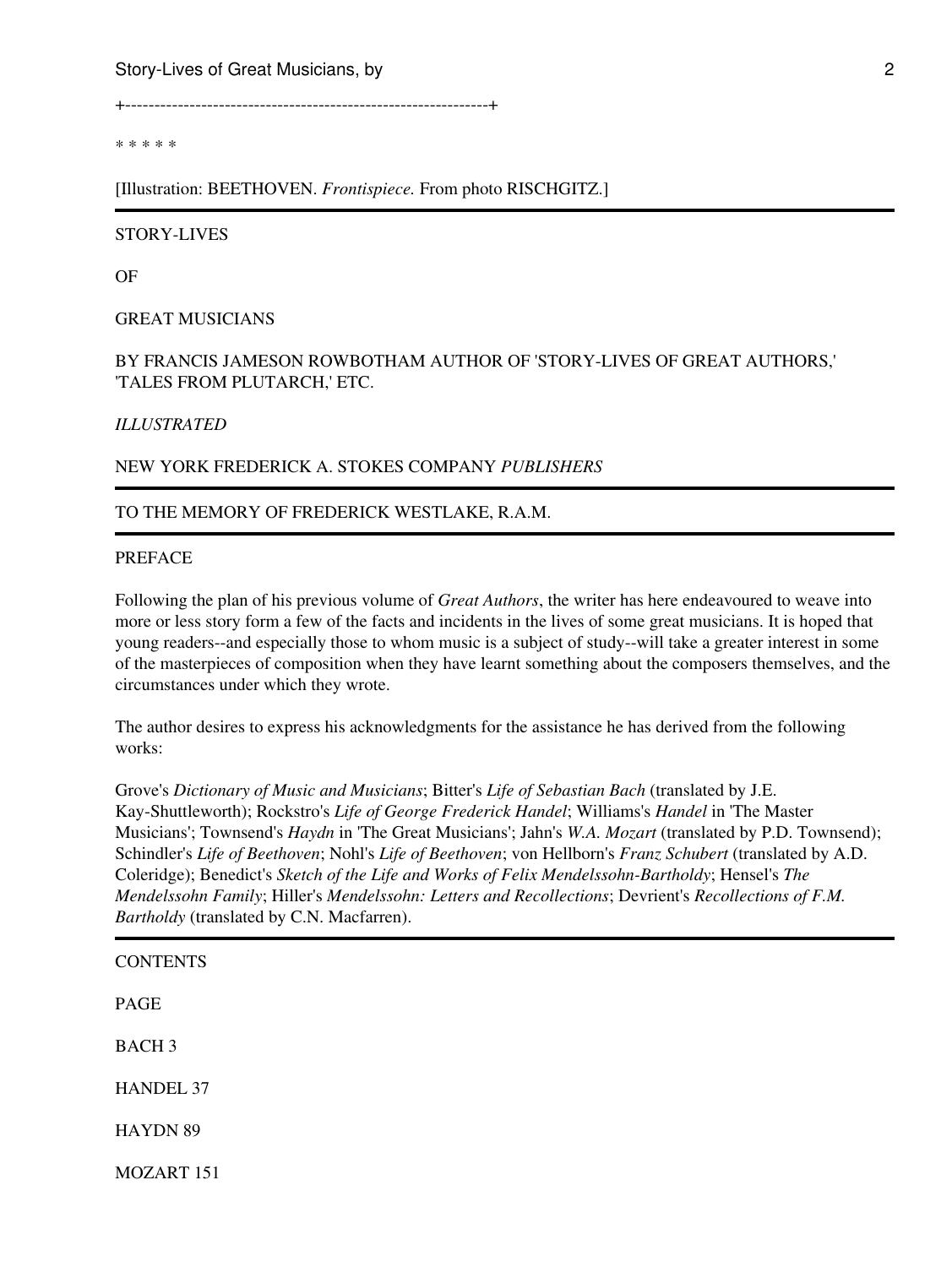BEETHOVEN 215

SCHUBERT 269

MENDELSSOHN 315

LIST OF ILLUSTRATIONS

PAGE

GAZING AT ITS COVERS THROUGH THE LATTICE DOORS OF THE CUPBOARD 4

BY THE LIGHT OF THE MOON HE BEGAN HIS TASK 9

CHRISTOPH SEIZED THE MANUSCRIPT BOOK AND THE COPY 10

DURING THE WINTER MONTHS THE SCHOLARS WERE SENT OUT TO SING IN THE STREETS 12

THE KING EXCLAIMED REPEATEDLY: 'ONLY ONE BACH! ONLY ONE BACH!' 30

HANDEL'S BIRTHPLACE, HALLE, SAXONY 38

BECKONED SILENTLY TO THE REST TO FOLLOW HIM 41

HE CALLED TO THE COACHMAN TO STOP 44

THE DUKE PRAISED HIS PERFORMANCE 46

A RESORT TO SWORDS 55

A GRAND PROCESSION OF DECORATED BARGES FROM WHITEHALL TO LIMEHOUSE 63

THE STROKES OF HIS HAMMER ON THE ANVIL KEPT TIME TO HIS SONG 66

'DID NOT YOU SAY YOU COULD SING AT SIGHT?' 'YES, SIR, BUT NOT AT FIRST SIGHT!' 76

HE WAS IMITATING THE PLAYING OF A VIOLIN 94

ST. STEPHEN'S CATHEDRAL, VIENNA 101

HE MANAGED TO SAVE SUFFICIENT TO PURCHASE TWO VOLUMES 104

THE TANTALISING PIGTAIL 109

'WHOSE MUSIC IS THAT WHICH YOU WERE PLAYING JUST NOW?' 117

HAYDN ENJOYED HIS FIRST SIGHT OF THE WAVES 133

LISSON GROVE A CENTURY AGO 135

HAYDN'S EYES FILLED WITH TEARS 145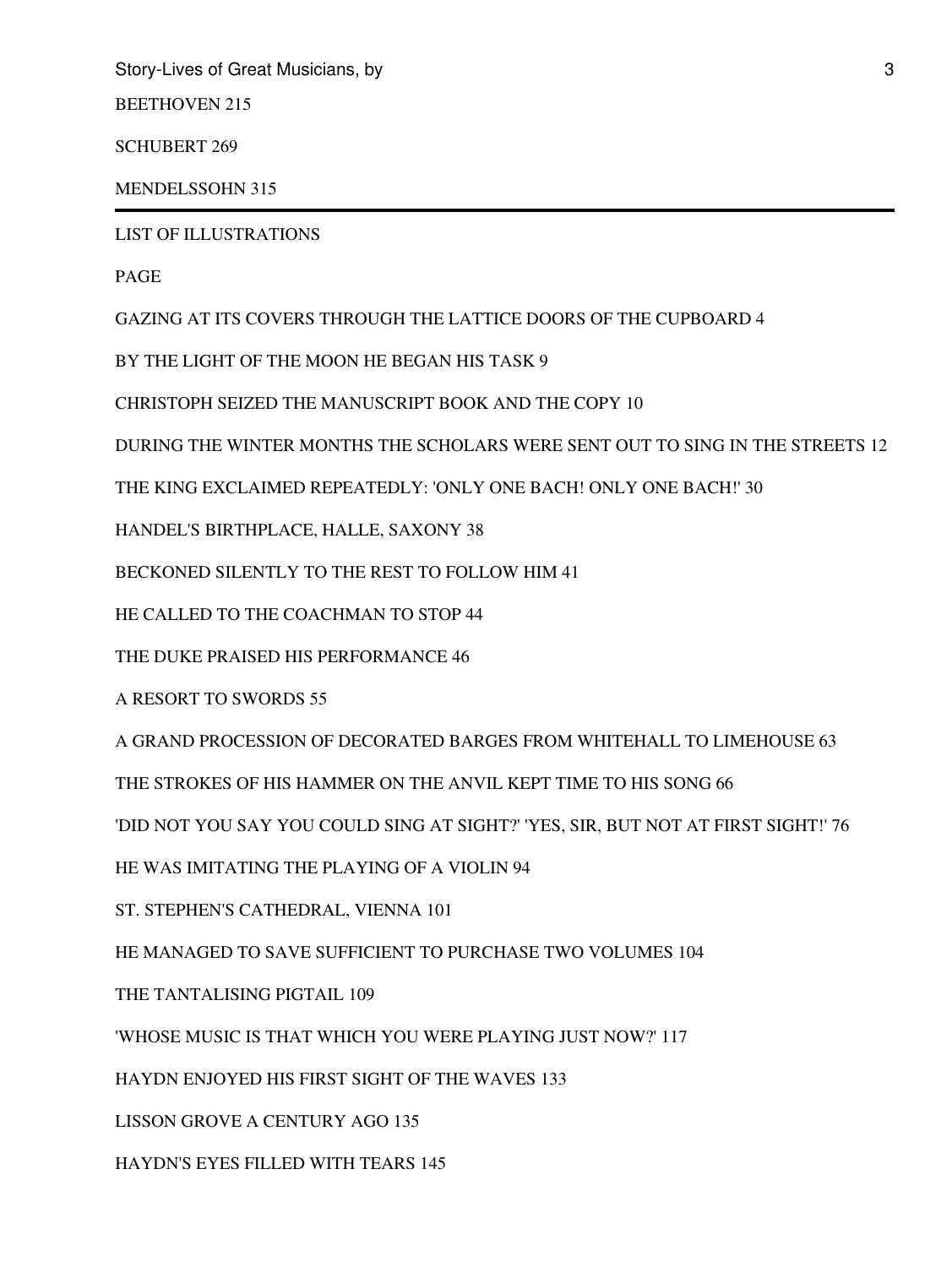HE PAID NO HEED TO THE ENTRY OF A SERVANT 152

THEY REMAINED STANDING, ROOTED TO THE SPOT 160

PLAYED BEFORE THE COURT AT VERSAILLES 164

CHELSEA AT THAT TIME WAS A RIVERSIDE VILLAGE 167

THE CARRIAGE WHICH WAS TO CONVEY THE TRAVELLERS DREW UP AT THE DOOR 188

'THERE IS THE DOOR!' 199

'NOW THEN, LUDWIG, TIME FOR PRACTICE!' 220

'PAY ATTENTION TO THIS YOUNG MAN, FOR HE WILL MAKE A NOISE IN THE WORLD SOME DAY' 228

SEATED BEFORE AN OLD, WORN-OUT PIANO 230

HAYDN PRAISED THE COMPOSITION HIGHLY 233

TAKING HIS HAND, TURNED HIM ROUND TO THE AUDIENCE 255

THEY INDULGED IN JOKES AT THE EXPENSE OF THE SPECTACLED BOY 273

HIS CLEVER PLAYING ATTRACTED THE ATTENTION OF THE LEADER 275

MANY EVENINGS WERE PASSED IN MUSICAL ENJOYMENT 282

THEY FOUND SCHUBERT HARD AT WORK 291

SCHUBERT FLED FROM THE ROOM 302

'HERE IS A GENTLEMAN WHO KNOWS ALL ABOUT THE NEW OPERA' 325

THE TUTOR'S CARRIAGE MET THEM 330

'THE SUCCESS WAS BEYOND WHAT I COULD HAVE DREAMED' 348

'WOULD NOT THAT BE SPLENDID FOR AN ORATORIO!' 362

PORTRAITS

BEETHOVEN *Frontispiece*

BACH 5

HANDEL 39

HAYDN 91

MOZART 153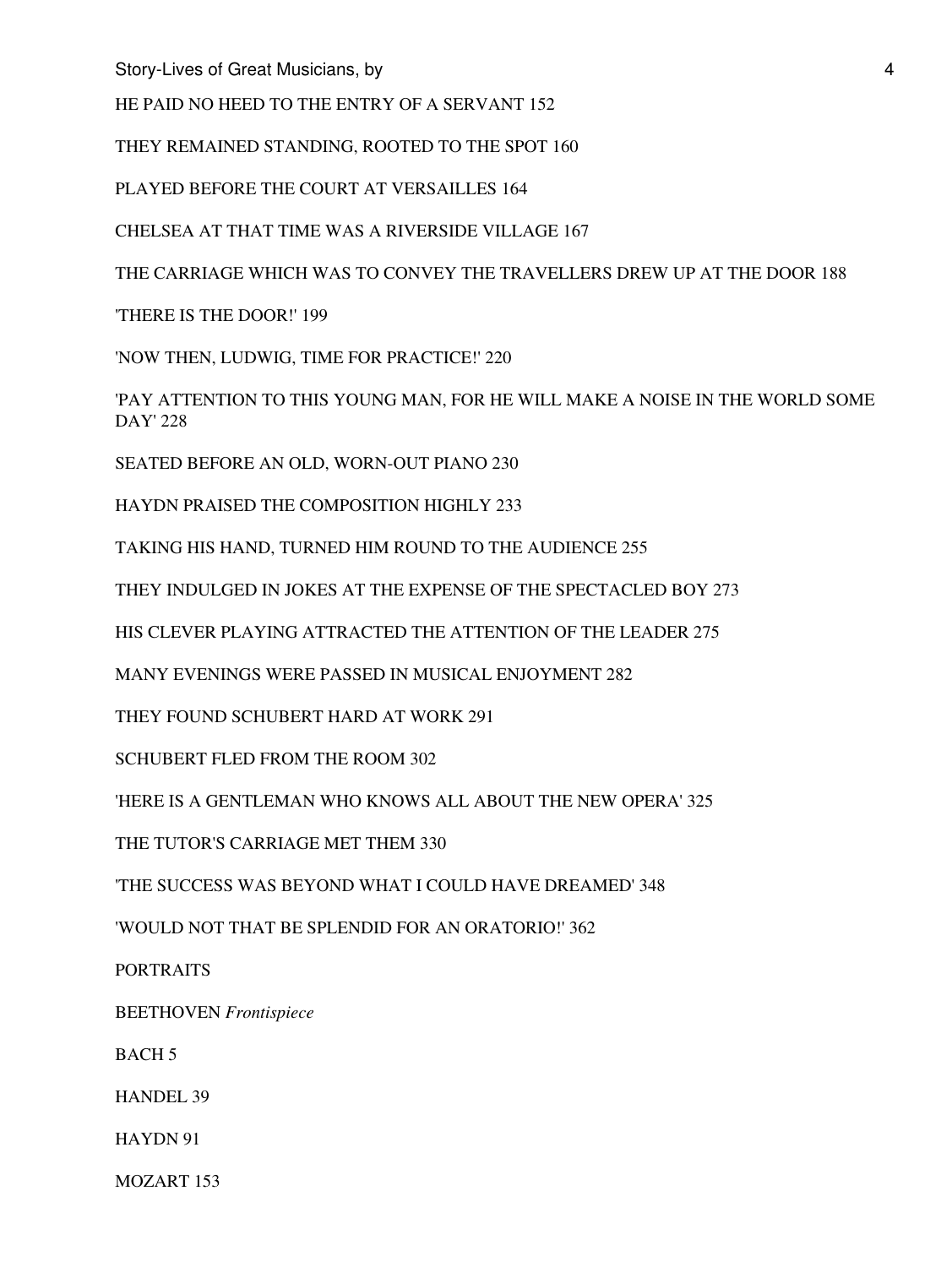# SCHUBERT 271

#### MENDELSSOHN 317

#### BACH

# STORY-LIVES OF GREAT MUSICIANS

## BACH

'Christoph, I wish you would let me have that book of manuscript music which you have in your cupboard--the one which contains pieces by Pachelbel, and Frohberger, and Buxtehude, and ever so many others--you know which I mean. I will take such care of it if you will only lend it to me for a little while.'

Christoph was about to leave the room, but he turned sharply to his little brother as the latter put his request.

'No, Sebastian, I will certainly not lend you the book, and I wonder that you have the impertinence to ask me such a thing! The idea of your thinking that you could study such masters as Buxtehude and Frohberger--a child like you! Get on with what I have set you to learn, and do not let me hear any more of such fancies!'

With that Christoph shut the door behind him, and Sebastian was left to ponder sadly upon his elder brother's harshness in refusing to accede to his simple request. The disappointment was very keen, for little Sebastian had been longing to get possession of that precious volume. For several days past he had spent hours in his brother's absence gazing at its covers through the lattice doors of the cupboard, and feasting his eyes upon the names of the musicians which were written on the back in bold letters in Christoph's hand.

#### [Illustration: '*Gazing at its covers through the lattice doors of the cupboard.*']

What harm could there be in his *trying* to play the works of those masters? It seemed so unreasonable to the ten-year-old child, for he was passionately fond of music, and exceedingly quick at learning; yet Christoph persistently kept him to simple pieces such as he could master without the slightest difficulty, and which, therefore, afforded him no gratification whatever. He longed to be studying more advanced works, and there were times when this longing seemed insupportable--when the soul of this earnest child-musician rose in revolt against the tyrannical treatment of his elder brother. Christoph's lack of appreciation of Sebastian's capacity and gift for music was, moreover, so marked as to crush the feelings of love and respect which otherwise would have found a place in Sebastian's heart for the brother whom the sad circumstances of his childhood had made his guardian.

## [Illustration: BACH. From photo RISCHGITZ.]

Johann Sebastian Bach, as the young musician was named, was an orphan. Ten years before the period at which our story opens--on March 21, 1685--he had first seen the light in the long, low-roofed cottage, which is still standing in the little German town of Eisenach, nestling at the foot of the wooded heights which form part of the romantically beautiful district of the Thuringer Wald. It is a country abounding in legendary lore, which, taking its birth from the recesses of the interminable forest, and perpetuated in ballad, has for ages found a home in the sequestered valleys lying locked between the hills. On one of the latter, overlooking the town, stands the Wartburg, in which Luther made his home, and where he translated the Bible into the German tongue.

Sebastian's father, Johann Ambrosius Bach, organist of Eisenach, was the descendant of a long race of musicians of the name who had followed music not merely as a means of livelihood, but with the earnest desire of furthering its artistic aims. For close upon two hundred years before Sebastian was born the family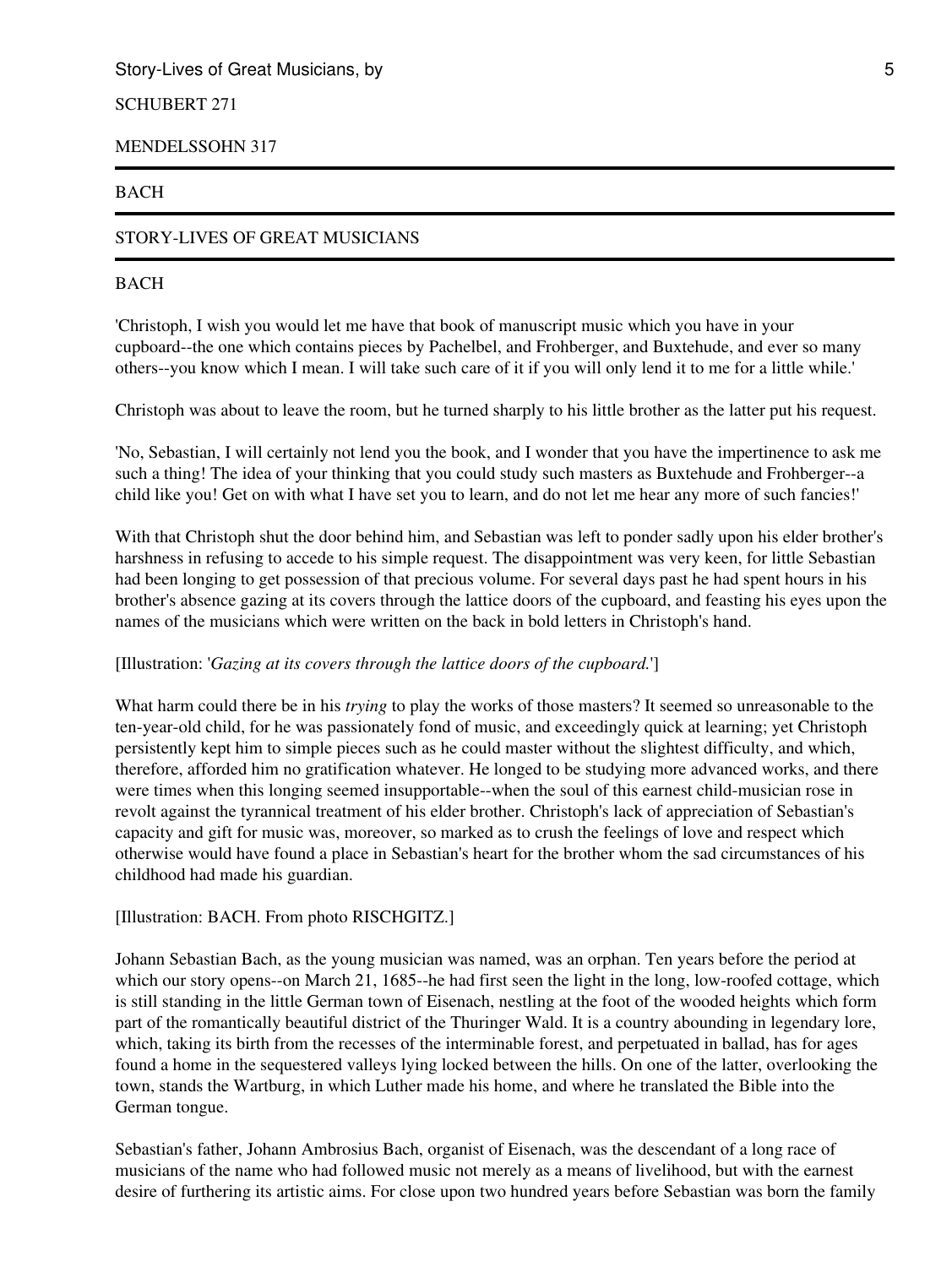of Bach had thus laboured to develop and improve their art in the only direction in which it was practised in the Germany of those days--namely, as a fitting accompaniment to the simple, but deeply devotional, services of the Lutheran Church. So greatly had the influence of this ancient and closely-united family made itself felt in regard to church music that at Erfurt, where its members had practised the art for generations, all musicians were known as 'the Bachs,' although no Bach had actually resided in the town for many years.

That Sebastian should have shown a fondness for music at a very early age is not, therefore, to be wondered at; but, beyond learning the violin from his father, he had not progressed far in his studies when, in his tenth year, he found himself bereft of both his parents and taken into the charge of his brother Christoph, who filled the post of organist at the neighbouring town of Ohrdruff. Christoph, who was fourteen years older than Sebastian, possessed nothing more than an ordinary amount of talent for music, and in addition lacked the sense to appreciate the gift which his little brother at once began to display in response to his teaching. To give Sebastian lessons on the clavier and send him to the Lyceum to learn Latin and singing and other school subjects seemed to Christoph to comprise the full extent of his responsibilities; but that Sebastian possessed genius which called for sympathy and encouragement at his hands appears only to have aroused in him a feeling of coldness and indifference, amounting at times to stern repression.

Beneath this shadow of ill-feeling Sebastian suffered in silence, but, fortunately, the force of his genius was too strong to be crushed, and the spirit which was lacking in his brother's lessons he supplied for himself. The injustice of the denial with which Christoph had met his request for the loan of the manuscript music-book had fired him with the determination to possess himself of the treasure at all costs, and even the drudgery of playing over and over again pieces which he already knew by heart appeared to him in the new light of stepping-stones to the attainment of his cherished desire. Yet for some time it was difficult to see how the book was to be abstracted without his brother's knowledge.

One night, long after the other inmates of the house had retired, Sebastian stood at the open casement of his chamber, buried in thought. The moon was flooding the valley with her silvery light, rendering the most distant objects clear and distinct, and throwing into still deeper shadow the sombre hills which encompassed the town. But the boy had no thoughts to bestow upon the music of the scene thus spread before his eyes; his mind was absorbed by a great project which he was resolved upon carrying out that night, and to which the presence of the moon lent a promise of success. Perfect stillness reigned in the house, and Sebastian, deeming that the opportune moment had arrived for embarking upon his venture, closed the casement and crept softly downstairs to the parlour.

The moonlight shining into the room revealed the position of every object, and a glance sufficed to show him that the treasure he sought was in its accustomed place, but the cupboard, of course, was locked. He squeezed his little hands through the lattice-bars, and after much effort managed to reach the manuscript book. To draw it towards him required even more dexterity, but at length that was accomplished; and then came the crowning feat--to get it through the bars. During this time Sebastian had been tormented by fears lest his brother should have discovered his absence from his bedroom, and nothing but his firm determination to accomplish his purpose prevented him from quitting the room and returning to his bed.

For a long time his efforts to pull the book through the bars were in vain, but after trying each bar in turn he found one which was weaker than the rest, and having brought the book to this spot, he succeeded at last in forcing a passage for it by bending the bar, and the coveted volume was freed from its prison!

Breathless with exertion and excitement, the child hugged his treasure to his breast and stole back to his chamber. On gaining this haven of safety, he listened for some time to ascertain whether his movements had aroused the household, but finding that everything remained as silent as before, he drew a chair to the little table before the window, and by the light of the moon, which still streamed into the room, he feasted his eyes upon the pages before him. Then, taking his pen and some manuscript music-paper with which he had provided himself, he began his task of copying out the pieces contained in the book.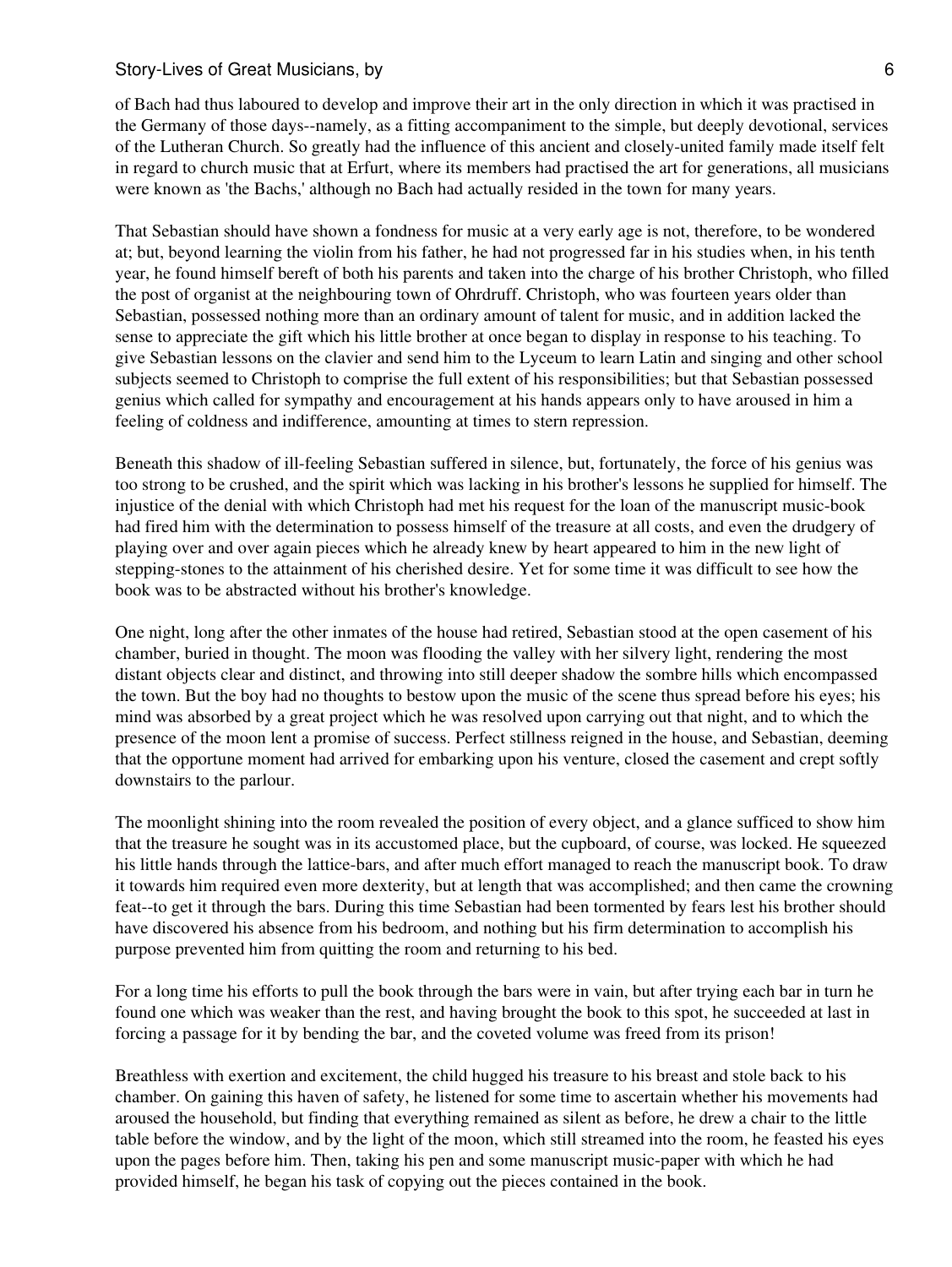An hour or more slipped away in this absorbing occupation, and it was not until the moon had shifted her position, so that her rays no longer afforded the necessary light, that Sebastian ceased to ply his pen. Then, having hidden the book away and removed all traces of his work, the now wearied little musician sought his pillow and fell fast asleep.

This was but the beginning of endless nights of toil pursued whilst the house lay hushed in slumber. For six months, whenever the moon sent her friendly rays through his casement, did Sebastian prosecute his task, until the night arrived when he found himself at the last page. The fear of discovery had ceased to haunt him as time went on, and now he could only reflect with joy at the accomplishment of his long task, and creep into bed utterly unmindful of everything else--even of the precaution of putting his work out of sight!

#### [Illustration: '*By the light of the moon he began his task.*']

Alas, for poor Sebastian! he was to pay dearly for this act of forgetfulness. As he lay sleeping--his dreams filled with the realization of the fruits of his untiring industry--the books lying open on the table where he had left them, and the moonbeams falling gently on the page whereon his fingers had traced those last passages but a few minutes before, the door opened, and a figure stole softly into the room. It was Christoph himself, who, fancying he heard sounds proceeding from Sebastian's chamber, had come to seek the cause. His glance fell upon the open books. With a stride he was at the table, bending over them. The next moment he raised his head and darted an angry glance at the child's sleeping figure. But Sebastian only smiled, and murmured something in his sleep, and the elder brother turned once more to examine the writing. As he scanned the pages which witnessed Sebastian's heart-work throughout those long months his face hardened. There was no pity in his breast for the child who had thus displayed his devotion to the art which he himself must have loved after his own fashion--no sympathy for one who had spent so many hours snatched from sleep in acquiring that which he, Christoph, had had it in his power to bestow as a free gift--only anger and jealousy at the thought that he had been outwitted by his little brother. With his mouth curved into a cruel smile, Christoph seized the manuscript book and the copy, and, taking them from the room, hid them away in a new place where Sebastian could not possibly find them.

#### [Illustration: '*Christoph seized the manuscript book and the copy.*']

It was well for Sebastian that his love of music enabled him to overcome the bitter disappointment occasioned by his brother's cruelty, and so to continue the struggle for knowledge in the face of such terrible odds. But there was one thing which served to comfort him in his hour of trial, and of which Christoph was powerless to rob him, and that was the *memory* of the beautiful music he had copied with such infinite pains. This in itself must have been a resource of priceless value to him in helping him to bear with his brother's oppression.

A new life opened for Sebastian when, at the age of fifteen, he quitted his brother's roof and, with a school-fellow from Ohrdruff, entered the Michael Gymnasium, or Latin School, attached to the Church of St. Michael at Lüneburg. The discovery that he possessed a beautiful soprano voice gave him a place at once amongst those scholars who were selected to sing the principal parts in the Church services in return for a free education. Lüneburg possessed two schools, attached respectively to the Churches of St. Michael and St. John, and the rivalry between the two was so keen that when, as was the custom during the winter months, the scholars were sent out to sing in the streets in order to collect money for their support, the respective routes to be traversed had to be carefully marked out so as to prevent a collision.

Bach had not been long at St. Michael's, however, ere his wonderful voice, which had attracted much attention at the services of the church, began to break; but, fortunately, his knowledge of the violin and clavier enabled him to retain his place in the school and to enjoy the educational advantages which it offered. He was working hard at his musical studies, spending a portion of each day in the convent library, where the works of the best composers were to be found. But all his thoughts and aspirations were beginning to centre themselves upon the instrument which, before all others, had the power to stir his musical soul to its depths. His love for the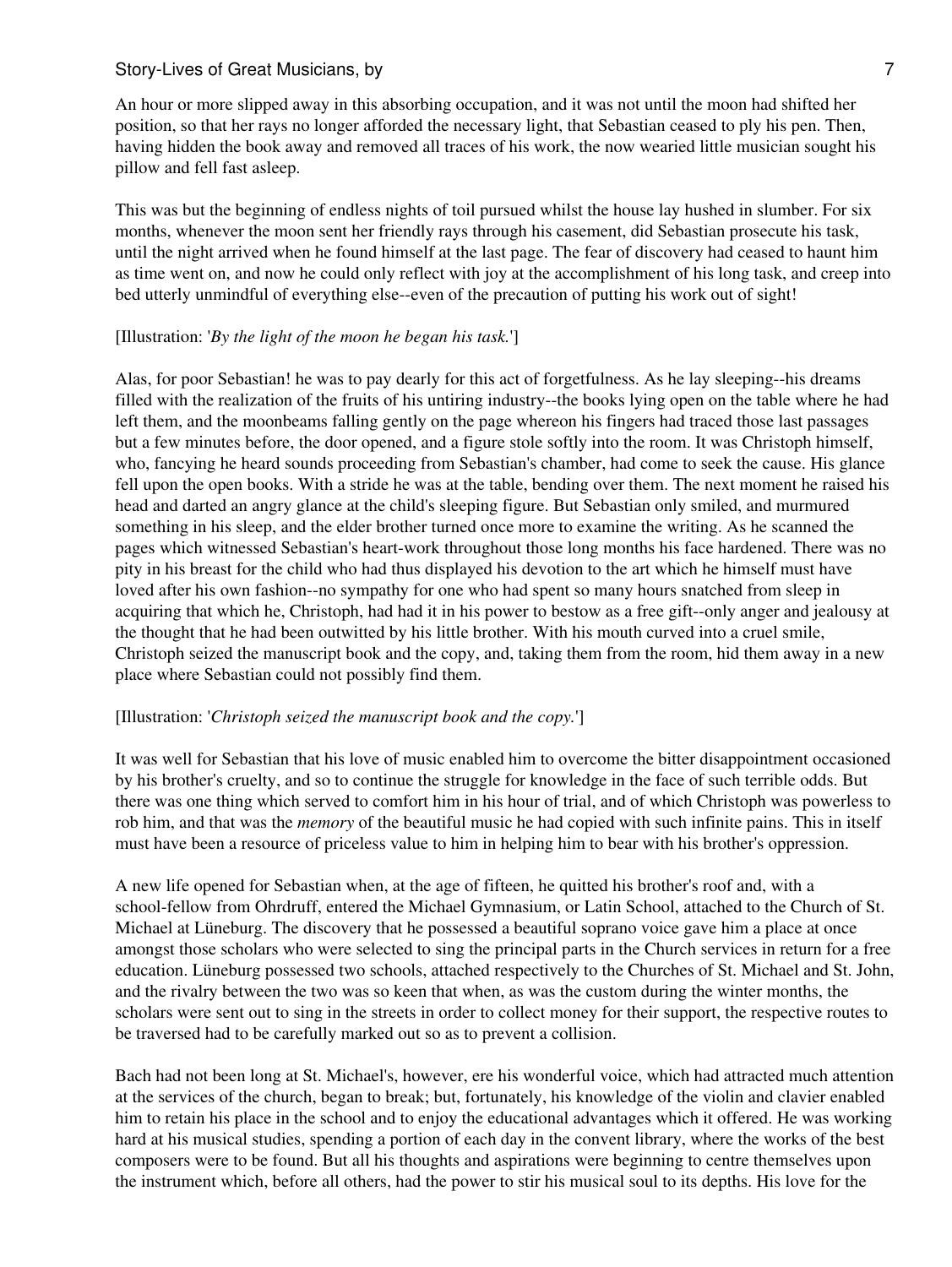organ soon developed into a passion which overcame every obstacle offered to its gratification. The extremes of hunger and bodily fatigue were alike powerless to restrain his desire to study the capacities of the organ as these were brought forth by the ablest hands. His poverty forbade the hope of his receiving instruction on the instrument, though later on he gained much valuable help from his friendship with the organist of St. John's Church at Lüneburg. In those early days, however, Bach was almost entirely self-dependent--a penniless scholar, fortunate in finding his services rewarded by the plainest and meagrest of fare, yet swayed and urged forwards by a fixed determination to conquer and attain the knowledge upon which he had set his hopes.

#### [Illustration: '*During the winter months the scholars were sent out to sing in the streets.*']

Hamburg, which in those days merited the description applied to it of the 'Paradise of German music,' is situated at a distance of about twenty-five English miles from Lüneburg; but when Bach was told that the renowned Johann Adam Reinken, the 'father of German organists,' played the organ at St. Katherine's Church in the city, he seized the first opportunity that presented itself of tramping the whole way thither in order to hear him. With Bach to listen was to learn; but to enjoy this privilege he had to secrete himself in a corner of the church where he could not be seen, for he had been warned that such great players as Reinken resented the intrusion of strangers whilst they were practising.

The deep joy of listening to such a master must have seemed to Sebastian a fitting reward for his long tramp, and we may picture him on his homeward journey, weary and footsore, but with his mind stored with the memories of what he has heard. This visit to Hamburg was the precursor of many others, though, of course, such expeditions could only be undertaken when, by means of street singing, or in some other way, he had contrived to save a few shillings to pay for food and lodging. But he often went short of food rather than deprive himself of a chance of hearing his beloved Reinken. On one occasion he had yielded to the temptation of lingering at Hamburg until his funds were almost exhausted, and he was confronted by the prospect of a long walk with no means of satisfying his hunger until he reached the end of his journey. Nevertheless, he set forth with a light heart, for his stock of knowledge had been greatly enriched by the prolonged visit, and, after all, what were five-and-twenty miles to the young musician, possessed of limbs replete with strength and a head full of glorious dreams?

He had not proceeded many miles, however, ere the keen wind made his want of food painfully apparent, and the music within him became drowned by the clamourings of Nature. At this juncture he found himself opposite a small hostelry, from the open door of which a most savoury odour was issuing--an odour so rich in the promise of all that he needed that it brought him to a standstill. The kitchen window was nigh, and he could not resist the temptation of peering into the room to ascertain what was in preparation. At that moment he heard a window above him thrown open, and a couple of herrings' heads were tossed into the road. Probably some benevolent guest, attracted by the youth's starving looks, had taken this means of bestowing upon him the remains of his repast. The herring was a favourite article of food in Germany, and poor Bach was only too glad to avail himself of this feeble chance of satisfying his cravings. But what was his astonishment, upon pulling the heads to pieces, to find that each contained a Danish ducat! The acquisition of so much wealth fairly took his breath away, and for a moment he almost forgot that he was famishing. On realising his good fortune, he lost no time in entering the inn and regaling himself at the expense of his unknown benefactor. The money did more than this, however, for it enabled him to reckon upon another visit to Hamburg in the near future.

That distance formed no obstacle to Bach's ardent desire to obtain knowledge is proved by the fact that he performed several journeys on foot to Celle, which was distant some forty-five English miles to the south of Lüneburg, in order that he might hear the band at the ducal Court. The Duke's musicians were chiefly Frenchmen, and French instrumental music formed the principal part of their work. There was but little opportunity in Germany of hearing this important branch of music, and Bach seized upon the first chance that presented itself. He was now making rapid progress with his studies, and his friendship with Böhm, the organist of St. John's Church at Lüneburg, was a great incentive to him in his love for the organ.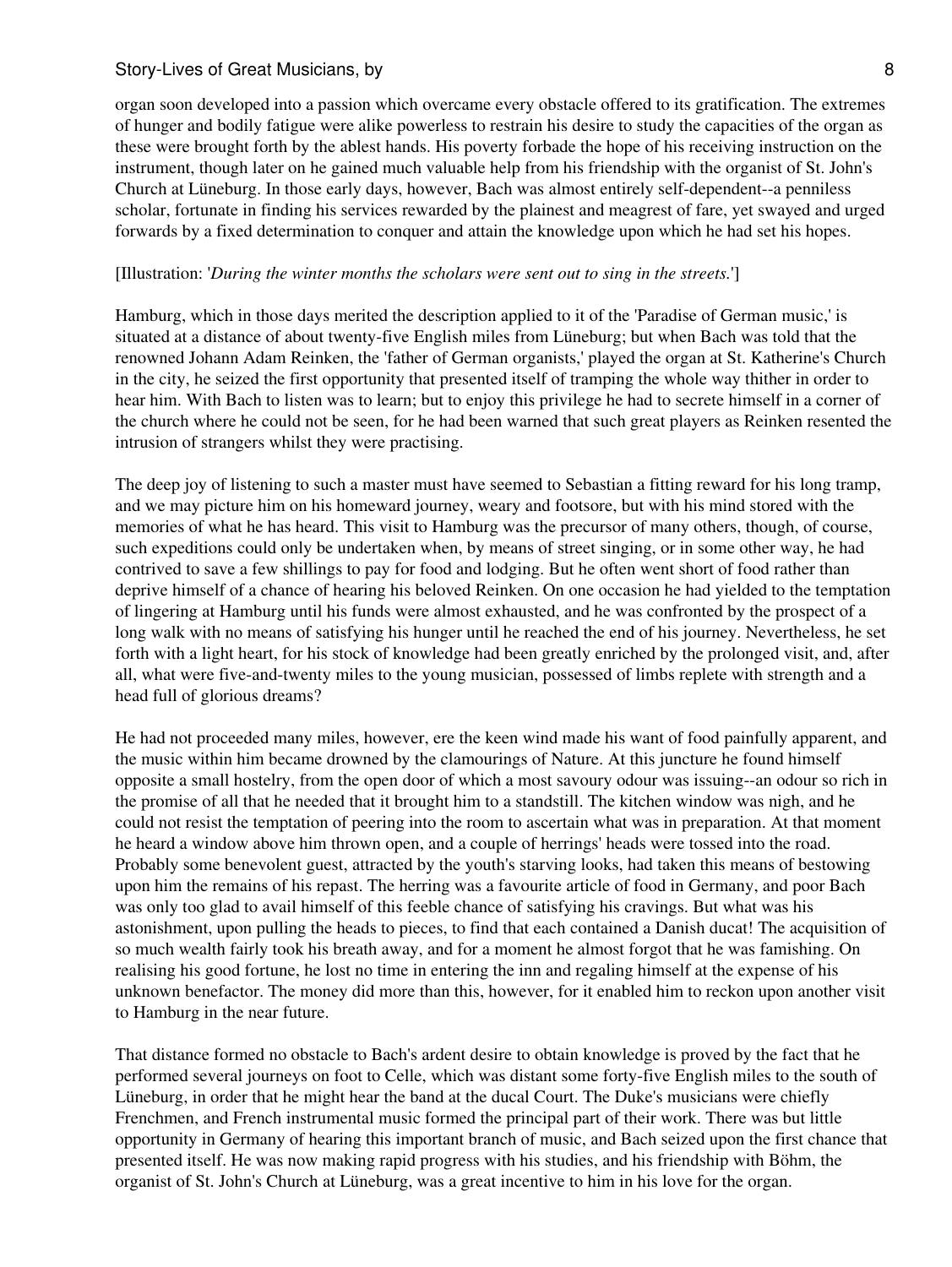After remaining three years at the Lüneburg school, Bach obtained a post as violinist in the private band of Prince Johann Ernst, brother of the reigning Duke of Saxe-Weimar. This, however, was merely to fill up the time until he could secure an appointment in the direction in which his affections as well as his genius were guiding him. The opportunity for which he sought was not long in coming. A visit to the old Thuringian town of Arnstadt, in which three members of his family had successively filled the post of organist in past years, took him to the new church to inspect the organ which had just been erected by the consistory. Arnstadt, in fact, was one of the centres in which the influence of the Bach family had made itself felt, and whence several of its members had gone forth to other parts of the country. The savour of the former presence of the Bachs was still fresh in the minds of the townspeople; the consistory of the new church, moreover, were on the look out for a thoroughly capable organist, and Bach's request to be allowed to try the organ was, therefore, willingly granted.

No sooner had they heard him play than they offered him the post, and, furthermore, stated their willingness to augment the pay attached to it by a contribution from the town funds. Bach, therefore, found himself installed as organist with a salary of fifty florins, with, in addition, thirty thalers for board and lodging--equivalent in all to about eight pounds thirteen shillings of English money--a small enough salary indeed! but one which in those days was considered to be a fair emolument for the services of a young player. On August 14, 1703, Bach, who was then eighteen years old, entered upon his duties, having previously taken a 'solemn pledge of diligence and faithfulness, and all that appertaineth to an honourable servant and organist before God and the worshipful Corporation.'

The requirements of the post left him plenty of leisure in which to pursue his studies and improve his playing. Up to this point he had done very little in the shape of actual composition, his aim having been to perfect himself in a knowledge of the requirements of the instrument on which he had fixed his heart's choice, to which end he had spared no diligence in studying the works of the greatest masters. Now, however, he set about teaching himself the art of composition, for which purpose he took a number of concertos written for the violin by Vivaldi, and set them for the pianoforte. By this means he learnt to grasp the connection of musical ideas and the manner in which they should be worked out, and as this exercise implied the rewriting of many passages in order to adapt them for the piano, he gradually attained facility in expressing his own musical thoughts on paper without first playing them on an instrument. Thus, without assistance from anybody, he worked on alone, very often till far into the night, to perfect himself in this important branch of his art.

From the outset, however, his playing at the new church excited attention and admiration, and that it should, nevertheless, have failed to entirely satisfy the authorities was due, not to any lack of power, but simply to the extraordinary manner in which the services were accompanied. The fact is that Bach had no sooner seated himself at the organ than he straightway forgot that choir and congregation were depending upon him, and began to indulge his fancy to such lengths that the singing soon ceased altogether, and the people remained mute with astonishment and admiration. Naturally, these flights of genius were not exactly in accordance with the wishes of the consistory, who, moreover, saw little prospect of their choir becoming efficiently trained under the circumstances. Yet, notwithstanding there were frequent disputes between Bach and the elders of the church with regard to his vagaries, so marvellously were the authorities influenced by the power and beauty of his playing that they overlooked his faults for the sake of his genius.

That Bach must have tried their patience sorely cannot be denied. On one occasion, being specially desirous of visiting Lübeck, in order to hear the celebrated organist Buxtehude perform on the organ at the Marien-Kirche during Advent, he obtained a month's leave of absence for the purpose. Fifty miles lay between Arnstadt and the town which formed his destination, but Bach resolutely performed the entire journey on foot, so eager was he to profit by the playing of this master. Once at Lübeck, he became so wrapped up in the musical attractions of the town that he completely forgot his promise to return to his post until reminded by his empty purse of the fact that he could no longer prolong his stay. By this time he had gratuitously extended his leave from one month to three! Hence it is not surprising that on his return to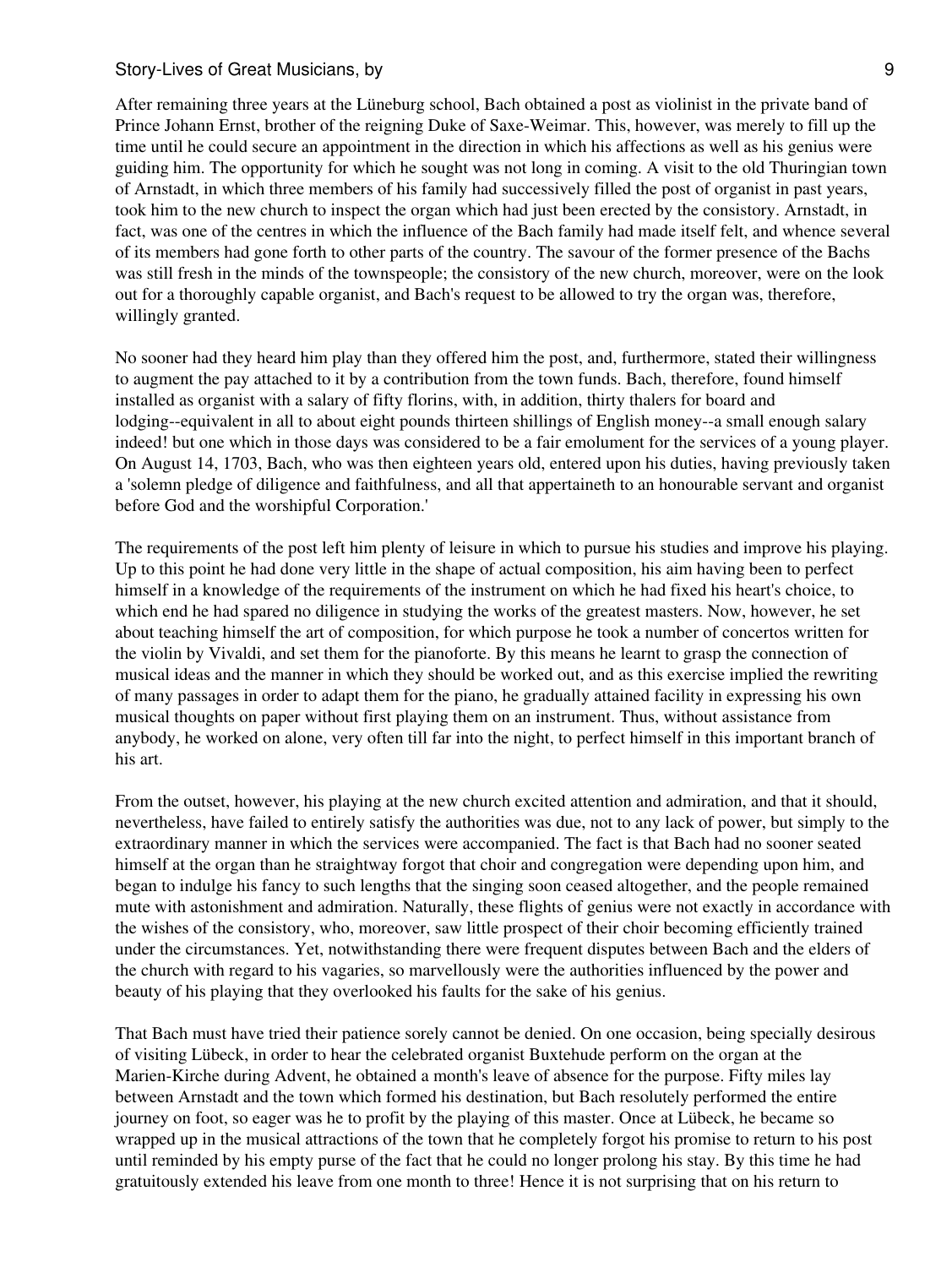Arnstadt the consistory should have expressed serious displeasure at his neglect. On the other hand, it affords a striking proof of the esteem in which his playing was held that the authorities should have allowed him to retain his post in spite of all that had happened.

It was not long before the services of the young musician were sought by the Church authorities of several important towns, whither the fame of his organ-playing had spread. He longed to find a wider scope wherein to prosecute his aims for raising the standard of Church music. Arnstadt had become too narrow for his desires, and, consequently, when, in 1707, he was offered the post of organist of St. Blasius', at Mühlhausen, near Eisenach, he accepted it at once. The invitation was coupled with a request that he would name his own salary--a compliment to his powers to which he modestly responded by fixing the sum at that which he had lately received; but, in addition to pay, his emolument comprised certain dues of corn, wood, and fish, to be delivered free at his door. His post at Arnstadt was filled by his cousin, Johann Ernst, to whom, as he was very poor, and had an aged mother and a sick sister to support, Bach generously handed over the last quarter's salary which was due to him on leaving.

With this improvement in his worldly prospects Bach deemed that he might prudently marry. He had been contemplating this step since the time, some months before, when he had incurred the displeasure of the Arnstadt authorities by introducing a 'stranger maiden' into the choir--a proceeding altogether contrary to rule, but one which, like the rest of his faults, was condoned for the sake of hearing him play. The 'stranger maiden' was no other than his cousin, Maria Barbara, the youngest daughter of Michael Bach, of Gehren, with whom he had fallen in love, and to whom he was married on October 17, 1707.

It was customary in those days for organists to maintain their instruments in repair, and Bach's first duty on entering upon his new post was to undertake some extensive alterations in the organ committed to his charge. The completion of these repairs, however, was left to his successor, for Bach did not retain his position at Mühlhausen for more than a year. He was filled with a desire to raise the standard of Church music, reverently desirous of clothing the old services in a new dress--one which should elevate the thoughts of the worshippers to a higher plane by giving to the words of Scripture a fuller and more sympathetic interpretation. In this longing for freedom from the old modes of Church music, by which, owing to the rigid simplicity of the Lutheran services, the truths of religion were trammelled and obscured, Bach hoped to have secured the support and sympathy of his congregation; but he soon found that his efforts were unappreciated. For us, who now see this longing for the first time clearly expressed in his life, and who know what important fruits it was destined to bear in the future, this stage in the career of Sebastian Bach possesses a peculiar interest. In his letter to the town council announcing his resignation he explains that he has 'always striven to make the improvement of Church music, to the honour of God, his aim,' but that he has met with opposition such as he sees no chance of being enabled to overcome in the future. Moreover, he states that, 'poor as is his mode of living, he has not enough to subsist on after paying his house-rent and other necessary expenses.'

The shortness of his means, with a wife and the near prospect of a family to provide for, no doubt had a good deal to do with Bach's decision to resign his post at St. Blasius' at once. He had, in fact, already received the offer of a more important engagement. An invitation to perform before Duke Wilhelm Ernst of Weimar early in the year 1708 had been seized upon in the hope that it might lead to an appointment at the Court. The hope was not disappointed, for the Duke was so delighted with Bach's playing that he immediately offered him the post of Court and Chamber Organist. Bach had always been on the best of terms with the elders of St. Blasius' Church, however, and the separation was accompanied by marks of friendliness on both sides. Thus we see Bach acting once more on his own initiative--choosing his path deliberately as he saw the opportunity for furthering the great objects he had in view.

The wider scope for which he had been longing was now within his grasp, and from the date of his appointment at Weimar he began to compose those masterpieces for the organ which in after-years were to help to make his name famous. Hitherto we have followed the fortunes of Sebastian Bach as a zealous student, self-dependent, and almost entirely self-instructed as regards his art, battling against poverty with stolid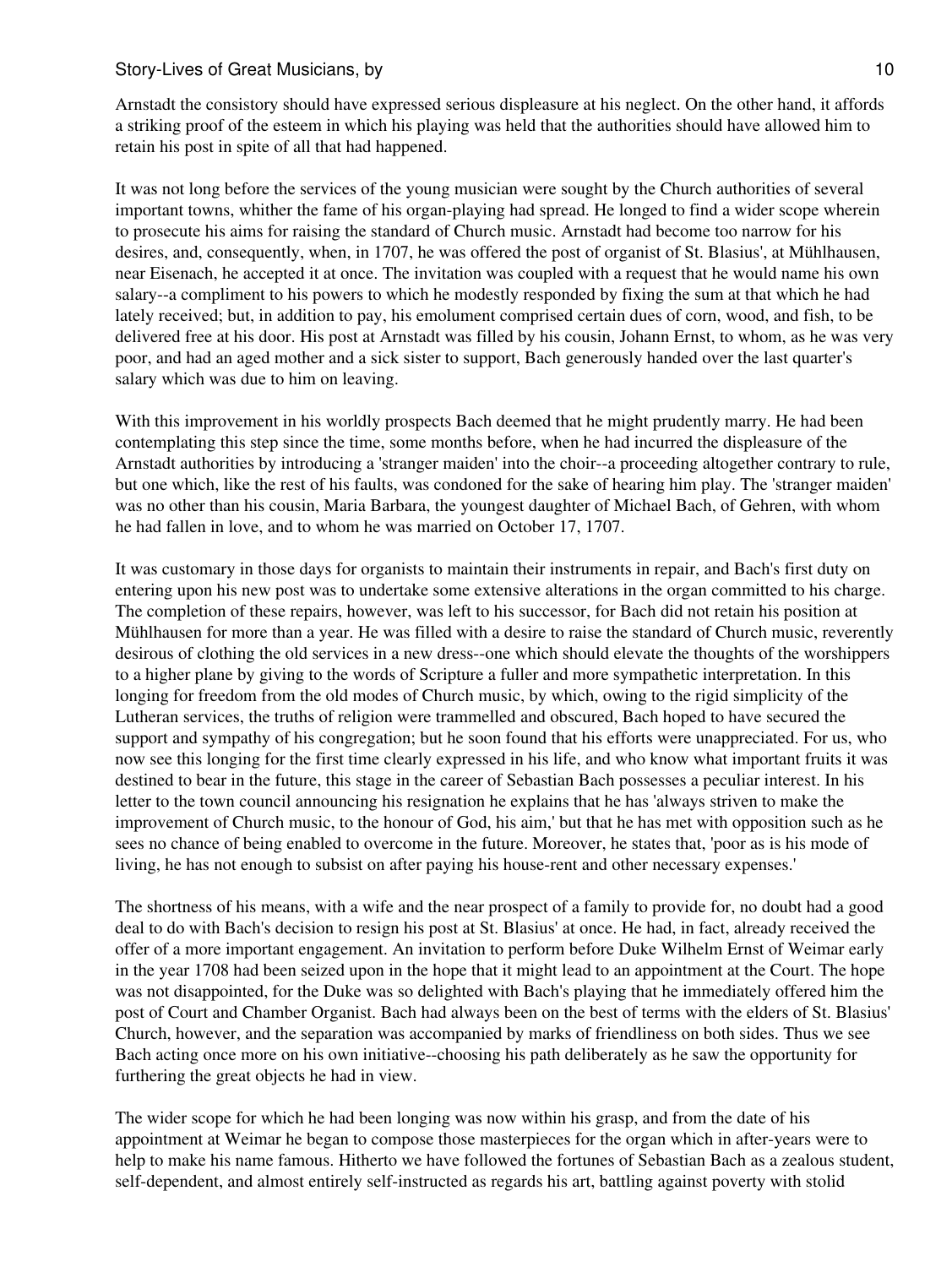## Story-Lives of Great Musicians, by 11 and 200 and 200 and 200 and 200 and 200 and 200 and 200 and 200 and 200  $\pm 11$

indifference to the drawbacks and discomforts that fell to his share, unmindful of fatigue, seeking neither praise nor reward, but with his mind wholly set upon the accomplishment of his life-purpose--the furtherance of his beloved art. The promise of his childish days had been largely sown in sorrow and disappointment. He had not been hailed as a prodigy of genius. No crowd of wondering admirers had gathered to listen to his childish efforts, and to prognosticate for him the favours of fame and fortune in the near future. Not even his parents, loving him as they doubtless did, could have done more than dared to entertain the hope that he would do honour and credit to the musical name which he bore ere they sank into their untimely graves, and left him to fight the battle of life alone. No; the childhood and youth of Sebastian Bach were stages in the life of a genius which were entirely destitute of the advantages of either wealth or the patronage of the great, and as such they command our interest and respect.

Henceforth we have to picture Bach as settled in his Weimar home, no longer as a student, but as a player and composer whose fame was gradually spreading throughout the country. So rapid had his progress been both on the organ and the pianoforte that he was even led to overestimate his own powers, and one day remarked somewhat boastingly to a friend that he could play any piece, however difficult, at sight without a mistake. The friend, disbelieving his statement, invited him to breakfast shortly afterwards, and placed several pieces on the pianoforte, amongst them being one which, though apparently simple, was in reality extremely difficult. He then left the room to prepare breakfast, and Bach, seating himself at the instrument, began to play over the pieces. Coming to the difficult work, he struck into it very boldly, but after proceeding a little way he came to a stop, then tried it again from the beginning, and once more halted at the same place. His host then appeared bringing in the breakfast, and Bach, turning to him, exclaimed, 'You are right. One cannot play everything at sight--it is impossible!'

In August, 1712, Zachau, the organist of the Liebfrauen-Kirche at Halle, and Handel's old master, died, and Bach, whose knowledge and practical skill in the matter of organ construction had now become widely known, was asked to plan a new instrument for the church. He accordingly made his plans, and then, induced by the thought of having a fine organ under his control, he applied for the vacant post. The elders of the church, having heard a sacred cantata which he composed for the occasion performed under his direction in the following year, were most willing to accede to his application, but Bach, fearing that his independence would be threatened by the conditions attached to the position, withdrew at the last moment. Nevertheless, so great was the appreciation in which his abilities were held that when the new organ was completed he was invited to Halle for the purpose of inspecting it and testing its capabilities.

In 1714 Duke Wilhelm Ernst raised him to the position of Hof-Concertmeister--a step which afforded increased scope for the exercise of his powers. Every autumn for several years he utilised his leave of absence by journeying to the principal towns in order to give performances on the organ and clavier, by means of which his reputation was greatly enhanced. It was on one of these tours that he found himself in Dresden at a time when expectation was rife concerning the powers of a remarkable French player who had just arrived in the town. Jean Marchand, as the Frenchman was named, had achieved a great reputation in his own country, where, in addition to filling the post of organist to the King at Versailles, he was regarded as the most fashionable music-master of the day. His conceited and overbearing manners, however, had led to his banishment from the French Court, and he had undertaken a tour in Italy with triumphant success before coming to the German capital. Bach found everybody discussing the Frenchman's wonderful playing, and it was whispered that he had been already offered an appointment in Dresden. The friends of Bach insisted that he should engage Marchand forthwith in a contest in defence of the musical honour of his nation, and as Bach was by no means indisposed to pit himself against the conceited Frenchman, he gave his consent to the challenge being dispatched. Marchand, for his part, showed an equal readiness to meet Bach, foreseeing an easy victory over his antagonist. The King promised to grace the contest with his presence, and the time and place were duly fixed. It was agreed that the contestants were to set each other problems to be worked out on the piano, the victory to be adjudged by the connoisseurs who were present.

The day fixed for the trial arrived. A brilliant company assembled, and at the appointed time Bach made his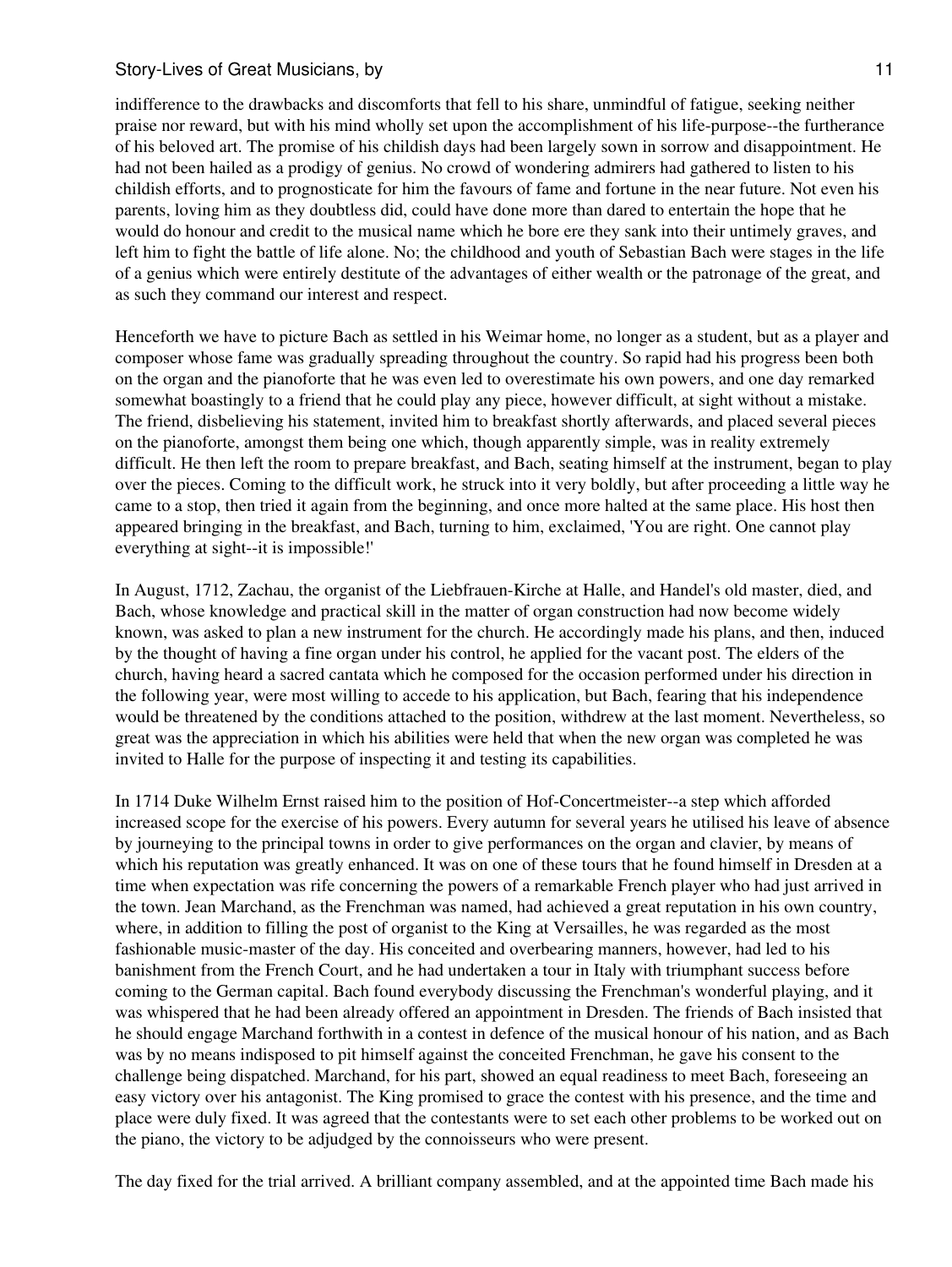appearance; but his adversary had not arrived. The audience awaited his coming for some time with impatience, and at length the news was brought that Marchand had left the city suddenly that morning! It transpired that on the previous day Bach had been performing on the organ in one of the principal churches of the town, and Marchand, attracted by the crowd, made his way into the building and listened to Bach's wonderful playing. So greatly had the music impressed him that, when he learnt who the player was, he began to tremble for his success at the coming contest. As the time approached his fears grew apace, and at length, without a word to anybody concerning his intentions, he fled from the city.

The year 1717, in which the above event took place, was marked by a further advancement in Bach's fortunes, for on his return from Dresden he was appointed Capellmeister to the young Prince Leopold of Anhalt-Cöthen. His new position left him abundant leisure in which to follow the bent of his genius in regard to the composition of instrumental music, and many of his finest works were written at this time. His relations with the Prince were of the most cordial character. The latter was an enthusiastic lover of music, and on his frequent journeys to various towns in order to gratify his taste he insisted on having Bach as his travelling companion. Thus, for several years Bach continued to lead a life which in every respect brought him much happiness, and added not a little to his fame. Then a great sorrow befell him, for during one of these expeditions with the Prince, when, owing to their movements, he was unable to receive news from home, his wife died suddenly, and when he returned to Cöthen it was to find the family plunged into grief, and the mother already buried.

The close of the year 1721 saw Bach married to his second wife, Anna Magdalena Wülkens, a daughter of the Court trumpeter at Weissenfels. Anna Magdalena was in every way suited for the wife of a musician, for she had a deep love for music, in addition to possessing a beautiful voice. Moreover, as time went on, her reverence for her husband's genius, which she used every effort to promote and encourage, did not fail to make itself felt in influencing the musical tastes of her children.

Life, meanwhile, at the Court had not proceeded so happily for Bach as heretofore, and in the year of his marriage he made a journey to Hamburg with the object of competing for the post of organist at the Jacobi-Kirche. His playing on this occasion excited the greatest admiration, though, as a matter of fact, this was not the first time he had awakened the enthusiasm of Hamburg audiences by his performances; but the organ on which he now played was an exceptionally fine one, and responded so perfectly to his touch as to assist in imparting to his improvisation the character of an inspired performance. When the trial came to an end, every one present felt certain of the result. Not one of the competitors had approached Bach in feeling or execution. Yet, notwithstanding the popular verdict in his favour, the prize was snatched from him and given to another--younger, unknown, and even insignificant man, who, however, was enabled to offer four thousand marks for the position, whilst Bach could only present his genius.

Nevertheless, Bach, with his characteristic indifference to fortune, made no protest against this unfair treatment, but went quietly on with his work at Cöthen, waiting for a fresh opportunity to present itself. He had now become personally known to the famous and aged organist of Hamburg, Reinken. At one of his visits he improvised on a theme composed by the master in the latter's presence, and when he had finished, Reinken seized him by the hand, and as he shook it exclaimed with emotion, 'I thought that this art was dead, but I see that it still lives in you!' This was the last meeting between Bach and the organist from whose playing he had derived so much profit, for shortly afterwards Reinken died at the age of ninety-nine, holding his post up to the last.

His life at Cöthen was largely devoted to composition. His only pupils appear to have been his wife and his sons, in whose musical education he evinced the deepest interest, and for whose benefit he wrote many works, including several books of studies and his famous 'Art of Fugue.'[1] Another of his great works, the 'Wohltemperirte Klavier' (Well-tempered Clavichord), better known in England under the title of 'The Forty-eight Preludes and Fugues,' was begun at this time. It is, perhaps, the most popular of all Bach's works, and the idea of writing it is said to have occurred to him whilst staying at a place where no musical instrument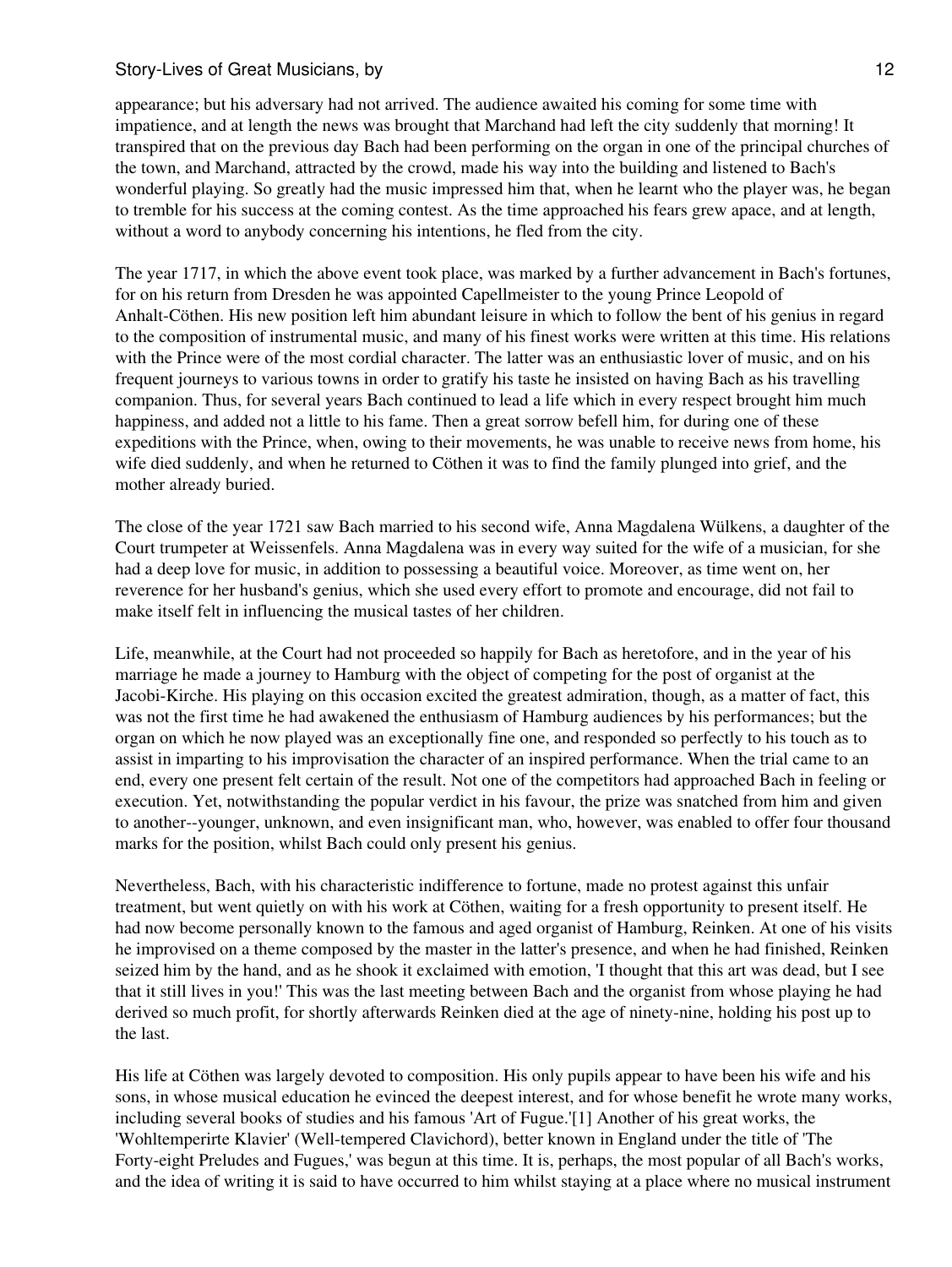of any kind was available. That he should have sat down to write the first part of this monumental work (the second part was not completed until twenty years later) in a place where from sheer force of circumstances his fingers would otherwise have been condemned to idleness is not surprising when we consider the mental activity by which Bach's character was distinguished. He could not, in fact, be idle. When not playing, or composing, or teaching, he would often be found hard at work engraving his compositions on copper, or engaged in manufacturing some kind of musical instrument--at least two instruments are known to have been of his own inventing. The one idea which seems to have pervaded his whole life from beginning to end was to be of the greatest use to the greatest number of his fellow-creatures, and it was this noble purpose which was urging him at this time to discover a wider sphere of work. The Cöthen post, while it gave him abundant leisure for composition, did not satisfy his longing to be of greater use in the furtherance of his art--a longing which can only be appreciated when we study the works which at this period were occupying his mind. Moreover, the Prince, who had recently married, no longer showed the same devotion to music as heretofore--a change of feeling that necessarily produced a corresponding slackening of the ties of friendship and interest which had formerly existed between the Prince and his Capellmeister. The opportunity which Bach sought came at length when, in 1723, he was appointed cantor of the Thomas-Schule at Leipzig, and director of the music in the Churches of St. Thomas and St. Nicholas in the town.

With this appointment Bach entered upon the final stage of his career, for he retained the Leipzig post until his death. The story of his connection with the Thomas-Schule is one that redounds to his honour, for, in spite of considerable opposition at the hands of the authorities, who failed to appreciate his genius and hampered his activity by petty restrictions and accusations; in spite, also, of the poverty of the material with which he was called upon to deal, he laboured unceasingly to raise the standard of efficiency in the scholars whose training was committed to his charge, and from whose ranks the choirs in the two churches under his control had to be furnished. Apart from his duties, however, those twenty-seven years of Leipzig work and intercourse are marked out for us as comprising the period during which he wrote and dedicated to the service of the Church those masterpieces of undying beauty--the Passions according to St. Matthew[2] and St. John. In these works, and in the 'High Mass in B Minor,' which also belongs to this time, but more especially in the first-named work, we seem to witness the crowning-point of those generations of striving for the advancement of the art which have indissolubly linked the name of Bach with the history of music. Bach himself stood on the top step of the ladder: with him the vital forces of the race exhausted themselves; and further power of development stopped short.'

The life at Leipzig was distinguished by the simplicity which had always been Bach's chief characteristic. That he was imbued by deeply religious feelings is evidenced by the works to which we have just referred; his genius, in fact, found its highest and noblest expression in the interpretation of the spirit of the sacred writings. Next to his art--if, indeed, they can be considered apart--came his devotion to his family, in the training and welfare of whom he took an absorbing interest. Outside these twin centres of attraction he hardly ever ventured, and though his fame brought him notice, and to some extent honour as well, his desire for retirement became stronger as the years went on.

His modest, retiring disposition is well illustrated by an incident which marked the latter period of his busy life. His third son, Carl Philip Emanuel, had entered the service of Frederick the Great, and was acting as cembalist in the royal orchestra. His Majesty, who was exceedingly fond of music, and a considerable player on the flute, had repeatedly expressed a wish to see Bach, and from time to time sent messages to this effect to the old composer through the latter's son. Bach, however, intent upon his work, for a long time ignored these intimations of royal favour, until at length, in 1747, Carl brought to him an imperative demand from his royal master which Bach saw that he could not disobey without incurring the King's displeasure. Accordingly, he set out for Potsdam with his son Friedemann. The King was about to begin his evening music when a servant brought to him a list of the strangers who had arrived at the castle that day. Frederick glanced at the paper, and then turned to his musicians with a smile. 'Gentlemen,' said he, 'old Bach has come!' and down went his flute. Bach was immediately sent for--he had not time even to change his travelling-dress--and with many excuses he presented himself to the King. His Majesty received him with marked kindness and respect, and when the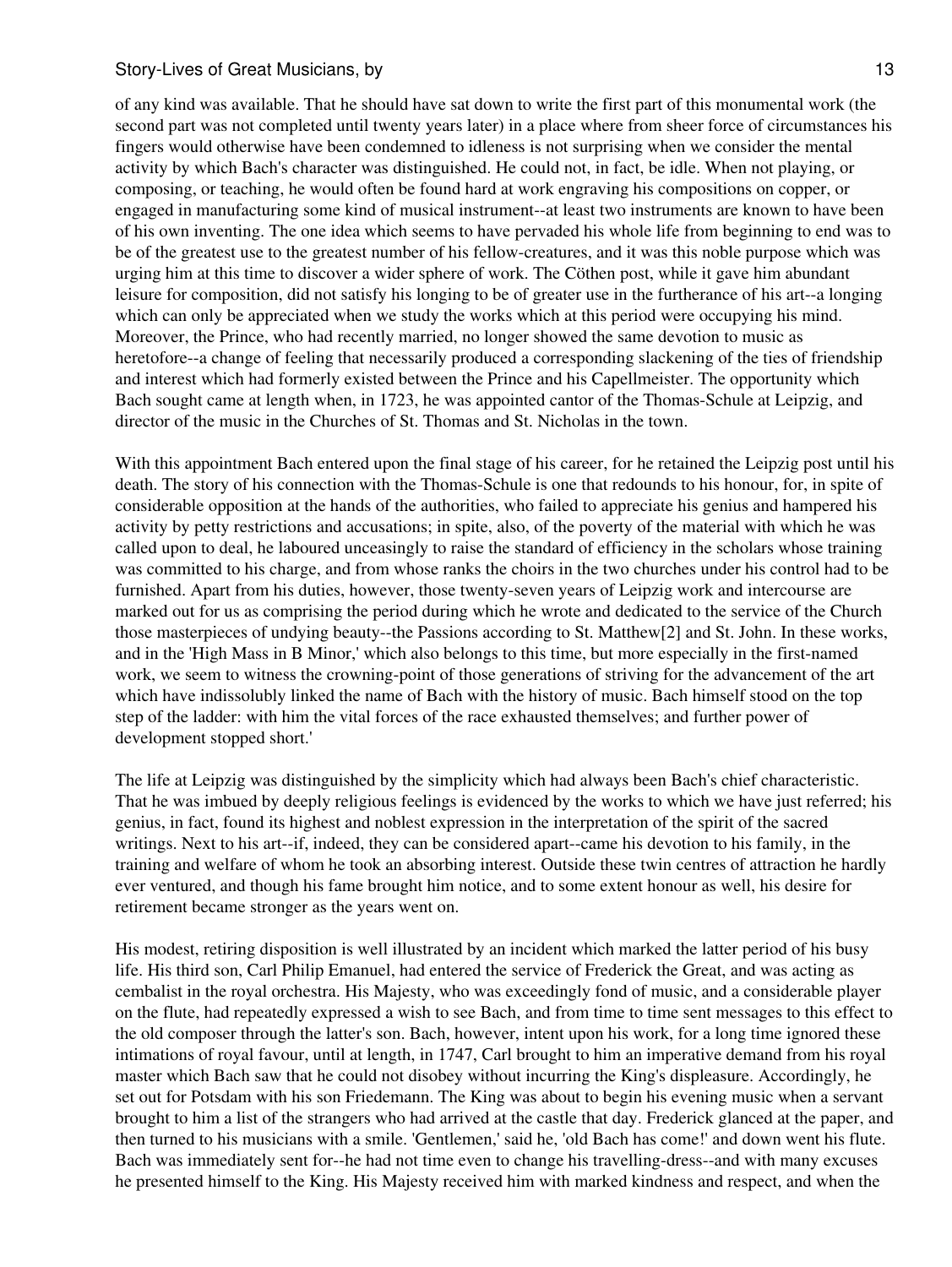courtiers smiled at the old musician's embarrassment and his somewhat flowery speeches, Frederick frowned his disapproval. He then conducted Bach through the palace, showing him the various points of interest, and insisted on his trying his Silbermann pianofortes, of which he had quite a collection. Bach extemporised on each of the instruments, and then Frederick gave him a theme which he reproduced as a fantasia, to the astonishment of all present. The King next requested him to play a six-part fugue, and Bach extemporised one on a theme selected by himself. The King, who stood behind the composer's chair, clapped his hands with delight, and exclaimed repeatedly, 'Only one Bach! Only one Bach!' It was a visit replete with honours for the old master, and when he returned home he expressed his gratitude by writing down and elaborating the piece which he had composed on the King's theme, dedicating it to His Majesty under the title of 'Musikalisches Opfer' (Musical Offering), and sending it to Potsdam with a letter begging its acceptance.

Late in life, and just after he had completed his great work, 'The Art of Fugue,' Bach became totally blind--the result, no doubt, of the heavy strain to which he had subjected his sight when, in order to educate himself, he had copied out entire many of the works of older masters. Nor can we overlook the fact that, when a child, his sight must have been injured by the long, self-imposed task of copying music by moonlight. He suffered a great deal in consequence of the drugs which were administered in the hope of restoring his eye-sight, but, notwithstanding, he continued to work up to the last. On the morning of the day on which he died--July 28, 1750--he startled those about him by suddenly regaining his sight, 'but it was the last flickering of the expiring flame. He was allowed to see the light of this world once more before leaving it for ever.' A few hours later he became unconscious, and passed away in his sleep.

## [Illustration: '*The King exclaimed repeatedly, "Only one Bach! Only one Bach!"*']

Considered apart from his works, the life of Sebastian Bach stands out as a noble example of untiring industry and perseverance; but we miss the brilliancy and fire which in the case of many other great musicians have served to render their lives so outwardly striking and marvellous. The genius of Bach was a mighty power working unseen, buried beneath a simple exterior. Unlike Handel, that other great master of his time with whom he has been so often compared, Bach lived a life of comparative retirement, never travelling beyond the confines of his own country, making no bid for popularity, and to the last remaining unaffected by praise or censure. All his life long he was seeking knowledge and truth, never contenting himself with a belief in his own unaided powers or judgment, but always showing the keenest interest in the progress of his art as evinced by the works of other musicians of his day. One little instance will serve, perhaps, to bring out clearly this marked difference between these two great men: Bach was truly desirous of making Handel's acquaintance, and tried on several occasions to gratify this wish. On the last occasion he travelled to Halle on learning that Handel was revisiting his birthplace from the scene of his triumphs in London, only to find on his arrival that his contemporary had departed for England earlier in the day. Handel, on the other hand, is not known to have expressed the least desire to meet the man whose fame rested upon so solid a foundation of excellence. The one was self-centred, the other wholly centred upon art for art's sake--yet both were great.

It is convenient to speak of Bach's life as having been divided into three stages or periods, each marked off from the rest by the nature of the works to which it gave birth. Thus, the Weimar period is that to which is assigned the major portion of his organ music. The Cöthen period, on the other hand, produced few compositions for the organ, but was mainly devoted to instrumental chamber music; whilst to the Leipzig period belongs the production of nearly all his finest Church compositions.

Bach was laid to rest in the churchyard of St. John's Church at Leipzig, but neither stone nor cross exists to mark the spot. Only the register of deaths preserved in the town library remains to tell us that 'A man, aged sixty-seven, M. Johann Sebastian Bach, Musical Director and Singing Master of the St. Thomas School, was carried to his grave in the hearse, July 30, 1750.'

## FOOTNOTES: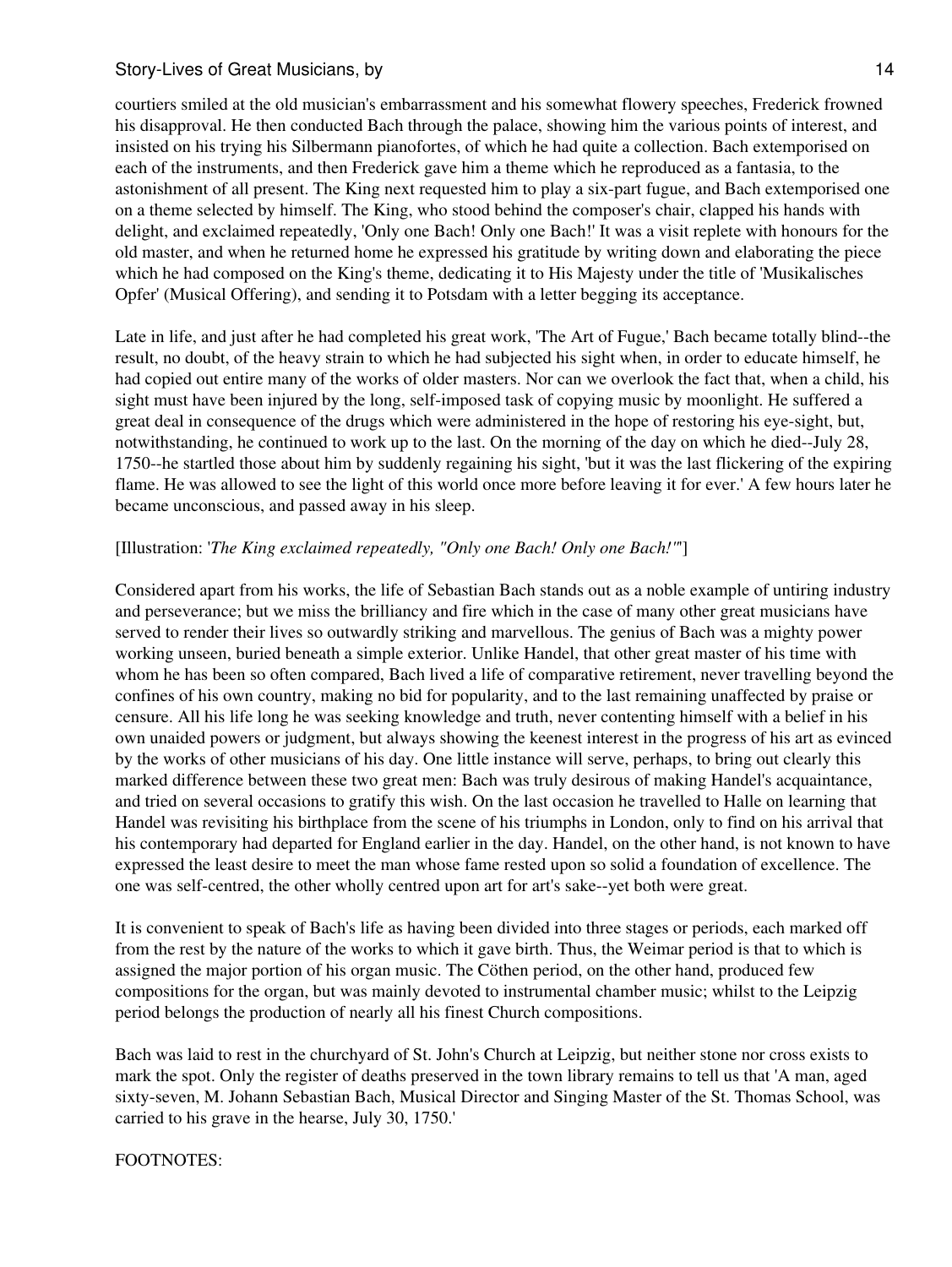[1] The word 'fugue' is derived from the Latin *fugare*, 'to put to flight,' and aptly expresses the manner in which the various parts of a fugue, as they are successively introduced, seem to 'chase the subject, or motive, throughout the piece.'

[2] For an account of the revival of this great work, exactly one hundred years after its first production, see the story of Mendelssohn.

# BACH'S PRINCIPAL COMPOSITIONS

Passion Music (St. John). 1724. Passion Music (St. Matthew), for double choir. 1729. Passion Music (St. Luke). 1734. Mass in B minor, 1732-1738. 4 Short Masses in F, A, G minor, and G. [These consist of settings of the Kyrie and Gloria only, being the parts sung in the Lutheran service.] 4 Sanctuses in C, D, D minor, and G. Magnificat in D. 1723. Funeral Ode. 1727. Christmas Oratorio, in six sections, for performance on successive days. 1734. Easter Oratorio. 1736. 191 Church Cantatas. 3 Wedding Cantatas. 6 Motets for five or eight voices. 22 Secular Cantatas. 371 Chorales for four voices, many of them taken from the works named above. [Of these compositions the Matthew Passion, the John Passion, the Christmas Oratorio, the Magnificat, the Motets, and 25 of the Church Cantatas have been printed with English words.] The Well-Tempered Clavier (48 Preludes and Fugues). } 1722-1744. } Klavier-Uebung, or Clavier Practice, in four parts. } 1731-1742. } Musicalisches Opfer (Musical Offering). 1747. } For clavier The Art of Fugue. 1749. } alone. Chromatic Fantasia and Fugue. } 6 Partitas. } 6 English Suites. } 6 French Suites. } 3 Sonatas for clavier and flute. 6 Sonatas and 1 Suite for clavier and violin. 3 Sonatas for clavier and viol da gamba. 7 Concertos for clavier and orchestra. 1 Concerto for clavier, violin, and flute. 6 Concertos ('Brandenburg Concertos') for several instruments. 2 Concertos for violin and orchestra. 1 Concerto for 2 violins. 3 Concertos for 2 claviers. 2 Concertos for 3 claviers. 3 Sonatas and 3 Partitas for violin alone. 6 Suites for violoncello. 3 Sonatas for flute. 4 Overtures. } 1 Symphony. } For orchestra. 6 Sonatas. } 18 Preludes and Fugues. } 3 Toccatas. } For organ. 113 Preludes. } 24 Chorales. }

## **HANDEL**

## HANDEL

In a garret choked with lumber of various kinds, to which the dust of years had imparted the greyish hue of neglect and decay, a little fair-haired boy was seated before a spinet, fingering its yellow keys with a tenderness that betokened his fondness for the instrument. The level rays of the setting sun streaming through the dimmed casement lighted up the child's head with its clustering curls, as he bent over the keyboard. The little spinet was almost dumb, and the voice which had cheered so many lonely hours spent in its companionship was hardly more than a whisper. Yet even so the boy loved to listen to it, for the spinet could speak to him as no living voice could speak; its sweet, faint sounds stirred the heart within him as nothing else in the whole of his childish world had the power to move it, awakening and creating fresh sounds that grew ever stronger as the hours flew by unheeded. To him the greatest joy of existence was to steal away to his garret next the sky and whisper his secrets to the friendly spinet.

## [Illustration: *Handel's birthplace, Halle, Saxony.*]

George Frederick Handel, as the boy was named, was the son of a surgeon of Halle, Lower Saxony, in which town the child was born on February 23, 1685. Even before he could speak little George had shown a remarkable fondness for music, and the only toys he cared for were such as were capable of producing musical sounds. With this love for music, however, the father showed no sympathy whatever; he regarded the art with contempt, as something beneath the serious notice of one who aspired to be a gentleman, and that his child should have expressed an earnest desire to be taught to play only served to make him angry. He had decided that George was to be a lawyer, and in order that nothing should interfere with the carrying out of this intention he refused to allow the boy to attend school, lest his fondness for music should induce some one to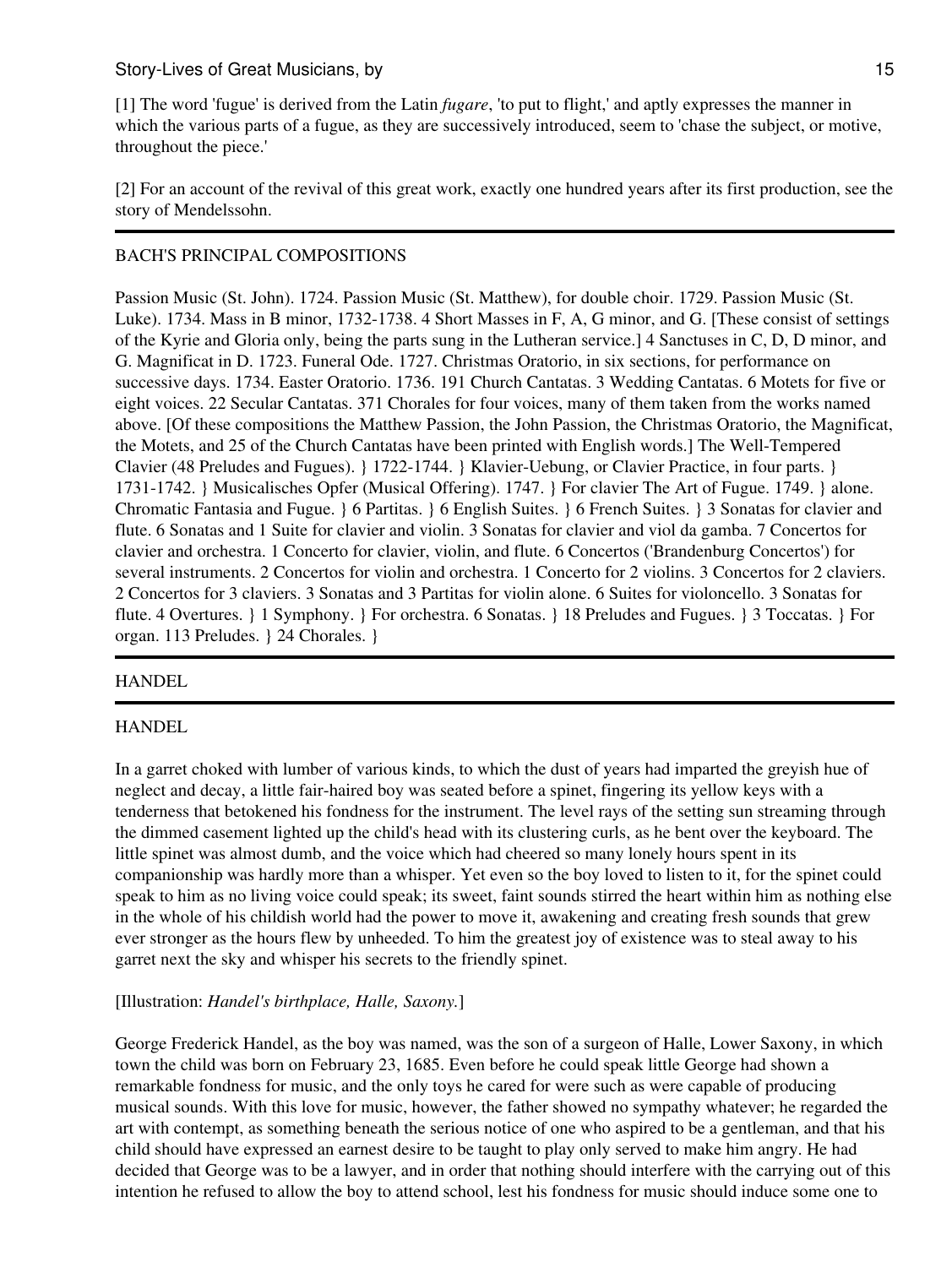teach him his notes. Poor George was therefore compelled to stifle his longing whilst in his father's presence, and content himself with 'making music' in the seclusion of his own chamber. It may seem strange that Handel's mother should not have interposed in order that her boy should be taught music, but there is no doubt that the elderly surgeon ruled his household with a firm hand, which not even his wife's intercession would have made him relax. Moreover, Dorothea Handel was by nature far too gentle and submissive to seek to turn her husband from his decision. 'Meister Görge,' as he was styled, had been twice married. Dorothea, his second wife, was much younger than her husband, and possessed a gentle disposition that served to win her a place in the hearts of all who knew her, and that little George Frederick had his mother's sympathy in his love for music we cannot doubt.

#### [Illustration: HANDEL. From photo RISCHGITZ.]

Handel was about five years of age when the wistful glances which he bestowed upon other children who were more fortunate than he in being permitted to learn music aroused the active sympathy of a kind friend, who procured for him a dumb spinet--a small harpsichord having its sound deadened by strips of cloth tied round the strings. The instrument was secretly conveyed to a lumber-room in the surgeon's house, where a corner had been cleared for its reception, and thither would Handel delightedly repair at such times as he could do so without attracting notice. Hour after hour would pass whilst thus enrapt, until the shades of evening fell, or the moonbeams creeping across the instrument aroused him from his reverie. Often when the house was hushed in slumber the child would leave his bed, and steal away to the garret in order to commune with his beloved art. Day after day he laboured thus, mastering his difficulties one by one, his love and his genius preventing him from feeling the hardest work a drudgery.

For some time this secret practising continued without arousing suspicion on the part of the other inmates of the house. One night, however, when the child had resorted to his favourite spot, he was suddenly missed by those below, and, as it was known that he had been sent to bed, some fears were felt as to what could have become of him. The servants were summoned, but could give no account of him; the father was fetched from his study, whither he had retired, and a search began. The alarm increased when it was ascertained that the child was in none of the living-rooms of the house, and it was decided that the garrets and lofts must be searched. Calling for a lantern, the surgeon ascended the stairs leading to the lumber-room; it was possible that the boy might have found his way thither on some childish expedition, and there fallen asleep. Great was the father's surprise, on reaching the top-most landing, to hear faint musical sounds proceeding from behind the closed door. Noiselessly retracing his steps, he summoned the rest of the household, and then, ascending the stairs in a body, they paused outside to listen. Sure enough the old garret was full of melodic sounds! Now near, now far off, they seemed to the listeners to be wafted from another world; there was something uncanny about it, and the maids gazed into each other's faces with a scared expression, as the master softly lifted the latch, and, having peeped into the room, beckoned silently to the rest to follow him.

It might have been one of the angel choir itself whom these good people of the under-world had stumbled upon unawares! 'Meister Görge,' lifting his lantern above his head, peered forward into the darkness, whilst the women clasped their hands in astonishment at the vision presented to their gaze. For there, seated before the spinet, was the white-robed figure of the child, his face half turned towards them, and his eyes, as they caught the light of the lantern, revealing the dreamy, rapt expression of one who is lost to every earthly surrounding.

#### [Illustration: '*Beckoned silently to the rest to follow him.*']

This discovery does not seem to have produced any outburst of anger on the part of the father. Possibly he was touched by the child's devotion, or by his entreaties, and felt unwilling to deprive him of what, after all, he could only regard in the light of an amusement. At any rate, little Handel appears to have continued his practising without interruption. The progress which he made with his studies, however, made him long for an opportunity of hearing others play, and, very naturally, of being allowed to express his musical thoughts upon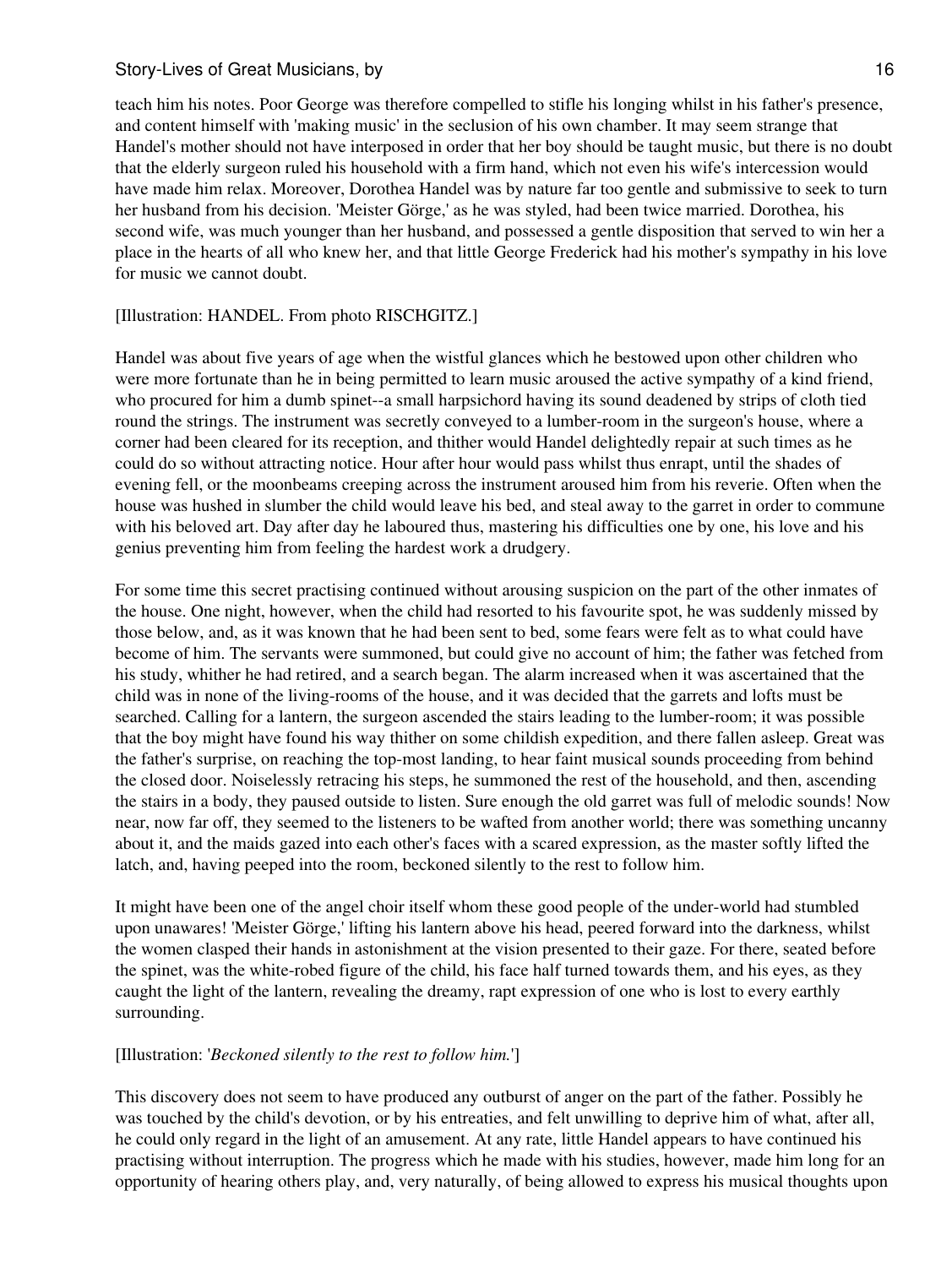an instrument capable of responding with a fuller sound, though the fulfilment of this latter wish was more than he dared hope for whilst his father remained obdurate. One day, when Handel was seven years old, his father announced his intention of paying a visit to the castle of the Duke of Saxe-Weissenfels to see his son--a step-brother of George Frederick--who acted as valet de chambre to the Duke. Handel was most anxious to be allowed to accompany his father, because he had heard that the Duke kept a great company of musicians to perform in his chapel. But the father refused his consent, and the boy turned away with a look of fixed determination in his eyes, which it was well, perhaps, that the elderly surgeon did not perceive. 'I will go,' muttered the boy to himself, as he sought the seclusion of his garret; 'I will go, even if I have to run every inch of the way!'

Handel did not know then that no fewer than forty miles lay between his home and the ducal castle, but having formed his bold resolution he awaited the moment when his father set forth on his journey, and then, running behind the closed carriage, he did his best to keep pace with it. The roads were long and muddy, and although he panted on bravely for a long distance, the child's strength began at last to fail, and, fearing that he would be left behind, he called to the coachman to stop. At the sound of the boy's voice his father thrust his head out of the window, and was about to give vent to his anger at George's disobedience; but a glance at the poor little bedraggled figure in the road, with its pleading face, melted the surgeon's heart. They were at too great a distance from home to turn back, and so Handel was lifted into the carriage and carried to Weissenfels, where he arrived tired and footsore, but supremely happy at having won his point.

Handel had certainly not formed too bright a picture of the musical delights of the Duke's home. The musicians were most friendly towards him, and, as he was by no means shy where his beloved art was concerned, they soon became good friends. His delight was great when he was told that he might try the beautiful organ in the chapel. The organist stood beside him and arranged the stops, whilst the child, with a feeling of coming joy that was almost akin to fear, placed his fingers upon the keys. The next moment his hesitation had vanished, and the sounds were coming in response--one minute low and deep, then mysteriously calling to him from distant corners of the dim galleries, like sweet angel voices which he had the power to summon by the pressure of his fingers. In his lonely garret, fingering his spinet, he had longed for such an opportunity as this, to be enabled to make the great organ-pipes sing to him in whispers, or to thunder back to him in grand, deep chords that would set the whole air vibrating with music. And now the opportunity he craved for had come, and he could speak his musical thoughts into this noble instrument, which had the power to draw from the depths of his soul all that that soul contained. Ah, Handel was glad now that he had persevered and worked so hard at his music. He was glad, too, that he had undertaken that long, toilsome run behind his father's carriage, for it had brought to him the greatest joy of his life.

## [Illustration: '*He called to the coachman to stop.*']

On several occasions after this the organist came to the chapel on purpose to listen to Handel as the latter played, and he was so struck by the boy's genius that he determined to surprise the Duke by letting Handel play His Highness out of chapel. Accordingly, on the following Sunday, when the service was concluded, the organist lifted Handel on to the organ-stool, and desired him to play. If the young player had needed courage and self-confidence, it must have been at this moment when bidden to perform before the Duke and all his people. But he needed neither, for he instantly forgot all else but the music which he was burning to express, and without a moment's hesitation complied with the organist's request.

The Duke and his friends had risen to their feet as Handel began to play, but the former, who was a good musician himself, instantly detected a difference in the playing, and, glancing towards the organ-loft, he was astonished to behold the figure of a child bending over the keys. But as he listened his astonishment became greater, for it was no longer the child's figure that arrested his attention, but the melody which was pouring forth from the instrument. Instead of walking out of the chapel, the Duke remained standing where he had risen, with his gaze riveted upon the child player, and of course the members of the household likewise kept their places. At length, when Handel ceased to play, the Duke turned to those about him with the inquiry: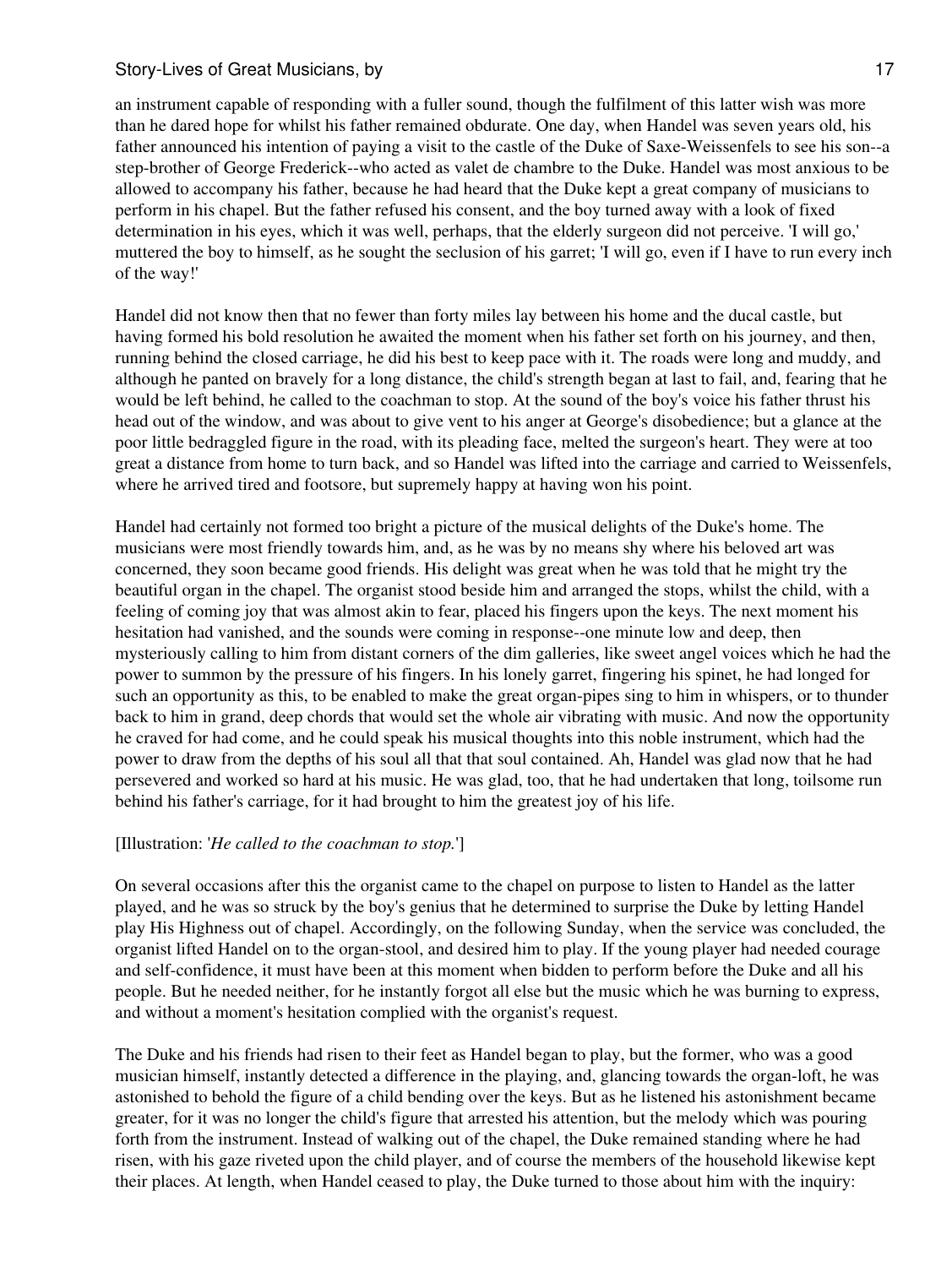'Who is that child? Does anybody know his name?' As no one present seemed to know, the organist was sent for to explain matters. After a few words from this official the Duke commanded that Handel should be brought before him. When the boy appeared he patted him on the head, and praised his performance, telling him that he was sure that he would make a good musician. At this point, however, the organist interposed with the remark that he understood that the boy's father had refused to let him follow up his musical studies. 'What!' cried the Duke in astonishment, 'is it possible that he can contemplate anything so foolish and unjust as to stifle the genius of his own son! I cannot believe it. Who is the father? Where does he live?' On being told that the surgeon was staying in the palace, the Duke sent for him, and having told him how much he admired his son's performance, he pointed out to him that he would be doing a great wrong to the child if he persisted in placing any obstacle in the way of his advancement. 'I need hardly say,' concluded the kindly Duke, 'that such action on your part would, in my opinion, be quite unworthy of a member of your own honourable profession.' The father listened with respect to what the Duke had to say, and then (though with obvious reluctance) consented to allow the boy to pursue his studies. 'Come,' said the Duke, as he saw that his point was won, 'that is good, and, believe me, you will never regret it.' He finally turned to little Handel, and, patting him once more on the head, bade him work hard at his music, and then took his leave. The child would have thanked him, but his heart was too full for words, and tears of gratitude started to his eyes as the kindly nobleman turned away. At last the wish of his heart would be fulfilled. Happy was the journey that had so happy an ending for the young musician.

#### [Illustration: '*The Duke praised his performance.*']

As it was now settled that Handel should devote himself to music, it became necessary to place him with a good teacher. Friederich Zachau, an excellent musician, and the organist of the cathedral at Halle, was chosen to instruct the boy in composition as well as to give him lessons on the organ, harpsichord, violin, and hautboy. Zachau was extremely pleased with his pupil, and, perceiving his extraordinary aptitude and genius, he did his best to bring him on. The organist possessed a large collection of music by composers of different countries, and he showed Handel how one nation differed from another in its style of musical expression, or, to put it another way, how the people of a particular country felt with regard to the art. Zachau also taught him to compare the work of various composers, so that he might recognise the various styles, as well as the faults and excellencies of each. All this time, too, Handel was set work in composition. Before long he was actually composing the regular weekly services for the church, in addition to playing the organ whenever Zachau desired to absent himself--yet at this time Handel could not have been more than eight years old.

It was at the end of three years' hard work that Zachau took his pupil by the hand, and said: 'You must now find another teacher, for I can teach you no more.' Well and faithfully indeed had Zachau discharged his duty toward the pupil for whom, to use his own words, he felt he could never do enough, and grateful must Handel have been for all his care and attention. The parting was sad for both master and pupil, but with both the art which they loved stood before all else, and so Handel was sent to Berlin to pursue his studies.

It is hardly to be wondered at that the people of Berlin should have regarded as a prodigy a child of eleven who was capable of composing music for Church services, as well as of playing the organ and harpsichord in a masterly fashion. There were two well-known musicians living in Berlin at the time, named Ariosti and Buononcini, to whom Handel was of course introduced. The former received the boy very kindly and gave him every encouragement, but Buononcini took a dislike to him from the first, and seems to have done his best to injure the little player's reputation. Under the pretence of testing Handel's powers he composed a most difficult piece for the harpsichord, and, setting it before the child, requested him to play it at sight. The piece bristled with complications, and Buononcini confidently anticipated that Handel would break down over its performance. To his chagrin, however, the boy played it through with perfect ease and correctness, and from that moment Buononcini regarded him as a serious rival. Indeed, Handel's skill in improvising both on the organ and pianoforte created astonishment in all who heard him, and despite Buononcini's hostility he made many friends. The Elector himself was so delighted with his playing that he offered him a post at Court, and even expressed his willingness to send him to Italy to pursue his studies. Handel's father, however, refused his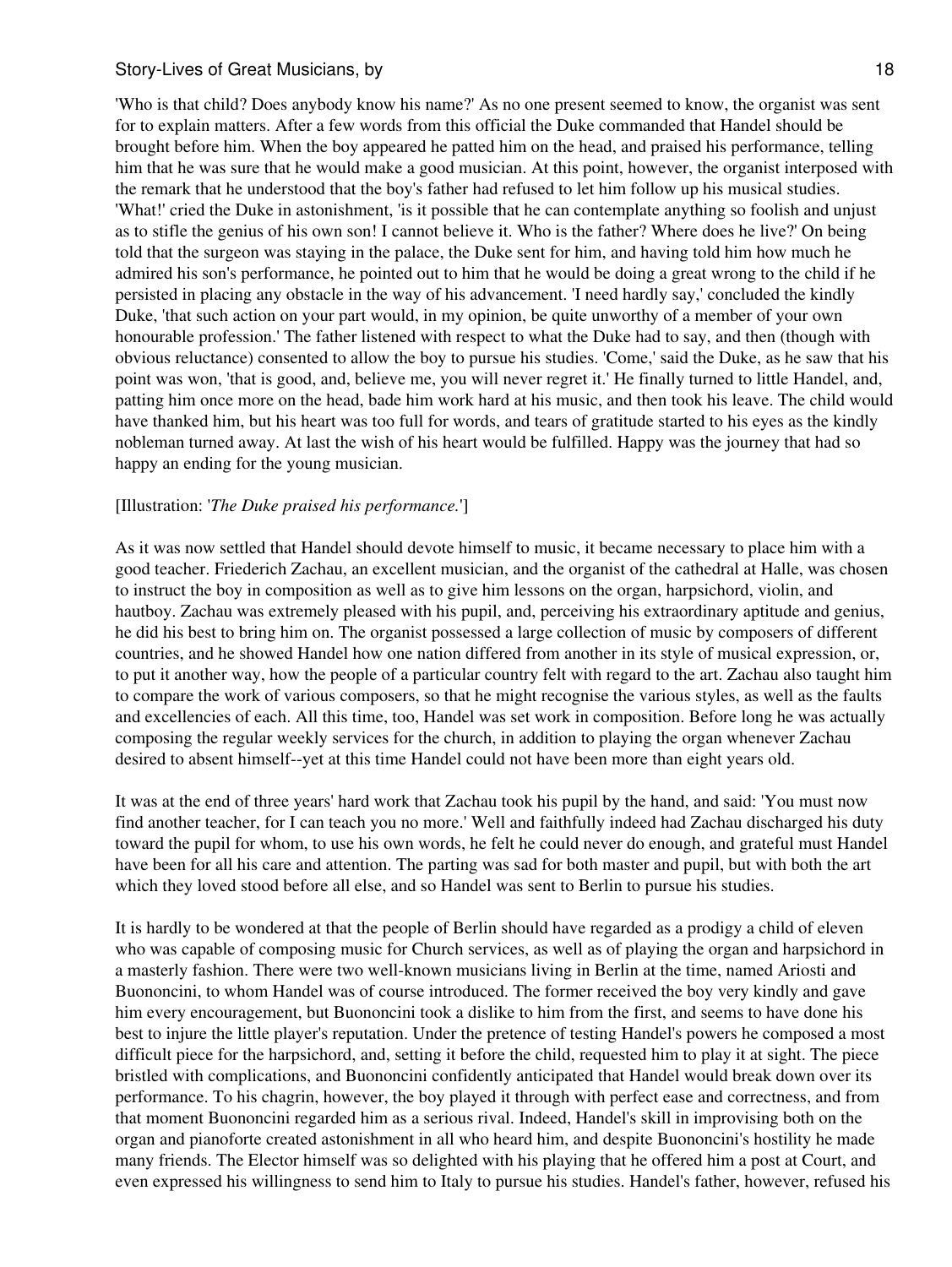consent to both proposals; no doubt he thought that if the boy developed according to the promise which he showed it would be necessary to keep him free from Court engagements, since it had happened in the case of others that great difficulty had been experienced in breaking away from such connections. The royal patrons of music were most anxious to obtain the services of the best musicians, and naturally were very loath to part with them when once secured. It was therefore determined that Handel should return to Halle, and be placed once more under the care of his old master. As may be imagined, Zachau was delighted to receive his pupil back again, and, with no less joy on his part, Handel set to work with increased energy to master the science of composition.

Whilst Handel was delighting the people of Berlin with his playing, a little boy, who was destined to become one of the greatest of musicians, was injuring his sight by copying out by moonlight the manuscript music which he had taken from his elder brother's cupboard, and helping to support himself by singing in the street, and at weddings and funerals, snatching every moment that could be spared from such work for adding to his knowledge of composition and playing. That little boy was Johann Sebastian Bach.

About this time Handel formed a friendship with a young student named Telemann, who was studying law at Leipzig. Curiously enough, Telemann's history up to this point bore a close resemblance to that of Handel. From a child he had been passionately devoted to music, but it was his parents' wish that he should study law, and now, in obedience to his mother's desire, he had come to Leipzig University. The love of music, however, was strong within him, and the meeting with Handel seems to have fired his passion anew. Yet he resolutely set his face against the temptation to stray from the path laid down for him, and to strengthen his resistance he put all his manuscript compositions in the fire--all save one, which lay forgotten in an old desk. It happened that a friend lighted upon this solitary manuscript by accident, and recognising its beauty showed it to the Church authorities of Leipzig. They in turn were so delighted with it that they immediately offered the composer the post of organist at the Neukirche, at the same time sending him a sum of money for the manuscript, and requesting him to compose regularly for the Church. At this juncture Telemann abandoned the struggle against his love for the art, and to his mother, who was supplying him with the means of living, he wrote, saying that he could no longer hold out against what he felt to be his true sphere of work, and mentioning that he had already begun to receive remuneration for the compositions. At the same time he returned the money which she had sent towards his education, and begged her not to think too hardly of him. The fact that his talent for music could produce money seems to have melted the mother's heart, for she instantly wrote to her son, and not only returned the money he had sent, but gave him her blessing into the bargain.

From this point Handel and Telemann became fast friends, and worked together at their musical studies, and it is interesting to record that the latter afterwards became one of the most celebrated German composers of his day. So numerous were his compositions, in fact, that it is told that he could not reckon them, and perhaps no other composer ever possessed such a facility in composition, especially in Church music. When reminded of his extraordinary talent, however, he used to say laughingly that a good composer ought to be able to set a placard to music.

The death of Handel's father, which took place at this period, left his mother with very small means, and Handel at once determined that he must work for his own living, so as not to deprive his mother of any portion of her limited income, to which, indeed, he hoped to make some addition ere long. But for the present, it was necessary that his education should be completed in accordance with his father's injunction, and so Handel continued to attend the University classes in classics. From this time he acted as deputy organist at the Cathedral and Castle of Halle, and a few years later, when the post fell vacant, he was duly appointed organist, with a salary of £7 10s. a year and free lodging. The duties were many, and included attendance on Sundays, festivals, and extra occasions, the care of the organ, and obedience to the priests and elders of the church. The organ was of the old-fashioned kind, in which the bellows were worked by the feet of the blower, who for this reason was called a 'bellows-treader' (*Bälgentreter*). Handel was now seventeen, and longing for greater things; but he could not expect to earn much in so small a town as Halle, and so, in January, 1703, he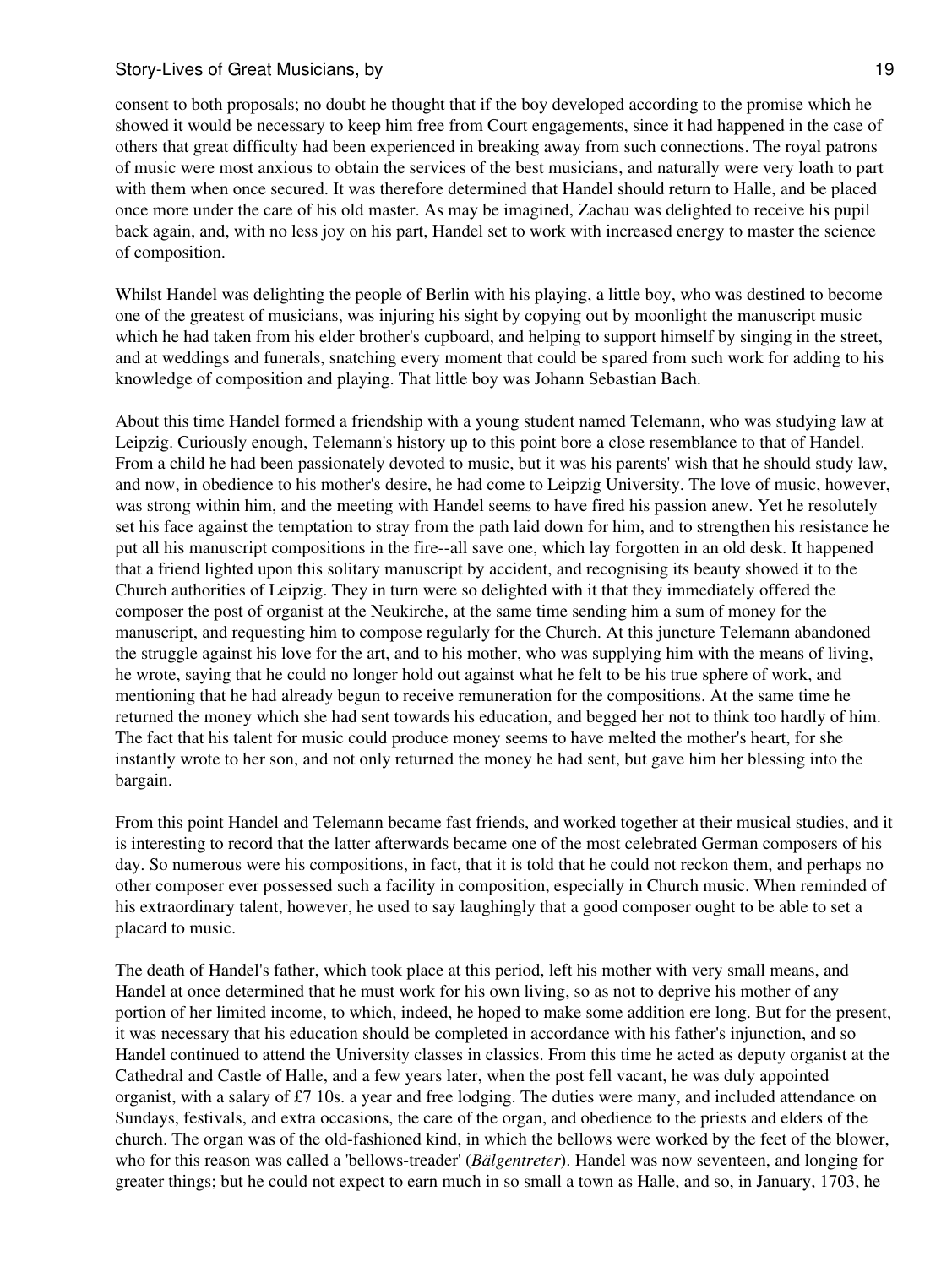said good-bye to his mother and his old friend Zachau, and set out for Hamburg to seek his fortune.

His first engagement at Hamburg was a very small one. The Opera House orchestra needed a *ripieno* (supplementary violin), and Handel accepted the post. What reason he had for letting it be understood that he possessed only a slight skill in playing is not shown, for to play *ripieno* meant that he was expected simply to help out the orchestra when additional harmonies were required, and to give support to the solo parts. As may be imagined, this must have seemed very easy work to Handel, nor was it long before he found an opportunity of showing what he was capable of doing. At that time it was the custom for the conductor to preside at the harpsichord, where, with the score of the piece before him, he kept a check upon the players, and, where necessary, beat the time. One day the conductor was absent through some accidental cause, and no arrangement had been made to fill his place. Handel thereupon without a word stepped up and took his seat at the instrument, and conducted so ably as to excite the astonishment of the other performers. Having thus revealed his powers, he was thereafter permanently established in the post.

Handel had not been long in Hamburg before he made the acquaintance of a most remarkable man named Mattheson. In addition to being an exceedingly clever musician and composer, Mattheson was a good linguist and a writer on a variety of musical subjects. He had formed a resolve to write a book for every year of his life, and he accomplished more than this, for he lived to be eighty-three years of age, and at the time of his death he had published no fewer than eighty-eight volumes. Despite the vanity which formed so large a part of his character, Handel could not fail to be attracted by so accomplished a man, and their acquaintance soon ripened into a friendship which lasted for many years. Shortly after they became known to each other the post of organist in the church of Lübeck fell vacant, and Handel and his friend determined to compete for it. Accordingly, they set out together in the coach, with the evident intention of enjoying themselves. They had a poulterer as fellow-traveller, who seems to have been quite of the same opinion, and as they journeyed to Lübeck they told stories, composed 'double fugues,' (which it is to be hoped the poulterer appreciated), and altogether had a very merry time. On reaching their destination they paid a round of visits to the organs and harpsichords in the town, trying them all in succession, and it was then arranged between them that Handel should compete only on the organ and Mattheson on the harpsichord. Matters, however, were not destined to be carried to the point of actual trial, for they suddenly discovered that the successful competitor would be required to wed the daughter of the retiring organist, and as neither musician contemplated taking so serious a step, they promptly retreated to Hamburg without even seeking an audience of the would-be bride!

The self-will and determination which marked the character of Handel as a child clung to him through life, and not even the closest ties of friendship prevented his obstinate temper from asserting itself whenever occasion arose. Handel's temper, opposed to Mattheson's vanity, gave rise to a quarrel between the two friends which might have been attended by very serious consequences. Mattheson had written an opera called 'Cleopatra,' in which he himself took the part of Antony, and it had been his custom after the death of this character to take his place at the harpsichord and conduct the rest of the opera. This had been the arrangement with the former conductor, and Mattheson did not doubt that it would be adhered to when Handel presided at the pianoforte. But Mattheson had clearly reckoned without his host, for when the actor-composer, having departed this life on the stage, suddenly reappeared through the orchestra door and walked up to Handel's side with the request that the latter would yield his place to him, he was met by a flat refusal on the part of the conductor in possession. Possibly Handel may have been struck by the absurdity of a personage whose decease had only a few moments before been witnessed by the audience desiring to reassume his mortal dress in the orchestra. Mattheson's vanity, on the other hand, was no doubt deeply injured by his being made to look foolish, and he left the theatre in a rage.

At the conclusion of the piece Handel found his friend awaiting him at the entrance. An altercation took place, and it is said that Mattheson went so far as to box Handel's ears. A public insult such as this could only be wiped out by a resort to swords, and the belligerents at once adjourned to the market-place, where, surrounded by a ring of curious onlookers, they drew their weapons. After several angry thrusts on either side, the point of Mattheson's sword actually touched his adversary's breast, but, fortunately, was turned aside by a large metal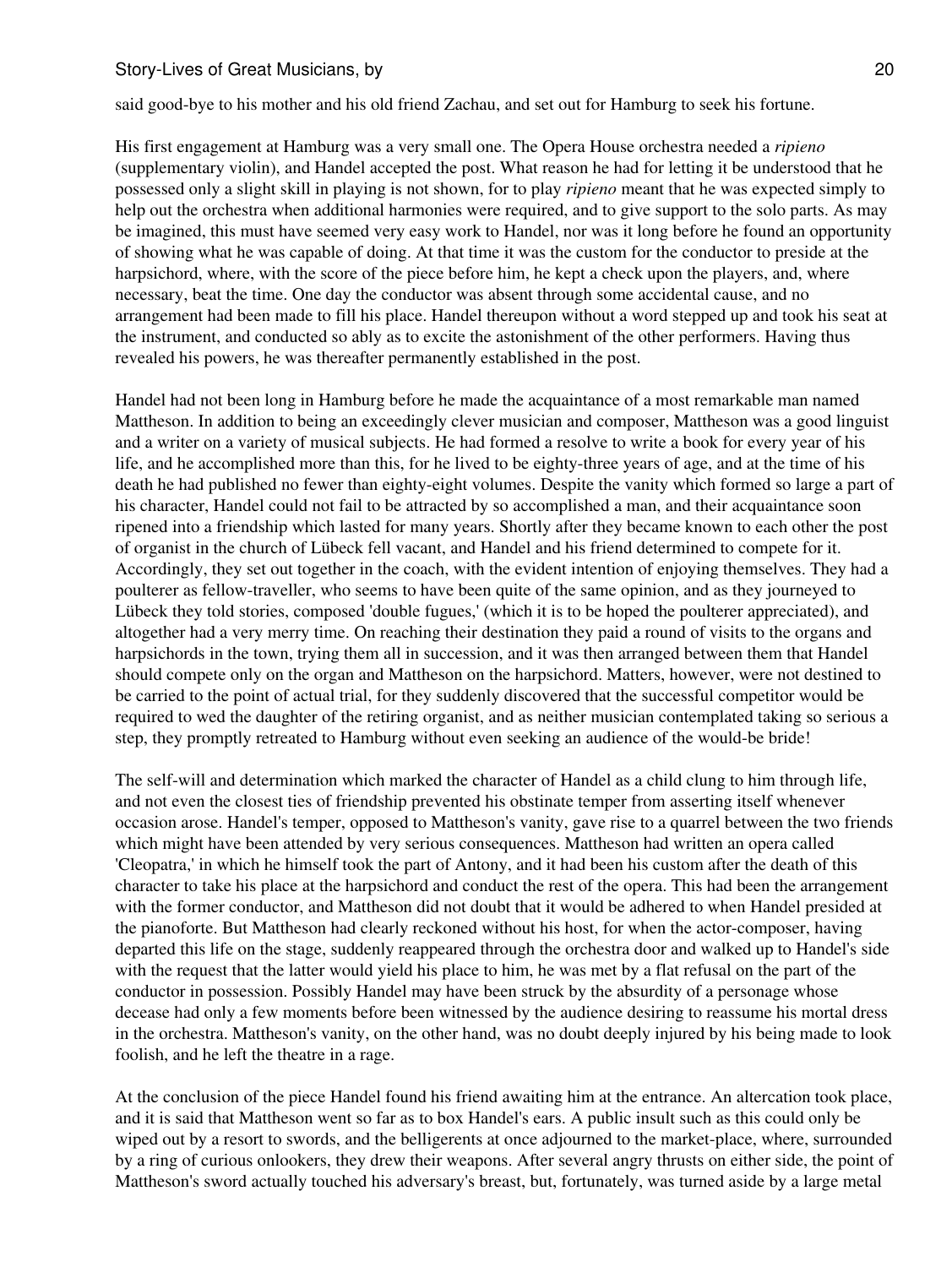button which Handel wore on his coat. The consciousness of how narrowly he had missed injuring, if not actually killing, his friend brought Mattheson suddenly to his senses, and, the bystanders at this juncture interposing between them, the duellists shook hands, and thenceforth, it is said, became better friends than ever.

#### [Illustration: '*A resort to swords.*']

The life at Hamburg was a very busy one--full of teaching, study, and composition. With the growth of his fame the number of his pupils increased, and Handel was enabled not only to be independent of his mother's help, but even to send her money from time to time. He now began to practise a habit which remained with him always--that of saving money whenever he could. Unlike most students of his age, he was impressed by the fact that, in order to produce with success works which were essentially works of art, one should be to some extent independent. It was during these student days that he composed his first opera, 'Almira, Queen of Castile,' which was produced in Hamburg on January 8, 1705. Its success induced him to follow it up with others, and then, in the following year, he set out for Italy. It was a journey he had been looking forward to during these years of hard work--ever since the time, in fact, when the Elector's offer had been refused by his father. Now he could go with the feeling that he was a composer of some note, confident that his works would at least obtain a hearing from the Italians. But this tour was not undertaken with the idea of making a holiday: it was to be a time of hard, continuous work as regards both operas and sacred music, by which his fame as a composer was to be greatly enhanced.

At Florence, where he stayed for some time, he composed the opera 'Rodrigo,' which was received with great applause. The Grand Duke was so delighted with it that he presented Handel on the first performance with fifty pounds and a service of plate. At Venice he brought out another opera, 'Agrippina,' the success of which was even greater than any previously produced. The audience were most enthusiastic, rising from their seats and waving their arms, whilst cries of 'Viva il caro Sassone!' (Long live the dear Saxon) resounded through the house. That a German composer should thus have taken Italian audiences by storm is an indication of the power which Handel wielded through his music, especially when we consider the rivalry which existed between the two countries in regard to the art. At the same time it must be remembered that the works of Handel which were performed in Italy were composed under Italian skies, after close study of the productions and methods of the masters of Italian opera, and when the composer himself was imbued with what he had observed of the tastes and customs of the people. The quality of his works, however, must have served to convince the Italians of the strength which the sister country was capable of putting forth in support of her claim to be regarded as a home of musical art.

Whilst on this tour Handel was present at a masked ball when Scarlatti, the celebrated Italian performer, aroused great applause by his playing on the harpsichord. Handel, whose identity was unknown to both Scarlatti and the audience, was next invited to play, and excited so much astonishment by his performance that Scarlatti, who had been listening intently, exclaimed aloud, 'It is either the famous Saxon himself, or the devil!' Later on, at Rome, the two performers competed in a friendly manner on the organ and pianoforte, and though it was undecided as to which should have the palm for the latter instrument, Scarlatti himself admitted Handel's superiority on the organ, and ever afterwards, when people praised him for his playing, he would tell them how Handel played, and at the same time cross himself in token of his great reverence for his gifted rival.

In Rome itself Handel's interest was deeply aroused, and he returned for a second visit to the city in 1709. It was here that he composed and produced his first oratorio, the 'Resurrection,' which added to his fame as a writer of sacred music. During this second visit he witnessed the arrival of the Pifferari, a band of shepherd-fifers, who each year left their flocks on the Calabrian hills, and journeyed to Rome to celebrate the birth of Christ by singing and playing an ancient chant in memory of the shepherds of Bethlehem. Handel must have retained this simple melody in his mind, for many years later he introduced a version of it into his great oratorio, the 'Messiah,' where, under the title of the 'Pastoral Symphony,' it accompanies the scene of 'the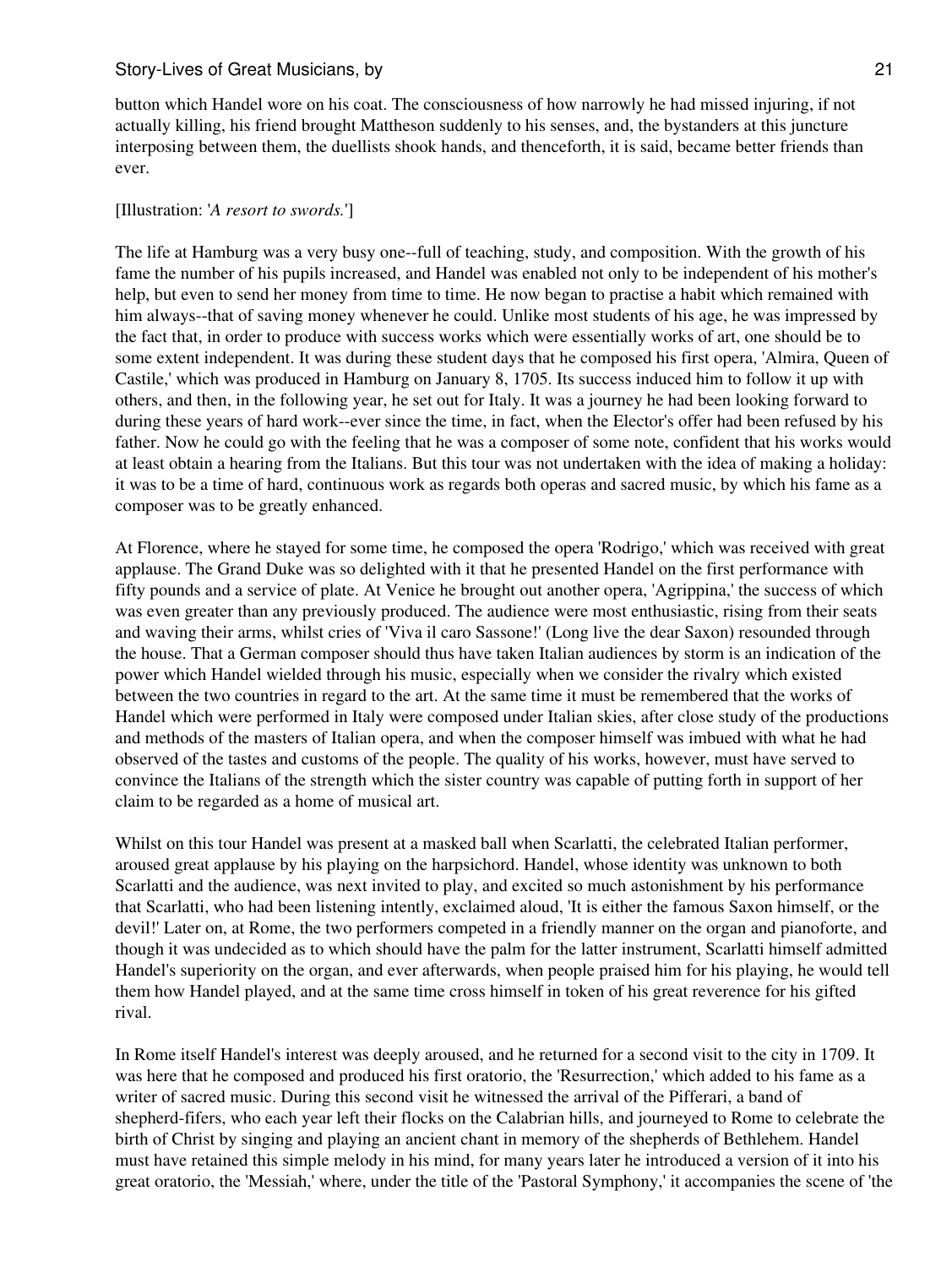shepherds abiding in the field.'

The following year Handel returned to Germany, and went to Hanover, where he was most kindly received by the Elector (afterwards King George I. of England). The post of Capellmeister, with a salary of about £300, was offered and accepted, but Handel had a further favour to prefer. He had for long cherished a desire to visit England, whither the noise of his fame had already extended, and whence he had received many pressing invitations. His request for leave of absence for this purpose was at once granted by his royal master, but ere Handel could turn his steps to these shores a stronger claim upon him remained to be satisfied: this was to visit his mother and his old master, Zachau. We may imagine the meeting--the mother proud of her son, Zachau equally proud of his pupil. How glad the hearts of both must have been to welcome back one who had so abundantly justified their confidence in his powers! Short as the time had been, the young musician had accomplished a great work for his country, for his compositions had sufficed to show the Italians the height to which the music of Germany had risen. It now remained for him to bring the English under his subjection, and of his success in this direction he had little fear. When the autumn came Handel took leave of his dear ones, and, with the sorrow of parting tempered by joyful anticipations, he set sail for England.

Italian opera had of late become the fashion in the musical world of London, but so much dissatisfaction had been aroused by the manner in which it was produced that it needed all the genius and power of such a master as Handel had shown himself to be to restore it to popular favour. We have, therefore, to think of Handel coming to London, with the fame of his Italian tour clinging to him, to a people longing for music which they could appreciate. That fame had paved the way for a cordial reception; he must next show them what he could do. In the February following his arrival Handel produced his opera 'Rinaldo' at the Queen's Theatre in the Haymarket, having expended just a fortnight in composing and completing it! The opera was a triumphant success. For fifteen nights in succession (a long run in those days) the house was crowded with an enthusiastic audience, and the charming airs which were first uttered within the walls of the Haymarket Theatre were afterwards wafted to the furthest corners of the three kingdoms. Even to-day, when many of us hear for the first time the airs 'Lascia ch'io pianga' and 'Cara sposa,' we seem to fall at once under the spell of their charm; and can we not imagine the effect which these beautiful songs produced upon the Londoners of nearly two centuries ago, as they were voiced by the great singer Nicolini? We have mentioned but two of the airs which have ever remained popular, but the opera abounded in graceful melodies that could not fail to captivate the ear of a people who had been languishing for the sunshine.

It is interesting to recall the manner in which the opera was put upon the stage in those days. Every effort seems to have been made to render the scenes as realistic as possible, though occasionally this straining after effect was carried to an excess that excited ridicule. Thus, in the scene for Act II of 'Rinaldo,' representing the garden of Armida, the stage was filled with living birds, which were let loose from cages. As the opera was produced in the winter months, the only birds available were sparrows--a fact which gave rise to sarcastic comments in the papers. The practice, however, might have been justly condemned on account of its cruelty.

Handel was now firmly established in the favour of English music-lovers. They had expected great things of him, and they were not disappointed. There was a body of true musicians in London at that time to whom the presence of the composer must have given special delight. Regular concerts, where amateur musicians could meet for the purpose of playing and hearing the best music, were unknown, and it was left to the enterprising zeal of one humble individual to originate the idea of the regular weekly concerts in London which later on became so widely known and appreciated. In a small shop near Clerkenwell Green lived a small-coal dealer named Thomas Britton. In those days 'small-coal,' or charcoal, was extensively used amongst the poorer classes, and regularly each morning Britton would shoulder his large sack of the fuel and go his round through the streets, disposing of his burden in pennyworths to the inhabitants. When the round was finished he returned home, changed his clothes, forgot that he was a small-coal man, and became a musician. Nor were there wanting many belonging to far higher stations in life who were ready to testify to the deep love for the art which distinguished the small-coal dealer. In a long, low-pitched room above the shop, which had originally formed part of a stable, Britton had collected a large number of musical instruments of various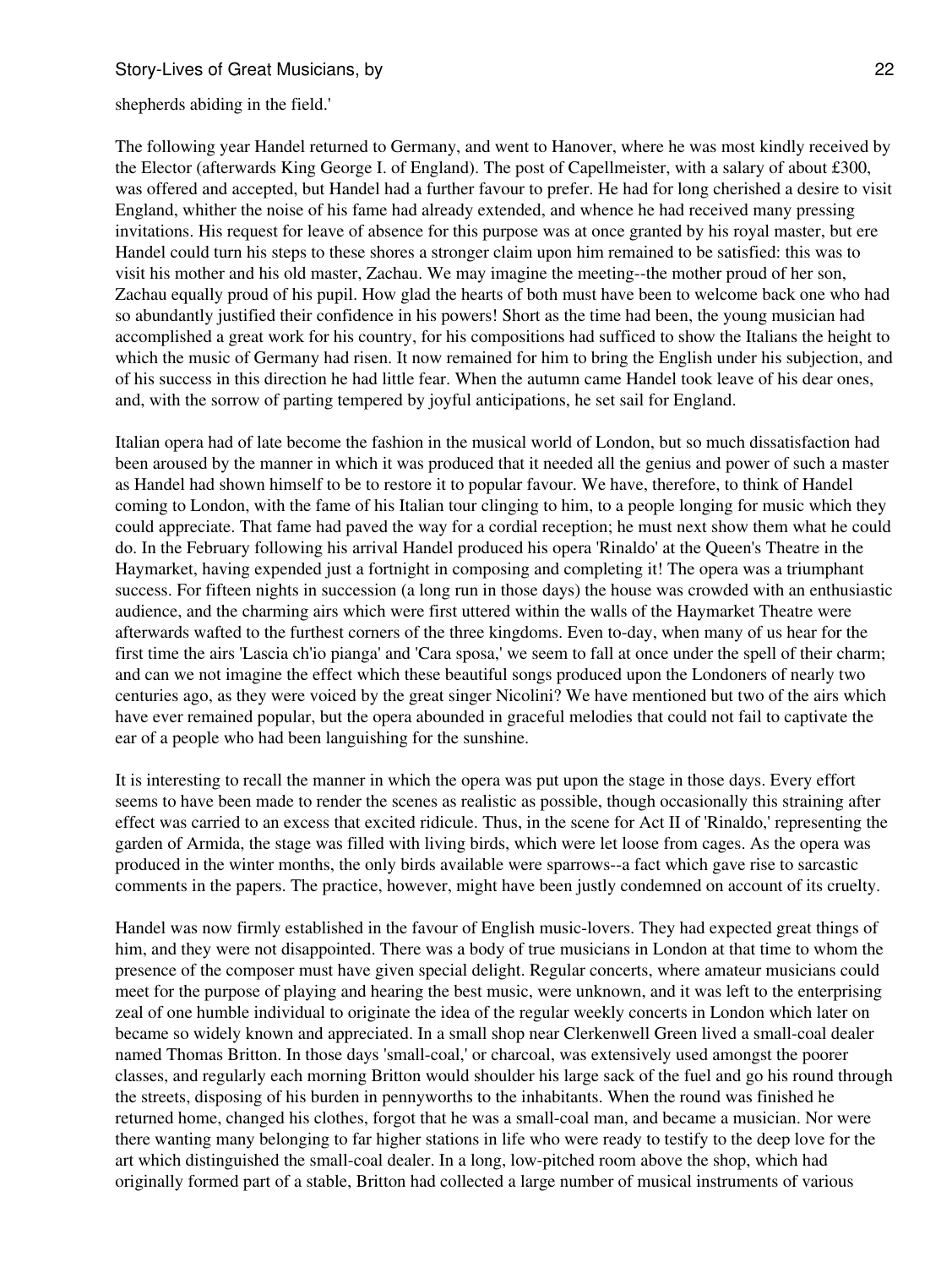kinds, as well as the scores of some of the best music of the day. To this humble apartment would repair numbers of amateur and professional musicians belonging to all ranks of society, from the highest to the lowest. No one paid for admission, and the sole qualification expected of the visitor was that he or she should be a lover of the art. Thus, at the weekly gatherings in the small-coal man's loft, might have been seen peers of the realm, poets and artists, singers and performers, both known and unknown, mingling freely together, drinking coffee provided by the host at one penny per dish, and settling themselves down to enjoy the best chamber music of the day. Handel was not long in finding his way thither, and he became a regular attendant, always presiding at the harpsichord. The fame of Britton's assemblies grew apace, and led eventually to the establishment of regular weekly chamber concerts in London.

This first visit to England seems to have implanted in Handel a sincere affection for the country and its people, and although he returned to Hanover and took up his duties again at Court, he felt convinced that London was the centre in which his genius could have its fullest play. It was not long, therefore, before he obtained fresh leave of absence to visit England, giving in return a promise to present himself at his post within a 'reasonable' time. How he carried out this promise we shall see from what follows. London was only too glad to see him again, and his acquaintances became more numerous than ever. Lord Burlington invited him to stay at his seat, Burlington House (now the Royal Academy), in Piccadilly, where the only duty expected of him in return for the comforts of a luxurious home and the society of the great was that he should conduct the Earl's chamber concerts. It is difficult to realise that Burlington House stood then in the midst of fields, whilst Piccadilly itself was considered to be so far from town that surprise was felt that Lord Burlington should have removed himself to such a distance from the centre of life and fashion. The loneliness of Piccadilly at that period may be surmised from the fact that it was not safe to traverse the thoroughfare after nightfall unless protected by an escort strong enough to repell the attacks of highwaymen who haunted the neighbourhood.

The time passed so quickly amidst the pleasures of society and the unceasing devotion to composition that Handel himself probably failed to realise that he was gratuitously extending his leave of absence beyond all 'reasonable' bounds. His fame had made great progress all this while, and when the wars in Flanders at length came to an end with the signing of the peace of Utrecht, he was called upon to compose the *Te Deum* and *Jubilate*, which were performed at the Thanksgiving Service held at St. Paul's, and attended by the Queen in state. To signalise this great event, as well as to mark the royal favour in which the composer was held, Queen Anne awarded Handel a life pension of £200. It is small wonder, then, that he should have been slow to sever, even for a time, his connection with the world of London. Amongst his numerous acquaintance of this time was a certain Dr. Greene, a musician of some ability, but more perseverance, whose attentions to the composer were so persistent as to partake of the nature of persecution. Handel was never the man to cultivate an acquaintance for which he had no liking, and it was a part of his character to make no effort to conceal his dislikes either for persons or things. When, therefore, Dr. Greene sent him a manuscript anthem of his own to look over, Handel put it on one side and forgot it. Some time afterwards Dr. Greene went to take coffee with the great man, and having waited vainly for some reference to his manuscript until his patience was exhausted, he burst out with: 'Well, Mr. Handel, and what do you think of my anthem?' 'Your antum?' cried Handel in his broken English. 'Ah, yes, I do recollect, I did tink dat it vanted air,' '*Air!*' exclaimed the astonished and indignant composer. 'Yes, air,' responded Handel, 'and so I did hang it out of de vindow.'

#### [Illustration: '*A grand procession of decorated barges from Whitehall to Limehouse.*']

The death of the Queen must have awakened Handel with a shock to a sense of his neglect of duty, for the Elector of Hanover thereupon came to England as her successor. That King George would be likely to receive Handel with favour was out of the question, notwithstanding the monarch's love of music and the fame which had grown about his Capellmeister's name. The offence lay far too deep for that, and Handel realised that he must employ some special means of grace to secure his master's pardon. The opportunity he sought for came ere long. A royal entertainment on the Thames was arranged, in which there was to be a grand procession of decorated barges from Whitehall to Limehouse. An orchestra was provided, and Handel was requested by the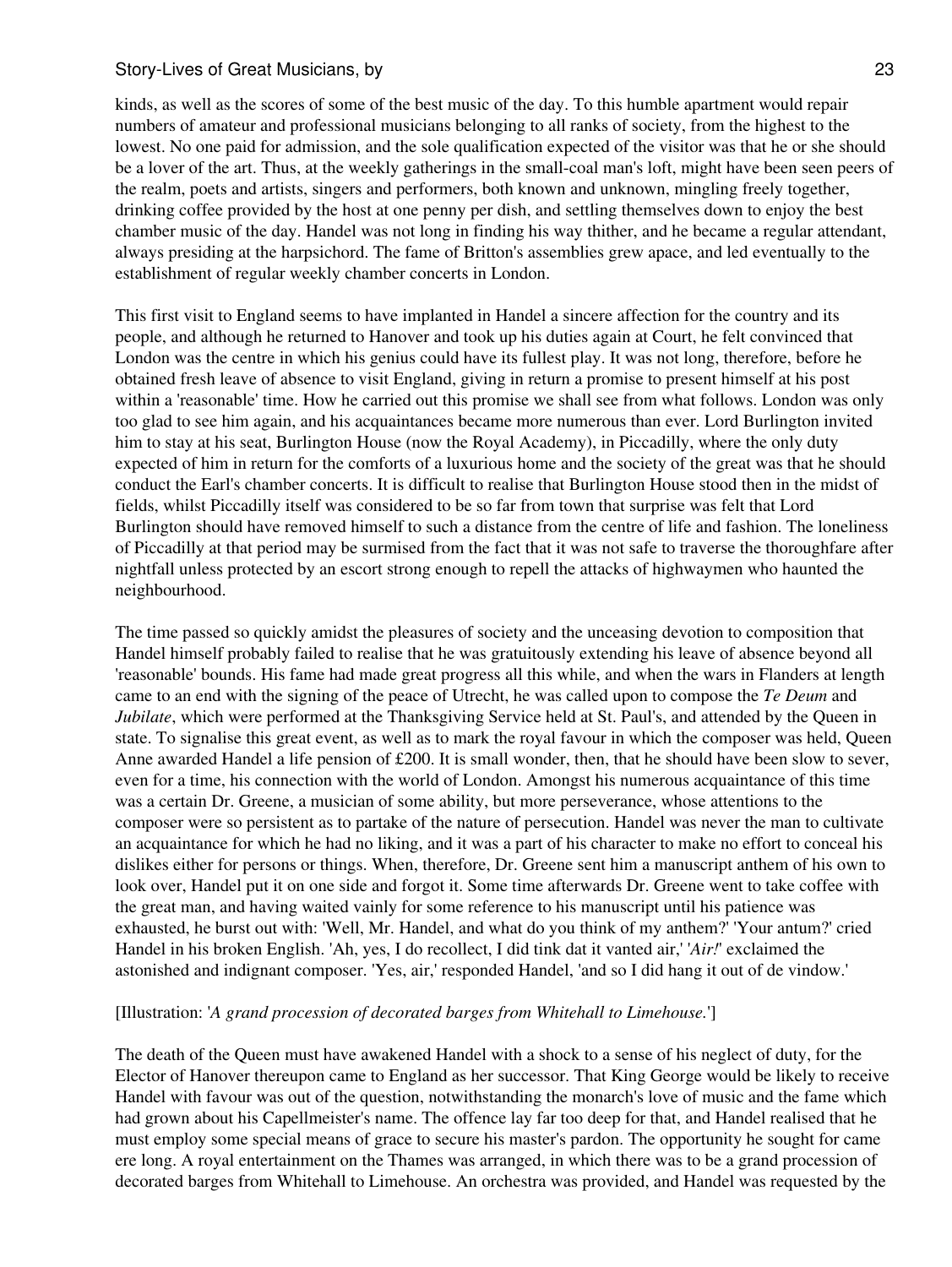Lord Chamberlain to compose the music for the fête, in the hope that by so doing he might pave the way towards a reconciliation. Handel acquiesced, and the result was the series of pieces which have since been known as the 'Water Music,' The King was so delighted with the performance that he had it repeated, and, learning that Handel was conducting it in person, he sent for him, and not only granted him a full pardon, but conferred upon him an additional pension of £200. Nor did the royal favour stop here, for he was shortly afterwards appointed music-master to the daughters of the Prince of Wales at a salary of £200 a year. Handel was thus raised to a position of independence, for as the original grant from Queen Anne continued in force he enjoyed a total income of £600 a year, a sum which in those days was equivalent to a considerable fortune.

It was not long after this that Handel was appointed chapel-master to the Duke of Chandos, at the latter's palace of Cannons, near Edgware. The post up till then had been held by a certain Dr. Pepusch, but he resigned at once in favour of Handel. Anything more princely in style than Cannons could hardly be imagined; its size and magnificence were the talk of the country for miles around, whilst the fabulous riches of its owner and his luxuriousness of living earned for him the title of 'The Grand Duke,' The palace itself has long since disappeared, but the chapel originally attached to it has been preserved, and now forms the parish church of Whitchurch, or Little Stanmore. The interior is furnished and decorated after the fashion of the Italian churches, but it is not on account of its structural beauty that the church has become the object of interest to thousands of pilgrims who annually make their way to the village of Edgware; it is the knowledge that it was here that Handel composed his first English oratorio, 'Esther,' as well as numerous anthems and other minor works. The manuscript score of this fine work--which is but rarely heard now--is to be seen in the Royal Collection of Handel manuscripts at Buckingham Palace, though a portion of it is missing. No one who finds his way to the church of Little Stanmore should fail to notice the organ, for it is the instrument used by Handel from 1718 to 1721, and on which he played the organ parts of 'Esther,' when the oratorio was performed for the first time in the Duke's chapel. With the lavishness that was his chief characteristic the Duke handed to the composer on this occasion  $\pounds1,000$ , but in so doing he may have been actuated by a sincere desire to add to Handel's independence. Those were very happy and busy years which Handel passed at Cannons. Amongst the numerous compositions for the harpsichord belonging to this period is the suite of pieces which includes the air, with variations, popularly known as 'The Harmonious Blacksmith,' The origin of this title has for long been a matter of discussion; it is quite certain that Handel himself did not so name the piece, for the manuscript bears the title only of 'Air et Doubles,' nor was it ever known by any other name during the composer's lifetime. Yet there are few of us, perhaps, who willingly reject as fable the story which for many years after Handel's death was believed to have given a true account of its origin. According to this story Handel was one day walking to Cannons through the village of Edgware, when he was overtaken by a heavy shower of rain, and sought shelter within the smithy. The blacksmith was singing at his work, and the strokes of his hammer on the anvil kept time to his song. Handel, it is said, was so struck both by the air and its accompaniment that on reaching home he wrote down the tune with a set of variations upon it. Assuming this story to have no foundation in fact, no satisfactory explanation has been forthcoming to account for the origin of the title, and when, in 1835, the story was investigated, it was claimed that both anvil and hammer had been traced as having passed through several hands. The blacksmith's name was said to have been Powell, and the anvil is described as bearing a capital P, and, further, that 'when struck with the hammer it gives, first, the note B, but immediately afterwards sounds E. These notes correspond very nearly with the B-flat and E-flat of our present concert pitch, and therefore coincide very closely with the E-natural and B-natural of Handel's times,'[3] Again, with regard to the air itself, the contention that Handel took it from another composer has never been proved, and there is 'absolutely nothing to show that it is not the work of Handel.'[4]

#### [Illustration: '*The strokes of his hammer on the anvil kept time to his song.*']

It is difficult for us to imagine the road leading from the Marble Arch (then called Tyburn) to Edgware as being infested by highwaymen. This fact, like that regarding the condition of Piccadilly, serves to show in a striking manner how circumscribed the London of those days must have been. Handel must often have had to travel between Cannons and London, but we do not hear of his having been robbed by the way. The Duke, however, was attacked on more than one occasion, and he always performed the journey with an escort of his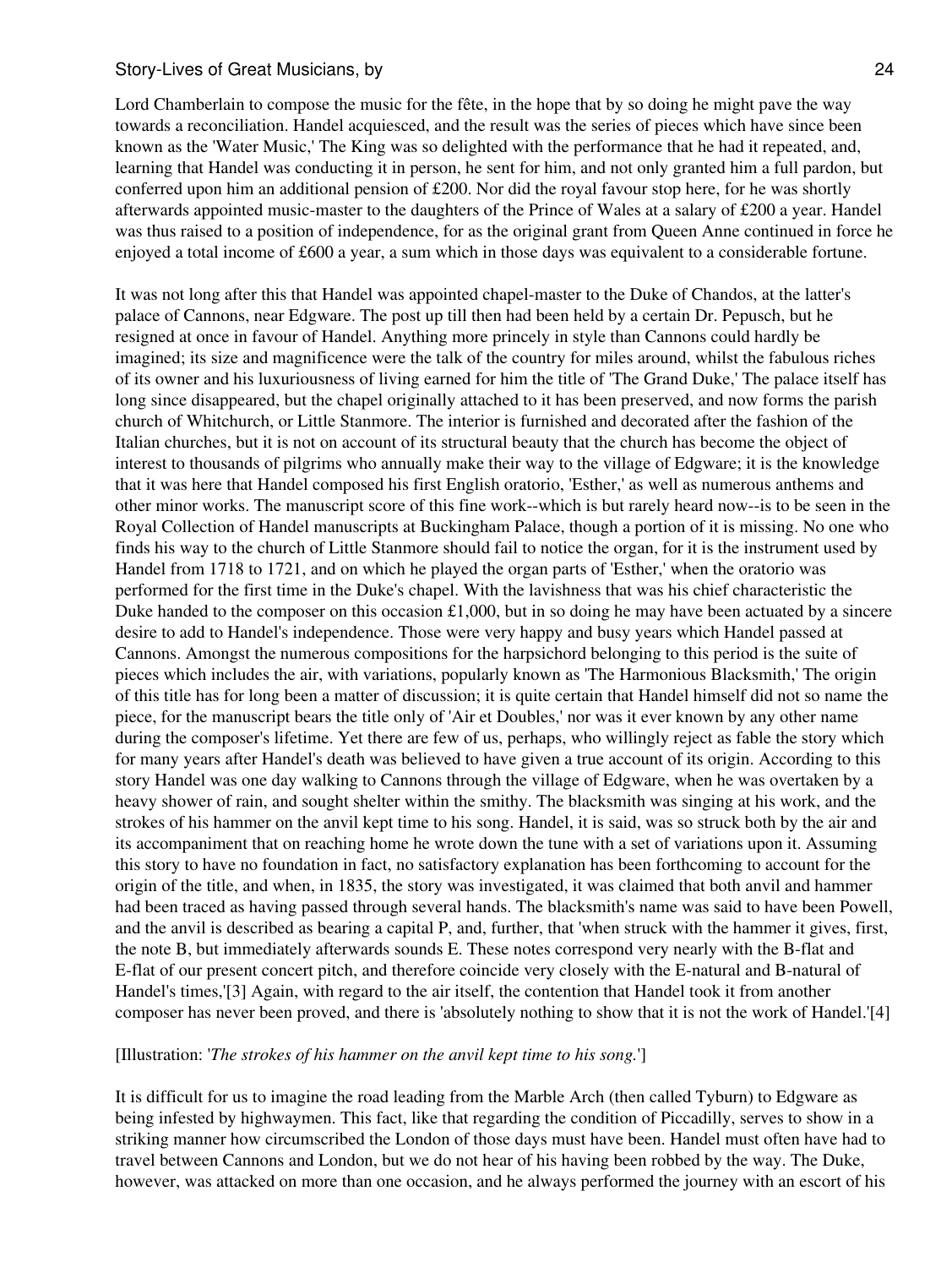favourite Swiss Guards, of whom a body was kept to protect the palace.

For several years the production of opera 'after the Italian style,' which Handel on his coming over had done so much to stimulate, had languished for lack of funds. To many Londoners who were fond of music the sight of the closed doors of the King's Theatre in the Haymarket imparted a feeling of regret and loss. When, therefore, a number of rich patrons of music met together and decided to form themselves into a society for the purpose of reviving the opera in London, the project was received with signs of general pleasure. The King was greatly interested, and subscribed  $\pounds1,000$  to the venture. Handel was at once engaged in the double capacity of composer and 'impressario,' the latter duty charging him with the selection and engagement of singers. The new society was to be called the Royal Academy of Music, but we must not confuse this body with the Royal Academy of Music existing at the present day, which was founded in 1822.

Handel now set out for Germany with the object of visiting Dresden, where the Elector of Saxony was maintaining a company of the best singers for the performance of Italian opera. On his return journey he paid a visit to Halle, where he found his mother alive, and overjoyed to see him, though the cheery welcome of his old master Zachau could no longer be heard, for the old man had gone to his rest. There was another sad note about this visit, for on the very day that Handel left for England Sebastian Bach, filled with a longing to meet his great contemporary, arrived at Halle, whither he had journeyed from Cöthen, only to find that he was a few hours too late. This was the last chance of their meeting, for when Handel paid his next visit to Germany Bach was dead.

Early in the following year the doors of the theatre in the Haymarket were besieged by a huge crowd, anxious to secure seats for the performance of Handel's new opera, 'Radamisto,' which was being produced by the Royal Academy of Music. The applause was deafening, and the success of the opera was assured. But Handel was not to be left to enjoy his honours in peace; an opposition party had already arisen, who were moved to do him evil partly from envy, and partly because he had stirred them up to resentment by his dominancy and self-will. From Hamburg came his old enemy, Buononcini, to try his fortune with the new society, and it was not long ere the rival composers were engaged with a third musician, whose name is uncertain (though some state it to have been that of Handel's friend of his Hamburg days--Ariosti), in the composition of a new opera. It was arranged that this work should form a kind of competition, with the object of determining whether Handel or Buononcini was the better composer. Thus Handel wrote the third act, and Buononcini the second, the first act being committed to the hands of the third musician, whose claim to be regarded as a rival was very small in comparison with the others. When the new work, 'Muzio Scævola,' was performed Handel's act was pronounced by the principal judges to be much superior to that of Buononcini's; the latter's friends, however, refused to accept a defeat, and being joined by others, the battle waxed exceedingly hot. The newspapers took it up, and very soon nothing else was talked about but the rival merits of the two composers. Numerous verses were composed on either side, as well as others which poked fun at both parties. Amongst the latter was an epigram written by John Byrom, the Lancashire poet, which, without the knowledge of the author, got into all the papers, and was considered to hit off the situation more neatly than any which had gone before. Thus it runs:

'Some say, compar'd to Buononcini, That Mynheer Handel's but a Ninny; Others aver, that he to Handel Is scarcely fit to hold a Candle; Strange all this Difference should be, 'Twixt Tweedle-dum and Tweedle-dee!'

That Handel showed scant consideration for those who differed from him in regard to his works is proved by his treatment of the artists who were engaged to perform for him. He could not be thwarted from his bent, nor cajoled into doing anything that he disliked, whilst his stubborn pride prevented him from yielding to any, whether great or small. When, in 1723, his opera 'Ottone' was about to be produced, he had engaged as prima donna the great Continental singer, Francesca Cuzzoni. The lady does not appear to have possessed the sweetest of tempers, and she showed her independence by not putting in an appearance in England until the rehearsals were far advanced. This could not have been pleasing to the composer, but when on her presenting herself at the theatre she flatly refused to sing the aria 'Falsa Immagine' in the way Handel had written it, he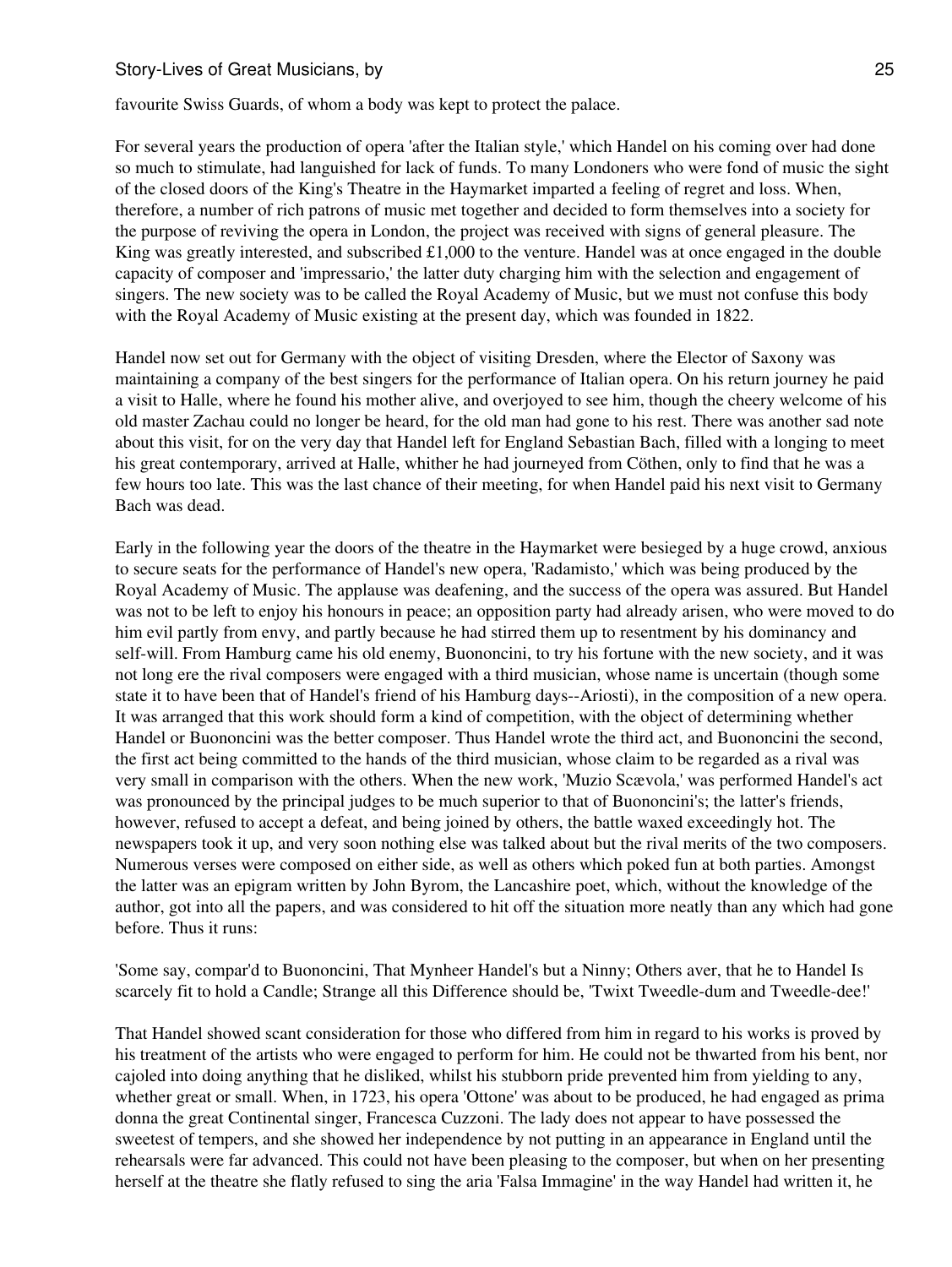burst into a rage, and seizing her in his arms, cried: 'Madam, you are a very she-devil, but I vill have you know dat I am Beelzebub, de prince of devils!' with which he made as if to throw her out of the window. Cuzzoni was so frightened by his fury that she promised to do as she was bid. Accordingly, she sang as he directed, and made one of her greatest successes with the song. How much the public appreciated the singing of this gifted artist we may guess when it is told that the directors obtained as much as five guineas for each seat when she was advertised to sing.

Although he would brook no contradiction on the part of those who were engaged to execute his works, Handel spared no pains to help them over a difficulty, or to show how his music should be expressed. At times, however, his temper took the form of the most unsparing sarcasm. One day a singer at rehearsal protested against the manner in which Handel was accompanying him on the harpsichord, and in a fit of anger exclaimed: 'If you continue to accompany me in that fashion I will jump from the platform on to the harpsichord, and smash it!' 'Vat!' cried Handel, looking up in surprise, 'do you say you vill jump? Den I vill advertise it at once, for people vould come to see you jump dat vill never come to hear you sing!'

We have not space to describe the whole of the works which Handel wrote for the Royal Academy of Music. His industry was untiring, and the fertility of his genius was such that within a period of eight years from the beginning of the Society's work he had composed and produced no fewer than fourteen operas. Amongst this number was the opera called 'Scipione,' in which is to be found a 'Triumphal March in D,' which the Grenadier Guards claim to have been specially composed for their regiment by Handel before its inclusion in the opera. The Guards are very proud of their march, and the band still plays it under the title of the 'Royal Guards March.'

During the whole of this time, however, Handel's enemies never ceased their opposition, and, despite successes, it was soon apparent that the rival parties were bent on destroying each other. The enormous cost incurred in producing operatic works, added to the losses occasioned by quarrels and dissensions amongst the singers, many of whom deserted Handel to join his enemies, at length brought the Royal Academy to the end of its resources. In 1727, when the society was tottering to its fall, the rival theatre in Lincoln's Inn Fields brought out the famous work called 'The Beggar's Opera,' written by John Gay, which formed the first English ballad opera. Its success was stupendous; London was taken completely by storm, and everybody was soon singing and humming its catching airs. Fickle as the public taste had hitherto shown itself to be in regard to musical productions, it now became fixed on the new work, and opera in the 'Italian style' was completely deserted. What was the secret of this wonderful success? Simply this: a poet seized upon a number of the most entrancing airs which the musical genius of England and Scotland had produced, many of them belonging to ancient times, together with the favourite melodies of the day, and he set them to words which were utterly unworthy of the sentiment inspired by these beautiful compositions. The richest stores of ballad music were pillaged for this degrading work; the march in Handel's 'Rinaldo' was stolen to form a robber's chorus, whilst the exploits of Captain Macheath and his highwaymen companions were held up as models of daring and gallantry when performed to the most captivating of airs. The public hailed the piece with delight; the ladies modelled their dresses on the stage costume of 'Polly,' the heroine, and decorated their fans with the words of her songs, and for sixty-two nights the walls of the Lincoln's Inn Fields theatre shook with thunders of applause from gallery, pit, and stalls. In thus speaking of a work which not only held London captive for so long, but was afterwards performed in every part of the kingdom, we must not forget that its remarkable popularity was due in some measure to the brightness of its dialogue; to its witty sayings hitting off men and manners of the day; but, above all, to the exquisite beauty of its melodies, which served to lay a glamour over what otherwise would have undoubtedly been condemned as vulgar.

The success of the 'Beggar's Opera' completed the ruin of the Royal Academy of Music, but Handel, undismayed by the failure of this great scheme, and setting his enemies at defiance, went once more to Italy to collect a new company of singers, for he was determined to carry on the work himself with the fortune which his operas had brought him. On his way home he paid a visit to Halle, where he found his aged mother stricken by illness. She lingered until the following year (1730), when she died at the age of eighty. For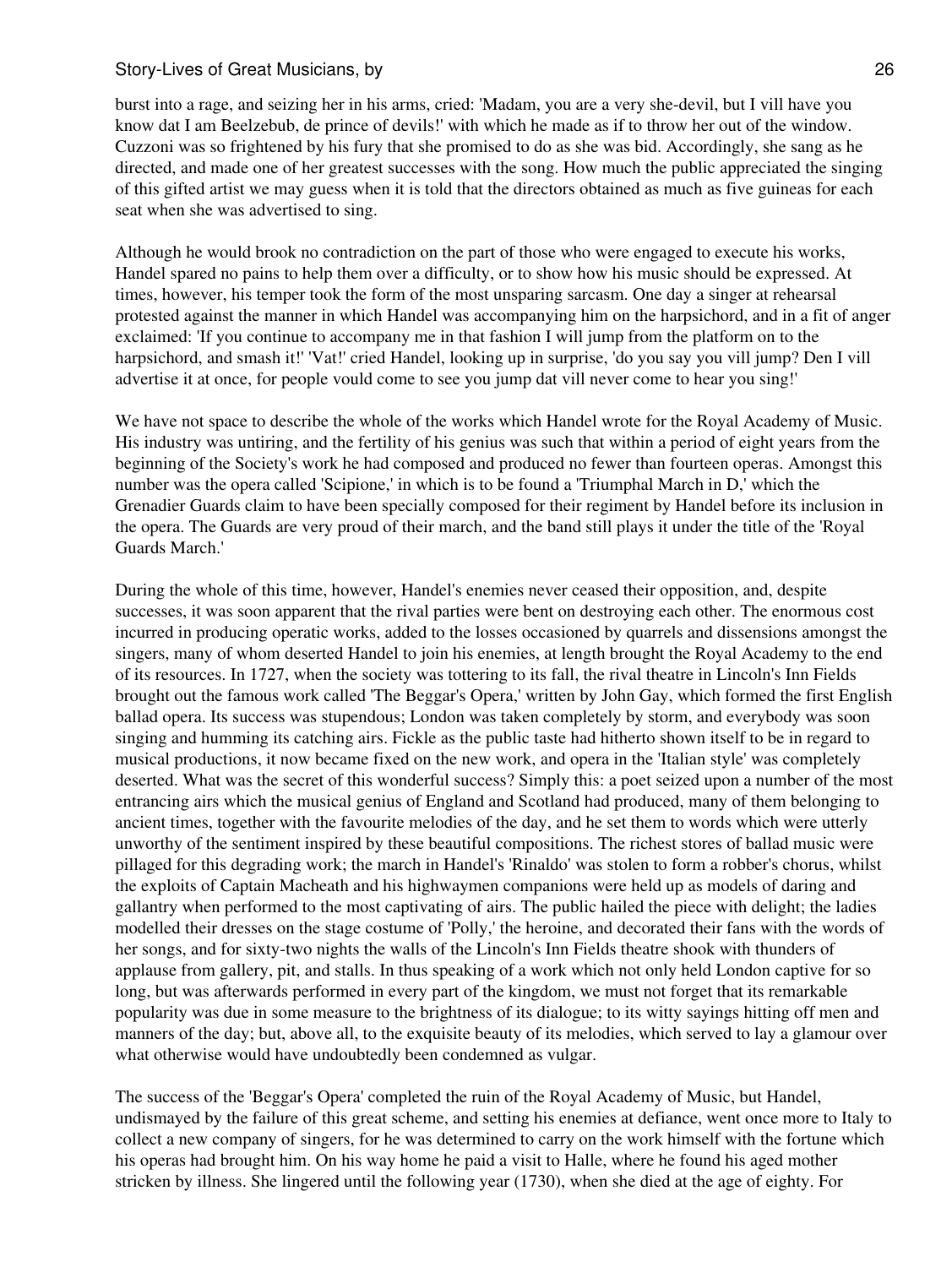several years Handel struggled to build up the fortunes of Italian opera in London, but the persistent rivalry and opposition of his enemies, combined with the decadence of musical taste on the part of the public, caused his losses to accumulate, until, in 1737, he found himself, after repeated failures, deeply in debt, and with his health broken down by overwork and anxiety. The whole of his fortune of £10,000 had been swallowed up in this disastrous enterprise, and it was a poor consolation for him to know that his rivals failed in the same year with a loss of £12,000. Not even at this juncture, however, would his indomitable will submit to the force of circumstances. After a brief rest at Aix la Chapelle, with a course of vapour baths, he returned to London prepared to begin the battle afresh, and although he had lost to a great extent the favour of the rich, his popularity was such that a statue of himself was executed by public subscription, and erected in Vauxhall Gardens, an honour which, as has been truly observed, had been paid to no other composer during his lifetime.

It was only after several failures that Handel was at length convinced that it was useless to attempt to re-awaken the interest of English audiences in Italian opera, and yet, although he made no concealment of his regret at the abandonment of a line of composition in which he had so greatly excelled, it was with no diminished vigour or determination that he now, at the age of fifty-five, turned his attention to work of a serious character. And if we admit that Handel excelled in operatic work, what shall we say of the oratorios which formed the later creations of his genius? To many of us, perhaps, his name is so intimately associated with the titles of his religious works that we are almost ready to believe that all which had gone before was merely in the nature of preparation for such noble works as 'Saul,' 'Israel in Egypt,' 'Samson,' 'Jephtha,' and, above all, the 'Messiah.' It is on the 'Messiah' alone that our space permits us to dwell, and we will endeavour to relate the story of how this great oratorio came to be written.

It was in 1741 that the plan of writing the 'Messiah' was formed, but it is not known whether the subject originated with Handel himself, or was suggested to him by a friend named Mr. Charles Jennens, a man of great literary tastes and acquirements, who lived a retired life in the country. It is certain, however, that Mr. Jennens selected and wrote out the passages from the Scriptures, and sent them to Handel to set to music, and for the care and choice exercised in this compilation we owe to Mr. Jennens a deep debt of gratitude. Towards the end of this year Handel received an invitation from the Lord-Lieutenant of Ireland to visit Dublin, as the Irish people were very desirous of hearing some of his compositions performed in their country. Handel accepted the invitation very willingly, for he saw in the tone in which it was conveyed an assurance of the sympathy of the sister isle, as well as a prospect of being enabled to retrieve his fallen fortunes. He left England at the beginning of November, having previously sent a promise to Dublin that he would devote a portion of the money realised by his performances to three charitable institutions in that city. The music of the 'Messiah' must have been actually composed before he set foot upon the ship at Chester, for at the end of the following month we find him writing to Mr. Jennens from Dublin, and referring to the latter's oratorio, '"Messiah," which I set to music before I left England,'[5] Moreover, he must have had the manuscript score with him on his voyage, though his friends in London were ignorant of the fact; for we learn that being detained at Chester for some days by contrary winds, he got together at his inn several of the choir boys from the cathedral in order to try over some of the choral passages in the work. Needless to say, the title of the oratorio was not allowed to transpire on this occasion, but many of us may feel curious to know whether any of these young singers felt impressed by the beauty of the parts which it was their envied lot to 'try over' in the composer's room at the hostelry. One at least of these trial performers must have carried away an unpleasant experience of the great man's impetuous temper. 'Can you sing at sight?' was the question put to each before he was asked to sing, and one broke down lamentably at the start. 'What de devil you mean!' cried Handel, snatching the music from his hands. 'Did not you say you could sing at sight?' 'Yes, sir, I did,' responded the confused singer, 'but not at *first* sight!'

The welcome extended to Handel by the people of Dublin was a very warm one; the performances were a great success, and then we get the first public mention of the new oratorio. At the 'Musick Hall in Fishamble Street, Dublin' is to be performed 'Mr. Handel's new grand Oratorio, called the "Messiah," in which the Gentlemen of the Choirs of both Cathedrals will assist, with some Concertos on the Organ, by Mr. Handel.' It was further announced that the proceeds would be devoted to two charitable institutions, and 'for the Relief of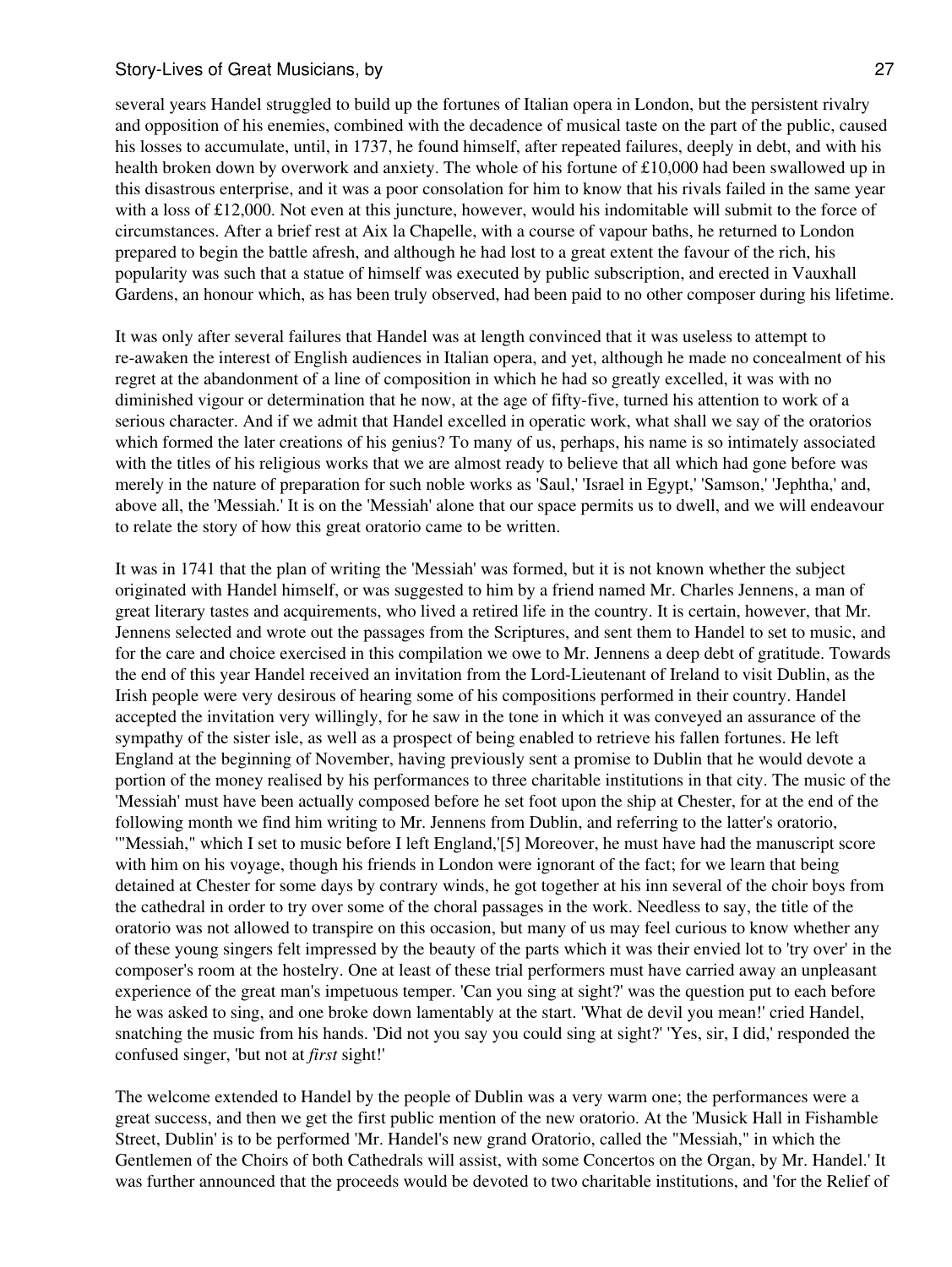the Prisoners in the several Gaols.' These latter were miserable persons who had been imprisoned for debt, and whose sufferings through neglect and poverty were such as to excite deep compassion. Four hundred pounds was the sum realised by this performance, which took place on Monday, April 13, 1742, and no doubt the poor prisoners felt very grateful to the composer, who had thus put into practice the very precepts which his sacred work inspired. So great was the success of this first performance that a second was called for, the announcement of which contained an earnest appeal to the ladies to leave their hoops behind them. This singular request was obeyed, with the result that accommodation was found for one hundred more persons than on the first occasion.

## [Illustration: '"*Did not you say you could sing at sight?*"' '"*Yes, sir, but not at* first *sight!*"']

The citizens of Dublin seem to have been very loath to part with Handel, whilst he, for his part, must have felt in the warmth of his reception some recompense for the neglect from which he had been made to suffer in London. The visit was therefore prolonged for many months, and it was not until March 23, 1743, that a London audience gathered to witness their first performance of the 'Messiah'. How is it possible to give, in a few words, an idea of this great work? When we hear the 'Messiah' performed we are struck by its magnificence and beauty of expression; the language of Scripture seems to be clothed, as it were, in a beautiful garment of music which, ever changing as the oratorio proceeds, appears to give the fullest and most exact expression to each portion of the sacred story. At one time the music blazes forth like a jewelled crown when it catches the sun; at another it soars heavenwards like the song of the lark; once again it pours forth like the thunderous roar of a huge cataract, filling our ears with the majesty of its volume; then, again, it sinks to the tender moan of the wind as it sweeps through the trees; but everywhere and at all times it seems to exactly fit the words, and to give them their noblest expression. The oratorio opens with an overture, grand, yet simple, and designed to prepare our minds for the story which follows. Then we hear the words of the prophet Isaiah, 'Comfort ye my people,' telling of the coming of the Messiah, and relating the signs by which His approach is to be heralded--'Ev'ry valley shall be exalted,' etc.--and leading up to the revelation, 'The people that walked in darkness have seen a great light,' and so to the mighty outburst of harmony--'Wonderful! Counsellor!'--with which the prophecy reaches its culminating point. When these words are thundered forth in chorus we seem to have suddenly presented to our eyes a picture of the Messiah as He was revealed to the mind of the Prophet. But note attentively what follows. With the concluding notes of that grand choral outburst still ringing in our ears--the designation of a mighty Prince, a great Counsellor--we find ourselves, at the ushering in of the Nativity, not, as the words of the chorus would seem to predict, at the welcoming scene of a great Prince in all his splendour, but in the presence of a group of lowly shepherds tending their flocks in the quiet fields of Judæa. How wonderfully striking is the contrast between the grandeur of the concluding chorus and the simplicity and quiet beauty of the scene now presented to us by the Pastoral Symphony! It is founded upon the ancient melody which Handel had heard the Calabrian shepherds play at Rome[6] many years before, and soon the air is ringing with the chorus of the heavenly host, 'Glory to God in the highest,' followed by the joyful outburst, 'Rejoice greatly.' Then comes the revelation of what Christ shall be to His people--'He shall feed His flock like a Shepherd,' 'His yoke is easy and His burthen is light--' with which the first part comes to an end.

In the second part we are shown the incidents leading up to the Passion, and our emotions are deeply stirred by the pathetic music indicating the sufferings of our Lord. What could be more touchingly beautiful than the air, 'He was despised and rejected of men'? in the writing of which Handel is said to have burst into tears. Then, the Passion past, we have the realisation of all that that sacrifice meant, the awakening of hope, followed by the triumphal chorus, 'Lift up your heads, O ye gates!' and after a succession of beautiful airs and choruses we reach the culminating point of the Recognition in that grand hymn of praise, the 'Hallelujah Chorus,' with which the second part concludes.

Scarcely have the glorious hallelujahs of the last chorus died away ere the beautiful strains of the air, 'I know that my Redeemer liveth,' are ringing in our ears; from this we are led to the chorus, 'Worthy is the Lamb,' indicating the glorification of the sacrifice, and the marvellous concluding chorus of the 'Amen,' which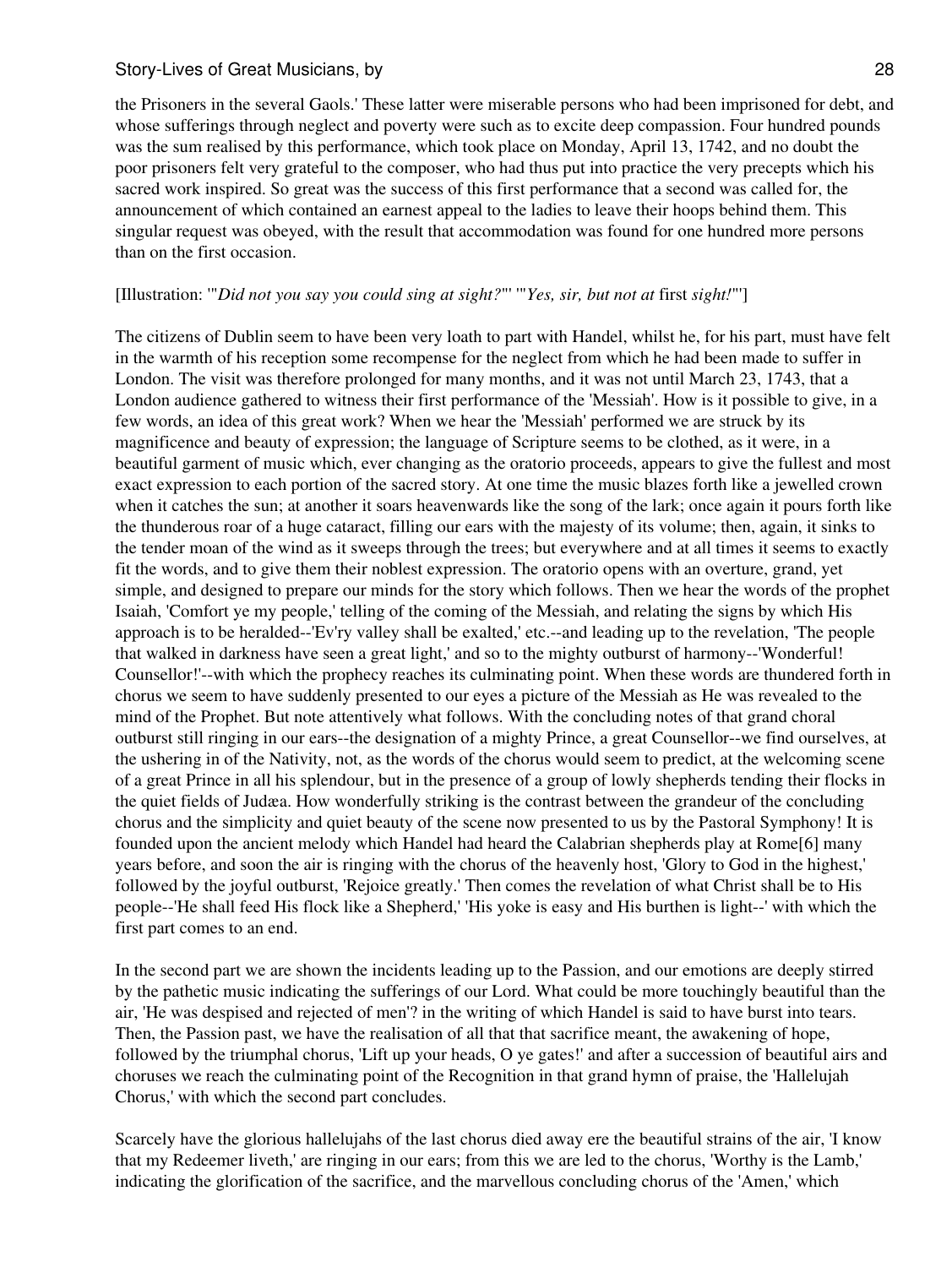strikingly portrays the unified assent of heaven and earth to the Godhead of Christ.

On the occasion of the first performance of the 'Messiah' in London, at which the King was present, the vast audience were so impressed by the grandeur of the music and the reverence which it inspired that when the 'Hallelujah Chorus' began, and the words, 'For the Lord God omnipotent reigneth,' rang out, they one and all, including the King, sprang to their feet as if by a given signal, and stood until the last notes of the chorus had been sounded. From that time forward it has been the custom at performances of the oratorio to stand during the 'Hallelujah Chorus.'

No other sacred musical work has been the means of securing for the sick and needy so much relief as that which the 'Messiah' has effected by its frequent performances in various parts of England and on the Continent. Handel, as we have seen, gave the proceeds of its first performance to help the sick and miserable, and his good example has been followed by many others. Later on his compassion was aroused by the poor, helpless little inmates of the Foundling Hospital. We all know the Foundling Hospital, in Guilford Street, Russell Square, but perhaps we do not all know why it is that Handel's portrait is there accorded the place of honour, or why the foundlings should hold the composer's memory in such reverence. Handel did not, it is true, establish the hospital; it was founded in 1741 by one Captain Coram, out of the profits of a trading vessel of which he was the master. But nine years later (in 1750) he presented the hospital with a fine organ, and, in order to inaugurate the opening of the instrument, he announced that he would perform upon it the music of the 'Messiah.' So great was the demand for seats upon this occasion that it was found necessary to repeat the performance. Handel afterwards presented a manuscript score of the oratorio to the Foundling, and undertook to give an annual performance of the work for the benefit of the charity. Eleven performances under his direction were given at the Foundling before his death, by which a sum of £6,955 was added to the hospital funds. Nor did this good work cease with the composer's death, for we learn that the annual performances continued to be given, and that seventeen of these brought the total amount by which the 'Messiah' benefited the hospital up to £10,299, a fact which of itself speaks volumes for the appreciation in which the oratorio was held.

In connection with the gift of the 'Messiah' score to the Foundling an amusing story is told, which serves to illustrate the imperiousness of Handel's temper. The directors of the hospital were desirous of retaining for themselves the exclusive right to perform the 'Messiah,' and with this idea they sought to obtain an Act of Parliament confirming their rights. When Handel heard of the proposal, however, he burst out in a rage with, 'Te teufel! for what sall de Foundlings put mein moosic in de Parliament? Te teufel! mein moosic sall not go to de Parliament!' And it is hardly necessary to add that 'de moosic' did not go to 'de Parliament.'

It is difficult, within the compass of this little story, to convey a just idea of the extraordinary amount of work which Handel's life comprised. One oratorio after another followed the 'Messiah,' none of them entitled to rank with that great work for either loftiness of subject or grandeur of expression, yet many containing passages of unrivalled beauty. 'Jephtha,' which was the last oratorio he composed, contains the magnificent recitative, 'Deeper and deeper still,' and the beautiful song, 'Waft her, angels.' It was while writing 'Jephtha' that Handel became blind, but, though greatly affected by this loss, it did not daunt his courage or lessen his power of work. He was then in his sixty-eighth year, and had lived down most of the hostility which formerly had been so rife against him. Who, indeed, could for long withstand so imperious a will, backed by such unquenchable genius? With increased fame, moreover, his fortunes had built themselves up once more, so that when he died he left £20,000 to be disposed of by his executors.

The range of Handel's compositions was gigantic; there was no branch of the art which his genius did not penetrate and adorn, but it is as a writer of choruses that his power is seen at its best. 'No one,' writes Mr. Julian Marshall, in his biography of the composer, 'before or since has so well understood how to extract from a body of voices such grand results by such artfully simple means as those he used.' No master, we may add, has given us music which expresses with greater clearness, beauty, or force the passages of Scripture it is intended to illumine than that which is to be found in the choral parts of Handel's oratorios. Handel was the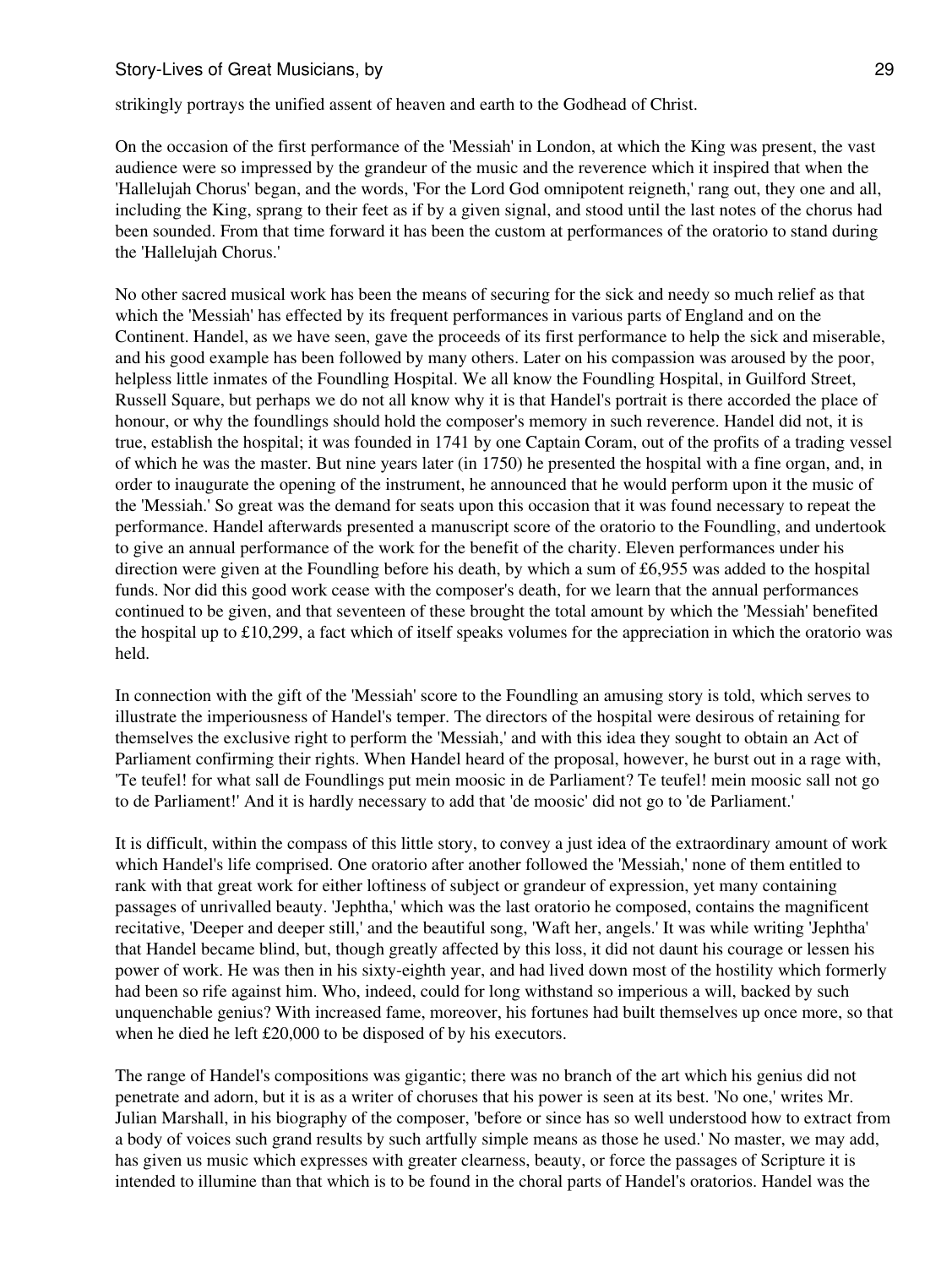greatest master of counterpoint the world has ever seen, and this power enabled him to give musical expression to written words with an ease and fluency which can only be described as marvellous. Yet it is not its marvellous character which strikes us when we hear his work for the first time so much as its oneness with the subject it portrays; we feel that it is like some grand painting, in which colour and form are so charmingly blended as to make a perfect and indivisible whole.

It is often alleged that Handel copied from other composers, and that such was the case there is abundant evidence to show. It must be remembered, however, that in his day people did not attach to originality of ideas the value which we allow to them now. Handel, however, did more than this: he not only borrowed ideas or themes which--to a great extent, at least--were regarded as common property, but he actually embodied in some of his works *entire passages* taken from the compositions of comparatively unknown composers. For this no justification is possible; nor, on the other hand, can it be urged that Handel stole other men's brains because he lacked power to use his own. The only thing that it seems possible to say by way of explaining a practice which must be condemned as dishonest is that Handel in all probability did not realise his offence or view it in the light in which we view it at the present day. Everything in his life and character argues against the idea of his committing an action which he held to be mean or dishonest. No man could have been more fearlessly independent, either in thought or action, and, whatever other faults he possessed, his character has always been regarded as strictly honourable.

Handel was a big man, with a very commanding presence and a fiery temper, which, as we have seen, was apt to explode at trifles. He did not hesitate to launch the most virulent abuse at the heads of those who ventured to talk whilst he was conducting, and at such times not even the presence of royalty could make him restrain his anger. But when Handel raved the Princess of Wales would turn to her friends, and say softly, 'Hush, hush! Handel is angry.' He had a rooted dislike to hearing his orchestra tune up in his presence, and he gave strict orders that the performers were to get this business over before he arrived. One night, however, when the Prince of Wales was to be present, a wag gained access to the orchestra and secretly untuned every instrument. When the Prince arrived and the audience were all seated, Handel 'gave the signal to begin *con spirito*, when such a discord arose that the enraged musician started from his seat, overturned the double-bass, seized a kettledrum, threw it at the leader of the orchestra, and lost his wig. He advanced bareheaded to the front of the orchestra, but was so choked with passion that he could not speak. Here he stood, staring and stamping, amidst general convulsions of laughter, until the Prince presently, with much difficulty, appeased his wrath, and prevailed on him to resume his seat.'

Handel's fondness for the pleasures of the table was one of the weaknesses which his enemies did not fail to make the most of, and which has given rise to more than one story. For instance, it is told that he went into a dining-house one day and ordered 'dinner for three.' The waiter, having received the order, disappeared, and was absent so long that Handel lost patience, and, ringing the bell, demanded to know why the meal was delayed. 'Sir,' replied the waiter, 'I was awaiting the arrival of the company.' 'De gompany!' cried the famished musician, in a voice which made the glasses jingle, and caused the waiter to start back in dismay, 'I am de gompany!'

Dr. Burney, the eminent musician and friend of Handel, has described the composer's countenance as having been 'full of fire and dignity.' 'His general look,' continues the doctor, 'was somewhat heavy and sour, but when he did smile it was the sun bursting out of a black cloud. There was a sudden flash of intelligence, wit, and good humour beaming in his countenance which I hardly ever saw in any other.' His sense of humour was keen, and he could relish a joke--especially when it was not directed towards himself. When visiting Dublin he was accompanied by the celebrated violinist Dubourg, who was engaged to play at his performances. One evening Dubourg was delighting the audience with an extempore cadenza, and wandered so far away from the original key that he found it no easy matter to return to it. At length, after some moments of suspense, the shake was heard which announced that the violinist was about to return to the theme; Handel thereupon looked up from the harpsichord, and, in a voice loud enough to be heard throughout the hall, exclaimed, with significant emphasis, 'Velcome *home* again, Mr. Dubourg!'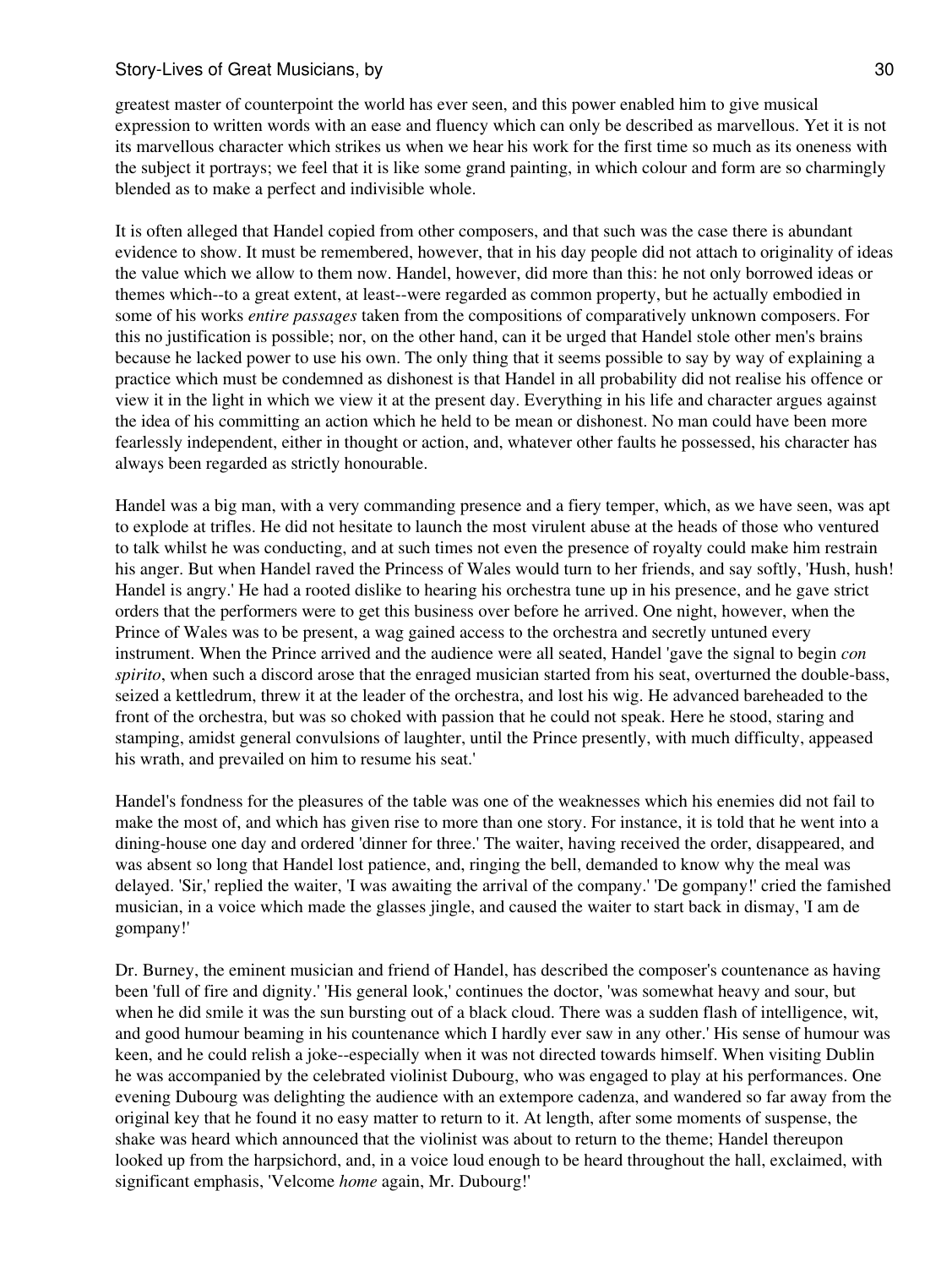In bringing our story of Handel's life to a close, we are tempted to make a brief comparison between Handel and that other great master who lived and worked at the same time--Sebastian Bach. When we compare the two men we perceive this marked difference between them--namely, that, while Bach evinced a complete indifference with regard to public praise, but a very deep interest in the works of other musicians, Handel cared a great deal for what the public thought of his works, and was too much absorbed in his own music to give much attention to the compositions of others. The one wrote for posterity; he published but little, and it was only when half a century had passed since his death that the musical world awoke to a sense of the inestimable value which attached to the works which that life had produced. Handel, on the other hand, studied the tastes of his own day as regards both sacred and secular music, and devoted the whole of his life to the supply of that demand on the part of the public which he had done so much to create and develop.

Full as was Handel's life as regards the fulfilment of its great object, it was in other ways extremely simple. Few things outside his incessant round of work interested him, but he was fond of going to the theatre, and he had a passion for attending picture sales. Of his charity we have spoken, but we may add that he was always ready to help those in distress, and he helped to found the Society for Aiding Distressed Musicians. The last occasion in which he appeared in public was at a performance of the 'Messiah' at Covent Garden, on April 6, 1759. On the 14th of the same month his death took place at the house in Brook Street where he had resided for many years. He was buried in Westminster Abbey, where a grand monument was later on erected to his memory. His chief manuscripts came into the possession of King George III., and are preserved in the musical library at Buckingham Palace.

# FOOTNOTES:

[3] Rockstro's 'Life of G.F. Handel,' 1883.

[4] Grove's 'Dictionary of Music.'

[5] It is a fact that this stupendous work was completed in twenty-four days!

[6] In the manuscript score preserved at Buckingham Palace the symphony is marked 'Pifa,' a shortening of the Italian word 'Pifferare,' to play on the fife.

# HANDEL'S PRINCIPAL COMPOSITIONS

8 ORATORIOS, etc. La Resurrezione (1708); two Passions (1704 and 1716); Acis and Galatea (1720); Esther (1720); Deborah (1733); Athalia (1733); Alexander's Feast (1736); Saul (1738); Israel in Egypt (1738); Ode for St. Cecilia's Day (1739); L'Allegro, il Penseroso, ed il Moderato (1740); The Messiah (1741); Samson (1741); Joseph (1743); Semele (1743); Belshazzar (1744); Hercules (1744); Occasional Oratorio (1746); Judas Maccabæus (1746); Alexander Balus (1747); Joshua (1747); Solomon (1748); Susanna (1748); Theodora (1749); The Choice of Hercules (1750); Jephtha (1751); The Triumph of Time and Truth (1757). Utrecht Te Deum and Jubilate. 1713. 12 Chandos Anthems. 1718-1720. 2 Chandos Te Deums. 1718-1720. 4 Coronation Anthems (Let thy Hand be Strengthened, My Heart is inditing, The King shall Rejoice, and Zadok the Priest). 1727. Funeral Anthem (The Ways of Zion do Mourn). 1737. Dettingen Te Deum. 1743. 40 OPERAS, mostly remembered only by a single aria. The following may be named: Almira (1705); Rodrigo (1707); Agrippina (1709); Rinaldo (1711); Radamisto (1720); Muzio Scævola (Act III. only--1721); Ottone (1722); Scipione (1726); Admeto (1726); Ezio (1732); Serse (1738). Water Music. 1715. 17 Suites de Pièces for the clavecin. 40 Concertos for various instruments.

# **HAYDN**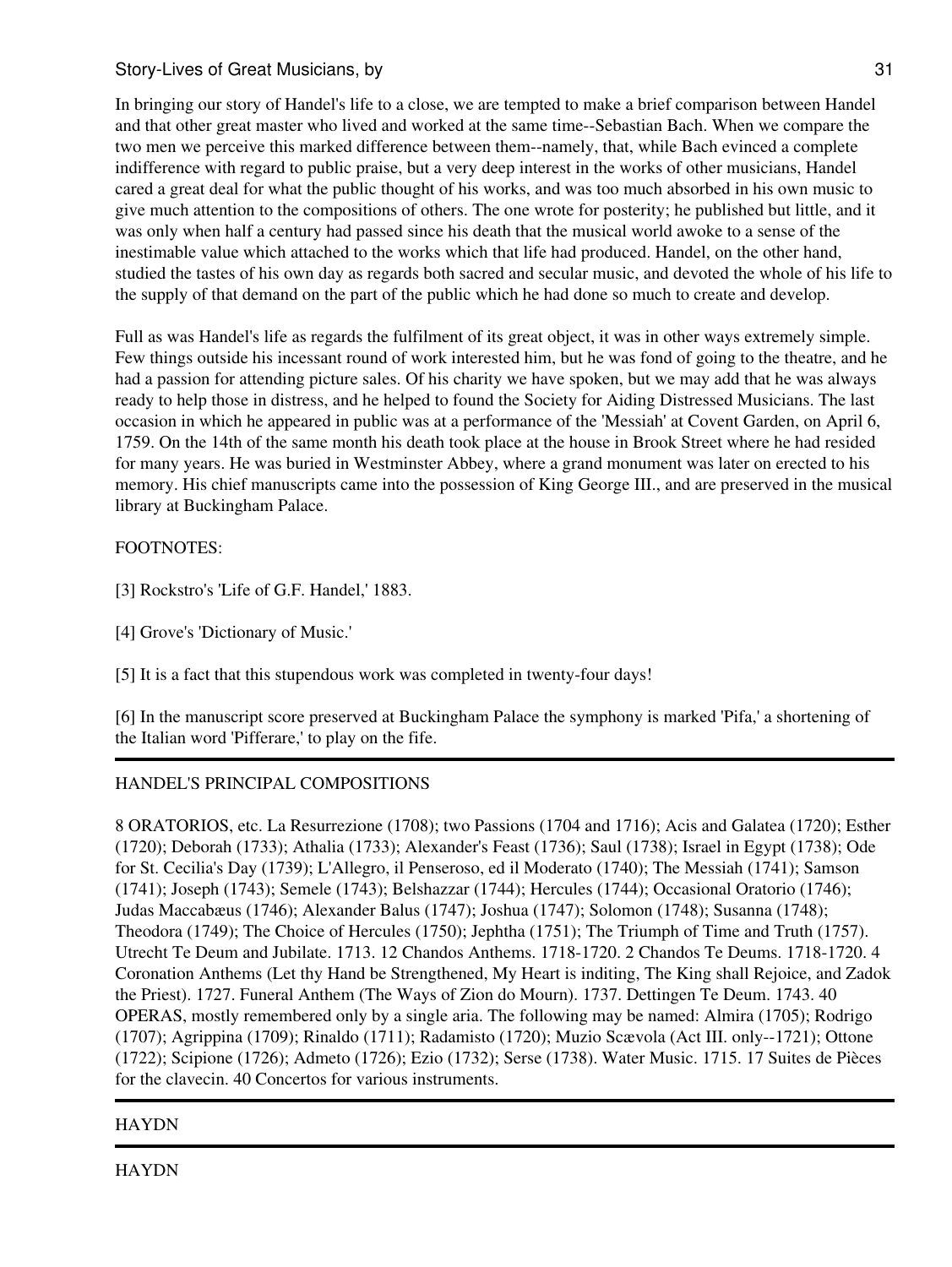The Cathedral of St. Stephen, standing in the central square of Vienna, looked grey and cheerless in the misty atmosphere of a November evening. Evensong had just concluded, the worshippers had dispersed, and the great square itself was silent and deserted, save for one or two hurrying pedestrians crossing it on their homeward way. One of these, however, formed an exception to the rest, for he seemed to be in no hurry to leave the square. On reaching the further side he hesitated, glanced up at the clock, and then, turning about, paced listlessly up and down, as if uncertain whether to go or remain. Not even the rain, which now began to fall in that silent, hopeless fashion which predicts a thoroughly wet evening, appeared to assist the wanderer in coming to a decision. He was a mere stripling, short of stature, shabbily clothed, and with a keen look on his pale face that betokened a want of food and rest.

The square was dimly lighted by lamps stationed at wide intervals, and the shadows cast by the great building effectually concealed the form of the youth as he entered them in the course of his restless walk. It was evident that he was in a state of acute distress, and equally evident that this spot held some peculiar attraction for him, for now and again he cast a glance at the church walls, or lingered beside the closed door which was used by the members of the choir. Presently, as he was passing, the door opened, emitting a stream of yellow light across the wet pavement, and a number of youths sallied forth, talking and laughing together as they came. At the sound of the creaking hinges the destitute boy shrank back into the shadow, as if he were afraid of being recognised--which, indeed, was the case. Nevertheless, on catching a glimpse of one young face, as the figure of its owner almost brushed against him, he could not refrain from exclaiming under his breath, 'Michael!'

So low was the tone in which the name was uttered, that, although the chorister's face, with the light from the doorway falling upon it, was turned for a second in the speaker's direction, the boy failed to grasp the meaning of the sound, and hurried on with his companions; and with a deep sigh the poor wanderer turned away.

At that moment a young man who was crossing the square from the opposite side paused to turn up the collar of his coat. In so doing he became aware that a pair of eyes was regarding him with a sorrowful, appealing gaze from the depths of the shadows. In another moment he had advanced to the youth's side and laid his hand upon his shoulder.

'Joseph! can it be you? Man, how wet you are!' The outcast shivered under the friendly touch. 'What are you doing? Where have you been living?' continued the questioner, drawing the youth into the light of a lamp, and regarding his pale, tired face with astonishment.

[Illustration: HAYDN. From photo RISCHGITZ.]

'Nothing--nowhere. I am starving, that is all,' was the reply.

'Starving--you! This is Reutter's handiwork,' said the other angrily. 'Have you seen your brother Michael? I met them coming out just now. Was he not with the rest?' he added in a gentler tone, still keeping his hand on the lad's shoulder.

'Yes, he was there; but he didn't see me,' replied the wanderer hesitatingly, adding, 'I was afraid the others might notice my distress.'

The friend bit his lip and seemed to be meditating. At last he spoke. 'Well, see here, Joseph, we cannot stand longer in the rain; come home with me. You know I haven't a palace to offer you, but such as it is you are welcome to a share of it for one night at least.' And so saying he drew Joseph's arm within his own, and, bidding him walk fast, the pair quitted the square.

Well might honest Franz Spangler, who held no higher or more lucrative post than that of tenor singer in the choir of St. Michael's Church, warn his young friend not to expect the luxury of a home replete with comforts.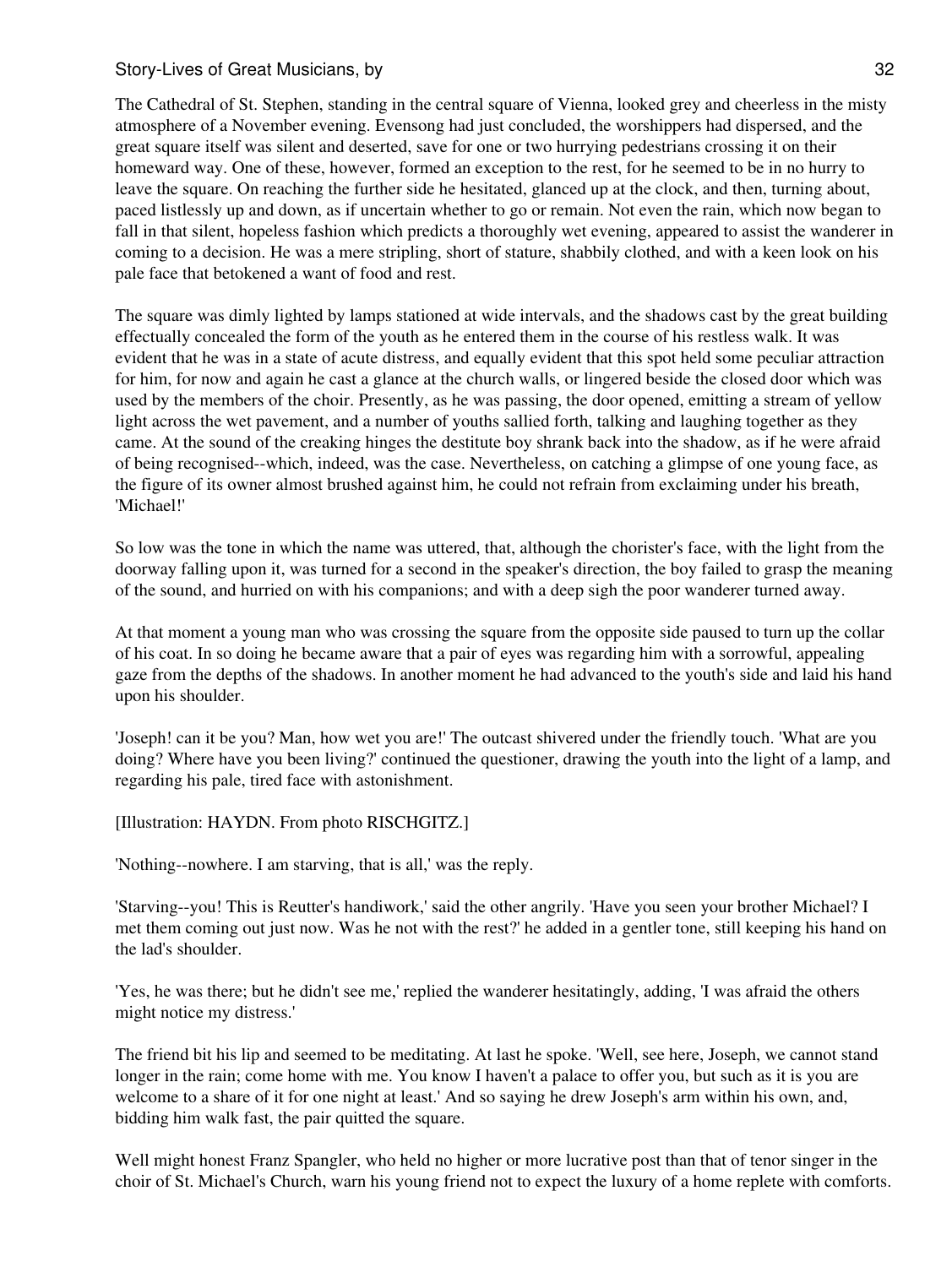Indeed, anyone comparing the two young men as they threaded the narrow streets leading to Spangler's abode would have found it no easy matter to determine which presented the shabbier appearance; though, having decided this point to his satisfaction, he would have been at no trouble in estimating the sort of house to which the chorister would be likely to introduce his friend.

Situated in the poorest quarter of the town, the house presented a sufficiently poverty-stricken appearance to warrant the meanest opinion being entertained with regard to Spangler's powers of hospitality. The kind-hearted singer was, in fact, almost as poor as the youth whom he had befriended, with the additional responsibility entailed by a wife and child. Nevertheless, to the homeless, starving lad who now followed his protector up the crazy stairs leading to the garret which comprised the latter's home, the chorister seemed by comparison prosperous and well-to-do. Was it not luxury to be invited to seat himself beside the scanty fire burning in the stove, and to feel its warmth slowly penetrating to his chilled bones? Was it not luxury to one who had tramped the streets--those endless, pitiless streets--during the past eight-and-forty hours, without food or shelter, to taste the warm bread-and-milk which his kindly hostess had contrived to eke out of her small stock? Finally, was it not the height of luxury to such an one to stretch his weary limbs beside the dying embers, and sleep the sleep which exhausted nature demanded?

The heart of Spangler might well have been touched by the distress into which his young friend had fallen, seeing that he was already acquainted with some of the circumstances to which his forlorn condition was due. And life had promised so differently for poor Joseph but a short while ago! When, some four years prior to this meeting, he had welcomed the coming of his younger brother Michael to the Cantorei, or choir-school of St. Stephen's, he could not have divined that this brother would, indirectly, be the cause of his being turned adrift into the streets. Yet such was the melancholy fact, and as to the manner in which this was brought about we may properly inquire while the subject of this history lies wrapped in slumber beside the garret stove.

About fifteen leagues to the southward of Vienna, and amidst the marshy flats bordering upon the River Leitha, lies the little village of Rohrau, which derives its name from its situation. At the extreme end of the long, straggling street which comprises the village stands, close to the river banks, a low, thatched building--half house, half cottage--with a wheelwright's shop adjoining. The house stands back a little way from the road, with a patch of greensward before it, on which, in the days to which our story belongs, one might have seen a waggon or two in process of repair, and possibly have caught a glimpse of the worthy wheelwright himself at his work.

Mathias Haydn, master wheelwright, and sexton of the little church standing on the hill outside the village, was in the fullest sense entitled to rank as a worthy: he was not only a deeply religious man, but one who was looked up to and respected by every one in the village and for many a mile around. There was an air of refinement about his home which raised it far above the level of the homes by which it was surrounded. A strong taste for music formed a part of Mathias's nature, and it was shared to a great extent by his wife Maria. Regularly each Sunday evening, when the duties of the day were finished, he would bring out his harp, which he had learnt to play by ear, and accompany himself in songs and hymns. He had a pleasing tenor voice, and sang with great expression. The wife also sang well, and, joining in with her husband on these occasions, their example soon induced the children to add their voices to the concert.

The long winter evenings were those specially devoted to music. It was at one of such times, when the village street was deserted, and the keen wind was sweeping it from end to end, sporting with the snow, lifting it in whirling clouds, and building up drifts at every corner; whilst away on the lonely marshes the ice-bound river lay shimmering in the frosty moonlight, and the blast soughed through the tall reeds and grasses, that the following little scene was being enacted within the kitchen of the wheelwright's cottage.

## [Illustration: '*He was imitating the playing of a violin.*']

On the oaken settle next the stove sat a child of about five years of age, following with the closest attention his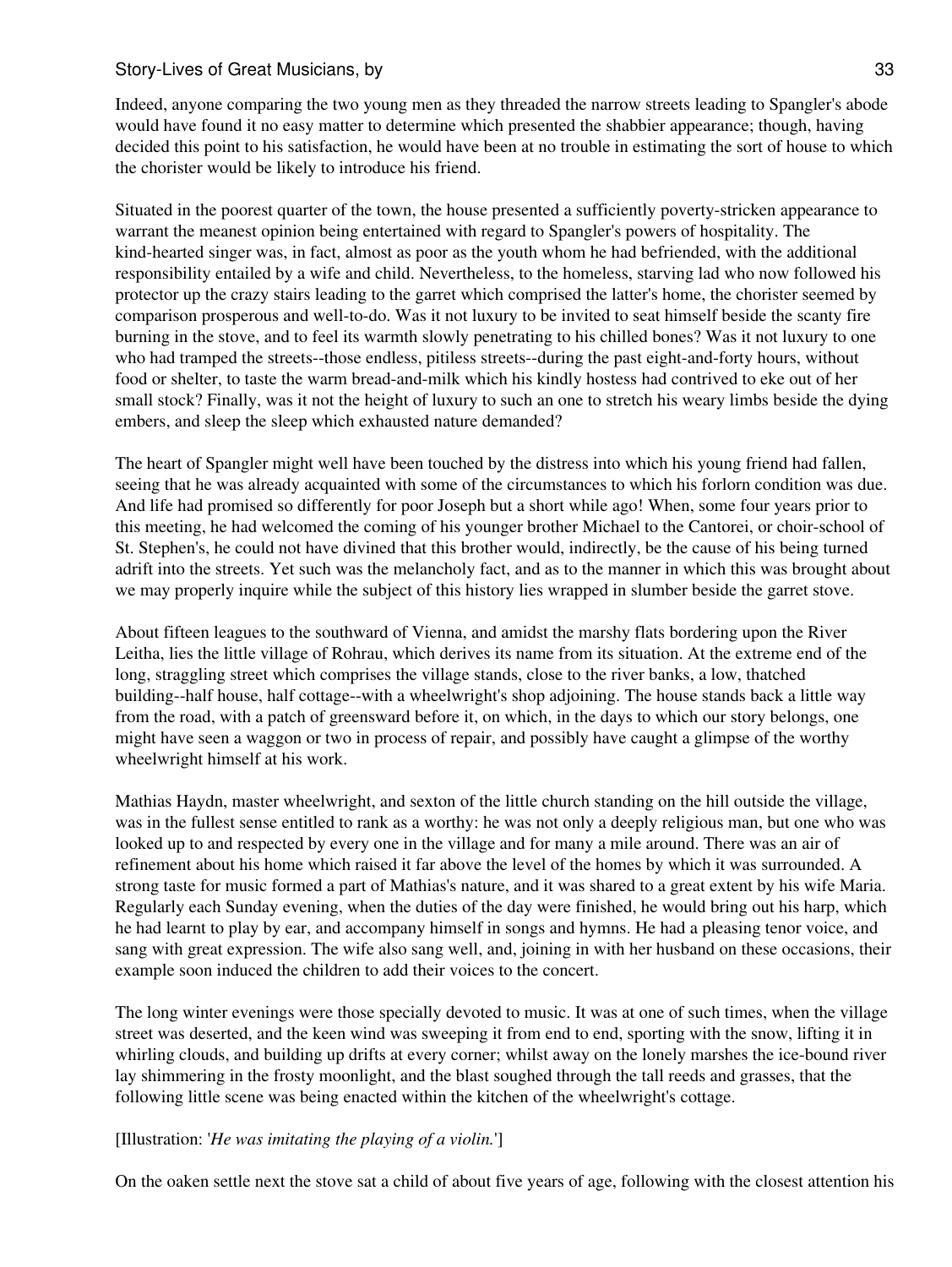father's performance on the harp. In his hands were two sticks, with which he was imitating the playing of a violin, keeping accurate time with his bow to the rhythm of the music. The rapt expression on the boy's face was not lost upon the father, and thoughts which more than once had occupied Mathias's mind as he watched his child's clever imitation of the village schoolmaster's playing of the violin were recurring with redoubled force on this occasion. And when the boy lifted up his sweet treble voice in unison with the rest its beauty sent a thrill through the father's heart. His own life had been a keen disappointment with respect to his passionate love for music--a love which had made him yearn to know more of the art for which he had so profound a reverence. Hence the determination that his child should have every chance that he could afford of developing such talents as he possessed gathered strength as he perceived the manifestations of delight on the part of little Joseph every time the harp was produced, and as he noted the quickness and accuracy with which the boy learnt the simple melodies that were played to him. And as time went on these thoughts kindled a hope in the father's breast that his little Joseph might one day become a musician, and perhaps--who could tell?--he might even rise to be a Capellmeister!

Joseph Haydn, the subject of our story and the centre of his father's hopes, was born on March 31, 1732, and had attained his sixth year when the first step towards the settlement of his future was taken by his parents. Previous to this event Mathias had confided to his wife the hopes which he entertained with regard to Joseph's musical career, in the expectation that she would share them. Maria, however, did not incline to her husband's views on the subject. She cherished a strong desire that Joseph should eventually join the priesthood, and fancied that she detected in the boy's reverence for sacred music a natural leaning in that direction.

Matters were at this juncture when an unexpected visit was paid to the cottage by a distant relative named Johann Mathias Frankh, the schoolmaster of Hainburg, a small town about four leagues from Rohrau. Frankh, who was himself a fair musician, happened to visit the family at the moment when they were engaged in their evening concert, and the sight of Joseph with his toy violin at once attracted his attention. The purity and accuracy of the child's singing, moreover, soon convinced the schoolmaster that he had in him the makings of a good musician, and without knowing anything of the parents' wishes or intentions, he immediately proposed that Joseph should be placed under his instruction. 'If you will let Sepperl (the Austrian diminutive for Joseph) come to me,' said he, 'I will take care that he is properly taught. I can see that he promises well.'

Mathias gave a willing consent to the proposition, and Maria's objections having been overruled (she kept to herself the hope that this might, after all, prove to be but a stepping-stone to the fulfilment of her wishes), in a very short time Joseph and his father were seated in the waggon and jogging on their way to Hainburg.

The new world into which Joseph found himself launched had many drawbacks, but one excellent side. His 'cousin,' as he termed Frankh, was a strict but careful teacher, and under his care the boy not only learned to sing well, but also acquired a good deal of knowledge regarding the various musical instruments in use at that time. In other respects, too, his education was looked after; and as his quickness at learning was remarkable, and his cousin did not scruple to employ physical force to enable his pupil to master his difficulties, Joseph made rapid progress, despite the fact that he was often flogged when he should have been fed. The strict discipline to which he was subjected may not have been without its value in inducing habits of method and order in the boy's studies; but in many ways his life was rendered unnecessarily hard. The schoolmaster was a married man, but his wife showed the utmost indifference towards the little fellow who had hoped to find in her a second mother, but who found instead that he was neglected in every way. Next to religion itself, Mathias and Maria had instilled into their children a positive reverence for personal cleanliness. Joseph's distress, therefore, at finding himself bereft of a mother's care became greater day by day as he saw the rents in his clothing passed over and the means of keeping his body in the state to which he had been accustomed unprovided. What this meant to a sensitive child with a rooted aversion to dirt may be imagined; nor were his sufferings in any way reduced by the attention which his destitute, neglected state drew upon him. Try as he might to forget his misery in his books, he could not but be aware of the pitying glances which were cast at him by those whom he encountered in his walks, or who passed by as he sat reading on the step outside his cousin's door.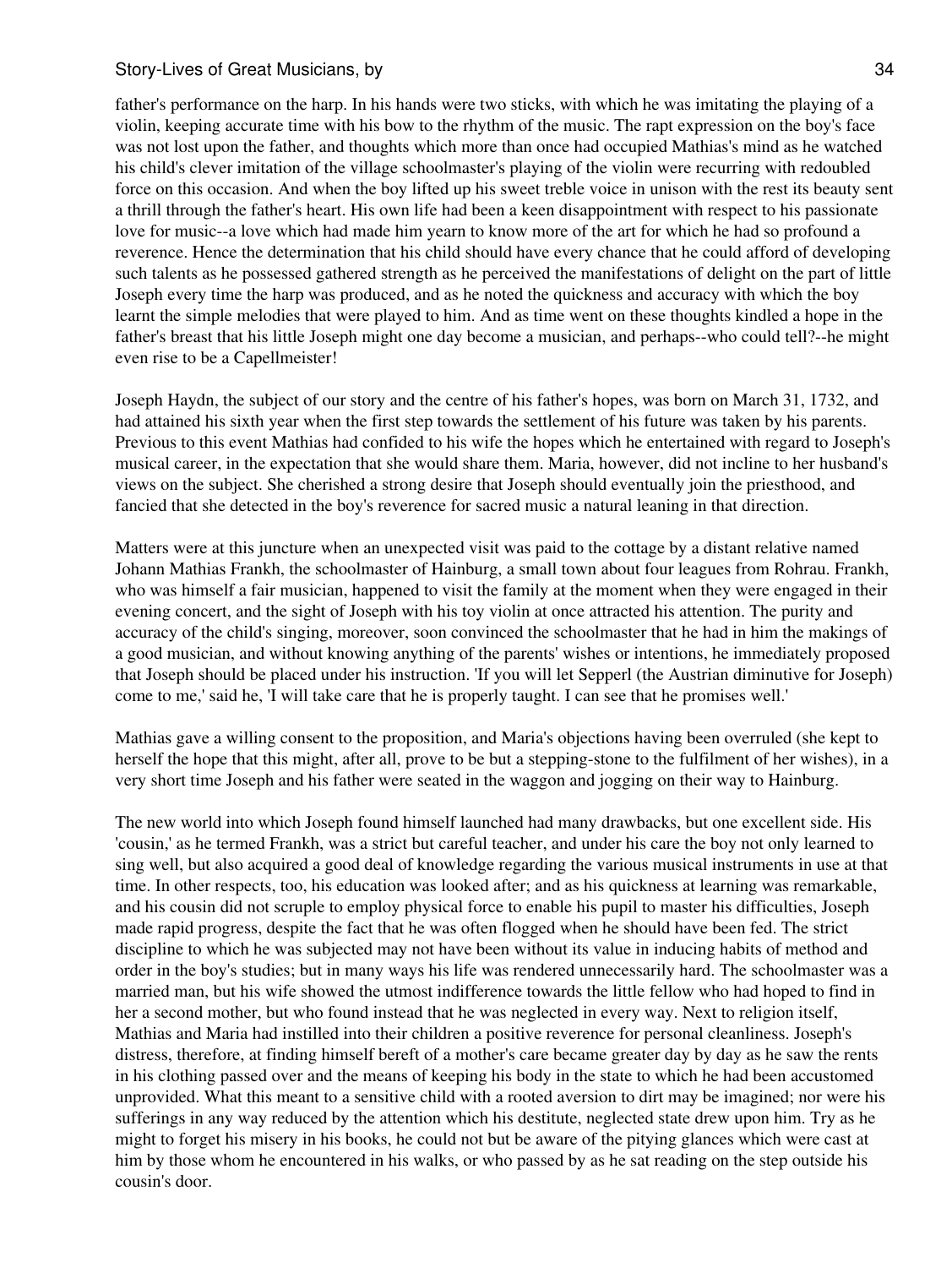Though ashamed of his appearance, Joseph was in no danger of losing his self-respect--the love of cleanliness and order had been too deeply implanted to be easily uprooted; moreover, his childish reason whispered to him that the present state of things could not last for ever, and in the meantime he bravely resolved to make the best of it. He was receiving lessons on the clavier and violin, but the training of his voice occupied the foremost place, and when not in school the boy was nearly always to be found in the church, listening to the organ or the singing. In a very short time he had made such progress as to be admitted to the choir, where he joined his sweet young voice in the singing of the Masses.

Already his mind was beginning to feed upon those higher branches of music which his natural gifts enabled him to appreciate. His reverential nature was strongly shown in regard to his music, and it was in the church alone that he could obtain the gratification of a sense which was surely leading him on to greater things. As the days went by he was conscious of a yearning for something that his present surroundings could not supply. His thoughts were constantly travelling towards a city wherein he had centred his hopes, and where he knew he should find his heart's desires. That city was Vienna. It was before his eyes as he stood in the choir of Hainburg Church; it came between him and his book as he sat in the schoolroom conning his lesson; it was in his dreams as he slept, as it was foremost in his thoughts on waking. But Vienna lay afar off; and looking down at his ragged clothing, and reflecting upon the poverty that surrounded him, Joseph wondered if it would ever be possible for him to realise his dream.

'Sepperl, come here; I want you.' It was his cousin Frankh's voice, calling to him as he was leaving the schoolroom one morning. 'There is to be a procession through the town next week, in honour of a respected citizen who died yesterday. They have asked me to supply a drummer, and I thought of you at once. Come, I will show you how to make the stroke,' and, taking Joseph by the hand, he led him into the yard where, having improvised a drum by turning a tub bottom uppermost, Frankh placed a stick in the boy's hand and bade him beat the time of a march. A few attempts sufficed to convince Frankh of his pupil's proficiency, and Joseph was duly installed in the drummer's place. Owing, however, to his small stature, it was found necessary to call in the help of a schoolboy of his own height, and as this boy happened to be a hunchback, he was enabled to carry the drums on his back at the proper level for Joseph to beat them. The comical effect thus produced proved too much for the gravity of many of the bystanders, but Joseph went through his business with solemnity, secretly deriving much pleasure from this public exhibition of his skill, and thereafter he always retained an affection for the instrument as well as a knowledge of how it should be played.[7]

Haydn had just completed the second year of his school life at Hainburg, when an event happened which brought the realisation of his dreams suddenly within his grasp. The Capellmeister of St. Stephen's Cathedral, in Vienna, George Reutter, was paying a visit to his friend, the pastor of Hainburg, and in the course of conversation he mentioned that he was in want of some good voices for the cathedral choir. 'Then I think I can find you one at least,' replied his friend; 'he is a scholar of Frankh's, the schoolmaster here, and possesses an excellent voice. Shall we send for him?' Reutter agreed, and a message was accordingly dispatched to Frankh.

In due course the schoolmaster appeared, leading Haydn by the hand, and the pair were ushered into the presence of Reutter.

The Capellmeister eyed the boy kindly, and, drawing him to his knee, said, 'Well, my little fellow, can you make a shake?'

Joseph looked up brightly. 'No, sir; but, then, no more can my cousin Frankh here.'

Reutter laughed at this outspokenness, and then, telling Haydn to attend to him, he proceeded to show him how the shake was to be performed. After a few attempts Joseph succeeded in satisfying his instructor, who praised him for his quickness. During the experiment the boy's eyes had been fixed on a dish of cherries standing on the pastor's table. Reutter, perceiving the longing thus silently expressed, reached out his hand for the dish, and telling Joseph that he had earned his reward, he emptied the contents into the boy's pockets.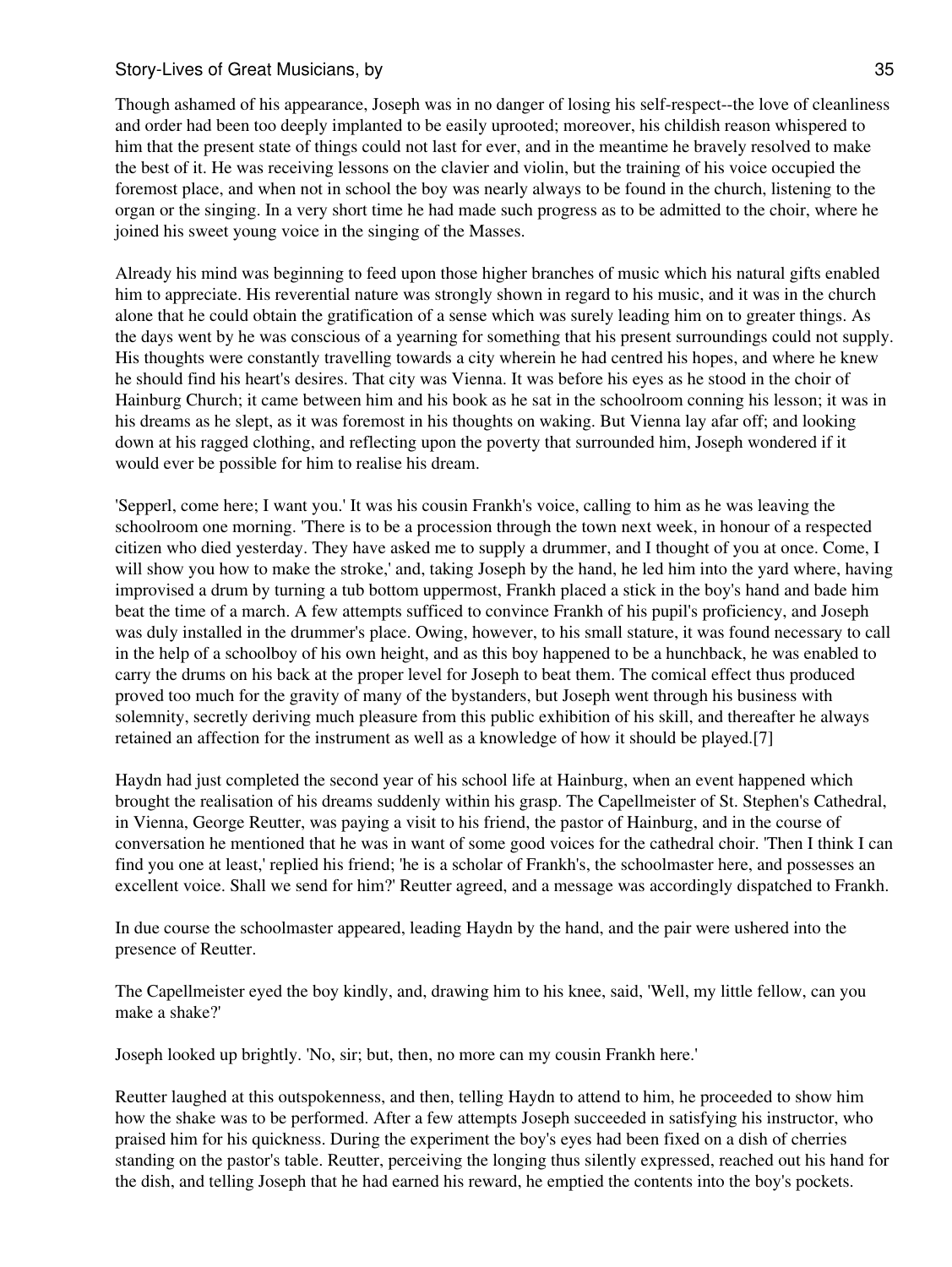Haydn was next requested to sing a portion of a Mass which he knew by heart, and when this trial was finished the Capellmeister expressed his willingness to take him into the Cantorei of St. Stephen's.

The boy's heart leapt within him as he heard the words. It was so unexpected; it seemed almost too good to be true! Then suddenly the thought of his ragged clothing swept across his mind, and the tears started to his eyes. Surely, they would never admit such an urchin as he to the famous choir-school! Reutter, however, did not seem to heed his untidy state, and Haydn took heart of hope that after all this might be remedied. In the letter which he wrote to his parents, asking for their consent, he included an appeal for money wherewith to purchase new clothing. Mathias had a large family to support on his slender earnings, but he contrived to send a few florins for the purpose, and as both parents at the same time gave a willing assent to his leaving Hainburg, Joseph felt that every obstacle to the fulfilment of his happiness had now been removed. The parting with his teacher, however, was not accomplished without some regrets, for, after all, Frankh, despite his severity, had done well by his pupil, and that pupil was not slow in expressing his gratitude for all that he owed to his relative's instruction.

Possibly, if Joseph could have looked across the leagues which lay between him and the city to which he was journeying with a power of prophetic vision that enabled him to realise a portion of the future that awaited him, he might have experienced some degree of misgiving. But, happily for him, no cloud arose to obscure the sunny picture which his imagination had drawn of the life that was opening before him. Roseate, indeed, were the hues in which his fancy had painted that picture, and foremost of all the objects that it contained was the famous cathedral, with its magnificent spire pointing into the clouds, its richly-sculptured stones, its glorious nave, flanked by noble pillars, and its lofty vaulted roof, echoing to the voices of the choir, or reverberating to the notes of the organ, the whole flooded by the soft light falling from the painted windows. To picture all this from the descriptions which had been given to him was to conjure up a vision of indescribable beauty. And then, the Cantorei itself--had not his cousin Frankh assured him that he would be taught singing and to play the clavier and violin by the best masters, in addition to Latin, writing, and cyphering? Lastly, there was the life which went on outside the cathedral and the choir-school--the life of a city within whose walls music had established a home, wherein she flourished as nowhere else in the wide world could she be said to flourish.

#### [Illustration: *St. Stephen's Cathedral, Vienna.*]

All this, and more, had the eight-year-old musician learnt from conversation and report during his two years' sojourn at Hainburg; and of all this was he thinking as he travelled to Vienna with a heart and mind yearning to enter into the joys and labours of such an existence.

With what fervour he embarked upon his studies at the Cantorei, as well as how quickly he progressed under the care of his teachers, may be imagined. Child though he was, nothing in the shape of learning came hard to him, and difficulties seemed to be created only in order to be successfully overcome. Very soon came the desire to compose; but just here the toughest obstacle of all, perhaps, presented itself--the studies comprised no instruction in counterpoint. Still, Joseph was not to be daunted. Seizing upon every scrap of music-paper that he could find, he covered it with notes. 'If only the paper is nice and full, it must be right,' he said to himself, as he bent his energies to the task.

Reutter, however, gave him no encouragement to proceed in this direction. 'What are you about, Haydn?' inquired the Capellmeister one day, as he lighted upon the boy suddenly in the midst of a composition. Joseph looked up with a flush mantling in his cheeks. 'I am composing, sir,' he answered. 'Let me see it,' requested the master. It was a sketch of a 'Salve Regina' for twelve voices. Reutter glanced at the work, and then tossed it back. 'Why don't you try to write it for *two* voices before attempting it in twelve?' was his only comment, uttered in a sharp tone, in which sarcasm was too plainly apparent. Joseph blushed deeper than before. 'Oh,' he said simply; it was all he could say, for the master's sneer had struck home. 'And if you must try your hand at composition,' continued Reutter in a somewhat kinder tone than before, as he observed the tears spring to the boy's eyes, 'let me advise you to write variations on the motets and vespers which are played in the church.'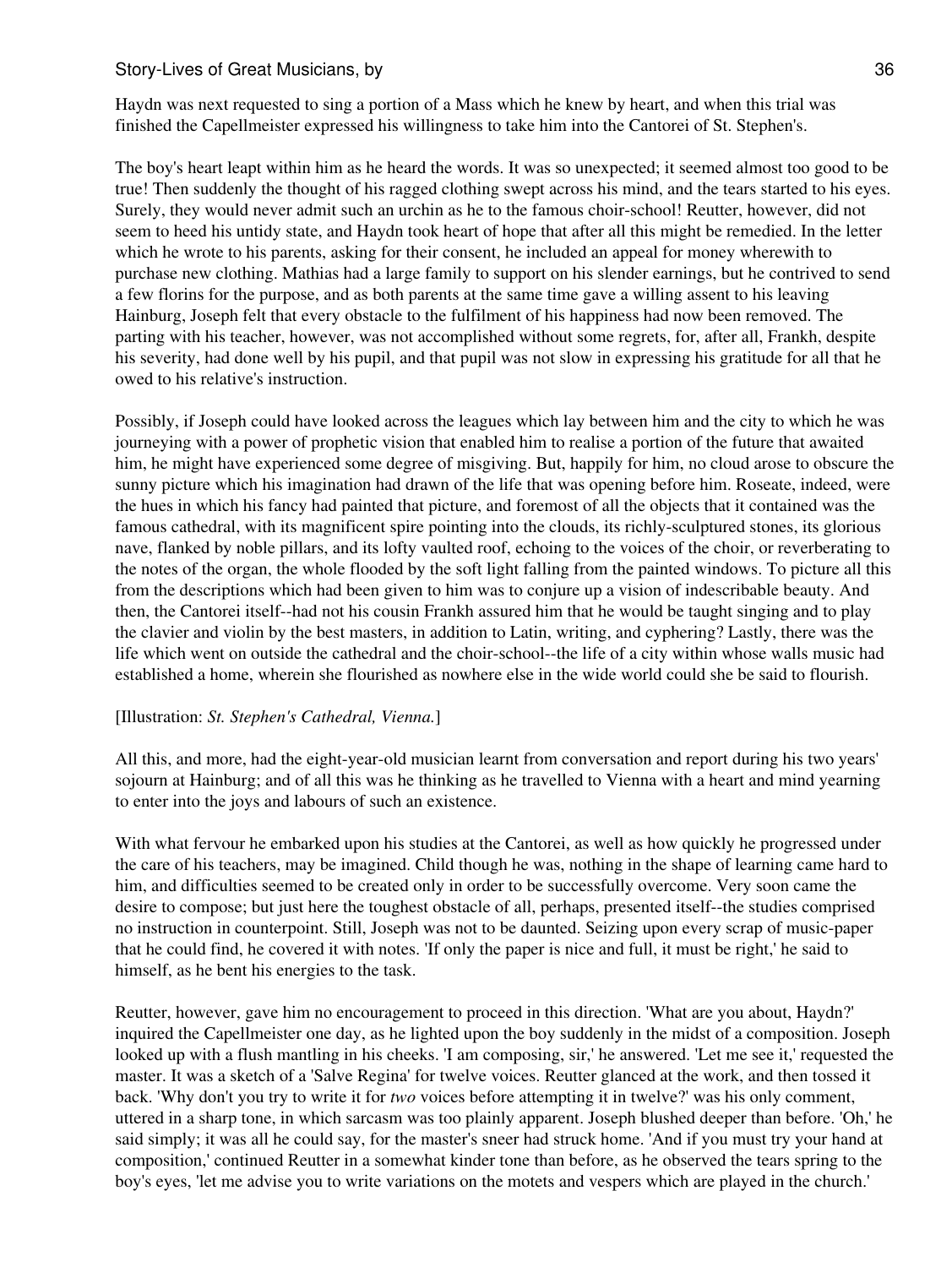With this parting piece of counsel he passed on, leaving poor Haydn as much in the dark as before with regard to how he ought to proceed. 'If only he would instruct me in counterpoint, how I would thank him!' was the thought uppermost in Joseph's mind, as he put his despised work out of sight.

But no instruction in the art of composition was forthcoming from either the Capellmeister or any of the teachers, and Haydn was thrown back upon his own resources. He possessed the talent, however, as well as the perseverance, and of neither of these qualifications could they dispossess him, and so, taking to heart Reutter's well-meant admonition, he set to work afresh. His resources in the shape of pocket-money were almost nil, yet by dint of scraping and denying himself he managed to save sufficient to purchase two volumes, upon the outsides of which his eyes had often feasted as the books lay temptingly displayed upon the shelf of the second-hand bookseller. One of these works was Fux's 'Gradus ad Parnassum' (a treatise on composition and counterpoint), and the other Mattheson's 'Vollkommene Capellmeister' (the Complete Chapel-master).

## [Illustration: '*He managed to save sufficient to purchase two volumes.*']

Precious indeed were these hardly-acquired volumes. Every moment that could be snatched from schoolwork or choir-practice was devoted to mastering the difficulties of the 'Gradus,' and in acquiring knowledge concerning the high office which he had secretly set his heart upon obtaining. There was unconscious humour in the fact that, following upon Reutter's reproof to his over-ambitious strivings, the chorister should have set himself to study the duties of his master's post. Yet the temptation to smile is checked by the thought of the lonely student giving up his play-hours to self-imposed study, battling in grim earnest with problems that might well have turned the edge of a determination less keen than that which was set to conquer them, and battling thus unassisted and often, no doubt, against the craving for food and fresh air which is inseparable from boyhood.

It would be wrong, however, to suppose that Haydn absented himself wholly from his companions and their merry games. There was within him a soul for play as well as for work, and there were occasions when the spirit of mischief obtained the ascendancy. The choir was frequently required to perform in the Royal Chapel when the Court was in residence at Schönbrunn. The palace there had been newly erected, and the workmen had not removed the scaffolding, a fact which was hailed with delight by the choir-boys as affording an unlooked-for means of relaxation. One after another climbed the poles, each striving to outdo the rest in attaining the highest point. In vain did the Empress Maria Theresa, who had perceived them from her windows, issue prohibitions and threaten dire punishment to the offenders--the sport went on unchecked. At length a moment arrived when Joseph, who had beaten his companions by climbing to the top of the tallest pole, and was daring them to come up to him, was detected by the Empress in the very act. The Hofcompositor was sent for, and the figure of Haydn rocking himself to and fro on the pole duly pointed out. 'Give that fair-haired blockhead einen recenten Schilling' (slang for a 'good hiding'); 'he is the ringleader of them all,' said the Empress. The descent of Joseph from his elevated perch, and the descent of the Hofcompositor's rod, were events which speedily followed the royal command.

A love of fun formed an essential part of Haydn's nature, but music came before anything else. Even when playing with his fellow-choristers in the cathedral square he would break away from the game at the first sound of the organ, and enter the church to listen. His desire to perfect himself in music was so strong that to the ordinary hours of study and practice he voluntarily added several more each day, with the result that he was often working sixteen or eighteen hours out of the twenty-four.

Five years had passed amidst these happy surroundings when Haydn awoke one morning with the joyous thought that that day was to witness the arrival of his younger brother Michael at the Cantorei. How eagerly he had looked forward to this break in his life, with what zeal he had planned how he was to assist Michael in his work, when he had smoothed the young one's entry, helped him over his shyness, and shown him all the delightful scenes and circumstances which his new life would comprise. It had infused new vigour into his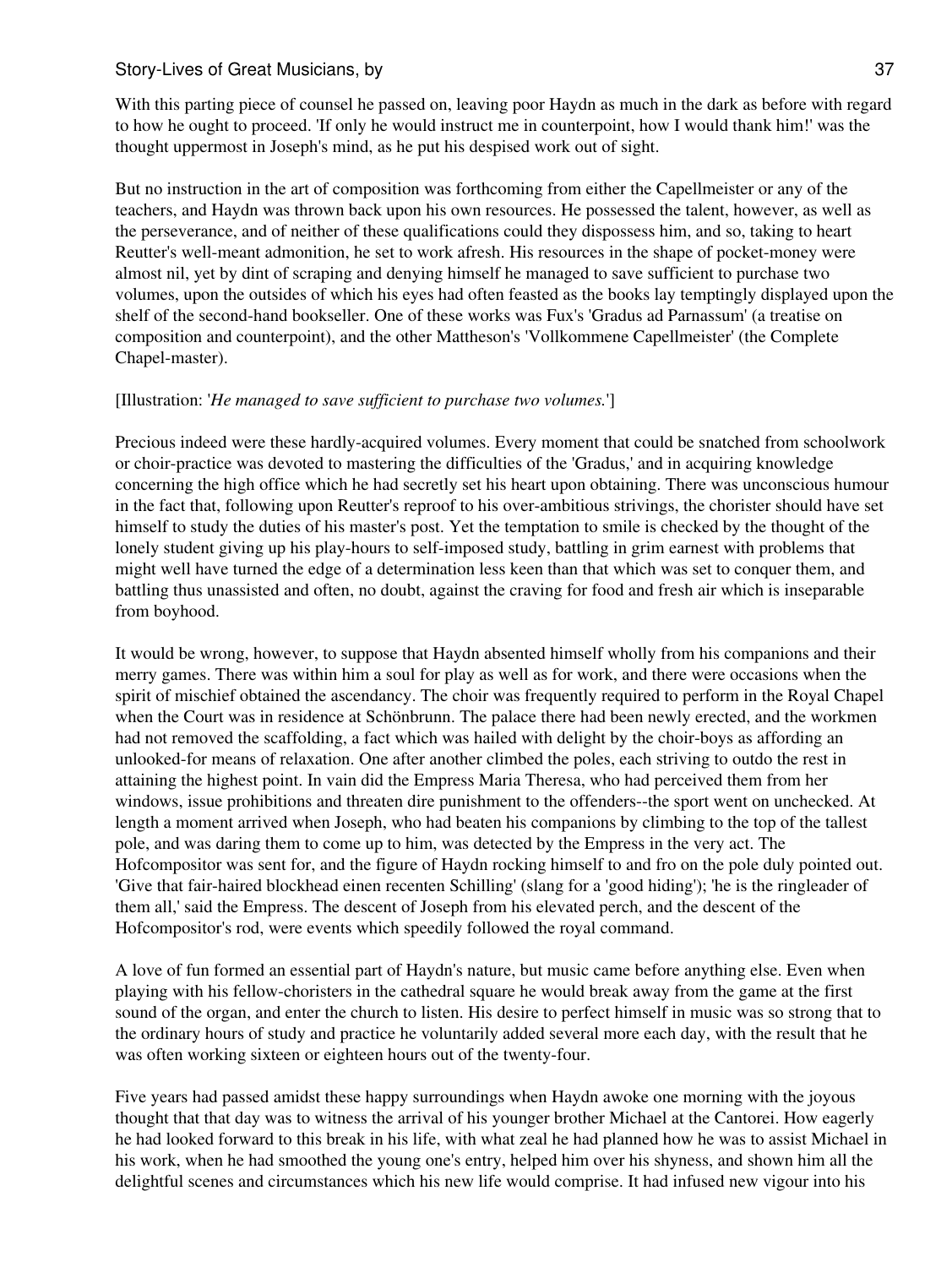resolutions, and fired him with fresh ardour for his own work, this coming of his brother to share with him the pleasures which he had possessed for so long alone.

Joseph's unselfish and generous feelings may have helped to blind his vision to the little cloud which, almost from the moment when Michael's pure young treble notes first soared aloft into the cathedral's vast recesses, had begun to shut out some of the sunshine that had gladdened his own existence. Certain it is that he had no inkling of the sorrow which his brother's advent was destined to bring upon him. Michael's progress was remarkably rapid, and it was soon apparent that Joseph's prospects were as surely declining. The voice which hitherto had enabled him to hold the chief place in the choir showed signs of breaking, and one after another of the solo parts which formerly he alone had been selected to sing were assigned to the new chorister. Joseph's failing powers were unmistakably betrayed when he sang before the Court, and, though intended only as a joke, the Empress's remark to Reutter that Haydn's singing had come to resemble the crowing of a cock, sufficed to open the Capellmeister's eyes to the fact that Joseph must be put back. Consequently, at the celebration of St. Leopold in the presence of the Emperor and Empress, the singing of the 'Salve Regina' fell to the lot of Michael, whose rendering so entranced his royal hearers that they presented the young chorister with a sum of twenty ducats.

To no one could it have been plainer than to poor Joseph himself that the sun of his glory at St. Stephen's had set never to rise again. His place was now virtually taken by the brother whose coming he had welcomed, and the royal favours which heretofore had been allotted to him were transferred to Michael for good. Mortified as he must have felt at the slight thus accorded to him, Haydn cherished no feelings of resentment towards the brother by whom he had been supplanted. He had the good sense to attribute his misfortune to his failing voice alone and to fall back upon the belief in his own powers to make his way as a musician, which formed his one unfailing resource and comfort during those darkening hours.

How long Haydn might have remained at the Cantorei, in spite of his breaking voice, and the consequent lessening of his importance as a member of the choir, cannot be told; but an incident which happened at this period settled his future as far as St. Stephen's was concerned, in a manner as summary as it was unexpected.

It is odd that Haydn's actual dismissal from the school must be laid at the door of his love of fun, and that one who was so hard-working and so wrapped up in his music should have been unable to resist the temptation to play off a practical joke upon one of his colleagues under the very eyes of the Capellmeister. Nevertheless, such was the case, and a bright new pair of scissors, which had found their way into his possession, was the means by which Joseph executed his joke, and at the same time severed his connection with the Cantorei. It was the fashion in those days for boys to wear pigtails, and Haydn's gaze was one day riveted upon the movements of a pigtail belonging to the chorister seated immediately in front of him. The pigtail was twitched to and fro, or jerked up and down, in accordance with the movements of its owner's head, with a vivacity which was at once fascinating and exasperating to behold. The new scissors were being opened and closed in Joseph's fingers--the itching to cut something was too strong to be resisted--the tantalising pigtail was twitching under his very nose--and the next moment, ere the owner of the scissors could realise the crime he was committing, the once active pigtail lay as dead as any doornail upon the floor.

The punishment meted out to Haydn for this offence was slight--a mere caning on the hand; but the indignity and disgrace of being caned before the whole school was not to be borne. He pleaded for forgiveness: 'Rather than submit to such a disgrace he would leave the school.' Reutter had for long been seeking an excuse for turning the lad adrift; a chorister without a voice was useless to him, and here was his chance. 'You must take your caning first, and then you shall have your dismissal,' he said, with cruel meaning in his tone, for he knew Haydn's spirit.

Joseph underwent the disgrace, and then, whilst the physical pain of it yet lingered, he packed up his two precious volumes, placed the remainder of his belongings on his brother's bed, and choking back the rage that was almost suffocating him, he walked quickly out of the building into the street.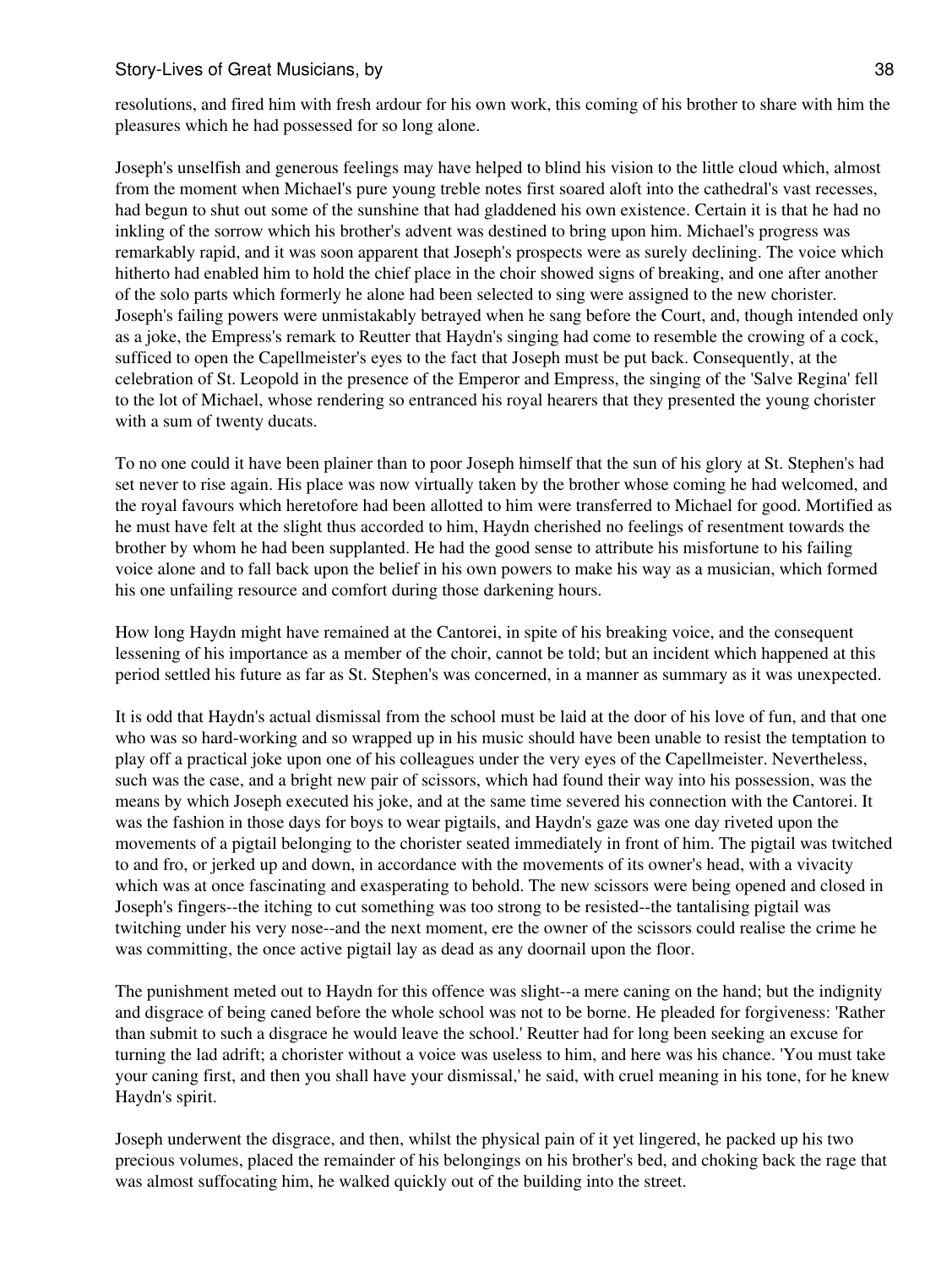\* \* \* \* \*

#### [Illustration: *The tantalising pigtail.*']

Having thus related the manner in which our hero was launched upon the sea of adversity, without means of subsistence, and with no better companion in his misery than the wrath aroused by the sense of his harsh and unjust treatment, we must return to the point at which we left him stretched beside the stove in Spangler's garret. At the same time we desire to correct an impression which the reader may have formed from the opening portion of our story that, at the moment of his chancing upon this friend in need, Joseph was longing to return to the comfortable quarters which he had quitted in such fiery haste. Such an impression would be far from representing the true state of Haydn's feelings at the time. He had, indeed, hoped to encounter Michael--to speak a word with him, to beg of him, in fact, a crust of bread; but his heart failed him when he saw his brother amongst his companions, and pride stepped in as well to prevent him from exposing his distress to so many curious eyes. Thus far he had yielded to the promptings of hunger, but his resolution not to re-enter the school had stood firm, in spite of the cravings of nature, in spite of his friendless position, in spite of the long dreary vista of want which the past eight-and-forty hours had opened to his eyes. He had acted upon the impulse of the moment, but the bitterness of the cause which prompted that action remained--nay, more, it was already acting like a tonic upon a nature disciplined to look difficulties bravely in the face. Those few hours of sound sleep put new life into his frame, and when he awoke it was with the resolve to refrain from any further attempt to see his brother, lest his desperate condition should unsettle the younger one and render him unhappy. It would be a hard, uphill fight, but he would fight it alone--not even his parents should hear of him again unless he succeeded.

'Now, Joseph, what do you propose to do?' was the inquiry of his host, when the morning fast had been broken by a porringer of bread-and-milk. 'Have you made up your mind to go back to the school? or will you send word to your people that you intend to return home?'

'I will never go back to the school,' answered Joseph firmly, 'and as for going home, that is even further from my intentions than the other.' And then he told his friend of the poverty which reigned at home in consequence of the large and growing family, and the disgrace which he should feel in casting himself as a burden upon those he loved, especially after what had occurred. 'Sooner than do that,' he exclaimed, 'I would rather starve in the streets. But, indeed, I believe it will not be so bad as that; I have made up my mind to support myself by music, and *I will never give in!*'

Now Spangler, albeit a man of humble attainments, and a being, moreover, who had set no very high ideals before his eyes, was not, as we have seen, destitute of the quality of sympathy, nor could he entirely obliterate from his memory a time when he himself had been fired by a spark of ambition, and had recognised a longing to accomplish something great. True, the spark had been but a feeble one at best, and the unceasing demands upon his powers to supply the bare necessaries of life, occasioned by an early and imprudent marriage, had done their best to crush it out of existence. Nevertheless, the memory of that time remained, and being freshly stirred by the contemplation of his young friend's forlorn state, it united itself with the stronger germ of sympathy, and blossomed out into a generous proposal that Haydn should continue to occupy a corner of his garret until such time as he could obtain employment.

Haydn gratefully accepted the kindly offer, assuring Spangler that he would repay his hospitality both in money and thanks. He gave this assurance in the belief that its fulfilment could only be a question of a short time. But many weary months, spent in fruitless applications for employment and equally futile endeavours to secure pupils, were destined to pass ere the first vestiges of success made themselves apparent. Haydn was now seventeen, and possessed of the appetite of a schoolboy; how to satisfy his natural cravings, therefore, must have been almost as difficult a problem as that of obtaining work. The rigours of an Austrian winter, too, added not a little to his miseries, ill-fed and thinly clad as he was, but still he struggled on, hopeful that the advent of spring would bring good luck with the sunshine.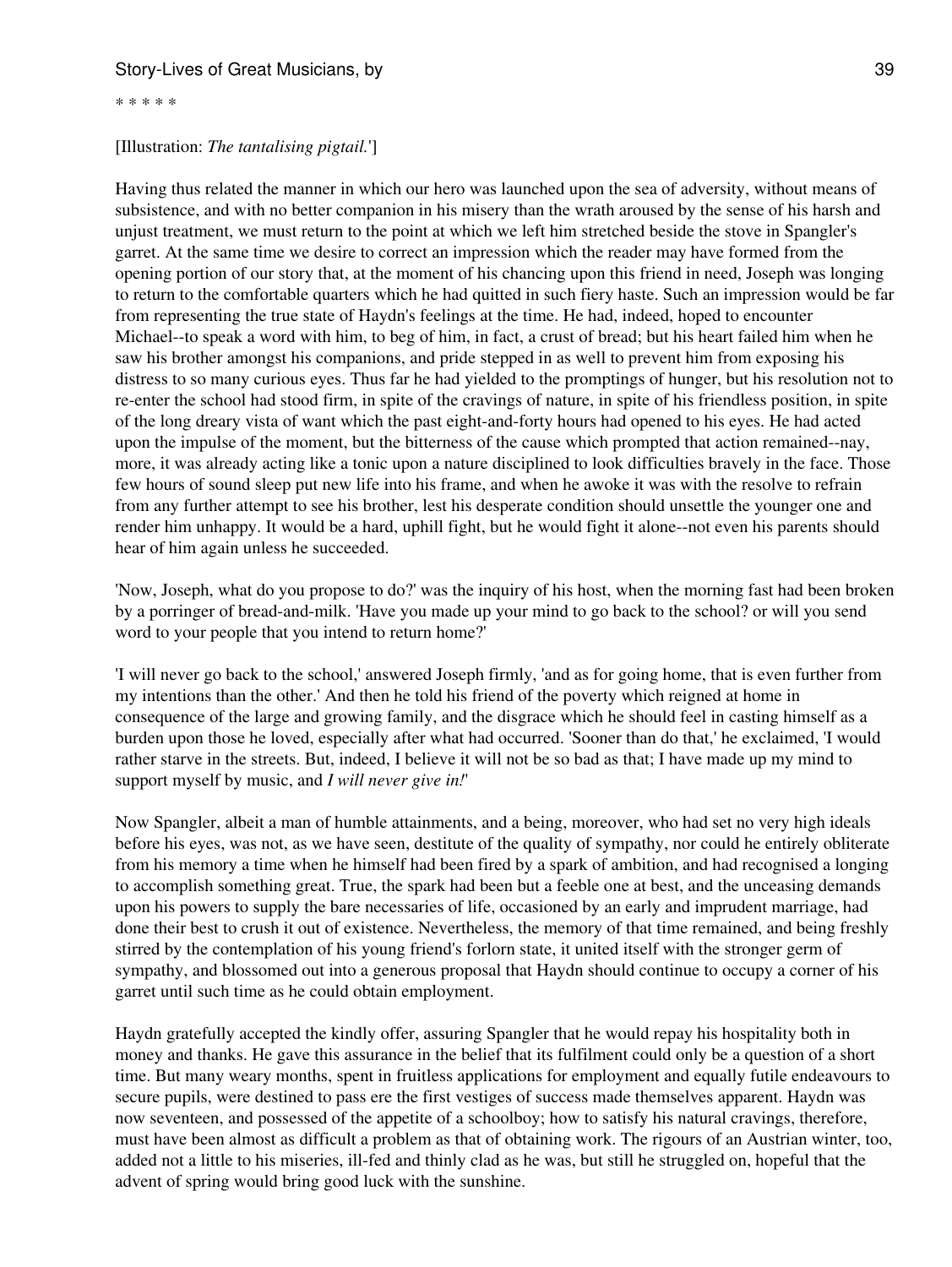Spring came at last, and found him still without means of subsistence, yet not without the solace of hope. Notwithstanding the uncongeniality of his surroundings, he had found opportunities for study, and never had his treasured volumes seemed more precious to him than during those long winter months, when despair haunted him like a shadow from which there seemed no means of escape. His sole earnings had been the pence flung to him from the windows as he stood singing in the snow-covered streets, either alone or in the company of other youths as destitute as himself. But now spring had come; the glorious sun had chased away the snow and the biting frost, and the poor chorister felt its genial rays quickening the life-blood in his veins, and awakening his cramped muscles to action. It is only the pinched and starved human beings of this great Northern Hemisphere who really know what a beneficent food-giver is the sun.

One morning, as Haydn stood idly wondering what he should do next, a procession of men and women, headed by several priests, passed by, bound for the shrine of the Virgin at Mariazell. Struck with an idea, Haydn joined the cavalcade, and on reaching the church in which the pilgrims were to assemble, he sought out the choirmaster, and, telling him how and where he had been trained, begged for employment. With a contemptuous glance at the ex-chorister's ragged clothing, however, the master bade him begone, saying 'that he had had enough of lazy rascals such as he coming from Vienna to seek for work.' The tears started to the lad's eyes as he turned away. Would nobody hold out a helping hand? He had been speculating upon this opportunity as he trudged along the road until it seemed almost a certainty; and must this cup, too, be dashed from his lips?

A few minutes later he perceived the choristers entering the church by a side-door, and, emboldened by hunger, he slipped in amongst them, donned a surplice, and took his place in the stalls. Finding himself next to the principal soloist, he requested that he might be allowed to share the latter's copy. The request was indignantly refused, but Haydn, who knew the service almost by heart, resolved to await his opportunity. When the moment arrived for the singing of the solo, he snatched the copy from the chorister's hands, and, lifting up his voice, sang the part with such exquisite finish and beauty of expression as to electrify the rest of the choir and excite the admiration of the master.

At the conclusion of the service Haydn was sent for by the choirmaster, who, after expressing his regret for his former abruptness, asked him to stay with them until the following day. Poor starving Haydn was only too glad to accept the invitation, and when the morrow arrived he was told that he might extend his stay for several days longer. When, therefore, he finally returned to Vienna, it was with a small sum of money jingling in his pockets and a frame invigorated by a liberal supply of such food as it had not been his privilege to taste since the day when he quitted the Cantorei of St. Stephen's.

It was the first gleam of sunshine that had crossed his path since those happy days, and it served to dispel some of the gloomy desperation which, during the long, dark days of winter, had laid constant siege to his resolutions, which had, indeed, once or twice nearly shaken them from that bed-rock of belief in his own unaided powers which, coupled with his simple faith in God, had sustained him and sent him forward from day to day. Often had he lain, shivering and famished, beneath his scanty coverlet in the corner of the garret allotted to him, watching the stars shining through the skylight above his head, and praying, with all the earnestness of a warrior-knight of the Middle Ages, for strength to battle with the temptation of despair. If music--the music that raises and ennobles, that strengthens, and uplifts the soul of man to heights which bring him nearer and ever nearer to a true conception of God--were destined to find a voice in Haydn's soul, that music must have owed its inception to those midnight hours of silent communion--those struggles with natural want--which were passed beneath the rafters of his miserable lodging.

And gradually his determination prevailed. The tide of fortune sent some ripples of success to his feet. A few pupils were induced by the trifling charge which he made to let him give them lessons on the clavier; a like desire for economy probably induced others to employ his services occasionally as violin-player at balls and other entertainments; whilst one or two aspirants for musical honours permitted him to undertake the revision and arrangement of their compositions at a small fee. Such cheering signs of improved prospects, feeble in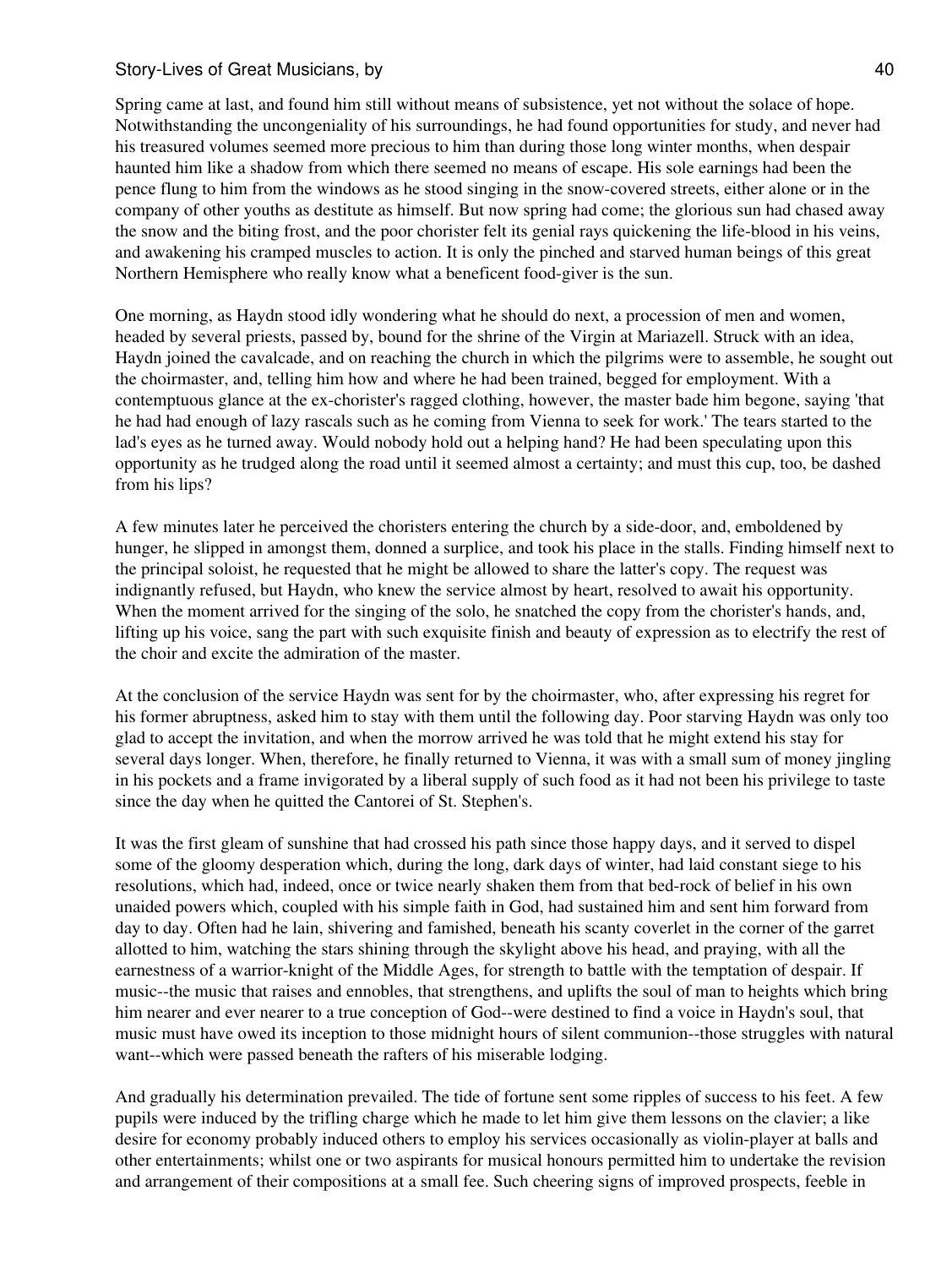themselves, assumed in Haydn's eyes the aspect of rewards for which he could not be sufficiently grateful.

And then the tide of success came with something like a rush. A worthy tradesman, named Buchholz, who loved music, and had occasionally invited Haydn to sing and play to him after business hours, was touched by his distress, and as a proof of his faith in the struggling musician's honour, as well as with a desire to help him on his way, he lent him the sum of a hundred and fifty florins, to be repaid, without interest, when opportunity permitted.

To Haydn such a sum seemed a veritable fortune, and, indeed, it brought with it the power of effecting great changes in his life. He was now enabled to quit the tenement of Spangler and take a garret of his own, or what was, in truth, a portion partitioned off from a larger garret. As an exchange the new abode was not without its drawbacks. Semi-darkness prevailed even at midday; there was no stove, and as the summer had come and gone and winter was once more upon the city its discomforts were speedily made manifest by the rain and snow, which found their way through the broken roof. Nor were his neighbours in the least inclined to respect his desire for quietude. Nevertheless, in spite of these hardships, Haydn was happy--'too happy,' as he himself put it, 'to envy the lot of Kings'; for had he not added to his priceless treasures the first six sonatas of Emmanuel Bach, which he lost no time in mastering? More than this, he had become the possessor of a little clavier--a poor, worm-eaten instrument, it is true, but one which brought much solace to him in his loneliness.

On the third story of the house in which Haydn was living lodged an Italian poet of some celebrity--Metastasio by name--between whom and the friendless ex-chorister an acquaintance sprang up which resulted in Haydn's introduction as music-teacher to the poet's favourite pupil, Marianne Martinez. Upon the heels of this piece of good fortune followed a second. Through Metastasio's interest Haydn became acquainted with Nicolo Porpora, the most eminent teacher of singing and composition of his day, who was at the time giving singing-lessons to Marianne. But before sufficient time had elapsed for the latter introduction to produce any definite result, Haydn had found employment in a new and unlooked-for direction.

It was a common fashion in Vienna at that day for poor and struggling musicians to earn a few florins by serenading personages of note in the town; but as the number of would-be serenaders was always far in excess of the number of celebrities who aspired to be thus honoured, the pecuniary advantages, as a rule, were very small. It happened, however, that Felix Kurz, the manager of one of the principal Viennese theatres, had lately married a beautiful woman, whose charms were the theme of conversation in fashionable circles, and it occurred to Haydn and two of his companions to serenade the lady with music of the former's own composing. Accordingly, the trio repaired one night to Madame Kurz's windows and began their performance. Presently the door opened, and the figure of Kurz appeared, enfolded in a dressing-gown. Beckoning to Haydn, he inquired, 'Whose music is that which you were playing just now?' 'My own,' replied the serenader. 'Indeed!' responded Kurz, opening his eyes in surprise. 'Then just step inside, if you please,' Haydn obeyed wonderingly, and having been first introduced to madame, who complimented him on his performance, he was conducted by the manager to the parlour, where refreshments were produced for himself and his companions. 'Come and see me to-morrow,' said Kurz to Haydn at parting. 'I think I have some work for you.'

When Haydn put in an appearance on the following day the manager at once proceeded to business. He explained that he had just written a comic opera, to which he had given the title of 'The Devil on Two Sticks,' and was looking out for a musician to set it to music. He had been struck by Haydn's serenade on the previous night, and believed that he would do. 'Now,' he continued, 'there is a tempest scene at sea for which appropriate music is needed. Let me hear what you would suggest.'

#### [Illustration: '"*Whose music is that which you were playing just now?*"']

Haydn seated himself at the harpsichord, but as he had never seen the sea in his life, he felt at a loss how to begin. After trying a few chords he mentioned his difficulty to Kurz. 'Oh, I haven't seen it, either,' responded the manager airily; 'but I imagine it is something like this'--and he began to throw his arms into the air as he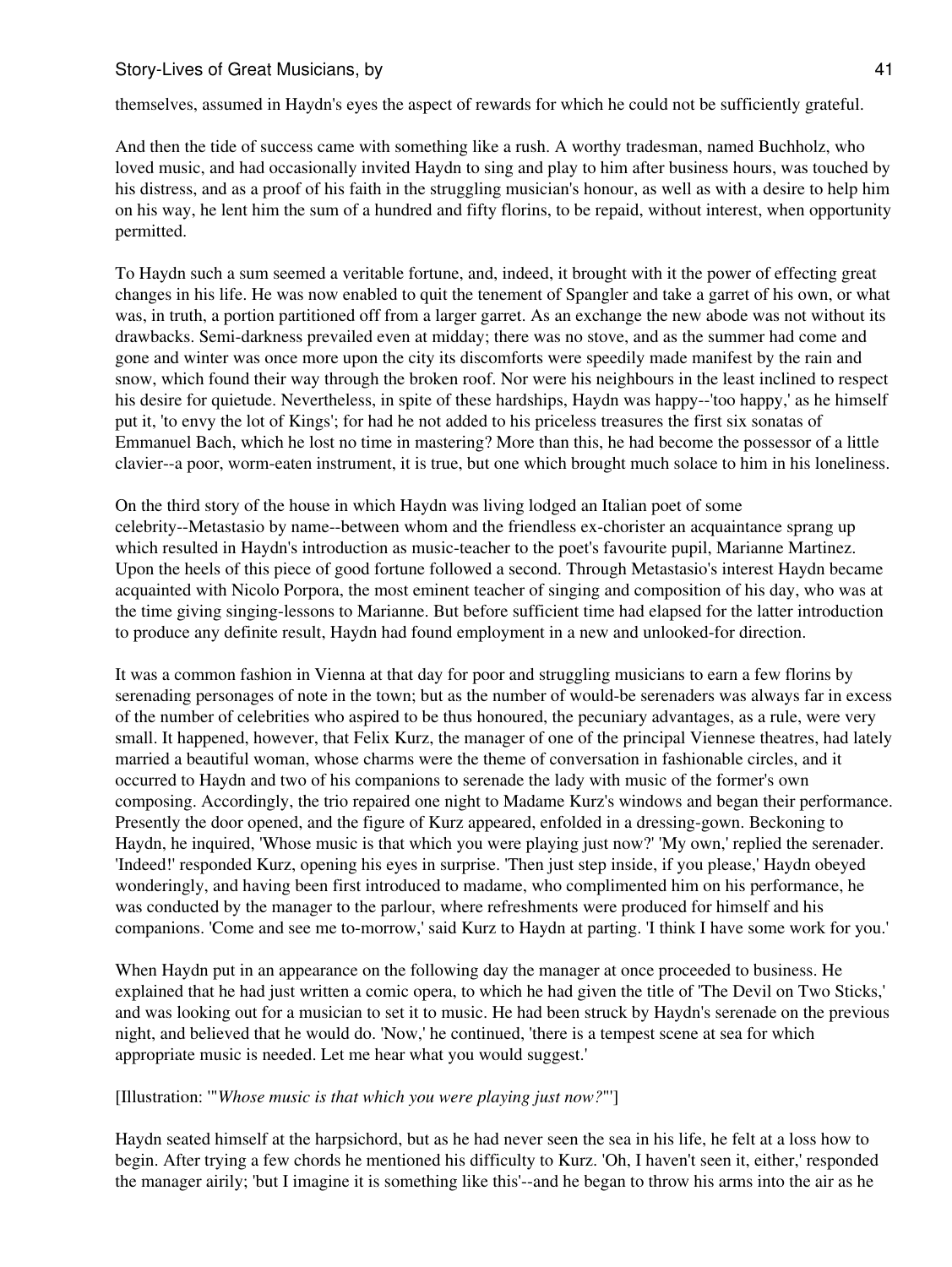paced up and down. 'Picture a mountain rising, then a valley sinking; then a second mountain, and another valley--mountains and abysses following one another--there you are!'

In vain Haydn grappled with the subject--trying it in fifths, in fourths, then in octaves--the excited manager meanwhile tossing his arms about, and shouting and gesticulating. It was all to no purpose. At length, losing all patience, Haydn cried, 'The devil take the tempest!' at the same moment plumping his hands with a crash on to the extreme ends of the keyboard, and then rapidly bringing them together. 'That's it, that's it! You've got it now!' cried the delighted Kurz, springing at the astonished composer and embracing him with fervour.

From that moment all went well, and the opera was completed to the author's satisfaction, albeit Haydn, glad as he was to receive his reward, felt that he had little cause for self-congratulation at the results from a musicianly point of view. The opera was duly produced, and received with some measure of approval; but its life was no longer than its merits deserved, and Haydn himself was not desirous of delaying its interment, for he had higher work in view.

We must now return to his acquaintanceship with Porpora. The singing-master had observed Haydn's skill in playing the harpsichord, and thinking that he saw his way to turning the poor musician's abilities to a useful purpose, he offered to employ him as accompanist. Haydn gladly accepted the proposal, hoping that he would thus be enabled to pick up something of the master's method. Though ostensibly engaged to play the accompaniments of Porpora's songs when the latter was giving his pupils their lessons, Joseph soon found that he was regarded in no higher light than that of an ordinary serving-man. The discovery of this fact, however, occasioned him no dismay, nor did he exhibit the slightest repugnance at being called upon to clean his master's shoes, brush his coat, or dress his periwig. In vain did the sour old man hurl such epithets as 'fool,' 'blockhead,' 'dolt,' at his musical valet in return for the latter's attempts to minister to his personal comforts. Haydn's sole object was to be near Porpora in order that he might garner each crumb of knowledge--each hint, however small--that the great man chanced to let fall from his stores of learning; and the master, noting his perseverance and also the gentleness with which he took his buffetings and sarcasms, gradually softened towards his dependent, and, beginning by giving him a stray piece of advice now and then, ended by answering all his questions, and setting him right where he needed correction in his compositions. To crown all, Porpora brought Haydn under the notice of the nobleman in whose house he was teaching, with the result that, when the nobleman took his family to the baths of Mannersdorf for several months, Haydn, to his delight, was allowed to accompany the party in the capacity of Porpora's accompanist.

This piece of good fortune proved to be the turning-point in his career, for the eminent musicians whom he met at Mannersdorf not only received him very kindly, but evinced the greatest interest in his compositions, many of which were performed during this visit. His acquaintance with one of these musicians--a well-known violinist named Dittersdorf--ripened into friendship, and led to Haydn's receiving violin lessons at this master's hands. Another solid advantage accruing from his association with Porpora lay in the fact that the nobleman himself, struck by Haydn's progress, and desirous of helping on one who showed so great a talent for art, allotted him a pension of six sequins  $(\text{\pounds}3)$  a month. Haydn's action on receiving the first instalment of this generous bounty was consistent with his desire to maintain a neat appearance, as well as an indication of the distress which his privations had hitherto caused him to suffer: he instantly repaired to the nearest tailor's and purchased a suit of black.

On his return to Vienna fortune continued to smile upon him, as if anxious to atone for her neglect in the past. One after another sought his aid in teaching and composing, with the result that he was enabled to raise his terms and move into decent lodgings. His struggles, if not actually ended, had become so lightened as to leave his mind free to pursue the higher walks of his art in comparative peace. From another quarter, too, the hand of friendship was extended to him. He received a summons to present himself at the house of the Countess Thun, whose devotion to music was only equalled by her generous patronage of those in whom she discerned the signs of genius. The Countess had lately heard one of Haydn's clavier sonatas performed, manuscript copies of which had, in accordance with the custom prevailing amongst unknown composers, been sent to the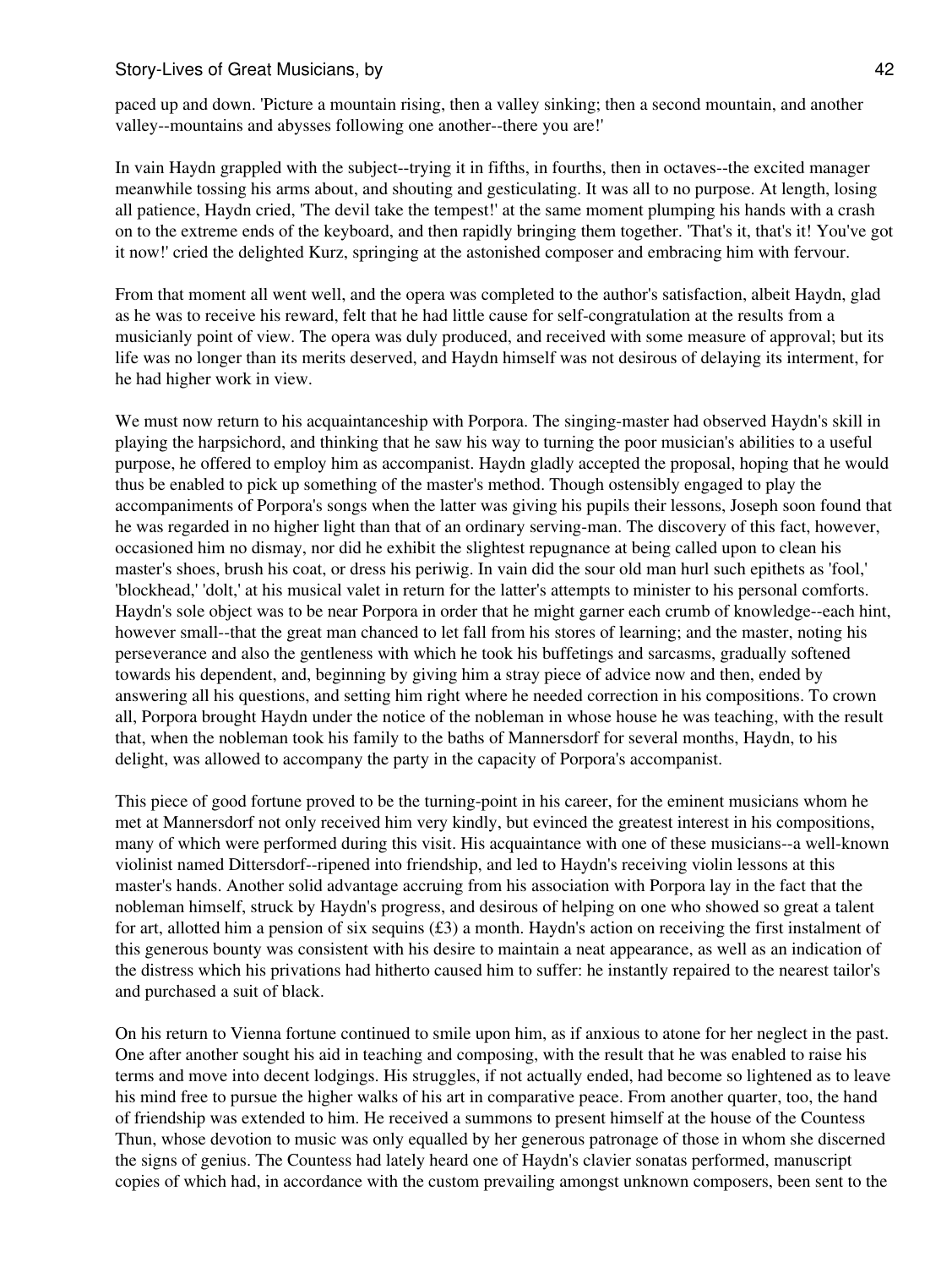houses of the aristocracy, and, being charmed with the beauty of the work, she had inquired the name of the composer, with the object of engaging his services.

It is probable that the Countess had formed a very different conception of Haydn's appearance from his work, for she could scarcely conceal her surprise when he was ushered into her presence. That one so ill-dressed and--it must be confessed--so uncouth of manner could be the composer of such charming music seemed impossible. Her face showed this so plainly that Haydn, knowing her generous character, ventured to relate the story of his struggles. As he proceeded with his simple narrative, the Countess's eyes filled with tears. She was one of the noblest of women, and her heart was touched by the reflection that the art which she loved should demand so much sacrifice and suffering from those whose lives were wholly given up to its ennoblement. She had supposed that one who could write such music must have the command of money and the influence of wealthy patrons--yet how different were the facts! Haydn's relation ended, the Countess assured him that thenceforth he might count upon her as his friend and well-wisher as well as pupil, and the happy young musician, having attempted to express his thanks, withdrew with a heart overflowing with gratitude.

A future bright with promise had now dawned for Haydn. His works were to be heard in the best musical circles of Vienna, and praise and encouragement flowed in from every quarter. A wealthy music patron, Karl von Fürnberg, who had recognised his genius, persuaded him to compose his first quartet, and thus turned his attention to the branch of composition in which he was later on to excel. At the instance of this patron Haydn, in 1759, received the appointment of music-director to a rich Bohemian nobleman named Count Ferdinand Morzin, who was an ardent lover of music, and maintained a small orchestra at his country seat. This was a great step in his advancement, and the year which witnessed it is also memorable as having been that in which he composed his first symphony.

Haydn was now twenty-six, and no longer an unknown musician. One point with regard to his compositions had already struck many whose judgment carried weight, and had aroused some criticism on the part of the connoisseurs: this point was their originality. He appeared to have marked out for himself an independent line of work, and to be following it up with a boldness that, in the eyes of certain of his critics, savoured of an open defiance of established rules. But the fact was overlooked by these critics that the circumstances of Haydn's life had thrown him back upon himself and compelled him to be original. His knowledge of counterpoint, to the rules of which he showed a seeming disregard, had been derived almost entirely from self-study. Without a single helping hand to guide him, he had mastered the formidable difficulties of his 'Gradus'; and lighted only by his inborn genius, he had deliberately chosen the path which he felt to be that which would conduct him to the highest levels of his art. The independence thus gained--and which speedily showed itself in all that he wrote--was a possession born of suffering and solitude, though never of ignorance, and as such it represented the truest as well as the freest expression of his musical soul. With the dawn of brighter days he had procured and studied all the works on theory that were to be obtained, only to find himself strengthened in his determination to adhere to the line which those hours of lonely study and reflection had shown him to be the right one for him to adopt. Few, indeed, of those who had risen to be masters in music could claim to have been less influenced by the composers of their own or a previous day than could Joseph Haydn; and the progress of our story will show in what manner opportunity favoured the further growth and development of that independence which even at the present stage had impressed its stamp upon his works.

We must first of all, however, relate what befell our hero in a very different sphere from that in which we have hitherto followed his fortunes.

Some time before the period at which our story has arrived, Haydn had been engaged to teach the harpsichord to the two daughters of a wig-maker named Keller. As the lessons progressed the teacher became conscious of a growing attachment for the younger of his pupils. There was something spiritual about the character of this maiden which appealed strongly to his musical temperament, though probably the loneliness of his life at the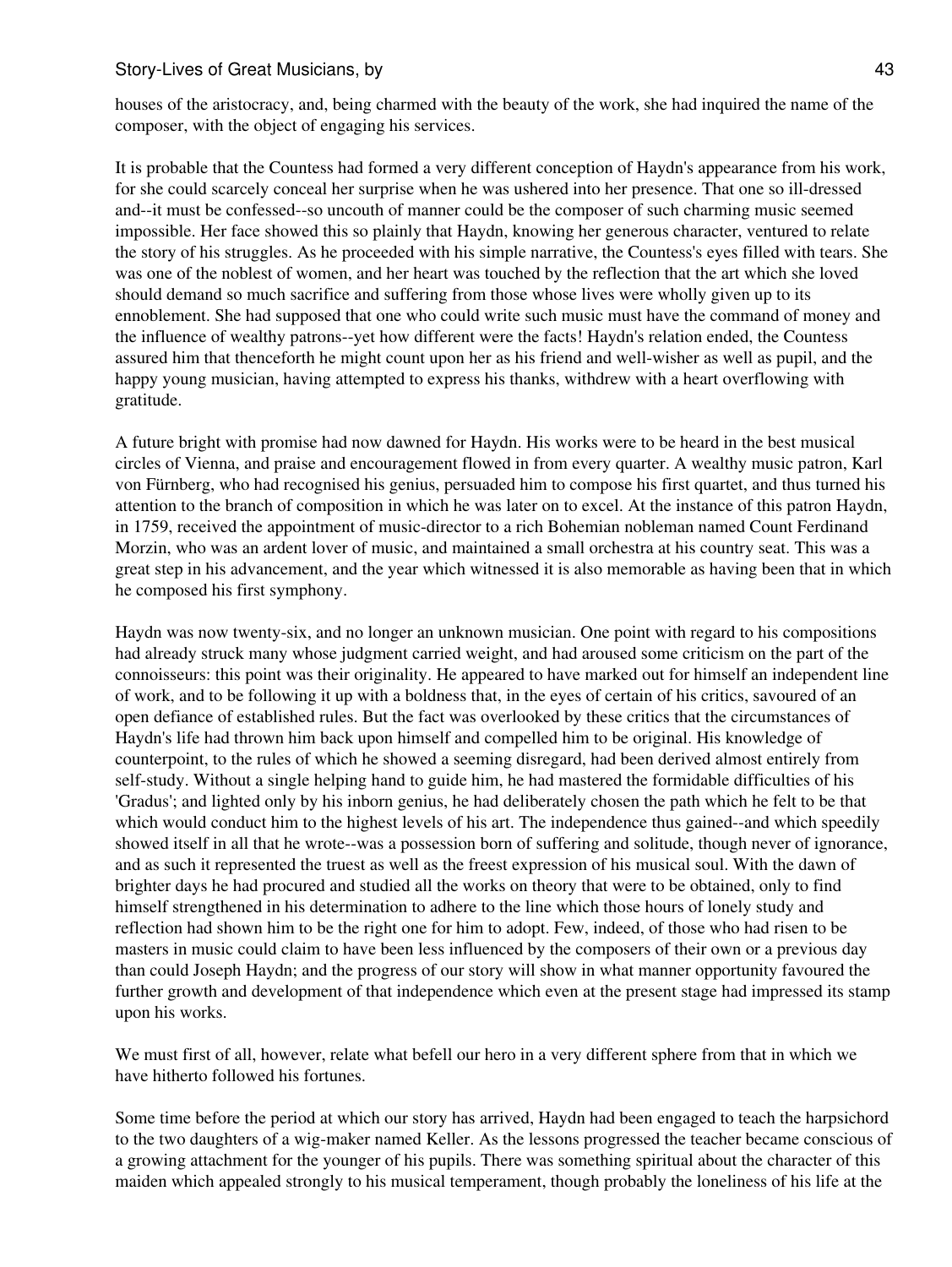time may have added force to his longing to possess her for his wife. His poverty, however, must have convinced him of the hopelessness of declaring himself at the moment, and for some time his love remained as a cherished secret, fed by the hope which formed almost his sole resource. But now that fortune had smiled upon him he ventured to press his cause with assurance--albeit it must be confessed that this assurance rested on no more secure basis than a salary of some twenty pounds a year and the prospect of an extended teaching connection. But his hopes were doomed to disappointment, for the maiden had in the meantime elected to take the veil, prompted so to do, most probably, by the very same leanings which had rendered her nature so attractive to poor Haydn.

Could he but have been content to bear with his disappointment, seeking in his art the consolation which she had it in her power to bestow, Haydn would have been saved much unhappiness in the future. Most likely he would have adopted this course in the end, had his will and his self-regard been stronger; but neither, it seems, was proof against the blandishments of the match-making perruquier. Anxious to secure an alliance with one who showed so much promise, Keller brought all his powers of persuasion to bear in favour of Haydn's accepting the hand of his eldest daughter, and, sad to relate, he succeeded. Maria Anna was not only three years older than the man who pledged his faith to her before the altar of St. Stephen's, but she comprised in her nature as much of the quality of the virago as her younger sister had exhibited of the angel. She was heartless and extravagant, prone to outbursts of uncontrollable temper, and in every way utterly unfitted to be the wife of a man whose fame had yet to be compassed. Indeed, she soon showed that she had not the slightest reverence either for her husband or his art; for all she cared, Haydn might just as well have been a cobbler as an artist, provided he supplied her with money to satisfy her extravagant desires.

Fortunately for Haydn, the circumstances of his life were about to undergo an important change. Count Morzin was compelled to reduce his establishment, and hence dismissed his band and its director. What might otherwise have proved a great misfortune for Haydn was, however, the means of securing for him a post which not only raised him to the position which he had set his heart on attaining, but precluded the possibility of his wife's living with him. Amongst those who had visited Count Morzin's house and listened with delight to the performance of Haydn's compositions was the then reigning Prince of Hungary, Paul Anton Esterhazy. No sooner had the Prince been made aware of Count Morzin's intentions than he offered Haydn the post of second Capellmeister at his country seat of Eisenstadt. The chief Capellmeister, whose name was Werner, was old and infirm, but the Prince retained him in his position on account of his length of service. To Haydn, however, was assigned the sole control of the orchestra, as well as a free hand in regard to most of the musical arrangements.

It is needless to recount the joyful feelings with which Haydn received the news of his appointment, offering as it did the most exceptional opportunities for prosecuting his beloved art. Not even in his wildest dreams could he have pictured such magnificence as that which greeted him on his arrival at the Palace of Eisenstadt. For generations past the Esterhazys had been devotedly attached to music, and the reigning Prince had spared neither pains nor expense to equip his establishment with the means of performing not only the fullest Church services, but complete operas as well. The sight of the huge building, with its spacious halls and apartments and its troops of servants; the enchanting grounds, decked with parterres of choicest flowers; and the lakes and fountains scintillating in the sunshine, must have presented to the young musician, fresh from his lodging in the crowded city, a vision of endless beauty. The very air of the place breathed a music of its own, as, laden with the perfumes of countless blossoms, it was wafted into the apartments set aside for his use. Hard work lay before him; but what work could be too hard when performed amidst such exquisite surroundings as these, and for a master whose unstinting generosity and fatherly care for those about him were so widely known? From the outset Haydn realised that here he would enjoy the freest scope for the exercise of his gifts, with the additional advantage, for which the greatest masters might well have envied him, of being able to give practical effect to whatever he wrote before committing it to the judgment of the world outside.

No wonder, then, that under such favouring conditions as these compositions poured from his pen; nor was it long ere the musicians whom he commanded had learnt to regard him with affection, and to vie with each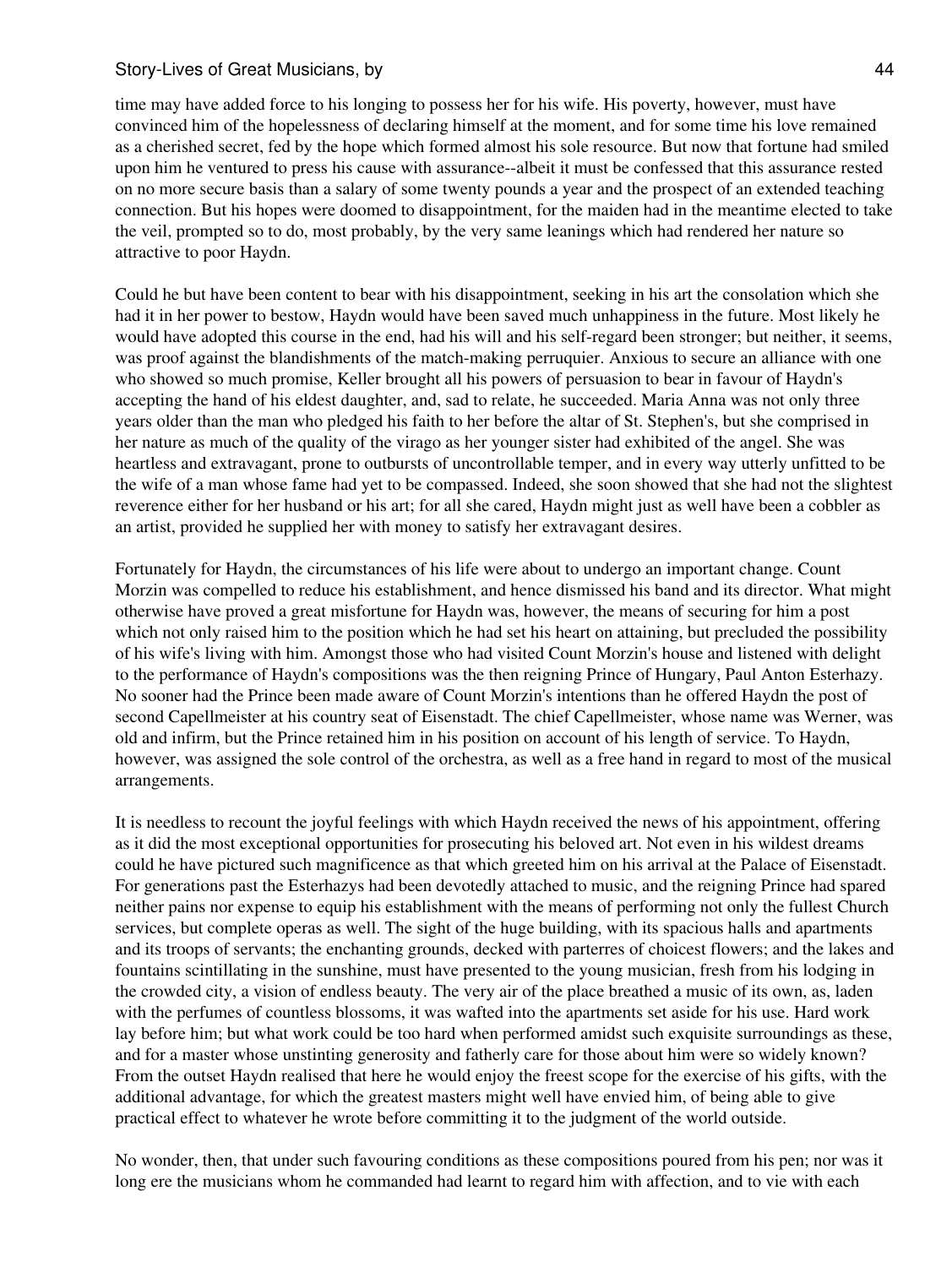other in their eagerness to fulfil his wishes.

In about a year from the date of Haydn's engagement Prince Paul Anton died, and the event marked a further advancement in the composer's fortunes. Prince Nicolaus, who succeeded his brother, was a passionate lover of the arts and sciences, in addition to being one of the most generous and warm-hearted of men. His succession implied an added magnificence and pomp to what seemed already perfect. To Haydn he gave an assurance of his good-will and appreciation by raising his salary from four hundred to six hundred florins, and, later, to seven hundred and eighty-two florins (or £78), allowed him to select additional musicians, and at the same time gave him to understand that he should look for an increase in the number of performances. The Prince himself played the baryton, or viola di bardone--a stringed instrument of sweet, resonant tone, which, like the viol da gamba, to which it bore some resemblance, has long since ceased to be heard. As the Prince prided himself on his playing, Haydn was required to produce endless pieces for the instrument, and he was even at considerable pains to acquire a knowledge of the baryton itself, thinking thereby to afford his master pleasure. To his chagrin, however, he discovered that his efforts in this direction were not at all appreciated by the royal performer, who had no fancy to see himself outskilled.

In 1766 Werner died, and Haydn succeeded to the full title. He had thus reached the summit of his boyish ambition, and could look back with pride to those early days when he studied the 'Complete Chapel-master' in his lonely garret, and longed for the day to come when his father's dream might be realised. And what of the parents whom he had left behind in the little village? How had they fared during these long years of struggle and success? The mother died seven years before Haydn received his appointment to the Esterhazy family, and while he was still striving to make his way; and the pleasure which success had brought to him must have been tinged with the regret that she had not lived to witness it. Mathias had married again, but he managed to find his way to Eisenstadt, where, to his pride and joy, he heard Joseph addressed as 'Herr Capellmeister!' Thither, also, came Michael, who had been appointed director and concertmeister to Archbishop Sigismund of Salzburg, to spend several happy days with his elder brother.

Haydn's fame as a composer had spread far beyond the walls of Eisenstadt. Musicians of Leipzig, Paris, Amsterdam, and even London, were playing his symphonies, trios, and quartets, whilst the *Wiener Diarium*--the Austrian official gazette--for 1766 refers to him as 'the favourite of our nation,' and pays him the high compliment of comparing him with Gellert, the most esteemed poet of the day. 'What Gellert is to poetry Haydn is to music,' writes the critic.

Werner's death was shortly followed by an event which implied a still greater change in Haydn's surroundings. Prince Nicolaus had been engaged in carrying out a scheme for the rebuilding of his shooting-box near Süttör on a scale of magnificence rivalling that of Versailles in its palmiest days, and, the works being completed, the Prince moved thither with the major portion of his household. No more lonely spot or one more unhealthy in its natural state, could have been chosen than that which formed the site of the new residence. Standing in the middle of a salt marsh, forming the southern extremity of the great lake called the Neusiedler-See, Esterház, as the palace was named, was quite cut off from the outside world. The work of draining and reclaiming the land, however, had effected such an improvement that what in its primitive condition had been little better than desolate swamp, resounding to the harsh cries of wild-fowl, was now become a scene of veritable enchantment. The thick wood which lay behind the house had been transformed into shady groves and open glades for deer, whilst the front windows of the palace looked upon extensive flower-gardens, with a profusion of hothouses, summerhouses, arbours, and temples. The castle itself comprised a hundred and sixty-two apartments, splendidly decorated, and filled with costly collections of art. Even Eisenstadt itself paled before the beauty and magnificence of this new palace of Aladdin which the genie of wealth had raised on the dismal marsh.

The provision for music and acting was on a scale as elaborate as that of the rest of the palace. A splendid theatre, designed and equipped for the performance of operas and dramatic works, had been reared near the castle, and beside this stood a smaller theatre, fitted up for the marionette performances, to the perfecting of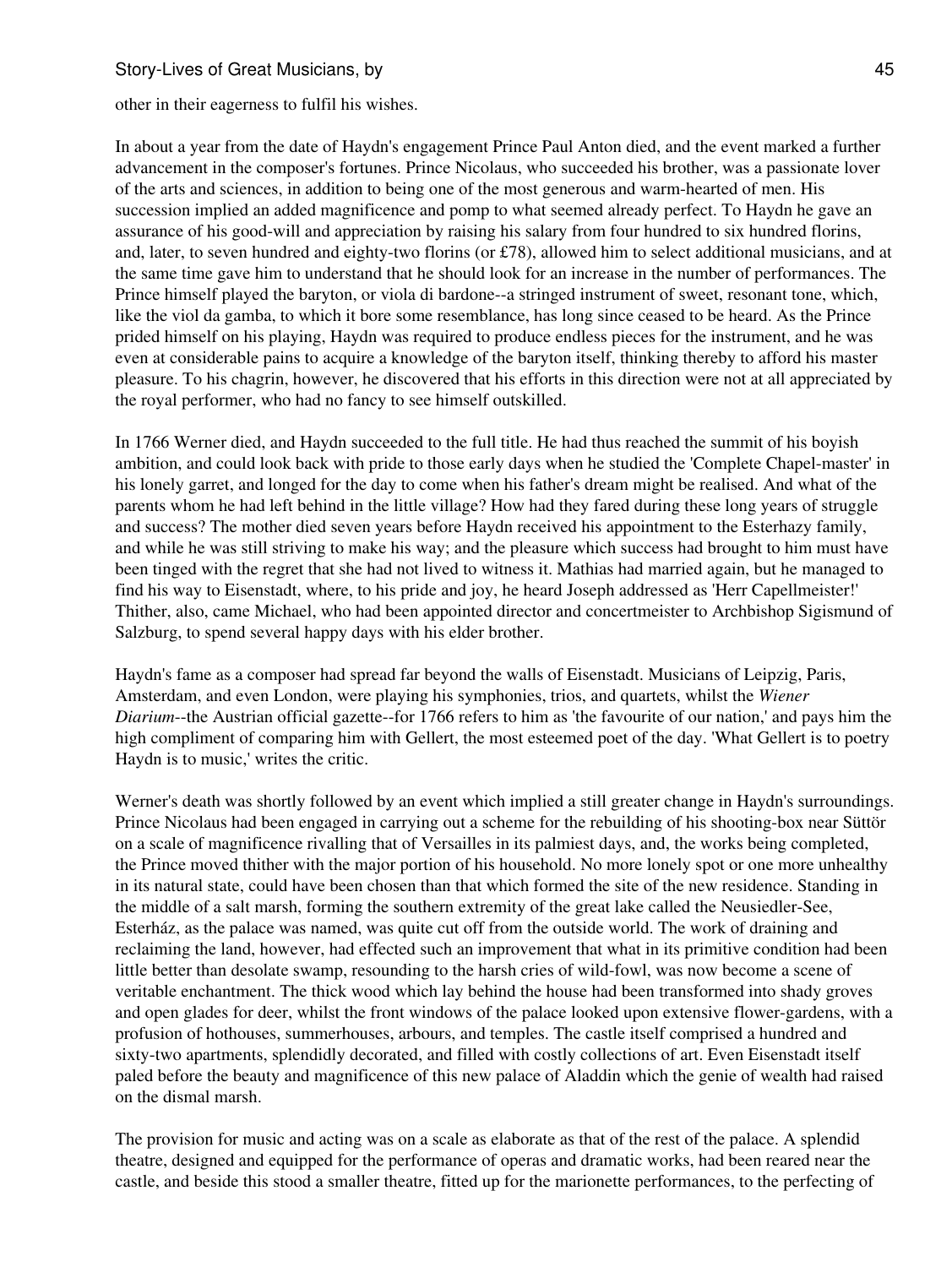which the Prince had devoted much attention. The orchestra was reinforced by travelling players of eminence, whilst, in addition to singers especially engaged from Italy, various strolling companies were invited to give their services from time to time. It was an essential part of the scheme that this body of musicians and actors--temporary as well as permanent--should form one family, with Haydn as its head; but the appellation of 'Father Haydn,' by which the Capellmeister was known to the members of his orchestra, had its origin in an affection which owed nothing to discipline or arrangement. 'Friend, go back to the first *allegro*,' was the wording of a direction written by Haydn on the cover of one of his confrère's music-books, and it may be taken as an indication of the happy relations which existed between the chief of orchestra and his men.

A picture of the daily life at Esterház from spring to autumn would show a constant round of life in its fullest and gayest sense. Visitors poured in at its hospitable gates in an unbroken stream; and the strain upon those whose duty it was to provide amusement for the pleasure-seekers must have been enormous. If there was abundance of work, however, there was no lack of helpers, and thus Esterház became a little world in itself--a centre of music and acting, as well as an emporium of art treasures. Thither came the Empress Maria Theresa on a visit, and Haydn seized the opportunity of reminding her of the chastisement which she had ordered him to receive when, as a fair-haired chorister, he had clambered up the scaffolding-poles of the royal palace. 'Ah, well!' replied the Empress with a smile; 'you must see yourself, my dear Haydn, that the whipping has produced good fruit!'

Prince Nicolaus, though an excellent master, and one for whom Haydn entertained a deep affection, was, nevertheless, somewhat unreasonable in expecting his Capelle to share his devotion to Esterház as an almost continuous residence. The visits to Vienna were getting fewer and shorter--even the winter at Eisenstadt had been reduced to its shortest limits--and, admitting the attractions of the new palace as a summer residence, the musicians were pining to see their wives and families, and to breathe once more the air of the city. In 1772 the stay at Esterház was prolonged so far into the autumn that the musicians became impatient. The Prince had made no announcement of the date of his departure, and Haydn at length resolved to convey to his royal master a delicate hint of the orchestra's desire to be set free. He therefore announced the performance of what he called 'The Farewell Symphony'; and when the evening arrived, sixteen performers took their seats in the orchestra to carry out the Capellmeister's scheme, whilst the Prince, having no suspicion of what was intended, occupied his accustomed place. All went as usual until the last movement was reached, when one pair of performers rose from their chairs, extinguished their candles, and quietly left the orchestra. The music proceeded, and a little later a second pair arose, went through the same pantomime, and disappeared, the Prince watching their movements with a puzzled expression that almost destroyed the gravity of the rest of the performers. Pair after pair thus left the building, until at last only Tomasini (the Prince's favourite violinist) and Haydn remained. Finally, Tomasini blew out his candle, bowed to the Prince, and retreated, and as Haydn prepared to follow his example, the Prince's eyes were opened to their drift. Good-humouredly regarding the whole thing in the light of a joke, he exclaimed, 'If all go, we may as well go too!' and immediately quitting the theatre, he gave directions for the departure of the household.

We must pass over the years which intervened between the date of the 'Farewell Symphony' (the merits of which as a musical work must not be confused with the circumstances under which it was written), and the year 1790, when, to his great grief, Haydn lost the master to whom he had become so deeply attached. The Prince left Haydn a pension of one thousand florins, on condition that he retained his post as Capellmeister to the family. Prince Anton, however, who succeeded his brother, had no taste for music. The Capelle was practically disbanded, and though Haydn kept his official position, his constant presence at the palace was no longer necessary, and he took up his residence in Vienna.

Some three years before this event several attempts had been made by English musicians of eminence to induce him to come to London and play at the professional concerts, but he had resisted these offers with one and the same excuse--he could not leave the master whom he loved. On the last occasion Salomon, the well-known musician and concert-director, had dispatched a publisher named Bland to Esterház to endeavour to persuade Haydn to alter his mind. Bland was shown into a room adjoining that in which Haydn happened to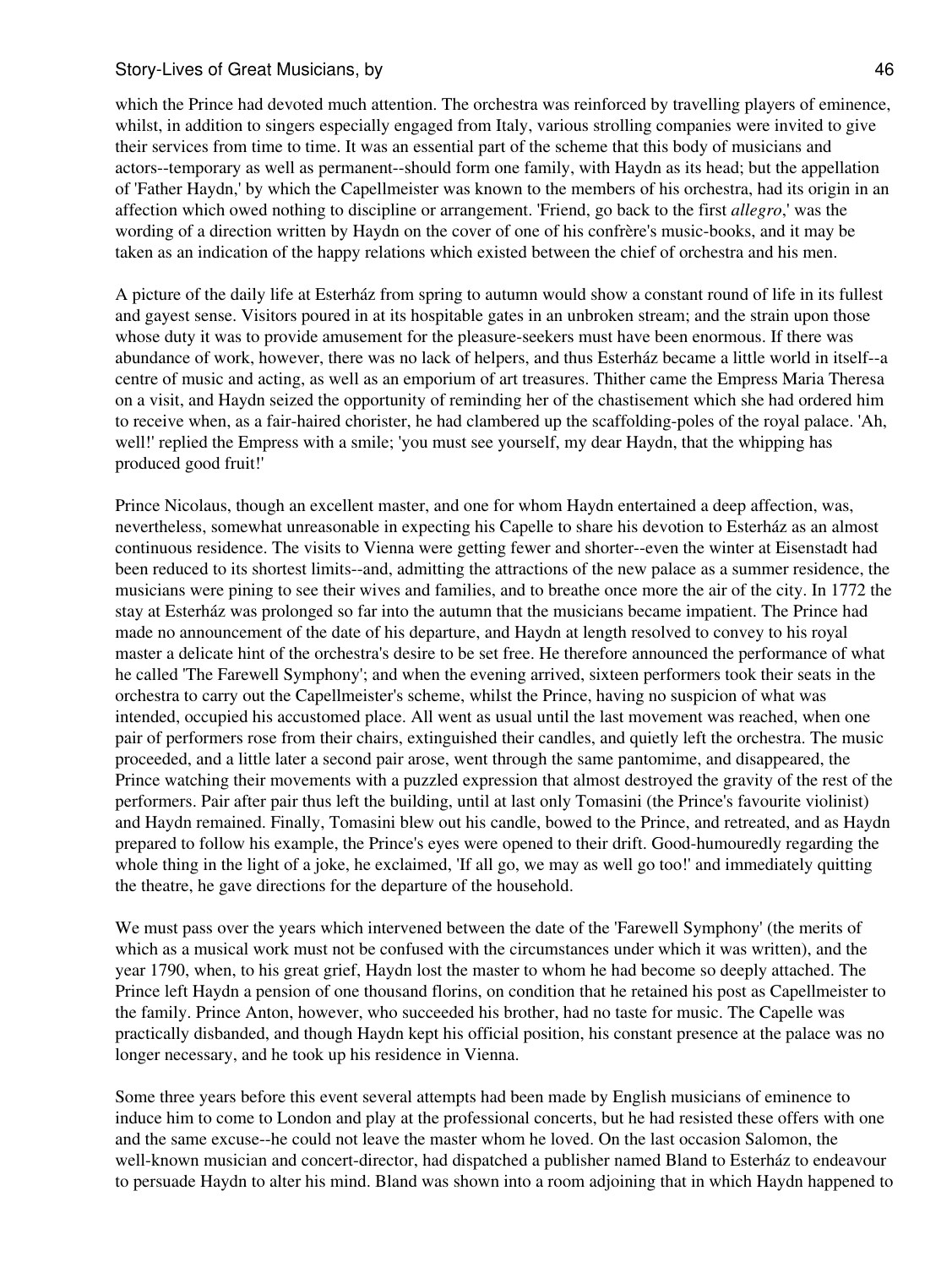be shaving, and whilst seated there he overheard the composer growling to himself over the bluntness of his razors. At length Bland caught the exclamation, 'Ach! I would give my best quartet for a good razor!' and without more ado, he rushed off to his lodgings and returned in a few minutes with a pair of razors, which he presented to Haydn. The Capellmeister accepted the gift with a smile, and rewarded the enterprising publisher with a copy of his latest quartet, which, later on, was produced in London, and has ever since been known by the title of the 'Rasirmesser' (Razor) quartet.

The death of Prince Nicolaus removed the only obstacle to Haydn's undertaking a journey to London; consequently, when one morning he found a visitor awaiting him at his house, who announced his business thus: 'My name is Salomon; I have come from London to fetch you; we will settle terms to-morrow,' Haydn regarded the matter as practically settled.

Mozart was in Vienna at the date of Salomon's visit. Haydn had been strongly drawn towards the young musician ever since the time, five years before, when, after listening to one of Mozart's quartets, he had delighted the heart of Leopold Mozart by declaring that his son was the greatest composer he had ever heard. Mozart's affection for Haydn was equally warm, and now, on hearing that the latter contemplated a journey to England, he tried to persuade him against it, urging that he was advanced in years and unacquainted with the English language. Haydn listened to his friend's objections, and then observed with a smile, 'No matter; I speak a language which is understood all over the world.' 'Then,' said Mozart, grasping Haydn's hand as he spoke, it is good-bye, for we shall never meet again!' The words were prophetic, for only a year later Haydn in London was stunned by the news of Mozart's death.

It was a stormy December day when Haydn and Salomon set sail from Calais, and the passage to Dover was a long and trying one for the travellers. Nevertheless, Haydn, taking his stand on the deck, enjoyed his first sight of the waves, and as the spray dashed in his face he recalled with a smile how he had attempted to write the tempest music for the actor-manager Kurz. A long interval separated him from those days of keen want and fierce struggle, when he strove, almost against hope, to establish a foothold for himself in the music-loving city of Vienna! Now he was travelling to a greater city, not as an unknown, struggling student, but with the assurance of a welcome befitting one whom fame had already claimed for her own.

## [Illustration: '*Haydn enjoyed his first sight of the waves.*']

The night of his arrival in London was passed at Bland's music warehouse, No. 45, High Holborn,[8] but the following day he went to live with Salomon at the latter's lodgings, No. 18, Great Pulteney Street, Golden Square.[9] Salomon had by no means overestimated the warmth of the welcome which London was prepared to give to the composer whose works were already familiar to English music-lovers. From every quarter admiration and attentions were lavished upon him; all the most celebrated people besought his acquaintance, and he was invited everywhere. Yet his equanimity never deserted him. He took everything very simply, and as if it were his due, and thoroughly enjoyed the river parties and picnics which were arranged in his honour. Not so, however, the lengthy dinners or evening entertainments in town, where his ignorance of the language and customs of his hosts made him feel less at his ease. The incessant noise of the streets was a source of great discomfort to one who had been so long accustomed to the silence of the country; and he positively refused to fashion himself to the late hours of London. When, later on, he removed his lodging to Lisson Grove, he writes in a strain of rejoicing to a Vienna friend that he has at length found himself in the country amid lovely scenery, where he lives as if he were in a monastery! It is difficult for us to imagine the Lisson Grove of a century ago, when the road stretched away through green fields and woodland spaces.

The first of Salomon's concerts was held on March 11, 1791, at the Hanover Square Rooms. The hall was crowded, and the performance of Haydn's 'Symphony' (Salomon, No. 2) was received with great applause; nor would the audience remain satisfied until the *adagio* movement had been repeated--an event of such rare occurrence in those days as to call for comment in the newspapers. This marked the beginning of a most successful series of concerts, at each of which Haydn received a great ovation. His benefit took place on May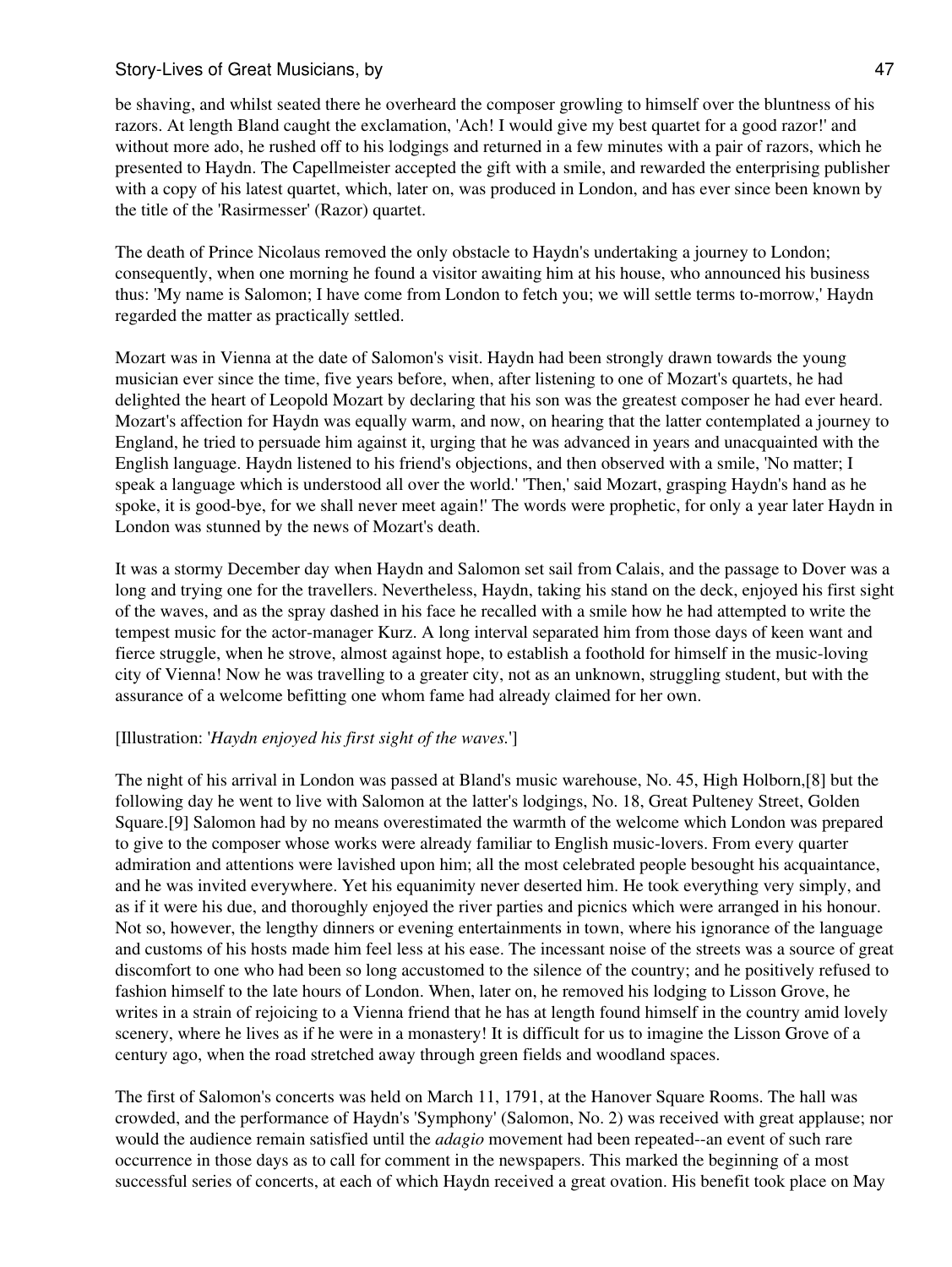#### 16, and realized £350.

The Handel Commemoration Festival--the fifth and last of the century--was held in Westminster Abbey during this visit, and it must have been a moving sight to Haydn to observe the crowds flocking to the Abbey early on that summer morning in order to hear the master's greatest work. Haydn had secured a seat close to the King's box--a position which commanded a view of the nave and the vast concourse of listeners. Rarely had those venerable walls looked down upon such a sea of expectant faces as that which was turned towards the distant bank of musicians and singers when the moment drew nigh for the performance to begin. There was reverence expressed in the hushed silence which pervaded every nook and corner of the Abbey at that supreme moment--a befitting reverence both for the dead composer whose immortal work was to be celebrated, and for the sacredness of the subject which he had chosen for illustration. As the oratorio proceeded Haydn became more and more impressed. He had never heard the 'Messiah' performed on so grand a scale before, and when the opening chords of the 'Hallelujah Chorus' rang through the nave and the entire audience sprang to their feet, he burst into tears, exclaiming to those around him, 'He is the master of us all!'

#### [Illustration: '*Lisson Grove a century ago.*']

The first week in July found him at Oxford, at Commemoration, whither he had gone to receive the honorary degree of Doctor of Music. Three grand concerts were given in his honour, the principal singers and performers having been brought from London, and on each occasion his compositions were greeted with great applause. He appeared at the third concert clad in his Doctor's gown, and met with an enthusiastic reception. It was evident, however, that he was not feeling quite at home in his new vestment, for when the students clapped their hands and shouted he raised the gown as high as he could, exclaiming as he did so, 'I thank you,' whereupon the applause was redoubled. Haydn writes to a friend that he had to walk about for three whole days clad in this guise, and he only wishes that his Vienna friends could have seen him.

Amidst the wealth of incident which signalised his visit two little scenes found a cherished corner in Haydn's memory. He was invited by the Prince of Wales to visit Oatlands Park as the guest of the Duke of York, who was spending his honeymoon there with his young bride, the Princess of Prussia. The seventeen-year-old bride welcomed the sight of Haydn's kindly face and the familiar sound of the German tongue, and in one of his letters he describes how the *liebe Kleine* sat beside him as he played his 'Symphony,' humming the well-known airs to herself, and urging him to go on playing until long past midnight. The Princess also sang and played to him, whilst the Prince of Wales played the violoncello, their attention being entirely given to Haydn's works. It was during this visit that the portrait by Hoppner was painted, which hangs in the gallery at Hampton Court.

The second picture, though one of a very different kind, he himself described as having afforded him one of the greatest pleasures of his visit. He went to St. Paul's to witness the gathering of the charity children at their anniversary meeting, and the sight of the children's faces and the sound of their young voices echoing through the vast building touched him deeply, and no doubt recalled to his mind the singing of the choristers in St. Stephen's Cathedral in bygone days.

Frau Haydn had evidently heard reports of her husband's successes, for she troubled him with a letter at this time, in which she related how she had found a small house and garden in the suburbs of Vienna, which she felt would exactly suit her requirements when she became a widow. She therefore begged that he would send her the money--a matter of two thousand gulden--to complete the purchase. Haydn did not comply with this simple request, but on his return journey to Vienna he inspected the house, approved it, and bought it for himself!

It was in passing through Bonn, on his homeward journey, that Haydn met Beethoven, and praised the composition which the young assistant Hof-organist submitted to him.[10] The reception accorded to the composer on his arrival at Vienna was in every way worthy of the fame which his London visit had added to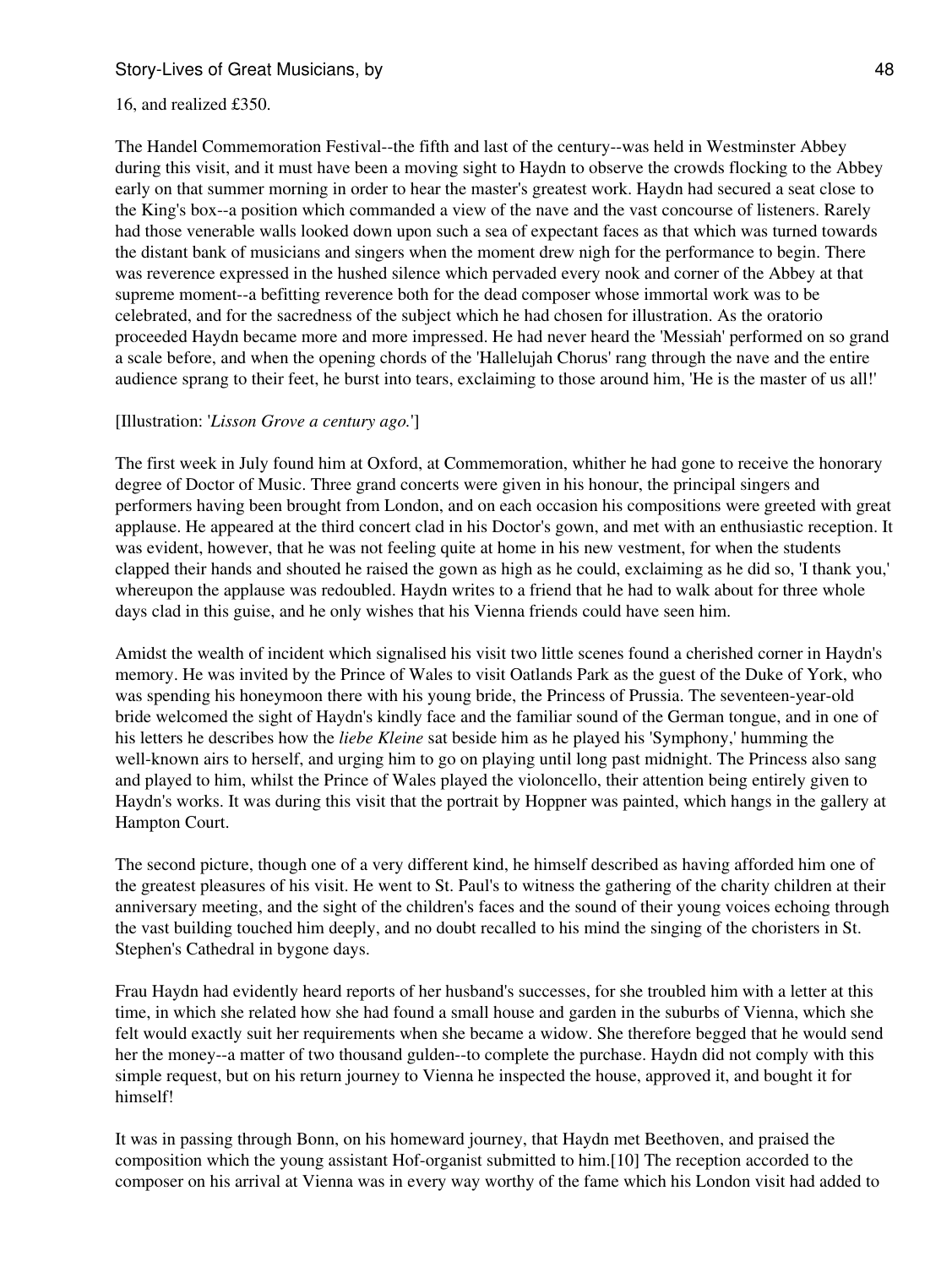his reputation, and every one was anxious to hear the symphonies which had taken the Londoners by storm.

The success of this visit led to a repetition in 1794. On this occasion Haydn was accompanied by his faithful copyist and servant, Johann Elssler, a son of the copyist to Prince Esterhazy, to whom, since his birth, Haydn had acted as benefactor. Elssler's attachment to his master was coupled with the greatest veneration for his genius, and it was even reported that at such times as he thought himself unobserved he would stop with the censer before his master's portrait, as if it were an altar.

Once more Haydn was to pass through a series of successes under Salomon's direction. His symphonies formed part of all the London programmes. His popularity reached a height that rendered him the 'lion' of the season. He was frequently invited to Buckingham Palace to perform to the King and Queen, and he was not allowed to depart without a pressing request on the part of her Majesty that he would settle in England. When London went to Bath, Haydn went there too, in company with Dr. Burney, the eminent musician, and at once became the centre of fashion and interest.

A description of all the incidents which this second visit comprised would extend our story to an undue length. We will therefore content ourselves by describing a touching little incident that marked his homeward journey in August of the following year. To Haydn's complete surprise he was invited by Count Harrach and a party of noblemen and gentlemen to accompany them to the Count's park, situated close to Rohrau, where a monument and bust of himself had been erected. He was next taken to Rohrau itself, to inspect his old home and birthplace, which had been preserved with every mark of loving care by those who held the composer in such high esteem.

Haydn's emotions were deeply stirred by this action on the part of his countrymen, as well as by the sight of his dear old home. Memories of his happy childhood crowded upon him as he stood before the door, and, prompted by a sudden impulse, he stooped and imprinted a kiss upon the threshold; then, bidding his friends enter the cottage, he pointed to the settle which stood beside the stove, and told them that it was when seated on that settle, listening to his parents' singing, that his musical career had begun. What, after all, were the grand palaces, in which he had passed so many years of his life, with their costly furniture and troops of servants, compared with that dear old cottage home in which he had dreamed his childish dreams of music, and listened to the hammers in the workshop beating out the time as he played on his toy violin?

During his London visits Haydn had often expressed his admiration for the English 'God save the King,' and he regretted that his own country had no National Anthem of its own. This thought weighed the more with him after his return because war had broken out with France, and he felt that the people needed a means of giving expression to their loyalty. He accordingly wrote the song 'Gott erhalte Franz den Kaiser,' or 'The Emperor's Hymn,' which was performed for the first time simultaneously at the Vienna National Theatre and the principal theatres of the country on the Emperor's birthday, February 12, 1797. This beautiful air was always a favourite one with Haydn during the remainder of his life.

A portrait of Haydn at this time shows a man of short, substantial build, and a somewhat ill-proportioned frame. The face, of which the aquiline nose, projecting under-lip, and massive jaw were strongly marked features, was very dark, and its habitual expression was dignified and earnest, with an inclination to sternness. The dark grey eyes, however, shone with a benevolent light that afforded an insight into their owner's true nature--indeed, he used to say of himself humorously that 'anyone could see by the look of him that he was a good-natured sort of fellow.' He always wore a wig, with side-curls and a pigtail, and the wig partly concealed his broad forehead. His dignified expression relaxed in conversation, but although he was not at all averse to joking, his laughter was always moderate and controlled. Towards children he showed a love and sympathy that never failed to win their confidence and affection. The title of 'Papa Haydn,' by which he was known both to young and old during his lifetime and with which his memory has ever since been coupled, was the natural outcome of the universal affection in which he was held by all classes. He was the 'father' of his chapel, sympathising with them in their difficulties, and interceding in their behalf with the Prince whenever occasion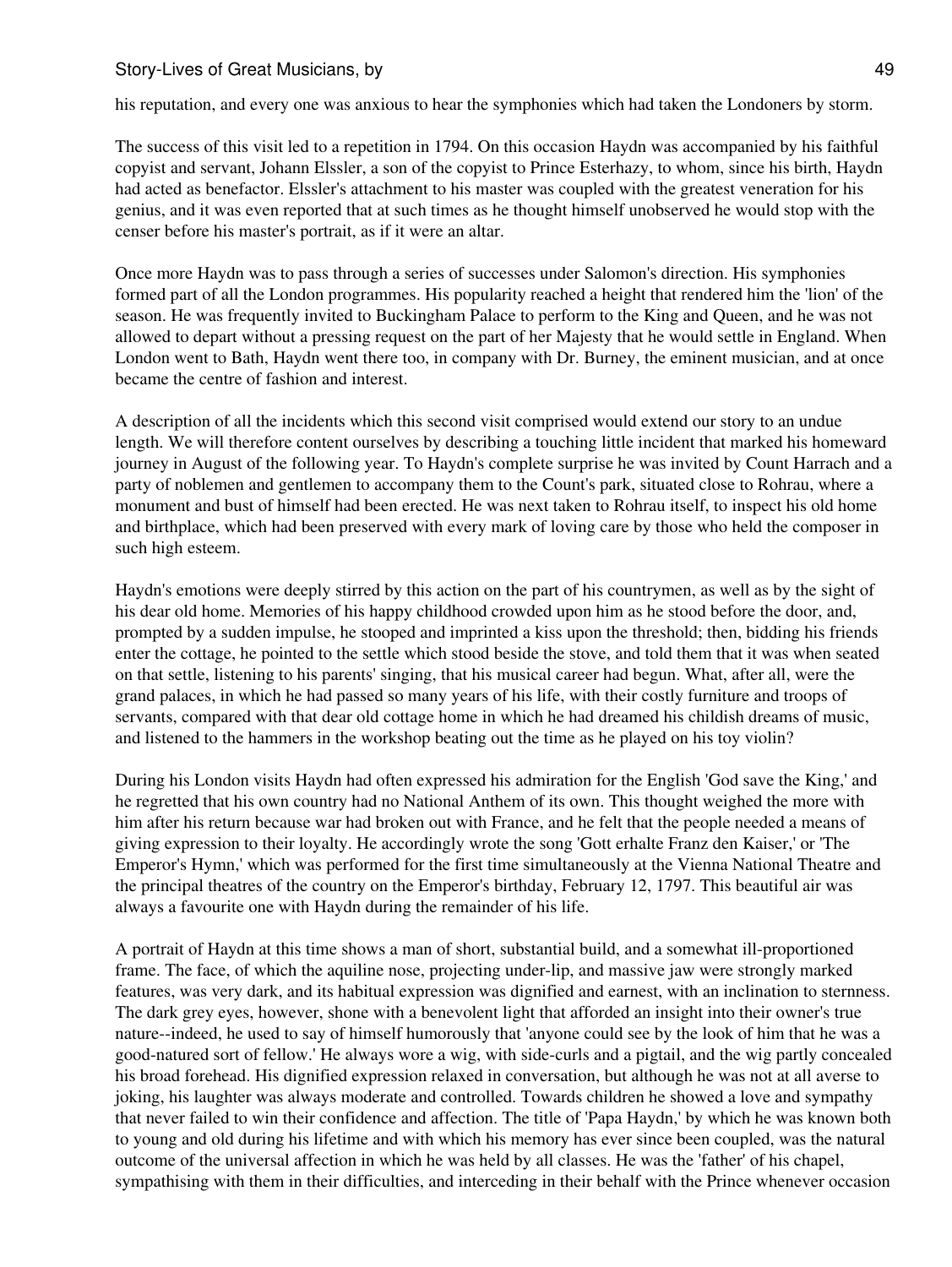arose. In the same way his interest went out to all young and struggling men of talent, to whom he gave advice and help. But the title 'Papa Haydn' may claim to possess a further significance in its use at the present time, 'as if musicians of all countries claimed descent from him.'

Along with his indomitable industry went a love of order and method by which every action was ruled, every habit framed. He rose very early to begin work, for Nature seemed sweetest to him in her waking hours; but he would never put a pen to paper or see a visitor until he was fully dressed; and even when old age prevented his leaving the house he maintained the same degree of punctiliousness in regard to his appearance. His devoutness formed an indissoluble part of his nature, and he regarded his genius as a gift of God which he was bound to use thankfully for the benefit of mankind and to the glory of Him who gave it. He never wrote a score without the words 'In nomine Domini' appearing as an inscription, whilst 'Laus Deo' came at the end.

Haydn's love of humour is brought out in many of his compositions, notably in the 'Surprise Symphony,' where the drums come in with a tremendous bang at the end of the *andante* movement. He is said to have invented this part in order to arouse the attention of the audience and make the ladies scream. Again, in the 'Toy Symphony,' he shows a child-like appreciation of drollery in producing genuine music out of such toy instruments as tin whistles, jew's-harps, toy trumpets, etc. The 'Toy Symphony' was composed at Eisenstadt, where, having visited a village fair and purchased a number of toy instruments, Haydn was seized with the idea of making his orchestra play upon them--an order which upset their gravity so much that they could hardly keep time for laughing. A little story illustrative of his love of fun may be told here. During his second visit to London he came in contact with a certain amateur violinist whose professed fondness for the extreme upper notes of his instrument was such as to incite Haydn to perpetrate a joke at his expense. He therefore wrote a seemingly simple sonata for piano and violin, which he called 'Jacob's Dream,' and dispatched it anonymously to the conceited violinist. The player was charmed with the manner in which the piece began. It was apparent that the composer thoroughly understood the instrument! As he proceeded, however, the notes rose higher and higher, like the steps of a ladder, and at length, seeing that there was no prospect of their ever descending again, the perspiration broke out on his forehead, and, flinging the music from him with disgust, he declared that the writer knew nothing whatever of the violin!

\* \* \* \* \*

Haydn was now sixty-five, but the crowning work of his life had yet to be achieved. Whilst in London Salomon had shown him a poem, founded upon 'Paradise Lost,' which had been written many years before, in the hope that Handel would have set it to music. Haydn carried the poem home, and later on conceived the idea of writing an oratorio on the subject. From the moment of its inception the task of composing the 'Creation,' as the new work was called, became a labour of increasing love with Haydn. 'Never was I so pious,' he writes, 'as when composing the "Creation." I knelt down every day and prayed God to strengthen me for the work.' The oratorio was first publicly performed in Vienna on March 19, 1799, and created a profound impression. Haydn himself was almost overcome by the sensations which the occasion aroused. In a short time the 'Creation' was heard in every principal city of Europe. In places where no means existed for its production choral societies were formed for this special object, so that for many years the work took equal rank in popular favour with the 'Messiah.' As a work of art, however, the 'Creation' differs essentially, both in character and style, from Handel's masterpiece. We have here none of the declamatory passages which are so prominent in the 'Messiah,' the story of the Creation being unfolded to us in a series of wonderful tone-pictures--strengthened where necessary by choruses, but keeping throughout to the epic character of the poem. Many of the passages are strikingly beautiful. Who that has heard them can ever forget the airs, 'With Verdure Clad,' and 'In Native Worth,' or the splendid chorus, 'The Heavens are telling the Glory of God'?

Whilst music-lovers were descanting on the beauties of the 'Creation,' Haydn was busily composing a second oratorio founded upon Thomson's famous poem, 'The Seasons.' The desire for work was as strong as ever, but his health was declining, and the strain involved by so great an undertaking proved too much for his strength. '"The Seasons" gave me my finishing stroke,' was Haydn's often-repeated remark to his friends after the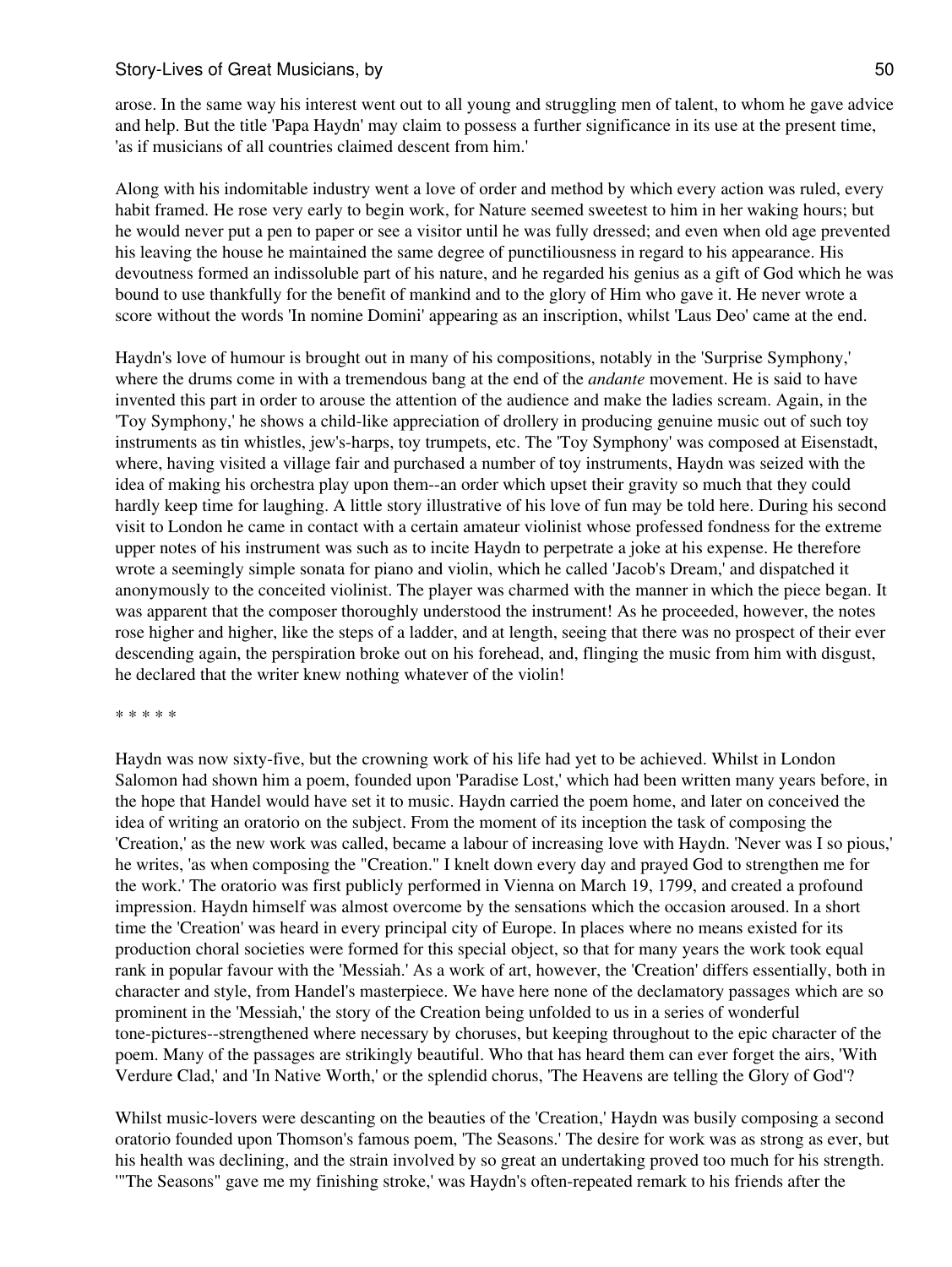oratorio had left his hands. But no trace of diminished power is visible in the work itself, and the success which attended its production was such as to place it on a level with the 'Creation.'

With these two great works the flow of composition from the master's pen fittingly closed. Upon the subject of his life-work as a whole we may not dwell in this brief story. The history of music has accorded to Haydn the high position which his works entitled him to occupy, and the feeling of gratitude for those great gifts having been vouchsafed to us is one that has grown deeper and deeper with the passing years. Musicians and music-lovers all the world over give expression to this gratitude by pointing to what he has accomplished for the symphony, the quartet, and the sonata--to mention the three branches of composition to which his genius was specially directed. Acknowledged on every hand as the father of instrumental music, Haydn compels our admiration by 'his inexhaustible invention as shown in the originality of his themes and melodies; the life and spontaneity of the ideas; the clearness which makes his compositions as interesting to the amateur as to the artist; the child-like cheerfulness and drollery which charm away trouble and care.' His insistence on the importance of melody was a marked characteristic. 'It is the air which is the charm of music,' he once remarked to the composer Kelly, 'and it is that which is most difficult to produce. The invention of a fine melody is a work of genius.'

The honourable peace which should have been the companion of his old age was marred by much physical suffering, through which, however, at intervals his genial nature forced its way like sunshine through clouds. Nor were his declining years without the solace of numerous friends--indeed, by none to whom his great gifts and kindly personality had brought pleasure and instruction was the old composer forgotten, and nothing gave him keener delight than to gather his friends about him to talk over the chief events of his life, and to exhibit his collection of diplomas, souvenirs, and other mementoes, which had been presented to him by his royal and noble patrons.

Perhaps no more touching example could be given of the affectionate esteem in which Haydn was held by all classes of music-lovers than that afforded by the last occasion on which he appeared in public. He had been for a long time living in retirement in the house which he purchased on the outskirts of Vienna, but having expressed a wish to be present at a performance of the 'Creation' at the University on March 27, 1808, he was carried to the hall in his arm-chair. The enthusiasm evoked by the spectacle of the aged composer being borne into the arena was in itself a convincing proof that his popularity had not lessened. But the emotions of the audience were more deeply stirred when, at the passage 'And there was light,' Haydn lifted his hand and, pointing upwards, exclaimed, 'It came from thence!' At this point his agitation was so great that it was deemed prudent to remove him to his home; and as the carriers lifted him up and bore him towards the door, the people flocked about his chair to touch his hand and bid him farewell. At the door itself the crowd was denser than ever, and pressing through the throng came Beethoven, who, bending over his old master, kissed him fervently on the hand and forehead. As he passed through the exit Haydn turned to take a last look at those who were standing and waving their farewells, and as he did so he raised his hands as if in the act of blessing them. The next moment the heavy portière fell, and Haydn passed for ever from the public sight.

A year later the old musician lay stretched upon his bed listening to the booming of the French cannon, which were bombarding the city. Presently the crash of a ball which fell close to his house caused the servants to utter a cry of fear, whereupon their master called out to them, 'Children, don't be frightened. No harm can happen to you while Haydn is by.'

One day, shortly after this event, when Vienna was in the occupation of the French, the faithful Elssler reported that a French officer desired to pay his respects to the composer whom France held in such veneration. The interview was granted, and the officer, before taking his leave, sang 'In Native Worth,' from the 'Creation,' with so much feeling and expression that Haydn's eyes filled with tears, and he embraced the singer with warmth and tenderness.

[Illustration: '*Haydn's eyes filled with tears.*']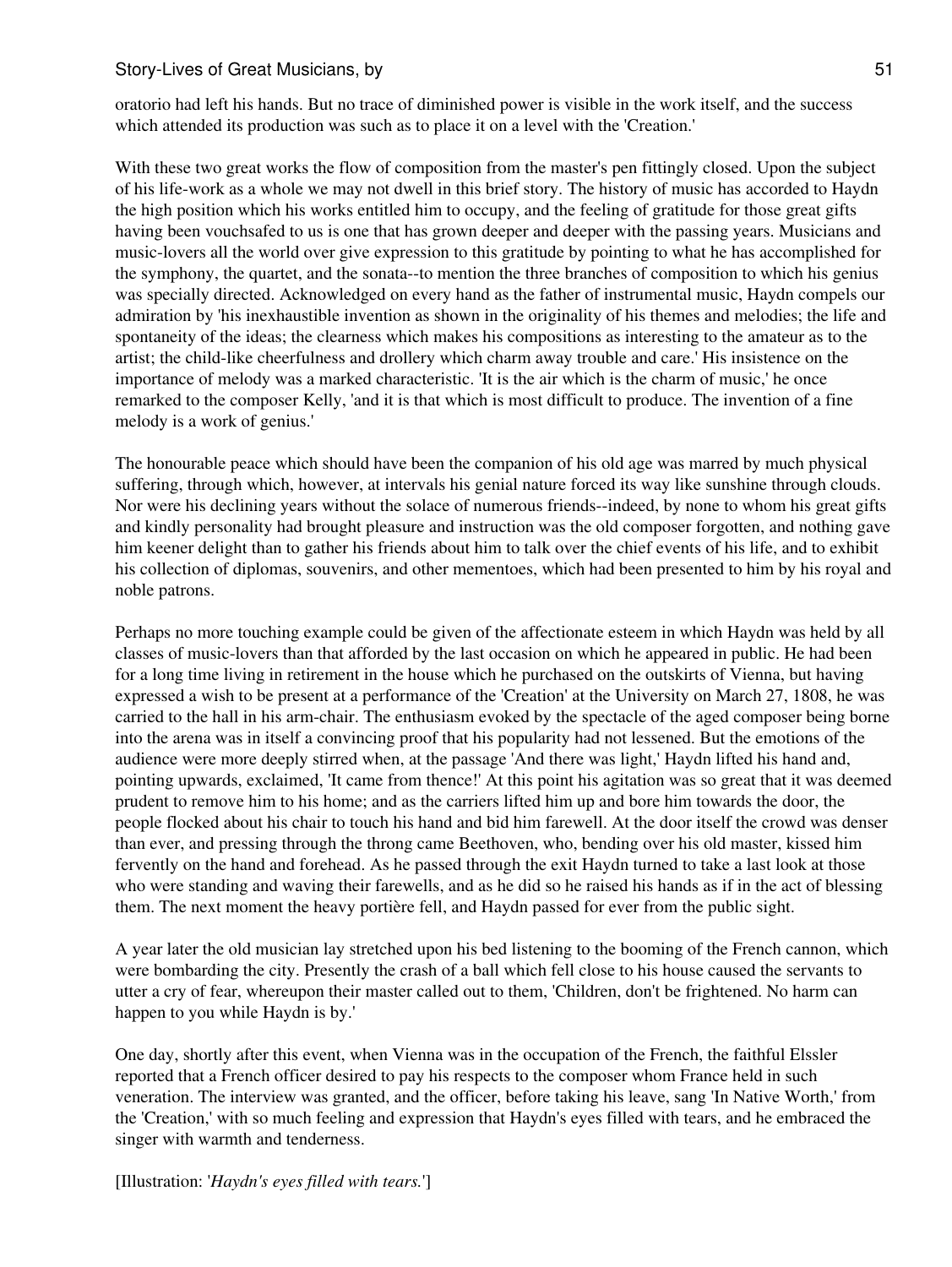The end was now very near, and Haydn awaited the dread summons with the resignation that was born of his implicit and child-like faith in God. On May 26, 1809, he summoned the members of his household to his presence, and, having been carried to the piano, he played his favourite composition, 'The Emperor's Hymn,' three times over, with great solemnity. There was something inexpressibly touching in the master's selection of this air, which had been inspired by his love of country and his loyalty to his Sovereign; for none knew better than they who now stood around his chair how deeply he had suffered by reason of the indignities which had been offered to his country. These faithful friends realised that this solemn expression of devotion to his King was intended to be a personal farewell, and as the familiar strains of their noble anthem rang through the apartment, their silent tears gave expression to the love and reverence in which the master was held. Five days later, as dawn hovered on the sable fringe of night, Haydn sank to rest.

Owing to the fact that Vienna at the time of Haydn's death was in the hands of the French, his funeral was conducted without the ostentation by which, under happier circumstances, it would have been marked. Nevertheless, there were many mourners, and amongst them a number of French officers of high rank, whilst a guard of honour was formed around the coffin by the French soldiers. A performance of Mozart's 'Requiem' was given in his honour at the Schotten-Kirche, and as the news of his death spread abroad funeral services were held in all the principal cities of Europe. The burial took place in the Hundsthurm churchyard, near the suburb in which he lived; but in 1820 Prince Esterhazy commanded the remains to be exhumed and reinterred, with fitting ceremonial, in the upper parish church at Eisenstadt, where 'a simple stone with a Latin inscription is inserted in the wall over the vault, to inform the passer-by that a great man rests below.'

## FOOTNOTES:

[7] The drums on which Haydn performed on this occasion are still preserved in the choir of the church at Hainburg.

[8] Since included in the building of the First Avenue Hotel.

[9] The house has since been rebuilt to form the warehouse of Messrs. Chatto and Windus.

[10] See story of Beethoven, p. 233.

# HAYDEN'S PRINCIPAL COMPOSITIONS

OPERAS: The Devil on Two Sticks. 1752 (?) Acis und Galatea. 1762. La Vera Costanza. 1776. Orfeo ed Euridice. 1793. ORATORIOS: Il Ritorno di Tobia. 1775. [The well-known motet 'Insanæ et vanæ curæ' is taken from this oratorio.] The Seven Words from the Cross. 1794. [Originally composed as a series of pieces for orchestra in 1787.] The Creation. 1798. The Seasons. 1801. MASSES: Mass in F (Novello, No. 11). 1751 (?) Mass of B.V.M. in E-flat (No. 12). 1766. Mass of St. Nicholas in G (No. 7). 1772. Mass of St. John in B-flat (No. 8). 1778. Mass of St. Cecilia in C (No. 5). 1780. Mass of Mariazell in C (No. 15). 1782. Mass in C (No. 2). 1790. Mass in B-flat (No. 1). 1796. Imperial Mass in D (No. 3). 1798. [Known in Germany as the 'Nelson Mass.'] Mass in B-flat (No. 4). 1801. Mass in B-flat (No. 6). 1801. Mass in B-flat (No. 16). Two other Masses not printed. The four Masses, No. 9 (in C), No. 10 (in C minor), No. 13 (in C), and No. 14 (Kyrie and Gloria only, in D), are not authentic. Stabat Mater. 1773. 2 Te Deums. 12 Canzonets. 1790. 142 Symphonies. [It will be sufficient to mention the 12 'Grand' Symphonies, composed for Salomon's concerts, and a few others with distinguishing names.] Grand No. 1 in C. 1791-1792. Grand No. 2 in D. 1791. Grand No. 3 in G (The Surprise). 1791. Grand No. 4 in B-flat. 1791-1792. Grand No. 5 in C minor. 1791. Grand No. 6 in D. 1791. Grand No. 7 in D minor. 1795. Grand No. 8 in E-flat. 1795 (?) Grand No. 9 in B-flat. 1795. Grand No. 10 in E-flat. 1793. Grand No. 11 in D minor (The Clock). 1794. Grand No. 12 in G (Military). 1794. Symphony in C (Le Midi). 1761. Symphony in G (Le Soir). 1761 (?) Symphony in D (Le Matin). 1767 (?) Symphony in A (The Farewell--Letter B). 1772. Symphony in E minor (Trauer-symphonie--Letter I). 1772 (?) Symphony in D minor (Lamentations). 1772. Symphony in C (Maria Theresa). 1773. Symphony in E-flat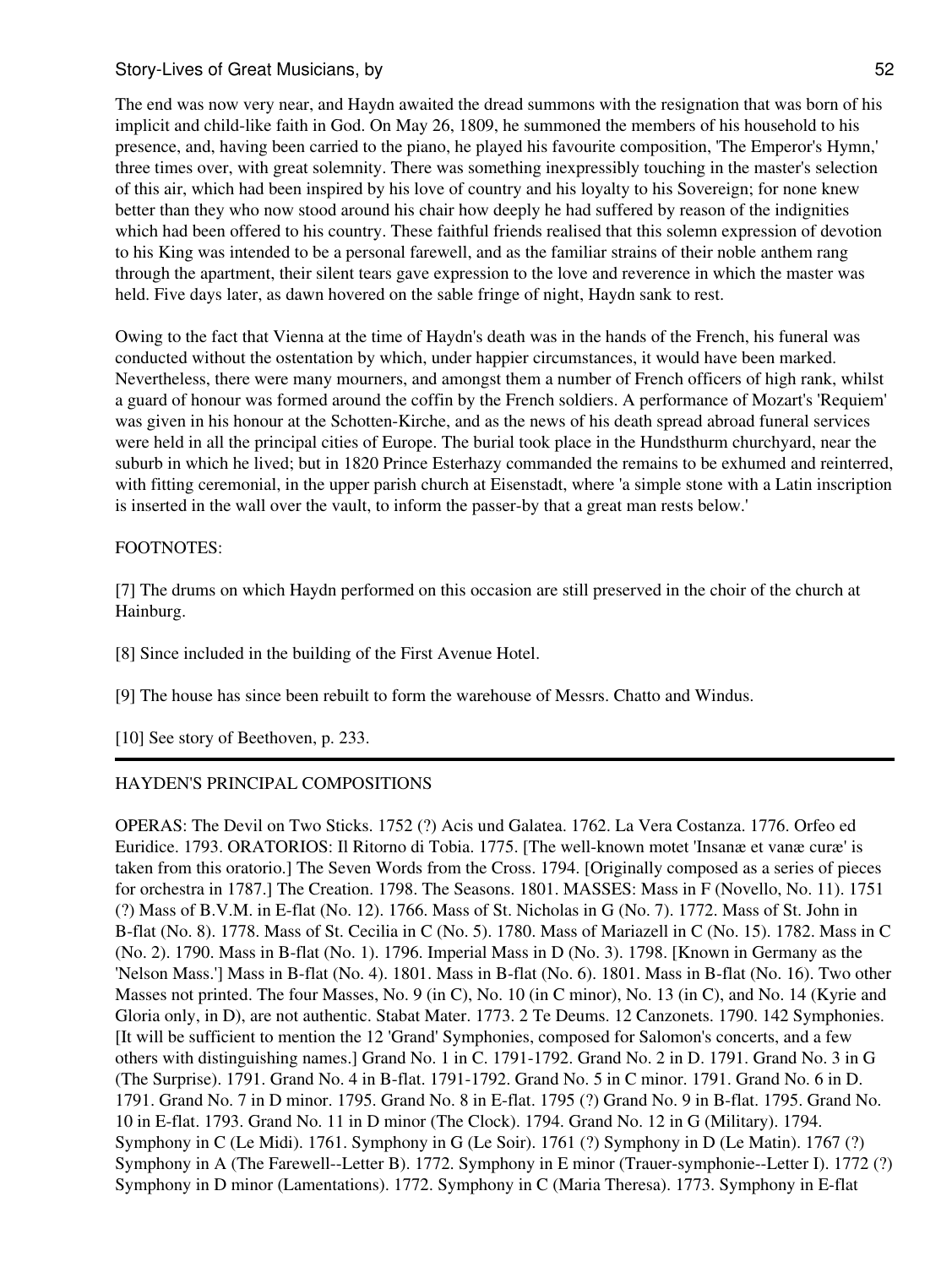(The Schoolmaster). 1774. Symphony in A (Feuer-symphonie). 1774. Symphony in C (Roxelane). 1777 (?) Symphony in D (La Chasse). 1781 (?) Symphony in C (L'Ours). 1784-1786. Symphony in G minor (La Poule). 1784-1786. Symphony in B-flat (La Reine de France). 1786 (?) Symphony in G (Letter V). 1787. Symphony in C (Letter R). 1788. Symphony in G (Letter Q--The Oxford). 1788 (?) Symphony in C (Toy Symphony). 1788 (?) 83 Quartets for strings. [The earliest were composed in 1753. The quartet including variations on Haydn's 'Emperor's Hymn' (Op. 76, No. 3) was composed in 1797.] 21 Trios for strings. 31 Trios for clavier and strings. 3 Concertos for pianoforte and orchestra. 1790. 9 Concertos for violin and orchestra. 22 Concertos for other instruments. 8 Sonatas for clavier and violin. 34 Sonatas for clavier solo.

# MOZART

# MOZART

In a small, barely-furnished apartment in the Archbishop's palace at Salzburg, in Austria-Hungary, on a winter's morning in the year 1766, a boy of ten years of age was seated at a table, his head resting upon his hand and his eyes turned towards the window. Before him were scattered a number of sheets of manuscript music-paper, several of which were covered with notes, which his childish fingers had patiently traced amidst a plentiful sprinkling of blots and smears.

There was something pathetic about the appearance of the motionless little figure, with its pale face, surmounted by a profusion of brown curls, and the fixed, earnest expression in the large dark eyes--a pathetic seriousness that implied a depth of reflection far beyond his years, and to which the work upon which he was engaged lent additional significance. Thus absorbed, the child paid no heed to the entry of a servant bearing a tray, upon which was spread a simple breakfast; and, following the instructions which he had received, the man laid the tray on the table and quitted the room in silence. Outside the door, however, the old servant paused for a moment in a listening attitude, as if to catch the chink of moving cup and platter, and thus be assured that the child had begun his meal. But as no sound came from within, old Hans shook his head gravely, turned the key in the lock, and, muttering to himself, descended the stairs.

## [Illustration: '*He paid no heed to the entry of a servant.*']

The old servitor was puzzled, and somewhat troubled in mind as well, by the boy's deep abstraction. That his master the Archbishop cherished any feelings of harshness or resentment towards the solitary little prisoner Hans refused to believe. Indeed, the Archbishop had confided to him that he merely desired to test the child's powers of writing original music. But to the old man's mind such a test was far too severe to be applied to one so young, and something in the boy's far-away look had touched his heart and tempted him to disobey the stringent command which he had received not to converse with the little writer. Even now, as he was descending the stairs, he felt almost like a criminal in leaving the boy locked in his room without a word of comfort or encouragement, and he was half inclined to turn back on some excuse to speak with the prisoner and inquire how he felt. At that moment, however, the ringing of a distant bell summoned him to his master's presence.

## [Illustration: MOZART. From photo RISCHGITZ.]

Archbishop Sigismund was pacing to and fro in the dining-room when his servant entered, his forehead puckered with a frown, and his eyes fixed on the carpet. But he at once checked himself in his walk, and, turning to Hans, said abruptly: 'Have you taken the child his food?' 'Yes, your Grace,' was the reply. 'And--er--how did he seem--well, eh?' 'Quite well, your Grace.' 'You are sure of that?' a trifle anxiously. 'Perfectly sure, your Grace,' replied the old man, though he would have liked to have added a word as to his doubts concerning the child's happiness; but the Archbishop dismissed him with a wave of the hand, and, turning away, seated himself at the breakfast-table.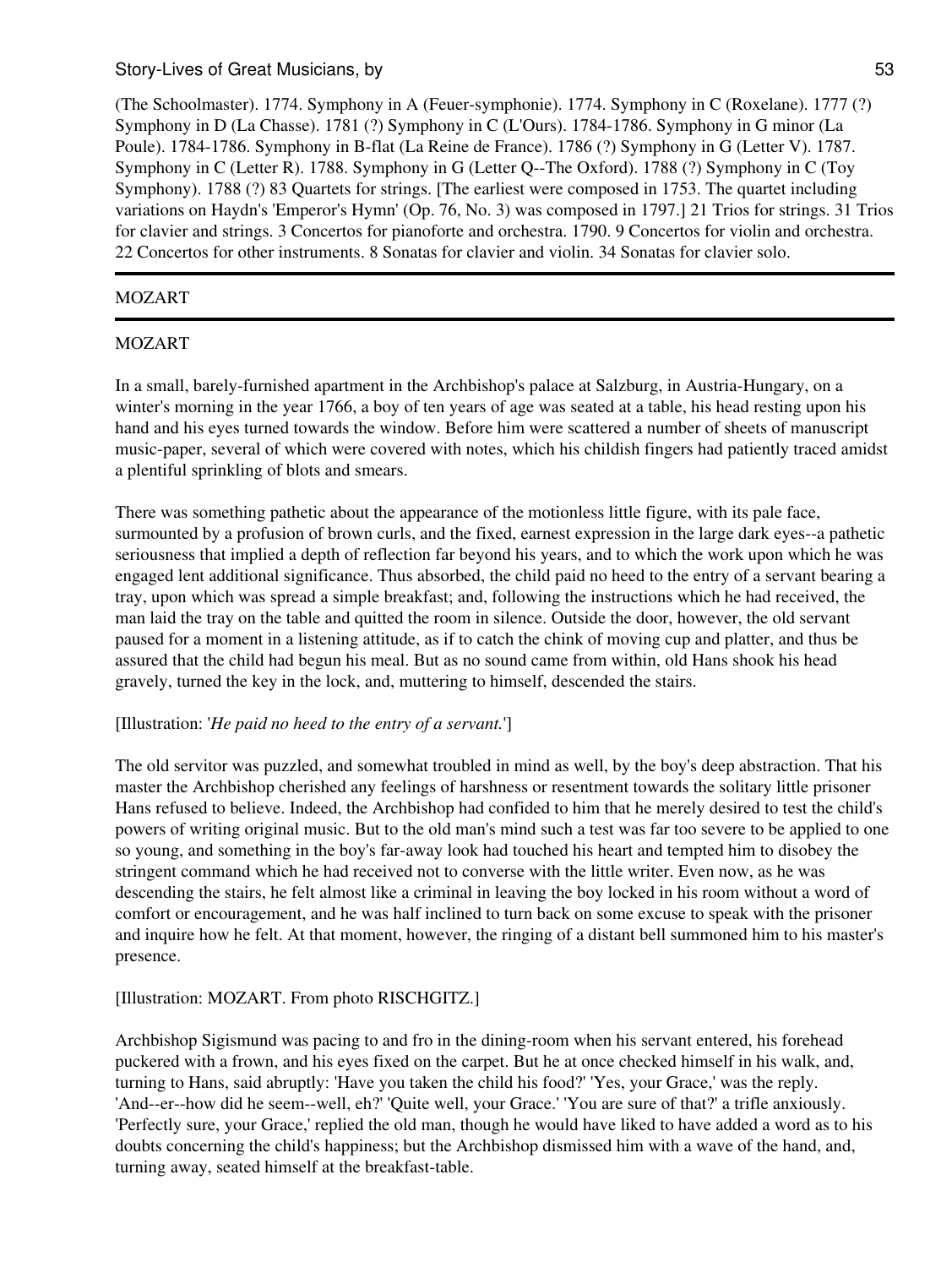\* \* \* \* \*

Several floors above that on which Archbishop Sigismund was eating his breakfast the little captive sat patiently toiling at his allotted task. In a sense the old man was right; for the test was as severe a one as the mind of a man who was a good judge of music, and who doubted the truth of what he had heard concerning his little captive's astonishing genius, could well have devised. The boy was required to set to music the first part of a sacred cantata founded upon the 'First and greatest Commandment'--'Thou shalt love the Lord thy God with all thy heart, and with all thy soul, and with all thy mind, and with all thy strength' (Mark xii. 30). The Archbishop fully realised the magnitude of the test, and he expected failure--he looked for the child to break down. The time allotted for its fulfilment was one week, at the expiration of which he would find a few boyish attempts at composition, and nothing more.

And why was Archbishop Sigismund so desirous of testing the boy's powers of composition? A short time before the date at which our story opens Leopold Mozart, Vice-Capellmeister at the Archbishop's court, had related to his master some wonderful stories of his little son Wolfgang--how the child had astonished and delighted every one by his playing; how, when the father carried him and his sister Marianne to Vienna and Paris and London, they had been invited to play at the Courts, and how little Wolfgang had been praised by the royal families and loaded with presents; and how he had already composed some wonderful things, including several sonatas for the pianoforte, and a symphony--the latter when he was only eight years old.

There was no exaggeration in Leopold Mozart's description of his child's powers, as to which, indeed, accounts from less partial sources had already reached the Archbishop's ears. None the less, however, was the old ecclesiastic inclined to attribute to a parent's pardonable pride the anticipations which the father had formed with regard to the boy's future, and more especially as those anticipations rested upon the assumption that the child was a miraculous genius. That Wolfgang could play remarkably well for a child of his age was sufficient in itself to justify the extraordinary praise which he had received; but that he was gifted to the extent of writing original music of a sort worthy to be recorded the Archbishop may be excused for doubting. At any rate, he resolved to settle the matter to his own satisfaction by setting the boy to work under conditions which precluded every chance of his being enabled to copy from the works of other composers, and also--and this was a great point with the Archbishop--of his being helped by his father. Leopold readily assented to the conditions of the test proposed by his master, and so little Wolfgang was duly installed as a close prisoner in the palace, and supplied with music-paper, pens, and ink, and a subject on which to write, in the manner in which we have already described.

And now we must leave him for a space weaving harmonies in his attic chamber whilst we recount his history up to the present point.

Born on January 27, 1756, Wolfgang Amadeus Mozart had attained his third year when the father's attention was first drawn to his fondness for music. In his little daughter Marianne, who was five years older than Wolfgang, he had rejoiced to discover an extraordinary gift for playing, and it was not long ere her music-lessons from her father became a source of attraction for her little brother, who would cast aside his toys and take his stand beside the piano as soon as he perceived that Marianne's lesson was about to begin. There he would remain until the lesson was finished, listening intently to everything that was played or spoken. At other times he would amuse himself by finding simple chords on the instrument, striking them over and over again, and bending his head to catch the harmonies thus produced. At length Leopold Mozart began to teach him, half in fun at first, but very soon in earnest, for it was apparent that the child regarded the lessons seriously.

The father could not conceal his joy at the discovery of such early promise on the part of his little son, whose progress, indeed, was so rapid as to call for special care to prevent his learning too fast. Marianne had a manuscript book in which her father used to write simple pieces for her to learn, and very soon he was entering in the book similar pieces for Wolfgang.[11] The rapidity and ease with which the boy mastered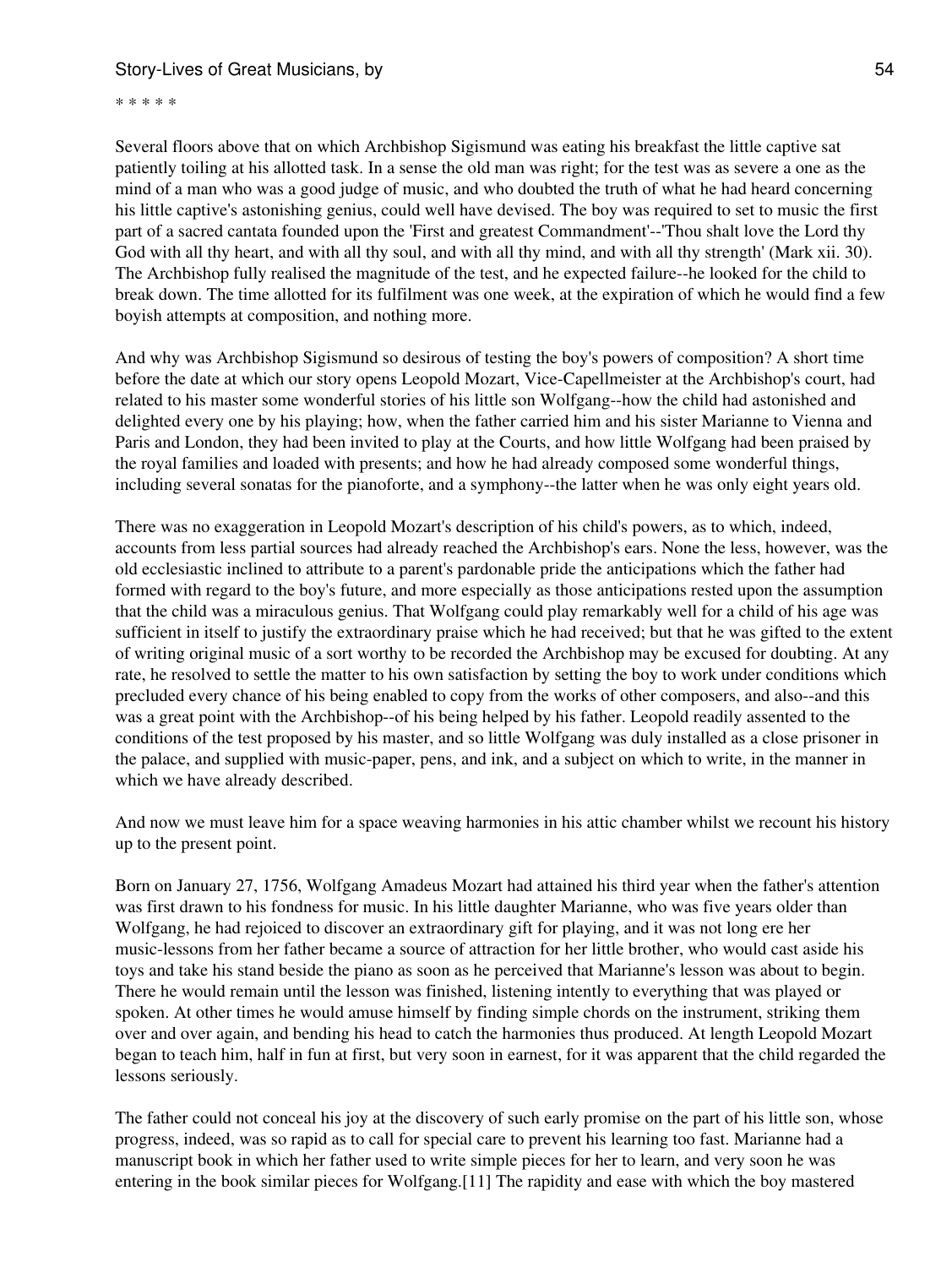these tasks opened his father's eyes to the fact that Wolfgang possessed capacities far above those of an ordinary child. In a short time the boy began to write in the book little compositions of his own, some of them plainly showing that his skill in composing had forged beyond the point at which his tiny fingers had the power to express his ideas.

One day, when Leopold Mozart had brought Herr Schachtner, the Court trumpeter, home to dinner, they found Wolfgang busily employed with his pen. In answer to his father's inquiry what he was doing, Wolfgang replied that he was writing a concerto for the pianoforte. Leopold asked to see it, but the boy was not anxious to have his work inspected, and objected that it was not finished. 'Never mind,' said Leopold, 'let me see it. It must be something very fine.' Taking the paper into his hand, the father and his friend glanced at it curiously. The sheet was bedaubed with ink-smears which almost concealed the notes; the child had dipped his pen each time to the bottom of the ink-bottle, so that when it reached the paper it had dropped a huge blot. This had not disturbed him in the least, however, for he had merely rubbed his hand over the offending blot and proceeded with his writing.

At first sight both Leopold and his friend laughed to see the manner in which the composer had traced the notes over the smudges, but soon Schachtner observed the father's eyes fill with tears of delight and wonderment as he began to follow out the theme. 'Look, Herr Schachtner!' he cried. 'See how correct and orderly it is! Only it could never be of any use, for it is so extraordinarily difficult that no one in the world could play it.'

Wolfgang at this looked up quickly into his father's face. 'That is why it is a concerto,' he explained, with flushed cheeks. 'People must practise until they can play it perfectly. Look! This is how it goes;' and he began to play it on the piano, but only succeeded in bringing out sufficient to show his hearers what he meant it to be.

His ear for music was wonderfully fine, for when only seven years old he could detect the difference of half a quarter of a tone between two violins. It was an ear of such extreme delicacy, in fact, that anything in the shape of rude or harsh sounds caused him positive distress. On one occasion Schachtner, at the request of Leopold Mozart, who imagined that Wolfgang's aversion to loud sounds was a mere childish fancy, blew a blast upon the trumpet towards the child, but he regretted it the next moment, for the boy nearly fainted away at the shock.

'What took others months of practice to achieve came to him as a gift of God,' his father used to say; and truly there seems to have been something of the miraculous about Wolfgang's powers. His violin lessons had hardly begun when one evening, as Leopold Mozart, Herr Schachtner, and Herr Wentzl were about to play a set of six trios composed by the last-named musician, Wolfgang put in a plea that he might be allowed to play second violin! Needless to say, his request was refused as a matter of course. The child, however, persisted, and at length he was told that if he were careful to make no sound he might sit beside Herr Schachtner with his violin and bow, to make believe that he was playing.

The first trio began, but it had not proceeded far ere Schachtner's attention was drawn to the boy at his side. He was actually playing the part--and playing it correctly! The second violin ceased bowing in astonishment, and allowed Wolfgang to go on alone, which he did to the end. Schachtner and the father exchanged glances, and the former perceived that Leopold's eyes were full of tears. After this trial the boy was allowed to play in the remaining pieces, unaccompanied by Schachtner. At the conclusion, emboldened by success, he volunteered to play the first violin's part--an offer which was greeted with laughter; but, nothing daunted, he seized his violin and began, and although he made many mistakes, and was on the point of breaking down several times, he persisted to the end.

With his devotion to music and all that concerned the art, Wolfgang possessed a lovable, affectionate nature that yielded a ready obedience to his parents' wishes. For his mother, Anna Maria, and his sister Marianne he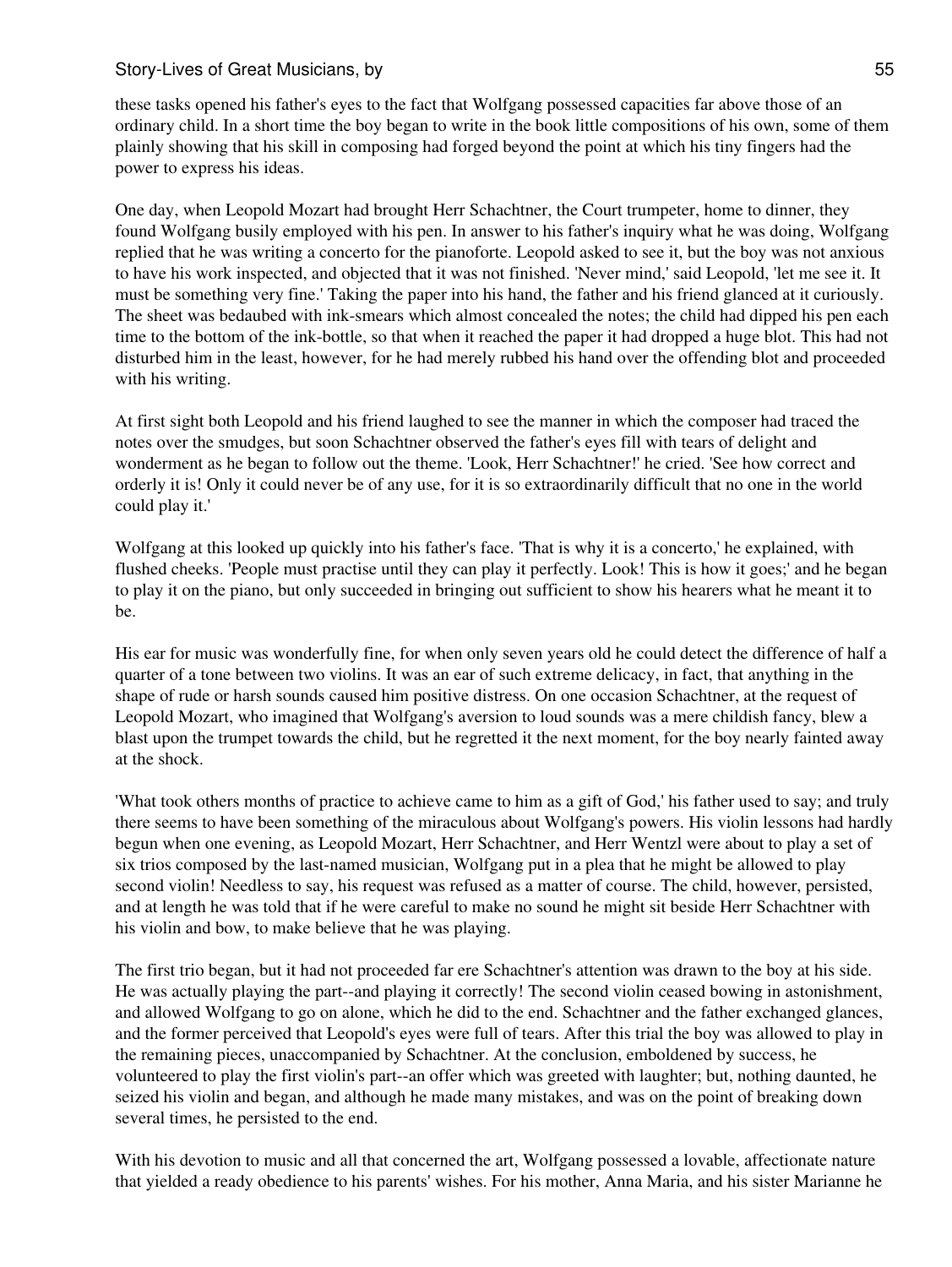showed great fondness, but before either of these he placed his father. 'Next to God comes papa,' he used to say. He could be very merry on occasions, but a natural seriousness which showed itself in connection with his love for music gave rise to fears that he would not survive his childhood. Music to him was all-absorbing--everything else had to yield to it, and nothing could take its place. When Herr Schachtner, who had grown very fond of the child, carried him from one room to another the march had to be accompanied by the beating of a drum, and the only toys he cared for were such as could make music. When musical sounds were not actually forthcoming the rhythmical movements of his body and limbs implied their existence beneath the surface.

The family were in poor circumstances, for Leopold Mozart had no means beyond the salary which he received from the Court. The discovery of his children's gifts, therefore, offered the father a strong inducement to turn their powers to advantage, both for the supply of the family's needs and to provide for Wolfgang and Marianne a sound education in music. With this object he determined to travel with the children, as Salzburg itself offered no facilities for making their talents known. A first experiment in January, 1762, proved so successful that in the following September they set out for Vienna with the object of playing before the Imperial Court. Wolfgang was at this time six years old, and Marianne eleven. At Linz, where they stopped for several days, they gave a successful concert under the patronage of the Governor-General of the province. Every one was delighted with the playing of the children, and they were fortunate in securing the presence of a young nobleman who happened to be visiting at the Governor's house on his way to Vienna, for he was sure to carry the news of what he had heard to the capital. From this point they continued their journey by water as far as the monastery of Ips, where they purposed resting for the night.

The grey old building, seated on the banks of the Danube, with the waters of the river lapping the base of its walls, looked invitingly restful to the travellers who sought its seclusion on that sultry September afternoon. Three friars who formed part of the travelling party entered the monastery at the same time, and on their retiring to say Mass in the chapel Wolfgang contrived to slip in behind them unperceived and to make his way into the organ-loft. Shortly afterwards the Franciscan monks, who were entertaining a party of guests in the refectory, were startled at hearing the organ pealing forth from the chapel. One of the hosts left the table to ascertain who the player could be, and, hastily returning, beckoned the company to follow him. On reaching the chapel they paused to listen, holding their breath, as their companion pointed to the tiny figure of a child seated in the loft. Was it possible, they asked themselves, that a child could produce such beautiful music? They remained standing, rooted to the spot by the enchanting strains which poured from the organ, until Wolfgang, happening to espy them, brought his voluntary to a close and crept meekly down from his perch.

## [Illustration: '*They remained standing, rooted to the spot.*']

Throughout the remainder of their journey to Vienna Wolfgang was the life of the party, full of spirits and eager curiosity to learn the name and history of everything they met. At the customs-house on the frontier he made friends with the officials, and secured an easy pass for the party by playing an air on his violin. Every one was charmed with his conversation and sprightly intelligence, and, above all, with his music.

When they reached Vienna it was to find that the fame of the children's playing had preceded them through the reports of those who had witnessed the performance at Linz. A Court introduction was easily obtained, for the royal family were desirous of hearing the prodigies, and an early day was fixed for the visit to Schönbrunn. It was fortunate for Leopold Mozart that the Imperial family were devoted to art. Charles VI. was an accomplished musician; his daughter, the afterwards Empress Maria Theresa (of whom we have already heard in our story of Haydn), had from an early age shown a fondness and talent for music; whilst the Emperor Joseph not only sang well, but played the harpsichord and violoncello.

A kind and gracious welcome awaited the party on their arrival at the palace. The Emperor took to Wolfgang at once, and was so delighted with his performance that he called him 'kleinen Hexenmeister' (little magician), and forthwith set to work to test his powers to the uttermost. Not only was the boy made to play difficult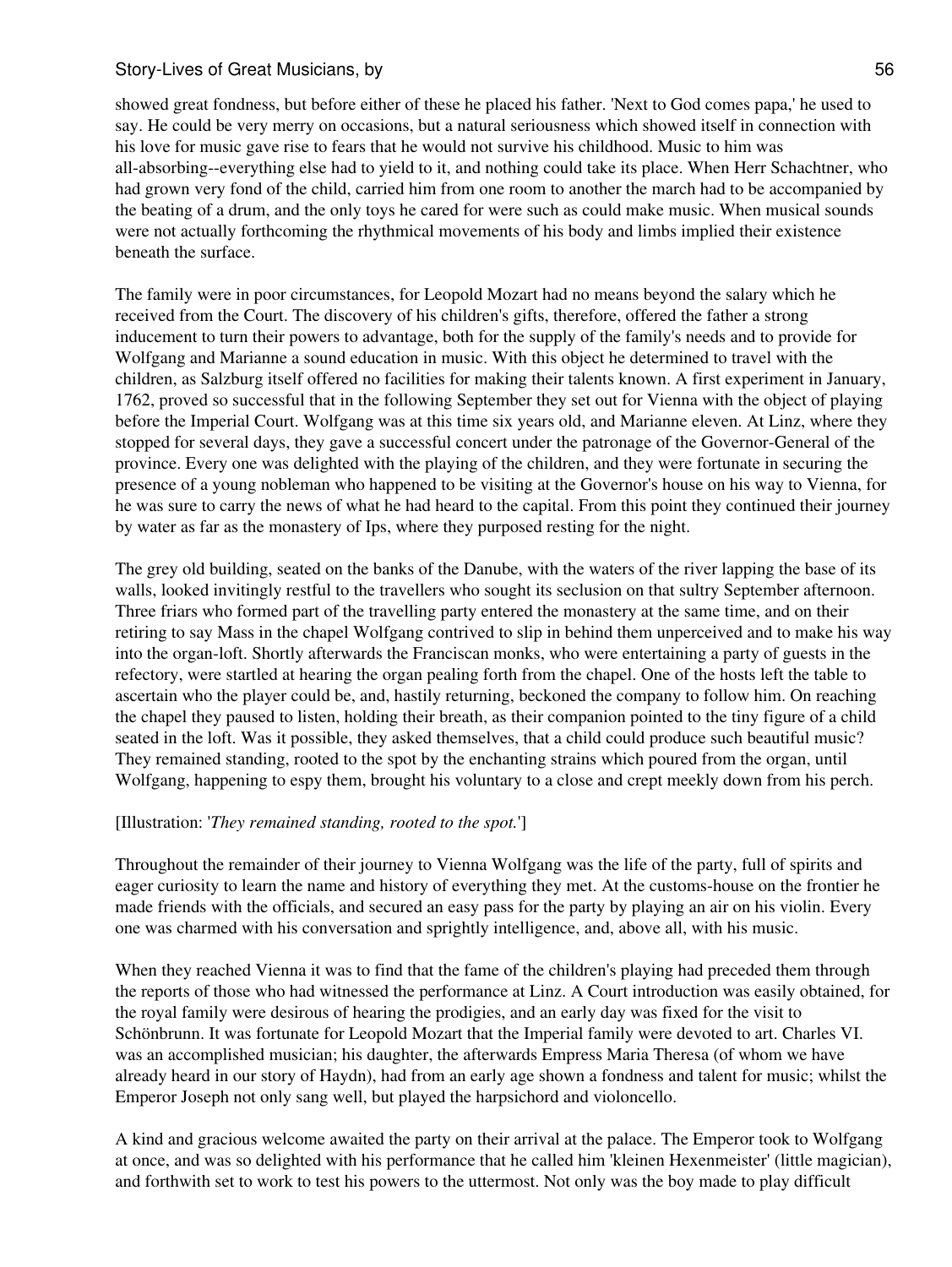pieces at sight, but he instantly complied with the Emperor's joking suggestion that he should play with one finger. The keyboard was then covered with a cloth, so as to conceal the notes, but Wolfgang played just as finely as before, receiving for this crowning feat the loud applause of the company. The children were treated with great kindness by both the Emperor and Empress; and Wolfgang showed his affection for the august lady by climbing into her lap and giving her a hug, just as he might have done to his mother. The performance at Court was repeated on several occasions, each time with greater applause; and amongst the audience was the beautiful Marie Antoinette, who, later on, became Queen of the French. The boy evinced a strong fancy for the Princess, and one day, when he happened to slip on the polished floor and was helped to his feet by the Princess's hand, he turned to her with a grave air and said, 'You are very good, and I will marry you,' 'Why, pray?' inquired Marie, with a smile. 'Out of gratitude, of course,' responded Wolfgang, still more gravely.

He was not in the least shy at being called upon to perform before personages of the highest rank, his behaviour to all being that of a simple, unspoilt child. But when it came to the point of playing, the serious concentration of which we have before spoken would take possession of him, and everything else had to take a secondary place. Not even the Emperor himself could then claim precedence of the composer, should the latter happen to be present. 'Where is Herr Wagenseil? Is he here?' inquired Wolfgang on one occasion, when about to play a concerto composed by the Court musician. 'Pray let him come; he knows something about it.' The father understood this request to be in keeping with the boy's desire to play before a capable judge--a condition upon which he invariably insisted whenever practicable. At the bidding of the youthful performer Herr Wagenseil approached. 'Ah, Herr Wagenseil!' said Mozart, turning to him, 'I am about to play one of your concertos, and I want you to turn over for me.' The Emperor happened to be standing next to the boy, but he smilingly made way for the composer at once.

Needless to say, after the favours shown them at Court, the children at once became the rage in Vienna society. Invitations poured in from every quarter, and as for Wolfgang, all the ladies lost their hearts to the little fellow. The visit, however, was not without alloy, for Wolfgang contracted scarlet fever, and on recovery was shunned for fear of infection; but, on the whole, Leopold Mozart had good reason to be satisfied with the success of his experiment. The children were loaded with presents, but they valued none more than those which were bestowed by the hands of the royal family, Wolfgang's present consisting of a violet-coloured suit, trimmed with broad gold braid, which had been made for the Archduke Maximilian; and Marianne's of a pretty white silk dress. A painting of Wolfgang in his gala suit, which was executed at the time of their visit, is still preserved.

The following year Leopold Mozart undertook a longer journey, with the object of making Paris the end of their travels, but they stopped at various towns by the way for the purpose of giving concerts. At Frankfort the first performance was so successful that it was decided to give three more. An announcement in the newspaper at the time describes Mozart as capable of naming 'all notes played at a distance, whether singly or in chords, on the clavier, or on any other instrument, bell, glass, or clock.' Leopold also gave out as an additional attraction that Wolfgang would play with the keyboard covered--a fact which shows that the Emperor's test had not been forgotten. It was whilst they were at Frankfort that a boy of fourteen came to one of the concerts and saw Mozart in his frizzled wig and sword, and heard him play. That boy was Goethe the poet.

They stayed five months in Paris, played before the Court at Versailles, and excited astonishment and enthusiasm both there and wherever else they performed. The mother accompanied them on this long expedition, and on New Year's Day the family were conducted to the royal supper-room, where the Queen drew Wolfgang to her side, fed him with sweetmeats, and conversed with him in German.

## [Illustration: '*Played before the Court at Versailles.*']

From Paris they journeyed, in April, 1764, to London, finding lodgings in Cecil Court, St. Martin's Lane. London, with its crowded, busy thoroughfares, its thronged markets, and its discordant street-cries, must have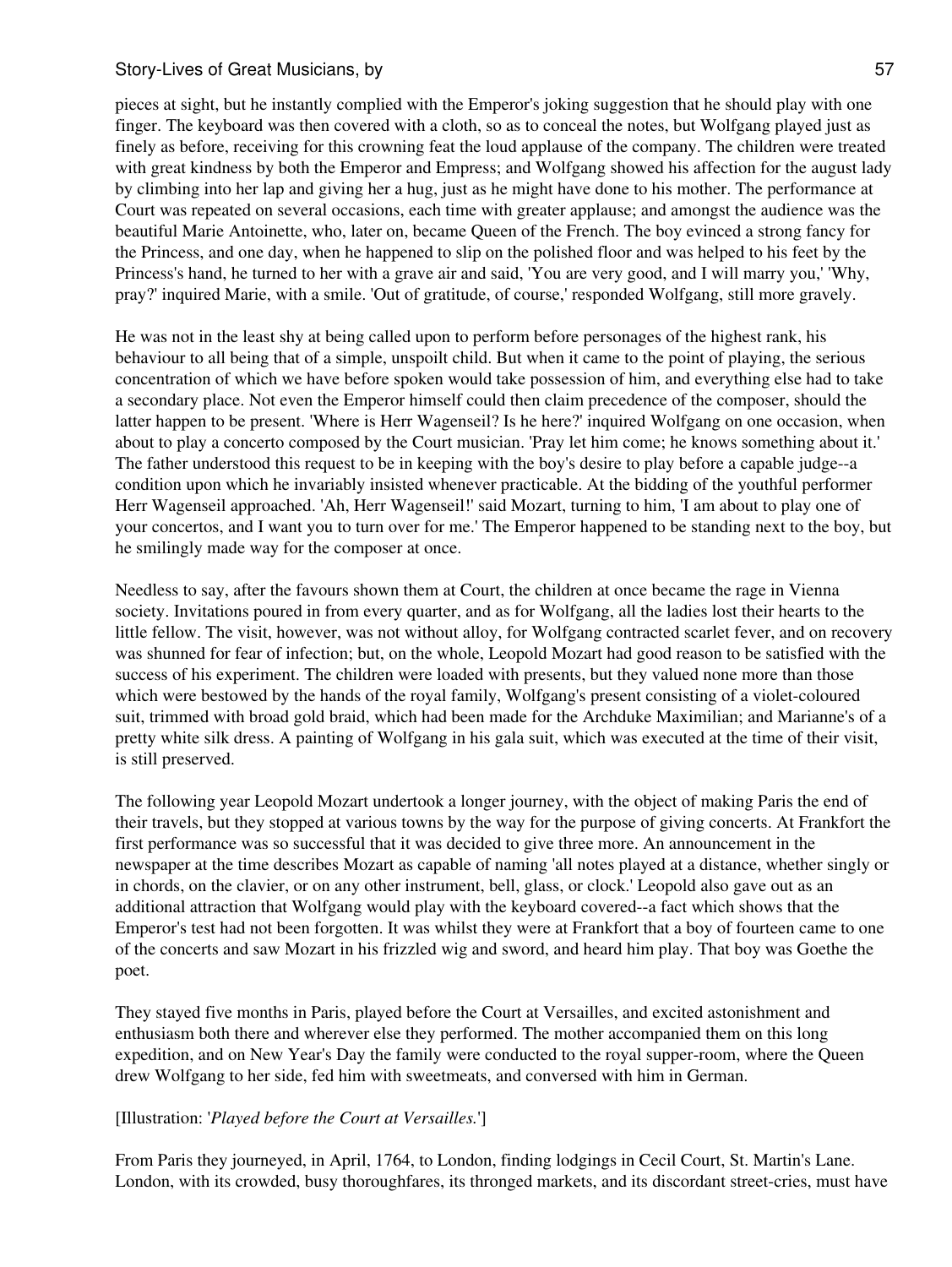seemed a strange place to the little travellers after their experience of Continental cities. In regard to music itself, also, the contrast must have been equally striking. The English were not reckoned to be a musical nation, however much we loved music in our homes and in the simple services of our churches; moreover, there was an absence of the patronage extended to the art by the rich and powerful classes, such as one would have met with on the Continent. Hence its cultivation was slow, and pursued under immense disadvantages. Nevertheless, the English knew how to appreciate good music, and London was the centre to which all the greatest performers were attracted, because they were sure, not only of receiving the heartiest of welcomes, but of reaping more money by their performances as well. English liberality and English appreciation have always secured for our country the very best that the arts could produce.

Leopold's first care on reaching London was to obtain an introduction at Court. In this he was again fortunate, for King George III. and his Consort were exceedingly fond of music, and it was not long before an invitation came for the children to attend at the royal palace. King George showed the greatest interest in Wolfgang, placing before him a number of difficult pieces by Bach and Handel, with the request that he would play them at sight. The manner in which the boy fulfilled his tasks evoked the enthusiastic applause of the great company present at the performance, and the plaudits were redoubled when, after accompanying the Queen in a song, he selected the bass part of one of Handel's airs and improvised a charming melody to it. The King was so impressed with his powers that he would not let him go until he had tried the organ, in the playing of which Wolfgang achieved a further triumph.

June 4 was fixed for celebrating the King's birthday, and for several days before this event the coaches had been arriving in London loaded with passengers from all parts of the country. Leopold Mozart had fixed the following day--June 5--as the date for his first public concert, and as the fame of the young musicians had by this time been noised abroad, the hall was filled to overflowing. The father was staggered by the success of the concert. 'To think,' he wrote home the next day, 'that we took one hundred guineas in three hours!' That so great a sum should be willingly paid in order to hear a child of eight perform must, indeed, have been astonishing to one who had hitherto had no experience of English munificence. Many of the performers, moreover, declined to take any fee for their services--a fact which served to add to the father's gratitude and astonishment. The advertisement of the concert described Wolfgang and Marianne as 'prodigies of Nature,' and expressed the hope that Wolfgang would meet with success in a country which had afforded such marked appreciation and protection to his countryman Handel.

A few weeks later Wolfgang played the harpsichord and organ at Ranelagh Gardens, a celebrated pleasure resort of the Londoners of those days, on behalf of a public charity, and held the delighted attention of a huge crowd which had gathered to hear him. Not long after this Leopold Mozart was seized with severe illness, and when he was recovering, the family removed to Chelsea for the sake of the air and quiet. Chelsea at that time was a riverside village, and the lodgings of the Mozarts were in Five Fields, a name which conveys a pleasant suggestion of the country, but, alas! it has long since lost its ancient signification with its change to Lower Ebury Street, Pimlico.

#### [Illustration: '*Chelsea at that time was a riverside village.*']

As the children were not allowed to play any instrument, Wolfgang spent the time in composition, and one day he confided to Marianne that he was composing a symphony, and begged her not to forget to remind him to give a good part to the horns, the horn being a very favourite instrument with him in those days. The great work was duly completed, and the father having regained his strength, the family returned to town. They were accorded a further gracious reception at Court, and in token of his gratitude Leopold Mozart printed six of Wolfgang's sonatas for harpsichord and violin, and dedicated them to the Queen, whose acceptance of the works was accompanied by a present of fifty guineas. At the concerts which followed the overtures were all of Wolfgang's composing, and on one occasion the children won great applause by the performance of a duet for four hands, written by Wolfgang, a style of composition which was then quite new. The novelty of the prodigies, however, had to some extent worn off, and the public were by no means so eager to patronise their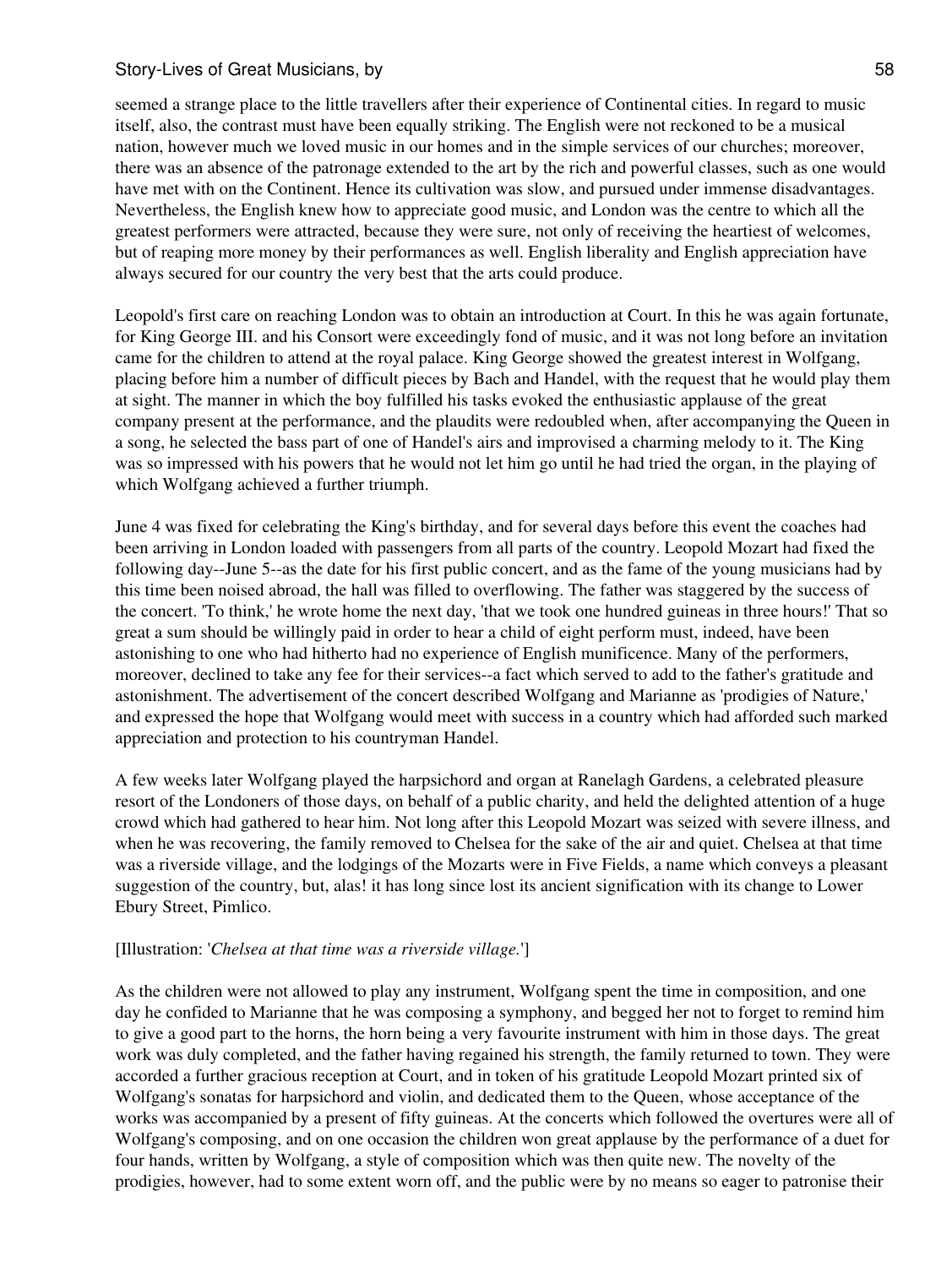performances. Leopold endeavoured to reawaken interest in their doings by announcing private exhibitions of the children's skill 'every day from twelve to three--admittance two shillings and sixpence each person,' but despite the smallness of the fee, and the fact that it included the privilege of testing the powers of the performers by the audience, the number of visitors was very small.

In July, 1765, the family left London to visit the Hague, but now for the first time heavy misfortune attended their journey. Both Wolfgang and Marianne fell ill--the latter so dangerously as to cause Leopold the deepest anxiety. No sooner had Marianne recovered than Wolfgang was struck down a second time with violent fever, and it was several weeks before he was sufficiently strong to resume his travels. During his convalescence, however, he was so eager to pursue his studies that he had a board laid across the bed to serve as a table on which to compose. Their reception at the Hague was gracious and kindly, both the Prince of Orange and his sister, Princess Caroline of Nassau-Weilburg, showing a deep interest in their playing. After leaving the Hague they paid a second visit to Paris, where they added to their former triumphs, in addition to playing at many towns by the way, and, finally, the long tour was brought to a close by the return of the family to Salzburg in November, 1766.

Up till now we have seen Mozart chiefly in the light of a musical prodigy, exciting delight and astonishment by the exhibition of his marvellous powers. By those around him, however, Wolfgang was beloved for his own sake--for the simple, affectionate boy that he was. Notwithstanding the praise which had been lavished upon him during his travels, he remained unspoilt, and, apart from his music, as child-like as ever. When not engaged in actual composition, his mind, in the course of his long journeys, had been occupied with the creation of an imaginary kingdom, peopled entirely by children, to which he had given the title of 'Rücken.' Of this kingdom he supposed himself to be king, and he was never tired of planning and arranging its buildings, drawing maps of the towns, framing the laws under which it was to be governed, and generally providing for the comfort and happiness of his subjects. It was all the outcome of a natural tenderness of heart which was equally shown in his relations with strangers and friends--a desire to place others before himself.

At times, however, he could assert himself with considerable force. On one occasion, shortly after his return to Salzburg, a gentleman of rank in the town called upon the family, and being desirous of conversing with Wolfgang, was at a loss how to address him. The formal pronoun *sie* could hardly be used to a child; *du*, on the other hand, implied a familiarity which might be resented by so celebrated an artist; the gentleman, therefore, took refuge in *wir*, and thus began: 'So *we* have been in France and England,' '*we* have been introduced at Court'; '*we* have been honoured'; when Wolfgang interrupted him hastily. 'And yet, sir, I do not remember to have seen you anywhere but in Salzburg!'

\* \* \* \* \*

We must now return to the point at which we left our hero in his room in the Archbishop's palace. The little musician realises that upon his shoulders rests the burden of justifying to the Archbishop his father's expressed belief in his powers, and love and gratitude whisper to him that he cannot do too much in striving to uphold the judgment of his beloved parent. His gratitude to his father was only what might have been looked for in one so naturally thoughtful for others. Leopold Mozart had, indeed, made great sacrifices for his children, and he was prepared to go to even greater lengths of self-denial in order to procure for them a good education, and to found a musical career for the son in whose God-sent gifts he placed the most implicit faith. 'I offer my children to my country,' he wrote to a friend at this time. 'If it will have none of them, that is not my fault, and will be my country's loss.'

And so, prompted by love and gratitude, Wolfgang works on until at last the long task is finished, and the composer lays down his pen with a sigh of relief. 'What will the Archbishop think of the work? Will he laugh at it, and tell the father that he is mistaken in believing that his son can write good music? Would this week of toil be thrown away, and the sheets be cast into the fire?'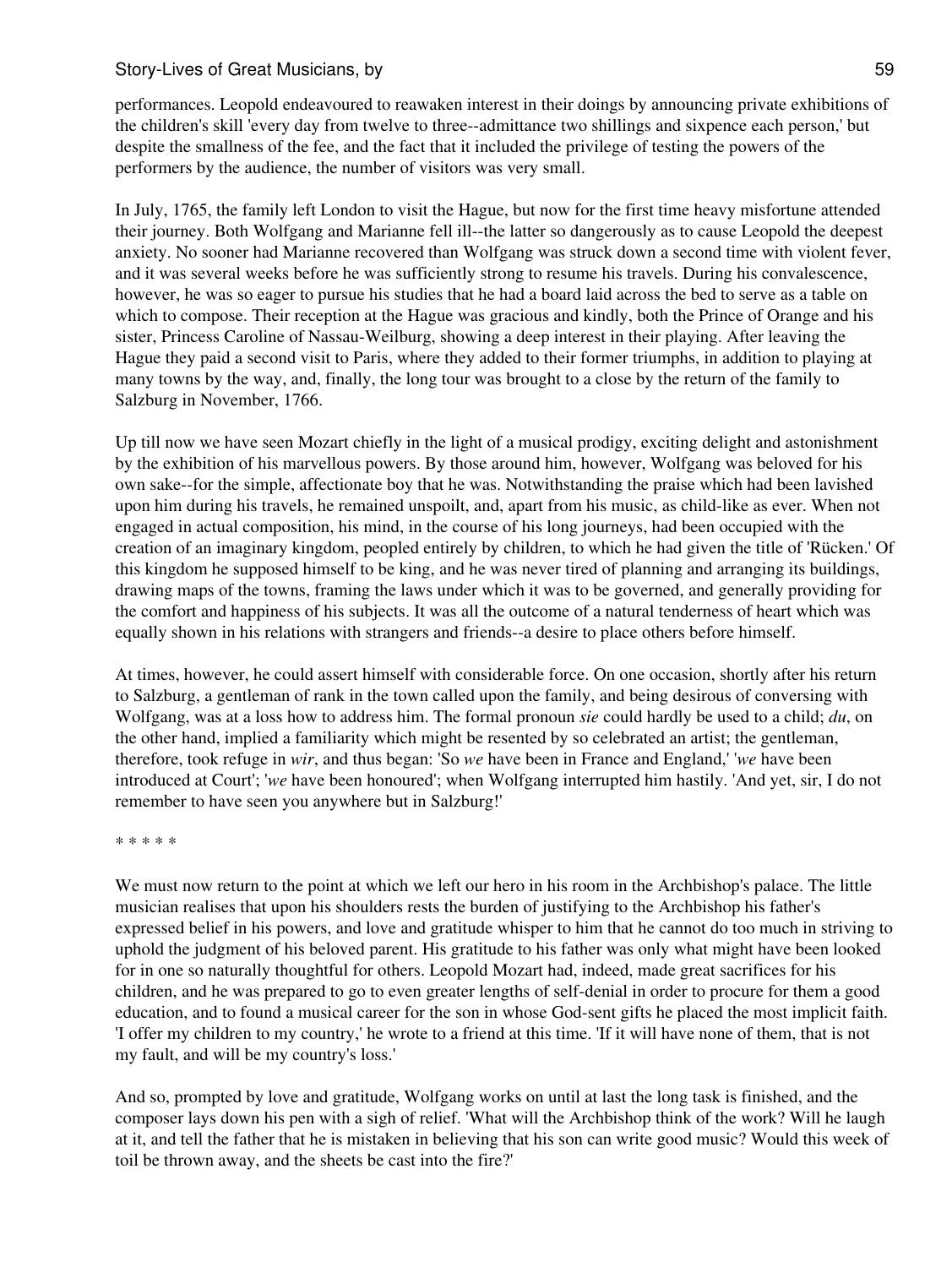Such are the thoughts of the child-musician as he glances anxiously through the manuscript. 'Yet, no; it has some good points--as a musician he is sure of that--and surely his Grace will not fail to observe those good points.'

Mozart's fears were groundless. When the old Archbishop came to inspect the work, his face showed the pleasure and astonishment which he felt. Boyish the workmanship may have been, yet there was nothing of boyishness about the music itself. Wolfgang had taken the Italian oratorio as his model, and the result showed how completely he had mastered its forms. Such was the verdict which the connoisseurs passed upon the work, nor did those judges fail to call attention to its dignity and delicacy of expression, its well-chosen harmonies, and the flowing melodies that were a foreshadowing of the Mozart of later years. The cantata--the two remaining parts of which were composed by the Court musicians--was performed with great success during Lent, 1767, by the students of Salzburg University, and in the programme the eye of the composer met the words, 'The first part of this work was set to music by Herr Wolfgang Mozart, aged ten years.'

Wolfgang's studies had been much interrupted by travel, and now that they were home again his father began to give him regular instruction in counterpoint as a solid groundwork for future composition. There were many little breaks in these studies, however, and one which afforded Wolfgang immense delight whenever it came round was to visit the monastery of Seeon, with the monks of which he was on a footing of firm friendship. For one of the priests, known as Father Johannes, the boy had a deep affection; and whenever the good man made his appearance, Wolfgang would spring to embrace him, and, stroking his cheeks, would sing his greeting to a little air of his own:

#### [Illustration: Mein Han-serl! liebs Han-serl! liebs Han-serl!]

The monks were always teasing Wolfgang about his tune. On Father Johannes' fête-day the boy presented him with an offertory of his own composing, in which he introduced the little melody as a birthday greeting. The caressing little air runs through the piece, and is 'twice interrupted by the words, "Ecce Agnus Dei, qui tollit peccata mundi" (Behold the Lamb of God, which taketh away the sin of the world), given in a quiet, serious manner that has a charming effect.' Good Father Johannes had no need to feel ashamed of the moisture which gathered in his eyes as he scanned this tender little offering of his child-friend on his birthday morning.

But the visits to the old monastery were to be interrupted by a further period of travel. Vienna was making great preparations for celebrating the betrothal of the Archduchess Josepha, who had made herself beloved of the people, and Leopold Mozart was desirous of being present with his children at the festivities. Accordingly, they set out in September, 1767, but no sooner had they arrived at the capital than they were met by the news that the Princess had been struck down with small-pox. A few days later the tidings of her death spread grief and consternation throughout the city. The dread of infection caused the nobility to flee the place, and Leopold hastened to remove the children to Olmütz. Their efforts to escape, however, were vain, for both children developed the disease, and for nine days Wolfgang was quite blind. A good Samaritan, in the person of Count von Podstatzky, Dean of Olmütz, received the family into his house, with a noble indifference to the risk which he incurred, and treated them with every kindness and consideration, so that with good nursing Wolfgang and Marianne soon recovered.

It was with renewed hopes that Leopold and his children once more bent their steps to Vienna, only, however, to meet with fresh disappointments. The Imperial family received them very kindly, but the public evinced little desire to attend their performances. The Empress lived in retirement, and the Emperor was practising a rigid economy in regard to matters of entertainment and display--an example which was followed as a matter of course by the nobility. Moreover, the public taste for art was at a very low ebb, the preference being for music of the lightest description. As if these were not sufficiently serious obstacles to contend with, the twelve-year-old musician was subjected to marked hostility on the part of the chief performers of the city, who not only held aloof from his performances, but did not scruple to vent their envy by speaking disparagingly of his powers. That his son should be thus slighted without being heard seemed to fill Leopold's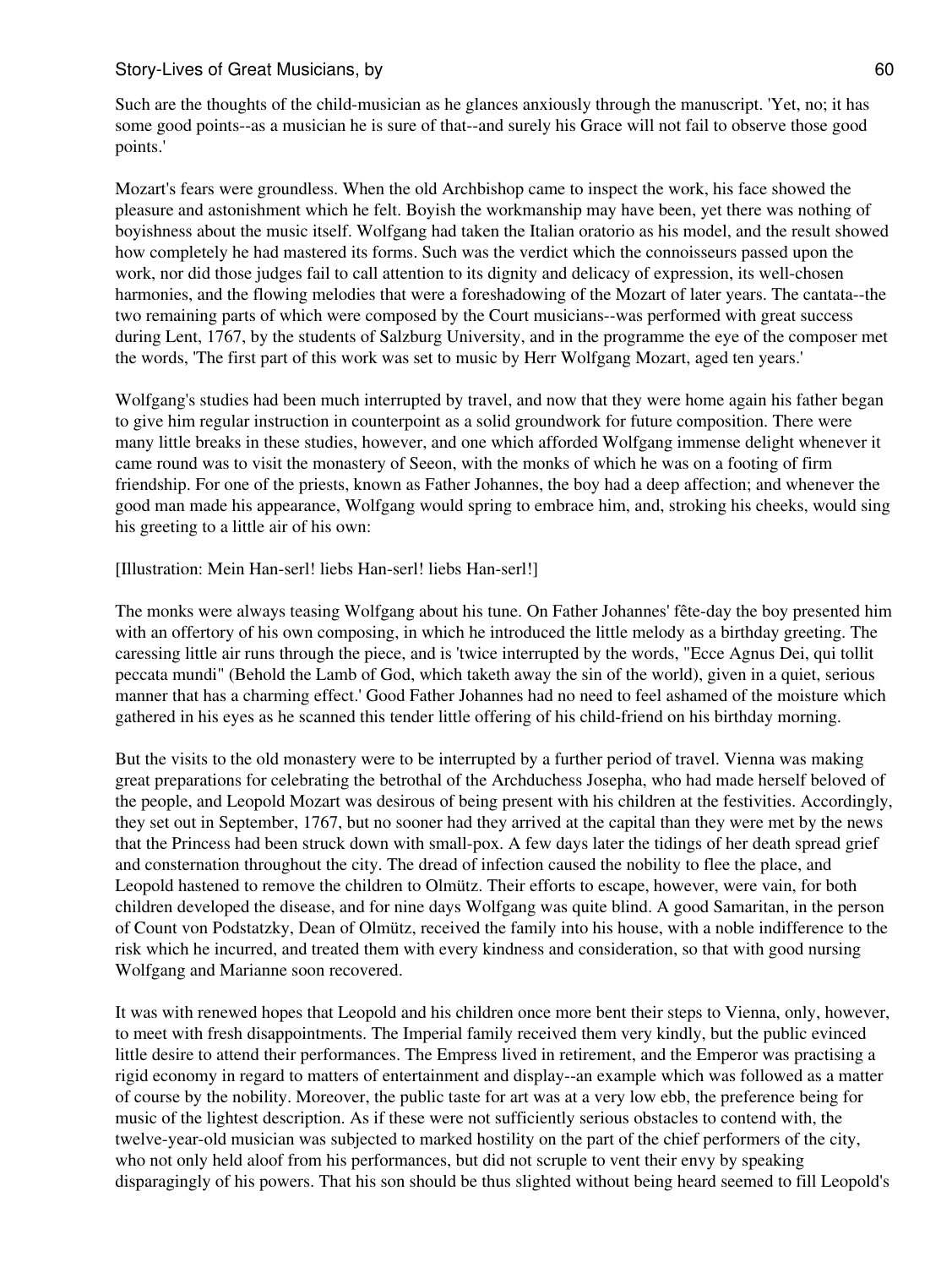cup of bitterness to overflowing. To oppose such a phalanx of jealous rivals was impossible, and he had made up his mind to shake the dust of Vienna from his feet and return home, when the arrival of a messenger from the palace turned his sorrow into joy.

'See here, Wolfgang,' cried the delighted father, as he sought the boy's side after the departure of the royal messenger, 'is not this a recompense for our trials and waiting? Here are the Emperor's commands to you to compose an opera--an opera, mark you!--for performance at the Royal Theatre!' and Leopold gave the astonished Wolfgang a hearty embrace, as he thrust the important missive into the boy's hand.

Wolfgang read the letter through with the seriousness which always characterised his manner when his beloved art was mentioned, and then, lifting his face to his father's, he threw his arms around Leopold's neck, exclaiming as he did so, 'It shall be done, papa--the Emperor's commands shall be obeyed!'

Fired with zeal to deserve the confidence thus reposed in his powers, Mozart set himself to work to accomplish his gigantic task. In a short time, with assiduous labour, he had produced no fewer than five hundred and fifty-eight pages of music, and 'La finta Semplice,' as the opera was called, was ready for rehearsal. In the meanwhile, however, the envious ones had formed themselves into a cabal with the object of hindering, and, if possible, preventing its production. All kinds of mean and untrue things were whispered about the work, of which not a single note had yet been seen or heard by any of these detractors. The music was declared to be worthless, and when this slander had been disproved by the testimony of those who were capable judges, another sprang up to the effect that the work was the production, not of Mozart himself, but of his father. This, too, was swept aside only to be supplanted by a fresh outburst of jealousy. Before long these evil reports found their way to the singers and performers, who, from being at first loud in their praises of the opera, began to express a disinclination to take part in the performance, for fear of losing their reputation. Then Affligio, the manager who had undertaken to produce the work, in like manner began to draw back, and put off the rehearsals from time to time. Finally, after a series of such postponements, when brought to bay by Leopold's insistence, the manager declared that he would produce the opera if the father desired it, but that it should not benefit the Mozarts, as he would take care that it should be hissed off the stage. The Emperor was powerless to interfere, as Affligio held the theatre independently of the Court, and nothing remained to be done but to withdraw the opera.

This was a great blow to Mozart and his father, but, though momentarily crushed by disappointment, they comforted each other with the hope that the work would see the light at a later period. It was now imperative that they should return to Salzburg immediately, more especially as Leopold had received an intimation from the Archbishop that his salary must cease so long as he stayed away. Their circumstances were, in fact, much straitened owing to the ill success of their visit, and during the weary months of suspense and waiting they had been living upon the profits of their previous travels. They were not allowed to leave Vienna, however, without a ray of sunshine to cheer them on their homeward journey. Wolfgang had written an operetta, 'Bastien und Bastienne,' founded upon a burlesque of one of Rousseau's operas, and he had the pleasure of hearing his little work performed before a select company of connoisseurs, and of receiving their praises. Nor would the Emperor let him depart without a further sign of royal favour, for he was commanded to write a Mass, an offertorium, and a trumpet concerto to celebrate the dedication of a new chapel in the city. The occasion was an important one, for the ceremony was graced by the presence of the Imperial Court, and it must have been a happy moment for Wolfgang when, having conducted his compositions, he bowed his acknowledgments of the hearty applause which followed. With this comforting assurance of the royal regard was brought to a close an expedition which to both father and son had been filled with trial and disappointment.

Old Archbishop Sigismund, too, was forward in showing his sympathy with Wolfgang on his return to Salzburg; for with a kindness which was unexpected even at the hands of one who had already proved himself to be a true friend, he gave orders that 'La finta Semplice' should be performed in his palace. It was a fitting reward for the Archbishop to bestow upon one whom he had subjected to so severe a test, and both Mozart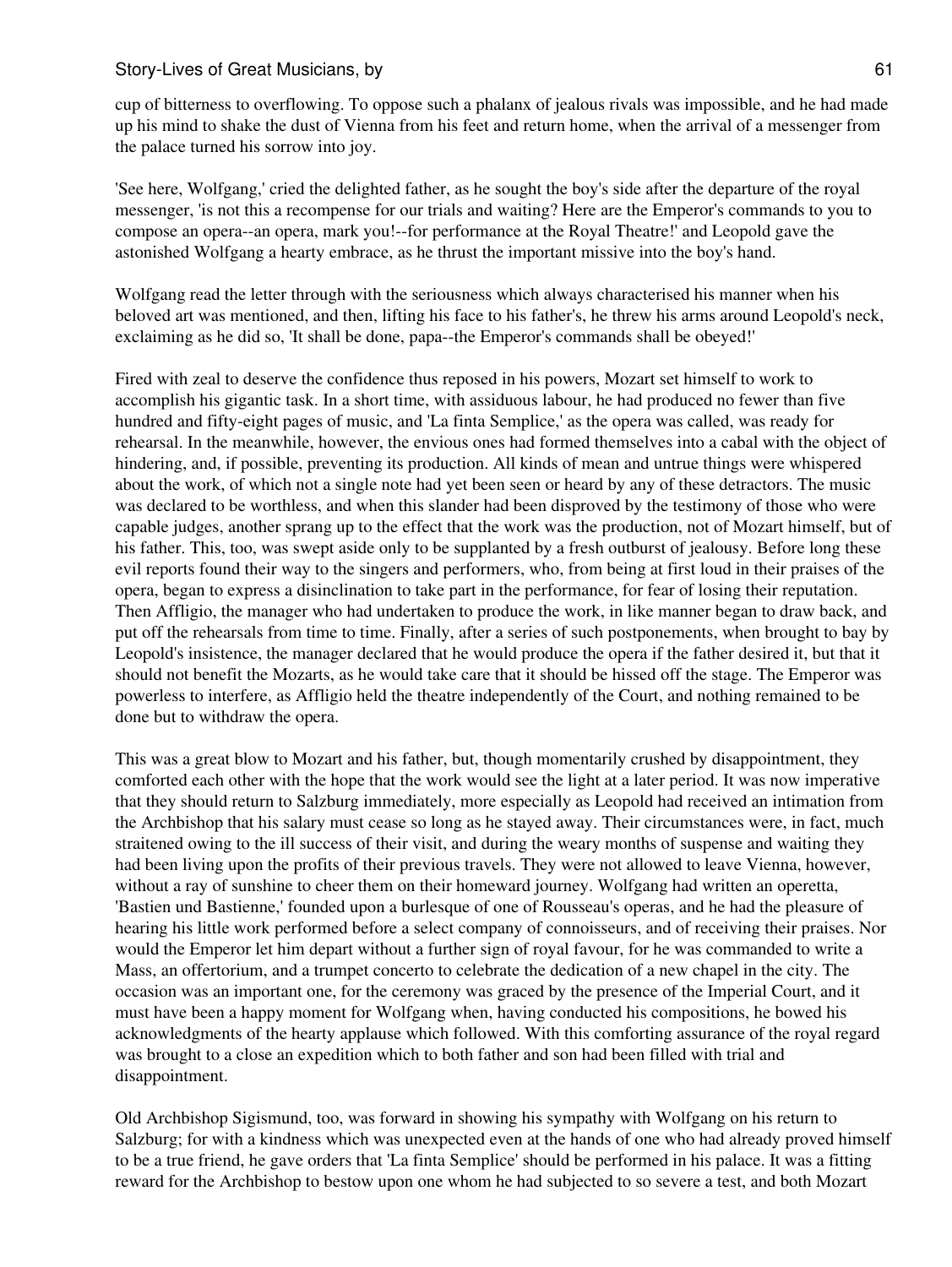and his father were full of gratitude. Sigismund, moreover, showed his appreciation of Mozart's genius by making him his concertmeister, though no salary was attached to the appointment. As regards the opera itself, as Mozart was shortly to write a work of a much higher character, not much need be said; at the same time, when we learn that the best judges of the day pronounced it to be in many respects superior to the operas which were then in possession of the stage, and that it pointed 'unmistakably to a glorious future for its composer,' we may appreciate the remark with which one who was himself a great musical judge sums up the opinion passed upon Mozart's first opera: 'Surely, this is extraordinary praise for the work of a boy!'

Leopold Mozart was now resolved upon undertaking a journey to Italy with a view to completing Wolfgang's musical education. At that day Italy stood foremost in the world as the home of music. Of Italy could it be truly said, as it could be said of no other country, that music was native to the soil. The craving for music pervaded every class--to prince, and peer, and peasant alike, music was as natural a possession as the very air they breathed. It was bound up with the people's sentiments and passions, to which it afforded the truest expression, and it was connected to an equal degree with their surroundings and conditions of life. Consequently, every facility existed for the development and encouragement of the art, whilst on every hand there was a steady demand for the best that that art could produce. Thus, as has been well said, there came to be formed in Italy 'a sort of musical climate, in which artists found it easy to breathe.' More than this, it became evident to musicians of other countries, as the years went on, that he who aspired to do great things with his art, and to establish a reputation for himself as singer, player, or composer, must imbibe this atmosphere--for a time, at least--and put the finishing touches to his education under the influence of the Italian schools of composition and execution.

In respect to musical art Germany and Italy were rivals. The music of Germany was to a very great extent independent; but the spirit of creation in Germany was not so universally diffused as in Italy, being, as a matter of fact, chiefly confined to the northern Protestant portion of the country. Again, the operas performed at the German Courts were Italian; the music to be heard in the German Catholic churches was written by Italian composers; whilst both singers and performers were either drawn from, or had been educated in, Italy. The two countries, as we have said, were rivals, and every succeeding year witnessed the growth of this spirit in Germany; but for long Italy held the supremacy in instrumental as well as in every other class of music, as the result of that inborn love of music which pervaded every grade of society throughout the country.

And so in December, 1769, Mozart, who was now thirteen years of age, came to Italy to listen to the brightly-clad peasants singing at their work in the sunny fields; to watch them dancing on the vine-trellised terraces that overlooked the deep blue waters of the lakes; to witness the wonderful processions of the priests through the narrow streets of the towns; and, above all, to hear the grand music in the cathedrals.

Mozart's bright, happy nature was never more in evidence than on the occasion of this journey, which he seemed to regard as having been planned solely for pleasure. His merry jokes and light-hearted conversation served to ingratiate him in the affections of all. Leopold kept up a regular correspondence with those at home, but Wolfgang never failed to add a little letter of his own, addressed either to his mother or to Marianne, in which he joked about the incidents of the journey, the people whom they met, or the friends they had left behind. The letters were a mixture of German and Italian, with an occasional bit of Salzburg *patois* thrown in to make Marianne laugh. But he relapsed into a serious style whenever he referred to his playing or the performers whom they had heard in the course of their travels.

The young musician had, indeed, no lack of work before him, for, in addition to the regular performances which formed the chief business of the tour, he was set difficult problems to solve at sight by the various professors who desired to test his powers. The fame of his playing preceded him everywhere, so that the further they penetrated into Italy the more numerous became the demands to hear him. At Roveredo, where it was announced that he would play the organ at St. Thomas's Church, the crowd was so great that the monks of the adjoining monastery had to form a circle around Mozart to keep back the press until the steps leading to the organ-loft had been gained. The vast audience listened spellbound to the performance, and then refused to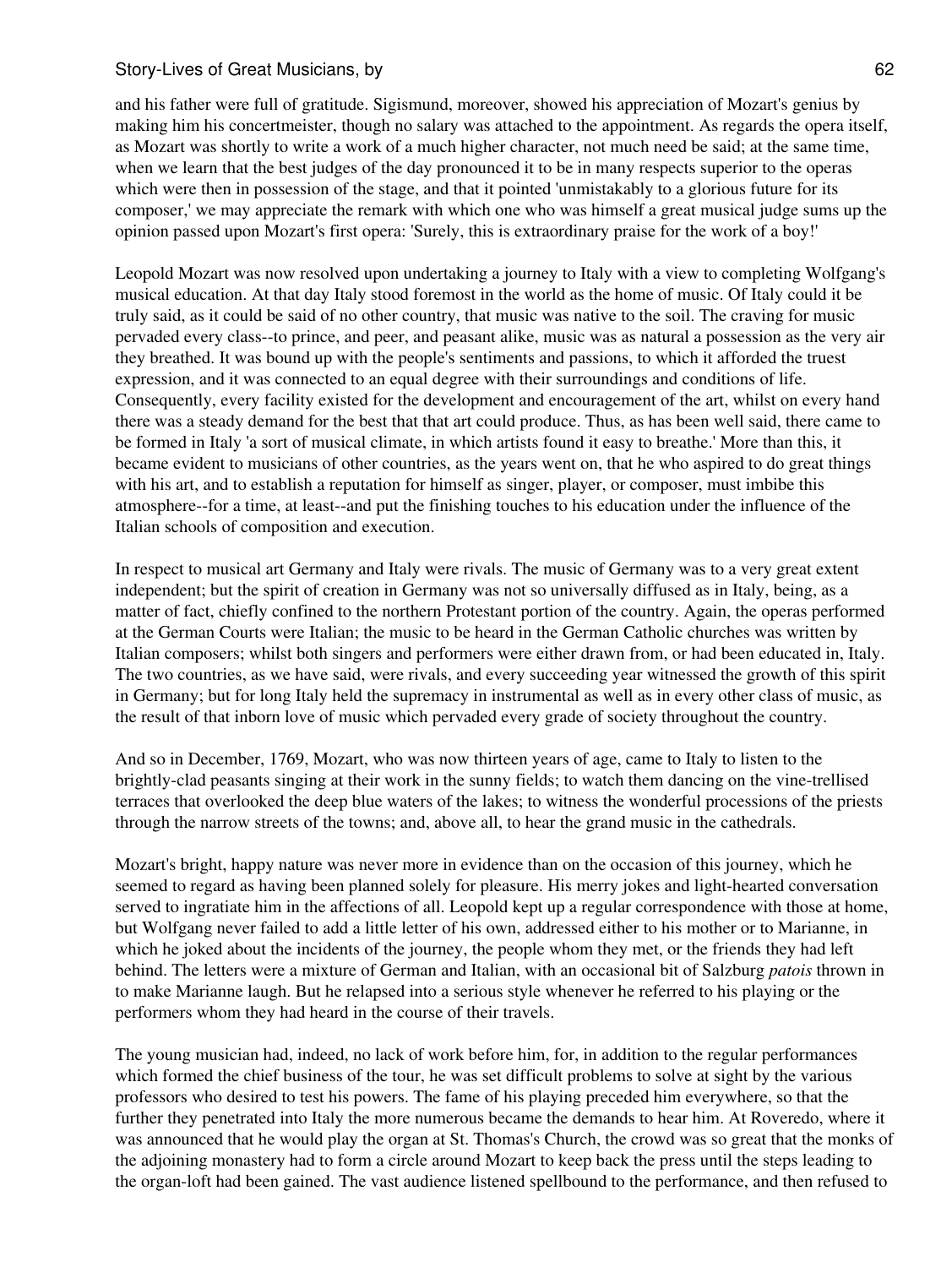disperse until they had gained a glimpse of the boy-player. At Verona, where another triumph awaited him, and where one of his symphonies was performed, the Receiver-General ordered his portrait to be painted, and wrote a letter to the mother full of warm praise of her wonderful son.

On reaching Milan the chief musician of the city subjected Mozart to the severest tests, from which he emerged victorious, and after astonishing everybody by his playing and improvisation, he was commissioned to write an opera for the ensuing season. It was at Bologna, however, that he met with the most flattering reception. The city contained many artists of the highest rank, over whom Padre Martini, the famous composer of Church music and the first connoisseur of the country, reigned like a king. Martini was, in fact, worshipped by Italian lovers of the art, who deferred to his opinion in all questions affecting music. But the Padre was very old, and had given up attending concerts, so that every one was astonished when the coming of Mozart brought the aged musician from his retirement to form one of the brilliant gathering assembled at Count Pallavicini's mansion to witness the boy's playing. It was a great compliment to Mozart, but an even greater compliment to the country from which he came, and Wolfgang put forth his best powers, with the result that he earned the judge's warmly expressed commendation. Leopold was overjoyed at Wolfgang's success, and opined that Bologna would form a centre from which the boy's fame would spread all over Italy, an opinion that was justified by the results. As for Martini, he took to Wolfgang at once, insisted that he should visit him regularly whilst they remained in Milan, and gave him fugue subjects to work out at his lodgings. Mozart worked hard at these tasks, and the Padre expressed himself as perfectly satisfied with the boy's knowledge of composition.

The journey to Rome, in fact, was a succession of triumphs, which it would require a volume by itself to attempt to describe in detail. At Florence he was invited to play before the Court of the Archduke Leopold, and solved, 'as easily as if he were eating a bit of bread,' the difficult problems proposed by the Court music-director, who was regarded as one of the best contrapuntists of the day. Here he met Thomas Linley, a boy of about his own age, the son of the English composer, who was studying the violin under Nardini. Linley's playing was already exciting much attention, and as he showed great promise in his compositions as well, people were building high hopes as to his future. Mozart and he instantly became close friends, and when the time came for parting neither could restrain his tears. They were destined never to meet again, for a few years later poor Linley was drowned through the upsetting of a boat whilst on a pleasure excursion in Lincolnshire. Mozart never forgot the bright friendship which had flashed into his life during those few days spent at Florence, and many years afterwards he would refer in terms of endearment to the young genius whose career had been thus untimely cut off.

It was Holy Week when Mozart and his father reached Rome, and the city lay under the spell of that solemn time. The travellers at once bent their steps to the Sistine Chapel in order to hear the celebrated *Miserere*, written by Allegri, performed. Wolfgang had been looking forward to this moment during the latter stages of his journey with the deepest interest. He had heard from his father of the jealous guarding of this wonderful work by the Romans; how it was expressly forbidden to be performed in any other building than the Sistine; and how the choristers were under strict injunctions not to remove their parts of the score from the chapel. His anxiety, therefore, to hear a work of which the fame had spread throughout the whole of Europe, had hastened his progress to the Holy City.

It would, indeed, be difficult to imagine anything more beautiful and impressive than the singing of this wonderful *Miserere*.[12] It is introduced into the solemn service called 'Tenebræ' (Darkness), during which the six tall altar candles, by which the chapel is illuminated, are extinguished one by one, until only a single candle is left, and this is removed to a space behind the altar. Then, in almost complete darkness, the *Miserere* begins. A single voice is heard singing the beautiful antiphon, as the short piece which ushers in the *Miserere* is called; the sweet notes die away into silence--a silence so profound that the listener hardly dares to breathe lest he should disturb it. Then at length the first sad notes of the Supplication are heard, like the softest wailing of an anguished spirit; they gradually increase in force until the whole building is ringing with the plaintive melody in all its thrilling intensity.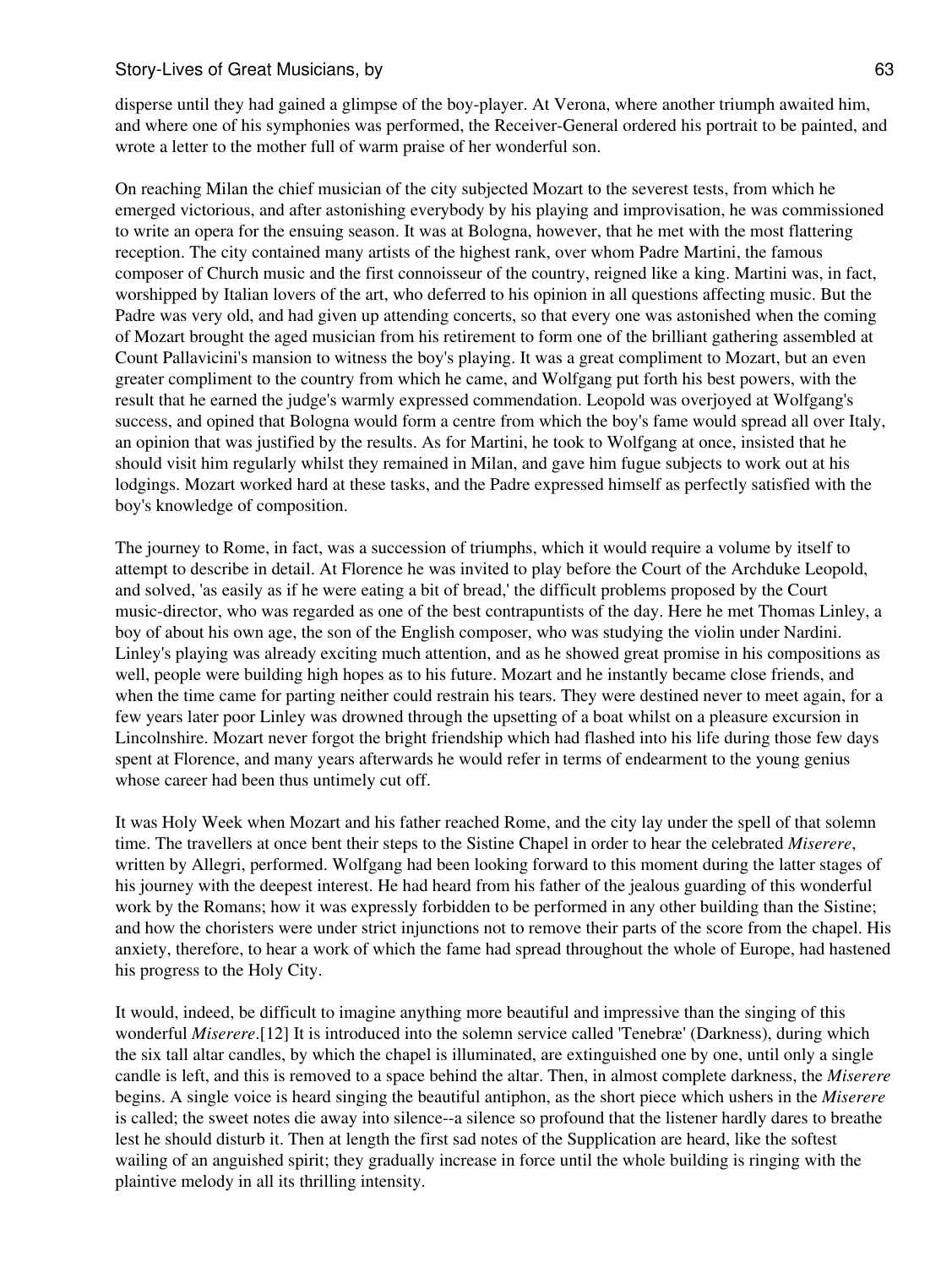The solemnity of the service and the beauty of the music left a deep impression on the mind of the young musician who heard it for the first time. Leopold Mozart, too, was greatly affected by what he had heard, and when they left the chapel to seek their lodgings neither of them spoke a word. Once within doors, however, Wolfgang asked for pen and paper, and, sitting down there and then, he wrote out the whole of the *Miserere* from memory. On Good Friday, when the work was to be performed for the second time, he took his copy with him to the Sistine, and, concealing it in his cocked hat, he made one or two corrections in pencil as the service proceeded. It was not long before the news of this extraordinary feat reached the ears of the Papal musicians, and Wolfgang received orders to perform his version in the presence of Christoforo, the principal soprano of the Sistine, who could not conceal his amazement at finding it correct in every particular.

No better introduction than this was needed to secure for Mozart a cordial welcome at the houses of the great, and during their stay in Rome they were fêted to their hearts' content.

At Naples, which was their next stopping-place, Wolfgang played at the Conservatorio alla Pietà before a brilliant gathering, and excited so much astonishment that several of the audience openly declared that his powers were derived from a ring which he wore upon his finger. 'He wears a charm!' they cried; and when Mozart, hearing their remarks, smilingly laid aside the supposed magic ring, and played even more brilliantly than before, the enthusiasm was redoubled. After this the Neapolitans vied with one another to show them honour and attention. A carriage was provided for their use, in which they drove about amongst the fashionable crowds on the Strada Nuova and the quay, on which occasions Leopold wore a maroon-coloured coat of watered silk, with sky-blue facings, and Wolfgang one of apple-green, with rose-coloured facings and silver buttons.

We have not space, however, in which to describe all the events of Mozart's wonderful tour, and so we may only mention how they returned to Rome at the instance of the Pope, who not only granted Wolfgang a private audience, but bestowed upon him the Order of the Golden Spur, thus entitling him to be styled 'Signor Cavaliere Amadeo'; how, when next he wrote to Marianne, he jokingly concluded his letter as follows: 'Mademoiselle, j'ai l'honneur d'être votre très-humble serviteur et frère, Chevalier de Mozart'; and how his portrait was once more painted in Rome by Battoni. A still greater distinction was conferred upon him on his arrival at Bologna, for the Accademia Filarmonica admitted him to their ranks as 'compositore,' notwithstanding that their statutes required that members should be at least twenty years of age. To test his qualifications for election he was given an antiphon to set in four parts, and locked up in a room to fulfil his task. At the expiration of half an hour he asked to be let out, to the astonishment of the officials, who could scarcely credit that he had completed the work in so short a time. The composition was then examined by the professors, who next voted upon it, and finally, amidst clapping of hands, it was declared that Mozart had been duly elected.

After some further intercourse with Padre Martini, who, before leaving, presented Mozart with a testimonial, the travellers proceeded to Milan, where Wolfgang set to work at once on the opera which he had been commissioned to write. It was a great task, and we find him writing to his mother and sister, begging them to pray for its success, 'so that they may all live happily together again,' 'Mitridate,' as the work was called, was at length finished, after three months' hard labour, some of which was devoted to fighting the opposition emanating from both singers and rivals. The first performance took place on December 26, 1770, and was conducted by Wolfgang, whose appearance in the orchestra was the signal for a great outburst of cheering, to be repeated again and again as the opera proceeded. Then came loud cries of 'Evviva il Maestro! Evviva il Maestrino!' in response to which Mozart gravely bowed his acknowledgments, and at the same time bent his glance towards the spot where his father sat with his eyes covered with his hand, in order to hide the tears of pride and joy which filled them to overflowing. Mingled with these feelings, however, Leopold felt a deep thankfulness in his heart that he had been spared to watch over his son's career, and to be a witness of his success.

'Mitridate' had indeed succeeded even beyond their utmost hopes; it was repeated twenty times before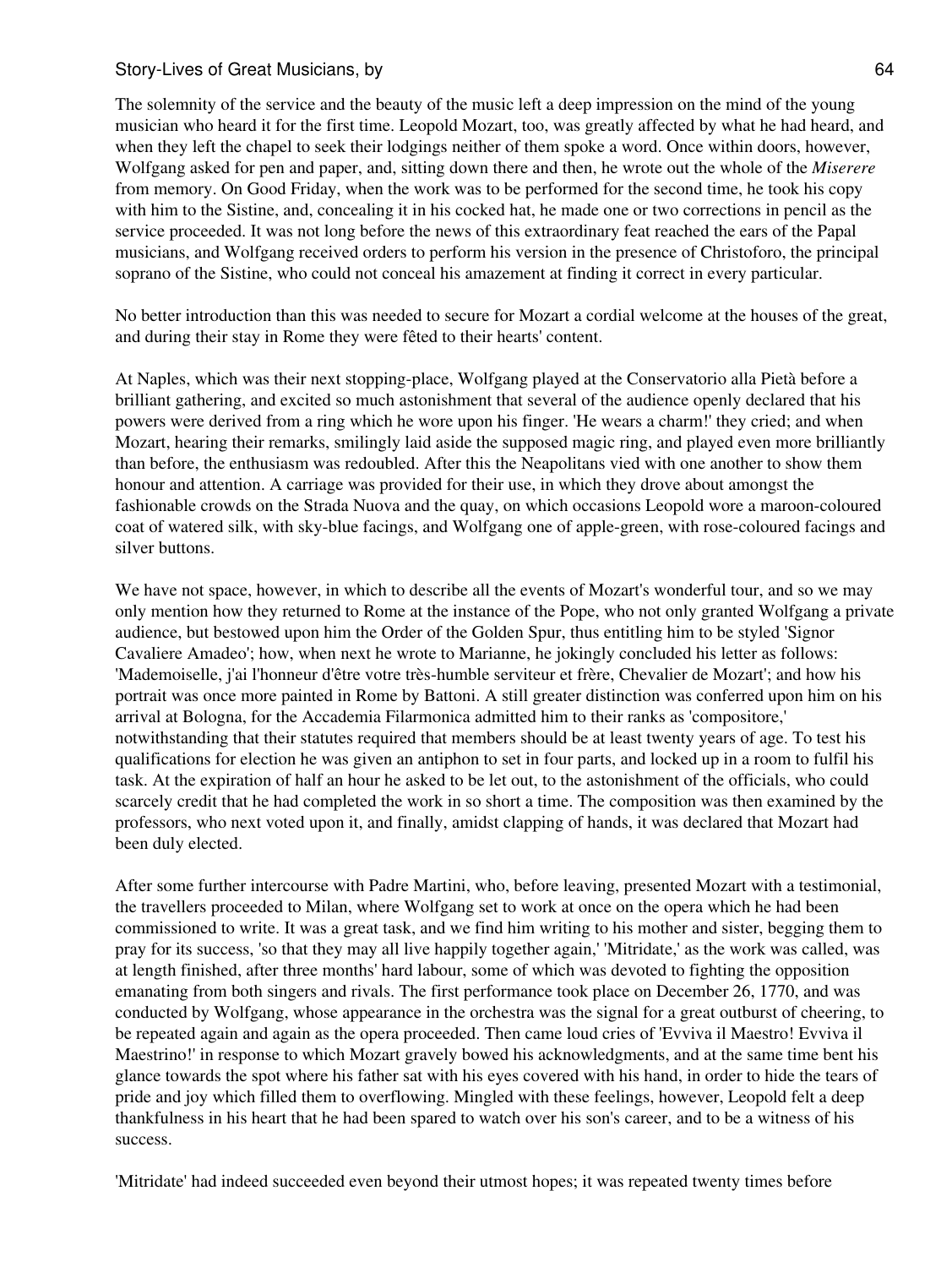crowded houses, and its success brought with it the honour of election as 'Maestro di Capella' (the Italian equivalent of the German title 'Capellmeister') by the Accademia Filarmonica. Mozart's position was now assured, and he had nothing more to fear from intrigues or cabals. So that when, in August, 1771, we find him once more in Milan, he is on cordial terms with all his fellow-artists, and hard at work composing a dramatic serenata for the approaching marriage of the Archduke Ferdinand with Princess Beatrice of Modena. He is working amidst a Babel of sounds, for in the room above dwells a violinist, in the room below another, whilst a singing-master lives next door, and an oboist opposite. But he is not dismayed. 'It is capital for composing,' he writes to Marianne; 'it gives one new ideas.'

The serenata, 'Ascanio in Alba'--an allegorical pastoral play--was a great success, and Hasse, a master of opera, who had also composed a work for the occasion, was fain to admit that he stood nowhere compared with Mozart. 'This boy,' he exclaimed, 'will cause us all to be forgotten.' The Empress, who had commissioned Mozart to write the work, was so pleased with the result that, in addition to the stipulated fee, she presented the composer with a gold watch with her portrait set in diamonds at the back.

Our story of Mozart's life has now reached the point which marks the beginning of a series of misfortunes and trials of a far more serious character than those with which his earlier struggles for fame had been associated. There was no foreshadowing of these troubles at the moment when the travellers set out on their return journey to Salzburg, whither they were carrying the hopes which had been built upon their successes in Milan. Shortly after their return, however, to their great grief the good Archbishop Sigismund died, and both Leopold and Wolfgang realised that they had lost their best protector and friend. The news of the appointment of Hieronymus, Count von Colloredo, as his successor was received by the townspeople with feelings of displeasure and even dismay, for it was well known that the character of Hieronymus was almost entirely opposite to that which had made Sigismund beloved by his subjects. The Mozarts, father and son, were soon made to taste the bitterness of the change. Appreciation for art formed no part of the new Archbishop's nature, and he lost no opportunity of showing his contempt for those who followed it as a profession. Notwithstanding the fame which had now gathered about Mozart, whose latest opera, 'La finta Giardiniera,' had been produced in Munich, at the carnival of 1775, with the greatest success, the Archbishop persistently refused to recognise his genius, or to grant any facilities for enabling his dependents to better their condition of life. Once, during his master's absence in Vienna, Leopold had gone to the capital with Wolfgang, hoping to be able to secure some appointment at the Court which might relieve them of their necessities, but the effort was in vain. To his wife he wrote: 'Things will and must alter; take comfort, God will help us.' But they returned empty-handed.

Despite the fact that monetary anxieties were daily growing more pressing, and the aspect of affairs at the Salzburg Court remained as hopeless as ever, Wolfgang worked at his compositions with untiring diligence, and by the time he had attained his twenty-first year he had accumulated a mass of music that embraced every branch of the art, in addition to numberless carefully worked out studies of other masters. But Hieronymus viewed his Concertmeister's industry with disdain. Even when, by happening to be in Vienna shortly after 'La finta Giardiniera' had taken the Viennese by storm, he had been made the unwilling recipient of congratulations at the hands of the nobility upon the possession of so gifted a composer, he had contrived to evade an admission of Mozart's genius by protesting, with a sardonic smile and outspread hands, that he knew nothing about such matters. Even this disclaimer, however, did not prevent the Archbishop from making use of Wolfgang's powers whenever their display could be made to add to his own glorification. But nothing softened his ill-nature; no degree of praise which was justly awarded either to Mozart as a composer, or to his father for the care with which he had conducted his son's musical training, availed to remove or even to mitigate the deeply-rooted dislike which Hieronymus bore to father and son. He professed to regard them both in the light of professional beggars, and he never lost an opportunity of speaking slightingly of Wolfgang's compositions.

It was not long before the relations with the Archbishop became strained to breaking-point. Wolfgang was now twenty-one, with a reputation as a composer, but with no settled future; it was clear that nothing was to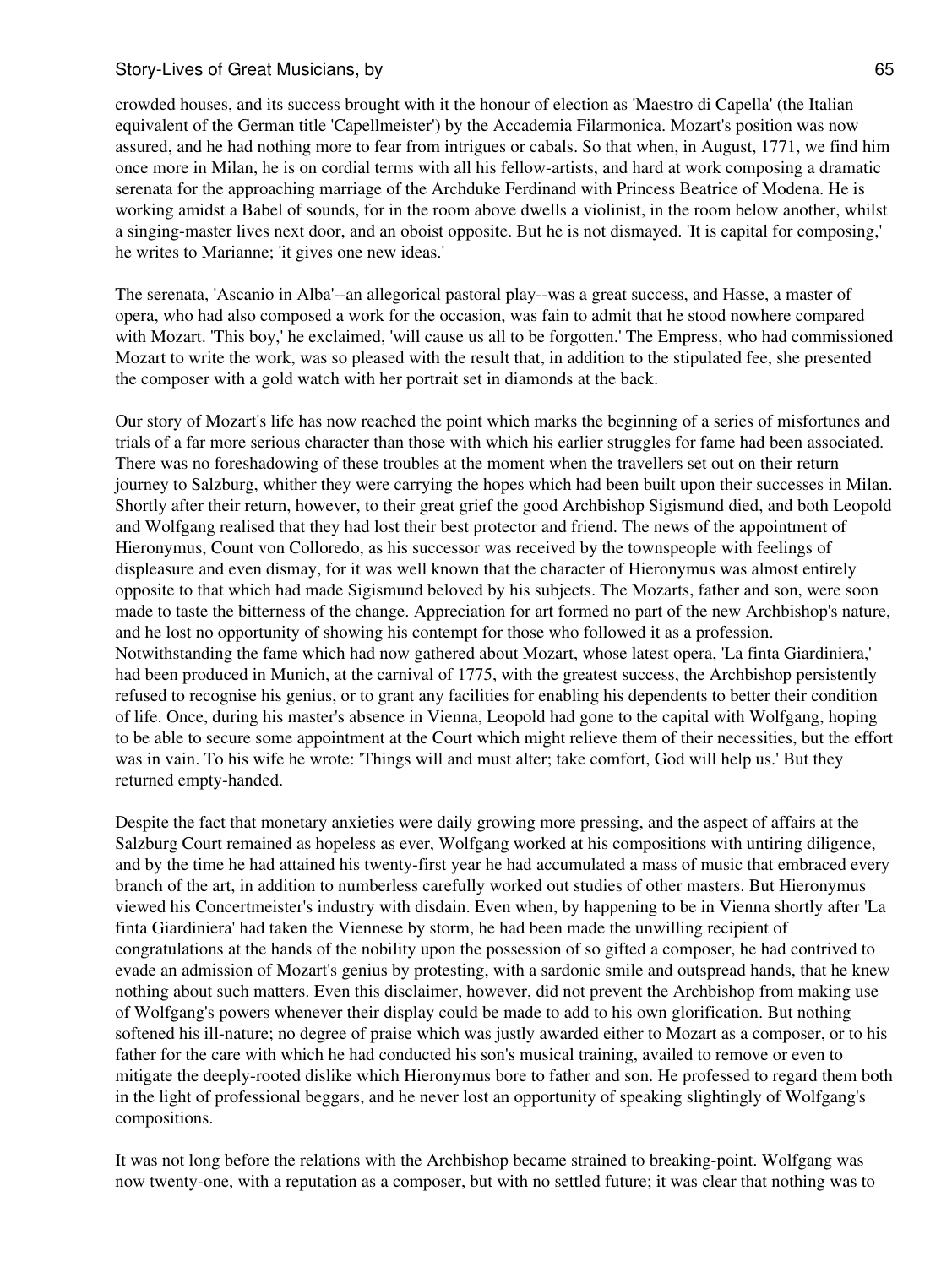be hoped for by his remaining in Salzburg, and Leopold therefore resolved to undertake a professional tour with his son. For this purpose a prolonged leave of absence was necessary; but the Archbishop met Leopold's application with a curt refusal.

Even Wolfgang's docile nature would bend no further under such treatment, and he forthwith requested to be relieved of his duties. The salary connected with his post of Concertmeister was trifling in amount, and Hieronymus was fully aware of the value of the services which he professed to estimate so lightly. But that one for whom he had expressed contempt should thus presume to take action on his own behalf rendered him furious. He would have nothing to do with either father or son. 'After the Gospel, you are both free to seek your fortunes wherever you please!' was his reply to Wolfgang's application. This hasty decision, however, he afterwards retracted with respect to Leopold, and the father realised that the only course left open to him was to allow Wolfgang and his mother to travel together.

Arrangements were accordingly made, and early in the morning of September 23, 1777, the carriage which was to convey the travellers drew up at the door of Leopold's house. Now that the actual moment of parting had arrived the father could with difficulty restrain his emotion, and it was only when the carriage had driven off that he remembered that he had forgotten to bestow a blessing on his dear ones. Rushing to the window, he stretched forth his hand, to find that he was too late--the travellers were already out of sight.

Wolfgang's spirits, however, rose as the towers of Salzburg faded into the haze of that September morning. No sorrow of parting could stifle the sense of freedom that was springing up in his breast; he had escaped from a town which was intimately associated in his mind with tyranny and oppression, to seek his fortune in a new and wider world, where he was confident that his gifts would meet with the recognition they deserved. Thus buoyed with hope and confidence he entered upon a sea of difficulty and trouble.

# [Illustration: '*The carriage which was to convey the travellers drew up at the door.*']

At Munich, where they first halted, Wolfgang endeavoured to secure an engagement at the Elector's Court; but there was no vacancy, and although his playing brought forth many promises of future help in addition to applause, the prospect of obtaining immediate engagements fell empty to the ground. 'Fine words and bravissimos pay neither the postboy nor the host,' wrote the practical Leopold Mozart, when Wolfgang applied to him for advice, and so mother and son went on to Mannheim. Here, indeed, the prospects seemed to be much brighter. Mannheim was a thoroughly musical town, and Mozart soon won both esteem and admiration at the hands of the musicians. The Elector, Karl Theodor, maintained an excellent orchestra, and with Cannabich, the conductor, Wolfgang soon became great friends, giving music-lessons to his daughter Rose. Nevertheless, albeit so gifted, and capable of winning applause wherever he played, Mozart was constantly looking for work that would bring in sufficient ready-money to maintain himself and his mother, until something of a permanent nature could be found for him. But here again disappointment followed disappointment. He was desirous of staying the winter in Mannheim, in order to join some friends who were leaving for Paris in the spring, but he must first find something to do. He seized upon the opportunity of playing before the Elector and the Electress as a possible means of securing their children as pupils, and for some time success in this direction seemed imminent. But his application was put off from day to day; weeks passed over, and nothing was settled.

Amidst these hopes and delays Leopold Mozart was writing from Salzburg urging Wolfgang to decide upon a course of action. He reminded him that he had put his time to but little use up to the present, and that it was becoming increasingly difficult for him to supply the money for their maintenance. Wolfgang must give him longer notice of their change of plans, as 'otherwise all will go wrong'; and he warns his son to be careful lest he be stranded without money--and 'no money meant no friends.'

There was justice in these urgings and warnings, for it was a fact that to Wolfgang life in Mannheim had become so pleasant and easy-going that it was time that he should be reminded of the call of duty. In the midst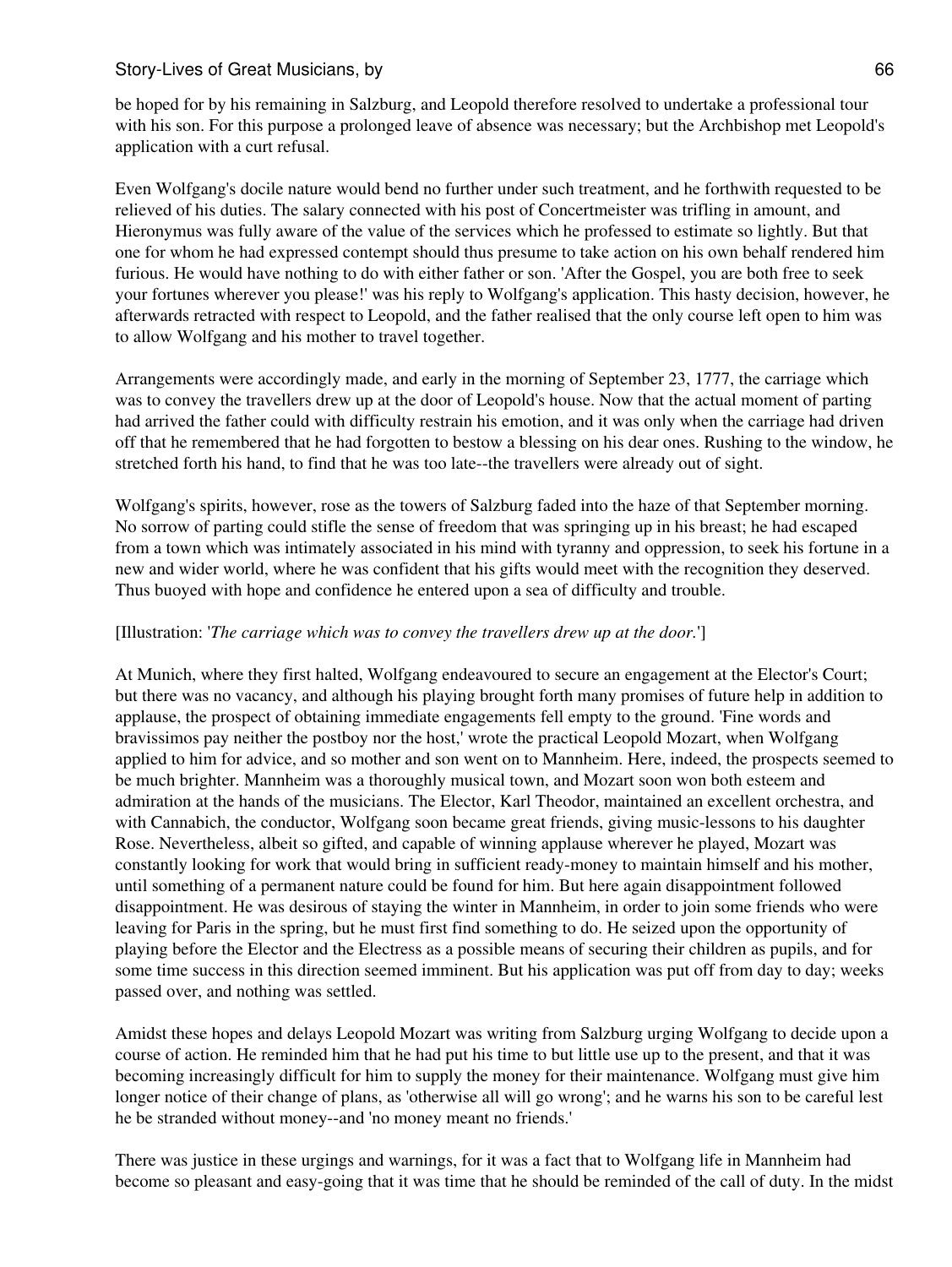of intercourse with friends, who were only too willing to second his wishes to remain in Mannheim, Mozart was in danger of forgetting the sacrifices which were being made for him at home. Both father and daughter were indeed denying themselves and working hard to keep up the supplies of money. In addition to being heavily in debt on Wolfgang's account, Leopold had increased his labours by giving music-lessons at a small fee, whilst Marianne was practising all manner of shifts to make ends meet. Each fresh disappointment which her brother's letters conveyed caused 'Nannerl's' tears to flow with sympathy and vexation, and added to her father's anxieties.

The latest letter had brought the depressing intelligence that, after tedious delays, the Elector had decided that he could not see his way to offering Mozart the engagement which he sought. Nothing remained to be done, therefore, but to relinquish the idea of wintering in Mannheim. But coupled with this announcement of failure, Wolfgang had let drop some complaints on the subject of lesson-giving which aroused his father to the pitch of administering a severe rebuke. Wolfgang's protest was to the effect that so long as he was called upon to seek work in the shape of music-lessons at small fees, the time which he felt ought to be given to composition must suffer serious curtailment, with the result that his progress would inevitably be hindered, if it were not brought to an actual standstill. There was doubtless sound sense behind this protest, for who could deny that Wolfgang's aims were high, or that he possessed the power to accomplish great things with his art? It is, however, easy to understand that his expressed disinclination to give music-lessons touched his father on a tender point. 'And so,' Leopold writes, with more bitterness than he has ever shown before in his letters--'and so you will throw away chances of earning money, whilst your old father has to run from house to house for a wretched pittance in order to support himself and his daughter, and to send the little that remains to you, instead of paying his debts!' He begs Wolfgang to reflect whether he was not treating him as hardly as the Archbishop himself. Then follows a remark which refers to Mozart's proneness to place undue reliance on promises, instead of using his own judgment. 'You have judgment,' says Leopold, 'but a trifle too much of conceit and self-love, and you are inclined to be over-confiding, and to open your heart to every one you meet.'

However, Wolfgang's stay in Mannheim was, after all, prolonged over the winter, through the efforts which his friends made to procure him work; but when the spring came round, and the three musicians whom he had promised to accompany to Paris were ready to start upon their journey, he found an excuse for letting them go without him. Leopold Mozart was a deeply religious man, and when he learnt from Wolfgang that his reason for breaking off his intended journey was that his three companions had not a particle of religion in them, he approved his son's judgment without expressing any surprise at the tardiness of his discovery.

But Mozart had a deeper reason, which he was not so anxious to disclose, and which perhaps he could not, without knowing his mind exactly at the time, have explained. Be this as it may, however, Mozart could never have been surer of anything than that his father would have disapproved in the strongest manner of the feelings which were swaying him at that moment. Yet if Leopold had but read between the lines of his son's letters he must have seen why it was that Wolfgang was seemingly so blind to his own interests, and so forgetful of his duty to those who loved him at home. The fact is Wolfgang was in love. And if the vigilant eye of the kindest and tenderest father that ever watched with unremitting care over the welfare of a gifted son could have pierced the space that separated him from Wolfgang at the moment when he was perusing that letter of excuse, it might have lighted upon the following little scene which was being enacted in the parlour of a small house in Mannheim.

A young man is seated at the harpsichord playing the accompaniment of a song from the manuscript before him. Every now and then he lifts his eyes from the music-sheet to let them rest upon the fair young face of the maiden standing beside him, and that oft-repeated glance reveals more than admiration for the singer's notes, pure and melodious as her singing is--more than a recognition of the singer's charms, sweet beyond question as those charms are; it reveals, in a word, the love which is burning within the player's breast, a love as yet unspoken, but beside which even art herself must for the time sink her supremacy.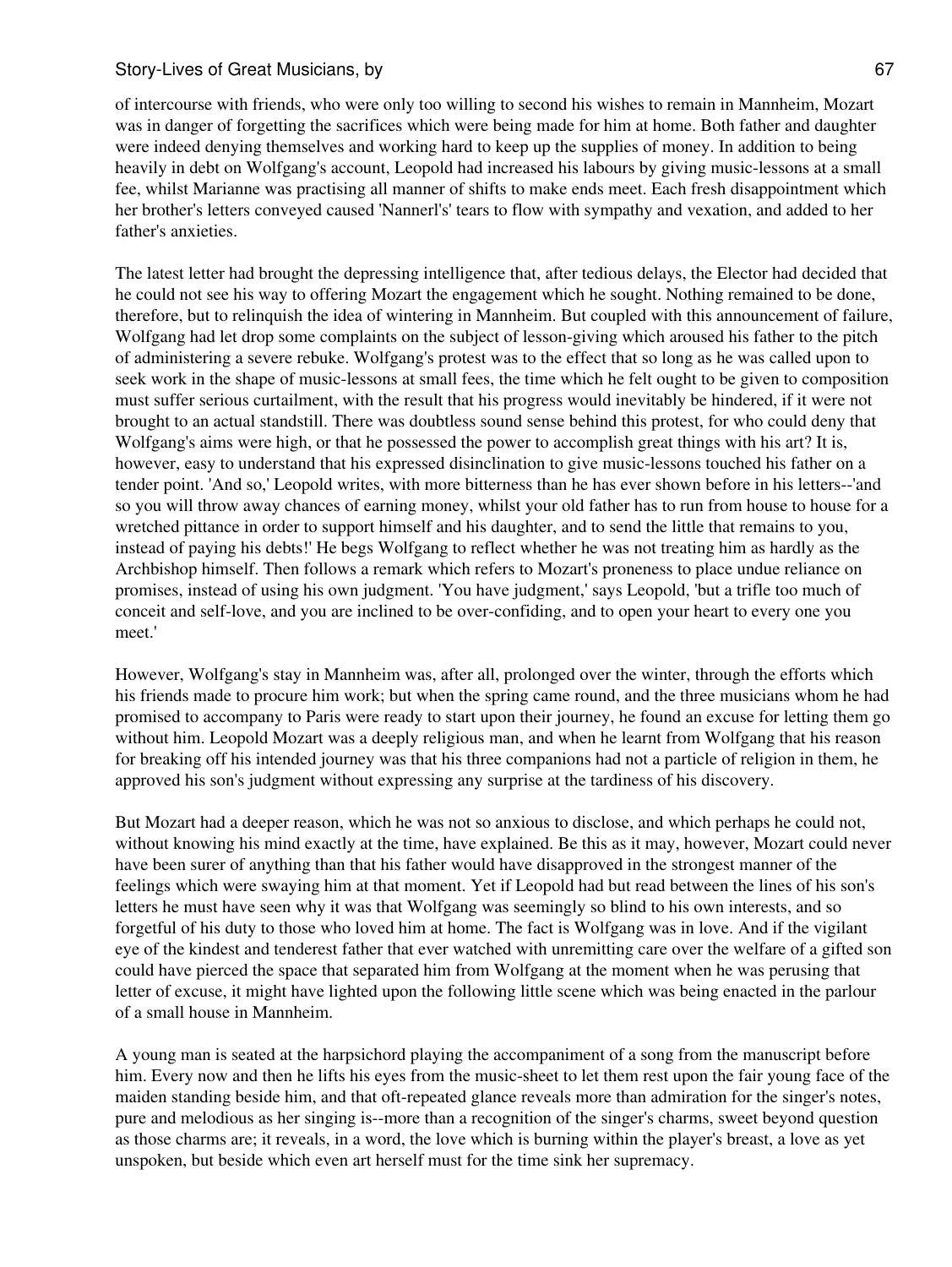Aloysia Weber, the fifteen-year-old maiden for whom Mozart had conceived this attachment, was the second daughter of Fridolin Weber, a member of the Elector's band. The young composer had been attracted first by her voice, and later by her personal beauty, and both of these gifts had gained in power through the sympathy he felt for the family who were in poor circumstances. He longed to be able to help them; Aloysia's singing was of a high order, and only needed to be heard in public to secure the approval of the connoisseurs; he had already written a song specially for her, and she sang it as well as he could wish. Thus he wrote to his father, in the hope of enlisting the latter's interest in his protégé, adding that he only wished his father could hear her sing. But he gave no indication in the letter of those deeper feelings which animated his desire to be of use to the family.

The father, however, was soon to receive a communication which startled him into a knowledge of the true state of affairs. Wolfgang had formed a project for helping the Webers by undertaking a journey to Italy in company with Aloysia and her father, with the object of writing an opera in which Aloysia should appear as prima donna. Their plans would embrace, with Leopold's sanction, a visit to Salzburg by the way, when Wolfgang would have the pleasure of introducing the fair singer to his parent and 'Nannerl,' by whom he was sure she would be welcomed and beloved. Leopold was distracted by the proposal. 'What!' he writes, in reply to Wolfgang's letter, 'are you so mad as to prefer a vagabond life to Mannheim and fame! Away with you to Paris, and that immediately. Take up your position among those who are really great--*aut Cæsar aut nihil*. From Paris the name and fame of a man of talent spreads throughout the world.' The father wisely refrained from making any direct allusion to the subject of Mozart's attachment, trusting to the latter's sense of what was due to one who had made such sacrifices on his behalf. His trust was not misplaced; duty and affection prevailed, and with a heavy heart Mozart yielded to his father's wishes, and his love-dream came to an end. His ready compliance brought a most affectionate letter from Leopold, in which he assures his dear Wolfgang that he does not entertain the least mistrust of him; on the contrary, he has perfect confidence and hope in his filial love. His good judgment, if he will only listen to it, will direct him how to act. As for himself, he is resigned to separation, and he adjures Wolfgang to live the life of a good Catholic Christian. 'Love God and fear Him,' he continues; 'pray to Him sincerely and devoutly, and let your conduct be such that, should I never see you again, my death-bed may be free from anxiety. From my heart I bless you.'

The departure for Paris was now fixed, but the leave-taking with the Webers was not accomplished without tears, for the family insisted on regarding Wolfgang as their 'greatest benefactor.' Aloysia was encouraged to hope for better things, for she had already been heard in public on several occasions through Mozart's influence, and now she was to be placed under the care of a celebrated singer named Raaff, who had undertaken to carry on the training of her beautiful voice, and to assist in bringing her out.

The hopes which Leopold Mozart had built upon Wolfgang's prospects of success in Paris were not destined to be fulfilled. The enthusiasm which he had evoked as a marvellous prodigy was not to be elicited by his matured powers as a young man, and the influence necessary to enforce his claims to be recognised as a composer of standing was lacking. Three months passed away in more or less unsuccessful endeavour, and then the mother, who had been his companion and comforter throughout this long period of trial and travel, was struck down by serious illness, and on July 3, 1778, she breathed her last in her son's arms. Wolfgang's first thought in the hour of sorrow was for his father, and he wrote to an old friend at Salzburg, begging him to break the sad news as gently as possible. When he knew that this had been done he himself wrote a letter to his father, full of sympathy and affection.

Mozart now determined to leave Paris at once, and his father was the more willing to acquiesce in this step because an offer had been made by Archbishop Hieronymus to instal Wolfgang in the place of the Court organist, who had just died, and to give him a salary of five hundred florins, with permission to absent himself whenever he might be called upon to conduct one of his own operas. The offer had also attached to it the near prospect of being made full Capellmeister at the Archbishop's Court. Leopold urged Wolfgang's acceptance, pointing out that their joint income would in such case amount to one thousand florins a year--a sum that would enable them to discharge their debts and live in comparative comfort.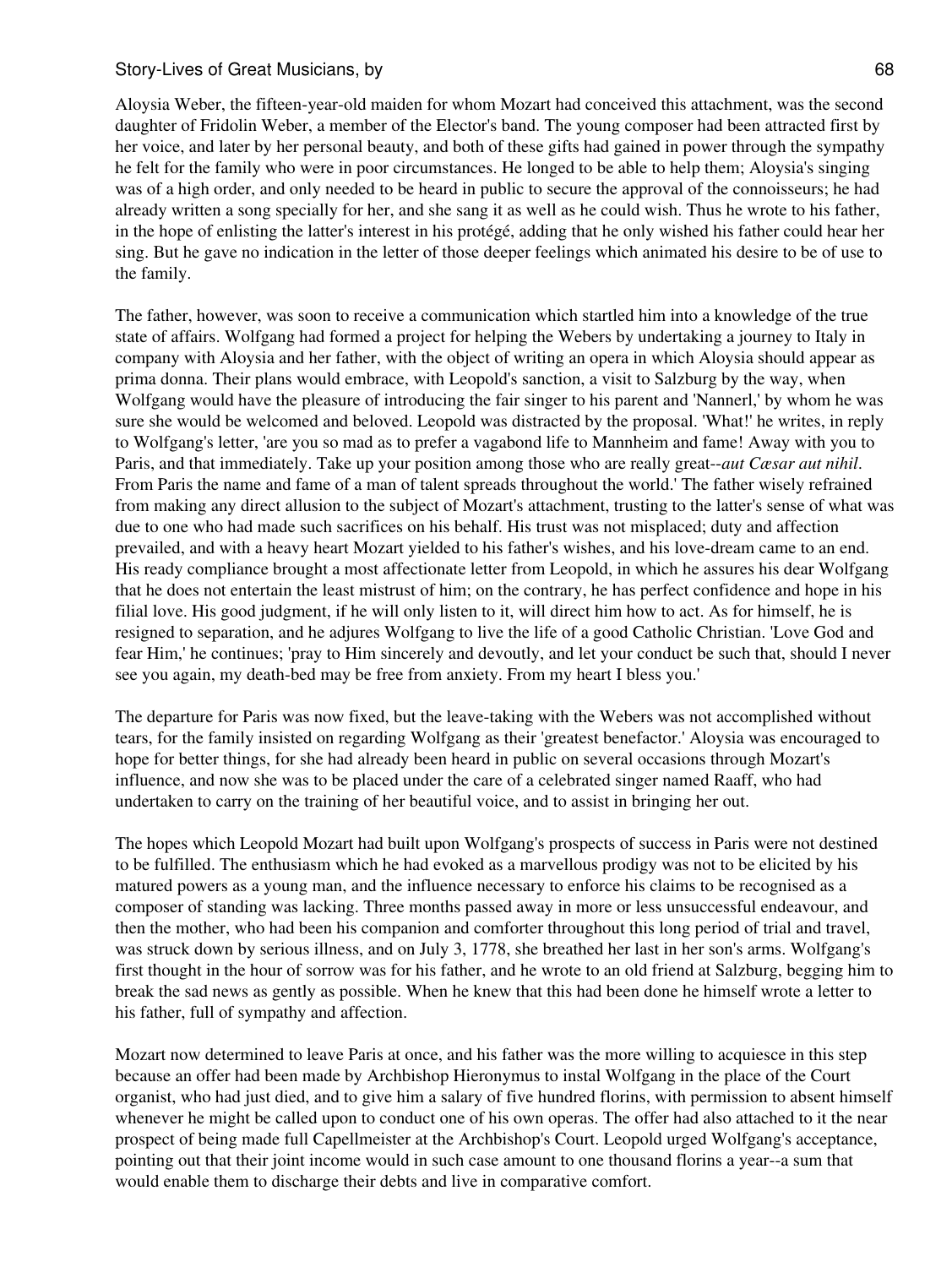Mozart, it must be owned, viewed the prospect of a return to Salzburg under the implied conditions with positive dismay, but he could not withstand his father's appeal. He set out from Paris immediately, promising himself only one indulgence before entering upon the bondage which lay before him--and that was to take Mannheim on his homeward journey. Arrived at Mannheim, however, he found that the Webers had migrated to Munich, whither the Elector had already gone to take up his new residence. After exchanging greetings with a few old friends, therefore, he bent his steps to Munich, hoping to find consolation in a brief renewal of the happy hours which had left so strong an impression on his memory. But, alas! his disappointments found their crown within the Webers' dwelling. The family, it is true, received him as warmly as of old; but she to whom his glance was first directed showed in her eyes nothing more than a friendly welcome, and Mozart was quick to perceive that his hopes had here no abiding-place. Aloysia was fickle, and her affection had so far waned as to be unable to withstand even the test afforded by Mozart's change of dress. When he appeared before her with black buttons sewn upon his red coat, after the French fashion, to indicate that he was in mourning, she resented the innovation; and, after a brief intercourse, in which she plainly showed that she had forgotten him for whom her tears had flowed some months before, they parted.

It was with a mind stored with invaluable experience, but with a heart saddened and sore by disappointed love and ambition, that Mozart once more entered the portal of his Salzburg home. If anything could have cheered him at that moment and served to dispel the clouds which seemed to obscure his future, it would have been the warmth of the welcome bestowed upon him by the inmates of that home which he had left nearly two years before filled with the brightest anticipations. And, indeed, it was little short of triumphant, this greeting and homage which poured in upon him from father, sister, and friends. In *their* eyes, at least, his successes were unshadowed by his failures; to them he was still the Mozart, the genius amongst musicians, who was yet to leave his mark upon the roll of fame. But, grateful as he felt for these proofs of sincere affection and esteem, his aversion to Salzburg and his duties at the Court remained in full force, and it was with a new-kindled joy that he set forth once more for Munich, in November, 1780, to complete and produce the opera which he had been commissioned to write for the carnival of the following year.

To the realisation of these the first-fruits of his previous sojourn at Munich Mozart was to owe the establishment of his fame as a dramatic composer of the first rank. 'Idomeneo,' as the new opera was called, fulfilled the high expectations which his Munich friends had formed from the composer's powers. Its reception at the rehearsals rendered success a certainty, and the Elector, who was present, joined with the performers in expressing his unqualified approval. At home the progress of the work was watched with the deepest interest. 'The universal subject of conversation here,' writes Leopold to his son, 'is your opera.' The first performance took place on January 29, and as the Archbishop was then staying in Vienna, Leopold and Marianne journeyed to Munich to witness Wolfgang's triumph. It was a proud and happy moment for all three, and the enthusiastic applause which shook the theatre at the close of the performance must have seemed to the old father, who stood gazing with swimming eyes at the sea of waving hands around him, to set the seal of greatness upon his son's career.

Mozart was soon, however, to taste the bitterness of his bondage by receiving orders from the Archbishop to attend him in Vienna. From the moment of his arrival the arrogant ecclesiastic gave him to understand that, except when his services were required for his master's glorification, he would be expected to take his place amongst the servants of the household, to dine at their table, and to receive the like treatment and consideration. The indignities to which he was subjected beneath the Archbishop's roof, however, did not for a time prevent Mozart from feeling happy, for the aristocracy as a body welcomed him with enthusiasm, and invited him to their houses to dine. To Hieronymus, on the other hand, who was cordially detested by the nobility, and especially by the Emperor Joseph, the fact that one of his musicians--a mere domestic of his establishment--was made the object of all this attention on the part of the great people of Vienna, was in itself sufficient to rekindle the hatred which he had always felt towards Mozart. It was a purely selfish feeling which had induced the Archbishop to reattach Mozart to his Court; and now, when he found that requests were flowing in from the nobility to be allowed to hear the composer play at their own houses, where Hieronymus himself was far from being a welcome guest, he gave full rein to his spite, with the result that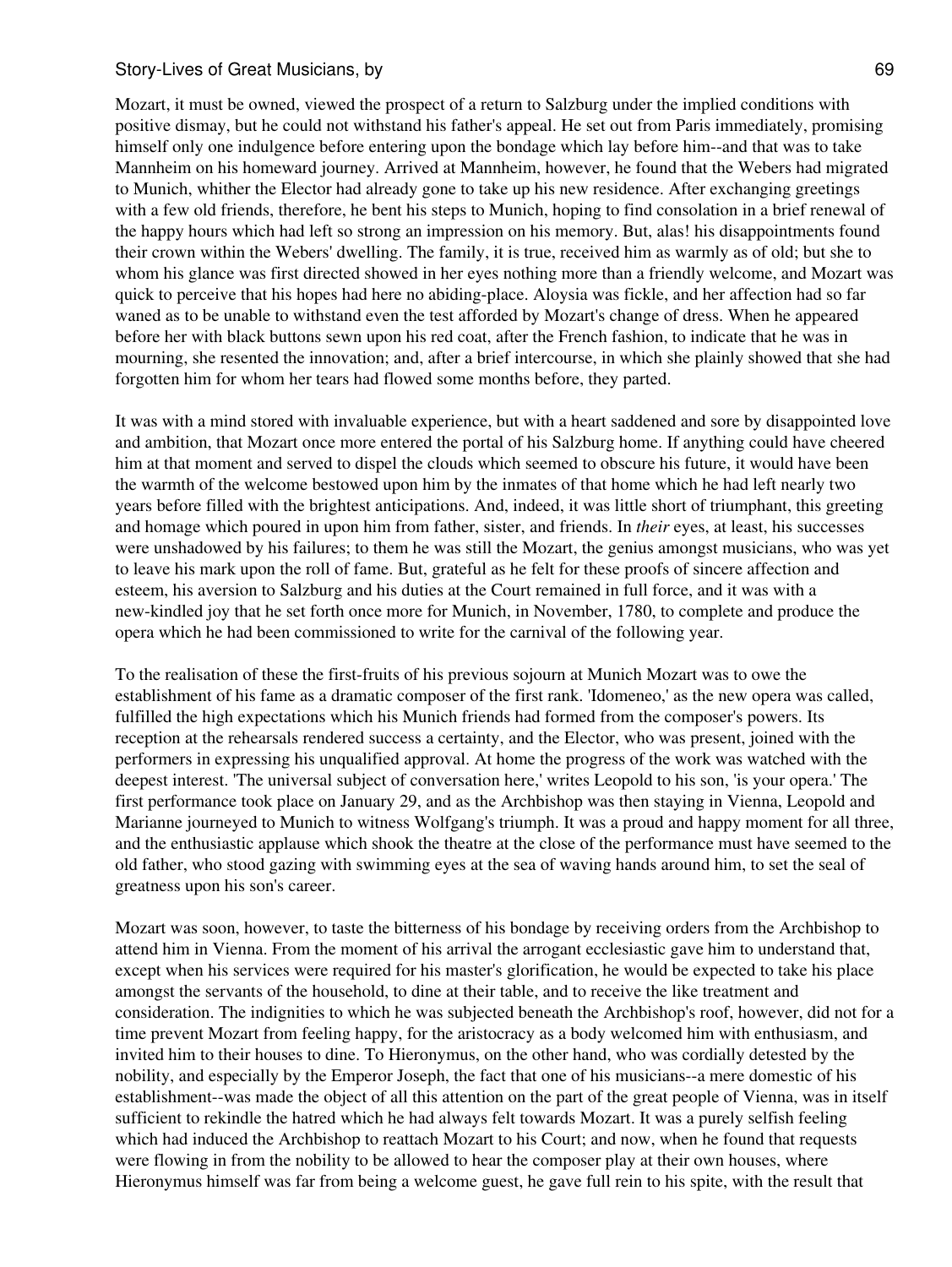Mozart's life speedily became unbearable.

The culminating point was reached when the Emperor purposely left the Archbishop out of the list of guests invited to his summer residence at Laxenburg. Enraged at the slight thus offered to him, Hieronymus before leaving Vienna sought to gratify a portion of his revenge by turning Mozart from his doors. Mozart had just before made up his mind to quit the Archbishop's service, for his treatment had of late become unendurable, and there was every prospect of his being able to make a living in Vienna. He now requested an audience for the purpose of ascertaining his position. Hieronymus seized the occasion for showering upon the head of his Concertmeister all the abuse which he could summon to his aid. Calling him 'villain,' 'low wretch,' 'low fellow of the streets,' the Archbishop declared that none of his servants treated him so badly. 'Your Grace is dissatisfied with me, then?' said Mozart. 'What! you dare to employ threats! Fex! there is the door! I will have nothing more to do with such a vile wretch!' 'Nor I with, you,' was Mozart's retort, as he quitted the room.

Mozart was now virtually free from the intolerable burden under which he had suffered, but his actual discharge was not obtained without further indignity and insult. Leopold Mozart received the news of the rupture with alarm, and endeavoured to induce Wolfgang to reconsider his decision not to return to Salzburg. But even though an official acceptance of his resignation was not then forthcoming, Mozart made a stand for his independence. 'Do not ask it,' he wrote to his father in reply. 'Demand of me anything but that. The very thought of it makes me tremble with rage. I hate the Archbishop almost to frenzy!'

We must pass over the time of struggle which followed the severance of Mozart's connection with the Archbishop, when he found himself with only a single pupil as a visible means of support, but, fortunately, not without friends, and come to the point when, for the second time, he fell in love. He was lodging with his old friends the Webers. Fridolin Weber was dead; Aloysia had married, and was well known as a professional singer; and Madame Weber, with her two unmarried daughters, was living, in reduced circumstances, in Vienna. Mozart's prospects had greatly improved, for his latest opera, 'Entführung aus dem Serail,' had brought him increased fame, both in Vienna and in Prague, and he had secured the patronage of many distinguished personages, in addition to that of the Emperor Joseph. Bachelorhood to him now seemed insupportable. 'To my mind,' he says in a letter to his father, 'a bachelor lives only half a life,' and so he had determined to marry. The object of his choice was Constanze Weber, the third daughter, and, despite Leopold's remonstrances, Mozart made her his bride on August 16, 1782.

#### [Illustration: "*There is the door!*"]

His marriage marked the beginning of a new era of struggle, for Constanze, though a devoted wife, was incapable of managing a home, and as their means were uncertain to start with, they were soon involved in a sea of monetary troubles, from which there seemed to be no prospect of their extricating themselves. An unpropitious note had been struck on the very day of the wedding, when it must have appeared to Mozart that he had committed a crime in robbing the family of one of its members. 'As soon as we were married,' he wrote to his father, 'my wife and I both began to weep. All present, even the priest, were touched at seeing us so moved, and wept too.'

With the friends and influence which Mozart's genius had ranged upon his side it was hoped that a post of importance would by this time have been found for him in Vienna. The bestowal of a Court appointment would have relieved him of much of the drudgery of teaching and the anxiety of tiding over periods when pupils and engagements were scarce, but the Emperor, despite his sincere interest in all that concerned the composer, showed a seeming disinclination to make a proposal. Yet there could be no doubt of the appreciation in which Mozart was held at the Court, for in a letter to his father at this time he quotes a remark made by Prince Kaunitz to the Archduke Maximilian on the subject of the Emperor's inaction with regard to retaining Mozart's services: 'That men of that stamp only came into the world once in a hundred years, and that they ought not to be driven out of Germany, especially when, as good luck would have it, they were already in the capital.'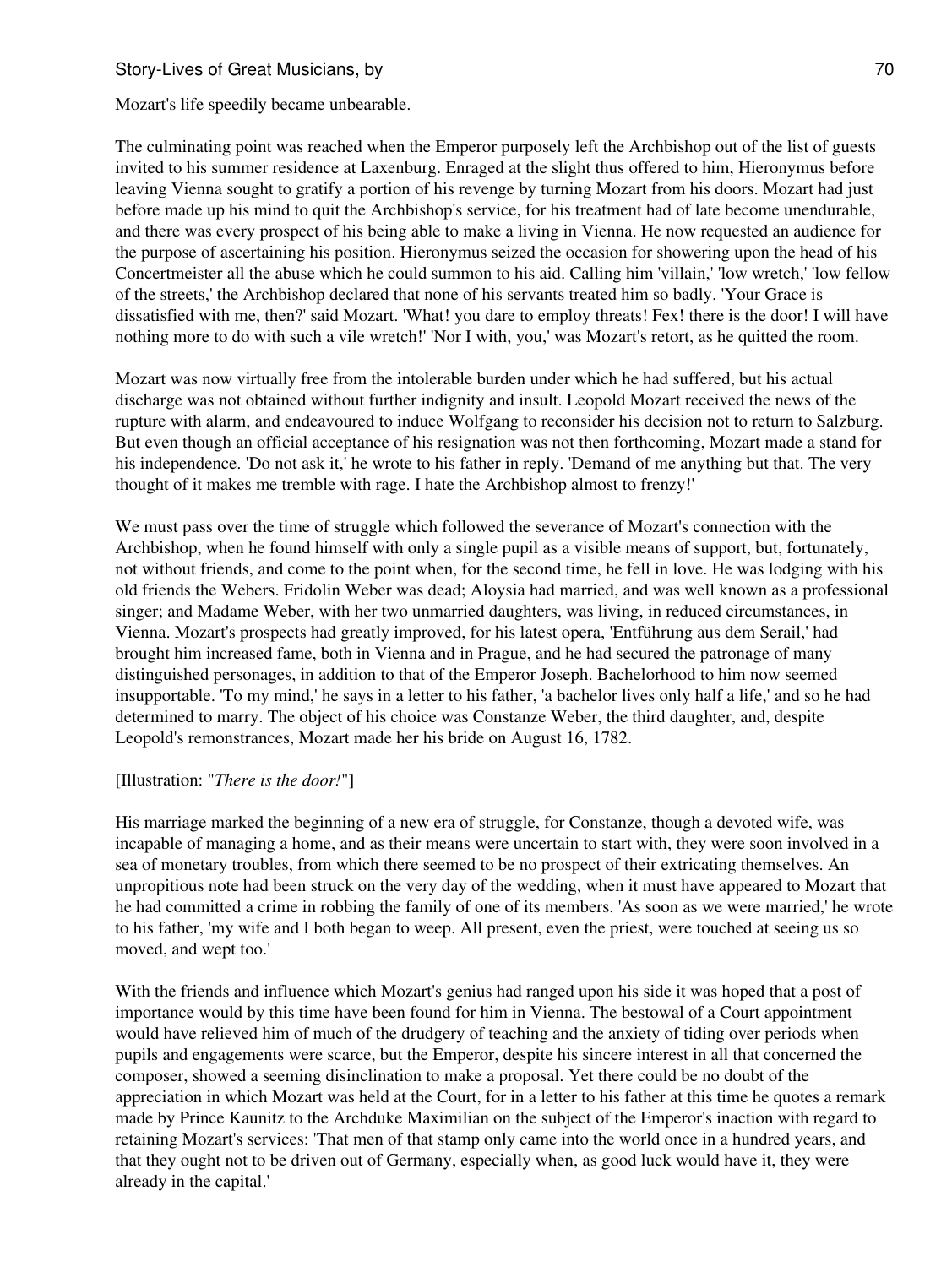Mozart was, indeed, seriously contemplating a journey to London and Paris, and had even begun to make his preparations, but his father's urgent appeals for patience and further effort had the effect of postponing for the time the carrying out of his schemes. In the meantime Mozart seized the opportunity for which he had been longing of paying a visit to Salzburg to present Constanze to his father, and at the same time of fulfilling a vow which he had made that, if Constanze became his wife, he would have a Mass composed by him for the occasion performed in her honour. It was, on the whole, a very happy visit, and later on, when Mozart and his wife had once more settled down in Vienna, they had the pleasure of welcoming the father on a return visit. Leopold found his son immersed in work, and it gladdened his heart to witness the appreciation in which his playing and compositions were held. One never-to-be-forgotten evening they spent together in the company of Haydn, when, after hearing several of Mozart's quartets performed, Leopold was made the happy recipient of a testimony to his son's greatness, which he treasured above all else that had been spoken or written in his favour, and which came as a fitting reward for the unremitting care and solicitude which he had bestowed upon Mozart's welfare and training. Haydn took the old man aside at the close of the evening, and said: 'I declare to you before God as a man of honour that your son is the greatest composer that I know, either personally or by reputation. He has taste, and, beyond that, the most consummate knowledge of the art of composition.'

This pleasant time was rendered the happier by the fact that Leopold found Wolfgang and his wife in somewhat better circumstances, and their home brightened by the presence of a little grandson, Karl, who clambered upon his grandfather's knee, and filled the old man's mind with tender recollections of a little son whom he had lost before Wolfgang's birth. But it was destined to be the last meeting between Mozart and his father, for shortly after Leopold's return he was seized with illness, on hearing of which Wolfgang wrote to him a letter, in which he expressed his own views on death. 'As death, strictly speaking, is the true end and aim of our lives, I have accustomed myself during the last two years to so close a contemplation of this, our best and truest friend, that he possesses no more terrors for me--nothing but peace and consolation. And I thank God for enabling me to discern in death the *key* to our true blessedness. I never lie down in bed without remembering that, perhaps, young as I am, I may never see another day, and yet no one who knows me can say that I am melancholy or fanciful. For this blessing I thank God daily, and desire nothing more than to share it with my fellow-men.'

The news of his father's death, which occurred on May 28, 1787, reached Mozart shortly after he had accomplished one of the greatest successes of his life. The name of his latest opera, 'Le Nozze di Figaro,' was on every one's lips; its performances in Vienna and Prague had been hailed with enthusiastic delight by crowded audiences; its songs were to be heard in every street, and wandering minstrels in the country, as they halted at the village alehouses, were compelled to satisfy their groups of listeners with selections from its entrancing airs. Michael Kelly, the singer and friend of Mozart, who took part in the opera, has thus described its reception by the orchestra and performers: 'Never was anything more complete than the triumph of Mozart, and his "Nozze di Figaro," to which numerous overflowing audiences bore witness. Even at the first full-band rehearsal all present were roused to enthusiasm, and when Benucci came to the fine passage, "Cherubino, alla vittoria, alla gloria militar," which he gave with stentorian lungs, the effect was electric, for the whole of the performers on the stage, and those in the orchestra, as if actuated by one feeling of delight, vociferated, "Bravo! bravo! Maestro! Viva, viva, grande Mozart!" Those in the orchestra I thought would never have ceased applauding by beating the bows of their violins against the music-desks.' As for Mozart himself: 'I never shall forget his little animated countenance when lighted up with the glowing rays of genius; it is as impossible to describe it as it would be to paint sunbeams.'

Despite the success of 'Figaro' Mozart still remained a poor man--still was he compelled to earn a living by the hated drudgery of teaching. 'You happy man,' he said to a young musician who was leaving for a tour in Italy; 'as for me, I am off now to give a lesson to earn my bread.' The desire to visit England was once more uppermost in his mind, and when the Emperor, with a view to retaining him in Germany, appointed him Kammer-compositor at a salary of eight hundred gulden (about eighty pounds sterling), it must have occurred to many besides Mozart himself that such a 'beggarly dole' but poorly represented the value which his Majesty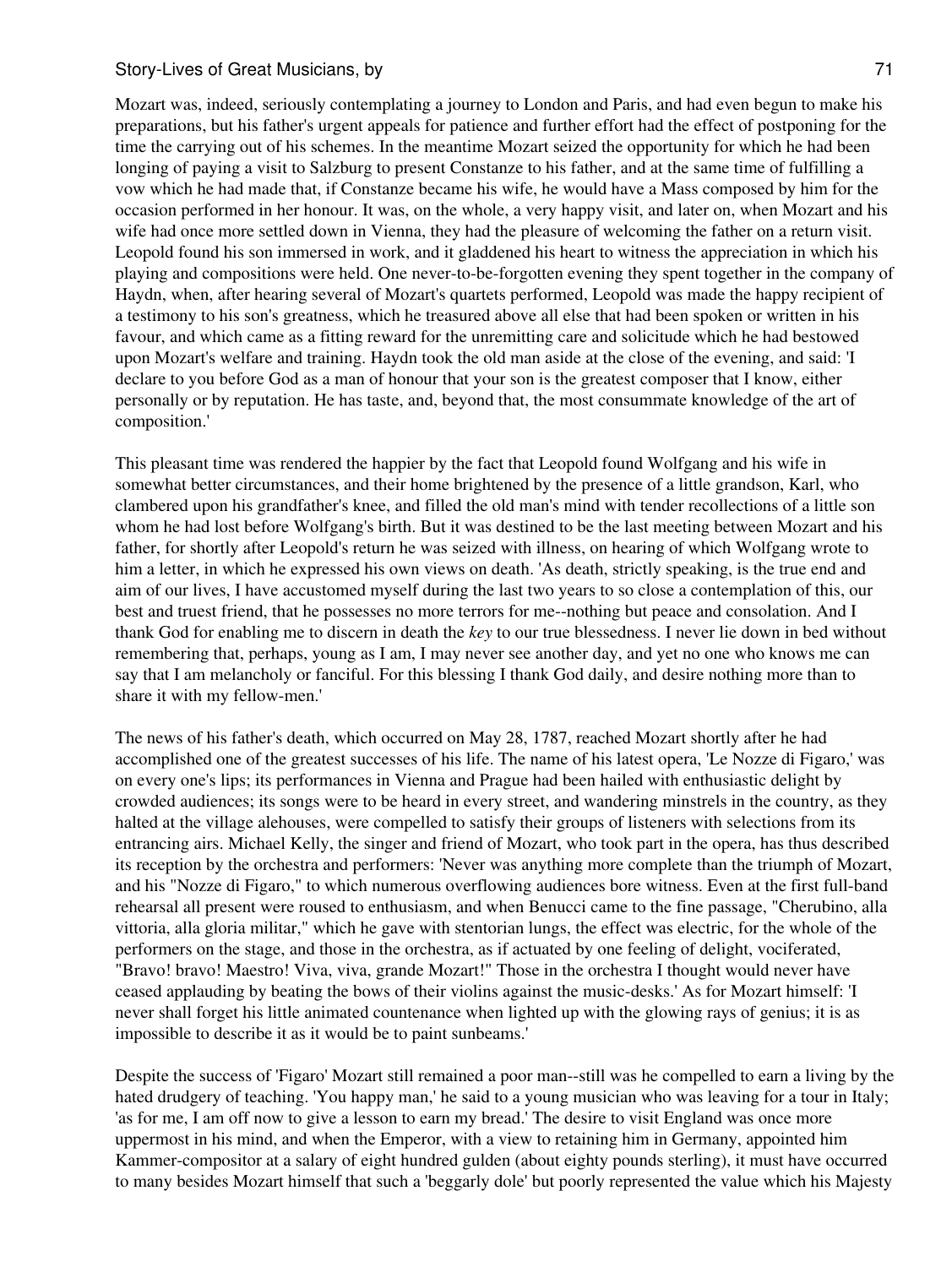professed to set upon the composer's services to art. This feeling was accentuated in Mozart when he discovered how trivial were the requirements of his royal master in connection with the position. 'Too much for what I produce, too little for what I could produce,' were the bitter words which he penned on the official return stating the amount of his salary.

The 'beggarly dole,' indeed, brought small relief to the domestic anxieties which now more than ever oppressed Mozart and his wife. The latter's ill-health necessitated frequent change of air, and in this way tended to increase their embarrassments. Applications to friends for assistance became more and more numerous. 'I am still most unfortunate,' he writes in one of these appeals. 'Always hovering between hope and anxiety.' Repeated attempts were made at reform. Mozart even commenced to keep strict accounts of their expenditure, but they came to nothing, for the want of management was always apparent in every detail of his domestic life. Yet, despite all, the merry side of Mozart's nature refused to succumb to the stress of adversity; amidst his difficulties he retained the sunshine of his boyish days, being as merry-hearted, and full of jokes, and as open as a child. One winter day an old friend found him and his wife dancing madly about the room; knowing Mozart's fondness for this pastime--his favourite of all forms of amusement--the friend expressed his pleasure at finding them so light-hearted, when Mozart, pointing to the empty stove, explained that they were dancing in order to keep themselves warm, as they had no money to purchase fuel. Horror-struck, the caller darted from the house, and returned in a few minutes with his arms laden with logs.

To some extent a natural leaning to extravagance may be held accountable for Mozart's embarrassments, for he was extremely fond of dress, and had a great weakness for lace and watch-chains. But if he indulged his tastes overmuch in this particular, he was no less lavish in regard to giving where he thought help was needed. He could never turn a deaf ear to the appeal of a beggar, and his kindness was frequently imposed upon; even when monetary help was not forthcoming to meet the request of a brother-musician, he would contrive to find time amidst the pressure of his own work to compose a concerto for the latter's benefit. To the animal world, also, his affectionate nature went forth in no small degree, and he became deeply attached to a starling, which had learnt to pipe the subject of the Rondo of his 'Pianoforte Concerto in G Major.'

And if his distresses failed to diminish his joy in the very fact of living, even less did they affect his powers of work. His father had declared that 'procrastination was his besetting sin,' and Mozart was certainly given to putting off the evil day as far as possible; but no one knew better than Leopold Mozart himself how tireless was Mozart's industry, or how boundless his powers of coping with a gigantic task which he had set his mind to accomplish. When, in September, 1787, he was at Prague, writing the score of 'Don Giovanni,' his favourite resort was the vineyard belonging to his friend Duschek, situated close to the city; here he would be seated at his work[13] whilst conversation or skittle-playing went on around him, often quitting his task to join in one or the other. The time was short, for the opera was to be produced on October 29, and when the evening of the 28th arrived it found the overture still unwritten. Nothing daunted, however, Mozart bade his wife brew him some punch, and bring her book of fairy-stories, and then, for hour after hour, he wrote on, whilst Constanze read aloud to keep him awake. When sleep could no longer be resisted he lay down for an hour or two, but when the copyist came for the score at seven o'clock in the morning it was ready for him. His musical memory was so marvellous that the merest scraps of notes, jotted down whilst driving, conversing, or soothing his wife in her pain, were sufficient to recall to mind without the slightest effort the exact ideas which he desired to reproduce. An entire work would thus be completed in his brain before he began to write a single note on paper, and it was no unusual thing for him to be thinking out a second part whilst writing down the first. 'He never composed at the clavier,' says his wife, in speaking of his manner of work, 'but wrote music like letters, and never tried a movement until it was finished.'

The limits of our story forbid even a mention of the compositions which made up the life-work of Mozart; the few to which we have found space to refer are those connected with the chief episodes of his career. Much less can we convey an idea of his powers of improvisation. Hours snatched from sleep would be spent at the piano, and into the silence of the night drifted many a divine melody which no ear but his own was destined to hear. One who lived to be eighty, speaking of those wonderful improvisations, says: 'I still, in my old age,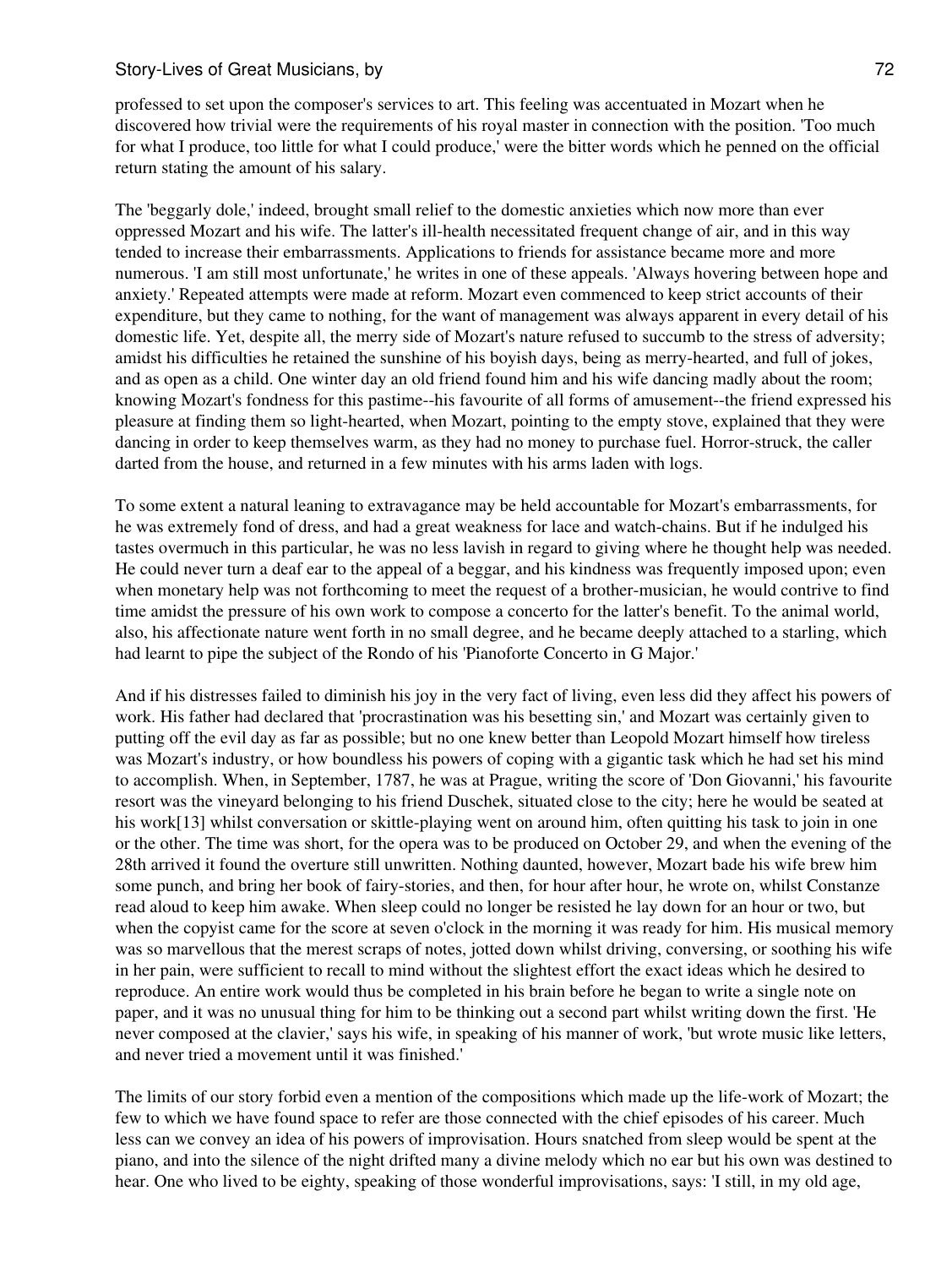seem to hear the echo of those heavenly harmonies, and I go to my grave with the full conviction that there can never be another Mozart.'

It was at such times that the inspiration of true genius shone forth in his expression. Ordinarily there was nothing distinguished about his appearance; the head, with its profusion of fine hair, was somewhat too large for the body, which was short and slim; the face was pale, and the nose a rather too prominent feature; the eyes were large, well-shaped, and shaded by long lashes and bushy eyebrows, but the expression was absent and restless. When seated at the piano, however, the whole countenance changed; the eye became calm and fixed, and every movement of his muscles spoke the emotion which his playing expressed.

Even the success of 'Don Giovanni'--at the performance of which the Prague audience greeted Mozart's appearance in the orchestra with thunders of applause and a triple flourish of trumpets--failed to remedy the desperate condition into which his affairs had fallen; and when his pupil and patron, Prince Karl Lichnowsky, proposed that he should accompany him to Berlin, Mozart gladly accepted the invitation. The visit, however, was productive of much honour, but very little money, and at its conclusion he wrote to his wife: 'On my return you must be glad to have *me*, and not think about money.' The King of Prussia received Mozart with every mark of kindness and respect, and being himself very musical, and desirous of having the best musicians about him, he sought Mozart's advice regarding the proficiency of his band. 'It contains some great players,' replied Mozart; 'but if the gentlemen would *play together* they would make a better effect.' The King was evidently much impressed by this remark, for before Mozart left he offered him the post of Capellmeister, with a salary of three thousand thalers (equal to about six hundred pounds sterling). Mozart was deeply affected by the munificent offer, and for the moment he hardly knew how to reply; then, reflecting how much he owed to the Emperor Joseph for the latter's friendship and interest, he said: 'How could I abandon my good Emperor?'

Though his loyalty had thus withstood the temptation of an offer which, if accepted, would have ensured his liberation from the 'net of embarrassments' in which he was so hopelessly entangled, the feeling of resistance weakened later on, when his return to Vienna revealed no improvement in the situation of affairs. Yielding therefore to the advice of others, he told the Emperor of the King of Prussia's offer, and at the same time tendered his resignation. Dismayed by this unlooked-for resolution, the Emperor exclaimed: 'What, Mozart, do you mean to forsake me?' The tone in which this remonstrance was uttered, and the expression which accompanied it had their effect upon the tender-hearted, grateful Mozart, and with emotion he answered: 'Your Majesty, I throw myself upon your kindness--I remain.'

Thus perished the only chance which was destined to fall within Mozart's grasp of freeing himself from his troubles, for soon afterwards the Emperor fell ill and died, and no renewal of the Berlin offer was forthcoming.

The coronation of the Emperor Joseph's successor, the Emperor Leopold, took place at Frankfort, on October 9, 1790, and Mozart journeyed thither for the occasion, having first pawned all his valuables in order to raise the necessary funds. Whatever hopes Mozart may have built upon the results of this tour were doomed to disappointment, for though he visited and played at several towns on his return journey, and was the recipient of numerous honours, his efforts produced no permanent fruit, and the horizon remained as dark as ever. His arrival in Vienna was timed with the departure of Haydn, whom Salomon, the impressario, had come to carry off to London, and it was with a heart heavy with gloomy forebodings that Mozart said good-bye to his truest friend.

The month of July, 1791, found Mozart hard at work writing a magic opera to help a friend who had taken a little theatre in the suburb of Wieden. Whilst thus engaged he was visited by a stranger, 'a tall, thin grave-looking man, dressed from head to foot in grey,' who refused to divulge his name, but stated that his business was to commission Mozart to compose a Requiem for a personage whose identity must likewise remain concealed.[14] After a brief colloquy the terms were arranged, and the mysterious stranger rose to take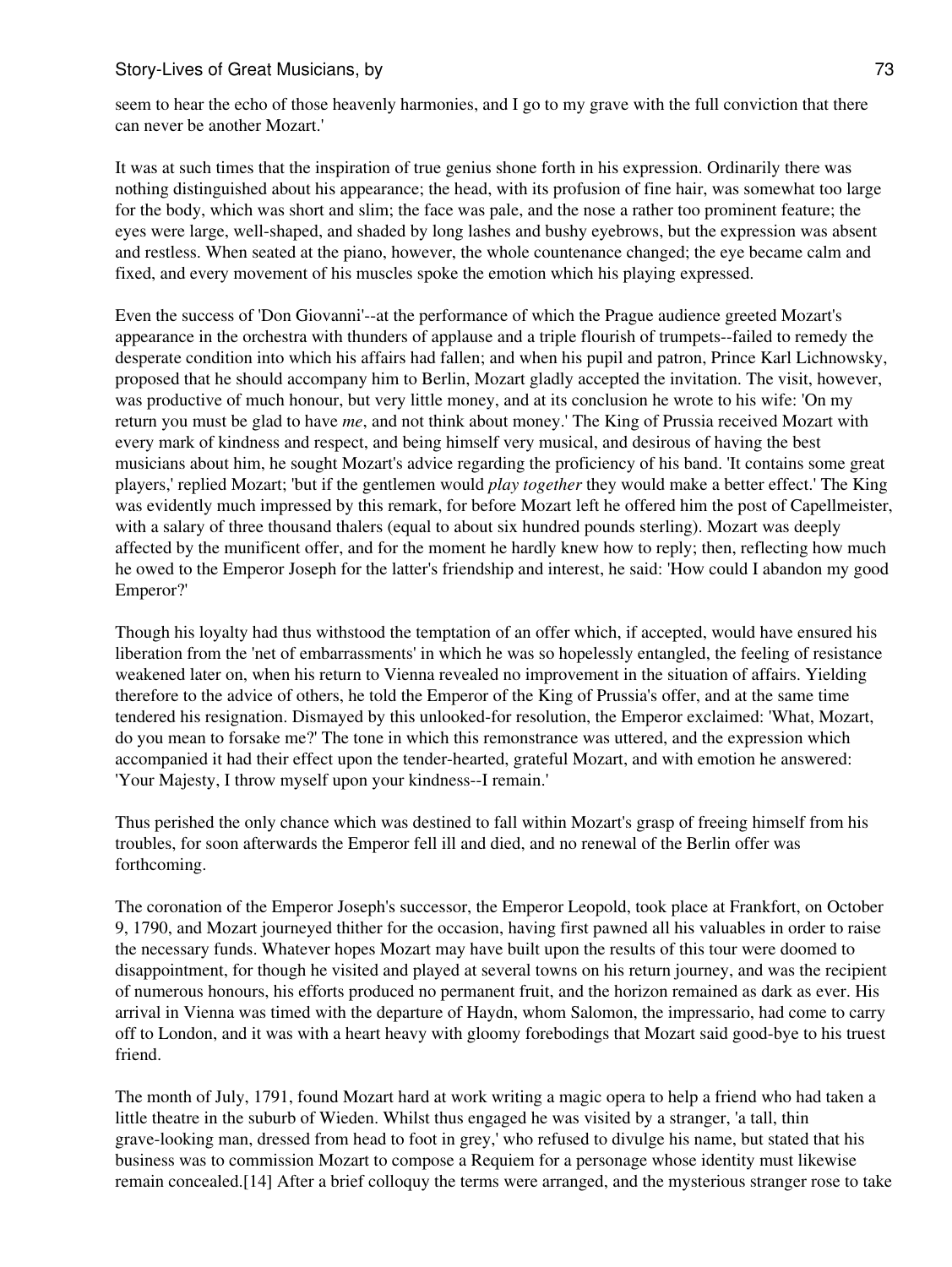his leave. As he did so he looked fixedly at Mozart, and said warningly: 'Make no effort to discover the identity either of myself or your patron; it will be in vain.'

Though somewhat disconcerted by the stranger's mysterious injunction, Mozart felt all his love for Church music reawakened by the new commission, and he set to work upon the Requiem without delay. His labours on this composition, as well as on the magic opera, however, were interrupted by a pressing request from the Estates of Bohemia that he would compose an opera for the coronation of Leopold II. at Prague. As the ceremony was fixed for September 6 no time was to be lost, and, banishing every other thought from his mind, Mozart prepared to set out at once for Prague. The travelling carriage was at the door, and he was about to step into it when the mysterious stranger suddenly appeared, and inquired after the Requiem. Startled by the suddenness of the man's appearance, and at a loss to explain his remissness, Mozart could only promise to fulfil the commission on his return, and, hastily entering his carriage, he drove away.

The strain involved by his arduous labours at Prague was increased by the indifference with which his opera, 'La Clemenza di Tito,' was received, and Mozart returned to Vienna with spirits depressed, and mind and body exhausted by overwork. Nevertheless, he braced himself anew, and on September 30 the new opera, 'Die Zauberflöte' (the Magic Flute) was produced. Though somewhat coldly received at first, the work increased in popularity at each subsequent representation, until its success was everything that could be desired. A friend who had a place in the orchestra on the first performance relates that he was so enchanted with the overture that he crept up to the chair in which Mozart sat conducting, and, seizing the composer's hand, pressed it to his lips. Mozart glanced kindly at him, and, extending his right hand, gently stroked his cheek.

The Requiem was still far from finished, and to this work Mozart now turned his attention. But it was too late; the strain and excitement which he had undergone during the past few months had done their work, a succession of fainting fits followed, and it was evident that the marvellous powers which he had controlled in the past were no longer under his command. With fast-fleeting strength came the oppressive thought, haunting him from day to day, that he would not live to complete the work. 'It is for myself that I am writing this Requiem,' he said one day to Constanze, whilst his eyes filled with tears. Vainly she endeavoured to comfort him; he declared that he felt his end approaching, and, indeed, death--the 'best and truest friend'--was very near him now, far nearer than they who gathered about his bed, and sought to cheer him with the news that his freedom from anxiety was at last to be assured by the combined action of the nobility in securing to him an annuity--far nearer than they, or other well-wishers, whose tardy recognition of his claims had come too late, imagined. He who had 'always hovered between hope and anxiety' was now hovering between life and death, soon to be released from all earthly travail.

On the evening of December 4 they brought the score of the Requiem to him at his request, and, propped up by pillows, he began to sing one of the passages, in company with three of his friends. They had not proceeded far, however, before Mozart laid the manuscript aside, and, bursting into tears, declared that it would never be finished. A few hours later, at one o'clock in the morning of December 5, 1791, he passed away in sleep.

The body was removed from the house on the following day,[15] and taken to St. Stephen's Church, where it received benediction. The hearse, with the few mourners, then proceeded to St. Mark's Churchyard, but before the burial-place was reached a terrific storm of snow and rain burst overhead, and with one accord the followers turned back, and left the hearse to proceed alone. And thus the master of whom it was prophesied that he would cause all others to be forgotten--he whose triumphs had caused him to be acclaimed by thousands as 'grande Mozart'--was left to be buried by the hands of strangers in a pauper's grave, without even a stone to mark the spot where he was laid.

And to this day no one knows exactly which is the resting-place of Wolfgang Amadeus Mozart.

FOOTNOTES: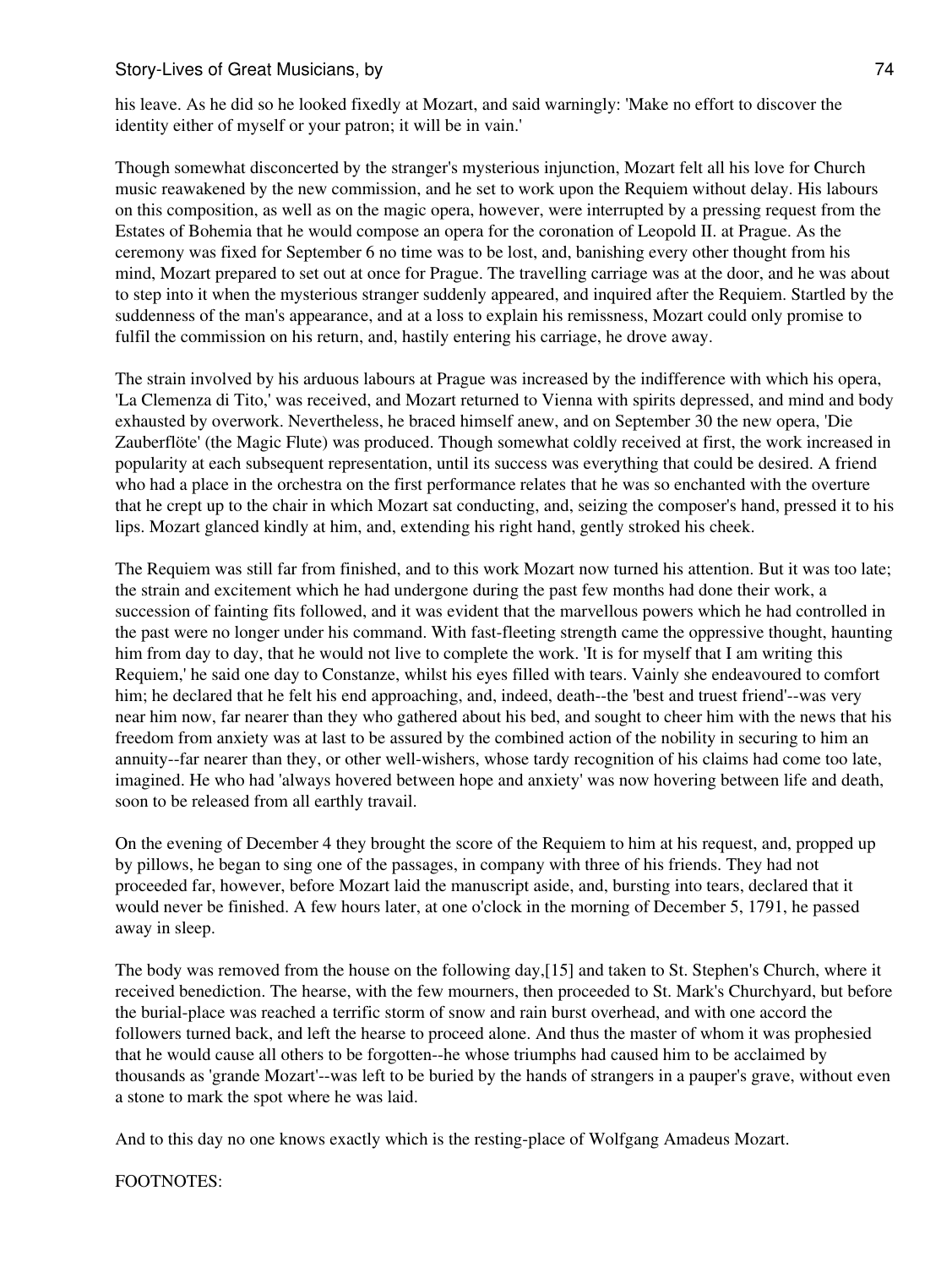[11] This manuscript book is preserved in the Mozart Museum at Salzburg, and beneath several of the pieces may be seen the notes made by the father at the time. For example, 'Wolfgang learnt this Minuet and Trio in half an hour, when he was five.' or 'Wolfgang learnt this Minuet when he was four.'

[12] 'Have mercy'--a psalm of supplication.

[13] The room and the stone table at which he worked are still shown to visitors at the Villa Bertramka, Koschirz.

[14] It was ascertained after Mozart's death that this personage was a certain Count Walsegg, who desired a Requiem to be performed in memory of his wife. The messenger was his steward. The reason for secrecy was that the Count intended to pass off the Requiem as his own composition, and in this he actually succeeded.

## [15] Mozart died of malignant typhus fever.

## MOZART'S PRINCIPAL COMPOSITIONS

OPERAS, ETC.: Bastien und Bastienne. 1768. La finta Semplice. 1768. Mitridate, Ré di Ponto. 1770. Ascanio in Alba. 1771. La finta Giardiniera. 1774. Il Ré Pastore. 1775. Zaida. 1780. King Thamos. 1780. [The three motets, 'Splendente Te Deus,' 'Ne pulvis et cinis,' and 'Deus Tibi laus et honor,' are adaptations from this work.] Idomeneo, Ré di Creta. 1781. Die Entführung aus dem Serail. 1782. Der Schauspieldirector. 1786. Le Nozze di Figaro. 1786. Il Don Giovanni. 1787. Cosi fan tutte. 1790. Die Zauberflöte. 1791. La Clemenza di Tito. 1791. 15 Masses (1768-1783) and 1 Requiem (1791). [The masses published by Novello as No. 7 (B-flat), No. 8 (C), No. 9 (G), No. 12 (G), Nos. 13 and 16 (E-flat--one Mass), and No. 17 (C), are not considered authentic. The same may be said of the Requiem in D minor (No. 18). The celebrated Requiem (also in D minor, Novello, No. 15) was completed by Süssmayer after Mozart's death. The well-known Novello No. 1 (in C) and No. 2 (also in C) were composed in 1779 and 1776.] 4 Litanies. 2 Vespers. 1779 and 1780. [The 'Laudate Dominum' (in A) of the earlier setting is well known.] Te Deum in C. 1772. Motet, Ave verum. 1791. Cantata, Davidde Penitente. 1785. 41 Arias for different voices. 6 Vocal Trios and 1 Quartet. 41 Symphonies. [The earliest symphony was in E-flat (1764). Mention may also be made of three in the key of D--the Parisian (1778), the Haffner (1782), and the Prague (1786)--and of his three last and greatest--in E-flat, G minor, and C, the Jupiter--all composed in 1788.] 31 Divertimenti, Serenades, etc. Masonic Dirge in C minor. 1785. 8 Quintets for strings. 1 Quintet for clarinet and strings. 1789. 26 Quartets for strings. 1770-1790. [The six quartets dedicated to Haydn were composed in 1782-85.] 6 Concertos for violin. 4 Concertos for horn. 1 Concerto for clarinet. 1791. 25 Concertos for pianoforte. [We may mention the Concerto in D (1773), in D minor (1784), that in G (1784), two in C (1784 and 1786), and one in C minor (1786).] Concerto for two pianofortes in E-flat. 1780. Concerto for three pianofortes in F. 1776. 2 Quartets for pianoforte and strings. 7 Trios for pianoforte and strings. 42 Sonatas for pianoforte and violin. [The sonata in B-flat, dedicated to Mlle. Strinasacchi, was composed in 1784.] 17 Sonatas for pianoforte solo. 5 Sonatas for pianoforte, four hands. Rondo in A minor for pianoforte. 1787. 17 Sonatas for organ, with accompaniment.

## BEETHOVEN

### BEETHOVEN

It was a beautiful spring morning; the sun shone in a cloudless sky, and the birds were singing blithely on the branches of the trees just outside the window, as if inviting the child who stood within to come out into the sunshine and be as free and happy as themselves. But he could not respond to their call, for he was not yet half-way through his long task. A pitiful little figure he made, mounted on a footstool in front of the pianoforte, with his head resting wearily on his hand, and his absent, dreamy gaze fixed upon the window. Scarcely five years old, and yet condemned to practise endless finger-exercises until his eyes grew dim with straining over the notes; kept a prisoner indoors, apart from his playmates, when the sun was shining and the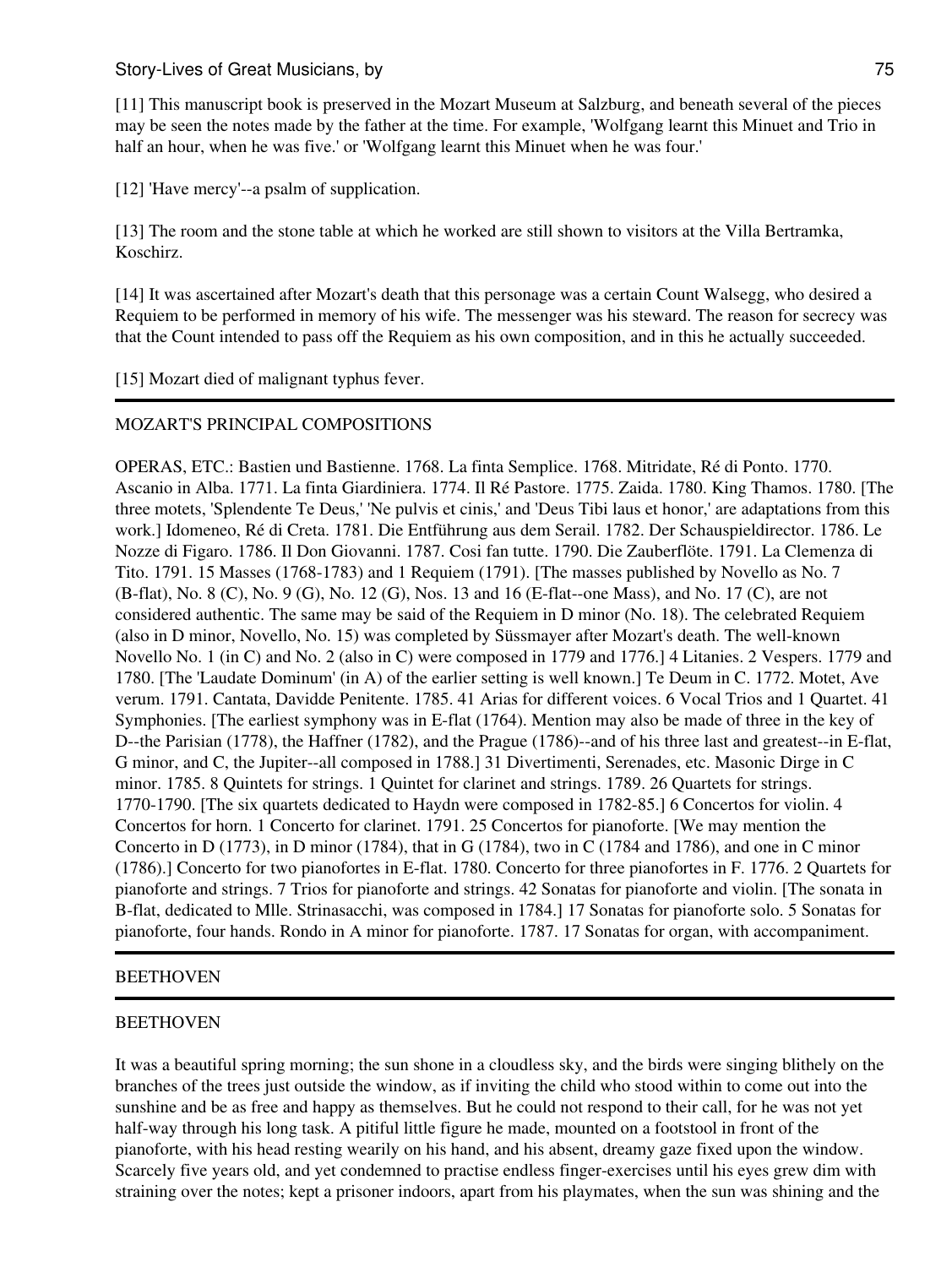birds were singing--and all because he happened to possess a great gift for music, and because his father, realising this fact, had determined to use the child's talents for the support of the family.

Suddenly the door of the sitting-room opened, and a stern face was thrust inside.

'Ludwig!'--the tone was harsh and severe, and at the well-known sound the boy awoke from his reverie--'Ludwig! what are you doing? Go on with your exercise at once, and remember there will be no soup for you until it is finished.'

Then the door closed again, and Ludwig turned with a sigh to his monotonous task. Why should his life be made so much harder than that of other children? he might have asked himself bitterly. It was not that he disliked music--no, he loved it--but he yearned for the brightness and sympathy which seemed to be given freely to others, and yet were denied to him. And as he strove to master his long exercise his eyes wandered from the music to a portrait which hung over the piano. It represented an elderly gentleman with a kindly face, bushy dark hair, and large dark eyes. It was a humorous face, not handsome, yet frank and pleasant, and decidedly clever. How clearly Ludwig could recall the bright blue coat, with its large gilt buttons, which the artist had faithfully portrayed! As the boy's glance rested upon the portrait the recollection of the merry times he had spent with his grandfather was presented to his mind. Once more he heard the old man's genial laugh, and felt the gentle pressure of his hand upon his curls. And then his playing! How little Ludwig had listened enrapt whilst Grandfather Ludwig charmed forth those mysterious melodies which seemed to be locked up at other times in the silent, prim little clavier! Those were delicious day-dreams that Grandfather Ludwig had the power to conjure up in his grandson's mind. But two years had passed since the kindly old musician had gone to his rest, and during those years the surroundings of Ludwig's childhood had changed for the worse.

The parents of Ludwig van Beethoven, as the boy was named, were extremely poor. Johann Beethoven, the father, was a member of the Court band of the Elector of Cologne, at Bonn, in which town Ludwig was born on December 16, 1770. The German Princes of those days maintained companies of musicians for the performance of Divine service in their chapels, as well as for their private entertainment, and such companies frequently comprised musicians of considerable ability. Johann's position as tenor singer was but a humble one, bringing in not more than £25 a year. The grandfather, who also belonged to the band, first as bass singer, and later as music director, had, on the other hand, achieved a considerable reputation, both as performer and composer, and during his latter years his earnings had gone far to support Johann's family, with whom he lived. With the old man's death, however, this help ceased, and the family means became greatly reduced.

It was, no doubt, in consequence of the privation felt at this time that the father was induced to keep Ludwig so hard at work. Mozart as a boy had exhibited marvellous powers, and his performances in public at an early age were attended by success. Johann, therefore, seemed to think that his little son would have a chance of earning money by his forced capacities for music. That a child of such tender years should have been regarded in the light of a bread-winner for the family appears unreasonable and hard; and it is not to be wondered at that Ludwig failed to understand the necessity which led to such pressure being put upon him. In his mother, Marie Magdalena, however, he could always find a ready sympathy and a tenderness which must have served to counteract, to some degree, the unhappiness occasioned by the father's severity. But not even a mother's love could make up for the loss the child had sustained by his grandfather's death, for the excellent qualities of head and heart which the old man had exhibited were just those which the boy missed in his father. To Ludwig music meant everything--or, rather, it would have meant everything, even at that early time, had its development only been continued under the same kindly influence.

Despite his severity and unreasonableness, however, Johann must be credited with the determination that his boy's knowledge of music should be as thorough as it was possible to make it with the means at his command, and to this end he spared no pains. Moreover, in order that Ludwig should not grow up in complete ignorance of subjects which lay outside his art, he was sent to the public school of Bonn to pick up what learning he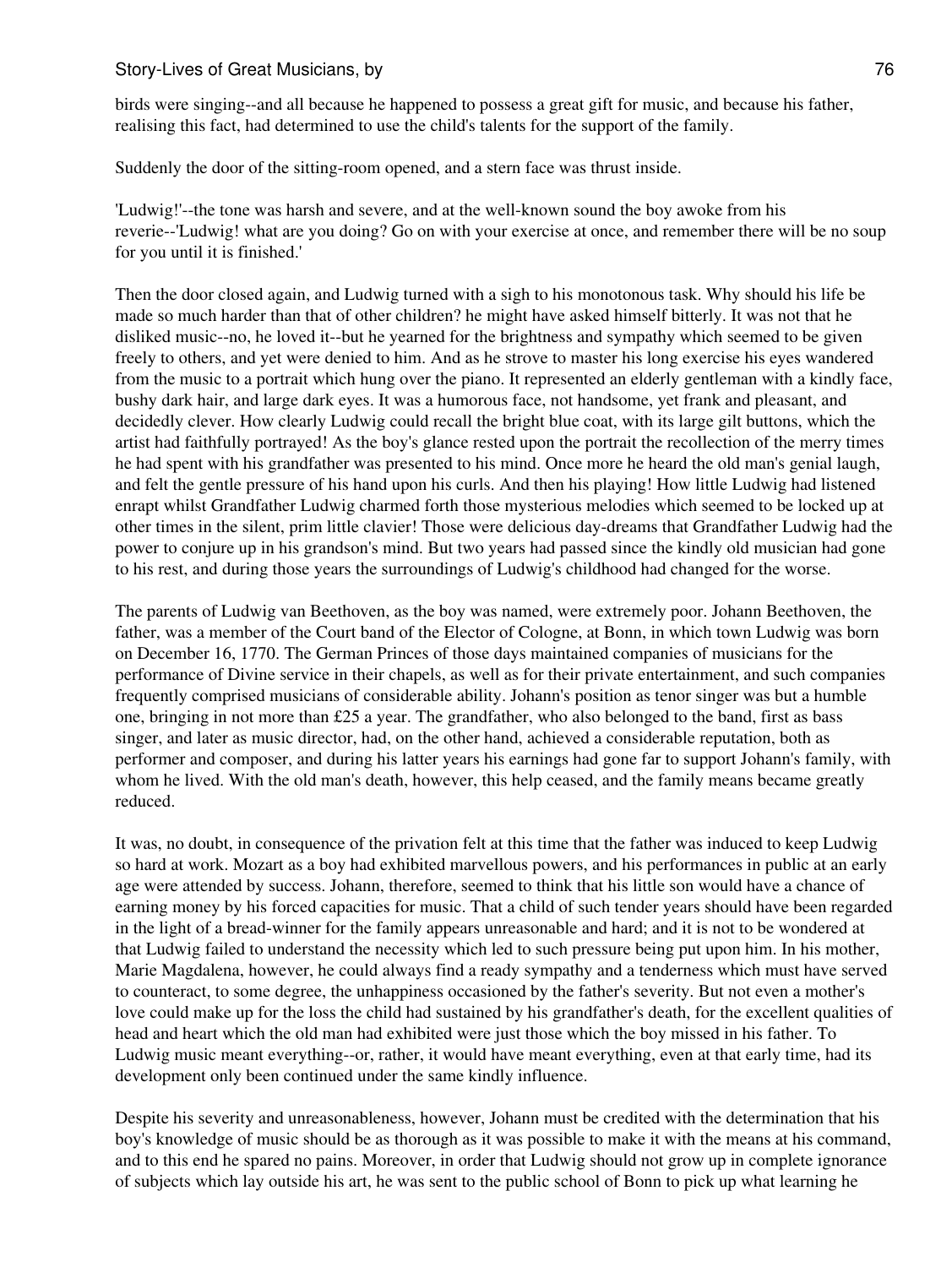could, though this chiefly comprised reading and writing. With his schoolfellows Ludwig had little in common. They thought him shy, because he kept to himself, and showed no desire to join in their games. The truth was his mind was almost wholly absorbed by music, and the consciousness that this great love had taken possession of his soul, and was growing stronger day by day may have made him inapt for games or boyish society, and thus may have led to his taking refuge in his own thoughts. In the companionship of music he could never have felt lonely, and in his walks between school hours he found plenty to interest him. He never tired of sounding Nature for her harmonies, and as he pursued his way through the fields and lanes he listened to the peasants singing at their work, and then, catching up the simple tunes, he fitted his own notes to them, so as to produce beautiful and subtle effects of harmony. Many of those old folk-tunes were closely connected with the history of the country to which they belonged; they were often the musical expression of the feelings, struggles, and passions of the people, and to Beethoven's sensitive ear they conveyed a deeper meaning than they did to the simple peasants who hummed or carolled them to the whirr of the spinning-wheel, the blows of the forge-hammer, or the speeding of the plough.

Thus, with the drudgery of unremitting toil and constant reproof, the years passed away until Ludwig was nearly nine. Hard as the lessons of those years had been, there could be no doubt as to the progress which he had made. Not even the severity and harshness of his father could lessen or abate his yearning for musical knowledge; and so it came about that one day Johann, regarding him with an expression more akin to pride and satisfaction than that which Ludwig was accustomed to read in his father's face, said, 'I can teach you no more; we must see about finding you another master.'

But how this was to be accomplished it is as difficult for us as it must have been to Johann himself to imagine; for, so far from the family circumstances having improved, the poverty was even more acute than before, and such further efforts as the father may have been induced to make to increase their comforts were negatived by his growing addiction to drink--a fact which must of itself have caused a further reduction in their resources. Fortunately, at this critical period help was forthcoming in the shape of a musician boarder, who agreed to give instruction to Ludwig in part return for his accommodation.

The coming of Tobias Pfeiffer, as the new boarder was named, must have been regarded by Ludwig with some curiosity. Would he turn out an even harder task-master than his own father had been? This question was soon settled by the glimpse which Tobias early gave to his pupil of his peculiar method of imparting instruction. Johann's evenings were now chiefly spent at some tavern resort, whither it became the custom for Tobias to repair at a very late hour, in order that he might give his drunken landlord a safe convoy home. By this friendly help the erring Johann escaped falling into the hands of the police--an eventuality which would have resulted in his losing his employment. Having fulfilled his friendly mission, Pfeiffer would betake himself to Ludwig's bedside, and, with a shake which soon became familiar, would arouse the boy with, 'Now then, Ludwig, time for practice!' At this gentle admonition the sleepy child would rise obediently, rubbing his eyes, and master and pupil descended to the sitting-room, where they would play together till the early hours of the morning--Pfeiffer giving out a theme, and Beethoven extemporising upon it, and then Ludwig in his turn giving the lead to Pfeiffer. Extemporisation would be followed by duets, until the approach of day gave warning that it was time to retire to bed. Such music as these two players made in the still hours of the night was, no doubt, but rarely heard in the district in which they lived, and on the other side of the open window, in the early dawn of the summer morning, a small knot of listeners frequently gathered, attracted by the unusual performance proceeding within.

## [Illustration: '"*Now then, Ludwig, time for practice!*"']

For about a year this curious mode of instruction continued, and during this time Ludwig's education received a stimulus in the shape of lessons in Latin, French, Italian, and Logic, given by a man named Zambona. This Zambona was an eccentric personage, whose peculiarities would appear to have been well adapted to the condition of things prevailing in the Beethoven home. He apparently considered himself qualified to fill a variety of posts, as he had acted as innkeeper, chamber-porter at the Court, and book-keeper, in addition to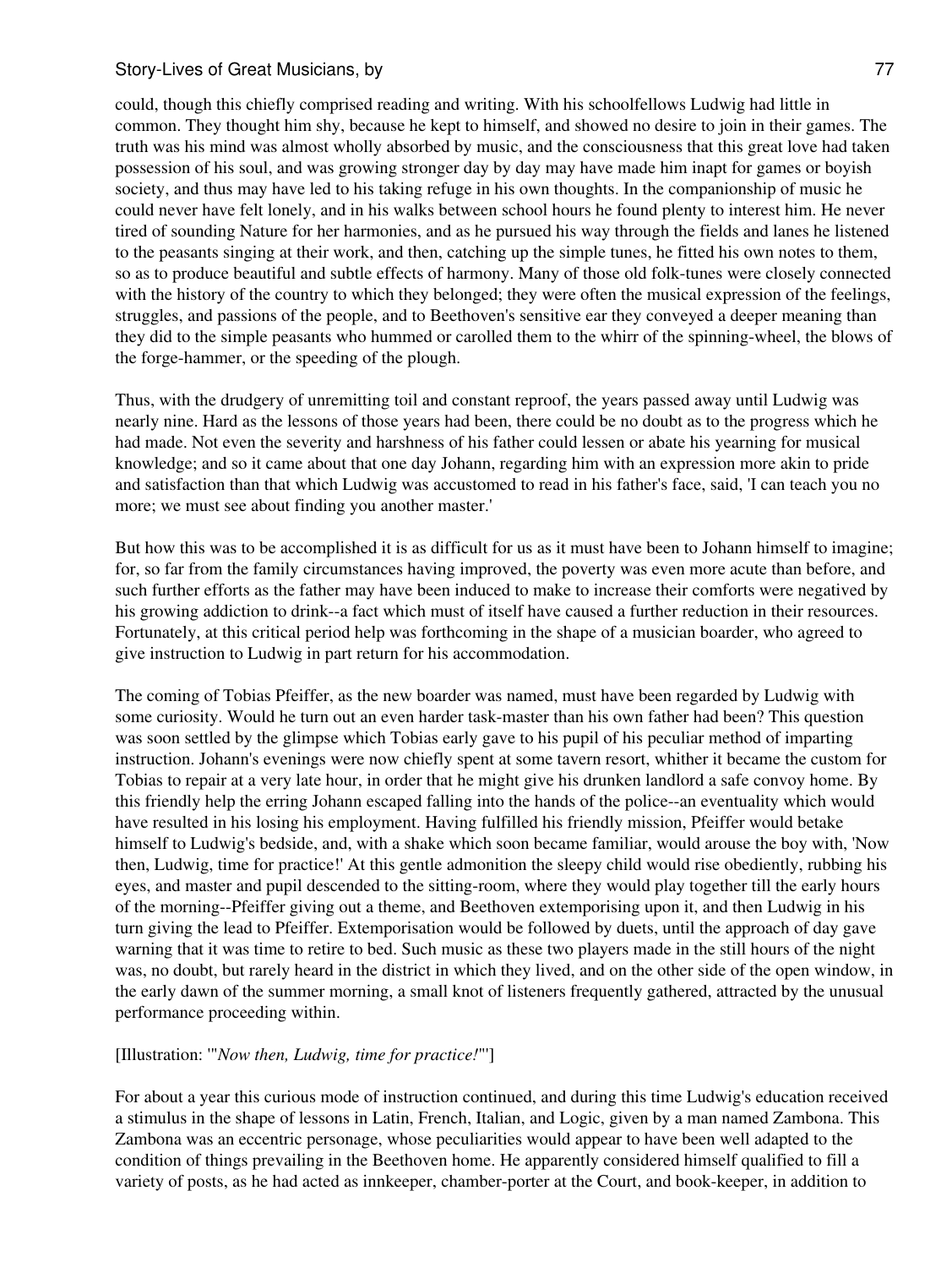being a teacher of languages; but his worth was proved by the fact that Beethoven made good progress under his tuition. Hitherto Ludwig's playing had been confined to the pianoforte and violin, but at this point a friendly hand was held out to him by an old friend of his grandfather, named Van den Eeden, who for many years had held the post of organist at the Court. 'Come to me, and I will teach you the organ,' the kindly old musician said to Ludwig, and the boy's heart leapt with pleasure at the generous offer. No doubt Van den Eeden saw in the young player the signs of genius such as his old friend had exhibited in no small degree in past years, and felt drawn towards him in consequence. A new field was thus opened to Beethoven, and when, at the end of a year, Van den Eeden resigned on account of ill-health, and the post was given to Christian Neefe, Ludwig was happy in the discovery of a new friend, who not only expressed his willingness to carry on the instruction, but was quick to recognise the boy's extraordinary talent. At this point of our story we get our first glimpse of the fruits of Beethoven's work at composition. The death of a friend who had assisted the family with money gifts inspired him to write a cantata in his honour; but though it was performed at the funeral, no trace exists for us of this little outcome of gratitude on Beethoven's part.

Ludwig was now ten years old, and in the winter of 1781 he made his first essay at bread-winning for the family. The state of things at home was wretched in the extreme, and the hopelessness of looking to the father to retrieve the condition into which they had fallen decided Ludwig's mother upon undertaking a tour through Holland with the boy, in the hope that his playing at the houses of the rich might bring in money. We may well believe that sheer necessity alone impelled the gentle, ailing woman to such a step. Her faith in her son's powers was evidently of a higher order than that of Johann, and she must have seen that this exhibition of his talents at so early an age not only implied an interruption to his studies, but also, to some extent, a debasing of the art which she felt that he loved for its own sake. The tour produced money--that chiefest need of the moment--and, so far, it was a success; but Ludwig himself did not carry away any pleasing recollections of his visit. 'The Dutch are very stingy, and I shall take care not to trouble them again,' he afterwards remarked to a friend; and there was no repetition of the experiment.

In the following year a notice appeared in *Cramer's Magazine*, calling the attention of music-lovers to a young player who, though not more than eleven years old, could play with force and finish, read well at sight, and--most remarkable of all--play the greater part of Bach's 'Wohltemperirte Klavier' (Well-tempered Clavier), 'a feat,' declared the writer, 'which will be understood by the initiated.' 'This young genius,' the article went on to say, 'deserves some assistance that he may travel. If he goes on as he has begun, he will certainly become a second Mozart.'

The writer of this notice was Christian Neefe, and the subject of his praise was none other than his pupil, Ludwig Beethoven. That the boy should have mastered a work of such extraordinary difficulty as Bach's collection of preludes and fugues may well have excited the astonishment of his friend and teacher, whose praise was thus deservedly given. But Neefe's confidence in his pupil's abilities was shown in a more substantial manner during this same year. Van den Eeden's death took place in June, and when the Court band had played the old organist to his last resting-place Neefe received orders to proceed with the rest of the performers to Münster, whither the Elector had already gone. Two days before the band left Bonn Neefe called Beethoven to his side, and told him that he was going away for a time. 'I must have a deputy to take my place at the organ here,' continued the organist, looking keenly into his pupil's face as he spoke. 'Now, tell me, who do you think I ought to appoint to the post?'

Ludwig's face was crossed by a shade of trouble. If his kind tutor was going away, how did he know whether he would find his deputy equally willing to teach him? But Christian Neefe was waiting for his answer, and his eyes were shining with a kindly, half-amused light. 'I do not know,' Ludwig began hesitatingly. But Neefe's eyes had grown serious, and he now spoke with earnestness.

'I have thought of a deputy, Ludwig, and I think I can trust him--yes, I am sure I may trust him. The deputy shall be yourself!'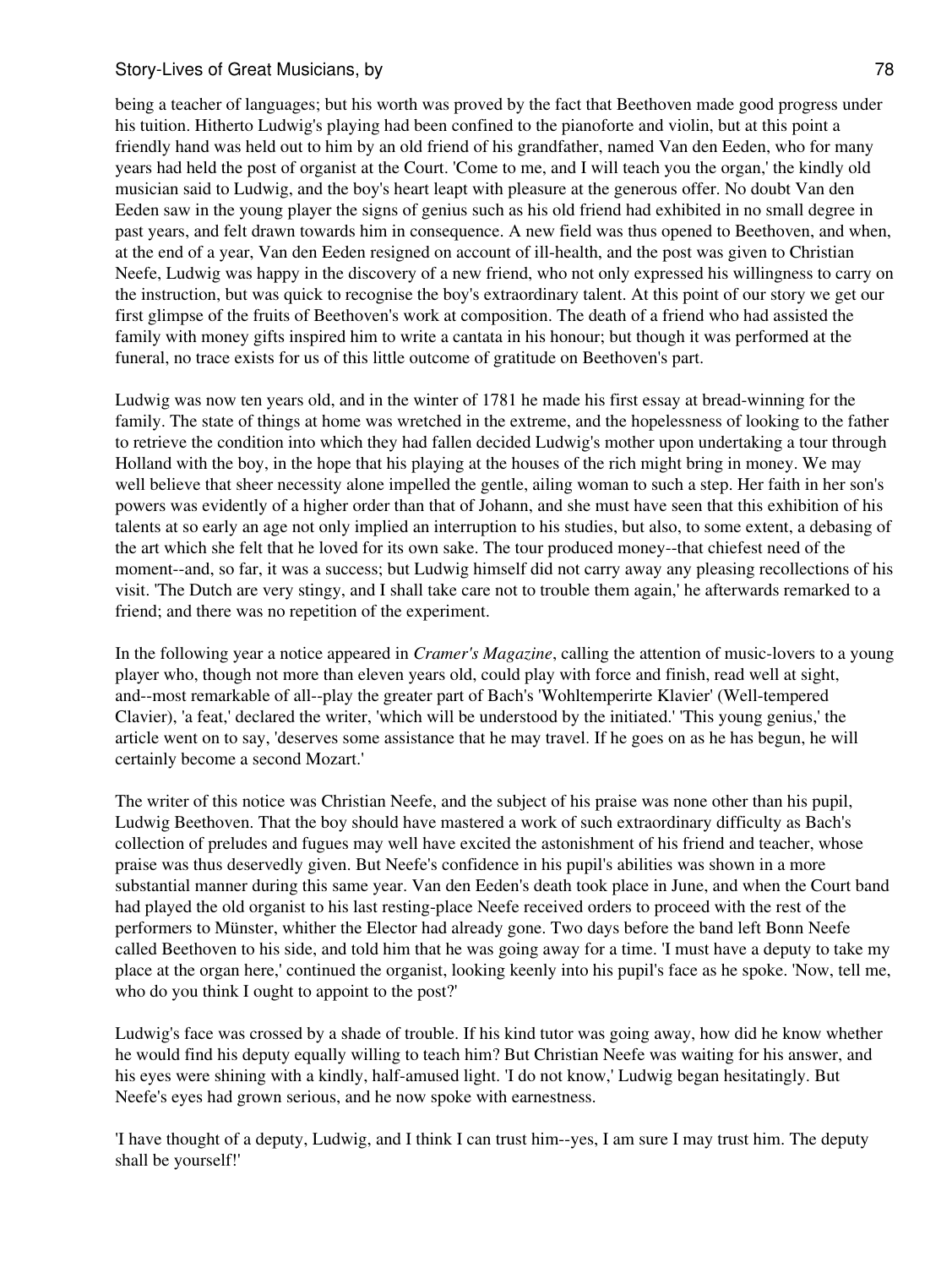Beethoven's surprise and delight may be imagined. But Neefe knew what he was about, and in this preferment we may mark the first step in the recognition of Beethoven's genius. The honour was great. To be entrusted with the conduct of Divine service at the chapel, and to receive the deference due to the position of organist--it must have seemed incredible to Ludwig at first; and he was only eleven and a half! To his mother he must first have carried the good news, and if the father's expression had in it less of joy and thankfulness than hers it must be attributed to the fact that no pay was attached to the exalted position which Ludwig had obtained.

Beethoven had now practically the choice of three instruments to select from; but his heart did not waver for long, ere it became fixed upon the pianoforte as the fittest interpreter of his genius, and he was true to his first love to the end. His 'Three Sonatas for the Pianoforte,' written about this time, gives us the first record of his published works. Evidently those terrible finger exercises were beginning to bear fruit, for the young musician had acquired considerable command over the instrument of his choice--indeed, his musical life was now beginning to open itself before him, and the longing to do great things had taken possession of his soul. There were no more tears at being forced to work, for the greatest incentives to work--love and ambition--were now swaying him and impelling him onwards at a speed which nothing could check. Neefe's confidence and praise were more than justified, and before he had completed his thirteenth year Beethoven received his first official appointment at the hands of the Elector. He could now sign himself 'Ludwig van Beethoven, Cembalist im Orchester,' and his duties comprised not only the playing of the pianoforte in the orchestra, but the conducting of the band at rehearsals. With this accession, however, there was still the fact staring him in the face of no money coming in. Just at this time, too, the Elector Max Friedrich died; and it was not until a year later, when Beethoven was appointed second organist to the Court, under the new Elector Max Franz, that he began to receive a small salary in return for his services. Thirteen pounds a year sounds very little for so much work and responsibility, but Ludwig was overjoyed to think that he could back up his announcement to his parents with so substantial a fact as the receipt of an income. For the poverty at home was keener than ever; Johann's earnings did not exceed  $£25$  a year, and as his voice was steadily declining, the outlook for the family had become exceedingly black.

The time would not appear to have been propitious for joking; nevertheless, Beethoven sat in the organ-loft one day planning a joke. He had just had a conversation with one of the chief singers of the band--a tenor named Heller--and the latter had been boasting that his knowledge of singing was so great that he could easily surmount any difficulty as it presented itself. Beethoven inherited from his grandfather a love of joking, and the temptation to lower the singer's vanity was too great to be resisted. Accordingly, on the following Sunday, whilst Heller was singing a solo to Ludwig's accompaniment, the latter adroitly introduced a modulation of his own. Heller unsuspectingly followed his lead, and fell into the trap devised for him, with the result that, after attempting to keep up with the organist, he lost himself entirely and, to the astonishment of the congregation, came to a dead stop; and it was only when Beethoven returned to the original key that the disconcerted singer could proceed. Heller was naturally furious at the trick played upon him, and lodged a complaint with the Elector. The latter, however, was too good a musician himself to be angry at this exhibition of skill on the part of his youngest performer, and he contented himself with admonishing Beethoven not to attempt any more clever tricks.

There was a dream which had taken possession of young Beethoven's mind at this time. It was constantly recurring during the hours of work, and when he lay down to sleep in his poorly-furnished attic it was with the hope that the dawning of a new day might bring him nearer to its realisation. Yet for some time the dream remained only a shadowy companion to his working thoughts, ever present, it is true, and sometimes glowing in brighter colours that seemed to give to it the semblance of reality--but still, only a dream. But the vision seen afar off was to be realised at length--Beethoven was to visit Vienna! It was the city of his dreams, the centre of his longings, this Vienna, just as it was the centre of the musical world of Germany at that time. A kind friend had come forward with the offer to pay his expenses for the journey, and Ludwig knew that his dream had come true.

As we have seen, the dire straits into which the family had fallen had not hindered Beethoven's pursuit of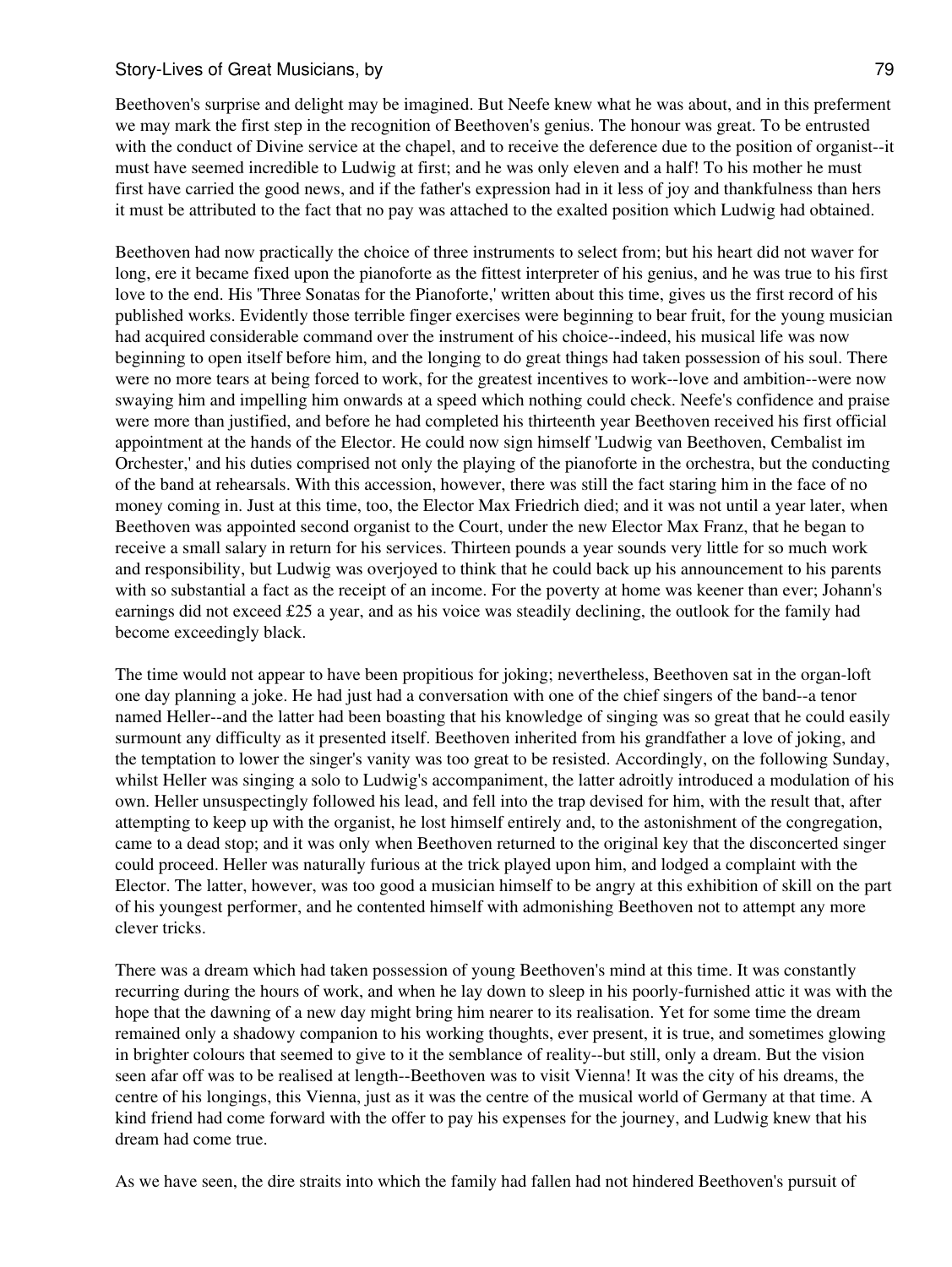musical knowledge. His genius had steadily asserted itself under the most adverse conditions; and now we are to picture the young musician, at the age of seventeen, full of fire and energy, setting out on a journey which must have been fraught with the brightest anticipations. He was to meet in Vienna the greatest composer of the day. Mozart--the divine Mozart--was staying in the city, planning the production of his opera, 'Don Giovanni,' and it had been arranged that he should receive Beethoven and put his powers to the test.

On reaching Vienna, Ludwig made his way to Mozart's house, and with a heart beating high with expectancy, and a face aglow with excitement, he was ushered into the presence of the maestro. Mozart received him kindly, but it was evident that his thoughts were preoccupied, for, after desiring Beethoven to play, he began to turn over his papers in a listless fashion. 'Ah!' thought Beethoven; 'he imagines that I have merely come to play him something which I have practised for the occasion.' Dismayed by this reflection, he took his hands from the keyboard and, turning to Mozart, said, 'Will you give me a theme on which to extemporise?' Aroused by his appeal, and the earnest look which accompanied it, Mozart sat down and played a simple theme; and then Beethoven, taking up the slender thread, improvised so finely--allowing his feelings to flow into the music as he went on--that a bystander could not fail to have been struck by the change which came over Mozart's face as he listened. The abstracted look gave place to one of pure astonishment. Then he arose from his seat, and, stepping softly into an adjoining room, where a number of his friends were waiting to see him, he exclaimed, 'Pay attention to this young man, for he will make a noise in the world some day.' Beethoven, meanwhile, played on and on, lost in the intricate melodies which he was weaving out of the single thread, until the touch of Mozart's hand upon his shoulder recalled him to earth to hear the master's praises sounding in his ear.

Vanished in a moment were the memories of the trials and hardships which he had undergone in order to perfect himself for this day of trial, for Beethoven realised that he possessed the power of impressing so great a judge as Mozart; and praise and encouragement were needed at that time, when he was trying to do his best, rather than later on, when his powers were assured. Nor was this the only recognition which his talents received on his visit. The fame of the young player had reached the ears of royalty itself, and he was granted an audience of the Emperor Joseph, whose love of music had made him desirous of hearing for himself what the Bonn performer could do.

## [Illustration: "*Pay attention to this young man, for he will make a noise in the world some day.*"]

Beethoven's happiness, however, was soon to be clouded by sorrow, for shortly after his return to Bonn his mother died--the mother to whom he owed so much gentleness and sympathy in his childhood; she who was always ready to forgive his outbursts of temper and impatience, and to cheer and encourage him to further effort. How deeply he felt her loss may be gathered from the letter which he wrote to a friend at the time. 'She was, indeed, a kind, loving mother to me, and my best friend. Ah! who was happier than I, when I could still utter the sweet name of mother, and it was heard? But to whom can I now say it? Only to the silent form resembling her, evoked by the power of imagination.' That her death inspired some of his most beautiful compositions we may suppose, for it is natural that his grief should have found its best expression in music. A few months later his little sister Margaretha died, and the sense of loneliness deepened.

And then something bright came into his life. He made the acquaintance of a family named Breuning, comprising a widow lady and her four children--three boys and a girl--all of about his own age. The youngest boy and the daughter became his pupils, and a close friendship sprang up between them. He stayed at the house for several days at a time, joined in their excursions, and in every way was treated as one of the family. As the Breunings were intellectual people, their friendship was a great help to Beethoven; his whole nature expanded in the sunshine of their society, and very soon he found himself taking a deep interest in the literature of his country--a subject of which he had previously been ignorant. An affection for English authors likewise grew from this intimacy with a family of wide tastes and acquirements--indeed, new interests and fresh paths of pleasant intercourse were opening to him every day, whilst the separation from the miserable surroundings of his own home invigorated him for work. Every hour that could be spared from his official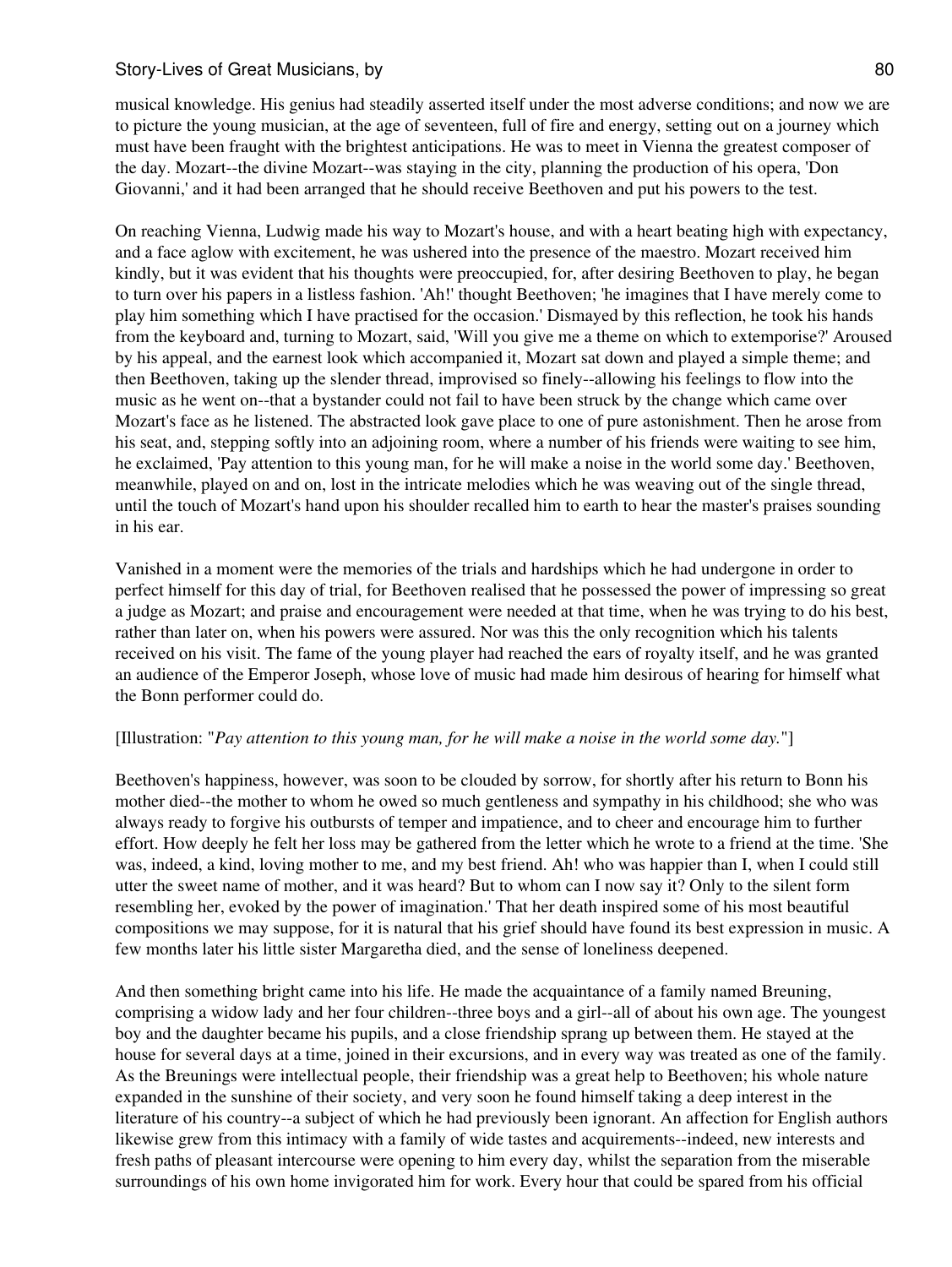duties or his teaching was devoted to study and composition. Most of his composing was done in the open air; and for this purpose he provided himself with rough sketch-books, one of which he always carried with him, so that he might jot down in it such musical ideas as occurred to him during his rambles through the lanes and fields.

### [Illustration: '*Seated before an old, worn-out piano.*']

It was during this happy intercourse with the Breuning family that Beethoven made the acquaintance of a generous young nobleman, with whom he not only became on the most friendly terms, but who both helped him and encouraged his talents. Count von Waldstein, as the nobleman was named, called one day on Beethoven in his poor room, and found the composer, whose works he so much admired, seated before an old, worn-out piano, on which he was elaborating one of his compositions. The Count said nothing at the time, but shortly afterwards Beethoven was astonished and delighted at receiving a fine new instrument, accompanied by a message from his friend praying his acceptance of the gift. It went to the Count's heart to observe the poverty-stricken conditions under which the composer worked. That he himself should be surrounded by every luxury, whilst the gifted musician who laboured for his enjoyment was driven to practise all manner of shifts to maintain himself in food and clothing, seemed intolerably unjust. Yet Waldstein knew and respected Beethoven too well to offend his pride by offering presents of money where no service was required in return; and so he hit upon the harmless device of helping his poor friend under the pretence that the Elector was making him an allowance. But though he opened his purse in another's name, he took care to let Beethoven see into his own heart, in order that he might there read the sympathy and affection for which, happily, no cloak was needed.

How deeply Beethoven was moved by this friendship we may understand when we listen to the grand sonata which, though it was not composed until some years later, he dedicated to the Count. We want no better title for this exquisitely beautiful work than that by which it is known to the world--the 'Waldstein Sonata.' As the grand chords which follow the opening bars strike the ear it seems as if Beethoven were speaking to his friend--speaking to him out of the fullness of his heart, out of his poverty and mean surroundings--and rising by the strengthening influence of love to a height of eloquence and grandeur which no spoken words could have attained.

The conditions at home, meanwhile, were growing worse. Carl and Johann, Beethoven's two younger brothers, of whom no previous mention has been made, were engaged, the one in studying music, and the other as apprentice to the Court apothecary, but neither was bringing grist to the mill. The father had sunk still deeper under the degrading influence of drink, and his voice was almost ruined by his excesses, so that it had become increasingly difficult to maintain for the family even the appearance of respectability. On more than one occasion Beethoven, in returning home at night, had encountered his drunken father in the hands of the police, from whose custody he had succeeded in rescuing him only after much persuasion, and it seemed as if his discharge from the band must be merely a question of time. The state of affairs, in fact, could no longer be concealed from the Elector, who, knowing the circumstances with which Beethoven had to contend, finally ordered that a portion of the father's salary should be paid over to Ludwig, in order that the money might be properly expended for the support of the family.

Meanwhile, at the Court itself great changes had been effected in regard to the band. With a view to encouraging the growth of operatic art, the Elector had established a national theatre, and Beethoven was appointed viola player in the orchestra, in addition to retaining the post of second organist to the chapel. The numerous performances of operatic works by the company must have given Beethoven an insight into what was to him a new branch of his art, from which he did not fail to profit later on. His work in the band was not increased by the changes which had been made, and as the Elector was frequently absent from Bonn, he found ample leisure to pursue his studies in composition, and to enjoy the intellectual society of his friends. Four years thus slipped away, until the month of July, 1792, saw the Bonn musicians preparing to receive a distinguished visitor. Haydn was to pass through Bonn on his way to Vienna from London, where his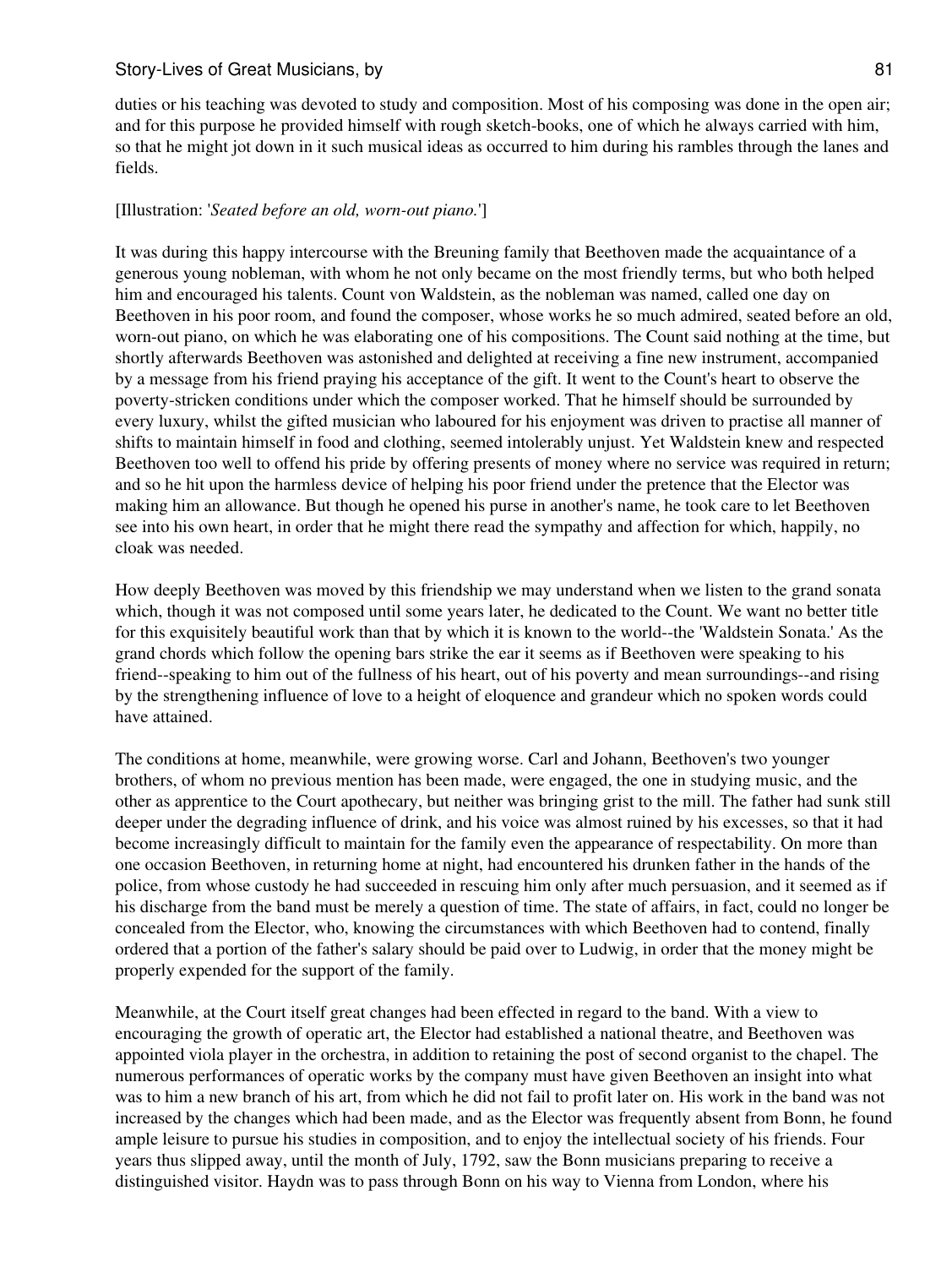compositions and playing had created a sensation, and the band had arranged a grand reception in his honour. Beethoven, of course, was amongst the invited guests on the occasion, and he seized the opportunity of submitting to the master a cantata which he had lately composed. Haydn praised the composition highly, and warmly encouraged Beethoven to go on with his studies--words which sent the young composer back to his work with glowing cheeks and a determination to accomplish greater things.

# [Illustration: '*Haydn praised the composition highly.*']

The commendation of so renowned a master as Haydn must have gone far towards convincing the Elector that by keeping Beethoven at Bonn he was burying talent and cramping powers that only required a wider scope in order to produce great works, and that, therefore, some step should now be taken to develop his genius. It was with a heart overflowing with joy and gratitude that Ludwig learnt that the kindly Max Franz had decided to send him to Vienna, at his own expense, to take lessons in strict counterpoint from Haydn. Surely this could mean nothing less than that the days of adversity and struggling with poverty had closed behind him for ever, and that a future bright with hope had opened, upon which, though he might not forecast its results, he could enter with courage and determination. He was now twenty-two, and his compositions--published and in manuscript--had brought him such fame and appreciation as the small German town could give to one born and reared within its narrow sphere. Now, however, the bonds which hitherto had fettered his genius were to be broken, and, freed from the restraint of Court duties, he would be able to give full vent to the powers which he was burning to express.

In November of this year he bade farewell to Bonn and his friends, and set forth on his journey, though not, we may be sure, without regrets at parting with such true helpers and sympathisers as Count Waldstein, the Breunings, and the man to whom he owed so much--Christian Neefe. With the last named he left these words of thanks: 'Thank you for the counsel you have so often given me on my progress in my divine art. Should I ever become a great man you will certainly have assisted in it.' In an album provided for the purpose his musical brethren inscribed their farewells, and Waldstein's message ran as follows:

## 'DEAR BEETHOVEN,

'You are travelling to Vienna in fulfilment of your long-cherished wish. The genius of Mozart is still weeping and bewailing the death of her favourite.[16] With the inexhaustible Haydn she found a refuge, but no occupation, and is now waiting to leave him and join herself to some one else. Labour assiduously, and receive Mozart's spirit from the hands of Haydn.

## 'Your old friend, 'WALDSTEIN.

## 'BONN, '*October 29, 1792.*

Little did either Beethoven or his friends imagine that he would never set foot in Bonn again, but so it was to be. Two years later war had broken out with France, Bonn was captured by the French Republican army, and the Elector and his retinue were forced to fly the town. Those two years had witnessed great strides in the march of Beethoven's career. He had arrived in Vienna as a comparatively unknown musician--though not, it is true, without recommendations from Count Waldstein--but his marvellous command of the pianoforte, and, more especially, his powers of extemporisation, had electrified his hearers to such a degree as to secure for him a place in the front rank of performers of the day. He was a constant visitor at the houses of the aristocracy, with several members of whom he had become on terms of intimacy. In the Prince and Princess Karl Lichnowsky he had found true friends and sincere admirers, who not only welcomed him as one of the family, but provided apartments for him in their house, and bestowed upon him an annuity of £60. Many who had heard him play forthwith engaged him as teacher, and on every hand his genius and powers were the theme of the hour.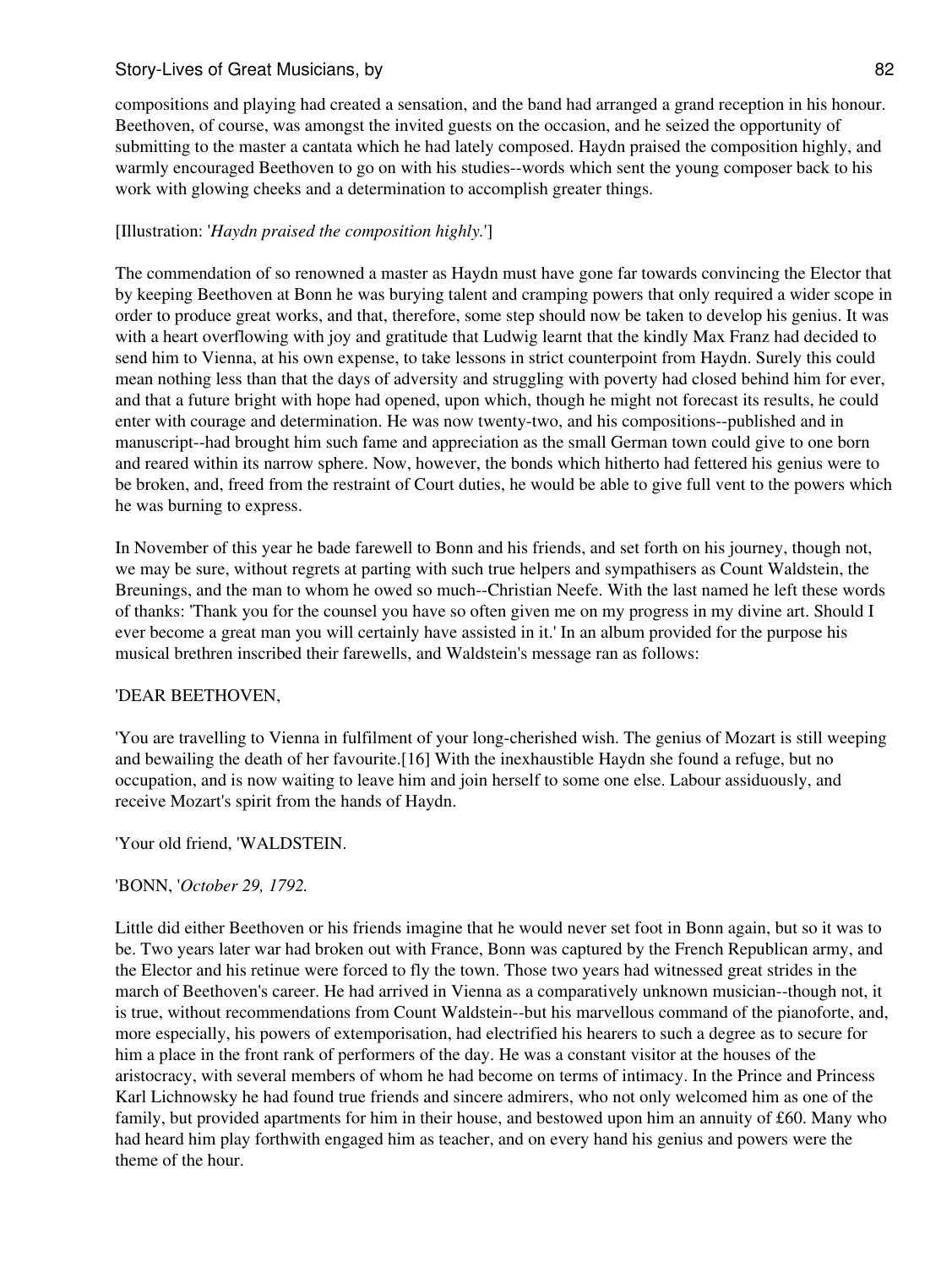It is hardly to be wondered at that with all this praise and patronage on the part of the wealthy aristocracy (and it is necessary to bear in mind that in Vienna at that time the musical profession was entirely dependent upon the patronage of the nobility), Beethoven should have encountered considerable hostility from other members of his profession. For a good deal of the enmity which his success aroused he himself was no doubt to blame; he took no pains to please or conciliate, and he showed even more independence towards the rich and great than towards those of his own rank. The result was that only those who could afford to overlook his faults for the sake of his genius--and for the sake of something else which lay beneath his crust of obstinate pride and openly expressed disregard for rank and wealth--remained constant to him. Of his obstinacy and self-will several instances will be given in the course of our story; but it is necessary at this point to draw attention to the early period at which this determined force of character began to assert itself. It is an astonishing fact, and one that demonstrates the extraordinary power of Beethoven's genius, that in spite of everything that could be urged against him--his origin, rudeness of manner and speech, refusal to pay homage to the great--even his youth and the comparative shortness of the time during which he had been before the public--Beethoven should have not only won a front place as a performer, but also retained the sincere regard and respect of men and women belonging to the worthiest as well as the highest ranks of society.

In the midst of the whirl of work and entertainment into which the musical life of Vienna had plunged him, Beethoven was constant to those whom he had left behind him at Bonn. He had not been absent more than a month before he received news of his father's death. There had been very little affection in his heart for the parent whose severity had called forth his childish tears, and whose selfish indulgence had increased the burden of his mother's existence, nor was Beethoven the man to pretend what he did not feel. But with the father's death the allowance which had been paid through Ludwig for the support of the two sons, Carl and Johann, ceased, and this fact awoke Beethoven to instant action. He wrote to the Elector begging that the grant might be continued for his sake, and the request was granted. Later on we shall see to what extent he carried his affection for at least one of these brothers.

With the Prince and Princess Lichnowsky Beethoven shortly became, as we have said, on terms of the greatest intimacy. All Vienna looked to the house of Lichnowsky for patronage and help wherever art or science was concerned, and none looked in vain. To Beethoven--young, rough, and almost untutored in the usages of society, but with his commanding genius and his equally remarkable personality--the Lichnowskys were kindness itself. The Princess saw to his comforts, and arranged his engagements in the same motherly fashion as Madame Breuning had done after his mother's death, whilst the Prince even went so far in his consideration for Beethoven's sensitiveness as to direct his servants to attend to the musician's bell before answering his own. Extreme sensibility to what he deemed indifference or neglect on the part of his friends was undoubtedly one of Ludwig's chief weaknesses; but he resented angrily the Prince's discovery of the fact, and to mark his displeasure he immediately engaged a servant of his own to wait upon him. The regularity of the household arrangements at the palace was another matter which grated against Beethoven's love of Bohemianism; to be forced to dress for dinner, especially at a set hour of the day, was to him an abomination not to be suffered. The workings of his genius were not to be regulated by the clockwork contrivances of civilised life, and hence he first took to dining out at some tavern, where he could be at his ease, and finally went altogether into lodgings. But the Prince and Princess, like the good, sensible people they were, only smiled at the vagaries of their favourite, and if his seat at their table was henceforth but too frequently vacant, they kept for him a warm corner in their hearts; whilst, as for Beethoven himself, his affection for his kind friends remained as strong as ever.

Careless as he was with regard both to dress and manners, there was no trace of either carelessness or haste in his compositions, and he was most insistent in having the latter performed in exact accordance with his plans. One night, when his great work 'Leonore' was to be rehearsed, the third bassoon failed to put in an appearance, and Beethoven stamped about in a fury, heaping execrations upon the head of the absent player. Prince Lobkowitz, who was present, and who was one of Beethoven's chief patrons, laughed heartily at the composer's outburst, and then tried to calm him by saying: 'Well, well, what does it matter? You have the first and second bassoons safely here, surely the third man doesn't count for much.' The rehearsal was at length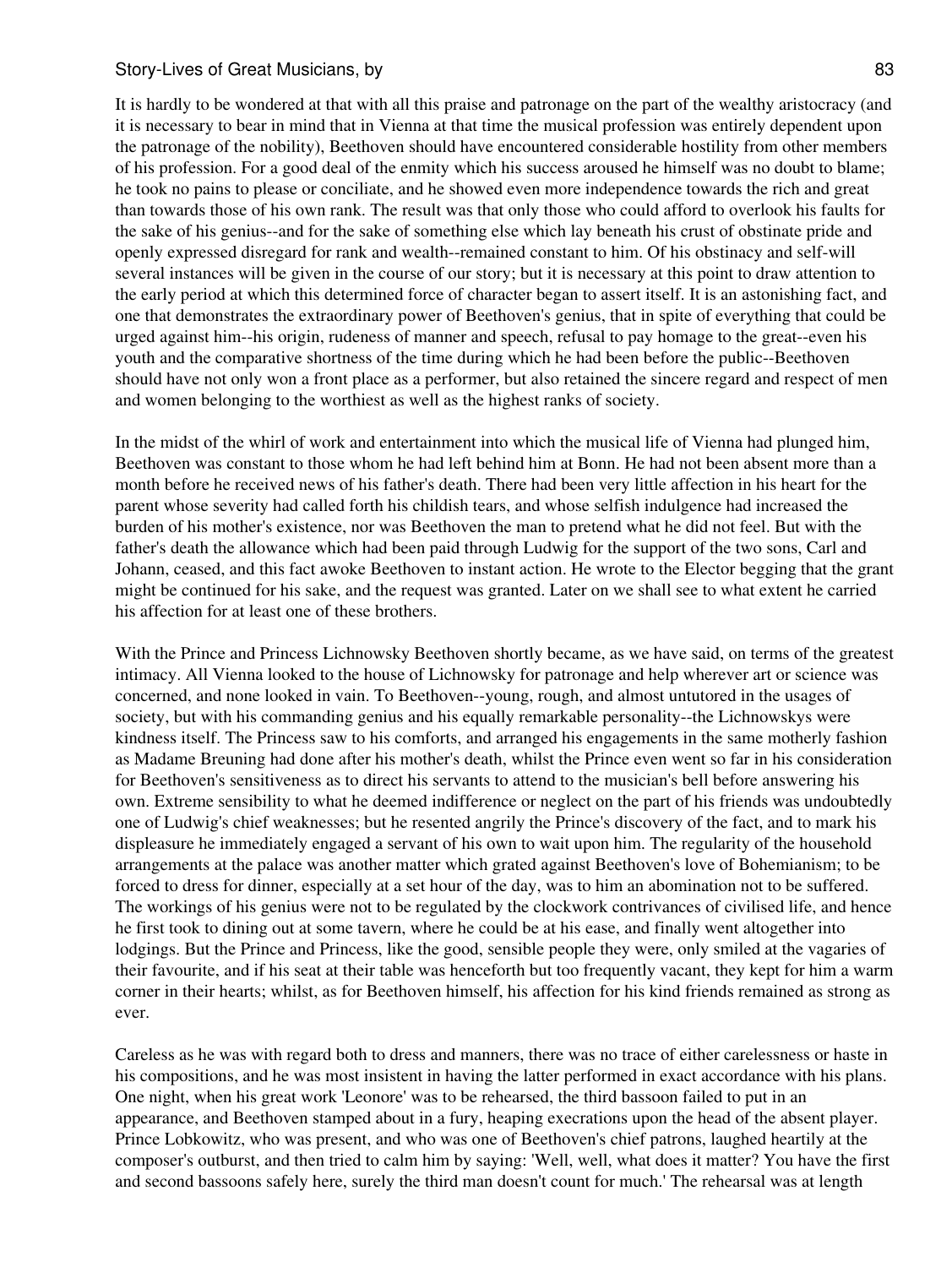allowed to proceed, but Beethoven could not forget that his judgment had been questioned by the Prince's mocking laughter, and as soon as the performance had ended and the company had dispersed, he rushed across the Platz to the gates of the Lobkowitz Palace, and shouted at the top of his voice: 'Lobkowitzscher Esel! Lobkowitzscher Esel!' ('Ass of a Lobkowitz! Ass of a Lobkowitz!')

Beethoven's temper was of the passionate order that is apt to explode at the slightest provocation, and when once aroused he seemed to lose all power of self-control. As one of his greatest friends[17] has remarked, he needed at his elbow some one who possessed the ability to give a humorous turn to what was spoken in the heat of the moment, so as to put them all on good terms with one another again. As it was, he would say the unkindest things even to his greatest friends, and afterwards bitterly regret having said them. His manners were rude and abrupt, but his great genius, combined with the absolute simplicity and straightforwardness of his character, won him his way everywhere. A personality so rare as Beethoven's had a charm for those who worshipped genius, and thus he was forgiven speeches which no one else in his position would have dared to utter. He manifested complete indifference with regard to what people said of him or of his works--only when his honour was in any way impeached did he blaze forth in his own defence. He hated deception of any kind; in both heart and action he was as open as the day, and he was quick to resent a suspicion of deception on the part of others. On one occasion a hitch occurred with regard to a performance of his works, and he suddenly suspected three of his friends of having created the obstacle for their own ends, although they had in reality been working hard to overcome the difficulty. He accordingly sat down and wrote to each as follows:

## '*To Count Lichnowsky.*

'Falsehoods I despise. Visit me no more. There will be no concert.

## 'BEETHOVEN.'

## '*To Herr Schindler.*

'Visit me no more until I send for you. No concert.

## 'BEETHOVEN.'

## '*To Herr Schuppanzigh.*

'Visit me no more. I give no concert.

### 'BEETHOVEN.'

Haydn and Beethoven did not get on well together; there seems to have been something antagonistic in their natures which prevented anything approaching to reciprocal feeling between them. Beethoven from the first considered that he had a grievance against his master in the fact that he did not make sufficient progress, owing to Haydn's being so much occupied with his own work. This dissatisfaction led to his seeking guidance in other quarters; but for about a year after his arrival in Vienna he refrained from doing this openly, until Haydn's departure for England gave him the opportunity of changing masters. Thereafter he took lessons every day of the week from several of the best musicians in the city both in playing and composition. Albrechtsberger was the famous contrapuntist of his day, and Beethoven derived much from his teaching; he does not appear to have impressed his master, however, with a high opinion of his powers, for the old man advised one of his pupils to have nothing to do with the young man from Bonn. 'He has learnt nothing,' Albrechtsberger added, 'and will never do anything in decent style.' This was in allusion to Beethoven's wilfulness in persistently transgressing certain established rules of composition. The old teacher failed to see that Beethoven's refusal to be bound by hard-and-fast rules arose, not from mere caprice, but from the force of a genius which would not submit to be trammelled by any kind of artificial limitations. The wisdom of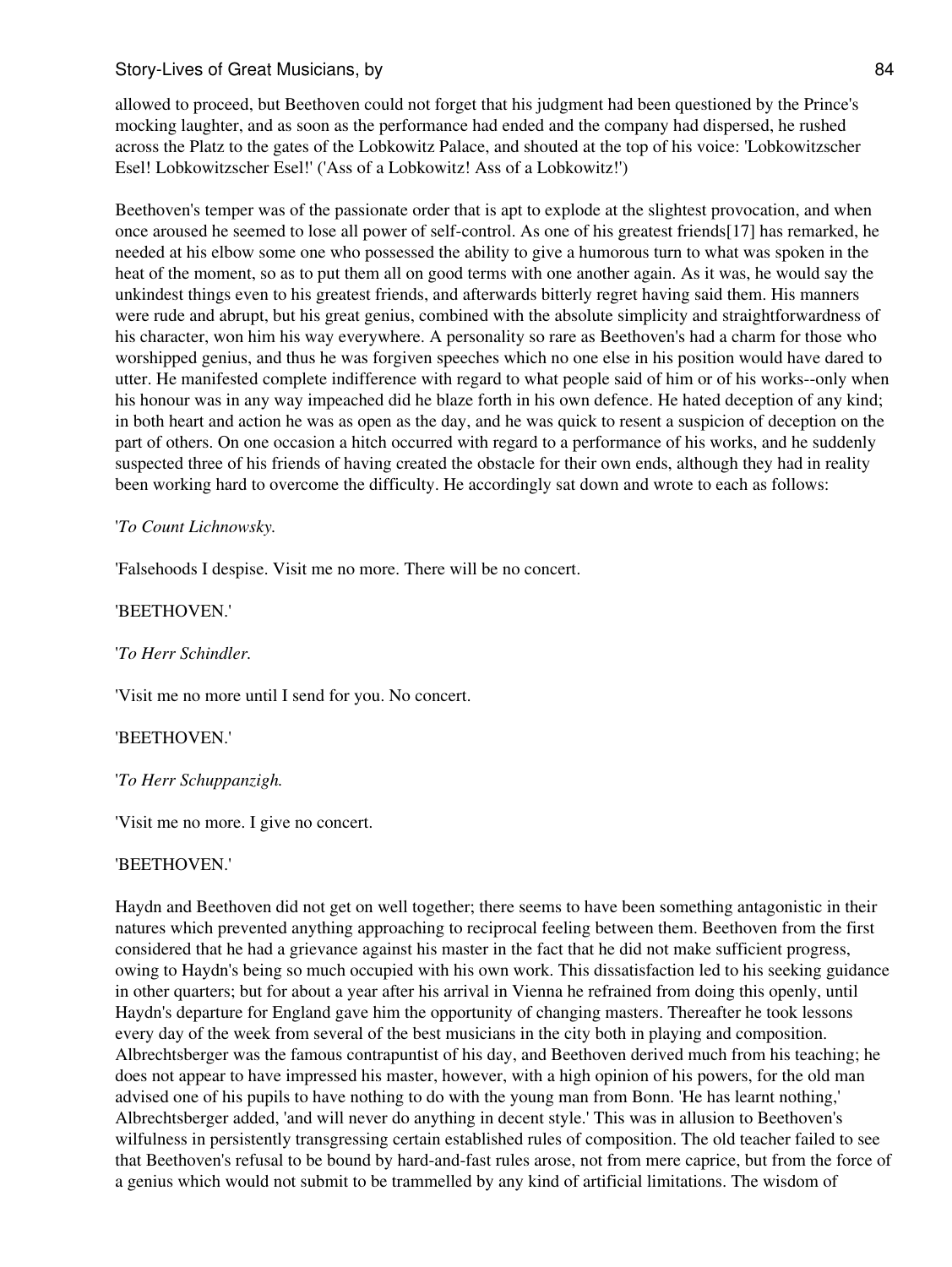Beethoven is, however, shown by the fact that he wrote out his exercises with the most scrupulous care, and in exact accordance with what were regarded as the laws of composition, for his genius, great and original as it was, would not presume upon ignorance.

But who could resist the young player when he seated himself at the pianoforte and began one of those wonderful improvisations about which so much has been written, but of the effect of which we can only faintly judge by the fact that the hearers were held spellbound until the finish? Who amongst that audience, gathered from the best and most critical followers and lovers of the art that Vienna contained, gave a thought to how many rules had been broken, or were likely to be broken, by the player, or, indeed, had room for any other thought but one of admiration for the music which was filling their ears and charming their senses? 'His improvisation was most brilliant and striking,' wrote Karl Czerny, the player and composer, and pupil of Beethoven; 'in whatever company he might chance to be he knew how to produce such an effect upon every hearer that frequently not an eye remained dry, while many would break out into loud sobs; for there was something wonderful in his expression, in addition to the beauty and originality of his ideas, and his spirited style of rendering them.' Ferdinand Ries, another of his pupils, has declared that no other artist that he ever heard could approach Beethoven in extemporisation. 'The wealth of ideas which forced themselves on him, the caprices to which he surrendered himself, the variety of treatment, the difficulties, were inexhaustible,' And it must be borne in mind that in respect to this art Beethoven was brought into competition with several older and undoubtedly brilliant performers of the day, who, until he came amongst them, had swayed their respective circles of admirers.

Yet, strangely enough, the emotion aroused in his hearers seemed to find no response in Beethoven himself. Frequently when he discovered how deeply he had moved his audience he would burst into roars of laughter; at other times the sight of their emotion stirred him up to angry resentment, and he would shout, 'We artists don't want tears, we want applause!' That a player should open his soul in his music and then abuse his audience for their inability to suppress the feelings which he had aroused appears strange indeed. But the caprice and wilfulness which marked his public playing are shown equally in his relations with people in everyday life. What may have been his true feelings is concealed--it is only the mask which is seen; and the mask was so constantly worn that it no doubt deceived many. Every now and again, however, we get a glimpse of his true nature in his intercourse with those who knew him best. Irritable to a degree, and occasionally outrageous as his conduct appears to have been, it needed but the touch of another's grief to draw from him the golden thread of sympathy. On one occasion he offended the susceptibilities of the company assembled in one of the most fashionable drawing-rooms of Vienna by using his hostess's snuffers as a toothpick! Yet, later on, when that household was plunged into mourning by the loss of a beloved child, and visitors were denied, it was Beethoven to whom the bereaved mother opened her doors, and to whom she turned for sympathy.

It is much to be regretted that the nobility of nature which was really and truly Beethoven's attribute should have been so constantly overshadowed and dominated by something else which, without being a superior force, seemed by a strange perversity to be always to the fore. Whilst, however, we would wish to give to every instance of his goodness of heart its fullest weight, it would be useless, as well as wrong, to endeavour to hide the fact that his conduct, even towards those who desired to be his friends, and to whom he owed obligations for acts of sympathy and kindness, frequently admitted of no excuse. His anger, though sharp, was short, and left no sting behind; but his unjust suspicions and scornful treatment of men whose confidence he had won by his genius and force of character, were the cause of sorrow and suffering to those whom he attacked, as well as of remorse to himself, whereby his whole life was embittered, and his better nature warped to ignoble ends.

The good people of Vienna must, indeed, have been somewhat at a loss how to take the genius who had thus burst into their midst and laid them under captivity. Attempts at conciliation were more often than not frustrated by his variable temperament; for though none was apter than Beethoven to take offence, there was no one quicker to resent any effort at mediation by a third party, on whose unfortunate head it was only too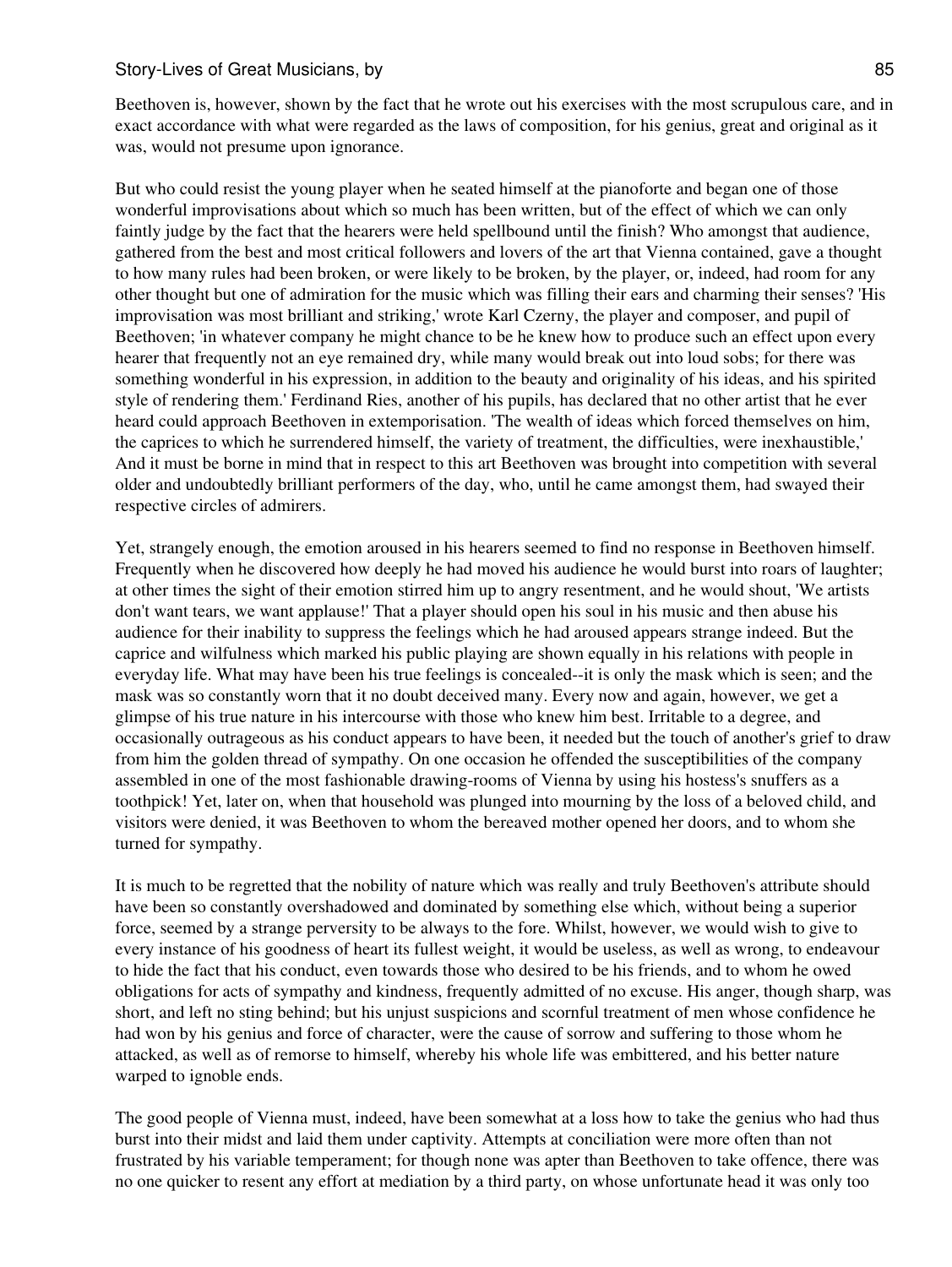likely that the irate composer would empty the vials of his wrath. Nevertheless, his erratic behaviour did not sensibly lessen the circle of his admirers or diminish the popularity which his fame had brought him. Many of the fashionable ladies of Vienna came to him for lessons instead of requiring his attendance at their houses; but such condescension made no difference to the man who held that mind and character alone were the qualifications by which men and women were to be weighed in the social balance. If, therefore, the young ladies talked or showed inattention during their lessons, he became furious, and would tear up the music and scatter it over the floor. His rage, indeed, seems to have been quite ungovernable at times. On one occasion he was playing a duet with his pupil Ries when his ear caught some fragments of a conversation which a young nobleman was carrying on with a lady at the further end of the room. Instantly he jumped up from the piano in a rage, and, taking Ries's hands off the keyboard, he bellowed, 'I play no longer for such hogs!' nor could either apologies or entreaties induce him to resume the performance.

It was often a matter of some difficulty to get him to play, especially when he was not in the humour. On such occasions he would preface the performance by striking the keys with the palm of his hand, or draw his finger along the keyboard from end to end, roaring with laughter, and in other ways behave like a spoiled child. He would not bear being pressed beyond a certain point. Once, it is related, he was asked to play before strangers at the country-house of one of his rich patrons, and flatly refused to comply; whereupon the host jokingly threatened that, if he would not play, he should be confined as a prisoner in the house. Beethoven on this jumped up and ran out of the mansion, and though it was night, he walked three miles to the next town, and thence posted to Vienna. The next day a bust of this patron which stood on Beethoven's bookcase fell to the ground, and was shattered to pieces![18]

His views as to the superiority of mind and character over everything else were certainly borne out by his actions. One day, when he was walking with the poet Goethe near Uplitz, the Imperial family were observed to be approaching. Goethe at once stood aside and removed his hat, at the same time plucking his friend by the sleeve, to remind him that they were in the presence of royalty. Beethoven, however, seemed to regard this as a fitting opportunity for illustrating his views on the independence of art, for, shaking off the hand that detained him, he buttoned up his coat in a determined manner, planted his hat firmly on his head, and, folding his arms behind him, marched straight into the ranks of the Imperial party! If Goethe felt dismayed at his friend's lack of respect, he must have been astonished to note the result; for the Archduke Rodolph not only made way for Beethoven to pass, but removed his hat, whilst the Empress was the first to bow to him.

In appearance Beethoven was short, broad, and strong-looking. His face was not prepossessing. 'He was meanly dressed, and very ugly to look at,' wrote a lady who knew and admired him, 'but full of nobility and fine feeling, and highly cultivated.' It must have been difficult to describe a face which was subject to such frequent changes of expression, but its forcefulness must have been apparent to every beholder. The eyes were black and bright, and they had a way of dilating when the composer was buried in thought so as to impart to his face an expression of being inspired. Gloomily abstracted as he would be at times, when possessed by some absorbing train of ideas, nothing could have been more cordial or more winning than the smile which lighted up his face at the sight of a friend. With a mass of dark hair surmounting a high and broad forehead, and the quick, penetrative glance which shot from beneath the large overhanging eyebrows, Beethoven's face must have struck the observer with a sense of its strong individuality. Nevertheless, only a few of the portraits have succeeded in conveying a true likeness of the man who was so unlike every one else. His hands were hairy, and the fingers 'strong and short, and pressed out with long practising.' He was very particular about the position of his hands when playing, and as a rule he kept his body quite still. When conducting, however, his movements were constant and curious. At a *pianissimo* passage 'he would crouch down so as to be hidden by the desk, and then, as the *crescendo* increased, would gradually rise, beating all the time, until at the *fortissimo* he would spring into the air with his arms extended, as if wishing to float on the clouds.'[19]

It was one of the most striking of Beethoven's characteristics that he dearly loved a joke. Ever since the time when he played off the rather unkind joke on the singer Heller the passion for joking had grown upon him to such an extent that evidence of its ruling force appears in every chapter of his life. He occasionally introduced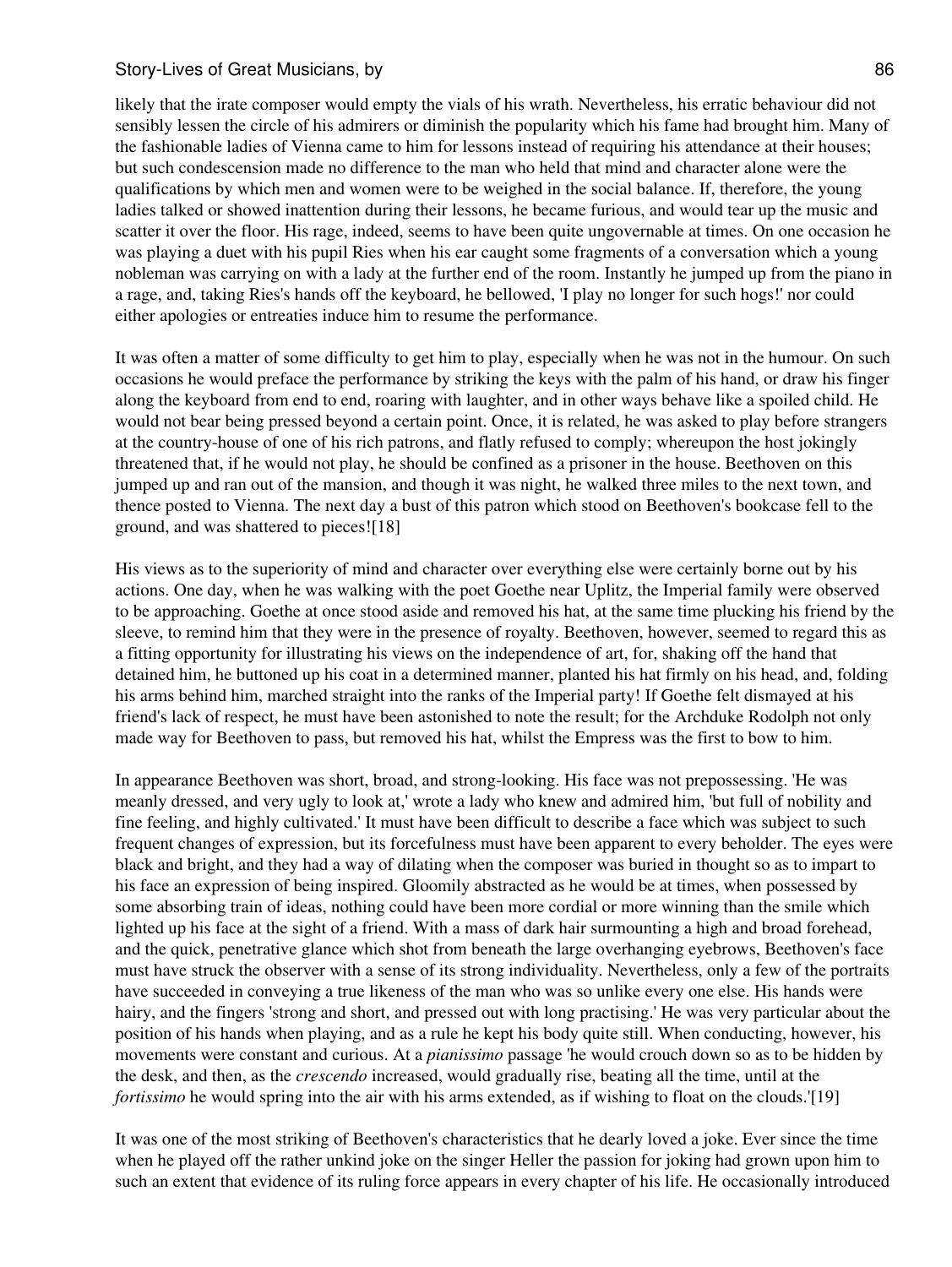a joke into his compositions. Thus, in the 'Pastoral Symphony,' we come across a trio between a nightingale, a quail, and a cuckoo. Again, in other works, such as the No. 8 Symphony, the bassoons are brought in unexpectedly, in such a manner as to produce a humorous effect. He never missed an opportunity of playing off a joke upon any of his friends, both in season and out of season, and he always showed his appreciation of the victim's discomfiture by roars of laughter. His letters are full of puns, and he bestows uncomplimentary nicknames upon his intimates. One day his brother Johann, who had acquired a small property in the neighbourhood of Vienna, called upon him in his absence, and left his card, bearing the inscription, 'Johann van Beethoven, Gutsbesitzer' (Land proprietor). Beethoven was so tickled with the conceit of this designation that he could not resist returning the card to his brother with the following inscription scrawled upon the back: 'L. van Beethoven, Hirnbesitzer' (Brain proprietor). Some of his jokes, however, were in extremely bad taste. On one occasion a lady admirer preferred a request for a lock of his hair as a keepsake, and he sent her instead a wisp cut from the beard of a goat! With his inordinate love of joking, however, he was a poor hand at bearing a joke that told against himself. It is related that, having once been rude enough to interrupt a player named Himmel in the midst of the latter's improvisation by asking when he was going to begin, Himmel afterwards wrote to him that 'the latest invention in Berlin was a lantern for the blind'--a joke which Beethoven not only failed to see, but 'when it was pointed out to him he was furious, and would have nothing more to do with his correspondent.'

His carelessness in matters of dress was very noticeable. Czerny, his pupil, has described how he found him at home on his first visit, with his shock of black hair and his unshaven chin, and his ears stuffed with cotton-wool, whilst his clothes seemed to be made of so rough a material, and were so ill-fitting that he resembled nothing so much as a Robinson Crusoe. It is related that once, when he was engaging a servant, the man stated as a reason for leaving his last situation that he failed to dress his master's hair to the latter's satisfaction. 'It is no object to me to have my hair dressed,' remarked Beethoven, as he signified his approval of the engagement. He always described himself as 'a disorderly creature,' and he certainly merited the designation. He was clumsy and awkward in his movements; he could not shave without cutting himself, or handle delicate things without breaking them; and whilst composing he invariably spilt the ink over the pianoforte. His handwriting was so illegible as to call forth objurgations from himself whenever he was called upon to decipher it. 'Yesterday,' he writes to a friend, 'I took a letter myself to the post office, and was asked where it was meant to go to; from which I see that my writing is as often misunderstood as I am myself, Nevertheless, he was very fond of letter-writing, as the collections which have been preserved abundantly testify.

The letters of great men are often valued for the opinions they contain on persons and subjects of the day, as well as for the insight they afford into the private thoughts and feelings of the writers. Beethoven's letters contain no word-pictures of scenery or events; nor do they express his views on questions or matters in which the world at large might be supposed to take an interest. But they are none the less valuable on that account; for they reflect the openness and simplicity of his character, and lay bare his wishes, his hopes and his disappointments, his joys and his sorrows--and especially his love of fun--just as one or another of these feelings or aspirations was uppermost at the moment.

As a teacher Beethoven exhibited none of the carelessness or impatience that characterised his personal habits. If the rendering of a passage was not in accordance with his own ideas of what it should be, he insisted upon the pupil playing it over and over again until he was satisfied. He was comparatively indifferent to the playing of wrong notes, but failure on the part of a pupil to give the right shade of expression, or to grasp the true character of a piece, never failed to arouse his anger. The one, he would say, might be an accident, but the other showed a want of knowledge, or feeling, or attention.

Beethoven was by nature exceedingly unpunctual, and frequently kept his pupils waiting for their lessons. Even Madame von Breuning, for whom he had a strong affection, and who was one of the few people who could be said to have managed him, often failed in persuading him to be in time. 'Ah! I may not disturb him--he is in his *raptus*,' she would exclaim despairingly, in allusion to his habit of relapsing into gloomy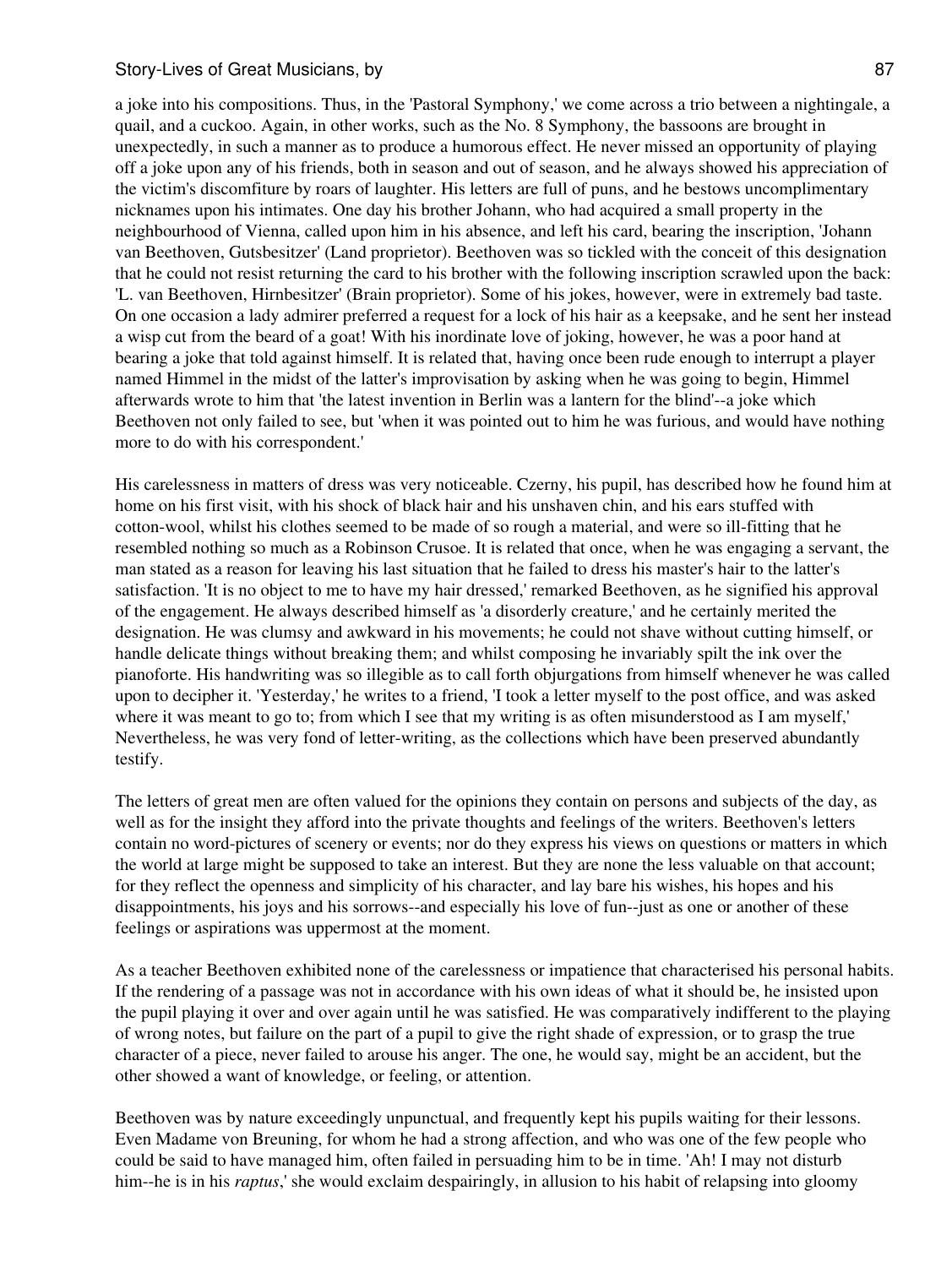reverie. And not even his dearest friend dared to intrude upon him at such moments. His absent-mindedness was the subject of many a joke. He often forgot to come home to dinner--a fact which, seeing that he was a man, deserves to be recorded; and it is even said that, on one occasion, he insisted on tendering money for a meal which he had not ordered, under the belief that he had dined. At another time he composed a set of variations on a Russian dance for the wife of an officer in the Russian service--a compliment which was acknowledged by the gift of a horse. Straightway Beethoven forgot all about the horse until he was reminded of its existence by a long bill presented for its keep. He persisted in shaving himself at his bedroom window, without a blind, and exposed to the view of passers-by; and when he discovered that this habit caused a crowd of jeering idlers to collect in front of the house, he flew into a rage, and exchanged his lodgings for others situated in a more retired spot, rather than discontinue the practice. His explosive temper has furnished many amusing anecdotes. One day his cook, who, in consideration of her master's incurable unpunctuality, must be regarded as an aggrieved personage, served up some eggs which were not to his taste, and he emphasised his displeasure by throwing the entire batch at the head of the unfortunate domestic. On another occasion a waiter who mistook his order was rewarded by having the contents of a dish of stew poured over his head. Even where his temper was not concerned his manners were directly opposed to those prevailing in polite society--though, in a large measure, this may have been due to his perfect simplicity and his ignorance of what was expected of him. Thus, it is told that, returning from one of his long walks in the pouring rain, he would make straight for the sitting-room of the house in which he happened to be staying and calmly proceed to shake the water from his hat over the carpet and chairs, after the fashion of a retriever just emerged from a pond, humming to himself the while some theme which had been occupying his thoughts during his walk. One of his pleasanter habits, to which he was greatly attached, was washing. He would pour the water backwards and forwards over his hands with childish delight, and if, as frequently happened, a musical idea suggested itself to him during the operation, he became oblivious to everything else, and would continue to send the water to and fro, spilling it in huge quantities, until the floor resembled a miniature lake.

Beethoven would never allow that his disorderliness was anything more than personal, always contending that he had a love of order and neatness with regard to his surroundings and arrangements. Yet here is a sketch of the condition of his living-room, as seen by one of his friends: 'The most exquisite confusion reigned in his house. Books and music were scattered in all directions; here the residue of a cold luncheon, there some full, some half-emptied, bottles. On the desk the hasty sketch of a new quartet; in another corner the remains of a breakfast. On the pianoforte the scribbled hints for a noble symphony, yet little more than in embryo; hard by a proof-sheet, waiting to be returned; letters from friends, and on business, spread all over the floor. Between the windows a goodly Stracchino cheese, and on one side of it ample vestiges of a genuine Verona Salami....' If an article were missing Beethoven would declare that he knew just where to put his hand upon it; and then, when two or three days' search failed to discover its whereabouts, he would storm at the servants, asseverating that they hid his things away on purpose to annoy him. But the storm would clear as quickly as it had gathered, and peace reign once more, until the next occasion called it forth; and the servants knew their master's heart too well to be angered by his reproaches.

The mention of his rambles in the rain recalls his fondness for the open air. It was a passion which clung to him through life. As each summer came round, during these years of unremitting toil, he would hail with delight the moment when he could close the door of his lodgings in the hot, stuffy city, and betake himself to some retired spot where he could ramble about and hold communion with Nature, secure from interruption. 'No man,' he wrote to one of his friends, 'loves the country more. Woods, trees, and rocks give the response which man requires.... Every tree seems to say, "Holy, holy."' A forest was to him a paradise. He would penetrate its cool depths, and, selecting a tree which offered a seat in a forking branch close to the ground, he would climb into it and sit there for hours, buried in thought. It was amidst the trees of Schönbrunn that he made the first rough notes for several of his great works. With his back planted against the trunk of a favourite lime-tree, his legs stretched along the big branch, and his gaze fixed upon the network of branchlets and quivering leaves above him, he sketched the framework of the oratorio 'The Mount of Olives,' the opera 'Fidelio' (or 'Leonore,' as it was first called), and that glorious symphony which is known by the title of the 'Eroica.'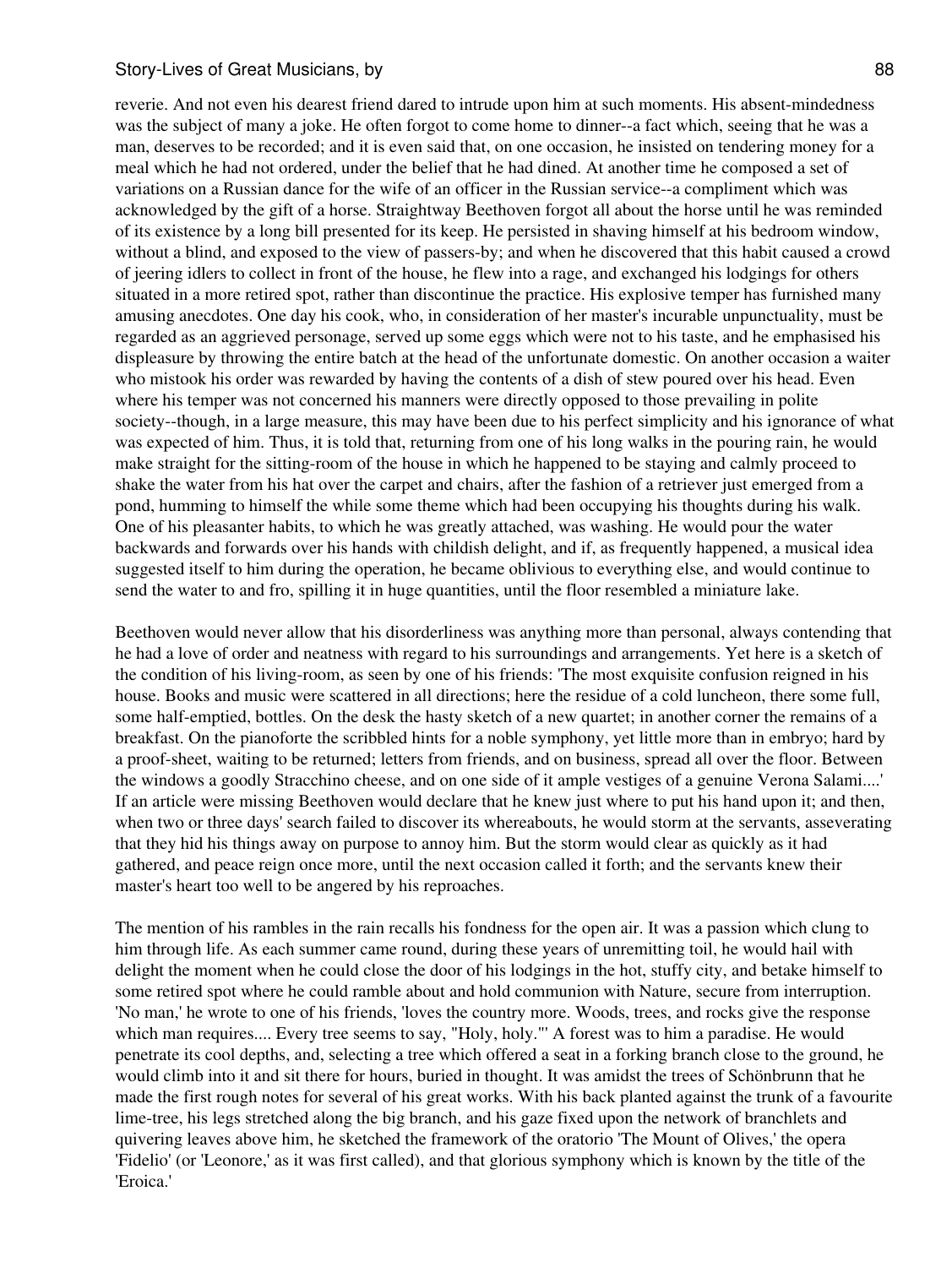When not resting amidst the trees Beethoven would set off on long walks through the fields, sketch-book[20] in hand, and humming or roaring to himself as he went along. The rough jottings in the sketch-books were later on developed with the utmost care, being written out again and again, with fresh alterations and additions each time, until every trace of crudeness had disappeared, and the finished work stood out with such clearness and precision as to suggest that it had been but that moment created. Nothing, indeed, has struck those who have followed the gradual development of his work from the first sketches which have been preserved more than the number of attempts which mark the growth of the idea in the composer's mind, until it assumed its final form. Yet there was no trace in the finished work of the process of refining and elaboration through which it had passed.

Very curious was the origin of some of the suggestions which found their way into the sketch-books. It was Beethoven's practice to keep one of these books by his bedside, in case an idea occurred to him during the night, and it is told that he was once aroused by the knocking of a neighbour who had been accidentally locked out of his house in the small hours of the morning. The irate neighbour knocked four raps at a time, with a pause at the end of every fourth rap, and the rhythmic regularity of the sounds not only startled Beethoven out of his sleep, but suggested a musical idea to his mind. Up jumped the composer, and down went the idea in his sketch-book, and the next morning the jotting was included in one of his most striking compositions--the 'Violin Concerto in D,' where the passage, given to the drums, is many times repeated.

A village which formed one of his favourite resorts was Heiligenstadt, situated about seven miles from Vienna. Here he went in the summer of 1802, after a severe illness. For some time past he had been suffering from increasing deafness, and the malady seemed now to have reached an acute stage, so that his country surroundings failed to exercise their accustomed charm, and he fell into a deep melancholy. Indeed, he appeared to have become impressed with the idea that his life-work was ended, and that he had nothing to look forward to but the companionship of an affliction which must sever him from the social intercourse in which he delighted, and render his remaining years solitary and miserable. It would be difficult to imagine a more terrible calamity than that which had befallen Beethoven, or to exaggerate its effects upon an over-sensitive nature such as he possessed. As his deafness increased, his efforts to conceal the results of the malady from those outside his own immediate circle became more and more painfully evident. No one failed to observe how he was affected, yet none dared to commiserate with him; and when he discovered that his mistakes were drawing public attention to what he was so anxious to hide, his mortification was intensified to a degree that for the time destroyed his peace of mind and left him a prey to melancholy. It was whilst in this state of mental and physical depression that he penned from his village retreat the touchingly eloquent letter which has since been called his 'will.' In this epistle, which is addressed to 'My brothers Carl and Johann Beethoven,' and which they are admonished to 'read and execute after my demise,' Beethoven pleads for consideration both on account of his irritability and his apparent lack of affection. To his misfortunes, not to his faults, must be attributed the obstinacy, the hostility, or the misanthropic attitude which he has shown towards those whom he loves, and by whom he is loved in return. 'My heart and my mind,' he says, as if in extenuation of this fancied ill-feeling, 'were from childhood prone to the tender feelings of affection.' It is a pathetic appeal to natures which, unfortunately for the writer, were the least likely to echo its tenderness in their own hearts; for neither of the brothers had ever shown him true affection. They had followed him to Vienna to found a livelihood for themselves, and thenceforward, with selfish zeal for their own interests, they had simply served to clog his progress. Blinded by the nobility of his own character, however, Beethoven now takes upon himself the entire blame for what he imagines to be a lessening of the affection between them, and, sunk in health, and viewing his future through the darkest of glasses, he reproaches himself for what he could never have helped. Though his brothers are the only persons who are actually named in this remarkable letter, no one who reads it can doubt that Beethoven is addressing the world at large, who will judge both himself and his works.

Towards the end of this year his health had improved, but the deafness remained constant, and he was at length compelled to desist from conducting his works. Shortly after this an incident occurred which must have served to convince him of the sympathy which the public felt for him in his affliction. His great work, the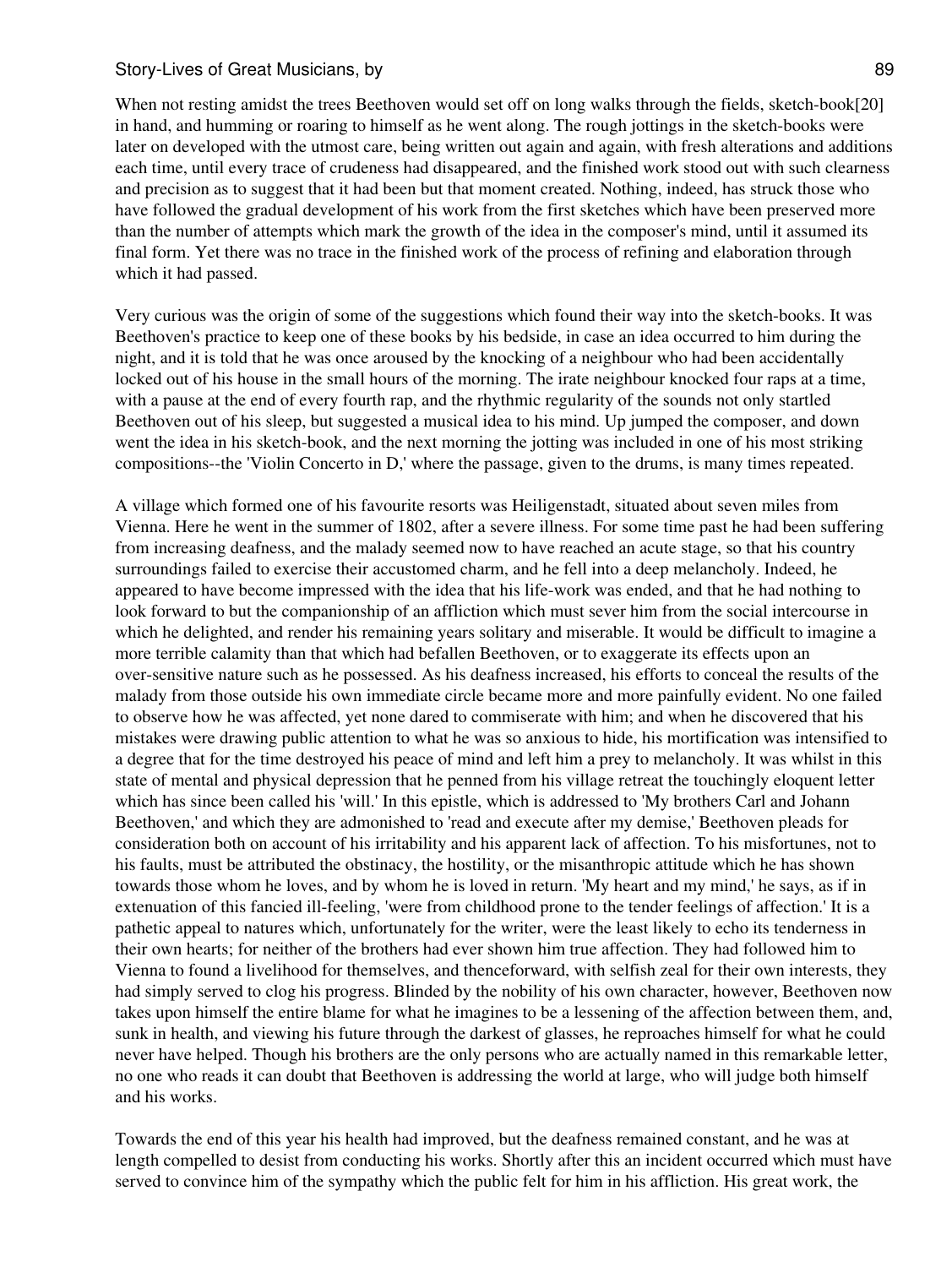'Choral Symphony,' was being performed, and the composer was standing on the platform with his back to the audience, intently following the music. As the concluding chords died away the whole house broke out into enthusiastic applause. Again and again the shouts rent the air, but Beethoven stood motionless, unmoved--a pathetic figure amidst the storm. Possibly at this moment those whose ears he had charmed by his music realised to the full the ineffable sadness of his condition, for a reverential hush fell suddenly on the gathering. The next moment, however, the storm of cheers broke out afresh, for a young singer, named Caroline Unger, who had been taking part in the symphony, went up to the unconscious composer, and, taking his hand, turned him round to the audience. As the glance of the deaf man lighted upon the sea of upturned faces, and he witnessed the emotion which his work had aroused, he was deeply moved.

### [Illustration: '*Taking his hand, turned him round to the audience.*']

The 'Choral Symphony' ranks amongst the greatest of Beethoven's works, but we should like to mention one of his smaller, though not less famous, compositions--that which is known by the title of the 'Kreutzer Sonata for Pianoforte and Violin'--because no fitter illustration could be found of the rapidity with which the composer worked under pressure than is afforded by the beautiful work which he dedicated to his friend Rodolphe Kreutzer, a violinist attached to Count Bernadotte's suite of performers. He had undertaken the writing of the sonata at the instance of a violinist, a mulatto named Bridgetower, who was staying in Vienna, and it was to be jointly performed by Bridgetower and himself. The concert was announced to begin at 8 a.m., but when the public were hastening to the theatre in the Augarten at that early hour of the spring morning, the music for the pianoforte part was practically unwritten, with the exception of a few scattered suggestions, whilst the variations, which are justly renowned for their grace and beauty, were hurriedly written in at the last moment, and had to be played by the violinist at sight from the rough manuscript. The *andante* is of unsurpassable beauty, and it was rendered by the composer in such a manner as to excite the audience to enthusiasm. Beethoven's powers of playing were never shown to greater advantage than in his *andante* movements. His execution of the quicker parts was apt to be confused by his frequent use of the pedal, but nothing occurred to mar or obscure the clearness and depth of expression with which he rendered the slower movements, and it was in these that his playing was most truly inspired.

The year 1804 is a memorable one in the life of Beethoven, for it witnessed the completion of his grand symphony, the 'Eroica,' the rough idea of which had been sketched amidst the woods of Schönbrunn two years before. The suggestion of the work is said to have come from Count Bernadotte, the French Ambassador at Vienna, with whom Beethoven was on terms of intimacy; but the man whom it was intended to honour by its dedication was the General whose exploits had shaken the whole of Europe--Napoleon Buonaparte. Beethoven had been greatly attracted by Napoleon's character. He believed in him as the one man who was capable of making his adopted country a pattern for the world, by establishing a Republic on the principles laid down by Plato. But his confidence in the unselfishness of Napoleon's aims was soon to receive a rude shock. The fair copy of the symphony, with its dedicatory inscription, had been completed, and was on the point of being dispatched to Paris, when suddenly the news reached Vienna that the hero's glorious entry into the French capital had culminated in his allowing himself to be proclaimed Emperor. In a moment Beethoven's worship was turned into hatred and contempt. He seized the manuscript, tore the title-page to shreds, and flung the work itself to the other end of the room. 'He designs to become a tyrant, like the rest,' he exclaimed, with scornful bitterness; and it was a long time before he could even be induced to look at the music again, or to consider the question of its publication. Eventually, however, he consented to its appearing under a new title, the 'Sinfonia Eroica,' by which it has since been known to the world.

It is impossible within the limits of a short story-life to give even a brief description of the composer's chief works, or to convey more than an idea of how much work, despite his irregular habits, Beethoven accomplished. His untiring industry in developing the rough jottings which formed the foundations of his compositions has been mentioned; but without following his life from year to year we can have only a very imperfect conception of the actual amount of labour which was involved in bringing to perfection the long list of works that we see appended to the biographies of the composer. When we follow the story of his life in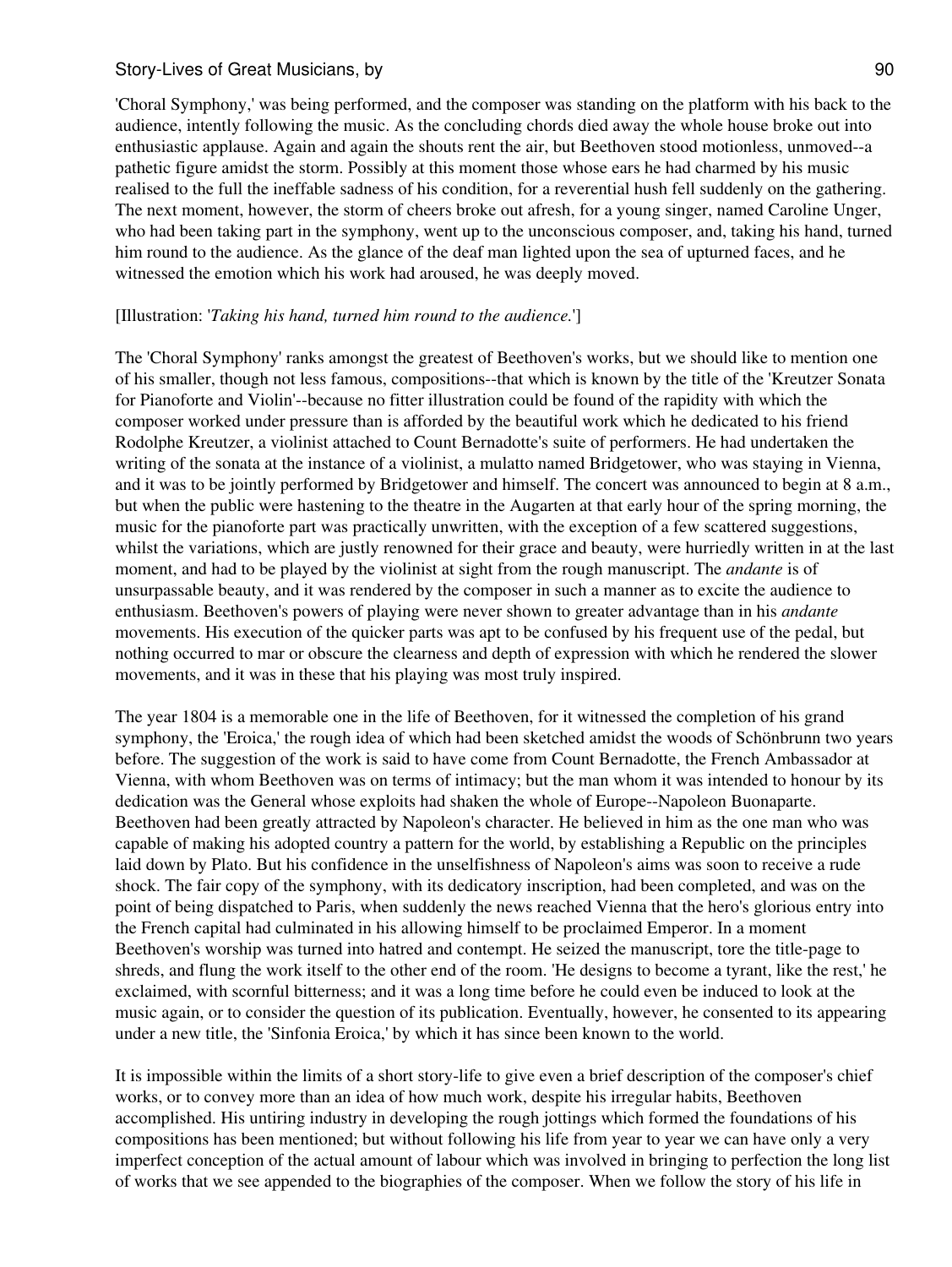detail, we are struck by the fact of his unceasing toil. Nothing seems to have checked the constant flow of composition; yet many causes were at work to hinder it, such as ill-health, poverty, an ill-balanced temperament, and an oversensitiveness with regard to the petty troubles arising out of his injudicious mode of life. 'I live only in my music,' he writes, 'and no sooner is one thing done than the next is begun. As I am now writing, I often work at three or four things at once.' And think what such work meant! It has been said that it is difficult to find in Beethoven's life anything corresponding to the extraordinary beauty and grandeur of his creations--in other words, there seems to exist no parallel in his life, as he lived it, to the outpourings of his musical soul. There is, indeed, little doubt that Beethoven had but one channel through which to express his deepest thoughts and feelings--the language of music. Through his music he reaches our hearts; by his music we are brought into contact with his innermost soul; and by his music alone can we know the man Beethoven as he really was.

Yet his life was by no means devoid of noble qualities. It was in every sense a great life, full of energy, full of power, full of a determination which carried him through every obstacle, and enabled him to hold his own against the attacks of his enemies. Apart, however, from the genius that ennobled it, it was not a life which could altogether compel admiration. The down-right simplicity and directness of purpose which shone forth as Beethoven's chief characteristics, and in themselves were undoubted virtues, were, unhappily, overshadowed by faults and shortcomings of such magnitude as to shut out much of the friendship and sympathy that he might otherwise have enjoyed; and no one reading his life can doubt that he stood greatly in need of such assistance.

Nevertheless, Beethoven's faults were of the head, not of the heart. At heart he was a man capable of loving and worthy to be loved. His simple nature was easily touched by distress, and just as easily imposed upon by those who designed to use him for their own ends. Many of his quarrels and dislikes were either brought about or fomented by persons in whom he had placed a mistaken faith. This was notably the case with regard to the quarrel with Stephen Breuning, his best and truest friend, to whom, after a separation of years, he turned with an appeal for pardon that did honour to his heart. The letter accompanied a miniature of the composer, and ran as follows:

'Beneath this portrait, dear Stephen, may all that has for so long gone on between us be for ever hidden. I know how I have torn your heart. For this the emotion that you must certainly have noticed in me has been sufficient punishment. My feeling towards you was not malice. No--I should no longer be worthy of your friendship; it was passionate love for you and myself; but I doubted you dreadfully, for people came between us who were unworthy of us both. My portrait has long been intended for you. I need not tell you that I never meant it for anyone else. Who could I give it to with my warmest love so well as to you, true, good, noble Stephen? Forgive me for distressing you. I have suffered myself as much as you have. It was only when I had you no longer with me that I first really felt how dear you are, and always will be, to my heart. Come to my arms once more, as you used to do.'

Carl, the brother in whose unworthy behalf Beethoven had taken up the cudgels against his best friend, was dead when this touching appeal was written, but he had bequeathed to Beethoven a solemn charge which was destined to bring to him who undertook it in the goodness of his heart a burden of sorrow and bitterness. Carl had died penniless, and his boy, who bore the father's name, thenceforth became to his Uncle Ludwig as his own son. How good, how generous and self-sacrificing Beethoven was to his nephew is testified by all who have written of his life. He supplied him freely with money when money was by no means too plentiful; he strove to satisfy his every need, either fancied or real; and he lavished upon him a great love and solicitude to the last day of his life. But Carl showed himself to be utterly unworthy of this affection. He treated his uncle shamefully, and instead of endeavouring to repay his kindness by steady perseverance, he was a disgrace to the family whose name he bore. There is, unfortunately, only too much reason for believing that Carl's want of affection, coupled with his dissolute habits, embittered his uncle's existence, estranged him from his friends, and hurried on his death.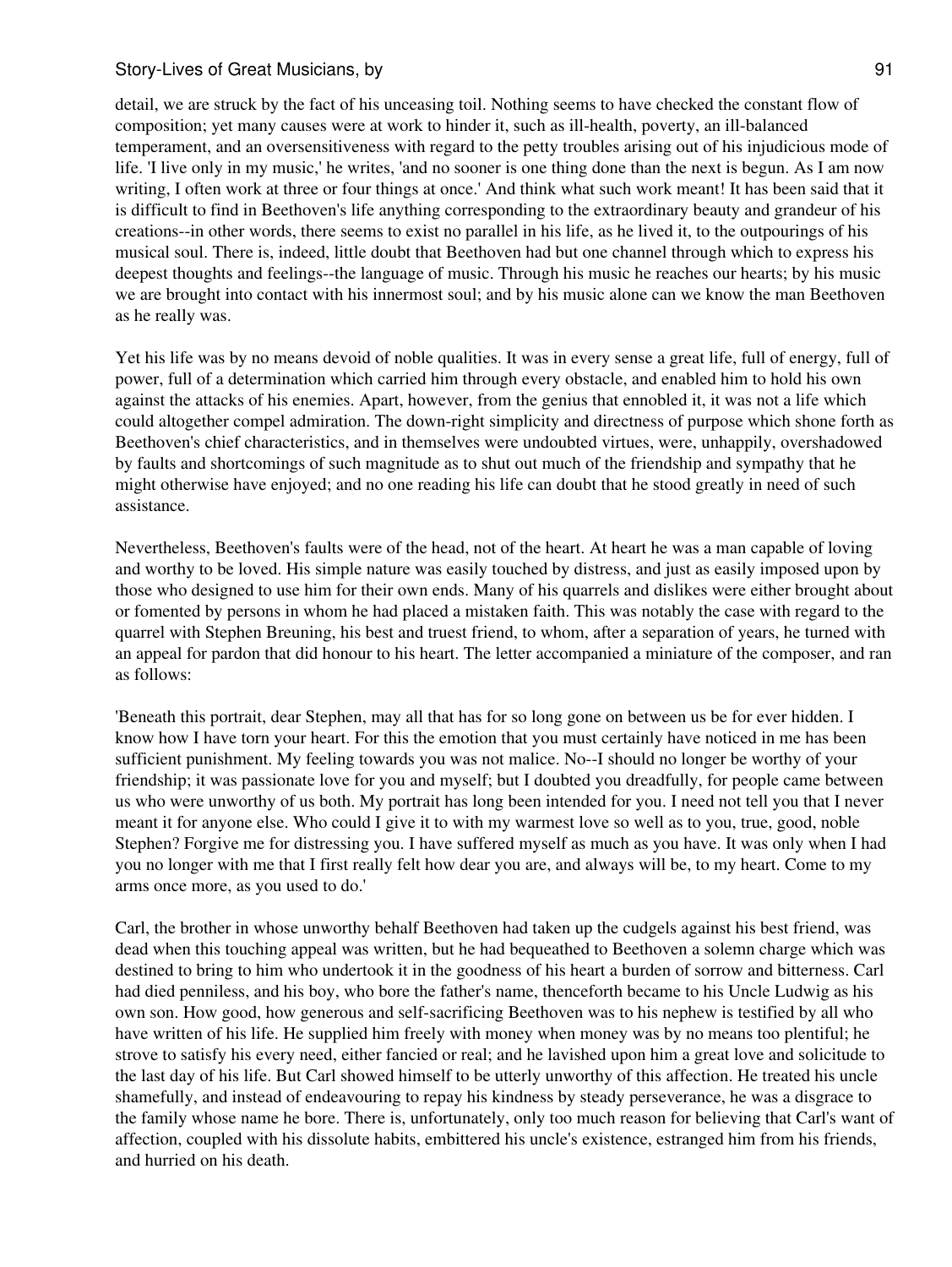Of Beethoven's tenderness of heart numerous instances are recorded. He devoted much of his time to arranging concerts for the benefit of the poor and suffering, and in the midst of his popularity and the heavy demands upon his time and strength he always found a means of helping others. When he first came to Vienna to reside, he made the acquaintance of a musician named Förster, from whom he received instruction in the art of quartet writing. Beethoven never forgot this kindly help, and long afterwards, when Förster was living in the upper part of his house, he gave music-lessons to his friend's little six-year-old boy. The lessons could only be given before breakfast, and as Beethoven was an early riser, the boy had to get up in the dark on those winter mornings and go down to the practice-room. May we not picture for ourselves the little child seated beside the grave composer in the dimly-lighted room, striving with chilly fingers to find the right notes, whilst the master, bending over him, sets him right with a tenderness which no one else is near to witness?

'I feel as if I had written scarcely more than a few notes,' were the words used by Beethoven in writing to a friend in 1824, when he was near the close of his full and eventful life; and they serve to show how exhaustless was that energy which neither sorrow nor disease had the power to repress. Still, he yearns to 'bring a few great works into the world, and then,' he adds, 'like an old child, to end my earthly course somewhere amongst good people.' These latter years had, indeed, been very full ones, both of work and anxieties, and the inroads of disease had been steadily undermining his strength. Yet the picture which is given to us of the composer when within a few months of his death is a vivid portrayal of the triumph of mind-force over physical weakness. He was staying in the country, at the house of his brother Johann, and the picture of his daily life there is drawn by the hand of his serving-man. 'At half-past five he was up and at his table, beating time with hands and feet, singing, humming, and writing. At half-past seven was the family breakfast, and directly after it he hurried out of doors, and would saunter about the fields, calling out, waving his hands, going now very slowly, then very fast, and then suddenly standing still and writing in a kind of pocket-book. At half-past twelve he came into the house to dinner, and after dinner he went to his own room till three or so; then again in the fields till about sunset, for later than that he might not go out. At half-past seven was supper, and then he went to his room, wrote till ten, and so to bed.'

One more picture, and our story ends. Beethoven was lying on his death-bed when the news was brought to him that Hummel, the musician, with whom he had been intimate in the old Vienna days, had just arrived in the city. Many years had elapsed since Beethoven had severed his friendship with Hummel in a sudden fit of pique, and there had been no attempt at reconciliation. But now, wasted by disease, and fast sinking into his grave, there was no room in his heart for aught but joy at the knowledge that one whom he had formerly liked was so near him. 'Oh,' he cried, raising himself in bed when he heard the news--'oh, if he would but call to see me!' No one seems to have carried the message from the dying man, but it was answered. A few days later Hummel came, and the old friends were at once in each other's arms. Hummel, struck by the terrible signs of suffering in Beethoven's face, broke into bitter weeping. Beethoven tried to calm him, and, pulling from beneath his pillow a sketch of Haydn's birthplace which he had that morning received, he cried, 'Look, my dear Hummel, here is Haydn's birthplace! So great a man born in so mean a cottage!'

Beethoven died on March 26, 1827, having recently completed his fifty-sixth year. Two days before his death he received the last Sacraments of the Church. 'As the evening closed in, at a quarter to six, there came a sudden storm of hail and snow, covering the ground and roofs of the Schwarzspanierplatz, and followed by a flash of lightning and an instant clap of thunder. So great was the crash as to rouse even the dying man. He opened his eyes, clenched his fist, and shook it in the air above him. This lasted a few seconds, while the hail rushed down outside, and then the hand fell, and the great composer was no more.'[21]

On March 29, at three o'clock in the afternoon, Beethoven was laid to rest in the Währinger Cemetery, Vienna. The funeral was a very grand one. Twenty thousand people followed him to his grave, and soldiers were needed to force a way for the coffin through the densely packed mass awaiting its arrival at the cemetery gates. Amongst the mourners was Schubert, the composer, who had visited him on his death-bed, and who acted as one of the torch-bearers. A choir of men singers and trombones performed and sang several of the master's compositions, as the great procession wended its way to the graveside, and Hummel laid three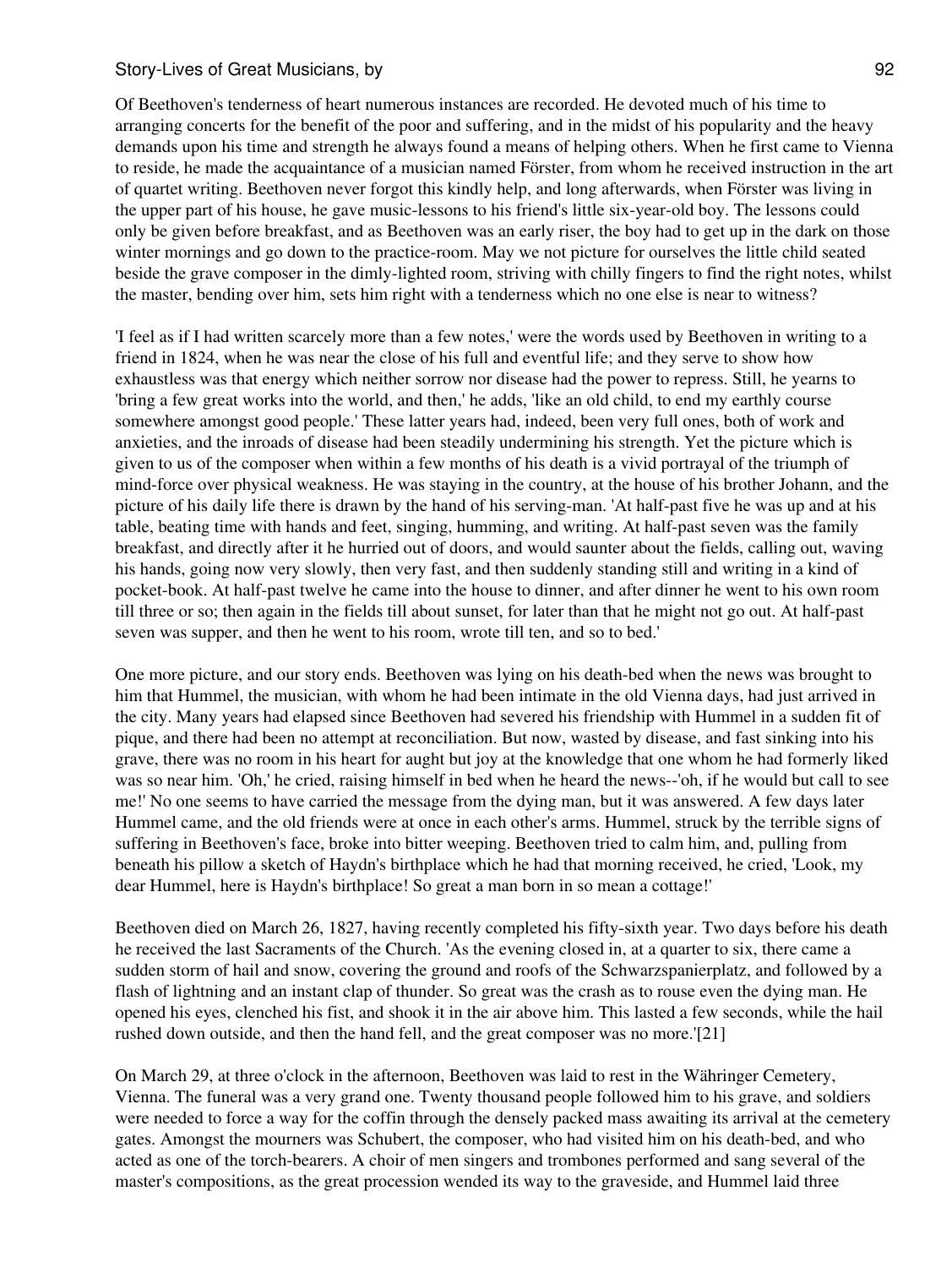wreaths of laurel upon the coffin before it was lowered to its resting-place.

#### FOOTNOTES:

[16] Mozart had died in December of the previous year.

[17] Schindler, 'Life of Beethoven.'

[18] Moscheles, in Schindler's 'Life of Beethoven.'

[19] Sir G. Grove, 'Dictionary of Music and Musicians.'

[20] One of these sketch-books, filled with his notes, is to be seen in the Manuscript Room of the British Museum.

[21] Sir G. Grove, 'Dictionary of Music and Musicians.'

## BEETHOVEN'S PRINCIPAL COMPOSITIONS

OPERA: Fidelio. [Produced in its original form in 1805, revised in 1806, and again in 1814. There are four different overtures: 'Leonore,' Nos. 1, 2, and 3, in C; No. 4, 'Fidelio,' in E. Published in 1810 as 'Leonore,' and in 1814 as 'Fidelio.'] Mass in C, Op. 86 (performed in 1807). 1812. Missa Solennis in D, Op. 123. 1827. Cantata: The Mount of Olives, Op. 85 (performed in 1803). 1811. Ballet: The Men of Prometheus, Op. 43. 1801. Overture and Incidental Music to Goethe's 'Egmont,' Op. 84. 1810. Overture and Incidental Music to 'The Ruins of Athens,' Op. 113. 1812. Overture and Incidental Music to 'King Stephen,' Op. 117. 1812. 9 SYMPHONIES: No. 1 in C, Op. 21. 1800. No. 2 in D, Op. 36. 1803. No. 3 in E-flat, Op. 55. The Eroica. 1805. No. 4 in B-flat, Op. 60. 1807. No. 5 in C minor, Op. 67. 1808. No. 6 in F, Op. 68. The Pastoral. 1808. No. 7 in A, Op. 92. 1813. No. 8 in F, Op. 93. 1814. No. 9 in D minor, Op. 125. The Choral. 1824. Wellington's Victory (Battle of Vittoria), Op. 91 (performed in 1813). 1816. Overture to Coriolan, Op. 62 (performed in 1807). 1808. Overture in C (Namensfeier), Op. 115 (performed in 1815). 1825. Overture in C (Die Weihe des Hauses), Op. 124 (performed in 1822). 1825. Septet in E-flat for strings and wind, Op. 20. 1802. Sextet in E-flat for wind instruments, Op. 71. 1810. Sextet in E-flat for strings and two horns, Op. 81*b*. 1810. 2 String Quintets: Op. 4 in E-flat. 1797. Op. 29 in C. 1801. 17 String Quartets: Op. 18, Nos. 1 to 6 (F, G, D, C minor, A, B-flat). 1801. Op. 59, Nos. 1 to 3 (F, E minor, C). The Rasonmoffsky. 1808. Op. 74, in E-flat. The Harfen-quartet. 1810. Op. 95, in F minor. 1816. Op. 127, in E-flat. 1826. Op. 130, in B-flat. } Op. 131, in C-sharp minor. } The Posthumous Quartets. Op. 132, in A minor. } 1827. Op. 135, in F. } Op. 133, Great Fugue in B-flat. 1827. 5 String Trios: Op. 3, in E-flat. 1797. Op. 9, Nos. 1 to 3 (G, D, C minor). 1798. Op. 8, in D. The Serenade Trio. 1797. Serenade in D, for flute, violin, and viola, Op. 25. 1802. Concerto in D, for violin and orchestra, Op. 61. 1806. 2 Romances for violin and orchestra: Op. 40, in G. 1803. Op. 50, in F. 1805. 5 Concertos for pianoforte and orchestra: No. 1 in C, Op. 15. 1801. No. 2 in B-flat, Op. 19. 1801. No. 3 in C minor, Op. 37. 1804. No. 4 in G, Op. 58. 1808. No. 5 in E-flat, Op. 73. The Emperor. 1811. Choral Fantasia in C minor, Op. 80. 1811. Quintet in E-flat, for pianoforte and wind, Op. 16. 1801. 6 Trios for pianoforte, violin, and violoncello: Op. 1, Nos. 1 to 3 (E-flat, G, C minor). 1795 Op. 70, Nos. 1 and 2 (D, E-flat). 1809. Op. 97, Grand Trio in B-flat. 1816. 10 Sonatas for pianoforte and violin. [We must mention the Kreutzer Sonata in A, Op. 47. 1805.] 5 Sonatas for pianoforte and violoncello. 32 Sonatas for pianoforte alone. [We have only space to mention the Pathetic (in C minor, Op. 13, 1799), the Moonlight (in C-sharp minor, Op. 27, No. 2, 1802), the Waldstein (in C, Op. 53, 1805), and the Farewell (in E-flat, Op. 81*a*, 1811).] Andante Favori in F. 1806. 23 sets of Variations. Scena and Aria, Ah! perfido, Op. 65. 1805. Adelaide, Op. 46. 1797. Mignon's Song, 'Kennst du das Land?' Op. 75, No. 1. 1810. Liederkreis (six Songs), Op. 98. 1816. 60 other Songs.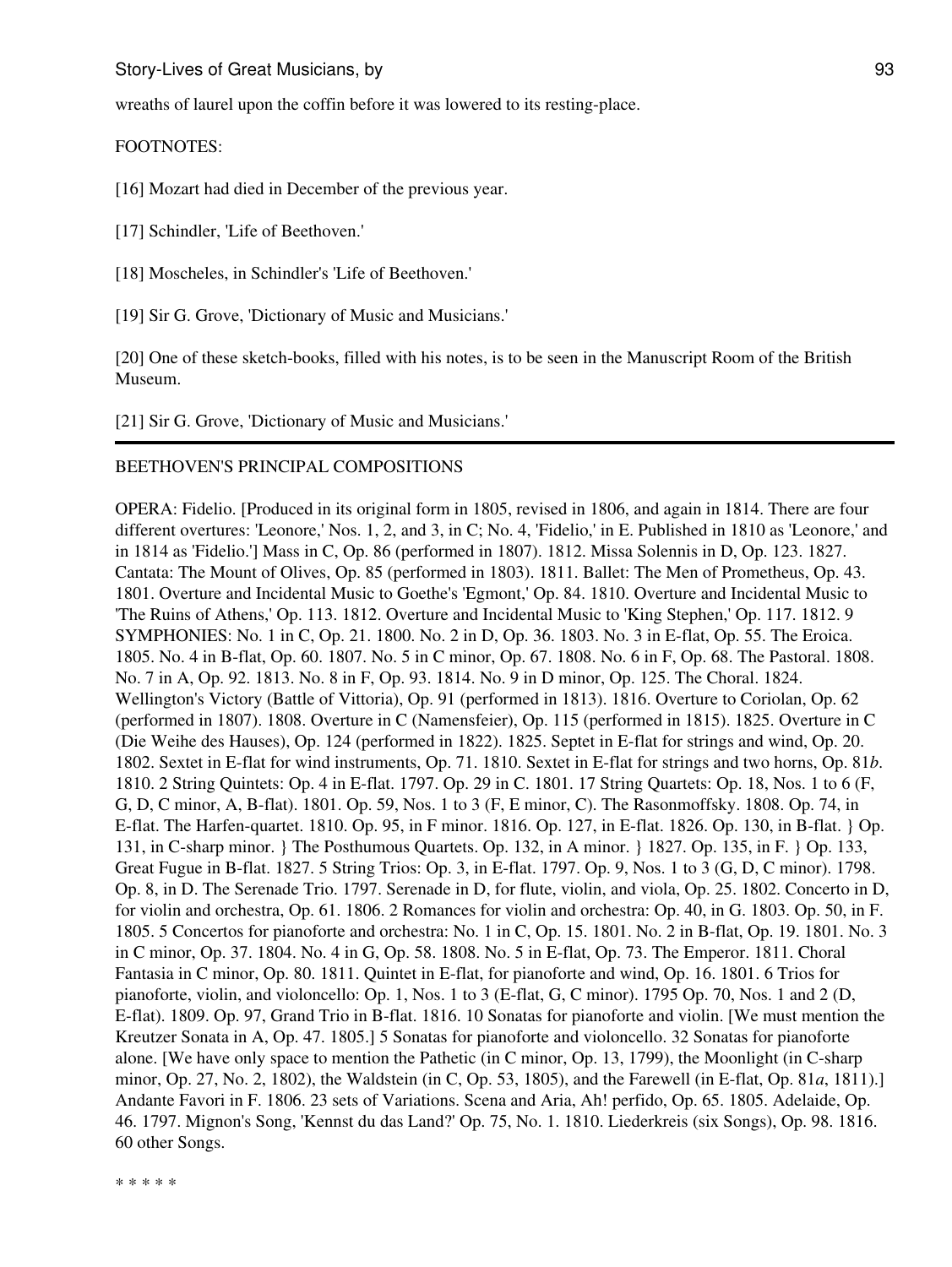For a fuller account of Beethoven's life the reader is advised to consult--

SCHINDLER'S Life of Beethoven (translated by Moscheles). 2 vols. Colburn. 1841.

Beethoven's LETTERS (1790-1826) have been translated by Lady Wallace. 2 vols. Longmans. 1866.

## **SCHUBERT**

### **SCHUBERT**

If you are ever in the city of Vienna, and bend your steps to the district called the Lichtenthal, you will there find a thoroughfare, running north and south, called the Nussdorfer Strasse. This is its present name, but in former times it was known as 'Auf dem Himmelpfortgrund'--meaning 'Off the Gate of Heaven'--the 'Himmelpfortgrund' itself being a small street branching off to the west towards the fortifications. On the right-hand side of the Nussdorfer Strasse, as you face the outskirts of the city, you will come upon a house bearing the number 54 (it was formerly numbered 72), and the curious sign of 'Zum rothen Krebsen' (the Red Crab). But your attention will at once be drawn to another feature of the house--a grey marble tablet fixed above the door, with the inscription 'Franz Schubert's Geburthaus' (the house in which Franz Schubert was born), in the centre, and on the right a lyre crowned with a star, and on the left a laurel wreath encircling the date '31 January, 1797.'

Nothing more than this inscribed tablet will be needed to bring home to your mind the fact that you are actually face to face with the house in which Schubert, the composer of those beautiful songs, 'The Erl King,' 'Hark, hark, the Lark,' and 'Sylvia,' first saw the light. And as you stand before the home of the great song-writer your thoughts will revert in fancy to the time when, a century ago, there issued from that doorway the figure of a boy of eleven years of age, clad in a suit of grey so light as to be almost white, with chubby face, bright dark eyes, with a sparkle in them that the spectacles which he wore could not hide, and a head of thick, curly, black hair. That boy was Franz Schubert, setting out for his examination to be admitted as a scholar at the Imperial Convict, as the school for educating the choristers of the Chapel Royal in Vienna was called.

The son of Franz Schubert, a schoolmaster in the Lichtenthal district, whose character for uprightness and honesty, in addition to his abilities, had won him the respect and esteem of all who knew him, little Franz had from the first shown a remarkable fondness for music. The family were in poor circumstances, the father having sprung from a peasant stock, and by his own industry and a natural gift for teaching succeeded in raising himself to his present position, whilst his wife Elizabeth, in every way a perfect helpmeet for a poor man, was likewise of humble origin. Franz Schubert had nothing to depend upon but his schoolmaster's pay, and the family included, besides little Franz, three boys and a girl. Nevertheless, such encouragement as could be given to Franz in his love for music was given heartily and sympathetically, for there could not have been a more devoted family than his. At the first, however, Franz showed his independence by making friends with a joiner's apprentice, who used to take him to a certain pianoforte warehouse in the town, where, to his joy, he was permitted to play little tunes on one of the instruments. At home there was only an old, worn-out piano to practise upon, but with the aid of this and frequent visits to the warehouse the boy managed to acquire unaided a certain groundwork in music, so that when, at the age of seven, his father began to give him lessons on the violin he found that Franz had already made some headway. His elder brothers, Ignaz and Ferdinand, had been taken in hand by the father at the same age, and Ignaz, who was twelve years older than Franz, gave his little brother lessons on the pianoforte.

## [Illustration: SCHUBERT. From photo RISCHGITZ.]

It was soon clear, however, that neither Ignaz nor his father could keep pace with Franz's abilities--the boy had himself told Ignaz that he had no further need of his help, and could go on alone--and it was decided to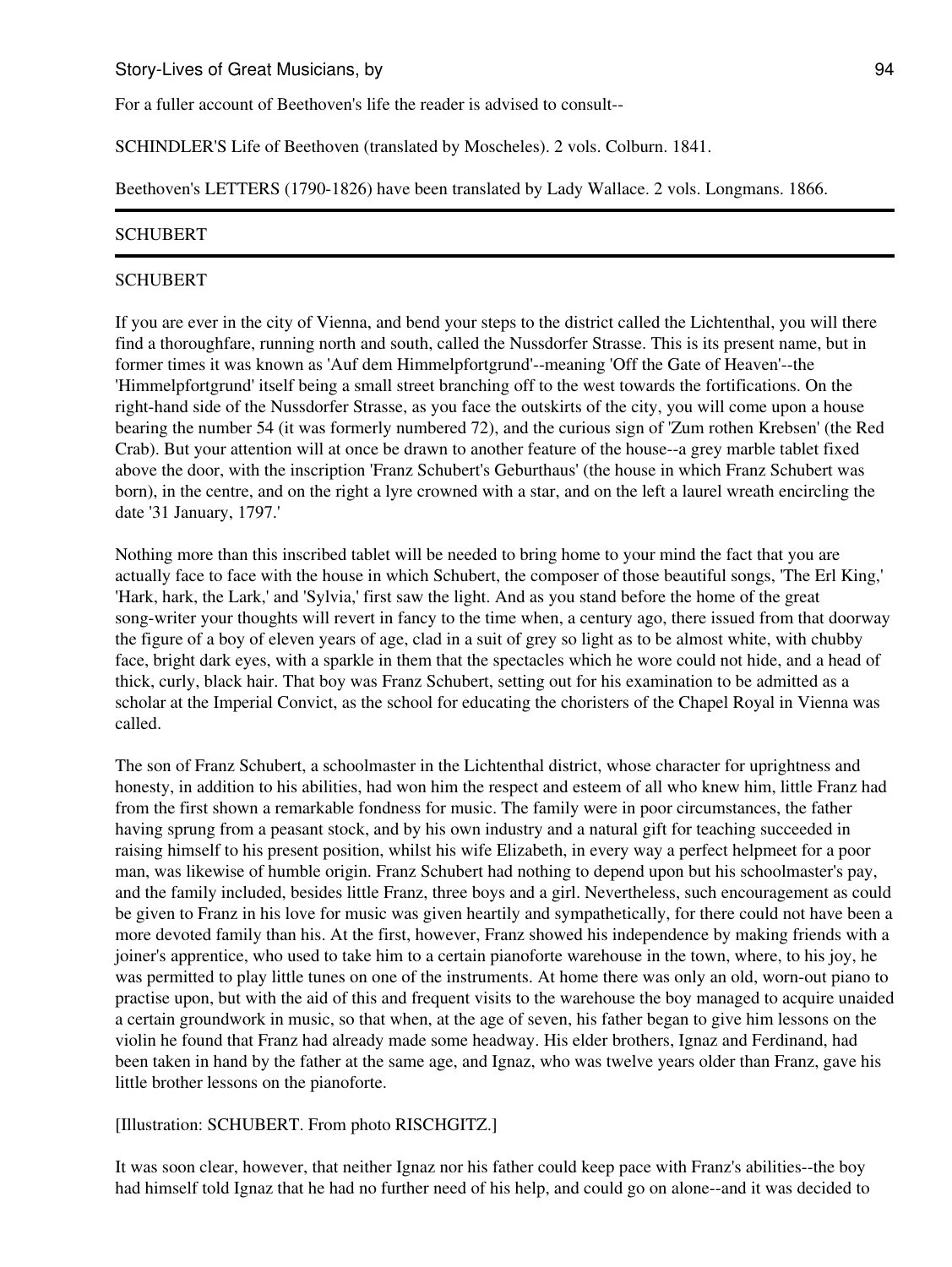send him to the choirmaster of the parish, Michael Holzer, to learn the violin and piano, as well as singing, the organ, and thorough-bass. Holzer, in turn, was astonished at the boy's powers, and assured the father that he had never had such a pupil before. 'If I wish to teach him anything now,' he declared, 'I find that he knows it already! I can only listen to him in amazement!'

Franz, with all his devotion to music, was a merry-hearted boy, never so happy as when, in the play-hour, he found himself surrounded by his schoolfellows, with whom he was first favourite. By the time he had reached his eleventh year his voice had acquired such power and beauty of expression as to procure him the chief soprano's place in the choir of the parish church, where he also played the violin solos as they occurred in the service. At home he was even then writing little songs and pieces for the pianoforte--an early promise of what was to follow. The family, as we have seen, were poor and hardworking, Ignaz and Ferdinand were helping their father in the school, and it was evident, therefore, that the talent which Franz undoubtedly possessed must be turned to good account as soon as possible. The necessary step to this end was to obtain his admittance to the Convict, in order that he might be trained for the Imperial Chapel, and in the meanwhile receive his education free in return for his services.

Accordingly, one morning in the month of October 1808, Franz, attired in his suit of grey, presented himself for examination by the Court Capellmeisters and singing-master. A number of boys were to be examined at the same time, and whilst they were waiting they indulged themselves in mirth and jokes at the expense of the short, chubby-faced, spectacled boy clad in grey, 'Hullo, my friend,' cried one, who towered a good foot above poor Franz's head, 'how did you leave your father the miller?'--an allusion to Franz's appearance which was greeted with a burst of laughter from the other boys. A second preferred a sarcastic inquiry as to the price of flour, whilst a third desired to know whether Franz expected to get through in such a garb--sallies which the victim bore with open good humour, the more so as he felt conscious of his own powers. And, indeed, the laugh was soon turned against his mockers; for, when he came to be examined, his singing of the trial-pieces, in addition to his skill in solving the problems set him, so astonished his examiners that they passed him through at once, and he was ordered to don the uniform of the imperial choristers forthwith. With a glow of pride Franz arrayed himself in his new dress, which, with its edgings of gold lace, he thought dazzlingly beautiful after his despised suit of grey.

## [Illustration: '*They indulged in jokes at the expense of the spectacled boy.*']

Franz's entry into the Convict implied a long separation from home, but he soon found plenty to occupy his mind and claim his interest. The school orchestra was a great feature of the new life, in which our hero, from his home studies, was enabled at once to take a prominent place. Practice was held daily, and the musicians bent their energies to mastering the overtures and symphonies of Haydn and Mozart, with the works of many of the minor masters. Even Beethoven's works were not considered to be beyond the scope of their powers as time went on. The work of all others which made the deepest impression on Schubert's mind at this stage, however, was Mozart's 'G minor Symphony.' 'One can hear the angels singing in it,' he used to say. But he revelled also in the overtures to 'Figaro' and the 'Zauberflöte,' and, indeed, the orchestral music to which he was now introduced opened up to his mind a vista of never-ending delight.

On the very first day that he took his seat in the orchestra his clever playing attracted the attention of the leader, a big fellow named Spaun, who sat immediately in front of him. On turning round to ascertain who it was that was bringing forth such excellent tone from his fiddle, and, moreover, playing with such precision, Spaun discovered it to be 'a small boy in spectacles, named Franz Schubert.' From that moment big Spaun became little Franz's intimate friend and counsellor. To him one day Franz, who was characteristically shy of speaking about himself and his longings, made a blushing admission that he had already composed a good deal. 'Indeed,' he added, as if in extenuation, 'indeed, I cannot help it, and I should do it every day, only I cannot afford to get music-paper.' Spaun grasped the situation at once, and thenceforth Franz was kept supplied with all the music-paper he required, a kindness for which he showed his gratitude by devoting his spare time to composition. In his playing, too, he made such rapid progress that before long he was taking the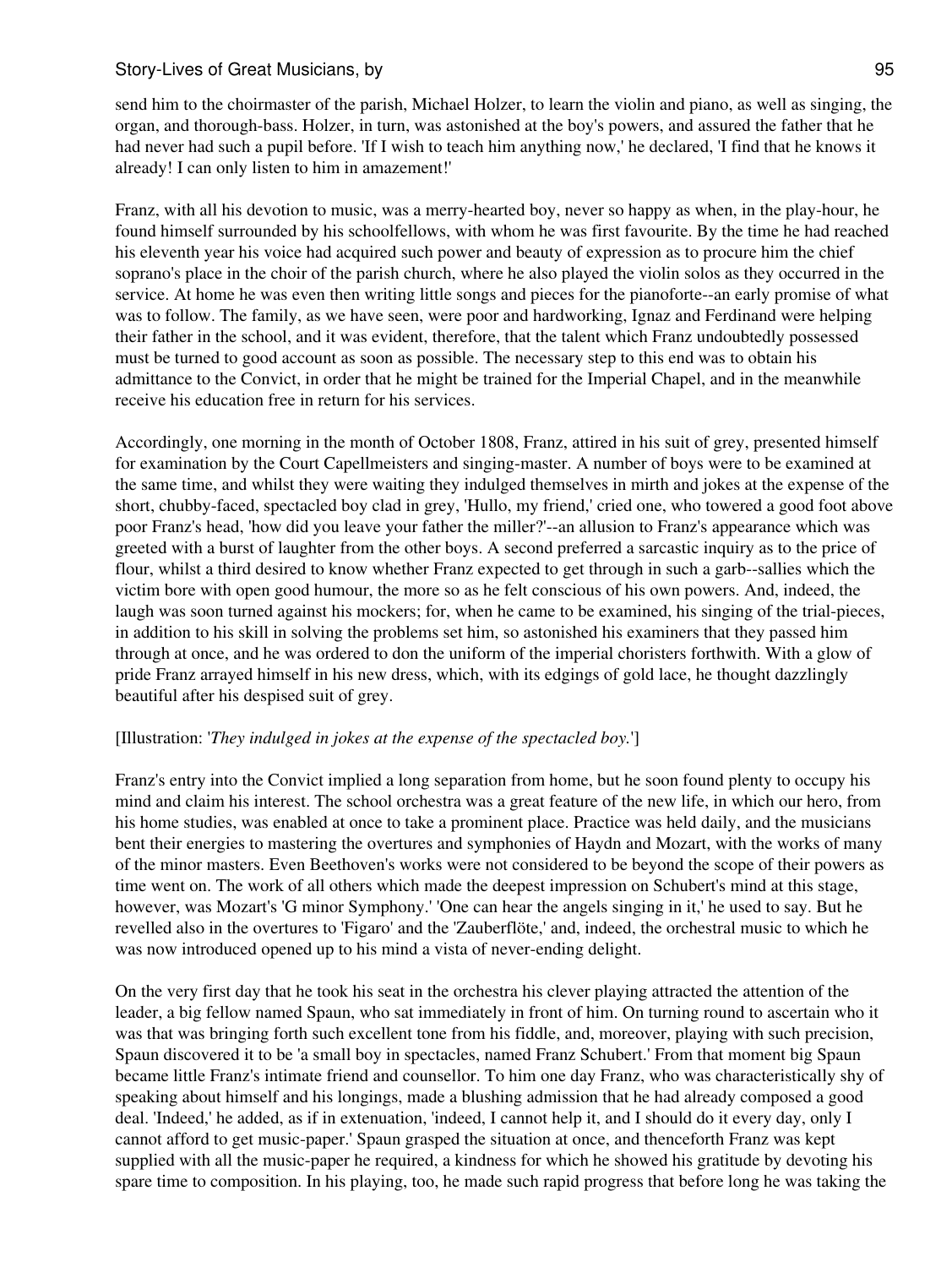first violin, and on occasions when Ruzicka, the conductor, was not present he was appointed to lead the orchestra. It was observed by others besides Ruzicka and Spaun how greatly Schubert's gifts and earnestness influenced the rest of the players, and tended to increase and strengthen their taste for good music. His deep sentiment for what was greatest and best in his art had from the first separated him from his schoolfellows, and now the magnetism of his genius and earnestness was drawing them one after another to his side. Franz Schubert had already become a power in the school.

Visits to the home were only to be made on Sundays and holidays, and they were events to which he looked forward with the keenest delight. Performances in which each member could take a share formed the chief occupation of the family on these occasions. Perhaps Franz had brought home a quartet of his own writing, and then the father would bring forth his 'cello, and Ignaz and Ferdinand take first and second violins, while Franz chose the viola, in order that he might be better able to judge of the effect, and the work would be played through, with criticism or approval of its merits at the conclusion. The father would sometimes play a wrong note; at first Franz would take no notice, but if the error were repeated he would look up with a smile, and say gently, 'Herr Vater, something must be wrong there,' and it is a proof of the rapid progress which he had made in music since the days of his father's teaching that his judgment in such matters was never questioned.

# [Illustration: '*His clever playing attracted the attention of the leader.*']

By degrees a reverence for Beethoven's genius was making itself felt in regard to Franz's musical studies. Not long before he joined the school the orchestra had been invited to give a performance at Schönbrunn, when Beethoven was present, and Franz had listened with the deepest interest to his schoolfellows' account of their reception by the great master. One day, when some of his songs had been sung at a school performance, Franz turned to his friend Spaun with the inquiry whether the latter thought it possible that he (Franz) would ever be able to accomplish anything in the shape of composition. To which Spaun, in surprise, answered that there could be no doubt in the matter, since he had already done a great deal. 'Perhaps,' replied Franz thoughtfully; 'I sometimes have dreams of that sort, but who can do anything after Beethoven?'

With his passionate love for music dominating his thoughts and energies, it is not surprising that Schubert should have fallen behind in his ordinary studies. From the point of view of the authorities the Convict represented a complete school with a strongly-developed musical side; but for Schubert it existed merely as a means to an end, and that end music. This fact was apparent in about a year after he entered the school, nevertheless his popularity suffered no decrease thereby, for his backwardness in most of the subjects in which other boys excelled was overshadowed by his extraordinary progress in the art which was absorbing him so entirely. And as time went on his desire for composition increased to such an extent that his kind friend Spaun must often have been taxed to keep pace with his demand for music-paper. Franz had already begun with methodical care to place the date of composition upon every piece which he wrote, and thus we are enabled to ascertain precisely when he composed his first pianoforte work of importance; it is a fantasia for four hands, comprising more than twelve movements, and filling thirty-two closely-written pages of music-paper, and it bears the date, 'April 8--May 1, 1810.' Following this came his first attempt at song-writing, in the shape of a long piece for voice and pianoforte, called 'Hagars Klage' (Hagar's Lament over her dying Son), which also contains twelve movements, and is remarkable for its frequent unconnected changes of key. Melancholy ideas were evidently uppermost in Schubert's mind at this time in connection with music, for the 'Hagar' was followed by another piece of even more lugubrious character, called 'Leichenfantasie' (Corpse-fantasia), a musical setting of Schiller's grim poem beginning:

'With a deathlike glimmer Stands the moon above the dying trees; Sighing wails the Spirit through the night; Mists are creeping; Stars are peeping Pale aloft like torches in a cave.'

He was now fairly launched upon composition, and during the two succeeding years his pen was not allowed to rest, songs and instrumental pieces being produced in rapid succession.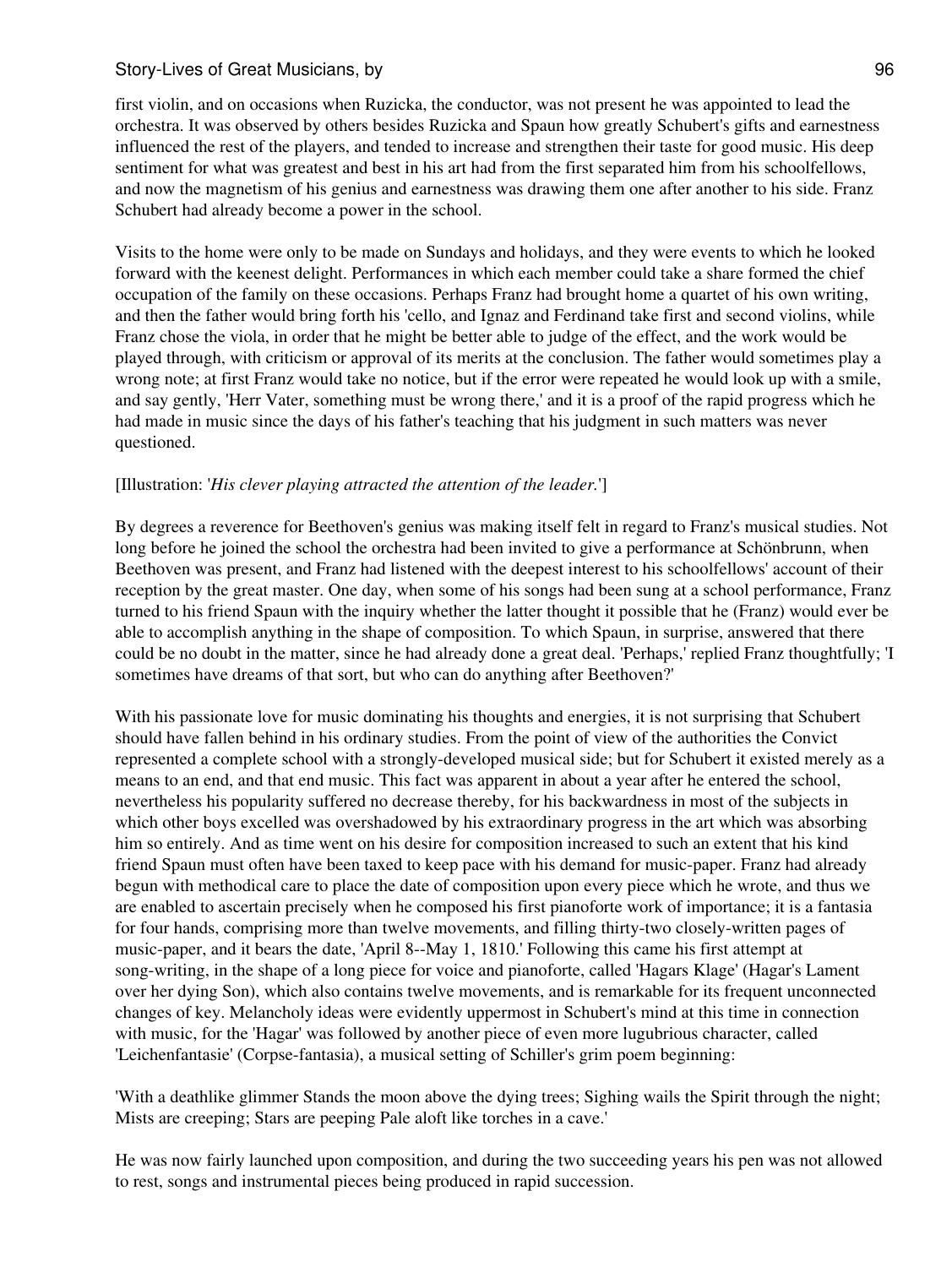Despite the many acts of kindness which he received at the hands of his friends Franz was made to feel in many ways the want of a little pocket-money such as fell to the lot of his more fortunate schoolfellows. He had to contend with numerous discomforts, more especially in the winter months, when the supplies both of firing and food were inadequate, and one dark November day we find him sitting down, chilled and hungry, to pen the following appeal to his brother Ferdinand:

'You know from experience that one can often enjoy a roll and an apple or two, especially when one must wait eight hours and a half after a poor dinner for a meagre supper. The few groschen which my father gives me are all spent the first day, and what is one to do the rest of the time? "Those who hope will not be confounded," says the Bible, and I firmly believe it. Suppose, for instance, you send me a few kreutzers monthly. You would never miss them, whilst I should shut myself up in my cell and be quite happy. St. Matthew also says: "Let him that hath two coats give one to the poor," In the meantime I trust you will lend your ear to the voice crying to you incessantly to remember your poor brother Franz, who loves and confides in you.'

But these long waits between dinner and supper, together with the hardship of being compelled to sit for hours in a fireless practice-room, were not destined to endure much longer for Franz. The termination of his career at the Convict was decided upon in consequence of his resolution to devote himself wholly to music. He had a little circle of faithful friends in the school, every one of whom regarded him as a genius, and who loved him also for his own sake; they only waited for him to compose in order to perform under his direction, and they would fain have kept him amongst them; but they knew his longings, and they realised the impossibility of retaining so gifted a composer within the compass of their ranks. Schubert loved them too, and though he went out from their midst to seek a wider field for his genius, he never forgot that he was one of them, and as composition after composition flowed from his pen it was brought to the Convict orchestra to be tried and approved by his kindest and best of critics.

Apart from this determination to give himself up to music there was no pressing reason for his leaving the school, for it was reported that the Emperor himself, having observed Schubert's beautiful voice and wonderful power of expression, had evinced so much interest in his progress as to offer him a foundation scholarship in the school, on condition that he should qualify himself for examination during the holidays. Schubert, however, had made up his mind, and towards the end of the year 1813 he quitted the Convict, his farewell being signalised by the composing of his first Symphony[22] in honour of the birthday of Dr. Lang, the musical director. A year before this event took place, the mother, who had worked unceasingly to keep the home together on the slender means which her husband's calling provided, had died. Her loss was keenly felt by the family, but by none more than by Franz himself, who realised how much he owed to the love and care bestowed upon him in his childhood by this excellent, hard-working mother.

Schubert was now entering upon his seventeenth year, and stood at the entrance of a career in music which, judging from his compositions at the Convict school, must have seemed to his friends to be full of promise. He himself was full of fire and energy, and longing to follow in the footsteps of the great masters whose works had inspired his earliest efforts. But, though as yet perhaps he failed to realise it, his genius, whatever may have been the source of its inspiration, was surely leading him towards the path wherein his strength chiefly lay--a path almost untrodden, and which he alone was destined to adorn with the choicest flowers of his imagination, in order that others might enjoy their perfume for evermore--the pathway of song. Already those early songs to which the school musicians had accorded a sympathetic hearing as they flowed fresh from his pen evinced to those capable of judging far more power and individuality than did any of his more ambitious instrumental compositions.

But, as we have said, Schubert himself probably had not realised this great truth as yet. He stood at the threshold of a future which gave him no insight into its possibilities, which for him at that moment conveyed no more than a hope of fulfilment of his one burning desire--to write, write, write. It was the pure longing of the true musician to make mankind at large partakers of his heavenly gift. Let us remember this of Franz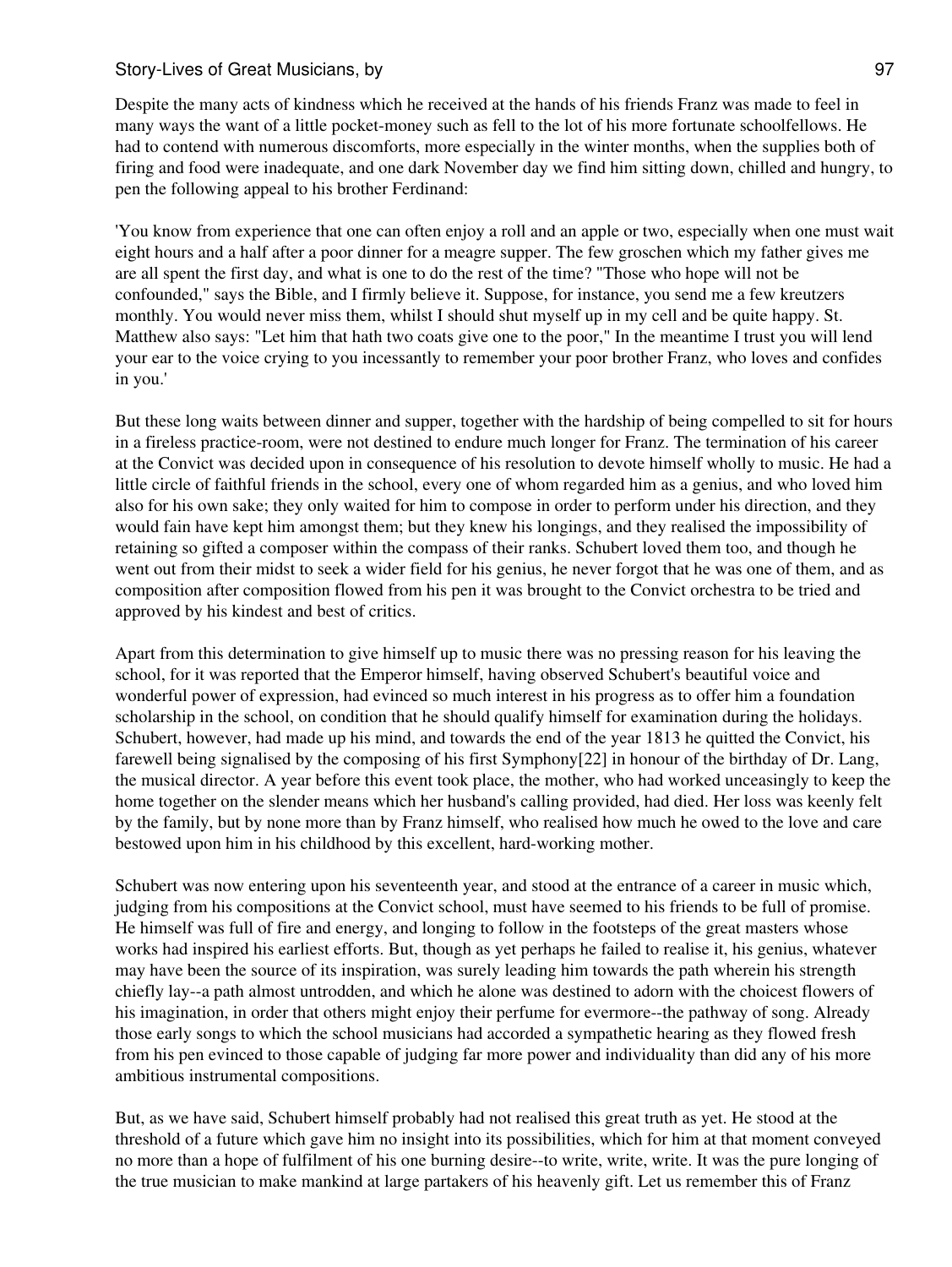Schubert, because it is absolutely true of him, and because it helps us to understand his true nature.

Schubert's determination was put to a severe test on leaving the Convict, for he had hardly returned home ere the dread summons for enlistment was placed in his hands. The Continental law of conscription admits of no distinction such as that which Nature confers upon an individual by the gift of genius; and to escape the danger which now threatened him, and which, by depriving him of his liberty for several years to come, appeared to be wholly insupportable, Schubert seized upon the only remedy which offered itself. He at once qualified himself for becoming an assistant to his father in the latter's school. The choice lay between two evils, and Schubert chose the lesser; for though he cordially detested the drudgery of teaching, it at least prevented his being called upon to serve in the ranks, and at the same time secured to him a certain amount of leisure for composition. Moreover, there was opportunity for maintaining relations with his little circle of intimates at the Convict--a privilege which Schubert could not have forgone without a severe pang--as well as for making new friends.

It is easy to imagine the reluctance with which Schubert went about his daily task of teaching the infant class in his father's school. Every minute thus spent must have seemed to him an hour, and probably the little ones, no less than their impatient teacher himself, breathed a deep sigh of relief when the play-hour arrived. To Schubert it meant freedom for work--real work--when he could fly to his desk, and write down the musical thoughts which he had been burning to express the whole morning. Impatient as he felt under the constraint put upon him he never complained; probably the dread of the conscription was constantly haunting him, for no fewer than three summonses to serve reached him at this time. There were, moreover, bright intervals in the round of scholastic work, when he could forget that he was a schoolmaster, and throw himself heart and soul into his art. He had lately made the acquaintance of a musical family named Grob, residing in the Lichtenthal, comprising a mother and her son and daughter, in whose house he was received on terms of friendship, quite as much for himself as for his music. Therese Grob possessed a fine soprano voice, with which she did full justice to the songs which Schubert brought to her to sing, whilst Heinrich Grob played both the pianoforte and the 'cello, with the result that many evenings were passed in musical enjoyment. His circle of admirers at the Convict, too, were always eager to welcome every new piece that he found time to compose. Nor had he forgotten his old friend and master Holzer, the organist and choir-master at the Lichtenthal Church, who had been the first to acknowledge his talents. Schubert regularly attended the church, and this fact, combined with his affection for the old organist, led to his writing his first Mass for performance by the church choir. The performance, on October 16, 1814, excited so much interest that it was repeated on the 26th of the same month at the Augustine Church. The latter occasion was one not likely to be soon forgotten by those who were present. Franz conducted, the choir being led by Holzer, whilst Ferdinand presided at the organ, and Therese Grob sang the part for first solo voices. Amongst the audience was Antonio Salieri, Court Capellmeister at Vienna, whom Beethoven had acknowledged as his master, and who now, having praised Schubert warmly for his work, declared that the latter should henceforth be his pupil. Every one was delighted, and the father felt so proud and happy that he signalised the event by presenting Franz with a five-octave piano. To be able to rank himself with Beethoven as 'scholar of Salieri' was indeed a high reward for Schubert, and the old man was as good as his word, for he gave his new pupil daily lessons for a considerable time.

#### [Illustration: '*Many evenings were passed in musical enjoyment.*']

The year 1814 did not close without witnessing a striking addition to the pile of manuscript by which the young schoolmaster-composer was surrounded. How variously his mind was swayed during this period we may understand from the fact that he had hardly finished the third act of a comic opera[23] ('Des Teufels Lustschloss'--The Devil's Pleasure-Castle) before setting to work on his 'Mass in F' which we have just mentioned. The compositions of this year also include seventeen songs, and one at least of these, the beautiful 'Gretchen am Spinnrade' (Gretchen at her Spinning-wheel), we may regard as a forerunner of the immortal songs that were to follow. And now, too, the special circumstance which was destined to influence Schubert in choosing the path wherein his genius found its most fitting expression was near at hand. One afternoon in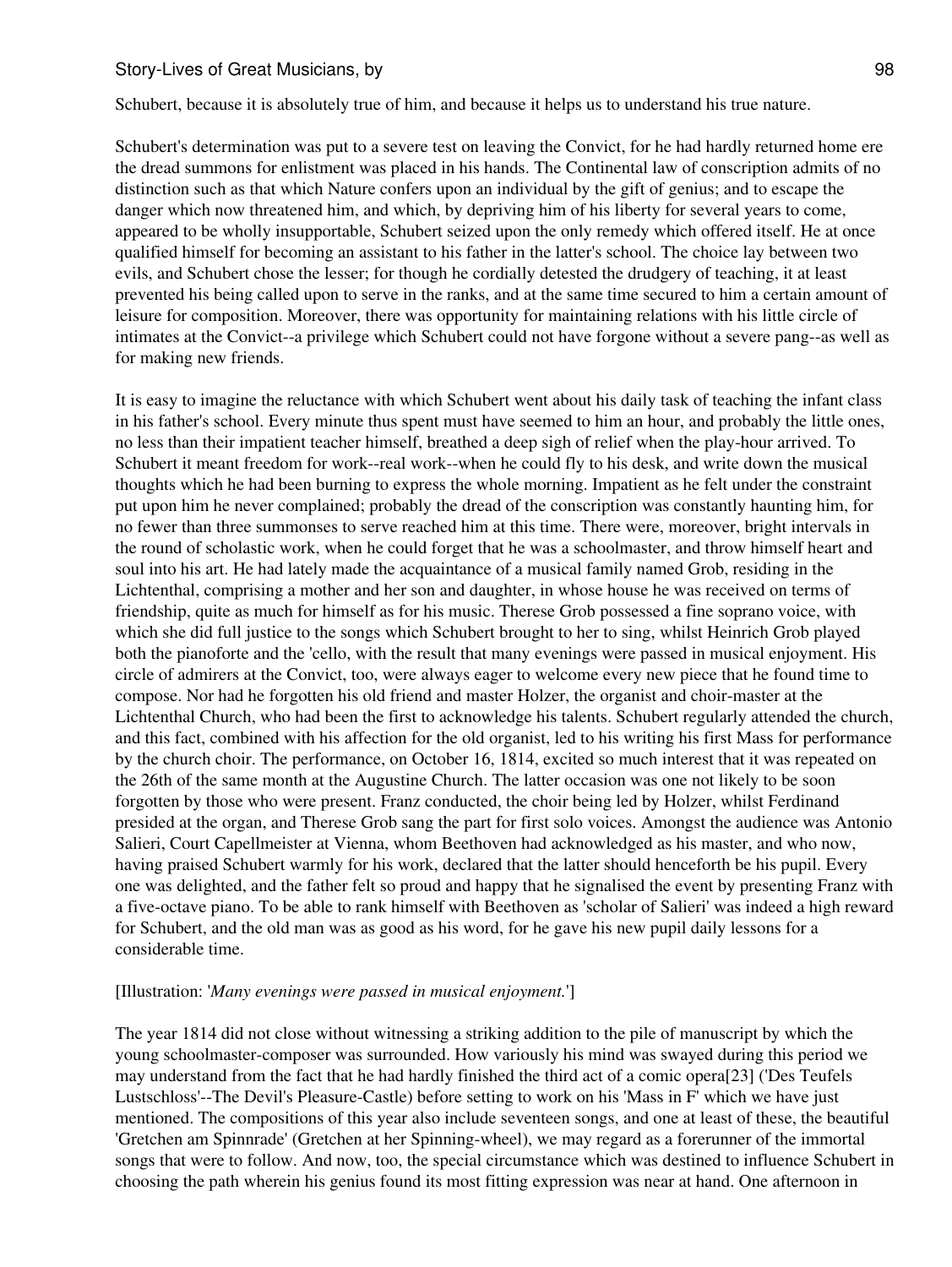December of this year a friend took him to call upon a poet named Johann Mayrhofer, the words of a poem by whom Schubert had set to music a few days before. They found the poet at his lodgings, situated in one of the darkest and gloomiest streets of the city. The apartment contained little furniture beyond a worn-out piano and a worm-eaten bookcase filled with well-used books, and the general air of neglect and dilapidation was heightened by the fact that the window was overshadowed by a huge building on the opposite side of the narrow street. Gloomy and cheerless as it was in appearance, the room was in keeping with the character of the man who occupied it. Johann Mayrhofer was regarded by his acquaintance as an hypochondriac, whose general depression of spirits entered largely into his poetical writings. But those who knew him intimately were aware of a gentle and tender side to his ordinarily stern nature. He was, in fact, a 'lonely, self-contained, self-taught man'--one whose gifts conveyed to him the ability to discern and appreciate beauty, but at the same time left him powerless to banish from his mind the thought of evil working its destructive influence both upon himself and his surroundings. Upon the impressionable mind of Schubert--already attuned to sadness--the personality of Mayrhofer exercised a special charm, and the two at once became fast friends. The attraction, however, was perfectly mutual, for Schubert's friendship helped to mature Mayrhofer's powers, with the result that the one wrote in order that the other might set to music that which was written, and to this alliance we are indebted for some of Schubert's finest songs.

Every moment that could be snatched from the drudgery of the schoolroom was now devoted to composition, and the year following that in which the acquaintance with Mayrhofer began furnishes the most remarkable testimony to Schubert's powers. In this year (1815) he composed no fewer than a hundred and thirty-seven songs, and six operas and melodramas, in addition to a great deal of Church and chamber music and pieces for the pianoforte. Of the songs, twenty-nine were written in August alone, eight of this number bearing one date, August 15, and seven more being produced on the 19th of the same month. A wonderful year, indeed, and our astonishment is increased when we reflect that many of these songs, written as they were under conditions which would seem to have precluded the possibility of their having been matured and developed in his mind before being written down, are deservedly placed amongst the most immortal of Schubert's works. When, too, the extraordinary length of some of the songs is taken into account--fifty-five pages of closely-written manuscript in one case, twenty-two pages of print in another--one marvels how the time could have been found for the mere mechanical process of writing them down.

To enumerate the songs included in this long list would take up too much space, but the story of how one great song came to be written must be told here. Mayrhofer could claim friendship with Goethe, and it was doubtless through Mayrhofer that Schubert's attention was first drawn to the writings of the great German poet. One afternoon in the winter of this year 1815, the 'old Convicter' Spaun called upon Schubert, and found him in his room intently writing music, with a book of poems by his side. On inquiring what it was that absorbed his attention, Schubert looked up with a face aglow with inspiration. 'Oh, I have come across *such* a poem!' he exclaimed. 'Have you ever read it? It is Goethe's "Erl King."' Without giving his friend time to reply he turned once more to his paper, and recommenced jotting down the notes with astonishing rapidity. Spaun sat by, wondering, but not daring to disturb him. At length Schubert threw down his pen with a sigh. 'It is finished,' said he, 'and now let us look it through.' It was the first sketch of the famous song of the 'Erl King,' and when the accompaniment had been filled in, the two friends conveyed the manuscript to the Convict. His old friends and admirers soon formed a group around the piano, and Schubert, sitting down, sang the song through, and then one of the school singers sang it after him. To Schubert's surprise--and the fact comes to us with something like a shock--the first hearing of the 'Erl King' was received by the Convict orchestra with some coldness. The truth is the dramatic force embodied in the music was too strong for them--it fairly took their breath away; it was so unlike anything that Schubert had hitherto produced, or that they had ever heard. And when he came to the passage, 'Mein Vater, mein Vater, jetzt fasst er mich an!' in which an apparent disharmony discovered itself, one or two of the listeners ventured to express their dissent, and it was necessary for Herr Ruzicka, the professor of harmony who was present, to explain to his pupils that the conjunction was permissible. Of the 'Erl King' our story will have more to relate later on; in the meantime we may remark that the rapidity of its composition leaves no room for doubt that it was in itself as pure a piece of inspiration as any other of Schubert's works that could be named, and, furthermore, that it affords a striking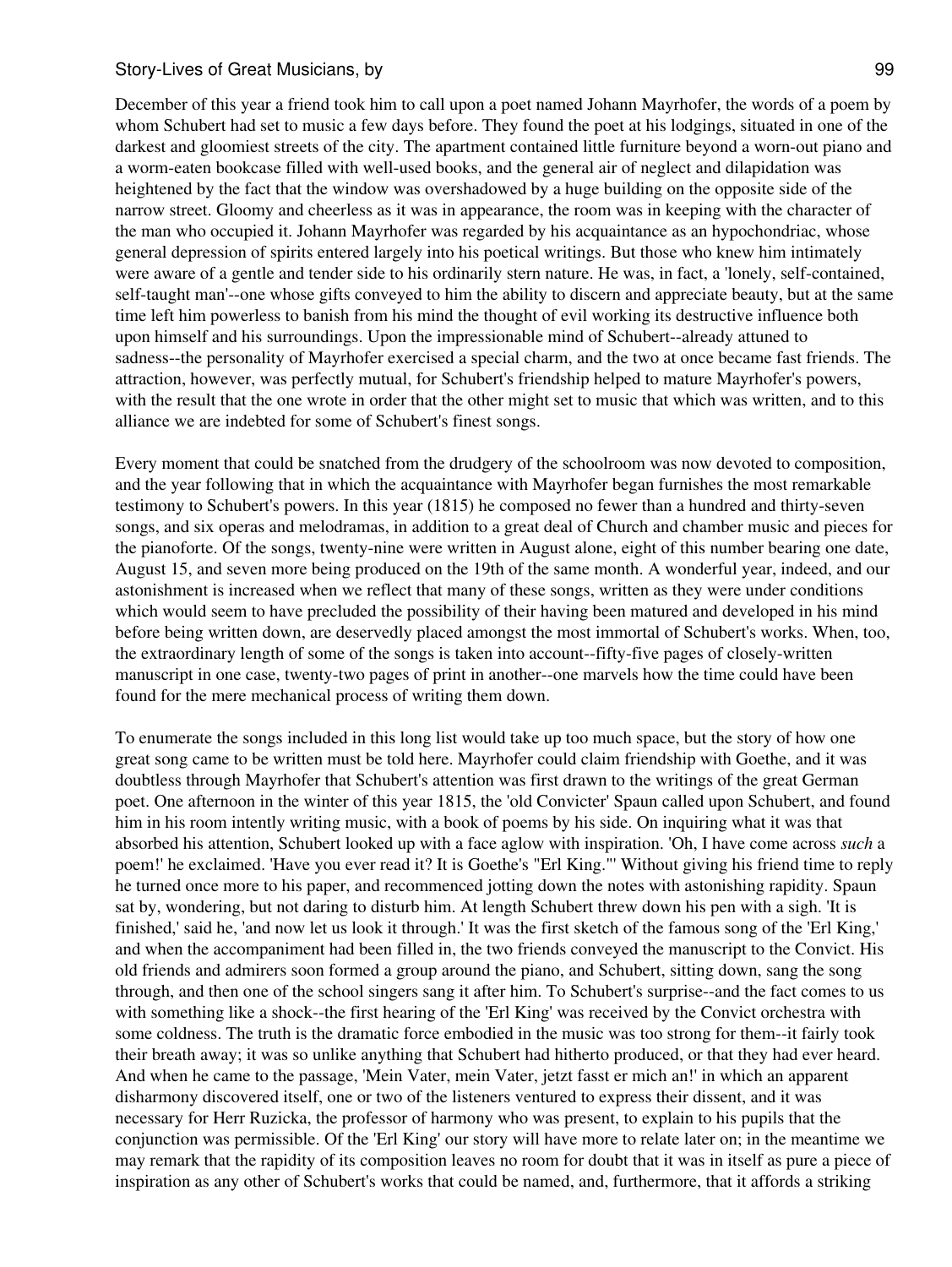instance of the power which he possessed of grasping, almost at a single glance, the musical significance of a poem which appealed strongly to the emotions.

Unquestionably, however, the monotony of his school work weighed heavily upon his mind, and, in his own opinion, was cramping his powers of production. The longing to be free to devote himself wholly to his art was intensified day by day, and when, in the following year, he learnt that a director was about to be appointed at a newly-created Government school of music at Laibach, near Trieste, he hastened to apply for the post. True, the salary was only  $\pounds 21$  a year, but the gaining of the position would mean instant freedom from his present bondage, and to Schubert that implied almost everything. It is evident, however, that those who recommended him for the post were by no means convinced of his fitness for governing, for their letters were but half-hearted, and the selection fell upon another man who, it turned out, was also recommended by one of Schubert's supporters.

The depression resulting from his disappointment was soon to be relieved by the agency of a new friend. A young man, named Franz von Schober, of good family and some private means, came to Vienna with the object of entering the University. Some time before taking this step Franz Schober had met with several of Schubert's songs, which at that date were being circulated in manuscript, and, lover of music as he was, the young student had revelled in the beauties of the unknown composer, and longed to make his acquaintance. When, therefore, he reached Vienna he lost no time in finding his way to the Schubert home in the Himmelpfortgrund. He found Schubert seated at his desk busily writing, for Schober had happened upon a favourable moment when school was over for the day. Little did the composer dream, as he heard his visitor announced, that his deliverance from the bondage which had become wellnigh insupportable, was so close at hand. A few minutes' intercourse sufficed to show the two young men that their sympathies and interests lay on a common plane. Schubert, quick to detect the sympathy which Schober was not loath to express, felt drawn towards his new friend, whilst Schober, for his part, as he glanced at the piles of manuscript which occupied every available space in the small room, evinced so deep an astonishment at the evidence of such untiring industry that Schubert was fain to tell him in a few words how he was placed, and of his longings for freedom. Then Schober saw his opportunity for rendering a service which he hoped might prove as acceptable to Schubert as it would be congenial to himself--would not Schubert consent to live with him, at any rate, for a time? Schober had a claim on which to found this proffer--namely, that he was already well known to Spaun, to whose medium, indeed, was due the fact that Schubert's songs had been first brought under his notice. Franz's heart leapt within him at the prospect of being able to give his whole time to his beloved music; he could not refuse a request so modestly and tactfully conveyed, and obviously so kindly meant, and the tears started to the eyes of both as the young men grasped each other by the hand. It was not difficult for Schubert to obtain his father's consent to the arrangement, for there was more than a suspicion that the latter was not altogether satisfied with the manner in which Franz had of late fulfilled his scholastic duties--a fact which need occasion no surprise when his strong musical temperament is taken into consideration.

Thus it came about that Schubert gained his release, and the two friends took up residence together at Schober's lodgings. Schubert, however, was not inclined to live entirely at his friend's expense, and so, unwillingly enough, he gave a few music-lessons. But not for long--the same unconquerable dislike to teaching in any shape or form asserted itself, and the pupils vanished. He might easily have secured more pupils had he so desired, for there were many friends, moving in higher circles than his own, who were ready to assist him; but it is just here that we get a glimpse of Schubert's true character. He had no aspiration to mingle with those whom, in his modest, unaffected way, he considered to be above him. He valued friendship, from whomsoever it came, but his whole nature was opposed to turning the advances of the rich or great to his own advantage. Unlike Beethoven, he had no faculty for 'imposing' on the aristocracy (to borrow Beethoven's favourite phrase for describing his own relations with those of superior rank to himself); on the contrary, Schubert courted no society beyond that of his own class--in which, indeed, his affections wholly centred themselves, and in which alone his true nature allowed itself to be revealed. It is a strong instance of this feeling that he loved best of all the praise that came from the members of his own family, and next that which emanated from his own circle of friends. Nevertheless, whatever of class distinction may have influenced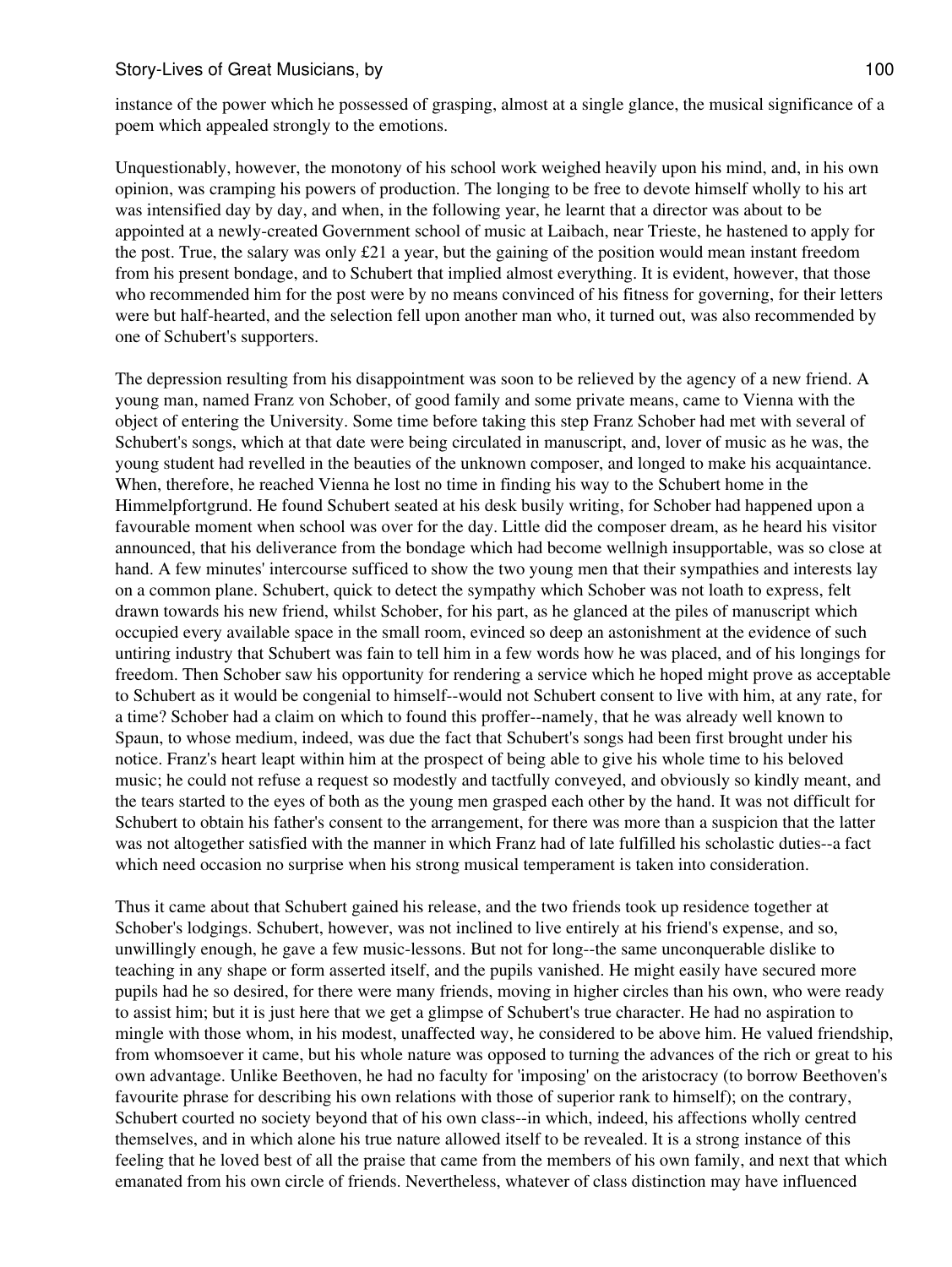Schubert in the distribution of his affections and in the revelation of himself, no such barrier existed in the minds of those who were drawn to his side; in a word, he was loved by all who knew him without regard to rank, wealth, or age.

The year 1821 found Schubert, at the age of twenty-four, a composer of more than seven years' standing, and yet almost unknown outside the circle of his friends and acquaintance. Since the date when he went to reside with Schober he had continued to pour forth his compositions without intermission, and yet so far not a single work had been printed. True, many of his songs had been sung from manuscript before large and appreciative audiences at the musical meetings organised by the father of Leopold Sonnleithner, one of Schubert's old schoolfellows, and the most faithful of friends; but when the leading Vienna publishers were asked to undertake the publication of the song which had evoked the greatest enthusiasm when rendered by the well-known amateur Gymnich, they shook their heads. The composer was unknown, and with so difficult an accompaniment as that of the 'Erl King' the sale of the song could not be great. Such was the opinion of the publishers; but, to their honour let it be recorded, Sonnleithner and Gymnich refused to be influenced by this adverse verdict. They instantly resolved to print the song at their own risk, and when the next concert took place at the Sonnleithner mansion the resolution was announced. One hundred copies were subscribed for on the spot, and with this substantial encouragement the engraving of the 'Erl King' and a second song, 'Gretchen am Spinnrade,' was at once proceeded with, the sale of these songs being undertaken by the music publishers on commission. The enterprise was attended by so much success that its promoters were enabled to proceed with the publication of further songs, until, when the seventh had been reached, the publishers deemed themselves perfectly safe in assuming the entire risk of publication, and the eighth work appeared on May 9, 1822, as 'the property of the publishers.'

A great step towards the establishment of Schubert's fame was thus assured; but we must pause in our story to recount the means by which, apart from the initiative taken in the matter by his faithful friends, Schubert's recognition at the hands of the public was brought about. On March 7, 1821, the 'Erl King' was sung by Johann Vogl, a famous opera singer in Vienna at that time, at a public concert held under royal patronage. The song was received with storms of applause, and from this point the public demand for Schubert's writings commenced. The attention of Vogl, whose intellectual gifts are said to have outshone even his vocal attainments, had been drawn to Schubert's songs some five years before the event just mentioned. Franz Schober, who knew him well as a visitor at his father's house, had pressed the singer to accompany him to his lodgings in order to be introduced to Schubert, and Vogl had smilingly acquiesced. Schober's praises of his newfound friend had sounded so often in Vogl's ears that the request could not be refused. Schober was certain that the great man would be enchanted with Schubert's writings, at which the actor-singer had only smiled once more; he deemed it to be merely youthful enthusiasm influenced by personal affection. On reaching the lodgings in the Landkrongasse they had found Schubert hard at work as usual, and the floor as well as the table strewn with sheets of music-paper. Vogl, whose society was courted by all ranks, at once made himself at home, and did his best by a few gay sallies to put the composer at his ease. In this, however, he was quite unsuccessful. The fact that there was a difference of twenty years between their respective ages, when added to the singer's popularity, may have partly accounted for the failure; at any rate, Schubert was overwhelmed by confusion, and had nothing to say in his own behalf. Vogl thereupon took up several of the songs, humming them to himself as he went along, and Schober, watching him intently, saw his interest deepen, until at length, despite his great experience as a singer, he was evidently impressed by what he read. When he left he shook Schubert's hand warmly, and said: 'There is stuff in you, but you squander your fine thoughts instead of making the most of them.'

## [Illustration: '*They found Schubert hard at work.*']

Nevertheless, Schober was right; Vogl had been deeply impressed, and the visit marked the beginning of a close friendship. Schubert soon learned to appreciate Vogl's sincerity and advice, and as time went on the latter's visits became more and more frequent, until the picture might often have been seen of Vogl singing Schubert's latest songs to the latter's accompaniment. To the completeness of this union Schubert himself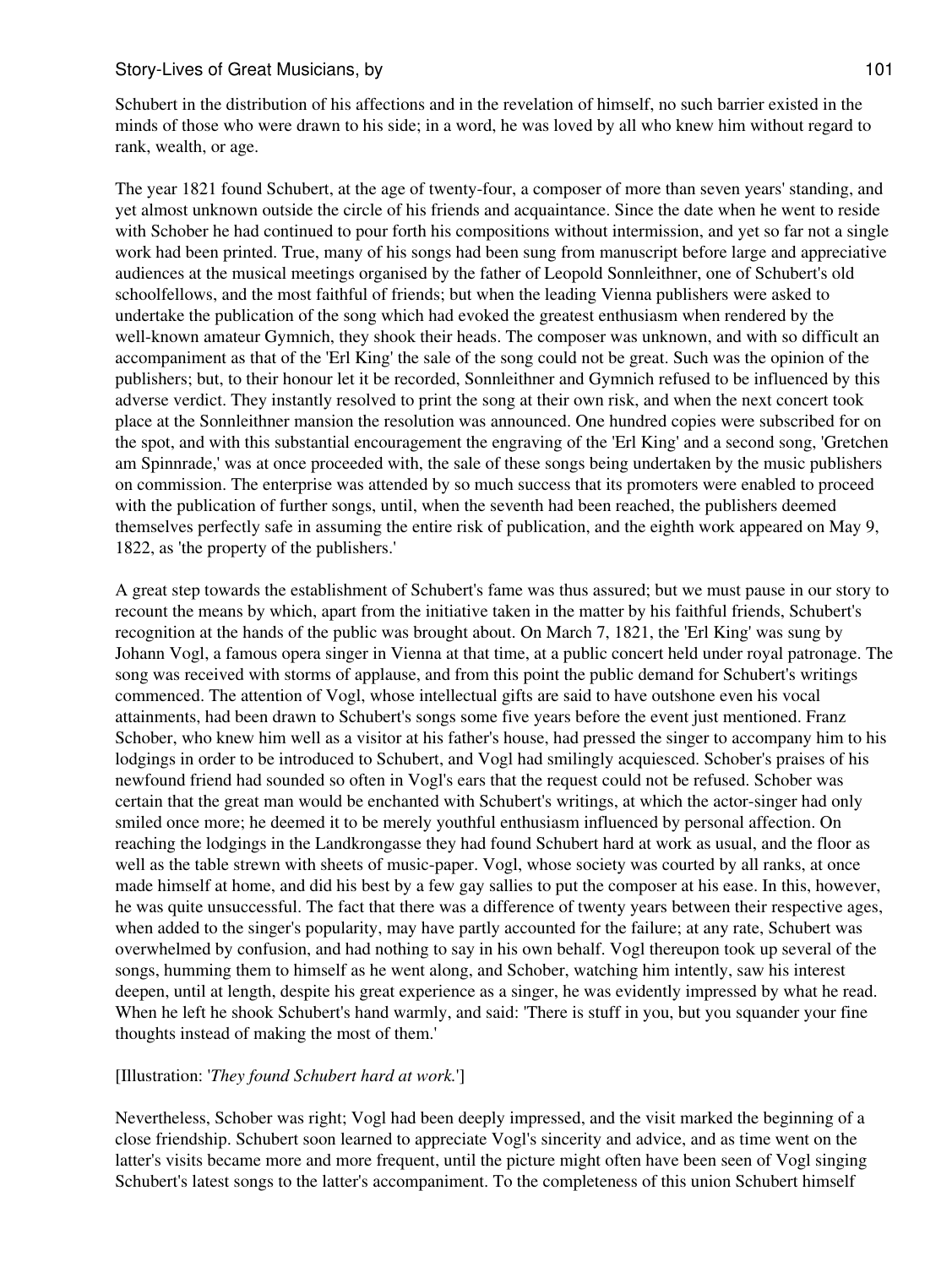testifies in a letter to his brother Ferdinand: 'When Vogl sings and I accompany him we seem for the moment to be one.' Vogl, for his part, afterwards wrote of Schubert's songs that they were 'truly Divine inspirations, utterances of a musical *clairvoyance!*' and he emphasised the fact, which had not hitherto been appreciated, that 'the finest poems of our greatest poets may be enhanced and even transcended when translated into musical language'--an important testimony to the great service which Schubert was rendering to vocal music.

The five years which had elapsed since the friendship with Vogl began had been passed in the production, as we have seen, of an immense mass of compositions covering almost every branch of the art; but as none of these works had so far produced any money it is obvious that, for the first two years after leaving his father's house, Schubert must have been dependent upon the hospitality of his friends. His residence with Schober lasted only six months, at the end of which time Schober's brother came to reside with him, and Schubert had to give up his room. Teaching was entirely distasteful to him, as we know; yet we can well understand that the pressure of circumstances alone may have compelled him to accept, in the summer of 1818, an engagement as music-teacher in the family of Count Johann Esterhazy. The terms of this engagement were that he should spend the summer months with the family at their seat at Zelész, in Hungary, returning with them to Vienna for the winter. How difficult it must have been for Schubert to sever himself, even for a time, from the circle of which he was the life and centre, in order to enter a family belonging to those ranks with which he avowedly had nothing in common, may be imagined. Within his own circle he was adored--nay, worshipped--by one and all. The life, too, was so entirely free and unrestrained; the members addressed each other by nicknames. Schubert had several pet names, amongst them the 'Tyrant,' from his affectionate persecution of young Hüttenbrenner, who in return lavished upon him the affection of a slave for his idol. They were all boisterous, merry, life-loving spirits, venting their feelings in howls, repartees, sham-fights, and mock-concerts--there is even a story of their 'performing' the 'Erl King,' with Schubert himself accompanying them on a tooth-comb! The change from this unconventional life to the aristocratic surroundings of Zelész was therefore immense; yet Schubert was not unhappy. The family were musical, the comforts were undeniable, and the duties not so heavy as to preclude his enjoying a considerable amount of leisure for composition.

At Zelész he heard for the first time many of the national Hungarian melodies sung or played by the gypsies, or by the servants at the castle, and their beauty seems to have been impressed upon his memory by the beautiful country in which he took his rambles. Later on he was to give these airs an artistic setting in the shape of his 'First Waltzes.' Of one of his pieces--the 'Divertissement à la hongroise'--it is told that returning late one afternoon from a walk, he lingered beside the open window of the kitchen, in order to listen to the air which was being sung by the kitchen-maid within as she leaned against the fireplace. He wrote frequent letters to his friends--his home circle--whom he addresses as his 'dearest, fondest friends, Spaun, Schober, Mayrhofer, and Senn--you who are everything to me.' He entreats them to write soon: 'Every syllable of yours is dear to me.' Nobody is overlooked or forgotten, for his messages include 'all possible acquaintances.' As for himself, he speaks of his happiness and good health, and tells them that he 'is composing like a god.' As regards his duties, he describes himself as 'composer, manager, audience, everything in one.' 'No one here,' he says in another letter, 'cares for true art, unless it be now and then the Countess, so I am left alone with my beloved, and have to hide her in my room, or my piano, or my own breast. If this often makes me sad, on the other hand it often elevates me all the more. Several songs have lately come into existence, and I hope very successful ones.' Of his relations with the family he says: 'The Count is a little rough; the Countess proud, but not without heart; the young ladies good children. I need not tell you, who know me so well, that with my natural frankness I am good friends with everybody.'

A letter[24] of this time, written to his brother Ferdinand, affords a pleasing insight into his frank, loving nature, as well as an instance of his fondness for his old home. Ferdinand had sent him a Requiem of his own composing to look over.

*August 24, 1818.* 'DEAR BROTHER FERDINAND,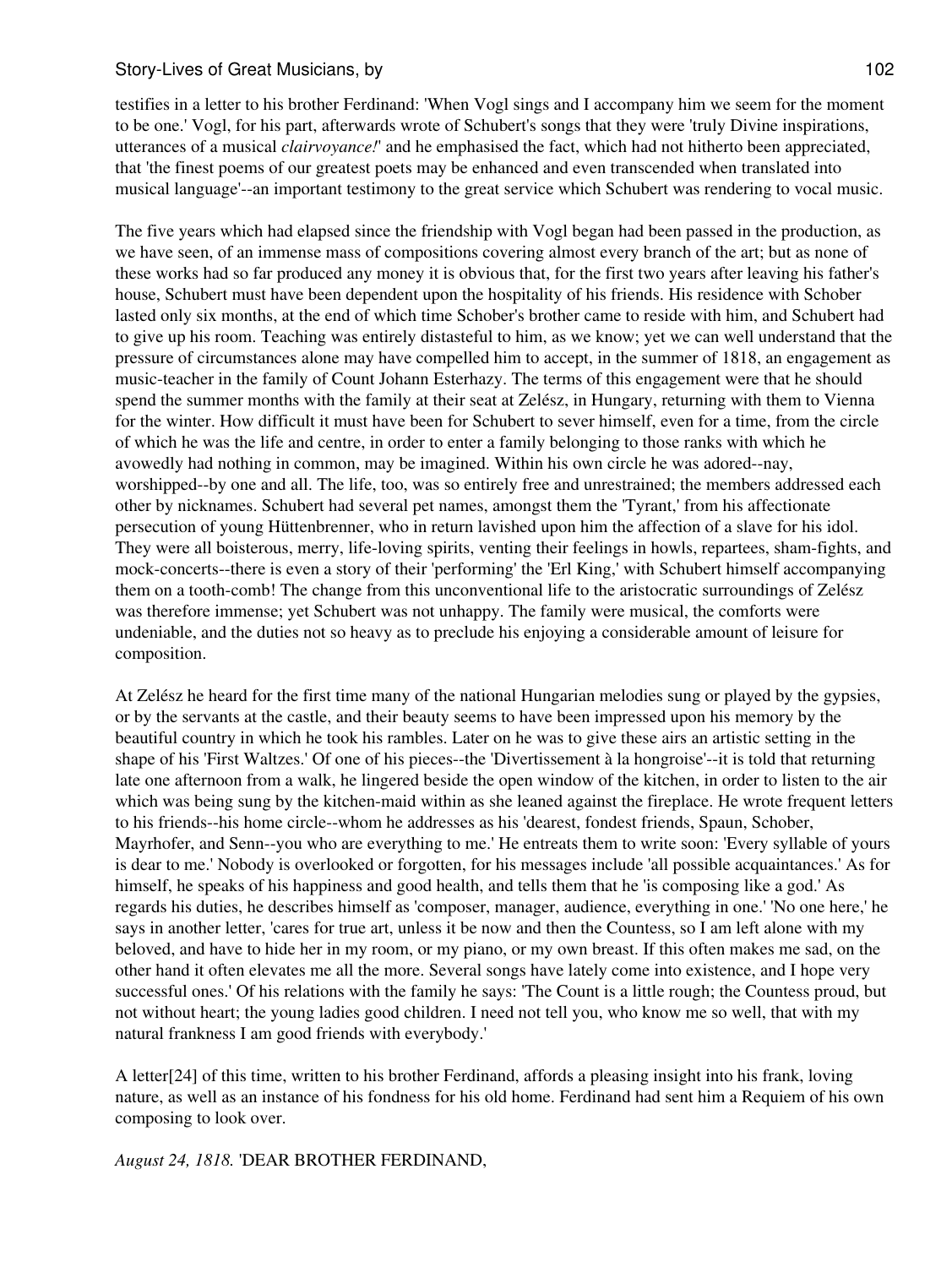'It is half-past eleven at night, and your Requiem is ready. It has made me sorrowful, as you may believe, for I sang it with all my heart. What is wanting you can fill in, and put the words under the music and the signs above. And if you want much rehearsal you must do it yourself, without asking me in Zelész. Things are not going well with you; I wish you could change with me, so that for once you might be happy. You should find all your heavy burdens gone, dear brother; I heartily wish it could be so. My foot is asleep, and I am mad with it. If the fool could only write it wouldn't go to sleep!

'Good morning, my boy, I have been asleep with my foot, and now go on with my letter at eight o'clock on the 25th. I have one request to make in answer to yours. Give my love to my dear parents, brothers, sisters, friends, and acquaintances, especially not forgetting Carl.[25] Didn't he mention me in his letter? As for my friends in the town, bully them, or get some one to bully them well, till they write to me. Tell my mother[26] that my linen is well looked after, and that I am well off, thanks to her motherly care. [After asking for some articles of clothing, for which he will send the money very soon, he proceeds.] For July, with the journey-money, I got 200 florins [about £8].... Though I am so well and happy, and every one so good to me, yet I shall be immensely glad when the moment arrives for going to Vienna. Beloved Vienna, all that is dear and valuable to me is there, and nothing but the actual sight of it will stop my longing! Again entreating you to attend to all my requests, I remain, with much love to all, your true and sincere.

## 'FRANZ MPIA.'

The story of Schubert's life, from the time when by the powerful aid of his friend Vogl the musical public of Vienna were awakened to the fact that a composer of rare quality was working in their midst unknown, unfolds itself to us as a record of continuous struggle, relieved by occasional success. It is true that as he became better known the appreciation of his works spread far beyond the confines of his native city; at the same time it must be remembered that his poverty was extreme. As yet his works had brought him little or nothing; add to this his native bashfulness, together with the fact that his marvellous productive powers were animated by no desire to push himself where, as a composer, he had every right to be; that he was always retiring, and always modestly undervaluing everything he produced; that even when he had finished a fine composition it was often put aside in some receptacle and forgotten; that, in a word, he wrote, not for the public eye, not for praise, but simply and solely because he was impelled by the spirit within him. When we consider all this it need not surprise us to learn that Schubert's progress in a worldly sense was slow and halting. Again, his physical strength was by no means adapted to bear the immense strain which this continuous labour involved; and when we learn that his mode of living was most irregular (when he was not staying with friends he would be living from hand to mouth in poor lodgings by himself), and that his sensitive overstrung nature was denied the nourishment which it so sorely needed--a result due in part to his distresses, but partly also to his improvidence--we can form a tolerably clear picture of the manner in which his days were passed.

Yet if his distresses and anxieties were so many dense clouds shutting out, for months together, the sunshine and warmth from his life, that life itself, taken as a whole, was by no means destitute of happiness. The musical temperament is one which cannot be cast down for long; let the cloud-rift be ever so small, it suffices to let in a flood of sunshine to such a nature as that which Schubert possessed. But how much happier might his life have been if, in the absence of the ability to manage his own affairs to better advantage, some one had been at hand to take this responsibility off his shoulders. Alas! not one of his friends seems to have assumed this important part, notwithstanding the affection they professed for him. Left to himself, no sooner had his songs attained a marketable value than, pressed by hunger and the other necessaries of life, he consented to part with the copyright of the first twelve of his published songs--including in this number the 'Erl King' and the 'Wanderer'--for the sum of eight hundred silver gulden (equal to eighty pounds sterling), and this in face of the fact that more than eight hundred copies of the 'Erl King' had already been sold![27]

Of his improvidence there is much that could be told; his inherent good nature was never proof against imposition, and he gave away as freely as he earned. Moreover, he was regarded by a certain set of his friends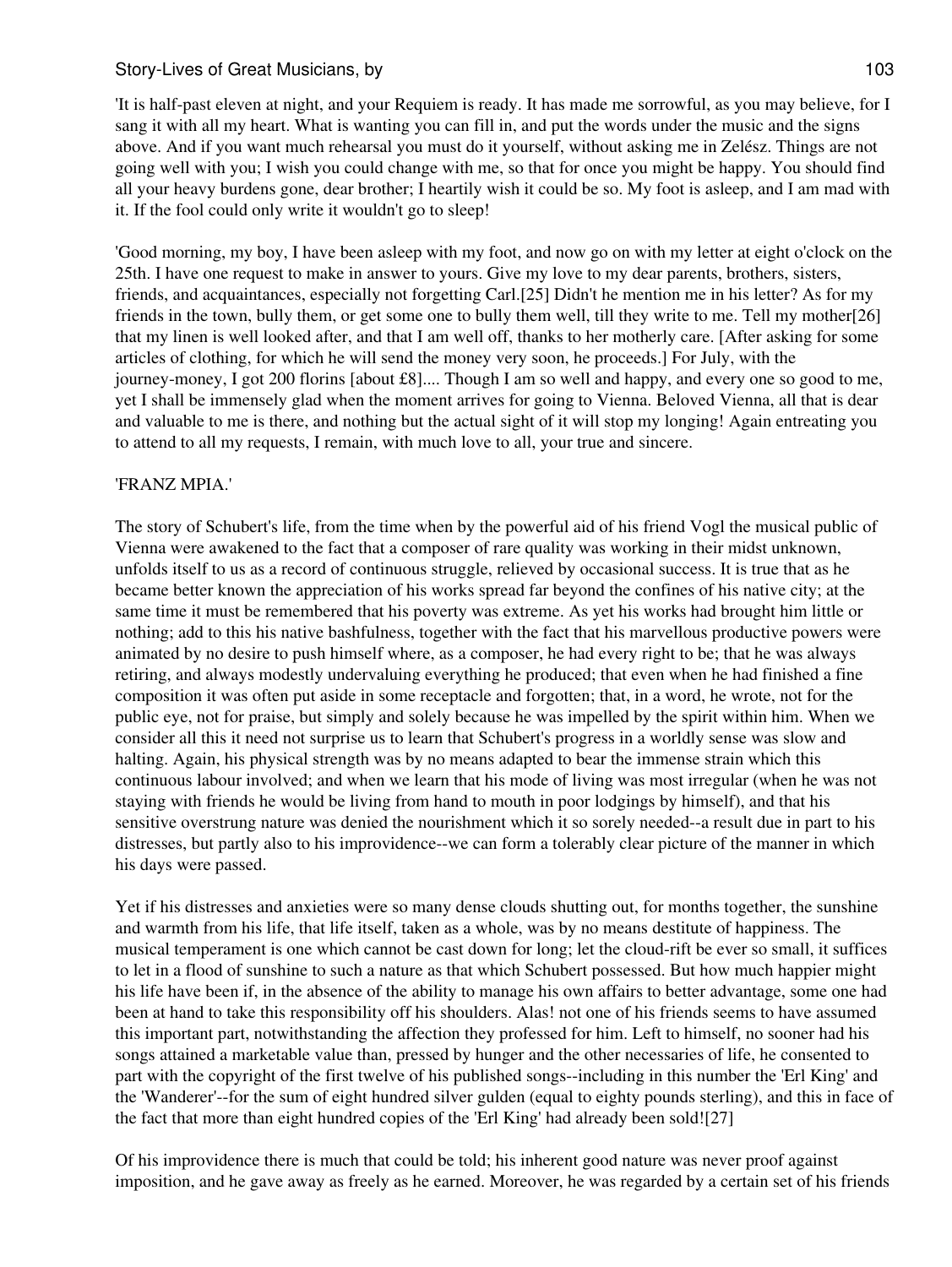as a Croesus, or, rather, as a never-failing coiner of money, and two of these so-called friends were not ashamed to live openly upon his easy-going, careless ways, under the pretence of sharing the expenses of a joint lodging. The partnership, if such it could be called where one was called upon to find the money, extended even to articles of clothing--boots, hats, coats, cravats, etc., being regarded as common property--whilst if one of the trio found himself unable to pay his reckoning, it fell to the lot of the 'man of wealth' to discharge his obligation. Needless to say, this friendly office was cheerfully filled by Schubert for either or both of his companions. Great was the jubilation when the composer brought back the news that he had sold a piece of music. For the time being he was regarded by the others as literally swimming in money, and expected to spend right and left so long as it lasted, and then they would all go short until the next piece of luck came along. One day, when the trio were in very low water, Schubert and one of the others met at a small coffee-house and surprised each other in the act of ordering coffee and biscuits, because neither could summon from his pockets the requisite amount--namely, eightpence halfpenny--wherewith to pay for a dinner!

But no amount of distress could check his capacity for work. Save during the hours of sleep, his pen would seem never to have been idle; even whilst talking to a friend who was waiting to take him for a walk, he was jotting down at great speed one of his most beautiful dramatic ballads, the 'Zwerg.' Another friend, Carl Umlauff, has related how he used to go to Schubert's lodgings in the mornings, and find him lying in bed jotting down musical ideas; at other times he would be out of bed, clad in his dressing-gown, composing at his standing-desk. Writing would go on till two o'clock. 'When I have done one piece I begin the next,' was his own way of describing the continuity of his work, and it is known that a single morning produced no fewer than six songs. The afternoon would be devoted to music-making at the house of a friend, or to a walk in the suburbs, whilst the evening would be divided between a pipe at the Gasthaus with his companions, and a visit to the theatre or the house of a musical friend. The hours reserved for sleep were constantly being curtailed by the encroachments of nightly pleasures, and yet he was always ready to seize his pen and begin work directly he was awake. The story even goes that he slept in his spectacles in order to save the trouble and time of putting them on in the morning!

His omnivorous appetite for setting to music every poem which struck his fancy--whether it were suited for the purpose of a song, or, what is far more important, in any way worthy of the setting which he proposed to give to it--was one of Schubert's most marked characteristics. Another was the rapidity with which, having once grasped the sense of the words, he translated them into music, and such music, let it be remembered, as was destined in many cases to live for ever. Like the 'Erl King,' the beautiful song the 'Wanderer' was composed in the space of a few hours; again, with respect to the strikingly beautiful collection of songs known as the 'Schöne Müllerin,' the poems were lighted upon quite by accident. Schubert was visiting a friend, and when the latter was called away he picked up a volume of Müller's poems which was lying upon the table; he grew interested in them, the friend delayed his return, and finally Schubert put the book in his pocket and went home. The next morning, when the friend called to apologise for his detention and to inquire for the missing volume, he found that Schubert had already set several of the poems to music. What Schumann the composer wrote of Schubert was true: 'Everything that he touched he turned into music.' One day in the month of July, 1826, he was returning with his friends from a Sunday walk through the village of Währing, and, passing by a beer-garden, he espied an acquaintance seated at one of the tables. On joining him Schubert found he was reading a volume of Shakespeare; he seized the book, and began turning over the pages, and then, drawing his friends' attention to the line, 'Hark, hark, the lark,' he exclaimed: 'Such a lovely melody has come into my head, if I had but some music-paper!' One of his companions seized a bill-of-fare, and on the back of it scribbled a few staves, and then, upon the spot, 'amid the hubbub of the beer-garden, that beautiful song, so perfectly fitting the words, so skilful and so happy in its accompaniment, came into perfect existence.' Later on in the evening of the same day he added to this creation two more songs from Shakespeare--the drinking-song from 'Antony and Cleopatra,' and the well-known 'Who is Sylvia?' In the instances just given Schubert's choice could not have been more happily made; but this does not render it less difficult for us to understand why in so many cases he should have elected to immortalise by his music poems devoid of merit both in feeling and expression.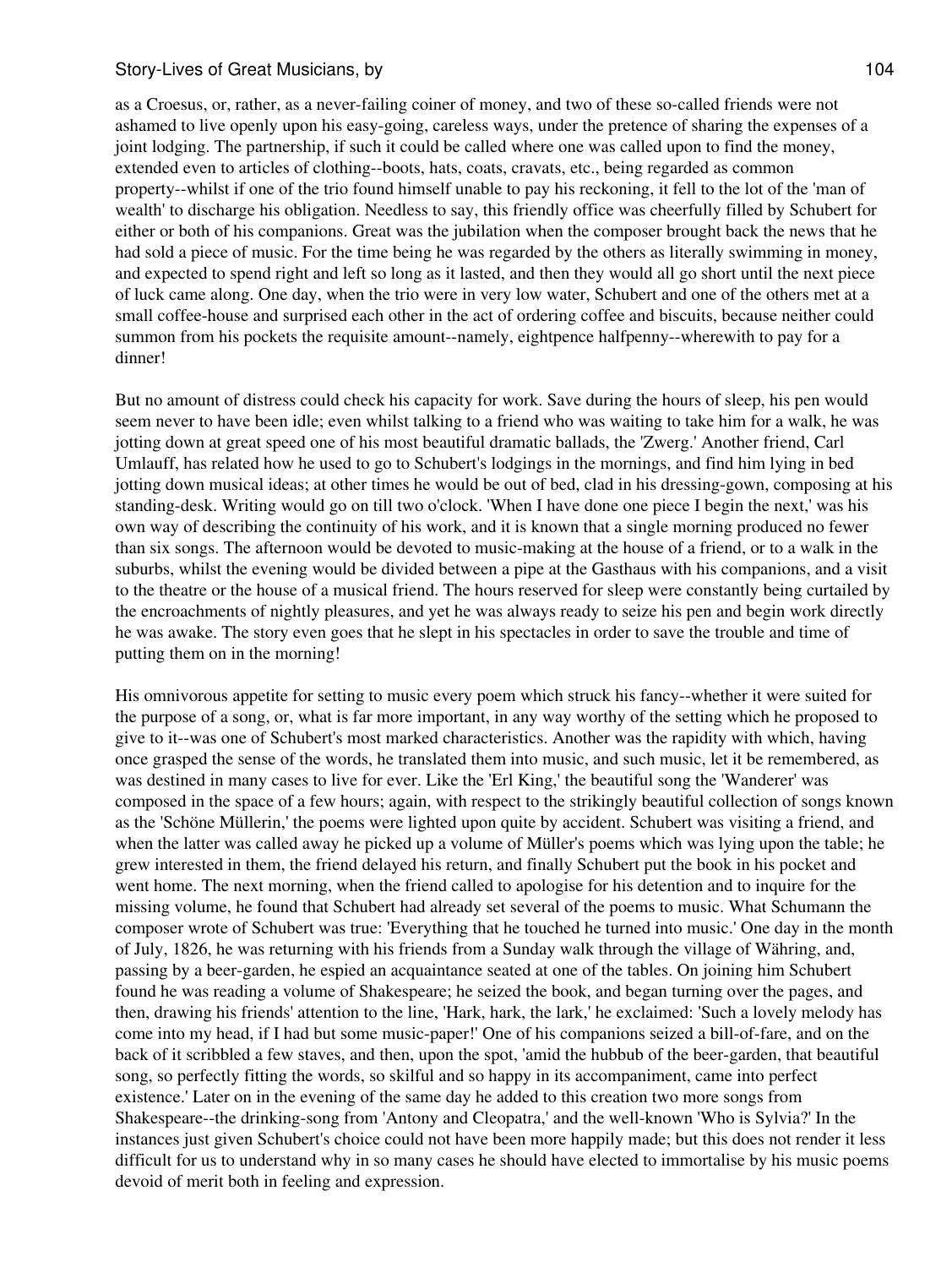We have seen something of Schubert's veneration for Beethoven as a grand personality, even before the latter's music had begun to take hold of him. At first there is no doubt that the music of Mozart had the greatest fascination for him; there is evidence of this in Schubert's early instrumental works, and in the following passage from his diary, penned after he had heard one of Mozart's quintets played in 1816: 'Gently, as if out of the distance, did the magic tones of Mozart's music strike my ears. With what inconceivable, alternate force and tenderness did Schlesinger's masterly playing impress it deep, deep into my heart! Such lovely impressions remain on the soul, there to work for good, past all power of time or circumstance. In the darkness of this life they reveal a clear, bright, beautiful prospect, inspiring confidence and hope. O Mozart, immortal Mozart! what countless consolatory images of a bright better world hast thou stamped on our souls,' Beethoven was a great personality then, but as time went on the influence of his music grew ever stronger. So far, however, Schubert had been content to worship his hero at a distance, for which purpose he would haunt the restaurant at which Beethoven usually dined. But in 1822 he published a set of Variations on a French Air, which he dedicated to Beethoven 'as his admirer and worshipper,' and his longing to present these in person to the composer was so great as to overcome his natural timidity. Accordingly, accompanied by the publisher, Diabelli, he called at Beethoven's house; they found the composer at home, and a courteous but somewhat formal welcome was accorded them. This in itself was bad enough for poor Schubert, whose courage straightway forsook him; but when Beethoven proceeded to hand to him the bundle of paper and the carpenter's pencil which, owing to his deafness, he kept in readiness for his visitors, Schubert's shyness prevented him writing a single word. The production of the Variations afforded a welcome relief to his confusion, and as Beethoven was in an uncommonly good humour the dedication pleased him very much. The effect of the diversion, however, was only momentary, for Beethoven, looking through the composition, lighted upon something to which he took exception, and forthwith proceeded to point it out to his visitor. This was the last straw, and Schubert, losing his presence of mind altogether, fled from the room. On reaching the street his courage returned, and too late he thought of all that he might have said. Let us complete the anecdote by relating that Schubert derived some consolation from the knowledge that Beethoven not only retained the Variations, but was very pleased with them, and often played them over with his nephew.

### [Illustration: '*Schubert fled from the room.*']

It was not until five years after this event that Beethoven realised how great a singer had been uttering his sweet notes within the span of the city in which he lived, and then the master lay upon his death-bed. Into his hands had been placed a collection of Schubert's songs, some sixty in all, and as he turned them over his attention was arrested by their beauty, and he uttered frequent expressions of surprise and delight. But even greater was his astonishment when he learned that there were more than five hundred of such songs extant. 'How can he have found time,' he asked, 'for the setting of such long poems, many of them containing ten others?' (by which he meant to convey that they were as long as ten ordinary poems). For several days the collection occupied his attention. 'Ah, if I had had this poem I would have set it myself!' he would exclaim. 'Truly, Schubert has the Divine fire in him!' He made frequent references to Schubert, expressing his regret that he had not sooner known him for the composer he was, and prophesying a great future for him in the world of music. Schubert himself longed to pay his respects to the master he revered so highly, and one day, in company with his friends Anselm Hüttenbrenner and Schindler (both of whom were well known to Beethoven), he presented himself at the door of the sick man's chamber. Schindler informed Beethoven of their arrival, and asked who he would like to see first. 'Schubert may come in first,' was the reply. Before they left, Beethoven, regarding them with a smile, said: 'You, Anselm, have my mind, but Franz has my soul.' When for the second time Schubert found his way to the bedside of the master death was very near, and though as they stood around the bed he made signs to them with his hand to show that he recognised their presence, he could not speak, and, overcome with emotion, Schubert quitted the room.

A little more than three weeks after the second visit Schubert was walking as one of the torch-bearers beside the coffin of his loved master, as the latter was borne to his last resting-place in the Währinger cemetery. On the way back Schubert and his friends passed through the Himmelpfortgrund, close to the old home, and, entering a tavern, called for wine. Schubert, having filled his glass, raised it aloft: 'I drink,' said he, 'to the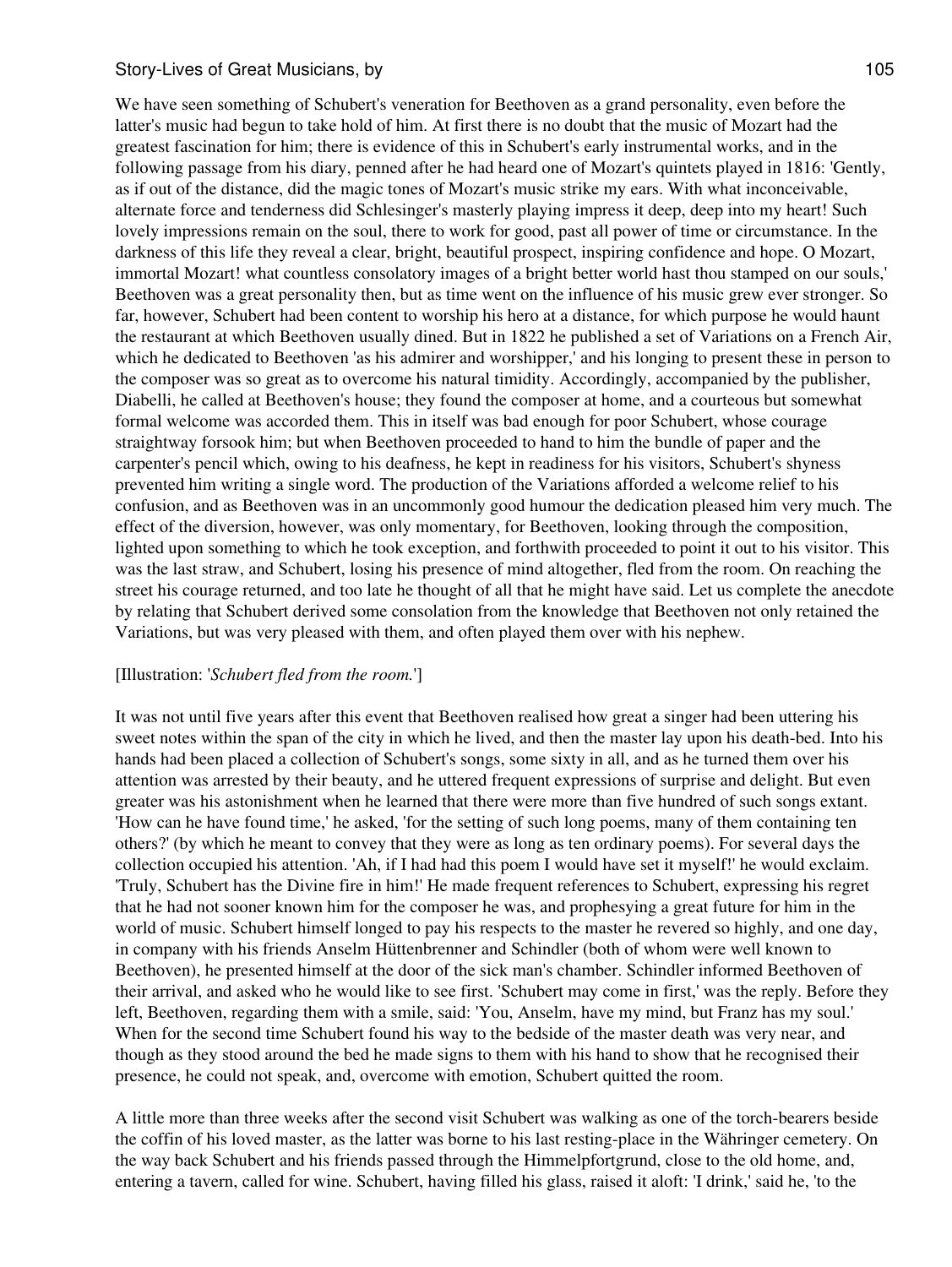memory of Beethoven.' Then once more filling the glass, he drained it to the first of the three friends then present, who was destined to follow the master to his grave.

Little did Schubert dream that he was emptying his glass to his own memory! Nor in the eyes of his friends would there seem to have been anything in his appearance at that moment which could be taken as foreshadowing the early closing of that eager, active life. Gazing at him then, as he sat drinking his grim toast, the picture presented to his companions was that of a short, stout, thick-set man of about thirty, with a head of thick, black hair, disposed in crisp curls, bushy eyebrows, and a pair of bright black eyes which beamed through his spectacles. The face was round with full cheeks, the complexion pasty, the nose short and insignificant, the lips full and protruding, the jaw broad and strong; the hands, like the rest of the body, were plump, and the fingers thick and short. There was nothing striking about his general expression; but when the conversation turned upon music, and especially if Beethoven were the topic of discussion, his eyes would brighten at once, and the whole face light up with animation.

As he sat in the dingy parlour of the little tavern, beaming upon his friends, whilst the minds of all three were rapt by the solemn event which they had just witnessed, the proximity of death within that circle was not contemplated. Yet the story of his life shows us that the period which had elapsed between the date of his presenting his Variations to Beethoven and that of his first visit to the composer on his death-bed had been full of anxieties and bitter disappointments; and there is no doubt that the continuous struggle for existence, coupled with the strain of unceasing work, had only too surely undermined a constitution which could never have been robust.

One of Schubert's greatest longings was to write for the stage. The longing was evident almost at the first, and it grew with his strength and the consciousness of his powers as a composer. As the finger of fame beckoned him forward it had directed his steps to the theatre as the goal of his aspirations, and it was upon the attainment of this object that he lavished all the later powers of his genius--only, alas! to reap the bitter fruit of disappointment. One after another of his operas was rejected, even, as in the case of 'Fierabras,' when at the very point of production--the reasons assigned in each case being either the unsuitableness of the libretto or the difficulties presented by the music, and the door which he hoped to enter was closed against him during his lifetime. The score of 'Fierabras' comprised no fewer than one thousand pages, and the mournful state into which he was thrown by its rejection may be gathered by an extract from a letter penned just after the fate of the opera had been sealed. He refers to himself as 'the most unfortunate, most miserable being on earth,' and proceeds: 'Think of a man whose health can never be restored, and who from sheer despair makes matters worse instead of better. Think, I say, of a man whose brightest hopes have come to nothing, to whom love and friendship are but torture, and whose enthusiasm for the beautiful is fast vanishing, and ask yourself if such a man is not truly unhappy.

'My peace is gone, my heart is sore, Gone for ever and evermore.

This is my daily cry; for every night I go to sleep hoping never again to wake, and every morning only brings back the torment of the day before.... I have composed two operas for nothing.'

Thus sadly he wrote in the hour of bitterness, but happily for Schubert, and still more fortunately for us, there were brighter days yet in store for him, and the enthusiasm for the beautiful, which he speaks of as 'fast vanishing,' returned in all its accustomed force. No disappointment, however great, seemed to have the power to check the flow of production--that is the one great point which we notice about Schubert's life; we find him at one moment despairing, but at the next his troubles appear to be forgotten, and he is immersed in the writing of another song, another symphony, or another sonata, as the case may be; but it is always work, work in the face of every obstacle that fortune can throw in his way. 'His life is all summed up in his music.' 'Music and music alone was to him all in all. It was not his *principal* mode of expression, it was his *only* one; it swallowed up every other. His afternoon walks, his evening amusements, were all so many preparations for the creations of the following morning.'[28] And so it continued until the end. The very last year of his busy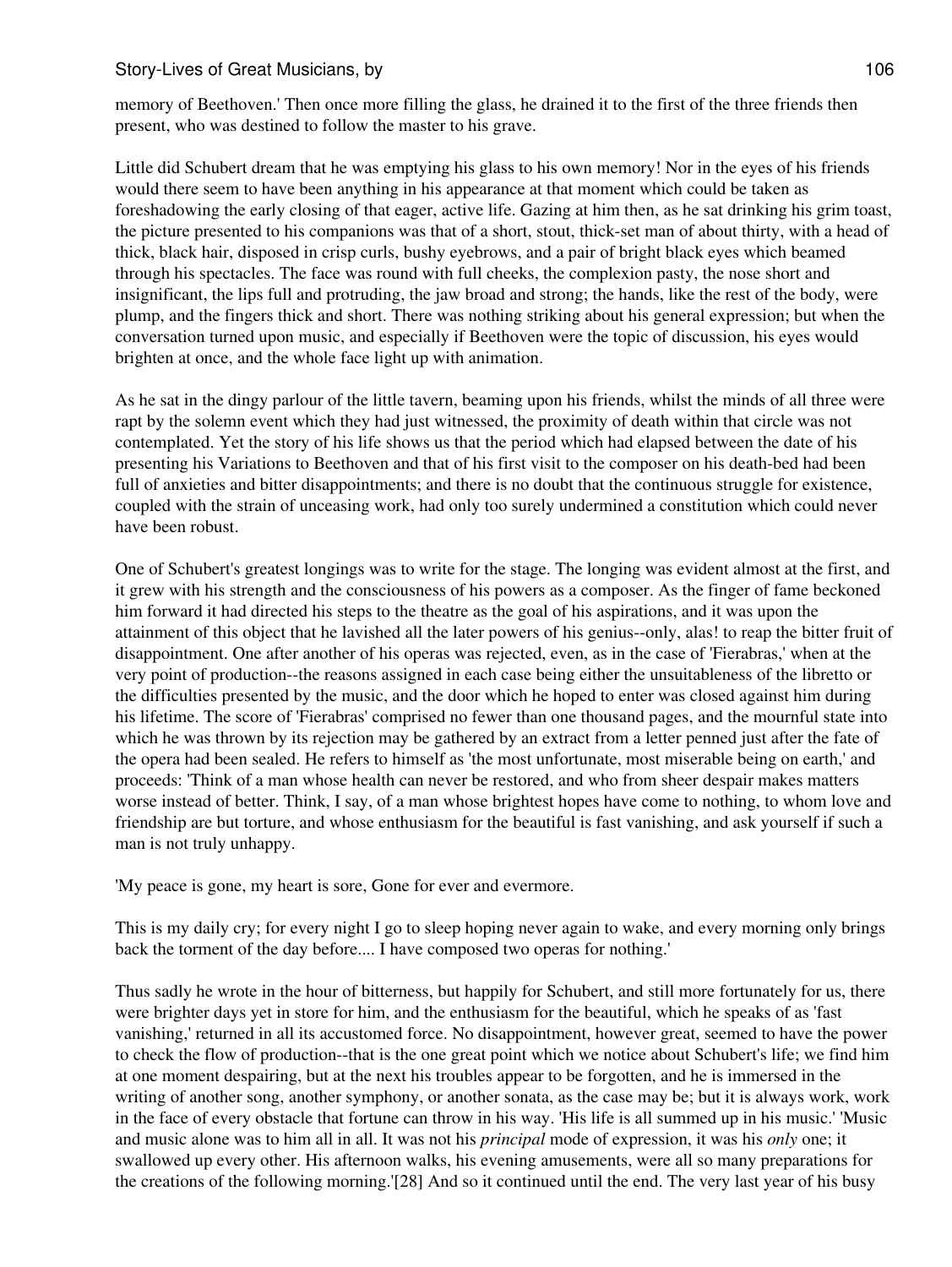life, far from exhibiting any diminution of his powers, is marked by the production of some of his very finest works.

It was not until the end of October, 1828, that the signs of serious illness made themselves apparent in attacks of giddiness, accompanied by a marked loss of strength. Schubert was at this time living with his brother Ferdinand at the latter's house in the Neue Wieden suburb--the house is now known as No. 6, Kettenbrücken Gasse--having removed thither on the advice of his doctor for the sake of the fresh air and the adjacent country. Although he rallied somewhat during the first week of November, and was able to resume his walks and discuss his plans for the future, the weakness increased, and on the 11th he wrote to his friend Schober what was destined to be his last letter:

## 'DEAR SCHOBER,

'I am ill. I have eaten and drunk nothing for eleven days, and I am so tired and shaky that I can only get from the bed to the chair, and back. Rinna is attending me.... In this distressing condition be so kind as to help me to some reading. Of Cooper's I have read the "Last of the Mohicans," the "Spy," the "Pilot," and the "Pioneers." If you have anything else of his I entreat you to leave it with Frau von Bogner at the Coffee-house. My brother, who is conscientiousness itself, will bring it to me in the most conscientious way. Or anything else. Your friend,

## 'SCHUBERT.'

On the 14th he took to his bed, but for two days more he was able to sit up and correct the proofs of some of the songs in the 'Winterreise.' He grew rapidly weaker, however, and by the 17th he was quite delirious. On the evening of the next day he called Ferdinand to his side, and, bidding him put his ear close to his mouth, he whispered: 'Brother, what are they doing with me?' 'Dear Franz,' was the reply, 'they are doing all they can to get you well again, and the doctor assures us you will soon be all right, only you must do your best to stay in bed.' For a space the sick man lay quiet, then, as the delirium increased, his mind reverted to the same idea: 'I implore you to put me in my own room, and not to leave me in this corner under the earth. Don't I deserve a place above ground?' 'Dear Franz,' cried his brother, 'be calm--trust your brother Ferdinand, whom you have always trusted, and who loves you so dearly. You are in the room which you always had, and lying on your own bed.' 'Ah, no,' replied the dying composer, 'that cannot be true, for Beethoven is not here!' Thus in his last moments his poor, wandering mind was dwelling upon the master whom he reverenced; to be near him, even in death, was the last wish, the last hope to which he clung!

When, later on, the doctor came, he tried to reassure the sufferer with hopes of recovery; but Schubert gazed at him with earnestness without speaking, and then, turning himself away, he beat the wall with his hands, saying in slow, earnest tone: 'Here, here is my end,' At three o'clock in the afternoon of the following day, November 19, 1828, he breathed his last. Thus passed away, in comparative youth, a composer of whom it has been written: 'There never has been one like him, and there never will be another.'

The funeral took place on November 21, and a large number of friends gathered to pay their last respects to the dead composer as he lay in his coffin, dressed in accordance with the prevailing custom, like a hermit, with a crown of laurel about his brows. The poor old father, still drudging as schoolmaster in the Rossau district, where he had been labouring ever since he had left the old home in the Himmelpfortgrund, would have buried his dear son in the cemetery near at hand; but Ferdinand told him of Franz's last wish, and, like the noble brother that he was, gave a sum out of his own scanty earnings in order to defray the extra cost of removing the body to the Währinger burial-place. Thither, accordingly, it was taken, and committed to the ground in a grave close to that occupied by the master he loved so well. The monument which was erected over the grave in the following year, by the efforts of his friends and admirers, bears the following inscription:

MUSIC HAS HERE ENTOMBED A RICH TREASURE, BUT MUCH FAIRER HOPES.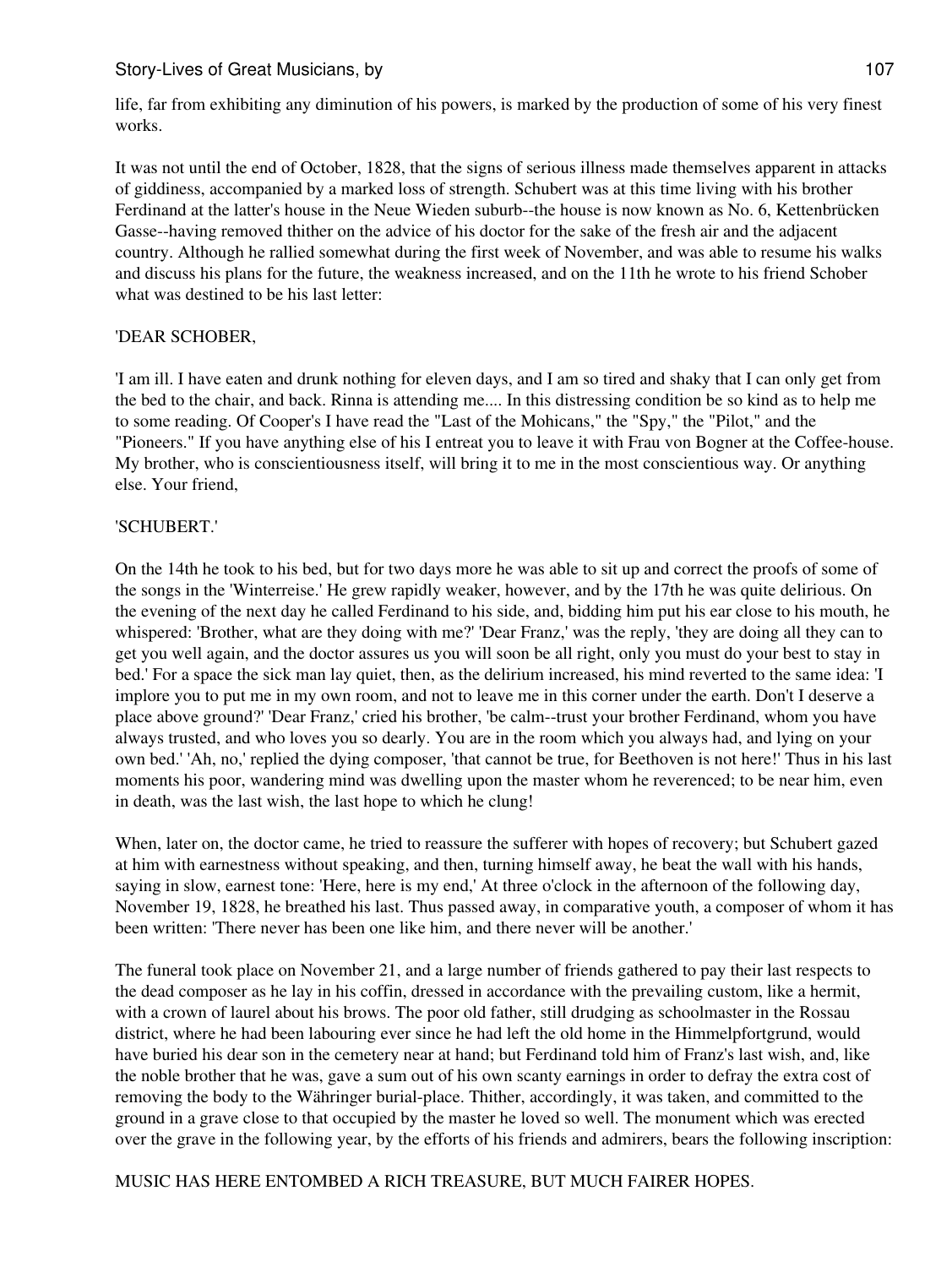## FRANZ SCHUBERT LIES HERE.

## BORN JAN. 31, 1797; DIED NOV. 19, 1828, 31 YEARS OLD.

## FOOTNOTES:

[22] The Symphony in D, performed from manuscript at the Crystal Palace, on February 5, 1881.

[23] The opera was never performed, and in 1848 the manuscript of the second act was accidentally destroyed by a servant who used it for lighting the fires.

[24] For the following extract from this letter the author expresses his acknowledgments to Sir G. Grove's 'Dictionary of Music and Musicians' (article 'Schubert'), in which the letter was for the first time published.

[25] His brother Carl, the landscape painter.

[26] His stepmother; the father had married again soon after the first wife's death.

[27] Of the 'Wanderer'--second only in popularity to the 'Erl King'--the publishers are said to have realised, since the time of its appearance up to the year 1861, the sum of 27,000 florins, or more than £1,100.

[28] Sir G. Grove, 'Dictionary of Music and Musicians.'

## SCHUBERT'S PRINCIPAL COMPOSITIONS

OPERAS AND DRAMATIC WORKS: Des Teufels Lustschloss. Comp. 1813-1814, pub. 1888. Die Zwillingsbrüder. Comp. 1818-1819, pub. 1872. Alfonso und Estrella. Op. 69. Comp. 1821-1822, pub. 1827. Die Verschworenen, oder Der Häusliche Krieg. Comp. 1823, pub. 1862. Fierabras. Op. 76. Comp. 1823, pub. 1827. Rosamunde (Overture and Incidental Music). Op. 26. Comp. 1823, pub. 1824. 6 MASSES: No. 1, in F, Comp. 1814, pub. 1856. No. 2, in G, Comp. 1815, pub. 1846. No. 3, in B-flat, Op. 141. Comp. 1815, pub. 1838. No. 4, in C, Op. 48. Comp. 1818, pub. 1826. No. 5, in E-flat, Comp. 1828, pub. 1865. No. 6, in A-flat, Comp. 1819-1822, pub. 1876. Deutsche Messe in F. Comp. 1826, pub. 1870. Lazarus (cantata--unfinished). Comp. 1820, pub. 1866. Psalm XXIII., for female voices, Op. 132. Comp. 1820, pub. 1831. The Song of Miriam, Op. 136. Comp. 1828, pub. 1838. 8 SYMPHONIES: No. 1, in D, Comp. 1813. No. 2, in B-flat, Comp. 1814-1815. No. 3, in D, Comp. 1815. No. 4, in C minor, The Tragic. Comp. 1816, pub. 1870. No. 5, in B-flat, Comp. 1816, pub. 1870. No. 6, in C, Comp. 1818. No. 8, in B minor, The Unfinished. Comp. 1822, pub. 1867. No. 9, in C, Comp. 1828, pub. 1840. Overture in the Italian Style in D. Comp. 1817, pub. 1872. Overture in the Italian Style in C, Op. 170. Comp. 1817, pub. 1872. Octet for strings and wind in F, Op. 166. Comp. 1824, pub. 1854. Quintet for strings in C, Op. 163. Comp. 1828, pub. 1854. Quintet for pianoforte and strings in A, Op. 114. Comp. 1819, pub. 1829. 8 Quartets for strings: In D. Comp. 1814, pub. 1871. In B-flat, Op. 168. Comp. 1814, pub. 1865. In G minor, Comp. 1815, pub. 1871. In E-flat, Op. 125, No. 1. Comp. 1824, pub. 1830. In E, Op. 125, No. 2. Comp. 1824, pub. 1830. In A minor, Op. 29. Comp. 1824, pub. 1825. In D minor, Comp. 1826, pub. 1831. In G, Op. 161. Comp. 1826, pub. 1852. 2 Trios for pianoforte and strings: Op. 99, in B-flat, Comp. 1827, pub. 1828. Op. 100, in E-flat, Comp. 1827, pub. 1828. 4 Sonatas. } For Fantasia in C, Op. 159. Comp. 1827. } pianoforte Rondeau Brilliant in B minor, Op. 70. Comp. 1826. } and violin. 2 Sonatas (in C minor and B-flat), Comp. 1814 and 1824. } Fantasia in F minor, Op. 103 } Marche Héroïque in A minor, Op. 66. Comp. 1826. } Marche Funèbre in C minor, Op. 55. Comp. 1825. } For 25 Marches. } pianoforte 2 Divertissements. } duet. Variations on a French Air in E minor, Op. 10. } Comp. 1821, pub. 1822. } 2 Rondos. } 10 Polonaises. } Grand Duo in C, Op. 140. Comp. 1824. } Overture in F, Op. 34. Comp. 1824. } 10 Sonatas for pianoforte solo. [We must mention the Sonata in A minor, Op. 42, and that in A major, Op. 120, both composed in 1825.] Fantasia in C, Op. 15. Comp. 1820. } Fantasia Sonata in G, Op. 78. Comp. 1826. } 4 Impromptus, Op. 90. Comp. 1828. } For 4 Impromptus, Op. 142. Comp. 1827. } pianoforte 6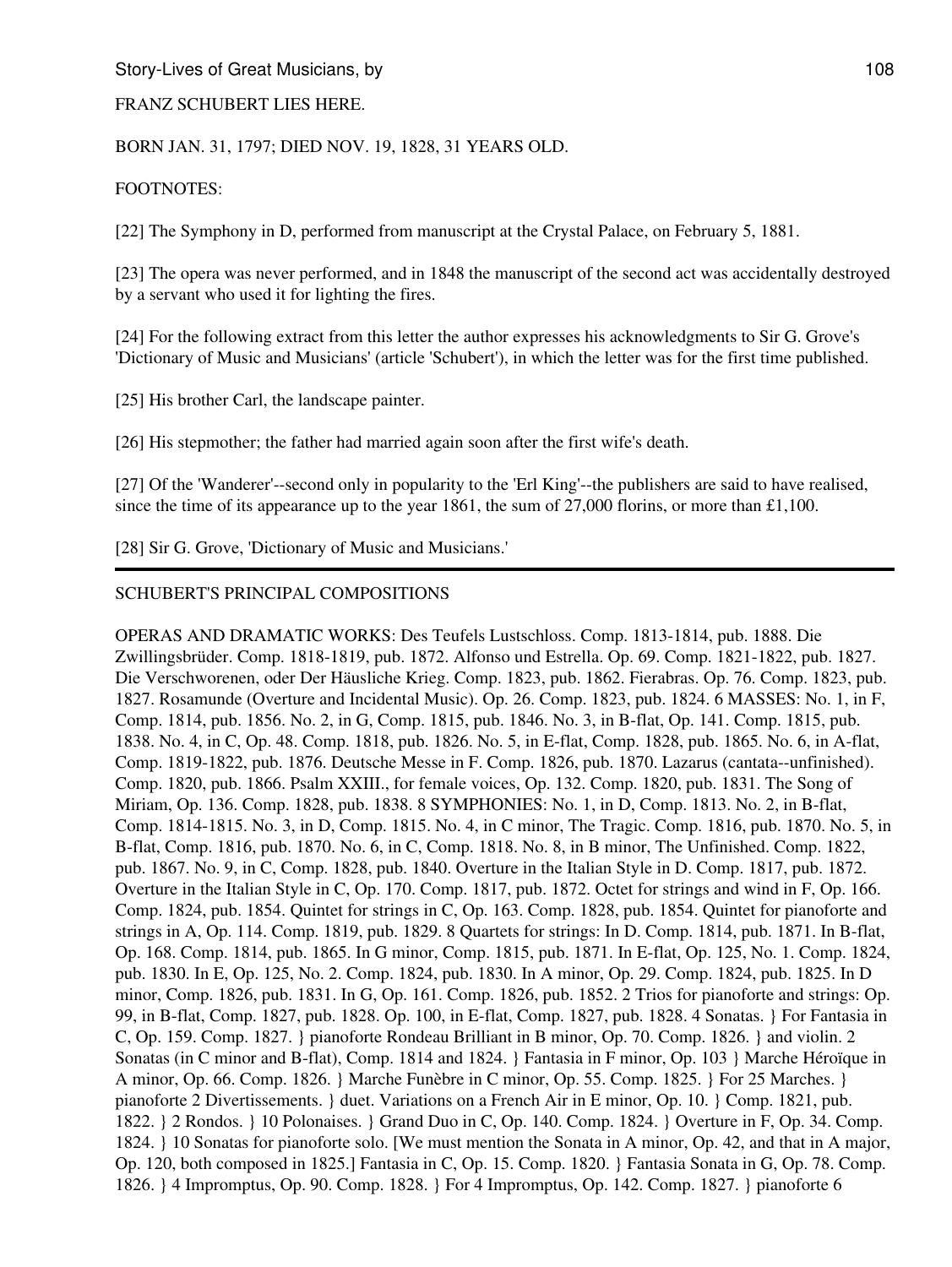Moments Musicals, Op. 94. } solo. 2 sets of Variations. } 44 Part Songs for male voices. 6 Part Songs for female voices. 21 Part Songs for mixed voices. 457 Songs have been published. We may mention: Die Schöne Müllerin (20 songs), Op. 25. Comp. 1823. Die Winterreise (24 songs), Op. 89. Comp. 1827. Der Schwanengesang (14 songs). Comp. 1828. And the following single Songs: An Sylvia, Op. 106, No. 4. Comp. 1826. Ave Maria (Scott's words), Op. 52, No. 6. Comp. 1825 Der Tod und das Mädchen, Op. 7, No. 3. Der Wanderer, Op. 4, No. 1. Comp. 1816. Der Zwerg, Op. 22, No. 1. Comp. 1823. Die Forelle, Op. 32. Comp. 1818. Geheimes, Op. 14, No. 2. Comp. 1821. Gretchen am Spinnrade, Op. 2. Comp. 1814. Ständchen (Hark, hark! the Lark!). Comp. 1826. Erlkönig, Op. 1. Comp. 1815.

For a fuller account of Schubert's life the reader is advised to consult:

COLERIDGE (A.D.): Life of Schubert (translation of Kreissle von Hellborn's *Franz Schubert*). 2 vols. Longmans, 1869.

#### MENDELSSOHN

#### MENDELSSOHN

The short winter afternoon was drawing to a close, and a grey mist had already begun to blot out the canal and the trees which were studded along its banks, accentuating the prevailing cheerlessness and silence, and throwing into yet stronger relief the animated scene presented within the comfortable, well-warmed dining-room of a house standing on the further side of the broad street which ran parallel with the canal. A large company was gathered in this room for the enjoyment of music and conversation, and it was evident from the whispered remarks which passed between the guests that something out of the common was expected at the hands of the youthful player who, in obedience to his father's request, now advanced to take his place at the pianoforte.

Peculiarly winning, both in manner and appearance, was the boy who modestly seated himself at the instrument. He was about thirteen years of age, of slight build, with a handsome face, in which strong traces of Jewish descent were apparent. His black hair clustered thickly above a high forehead, while the dark, lustrous eyes, with their continuous play of expression, imparted to the face an indescribable charm such as no degree of beauty in itself could have exercised. It was, in a word, the sensitive face of an artist, reflecting the varying imagery of a mind attuned to lofty and beautiful thoughts; and as such its power and charm could be felt even by those to whom as yet his thoughts were a sealed book. The temperament which we designate by the term 'artistic' resembles the ocean in its varying moods, and in the surprising swiftness with which one mood or aspect gives place to another. Just before he was called upon to play, the boy's eyes had been sparkling with merriment, and his spirits had so infected the rest of the company as to cause the intervals separating the performances to be filled with laughter and merry chatter. Yet no one watching his face now, as his fingers swept over the keys, could have failed to be struck by the change in its expression. Every trace of fun had vanished, and to the sparkle of the eyes had succeeded an expression of deep earnestness that showed how readily the mind had adapted itself to the character of the music he was playing, and as the performance progressed one could have read in his face every shade of feeling which the music was intended to express. No self-consciousness marred the spontaneity of the player's interpretation. Everything seemed to come direct from his soul, as if that soul had found the voice by which alone it could be heard and understood, and revelled in its freedom. And as he played on, weaving fresh melodies out of the original theme, ever and anon breaking through the web of harmony to recall the simple, plaintive air with which he had begun--his face at one moment lighted up with radiant happiness and at the next shaded with quiet sadness--his listeners almost held their breath, fearful of losing any portion of the music which was passing away from them, perhaps for ever. And as he played, the shadows of the December afternoon crept into the room, enveloping the slight figure seated at the instrument, until his outline became lost to view, and the melody pouring forth from beneath his fingers seemed to come from heaven itself.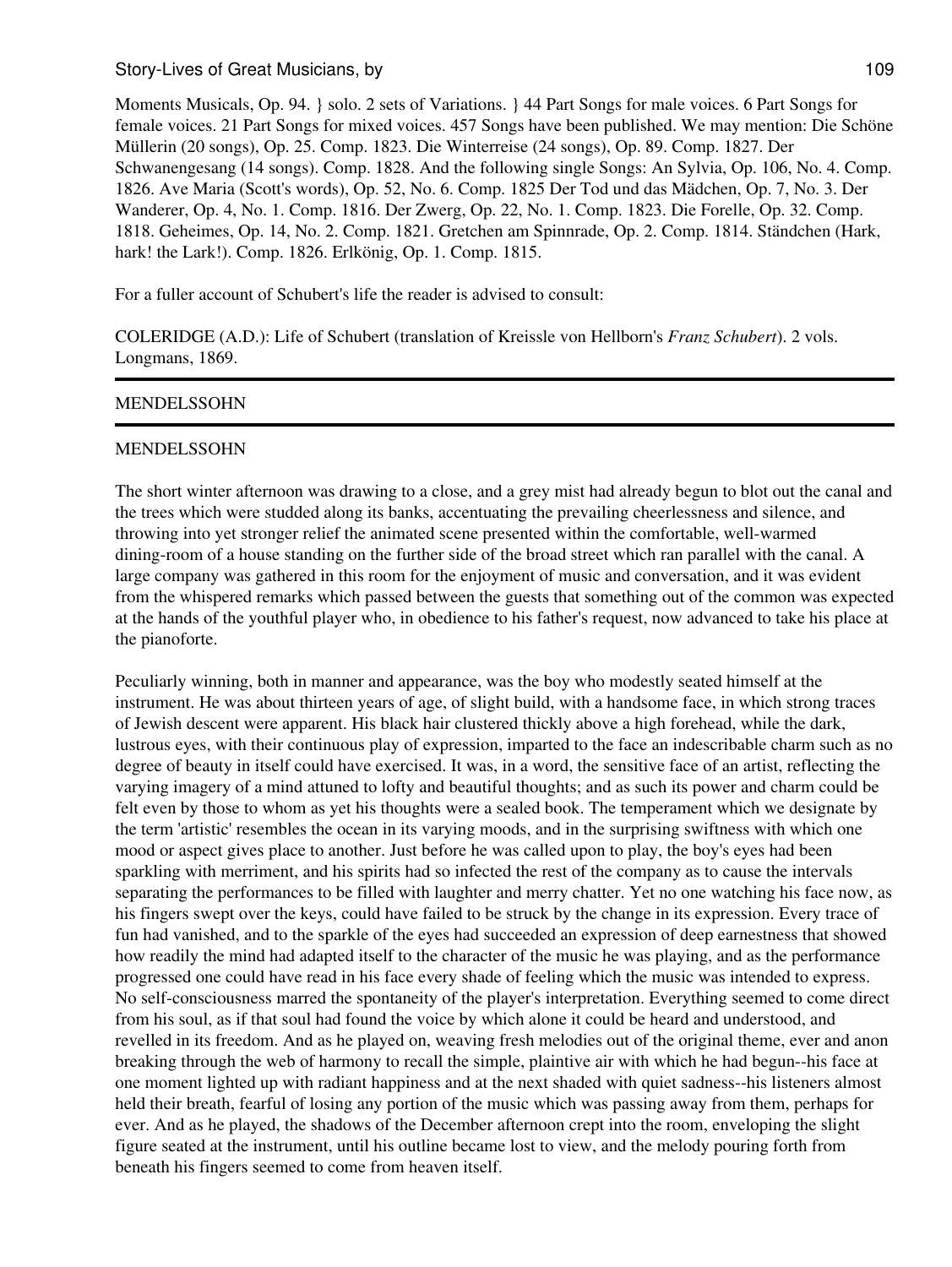#### [Illustration: MENDELSSOHN. From photo RISCHGITZ.]

\* \* \* \* \*

To those who visited the home of Abraham Mendelssohn, the wealthy Berlin banker, the fact that his son Felix had a remarkable genius for music did not admit of a doubt. The capacity for learning music had begun very early, but his wonderful gift of extemporisation, which gave his genius wings as well as voice, had only lately revealed itself at the time at which our story opens. Nevertheless, it had made great strides, and opened up all sorts of possibilities with regard to the future. And withal there was such an unaffected modesty and simplicity about the boy, so complete an absence of anything like a desire to show off his talents, as sufficed to disarm any tendency towards captiousness on the part of his hearers. Felix's whole wish was to satisfy himself as to his progress in music, and, young as he was, he had the sense and determination to pursue his bent without regard to the plaudits of his father's friends. Abraham Mendelssohn, notwithstanding his business capacities, was himself a great lover of the arts, and especially of music, in regard to which, indeed, he showed considerable judgment. That his children should exhibit similar tastes to his own was, therefore, to him a matter of delightful satisfaction, for he shared with his wife Leah a deep interest in all that affected his children's education. He watched Felix with peculiar care, for it seemed to him that he inherited many of the traits as well as the capacity for learning which had distinguished the grandfather and philosopher, Moses Mendelssohn. Felix undoubtedly possessed the bright dark eyes and the humorous temperament of his grandfather, for he was one of the brightest and merriest of children. The family was not a large one. Jakob Ludwig Felix (to give the subject of our story his full names), who was born February 3, 1809, ranked second in age, the eldest child being Fanny Cäcilie; after Felix came Rebekka, and, lastly, little Paul. The three elder children were born in Hamburg, where the family continued to reside until the occupation of the town by the French soldiers in 1811 made life there so miserable for the German inhabitants that as many families as could contrive to do so escaped to other towns of Germany which were free from the presence of the invading army. Amongst those who successfully eluded the watchfulness of the French guards by resorting to disguise was the family of Mendelssohn-Bartholdy, the head of which had followed the example of his wife's brother in adopting the latter name as a means of distinguishing his own from other branches of the Mendelssohn family. With his wife and children Abraham fled to Berlin to make his home in the house of the grandmother, situated beside the canal in the north-east quarter of the town, to which we have been already introduced.

No happier surroundings could have been imagined than those amidst which Felix Mendelssohn's childhood was passed. The residence was in the Neue Promenade, a broad, open street, bounded on one side only by houses, and extending on the other side to the banks of the canal. Here a wide stretch of grass-land, with a plentiful dotting of trees, imparted a pleasant suggestion of the country, whilst the waters of the canal reflected the blueness of the sky, or, when rippled by the breeze, lapped the grassy banks with a murmuring sound that was half sigh, half song. To this spot daily resorted the Mendelssohn children in company with the occupants of other nurseries in the promenade, and here amongst the rest might often have been seen little Felix, his eyes sparkling with merriment, and his black curls tossed by the wind, as, with surprising quickness of movement and ringing peals of laughter, he joined with his sister Fanny in the excitement of the game.

Every encouragement was given to the development of Felix's musical talent as soon as his fondness for the art made itself apparent. In company with Fanny he began to receive little lessons on the pianoforte from his mother when he was about four years old. Then came a visit to Paris, when Abraham Mendelssohn, taking the two children with him, placed them under the care of a teacher named Madame Bigot. Their progress was so satisfactory--for the lady was an excellent musician and quick to recognise the abilities of her pupils--that on their return to Berlin it was decided to engage the services of professional musicians to carry on the instruction in the pianoforte, violin, and composition as a regular part of the children's education. There was a continual round of lessons in the Mendelssohn home at this time, for in addition to music the children were taught Greek, Latin, drawing, and other subjects; and with so much to get through it was necessary to begin the day's work at five o'clock. As a consequence of this close application to study, the children used to long for Sunday to come round, in order that they might indulge themselves a little longer in bed. No amount of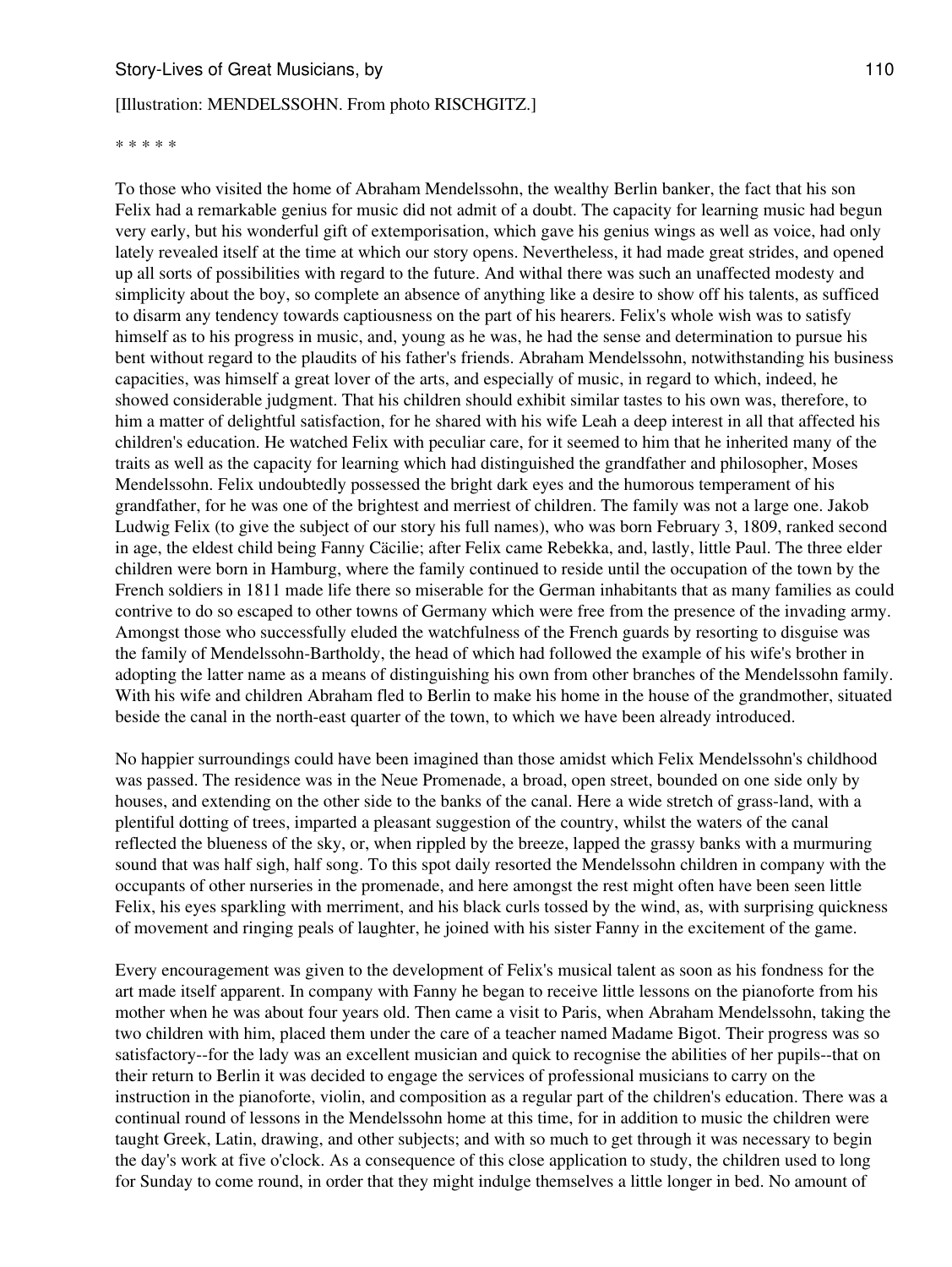### Story-Lives of Great Musicians, by 111 and the story of the state of the state of the state of the state of the state of the state of the state of the state of the state of the state of the state of the state of the state

lessons, however, could detract from the happiness of a home wherein love was the dominant note, and in which each strove for the good of all; whilst as for Felix himself, no name could have been more symbolical of his true nature than that by which he was called. Nothing served to check the flow of his spirits. Both in work and play he was thoroughly in earnest--indeed, he regarded both in the same enjoyable light. He and Fanny were inseparables, and very soon after he began to compose they were often to be found laughing heartily together over Felix's attempts at improvisation upon some incident of a comical nature which had occurred during their play-hours.

Such beginnings, though small in themselves, soon led to more ambitious attempts being made to set to music short humorous dialogues, so as to make little operas. To write an opera, however, was not enough--it must be performed, in order to ascertain how it would go. This was a serious matter, and one calling for the services of several performers--a miniature orchestra, in fact--with singers to undertake the various parts. But Felix, as we have seen, was thoroughly in earnest about all that he undertook, and his earnestness enabled him to surmount even so great a difficulty as was here presented. The appearance in his character of this love of completeness must be noted, as, later on, it became one of his most strongly-marked characteristics. 'If a thing is worth doing at all, it is worth doing well,' was the saying which, even as a child, controlled all his actions; and so Felix would have his orchestra.

Love and money combined can accomplish the apparently impossible, and hence the orchestra was duly selected and engaged by the indulgent father from the members of the Court Band. To his delight--yet nowise to his embarrassment--Felix found himself in command of a company of sedate and experienced musicians, ready to follow the lead of his baton when it pleased him to take his place at the music-desk. Everything was now furnished for the performance, but the sense of completeness was not yet satisfied. There must be a better judge than the composer himself present to pass judgment on the merits of the piece, and so no less a person than Carl Zelter, the director of the Berlin Singakademie, and Felix's professor for thorough-bass and composition, was induced to undertake this delicate office, whilst a large number of friends of the family were invited for the occasion.

This was the beginning of a long and regular series of musical parties at the Mendelssohn house--parties to which, as time went on, it became a privilege to be invited, at which, indeed, hardly a musician of any note who happened to be passing through Berlin failed to put in an appearance. The picture is before us as we write--and as it must often have been recalled by those who frequented the house beside the canal--of the child-musician standing on a footstool before his music-desk, baton in hand, gravely conducting his orchestra. 'A wonder-child indeed,' as one has described him, 'in his boy's suit, shaking back his long curls, and looking over the heads of the musicians like a little general; then stoutly waving his baton, and firmly and quietly conducting his piece to the end, meanwhile noting and listening to every little detail as it passed.'

The performance of these operettas was not accompanied by action, the rule being for some one to read the dialogue at the piano, whilst the chorus were seated round the dining-table. It must not be supposed that Felix's compositions monopolised the entire time of the orchestra; though it rarely happened that the weekly concert failed to include one or more of his productions. At some of the performances all four children took part--Fanny taking the pianoforte when Felix conducted at the desk, Rebekka singing, and Paul playing the 'cello. Zelter, who was generally averse to praising any of his pupils, and, indeed, was regarded as a very grumpy personage, was a regular attendant at these performances, and never failed at the finish to speak a few words of praise or criticism. The old musician was secretly very proud of his pupil, and despite his habitual roughness of manner, Felix had a sincere affection for his master, as well as a deep respect for his judgment.

Felix was by this time composing a great deal, and, though little more than twelve years old, work of a more serious kind than the writing of operettas had been claiming his attention. To such a degree, in fact, had the flow of ideas and the facility of giving them expression developed, that within the space of a twelve-month from the completion of his twelfth year he had composed between fifty and sixty pieces, including a trio for pianoforte and strings, containing three movements (an ambitious work for a child!), several sonatas for the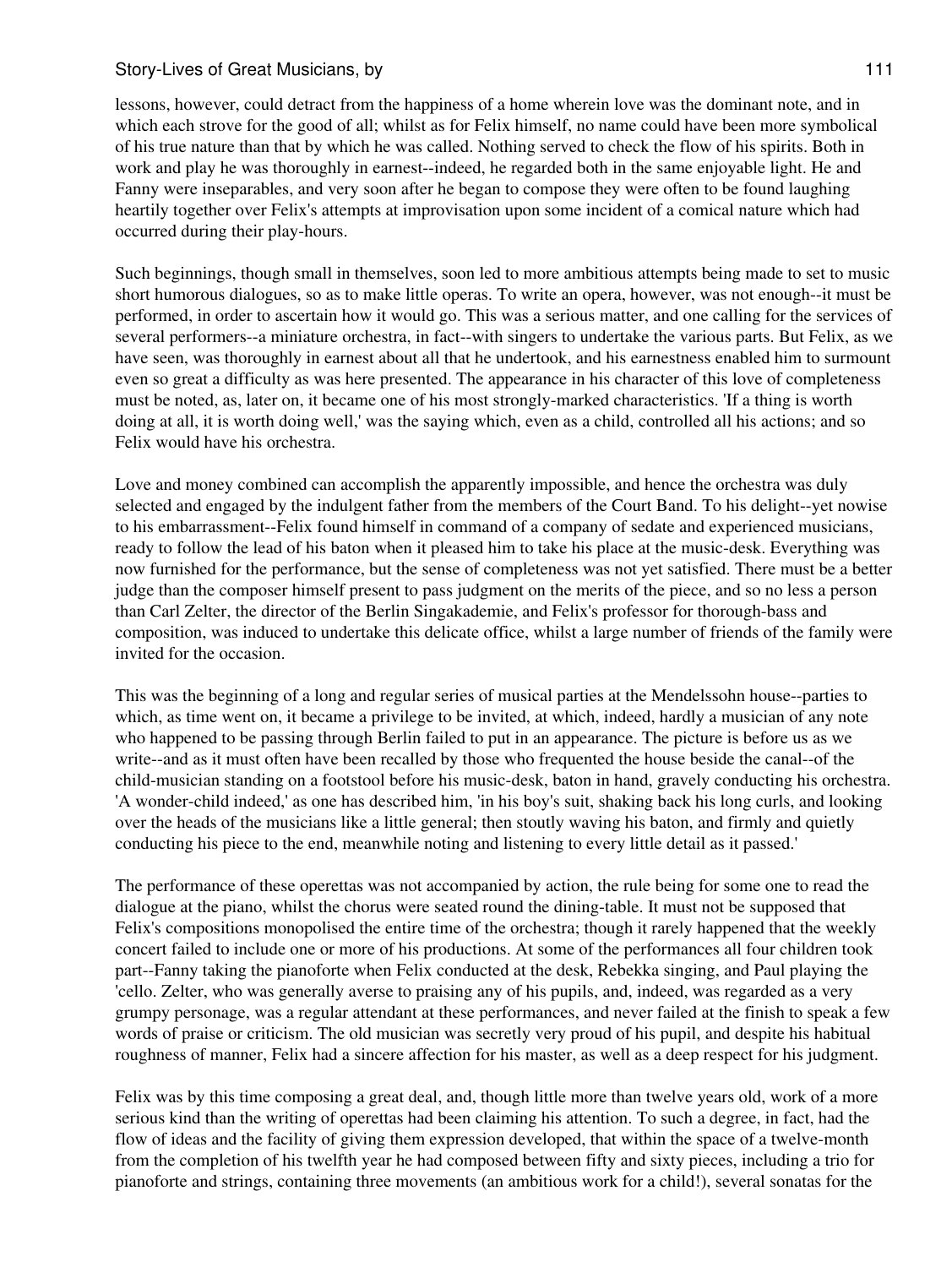pianoforte, some little songs, and a comedy piece in three scenes for pianoforte and voices. Now, too, he began to collect his writings into volumes, each piece being written out with the greatest care and in the neatest of hands, with the date at which it was written, and any other note which might serve to identify the work or to show how it came to be written. Nor was this care and neatness confined to his compositions. It soon showed itself in regard to everything which he undertook--his letters, memoranda, sketches, and so forth--and the strangest part of it all is that the more he wrote and the harder he worked, the more clearly this habit of orderliness and accuracy exhibited itself. It would seem, indeed, as if for Felix Mendelssohn time was as truly elastic as some other busy folk would fain have it to be.

Hand in hand with this thoroughness in regard to work went, as we have intimated, a love of frolic and games and every species of fun that the mind of a healthy and spirited boy could devise; and with all, permeating all, was a lovability that won its way to every heart. Rarely has such a perfect combination of light-heartedness and seriousness--capacity for the hardest work and the keenest enjoyment of life--been seen as that which burst upon the world in the person of Felix Mendelssohn. The quickness with which he made friends, the firmness with which he bound those friends to himself, the constancy and affection which he lavished upon those nearest and dearest to him, were alike extraordinary.

One day a famous composer, named Carl von Weber, was walking in Berlin in company with his young friend and pupil, Jules Benedict, when the pair observed a slightly-built youth of about twelve years of age, with long, dark curls and bright, dark eyes, advancing towards them. Suddenly the boy's keen eyes sparkled with the joy of recognition, for Carl Weber had lately visited his father's house, and he had taken a great liking to him at first sight; and now, without giving the composer time to realise the fact that they had met before, Mendelssohn, with a run and a spring, had thrown his arms about Weber's neck, and was entreating him to accompany him home. As soon as the astonished musician could speak he turned to his friend, and with a comical air, half apologetic and half proud, said, 'This is Felix Mendelssohn.' The friend held out his hand with a smile. Felix gave him a quick glance, then seized the hand in both of his own. The glance and the action that followed it settled the matter--Jules Benedict and he must be friends henceforth. Weber stood by, laughing at his young friend's enthusiasm, and Felix turned to him sharply and once more begged that he and Benedict would favour him with their company. But Weber shook his head. He had to attend a rehearsal--he had come to Berlin for that purpose. 'A rehearsal!' exclaimed Felix disappointedly, and then the next moment his eyes flashed. 'Is it the new opera?' he asked excitedly. Weber nodded. 'Oh,' said Felix thoughtfully; then, indicating Mr. Benedict, 'Does *he* know all about it?' he inquired. 'To be sure he does,' assented the composer laughingly--'at least, if he doesn't he ought to, for he has been bored enough with it already.' Felix passed unnoticed the last part of Weber's speech. It was enough for him that young Benedict was familiar with what he himself was dying to know. He therefore seized Benedict by the arm, exclaiming, 'You will come to my father's house with me, will you not?' There was no refusing the appeal in those eyes, and the young man acquiesced willingly. Then Felix dragged Weber down for a parting embrace, and, taking his new friend by the hand, as if fearful that he might change his mind, he pulled him away.

The distance to the house was short, but Mendelssohn's impatience could only be met by his companion's consenting to race him to the door. On entering he retained Benedict's hand tightly in his grasp, conducted him at once upstairs, and, bursting into the drawing-room, where his mother was seated at her knitting, he exclaimed, 'Mamma, mamma! Here is a gentleman, a pupil of Carl Weber's, who knows all about the new opera, "Der Freischütz!"'

If Benedict had expected a more formal introduction to Madame Mendelssohn he had reckoned without a knowledge of Felix's enthusiasm. But the mother knew and understood, and the young musician not only received a warm welcome, but found it impossible to take his leave until he had complied with his new friend's request that he would seat himself at the piano and play as many airs from the great opera as he could remember at such short notice, Felix listening, meanwhile, with rapt enjoyment.

[Illustration: '"*Here is a gentleman who knows all about the new opera.*"']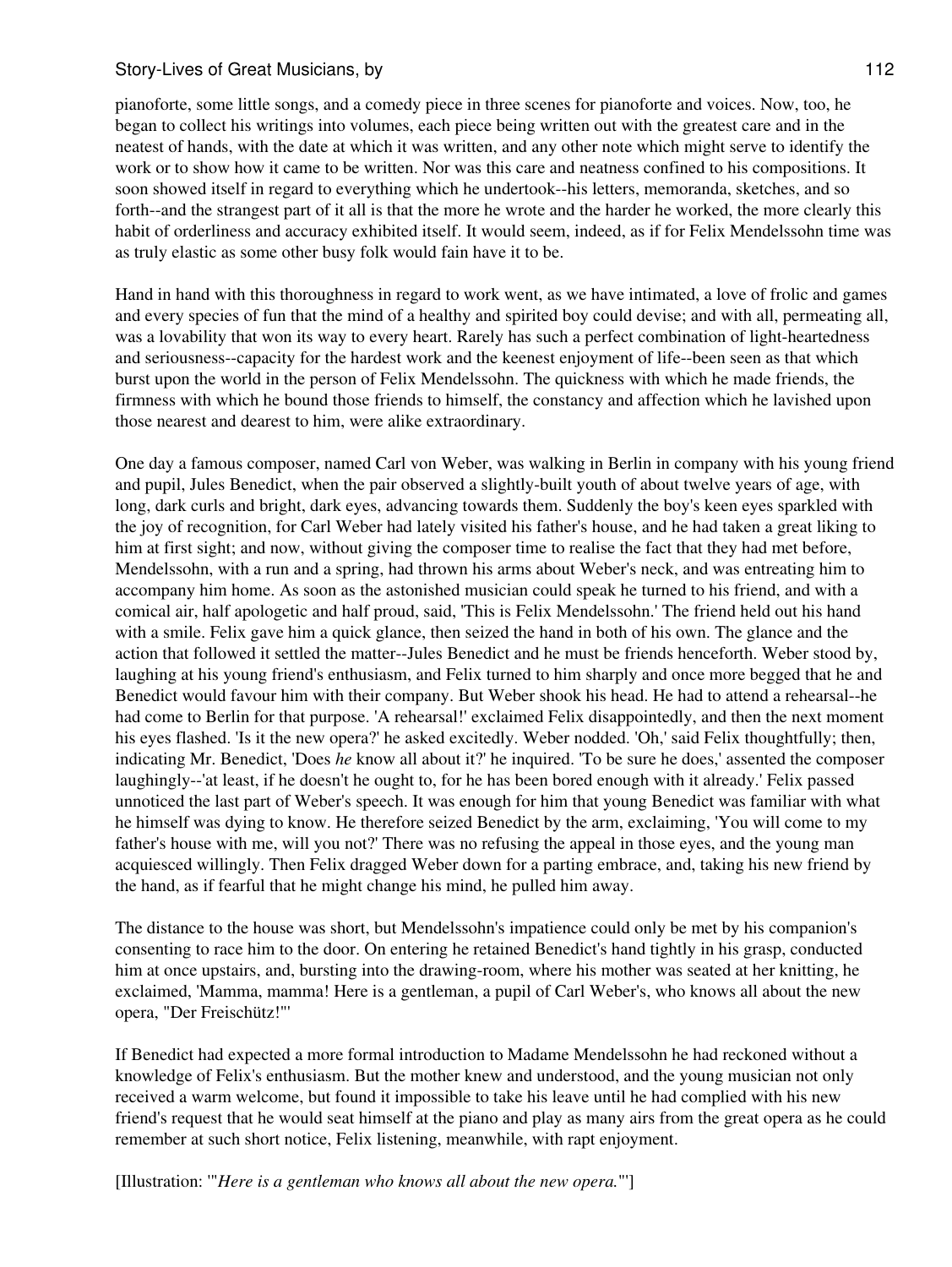The acquaintance thus begun awakened a mutual regard in Mendelssohn and Benedict, for the latter shortly afterwards paid a second visit to the house. On this occasion he found Felix engaged in writing out some music, and inquired what it was. 'I am finishing my new quartet for piano and stringed instruments,' was the reply, gravely spoken, and without the least self-consciousness. Benedict glanced at the work in surprise. He did not know Mendelssohn yet. It was the 'First Quartet in C Minor,' which, later on, was published as 'Opus I.' 'And now,' said Felix, laying aside his pen, 'I will play to you to convince you how grateful I am for your kindness in playing to us last time.' He thereupon sat down and played with precision several of the airs from 'Der Freischütz' which Benedict had played on his previous visit. 'You see, I have not forgotten the pleasure you gave me,' he said, with a smile, as he rose from the piano. 'But now,' he added, as a new thought entered his mind, 'I want you to see the garden, please.' Down they went, and in a moment Mendelssohn had thrown off the musician's cloak, and was a boy again. With a bound he leapt over a high hedge, turned, and cleared it a second time, and then challenged his companion to a race. Another moment he burst out with a song, as if the open air had incited him to imitate the birds, and then, pointing to a favourite tree, he ran to it and climbed it like a squirrel.

These meetings took place in the summer of 1821, a year which brought much happiness to Felix, for ere it had drawn to a close he had found a new friend. When the autumn came round, Zelter announced that he was going to pay a visit of respect to his old friend and master, Goethe, the aged poet of Weimar, and he was willing to take Felix with him. Needless to say, Felix and his parents were equally delighted with the proposal. The boy had so often heard Zelter speak of Goethe, whose works, moreover, he was always quoting, that he felt he already loved the master almost as much as Zelter did himself. Goethe's house at Weimar was regarded as a shrine at which his countless admirers were wont to pay homage, even though their devotion often met with no further gratification than was to be derived from gazing at its walls or peeping into the grounds, which were sacred to the poet's footsteps. Hence the promise of an introduction to one who was the object of so much hero-worship stirred the heart of Felix to its depths, and filled his mind with reverential emotions such as few events could have had the power to awaken in one so sensible of what was due to a great and lofty intellect.

It was a bright November day when Zelter and his pupil set forth upon their journey. Both were looking forward to the meeting, though with somewhat different feelings. What Mendelssohn's feelings were we have tried to imagine, but Zelter was nursing within himself a certain pride and confidence in the prospect of introducing his favourite pupil to so keen a judge as Goethe, which he would not have revealed to that pupil for worlds. Felix's spirits, however, were so high on this occasion that Zelter had enough to do to satisfy all his questions without allowing his usually taciturn nature to relax under the sunshine of the boy's enthusiasm.

On arriving at Goethe's home they found the poet walking in his grounds. The meeting was simple and affectionate. Goethe greeted Felix with every show of kindness, and sent the boy to bed with an overflowing heart and a mind resolved upon cherishing the minutest details of this happy encounter. The next day he was to play to Goethe, and at an early hour of the morning he was sauntering in the grounds, awaiting the poet's arrival, and feasting his eyes upon the scenes which were the accustomed haunts of the author of 'Faust'; and then, selecting a sunny spot, he sat down to write a long letter home, full of description of the events of the previous day.

Nothing short of the severest of tests would satisfy Goethe of the truth of what Zelter had privately conveyed to him regarding his pupil's talents. Accordingly, sheet after sheet of manuscript music was selected by the poet from his store and placed upon the music-desk to be played by Felix at sight. The manner in which he performed his task, the ease with which he overcame the difficulties presented by penwork of various styles, and often far from clear, astonished and delighted the assembled company. But their manifestations of delight were far more pronounced when Felix, taking one of the airs which he had just played as a theme for extemporisation, exhibited in a most charming fashion, and with true musicianly feeling, the capacities of the subject for varied treatment. Still Goethe withheld his praise, and, interrupting the applause, declared that he had a final test to propose which, he jokingly warned Felix, would infallibly cause him to break down. Thus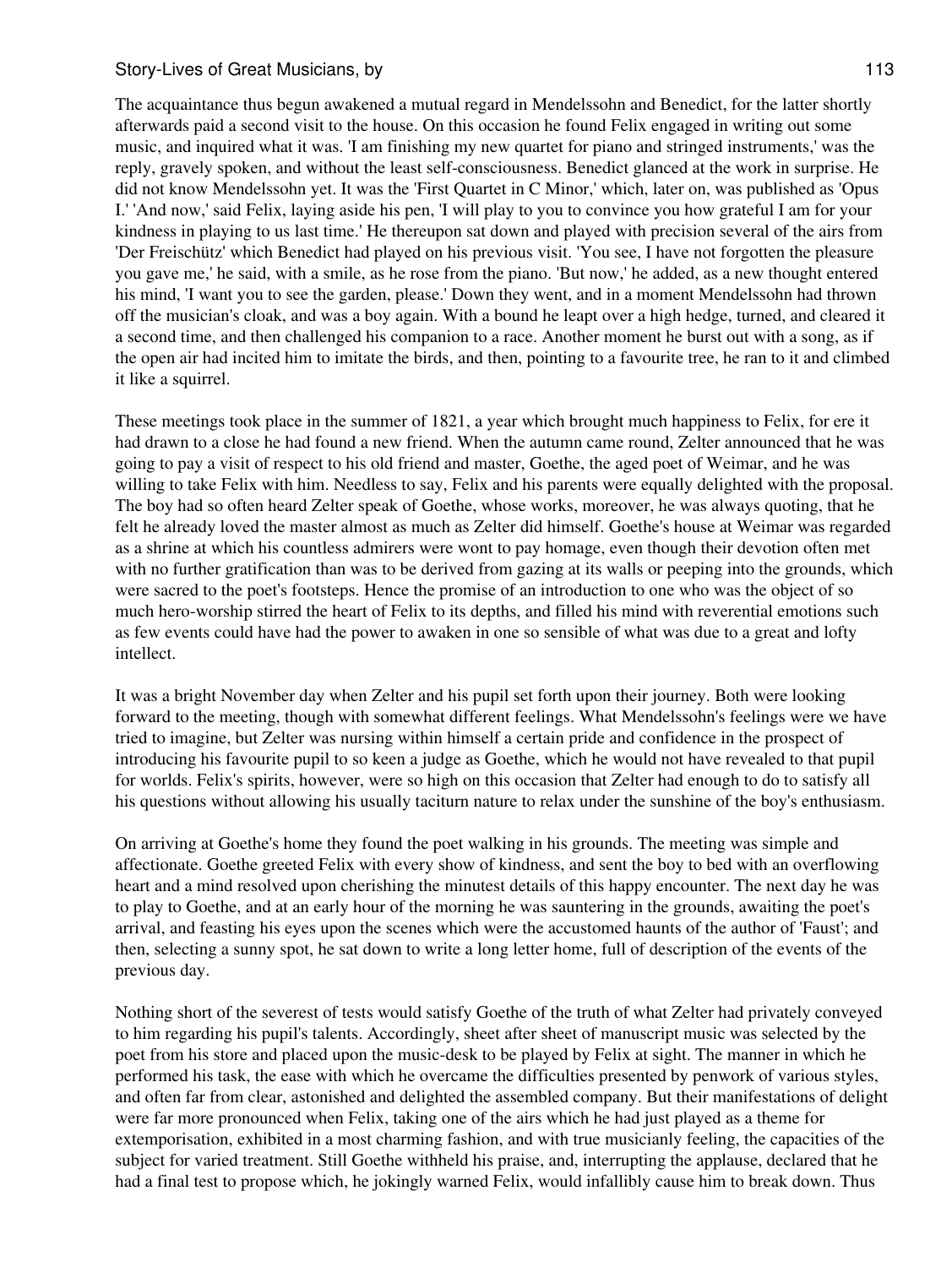speaking, the poet placed on the desk a sheet of manuscript which at first sight was enough to strike terror and dismay into the stoutest heart, for it seemed to consist of nothing else than scratches and splotches of ink, interspersed with smudges. Mendelssohn glanced at it, and then, bursting into a laugh, exclaimed: 'What writing! How can it be possible to read such manuscript?' Suddenly he became serious, and bent to examine the writing more closely, Goethe looked triumphantly round at the company. 'Now, guess *who* wrote that!' he said. Zelter rose from his place beside the pianoforte, and, looking over Felix's shoulder, cried out: 'Why, it is Beethoven's writing! One can see that a mile off! He always writes as if he used a broomstick for a pen, and then wiped his sleeve over the wet ink!'

Mendelssohn could decipher the manuscript only by degrees, having to search the sheet to find the successive notes; but when he reached the end he exclaimed, 'Now I will play it to you,' and this time he played it through without a mistake. Upon this Goethe let him off, and rewarded him with some kind words of praise. Thenceforth, until the visit came to an end, Felix was called upon to play to the poet every day, and the two became fast friends. The old man treated the boy as if he were a son, laughed and joked with him, and was never so happy as when he was near. It was altogether a delightful visit, and Goethe would only part with Felix on the understanding that they should meet again very soon.

The following summer brought a new happiness to Felix, for it had been decided that the entire family should make a tour through Switzerland. In those days a journey of such length was an undertaking of much consequence, more especially when, as in this case, the family were accompanied by the children's tutor and the doctor, in addition to several servants. It was an essential part of the father's scheme of education that his children's minds should be widened by travel, and more particularly that they should make personal acquaintance with the classic ground of history--advantages which wealth enabled him to place at their command. It was with light spirits that the party set out on their journey, Felix keenly alive to every fresh scene or incident as it presented itself, and there were few of either that failed to leave their stamp upon his impressionable mind. To his insatiable curiosity must be attributed the adventure which befell him on the very first day of their travel. They had to change carriages at Potsdam, and when the horses had traversed three German miles of road from that town Felix was suddenly missed, and a brief colloquy elicited the melancholy fact that the boy had been left behind at Potsdam. The tutor thereupon turned back in one of the carriages, whilst the rest proceeded to the next stopping-place. In the course of an hour he returned with the truant seated by his side, dusty and footsore, but otherwise as fresh as when he had started. He had, it appeared, strayed from the party at Potsdam, and returned to the starting-place in time to see the carriages disappearing in the distance enveloped in a cloud of dust. He began to run, but seeing that he could not overtake them, he abated his speed, and determined to perform the journey to Brandenburg on foot. A little peasant-girl joined him. They broke stout walking-sticks from the trees at the road-side, and together marched on cheerfully, conversing as they went, until the tutor's carriage met them about a mile from the next halting-place.

### [Illustration: '*The tutor's carriage met them.*']

It was a most delightful tour, enjoyed by all concerned, and long to be treasured by the young musician, to whom Interlaken, Vevey, and Chamounix, with their mountains, lakes, glaciers, torrents, and valleys, their sunrises and sunsets, presented a panorama of endless enchantment. Amidst the constant demands upon the senses there was little time for actual composition, but two songs and the beginning of a pianoforte quartet were inspired by the sight of the Lake of Geneva and its beautiful surroundings. Nor was the journey without the pleasures afforded by meetings with many eminent people in the musical world, such as the composer Spohr at Cassel, and Schelble, the conductor of the famous Cäcilien-Verein concerts, at Frankfort. To the latter Felix exhibited his powers by an extemporisation on Bach's motets, which called forth the musician's astonished praise.

On the return journey a call was made at Weimar, in order that Abraham Mendelssohn might pay his respects to the poet, and personally acknowledge the old man's kindness to Felix. Goethe received them most kindly, and talked much with the father on the subject of the boy's future. Of Felix's playing he never seemed to get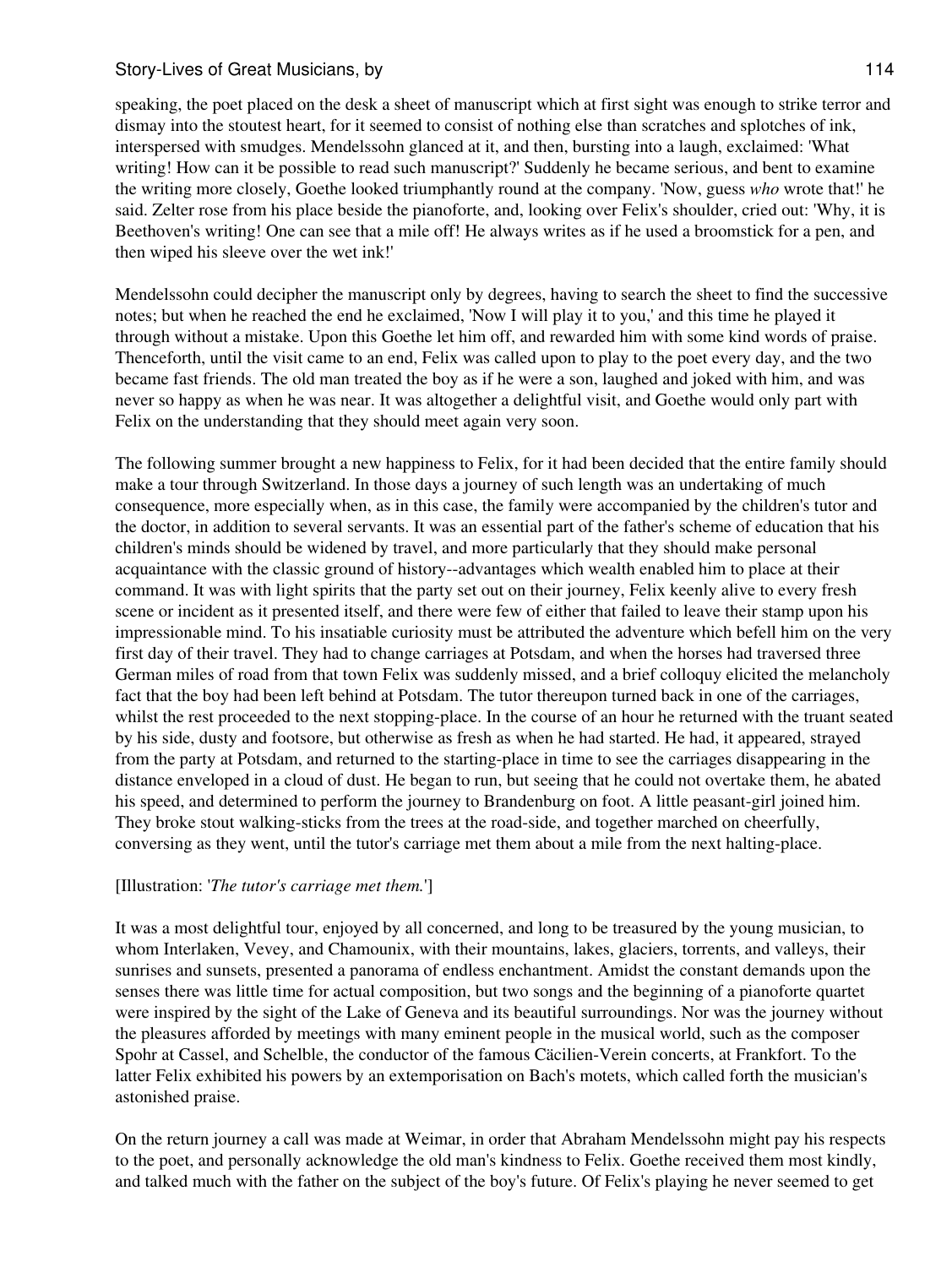tired. There was a charm about the boy's bright presence, and a soothing restfulness in his playing which appealed to the old poet's kindlier nature in a way that few things had the power to do. 'I am Saul, and you are my David,' he said to Felix one day, when his temper had been ruffled by something that had occurred. 'When I am sad and dreary, come to me and cheer me with your music.' How much sunshine had been infused into the old man's declining days by these brief visits Felix himself could never have guessed, but he knew that he loved Goethe, and that his love was returned.

Felix's progress, not only in music, but in his other studies as well, was by leaps and bounds. Knowledge to him seemed a food for which his appetite was insatiable, difficulties to him were but spurs to increased effort, and the effort itself appeared to be inappreciable. It was impossible to regard any longer as a boy one who possessed knowledge and powers that entitled him to take rank with performers and composers of the day. Too soon for some of those who loved him had Mendelssohn passed from his childhood stage, landing almost at a single bound into that of advanced youth, if not, indeed, into manhood itself. The Swiss tour had in a measure bridged over the interval; for when he returned it was with a taller and robuster frame, more strongly marked features, and a new and indefinable expression that was the result of widened experience, and, last of all, without the beautiful curls which had helped to make the child's face what it had been. With these changes, however, his happy boyish nature remained as strong and as irrepressible as ever. And so we pass on to the date when the transformation of which we have spoken found a fitting opportunity for recognition by his friends.

It was the night of February 3, 1824, Felix's fifteenth birthday, and the family and guests were gathered around the supper-table. Earlier in the evening there had been a full rehearsal of his first full-grown opera in three acts--'Die beiden Neffen, oder der Onkel aus Boston' (The Two Nephews, or the Uncle from Boston), which had gone most successfully, and now Zelter held up his hand as a signal that he had something important to say. All eyes were turned to him, and the clatter of tongues ceased in a moment. The old musician's face was lighted up by a most unusual expression. His grumpiness had cleared away, and a look of benevolence beamed from his eyes, in which there was even a suspicion of moisture, as, lifting his glass on high, he said:

'I have a toast to propose which I make no doubt you will acquiesce in most readily. I raise my glass to the health and happiness of my *late* pupil (no one failed to note the emphasis on the word 'late'), 'Felix Mendelssohn-Bartholdy!'

The toast was honoured with enthusiasm, and then Zelter, rising from his seat, took Felix by the hand and addressed him in these words:

'From this day, dear boy, thou art no longer an apprentice, but an independent member of the brotherhood of musicians. I proclaim you "assistant" in the names of Mozart, Haydn, and old Father Bach!'

He then embraced Felix with much tenderness, imprinting a hearty kiss on both his cheeks; and, the little ceremony ended, the company toasted the proclamation of independence with great merriment, following it up with the singing of songs by Zelter and others.

Notwithstanding that Mendelssohn had thus received his initiation into the 'brotherhood,' and that Zelter had plainly shown that he had nothing more to teach him, Abraham Mendelssohn still had some lingering doubts as to the advisability of his son's choosing music as a profession. This attitude arose quite as much from Felix's all-round knowledge and attainments as from any particular misgivings regarding the steadfastness of his love for music, or the continued development of his genius in that direction. Abraham clearly perceived that Felix had in him the makings of a man of business; he was methodical, quick, and shrewd, and possessed that infinite capacity for taking pains which is the accompaniment of true genius. These were qualities pre-eminently fitting him for a successful business career, and hence the doubtings as to whether such a rare combination of qualifications ought to be expended in following up a branch of art that might in the end prove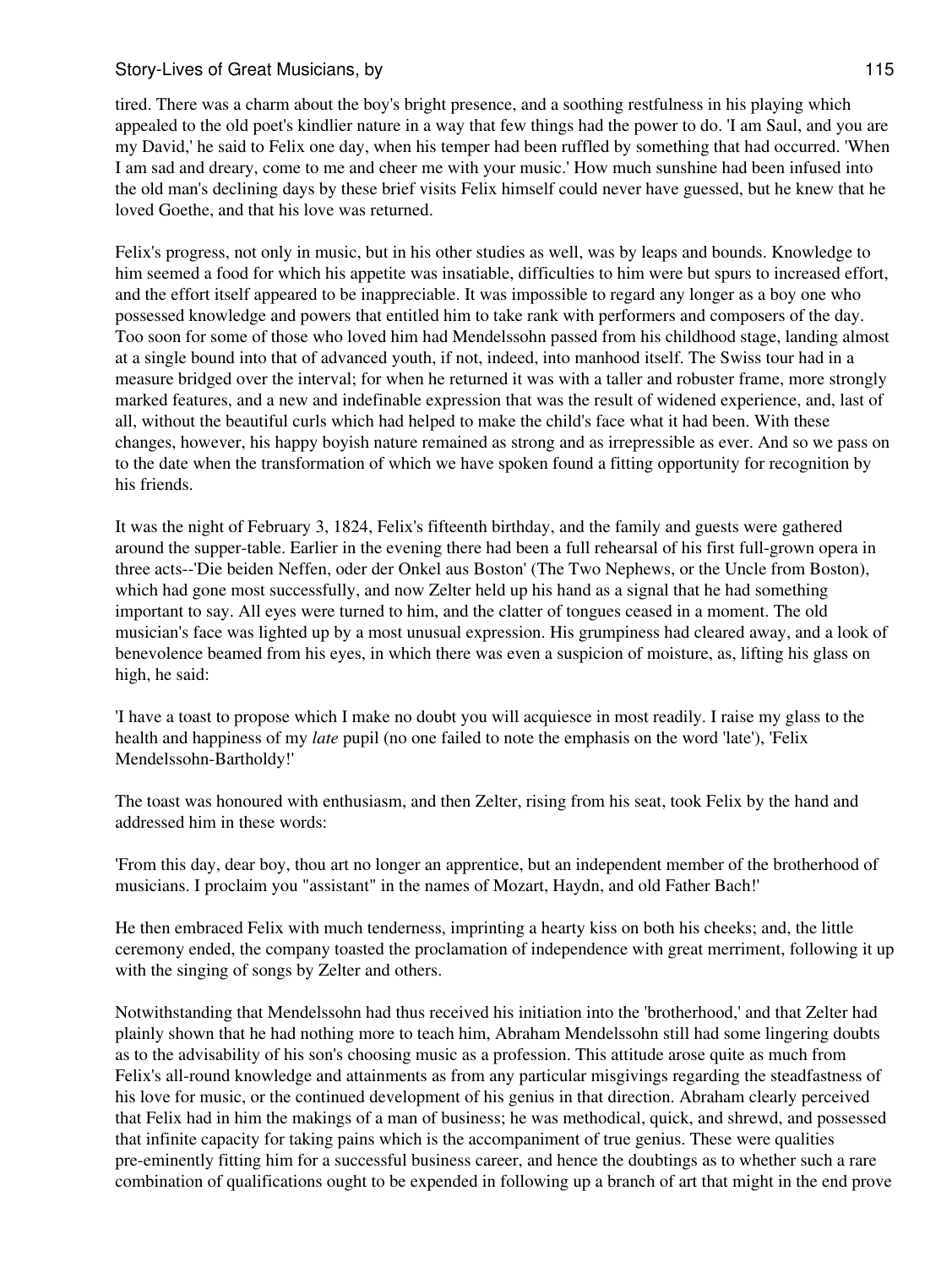fruitless of solid results. The father must be forgiven for entertaining such doubts, unreasonable as they may seem, when regard is paid to the absolute honesty of purpose by which his own life was governed, and the sincerity of his affection for the members of his family.

There was one man who might be trusted to give an impartial opinion on this pressing question. Cherubini, the eminent composer and musical judge, was living in Paris, and to Cherubini it was decided to apply forthwith for advice. Accordingly, Felix and his father journeyed to Paris with this object, the former being fully as anxious as his father to have the opportunity of making the acquaintance of so famous a musician, as well as of receiving at his hands the support and encouragement which would put an end, once and for all, to his father's doubts. Cherubini was hardly ever known to praise, but perhaps for this very reason his opinion was eagerly sought by young performers and composers. Of those who went to him for advice, however, by far the greater number were sent away with burning cheeks and downcast eyes. This dismal fate was not reserved for Felix, for no sooner had the great man listened to his playing of one of his own compositions than he recognised Mendelssohn's power and genius, and, turning to the father, he said with a smile; 'Sir, the boy is rich; he will do well.' After some further tests Cherubini expressed himself as perfectly satisfied with regard to Felix's future, and when father and son returned to Berlin it was with the settled conviction on the part of the former that thenceforward the boy's life must be devoted to music.

And now a great change came into the daily life of the family. The house in the Neue Promenade was exchanged for a statelier and more commodious mansion, No. 3, Leipziger Strasse, situated on the outskirts of the city near the Potsdam Gate. The grounds of the new house adjoined the old deer-park of Frederick the Great, and in themselves were almost large enough to be styled a park. Stretches of green turf, shaded by fine forest-trees, winding walks amidst sweet-scented flowering shrubs, and arbours nestling in retired corners, inviting retreats for study and meditation, comprised an ideal spot for one who loved the surroundings of Nature. Nor was the house itself behindhand in offering special attractions for the purposes of study and recreation, in addition to the more solid requirements of comfort and accommodation. The rooms were spacious and elegant, and comprised one large apartment perfectly adapted for musical or theatrical entertainments. But, just as there are not a few of us who, in choosing a residence, are drawn towards the garden before proceeding to investigate the dwelling itself, so Felix's delight was first of all expressed with regard to the beautiful surroundings of the new home. And there was one feature of the garden which opened up to his mind splendid possibilities in connection with his beloved pursuit. This was a garden-house, containing a central hall capable of accommodating several hundred people, and furnished with windows and glass doors opening and looking upon the lawns and trees. The garden-house was as essentially a part of the garden as any large summer-house could be, and yet comprised sufficient rooms to fit it for occupation as a separate dwelling if such were necessary.

No sooner had the family established itself in the new home than the musical and artistic gatherings were resumed on an even larger scale than heretofore. The Sunday concerts were held in the 'Gartenhaus,' which, on most of the other evenings of the week, was the resort of friends, both old and young, who came to listen to the music, or to play or act, or in other ways amuse themselves. So famous did these gatherings become, and so completely were the mansion and its surroundings identified with the family which occupied it, and dispensed its open-handed hospitality, that it was impossible to mention the Leipziger Strasse without connecting it with information respecting the Mendelssohns. The two things, indeed, were inseparable in everybody's mind. Thither, amongst others, came Ferdinand Hiller, the eminent performer, who had visited Beethoven while the latter lay on his death-bed, and whose friendship with Felix had begun at Frankfort a short time before. Moscheles, who had worked under Beethoven, also became a regular visitor at the house, and one of Felix's closest friends. Moscheles had already acquired fame as a player, and during his stay in Berlin he was induced, though not without reluctance, to give some lessons to Mendelssohn. 'He has no need of lessons,' he remarked, with reference to Felix's ability. 'If he wishes to take a hint from me as to anything new to him, he can easily do so.' Felix, however, frankly acknowledged afterwards how much he owed to these lessons at the hands of him whose graceful, elegant touch could not be excelled. Speaking of Moscheles' playing on one occasion, Mendelssohn said that 'the runs dropped from his fingers like magic.'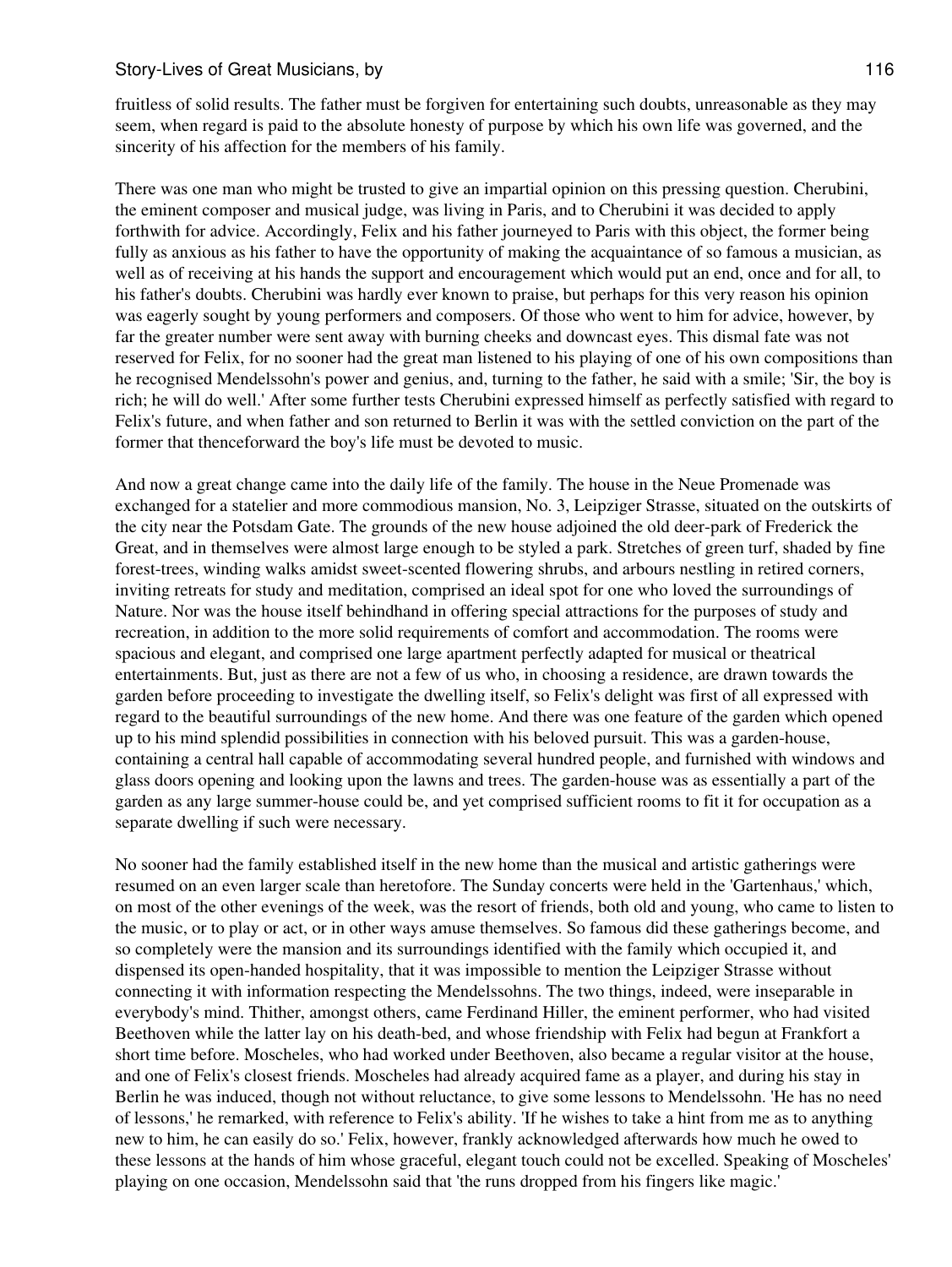We must now speak of two works which were composed very soon after Zelter's declaration of his pupil's independence. The first of these was an Octet for stringed instruments, designed as a birthday present for Edward Ritz, the young violinist, for whom Mendelssohn entertained a deep affection, and whose premature death caused him much sorrow. Felix had not completed his seventeenth year when the Octet was written. He had already composed a great deal, but he had done nothing so entirely fresh and original as this. Indeed, one might place one's finger on the Octet, and, forgetting everything which he had written before, say with emphasis and truth: 'This is Mendelssohn himself; this is his very own.' No longer an 'apprentice,' swayed or, at least, influenced by the masters who had gone before him, he has here given us the first-fruits of his 'assistantship' in a work which expresses his own musicianly feelings, and in which we get our first glimpse of his true genius. The whole piece was intended to be played *staccato* and *pianissimo*. It has a fleeting, spiritual, and fairy-like effect, with 'tremolos and trills passing away with the quickness of lightning.' The Scherzo is especially beautiful, and Mendelssohn admitted to his sister Fanny that he had taken as his motto for this movement a stanza from Goethe's Walpurgis-night Dream in 'Faust':

'Floating cloud and trailing mist Bright'ning o'er us hover; Airs stir the brake, the rushes shake-- And all their pomp is over.'

We are reminded of this in the last part, where 'the first violin takes a flight with a feather-like lightness, and all has vanished.'

But if the Octet serves to mark a distinct stage in the development of Mendelssohn's genius, what are we to say of the work which followed it? Several things had paved the way for this new composition. To begin with, Felix and Fanny made their first acquaintance with Shakespeare in this year through the medium of a German translation, and they fell completely under the spell of 'A Midsummer Night's Dream.' Then the summer proved to be an exceptionally fine one, and led to many hours being spent in the beautiful garden--in fact, there is no doubt that the garden began it. It is not difficult to imagine how the romantic mind of Felix was stirred by reading this delightful fairy play amidst such charming surroundings. To read thus was to picture in music, to give a musical setting to both scene and action, at first indefinite, shadowy, suggestive, but as reading and thinking progressed, growing ever stronger and more clearly defined. Thus, stretched upon the turf, book in hand, the silence broken only by the singing of the birds and the humming of the bees, the music of the Overture to 'A Midsummer Night's Dream' gradually shaped itself in Mendelssohn's mind, until what at the beginning had in itself been little more than a dream, became a tangible creation.

When the Overture had been written down, it was frequently played by Felix and Fanny as a duet. In this simple form Moscheles heard it for the first time, and he was struck by the force of its beauty. The work was elaborated and perfected by degrees, until the day arrived when it was performed by the garden-house orchestra before a crowded audience. So great was the reception accorded to the overture on this occasion that in the February following Felix journeyed to Stettin to conduct the first public performance.

When we listen to this beautiful work, we are constrained to admit that no happier introduction to the play could have been devised; for just as the play itself seems to demand for its environment some lovely garden or woodland glade, so Mendelssohn's music conjures up visions of the fairy scenes of enchantment with which the play abounds. It is a work instinct with musicianly feeling, and its strength is borne out by the soundness and skill displayed in its construction. As a great musical judge[29] has said of it: 'No one piece of music contains so many points of harmony and orchestration that had never been written before, and yet none of them have the air of experiment, but seem all to have been written with certainty of their success.'

But we must not linger over this portion of our story, though we are tempted to do so; for there can be no doubt that these years spent in the Leipziger Strasse house, when the members of the family were all together, each contributing his or her share to the intellectual intercourse that went on beneath its hospitable roof, afford the happiest pictures of Mendelssohn's young life. It was so full and many-sided a life, hard work alternating with gymnastics, dancing, swimming, riding, and, of course, music, each occupation pursued with such zest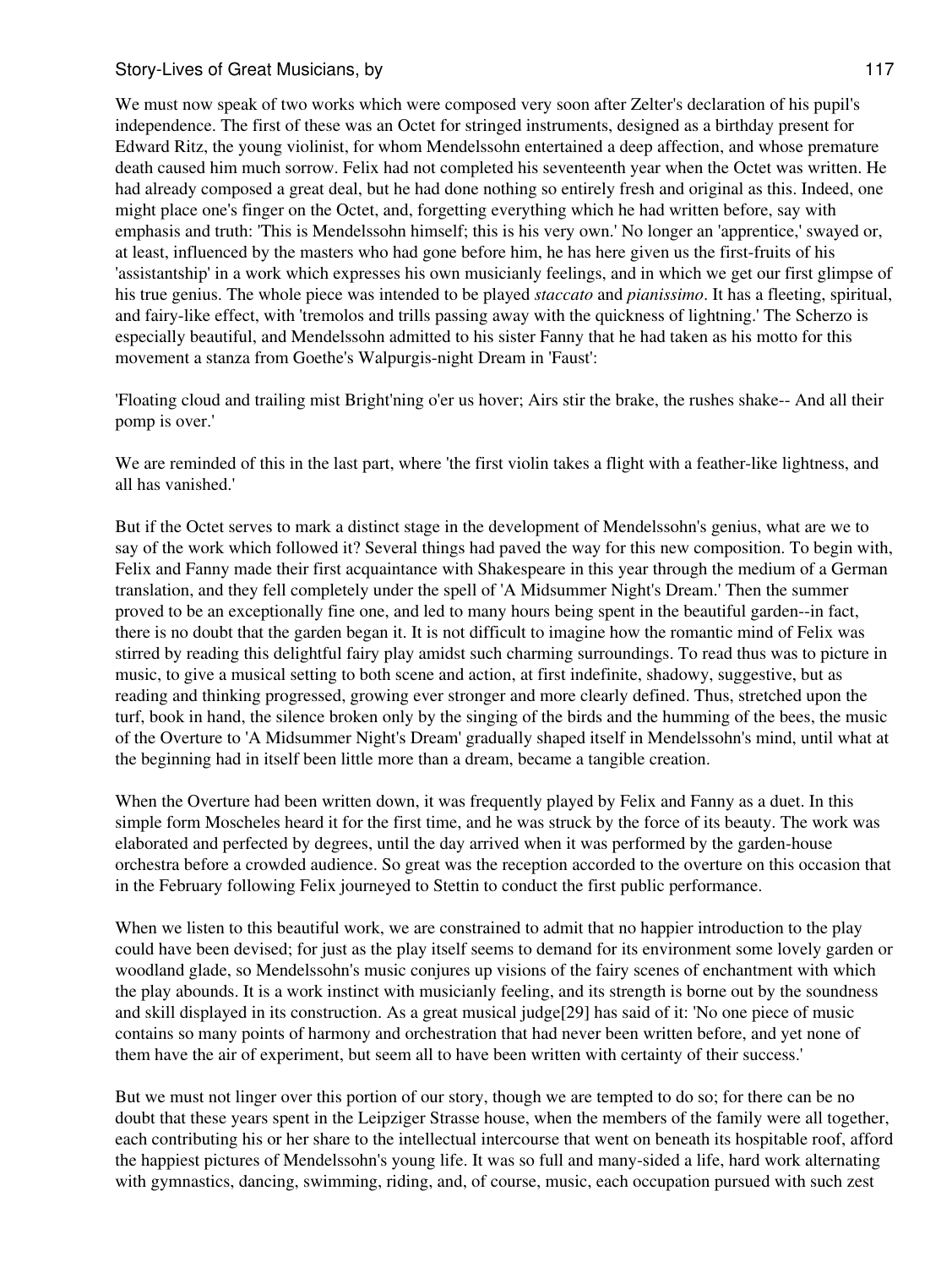and heartiness as to convey the impression at the moment of its being the most absorbing of all.

Amidst these pleasures, however, a new project had taken hold of his mind, one which, like many another great undertaking fraught with far-reaching results, owed its inception to the feeling aroused by the indifference and lack of sympathy shown by others towards what he himself believed to be deserving of the highest praise. Two years before, Felix's grandmother had presented him with a manuscript score of Bach's 'Passion according to St. Matthew,' which Zelter had permitted to be copied from the manuscript in the Singakademie. A more devoted lover of Bach's music than Zelter could not have been found, and the old man had infused some of this love into his pupil; consequently, when the score of the 'Passion' was placed in Mendelssohn's hands, he set to work to master it, and with such earnestness had he applied himself to the study that at this point of our story he knew the whole of it by heart.

The more he studied this great work, the more was he impressed by its beauty and the grandeur of its conception. Could it possibly be true, he asked himself, that throughout the length and breadth of Germany so stupendous a work as this remained unheard, unknown? that a creation so deathless in itself could be permitted to sleep without even the hope of an awakening? 'Alas!' replied Zelter, when the question was put to him--'alas! it is nearly a hundred years since old Father Bach died, and though his name lives, as all great names must live, the majority of those who speak of him as a master are ignorant of the works which made him great; they have forgotten, if, indeed, they ever heard, the sound of the master's voice!'

Here, then, in the apathy manifested in regard to Bach's greatest works, Mendelssohn found the stimulus that was needed. If only this state of things could be changed, if only he might be permitted to show the way to an understanding and appreciation of these priceless treasures! Towards this great end something, at least, might be accomplished by the force of example. As we have seen, he knew the 'Passion' music by heart, and he now proceeded to enlist others in a study of the work. In a short time he had got together sixteen carefully selected voices, and had arranged for his little choir to meet once a week at his house for practice. It was a small beginning, but his own enthusiasm soon infected the rest, and they all grew deeply earnest in their work--so earnest, indeed, that ere long the yearning had seized them for a public performance. The Singakademie maintained a splendid choir of between three hundred and four hundred voices. If only the director could be induced to allow a trial performance to be given under Mendelssohn's conducting! Much as he personally desired such a consummation of their labours, however, Felix felt convinced that he knew Zelter only too well to indulge any hopes that he would sanction so great an undertaking. Zelter had no faith in the idea that public support would be given to a revival of the 'Passion,' and Felix well knew that nothing would shake him in this opinion. But this conclusion was strongly opposed by a prominent member of the Garden-house choir, a young actor-singer named Devrient, who insisted that Zelter ought to be approached on the subject; and as he himself had been a pupil of Zelter, and possessed the gift of eloquence in no small degree, he succeeded in persuading Mendelssohn to accompany him on a visit to the director's house.

Accordingly, the pair set forth early one morning to brave the old giant in his den, Mendelssohn haunted by a dread of the manner in which their proposals would be received, and Devrient, who was to be spokesman, keeping up a bold front, and assuring his friend that they would ultimately succeed.

They found Zelter seated at his instrument, with a sheet of music-paper before him, a long pipe in his mouth, and enveloped in a cloud of tobacco-smoke. In response to his gruff inquiry, what had brought them at so early an hour, Devrient unfolded his plan by degrees, beginning by enlarging upon their admiration for Bach's music, with a gentle reminder to Zelter that this taste had been acquired under his own guidance, and proceeding to dwell upon the progress of their studies and the yearning which they all felt for a public trial of the work, and concluding with an eloquent appeal for assistance from the Academy itself.

Zelter listened with an outward show of patience that was as extraordinary as it had been unlooked for, but his eyes gleamed through the clouds of smoke with a light that foreboded a speedy outburst of his slumbering fires. Nevertheless, when he began to speak, it was not to condemn the young men for their presumption, but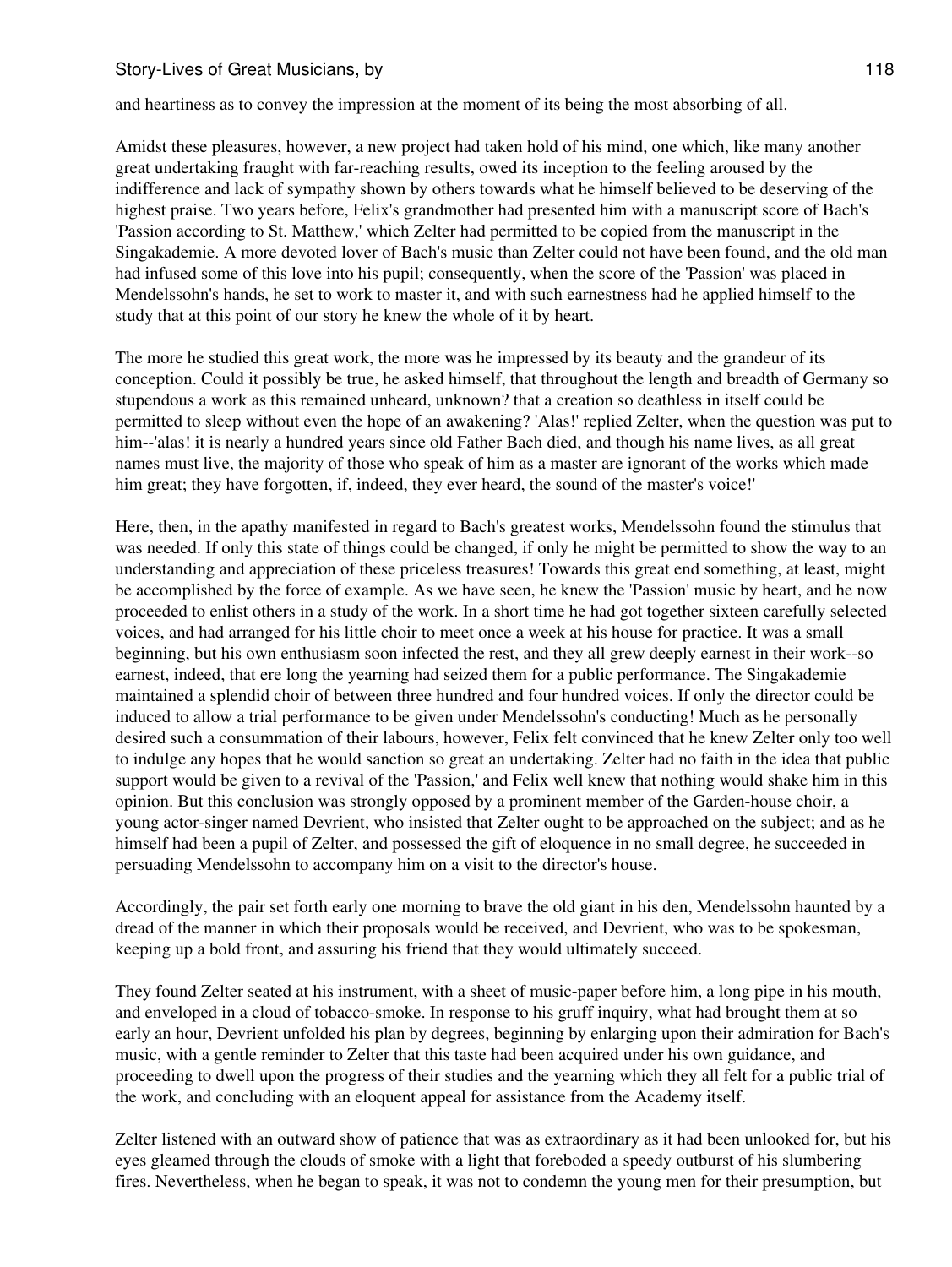to point out that the difficulties in performing such a work at that time were inconceivably greater than they had supposed. In Bach's time it was different, the Thomas School could supply what was necessary--the double orchestra, double chorus, and so forth; but now such things were insuperable difficulties; nothing could overcome them.

As he spoke he laid aside his pipe, and rising from his chair, paced excitedly to and fro, repeating again and again: 'No, no; it is not to be thought of; it is mad, mad, mad!' To Felix he looked the picture of a shaggy old lion stirred up by his keeper. Still Devrient persevered. He even ventured to say that they had considered those difficulties; that they did not believe them to be insuperable; that they had implicit faith in their own enthusiasm having the power to kindle the like in others; and, finally, that with the Academy's co-operation success must ensue.

Zelter grew more and more irritated as Devrient proceeded, and Felix, observing the growing anger in his eye, plucked his companion by the sleeve, and edged nearer to the door. At length the explosion came. 'That one should have the patience to listen to all this! I can tell you that very different people have had to give up attempting this very thing, and yet you imagine that a couple of young donkeys like yourselves will be able to accomplish it!'

Felix by this time was at the door, feverishly beckoning to Devrient to come away, but his friend refused to budge; he even began afresh. He pleaded in his most telling tones that, inasmuch as it was Zelter himself who had awakened their love for the master, the honour would be to him quite as much as to themselves if his pupils succeeded in bringing about this grand result, and how well-deserved and fitting a crown this would be to his long career, this honour and testimony to the greatness of Father Bach.

Felix opened his eyes wider in astonishment; but there could be no mistake--the crisis had passed, and Zelter was visibly weakening; the lion died out of his eyes, the pipe once more found its way to his lips, and after many demurs, many arguments, much pacing up and down, Zelter with a sigh of relief gave in. It was a noble surrender, for it included a promise of all the help that he could give, and the young enthusiasts quitted the lion's den triumphant.

'You are a regular rascal, an arch-Jesuit!' said Felix to his friend as they descended the stairs.

'Anything you like for the honour of Sebastian Bach!' retorted the other as they stepped out into the keen, wintry air.

How Mendelssohn grappled with this great work; how he threw into it all the energy he possessed; how he mastered its every detail, and gave it life; how, with infinite tact and patience, he made it a living, dramatic masterpiece in the eyes of those who were to perform it; how the rehearsals at the Academy were thronged by professionals and amateurs desirous of realising its true nature and power; how at length the first public performance of the 'Passion according to St. Matthew' since the composer's death took place at the Singakademie, with Mendelssohn conducting, on March 11, 1829, and how every ticket was sold, and fully a thousand disappointed ones were turned away from the doors--all this must be read elsewhere. Suffice it here to say that this performance marked the beginning of a great revival--the awakening throughout Germany and England of a love and appreciation of Bach which has never since faded or diminished.

It was in connection with this work that Mendelssohn made the first and only allusion to his Jewish descent. 'To think,' he remarked to Devrient, with a look of triumph in his eyes as they were walking together to the final rehearsal--'to think that it should have been reserved for an actor and a Jew to restore this great Christian work to the people!'

The excitement attending the performance, with its repetition on March 21, the anniversary of Bach's birth, had not subsided ere Mendelssohn was engaged in taking leave of his dear ones prior to embarking at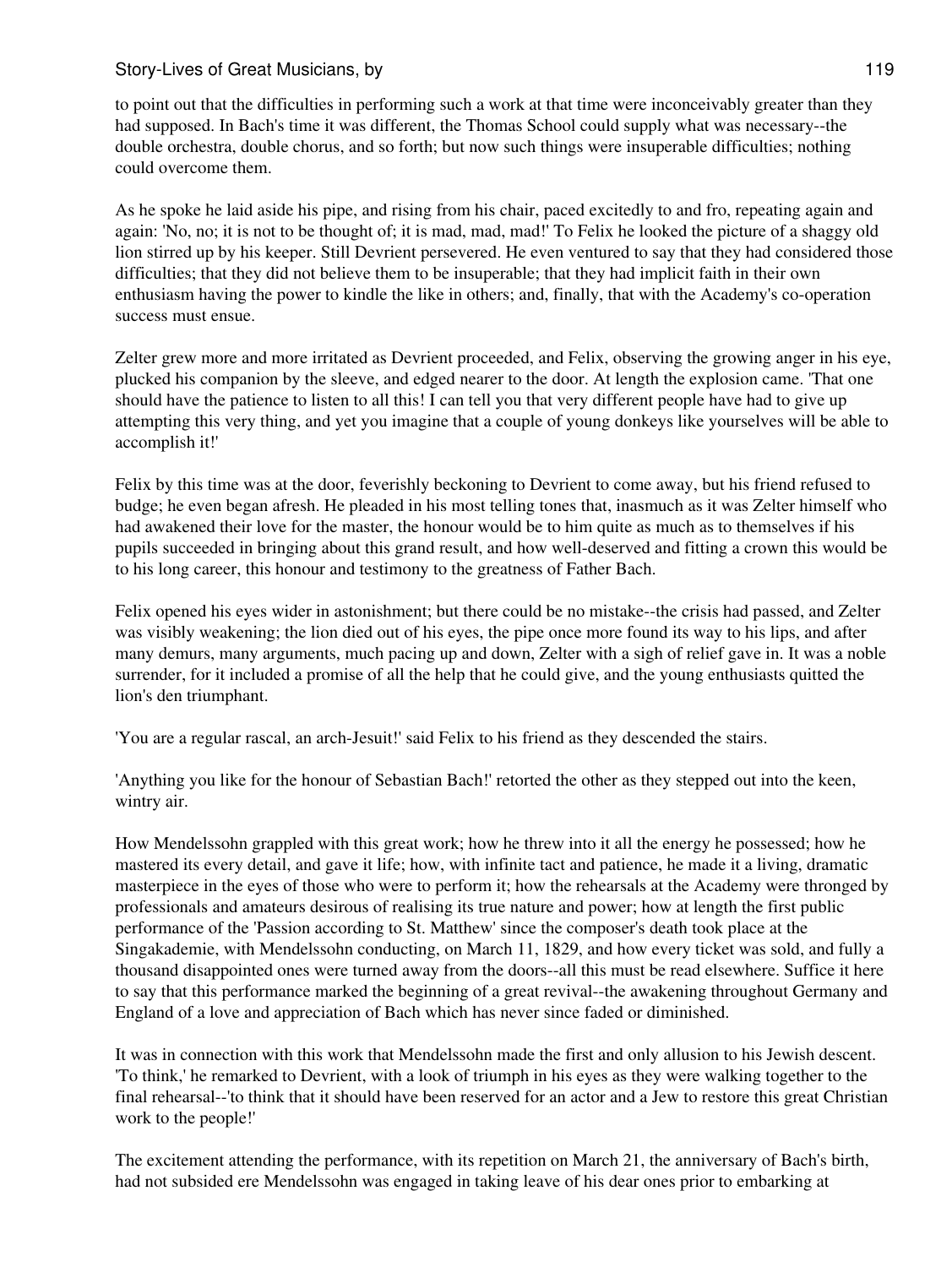Hamburg on his first visit to England. Several circumstances had combined to render the present a favourable moment for undertaking the journey. The Moscheleses, and another friend named Klingemann, who had been a constant visitor at the Berlin house until called away to occupy a London post, had assured him of a warm welcome; it was his father's wish, shared by Zelter also, that he should travel, and he for his own part was desirous of showing that he could support himself by music. Abraham Mendelssohn had, indeed, designed this visit as the first portion of a lengthened tour which would enable Felix to see more of various countries, and assist him in choosing that which offered the best opportunities for his life-work.

The London musical season was at its height when he arrived, but his first letters home were chiefly occupied with descriptions of the city itself, and how it had affected him. 'It is fearful! it is maddening!' he writes to Fanny three days after he had settled into his Great Portland Street lodgings.[30] 'London is the grandest and most complicated monster on the face of the earth.... Things roll and carry me along as in a vortex. Not in the last six months at Berlin have I seen so many contrasts and such variety as in these three days.... Could you see me at the exquisite grand-piano which Clementi has sent me for the whole of my stay here, by the cheerful fireside' (the open grate fire was a novelty to one who had come from the land of closed stoves), 'in my own four walls ... and could you see the immense four-post bed in the next room in which I might go to sleep in the most literal sense of the word, the many-coloured curtains and quaint furniture, my breakfast-tea with dry toast still before me, the servant-girl in curl-papers, who has just brought me my newly-hemmed black necktie, and asks what further orders I have ... and could you but see the highly respectable, fog-enveloped street, and hear the pitiable voice with which a beggar down there pours forth his ditty (he will soon be outscreamed by the street-sellers), and could you picture to yourselves that from here to the City is three-quarters of an hour's drive, and that in all the cross streets of which one has glimpses the noise, clamour, and bustle are the same, if not greater, and that after that one has only traversed about a quarter of London, then you might understand how it is that I am half distracted!'

One needs to be something of an artist as well as of a poet to appreciate London at her true worth, and Mendelssohn possessed both qualities in no small degree; hence it is only natural that the artistic and poetical aspects of our city should have appealed most strongly to his sensitive nature. A few days later he writes: 'I think the town and the streets are quite beautiful. Again I was struck with awe when yesterday I drove in an open carriage to the City along a different road and everywhere found the same flow of life ... everywhere noise and smoke, everywhere the end of the streets lost in fog. Every few moments I passed a church, or a market-place, or a green square, or a theatre, or caught a glimpse of the Thames.... Last, not least, to see the masts from the West India Docks stretching their heads over the housetops, and to see a harbour as big as the Hamburg one treated like a mere pond, with sluices, and the ships arranged not singly, but in rows, like regiments--to see all that makes one's heart rejoice at the greatness of the world.'

The magnificence of a ball at Devonshire House reminds him of the 'Arabian Nights.' The Duke of Wellington and Sir Robert Peel were present, and he describes the beauty of the girls dancing, the lights, the music, the flowers, etc. 'To move among these beautiful pictures and lovely living forms, and to wander about in all that flow of life and universal excitement, perfectly quiet and unknown, and unnoticed and unseen, to notice and to see--it was one of the most charming nights I remember.' Again, of a fête held at the Marquis of Lansdowne's, he says: 'That such magnificence could really exist in our time I had not believed. These are not parties--they are festivals and celebrations.'

In the mind of Mendelssohn, therefore, London struck a sympathetic chord, and the pleasure which he felt on entering the city was heightened by the warmth of the welcome which he received at the hands of the musical public. His first appearance was at the Argyll Rooms, in Regent Street, at a concert of the Philharmonic Society on May 25, when his 'Symphony in C minor' was performed. He gives a full description of the rehearsal and performance in his letter to Fanny:

'When I entered the Argyll Rooms for the rehearsal of my Symphony, and found the whole orchestra assembled, and about two hundred listeners, chiefly ladies, strangers to me, and when, first, Mozart's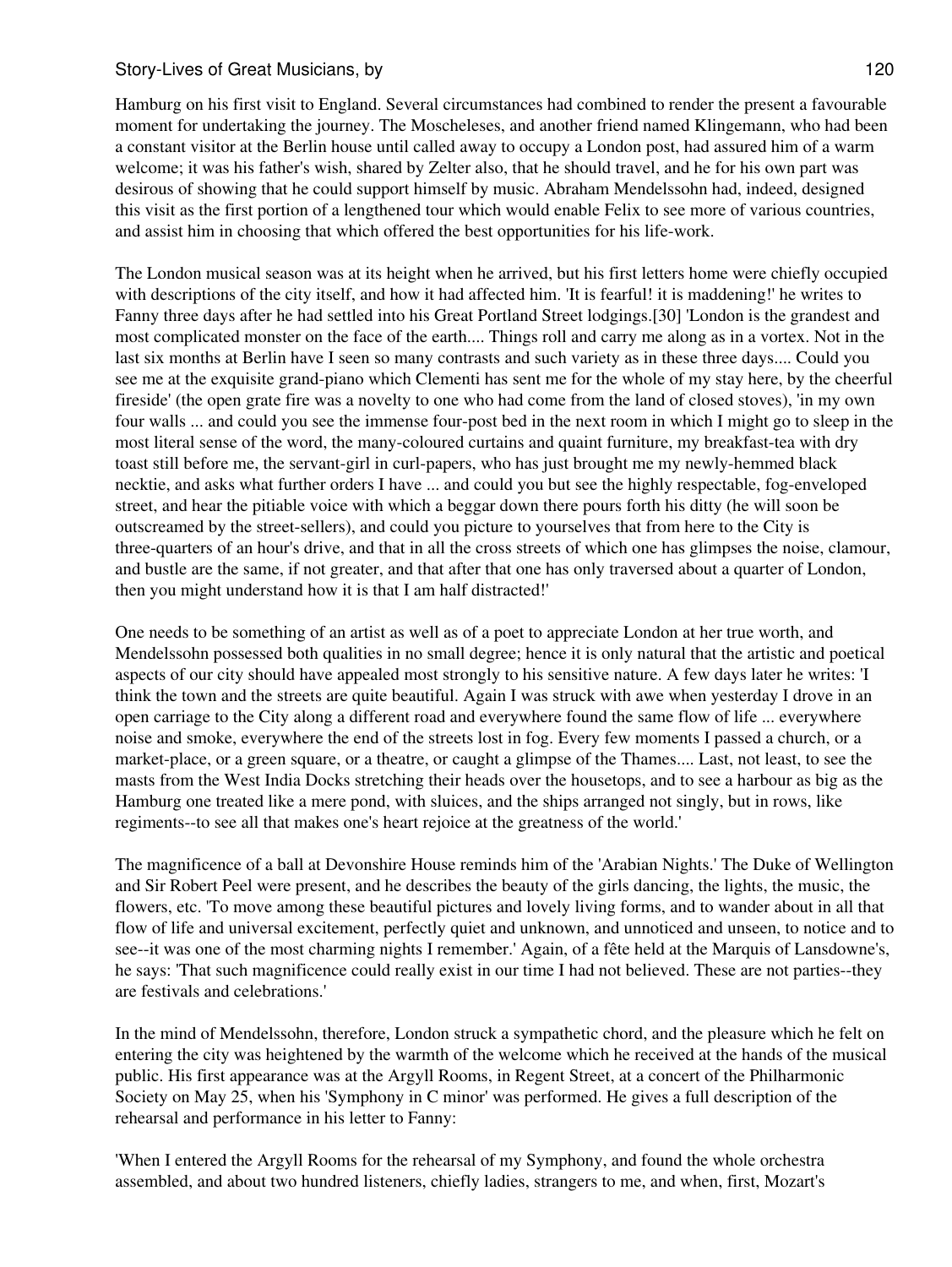"Symphony in E flat major" was rehearsed, after which my own was to follow, I felt not exactly afraid, but nervous and excited. During the Mozart pieces I took a little walk in Regent Street, and looked at the people; when I returned, everything was ready and waiting for me. I mounted the orchestra, and pulled out my white stick which I have had made on purpose (the maker took me for an alderman, and would insist on decorating it with a crown). The first violin, François Cramer, showed me how the orchestra was placed--the furthest row had to get up so that I could see them--and introduced me to them all, and we bowed to each other; some, perhaps, laughed a little that this small fellow with the stick should now take the place of their regular powdered and bewigged conductor. Then it began. For the first time it went very well and powerfully, and pleased the people much, even at rehearsal. After each movement the whole audience and the whole orchestra applauded (the musicians showing their approval by striking their instruments with their bows and stamping their feet). After the finale they made a great noise, and as I had to make them repeat it, because it was badly played, they set up the same noise once more; the directors came to me in the orchestra, and I had to go down and make a great many bows. Cramer was overjoyed, and loaded me with praise and compliments. I walked about in the orchestra, and had to shake at least two hundred different hands. It was one of the happiest moments within my recollection, for one half hour had transformed all those strangers into friends and acquaintances. But the success at the concert last night was beyond what I could ever have dreamed. It began with the Symphony; old François Cramer led me to the piano like a young lady, and I was received with immense applause. The Adagio was encored; I preferred to bow my thanks and go on, for fear of tiring the audience, but the Scherzo was so vigorously encored that I felt obliged to repeat it, and after the finale they continued applauding, while I was thanking the orchestra and shaking hands, and until I had left the room.'

### [Illustration: '*The success was beyond what I could have dreamed.*']

On another occasion, when he was to perform at a concert, he describes how he went to the room early in order to try the piano, which was a new one. He found the instrument locked, and dispatched a messenger for the key. In the meantime he seated himself at another piano of ancient aspect, and beginning to extemporise soon became lost in reverie. The empty room, the 'old grey instrument which the fingers of several generations may have played,' and the silence affected him so deeply that he forgot the passing time, until he was reminded of the approach of the concert hour by the people coming in to take their seats. When, having first put himself into *grande toilette*--very long, white trousers, brown silk waistcoat, black necktie, and blue dress coat--he mounted the orchestra he felt nervous; a panic seized him, for the hall was crowded, ladies even sitting in the orchestra who could not get places in the room. 'But as the gay bonnets gave me a nice reception, and applauded when I came ... and as I found the instrument very excellent and of a light touch, I lost all my timidity, became quite comfortable, and was highly amused to see the bonnets agitated at every little cadenza, which to me and many critics brought to mind the simile of the wind and the tulip-bed.'

A dinner-party followed the concert, and then he went to visit some friends living out of town with whom he was to spend the night. Finding no carriage to convey him, he set out to walk through the fields in the cool of the evening. Can we not picture him crossing the still meadows by a lonely path, meeting no one, the air redolent of spring flowers, musical ideas floating through his mind--ideas which there was nobody to hear, which nobody, perhaps, was ever destined to hear, as he sang them aloud in the fading light, 'the whole sky grey, with a purple streak on the horizon, and the thick cloud of smoke behind him.'

Amidst the round of work and the pressure of invitations which made up the sum of his daily life in London, the love of boyish fun, which formed a wholesome counteraction to his serious moods, broke out every now and then with its old accustomed force, eclipsing for the moment the memories of stately dinner-parties and receptions. One night when in company with two friends he was returning from what he terms 'a highly diplomatic dinner-party' at the Prussian Ambassador's, where they had taken their 'fill of fashionable dishes, sayings, and doings,' they passed a very enticing sausage-shop in which some German sausages were exposed in the window. A wave of patriotism overcame them; they entered, and each bought a long sausage, and then the trio turned into a quiet street to devour them, accompanying the meal with a three-part song and shouts of laughter.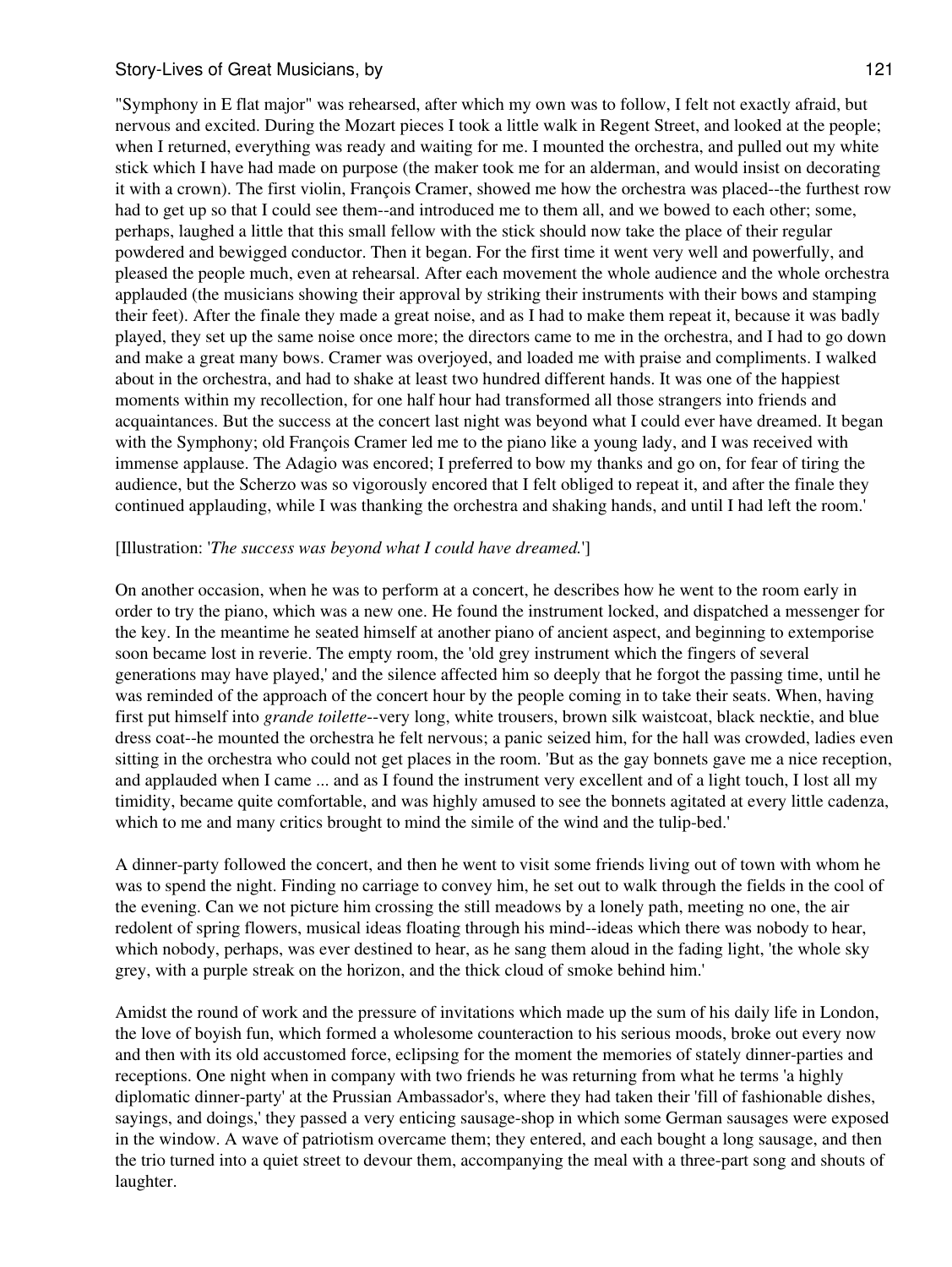Mendelssohn's heart was easily touched by the distresses of others, and when he learnt of the sufferings of those who had lost their all in the floods in Silesia at this time, he set to work at once to arrange a concert in their behalf. The 'Midsummer Night's Dream Overture' formed one of the items of the programme--this being the second occasion of its performance since his arrival. It was most enthusiastically received, and, indeed, the whole concert was a great success. The room was so besieged that no fewer than one hundred persons were turned from the doors. Ladies who could not find seats in the body of the hall crowded upon the orchestra, and Mendelssohn was delighted at receiving a message from two elderly ladies, who had strayed between the bassoons and the French horns, anxiously inquiring 'whether they were likely to hear well!' Another enthusiastic lady esconsced herself contentedly upon a kettledrum. There could be little doubt that the overture had secured a firm hold upon English hearts at its first hearing. Jules Benedict, who was present on the occasion, describes the effect upon the audience as electrical. At the end of the first performance a friend who had taken charge of the precious manuscript was so careless as to leave it in a hackney-coach on his way home, and it was never recovered. 'Never mind,' said Mendelssohn, when the loss was reported to him, 'I will write another.' And he sat down at once and rewrote the score entirely from memory, and when the copy was afterwards compared with the parts it was found that he had not made a single variation.

From London, when the season came to an end, he went in company with his friend Klingemann to Scotland, his keen sense of perception drinking in all the variety and charm which the tour presented, and his genius supplying a musical setting to whatever struck him as specially beautiful. The ruined chapel attached to the old Palace of Holyrood, seen in the twilight, with its broken altar at which Mary received the Scottish crown, overgrown with grass and ivy, and its mouldering, roofless pillars, with patches of bright sky between, gave him the first inspiration for his Scotch Symphony. But it was the Hebrides which, in their lonely grandeur and bleakness, affected him most of all. Of Iona, with its ruins of a once magnificent cathedral, and its graves of ancient Scottish Kings, he writes that he shall think when in the midst of crowded assemblies of music and dancing. Of Staffa, again, with its strange, basaltic pillars and caverns, he says: 'A greener roar of waves surely never rushed into a stranger cavern--its many pillars making it look like the inside of an immense organ, black and resounding, and absolutely without purpose, and quite alone, the wide, grey sea within and without.' How deeply the Hebrides impressed him he shows by a few lines of music added to his letter, which he says were suggested to him by the sight of these lonely sister isles. Later on this very piece of music formed the opening to his 'Overture to Fingal's Cave.'

How thoroughly music entered into his daily life and permeated his thoughts, we may know from his habit of seating himself at the piano in the evening, and improvising music to express what he had both *seen* and *felt* throughout the day. To Mendelssohn music was a natural language by which he could express, in the most perfect manner, the emotions which had been aroused by reading or by the contemplation of Nature. Thus, when he went from Scotland to North Wales to stay with some friends named Taylor, he wrote for Susan Taylor a piece called 'The Rivulet,' which was a representation of an actual rivulet visited by them in their rambles. Again, Honora Taylor had in her garden a creeping plant (the *Eccremocarpus*), bearing little trumpet-shaped flowers, and Mendelssohn was taken with a fancy for inventing the music which the fairies might have been supposed to play on those tiny trumpets. The piece was called 'A Capriccio in E minor,' and when he wrote it out he drew a branch of the plant all up the margin of the paper. For another member of the family he wrote a piece which was suggested by a bunch of carnations (his favourite flower) and roses arranged in a bowl, and he put in some arpeggio passages to remind the player of the sweet scent rising up from the flowers.

Felix had just returned to London, and was contemplating an early departure for Berlin, when an injury to his knee, the result of a carriage accident, compelled him to lie up for several weeks, and hence to forego a pleasure to which he had been looking forward with feelings of eager affection. Shortly before he left home Fanny's engagement to William Hensel, a young painter of promise, had received her parent's sanction, and it had been confidently expected that Felix would return in time for the marriage. The disappointment caused by the accident was therefore keenly felt both by himself and those at home. Hensel was clever, and by no means a stranger to the gatherings at the Gartenhaus; but his entry into the select and innermost circle of the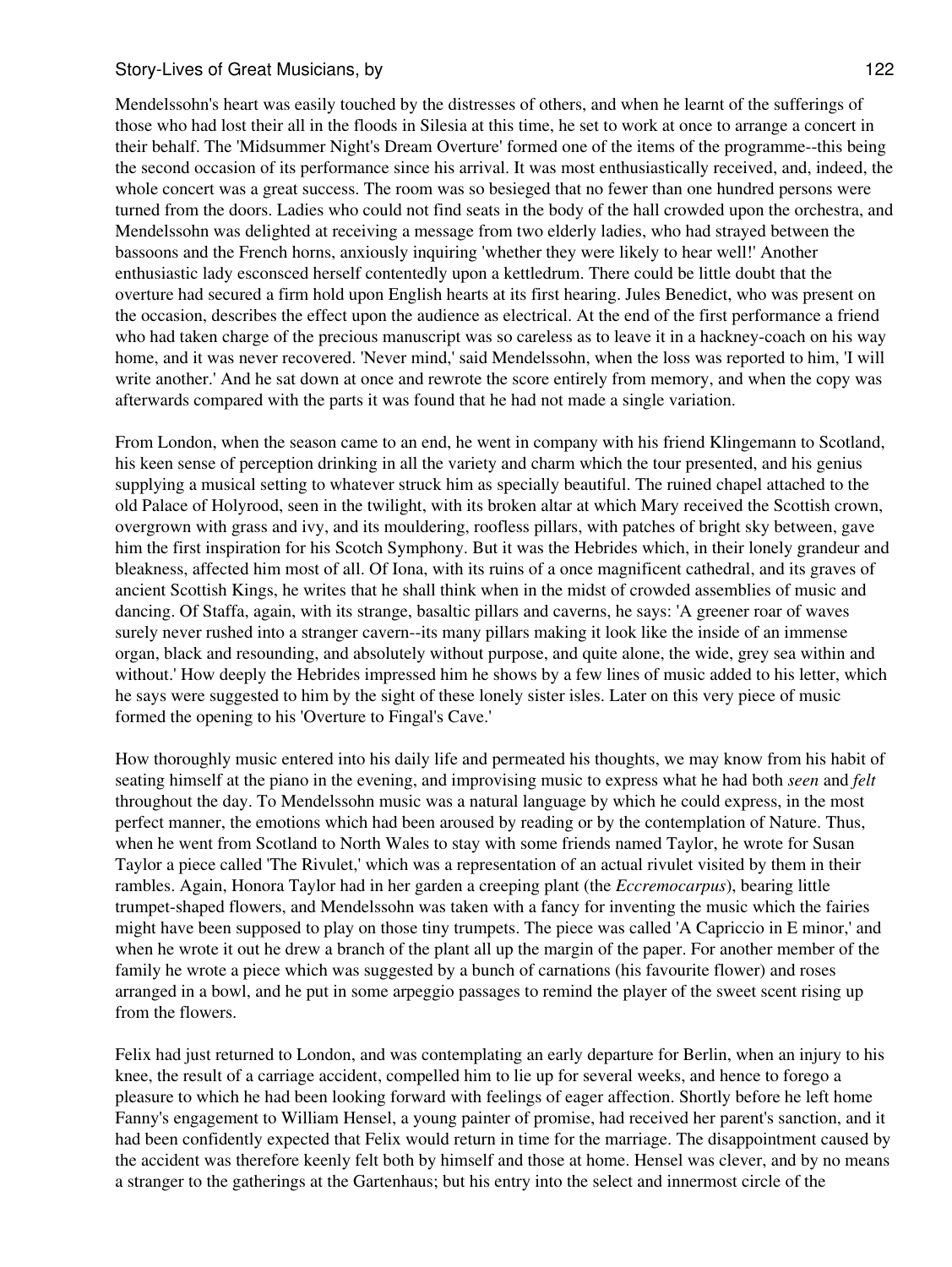brotherhood, armed with the kind of right which his engagement to Fanny had conferred upon him, caused him to be regarded in a new light, and it was not until a little time had elapsed that he found his way to their hearts by his gentle ways, assisted in no small degree by his pencil. At first the exclusiveness of a set which had received the title of 'The Wheel,' and which prided itself on the freemasonry which obtained amongst its members, was somewhat chilling; but Hensel was not easily discouraged; he took to drawing the members' portraits as his contribution to the bonhomie of the circle, and with such success that 'The Wheel' soon came to regard him as an indispensable spoke, whilst the portraits multiplied until they formed a huge collection. Fanny's marriage, moreover, did not imply any break in the family circle, for when her brother returned to Berlin he found that Hensel and his bride had taken up their residence in the Gartenhaus.

The grand tour had practically only begun, and was now to be resumed, but the visit to England was exercising over Mendelssohn's mind a strong influence which, though not unconnected with the success and fame it had brought to him, might with more justice be ascribed to the sympathetic appreciation and kindness which he had received at the hands of the English. 'A prophet is not without honour, save in his own country,' and Berlin had so far held back the encouragement that strangers were so willing to accord him. Moreover, for one of his artistically sensitive temperament London possessed a magnetic charm that was lacking in Berlin. At home his very youth seemed to count against him, but in London it was, if anything, in his favour. The fame of his visit, however, had preceded him to Berlin, and shortly after his return he was offered the Professorship of Music at the University, an honour which he at once declined, feeling that its acceptance would not only interfere with his freedom in composition, but bind him down to an occupation which he confessed was not his forte. This Chair had been specially created in the hope that he would fill it, and it marks the first, though by no means the last, attempt on the part of the Berliners to secure his services for their city.

In the May following he set forth once more on his travels, bound for Venice, Florence, and Rome. He could not pass through Weimar, however, without paying a visit to Goethe; it proved to be the last meeting, and it was filled with incidents that left a deep impression on his mind. Never had the sympathy and friendship between the two been closer or more confidential than on this occasion. 'There is much in my spirit that you must light up for me,' said Goethe to Felix one day when they had been conversing together. Goethe called upon him continually for music, but showed an indifference towards Beethoven's works; Felix, however, insisted that he must endure some of the master, and played to him the first movement of the 'C minor Symphony.' Goethe listened for a few moments, and then said: 'That does not touch one at all; it only astonishes one.' But Felix played on, and presently, after some murmuring to himself, the poet burst out with: 'It is very great, it is wild! It seems as though the house were falling! What must it be with the whole orchestra!'

The tour was a long one, for several cities had to be visited before he could cross the Swiss frontier. Each day brought its full measure of incident and delightful sight-seeing. It was in Switzerland, however, that Mendelssohn's passionate love for Nature was stirred to its depths. His Alpine walks were a revelation of Nature in her most decided moods, and one particular walk over the Wengern Alp was destined to be long remembered. The mountain summits were glittering in the morning air, every undulation and the face of every hill clear and distinct. Formerly it was their height alone that had impressed him, 'now it was their boundless extent that he particularly felt--their huge, broad masses; the close connection of all those enormous fortresses, which seemed to be crowding together and stretching out their hands to each other.'

He loved all beautiful things, but he loved the sea best of all; it seemed to him to express in its varying moods every feeling which he himself possessed. 'When there is a storm at Chiatamene,' he wrote to Fanny when she was visiting Italy, 'and the grey sea is foaming, think of me.' And now as he approached Naples, and saw the sea sparkling in the sunlit bay, he exclaims: 'To me it is the finest object in Nature! I love it almost more than the sky. I always feel happy when I see before me the wide expanse of waters.' Again, the ancientness of Nature herself conveyed far more to him than any legend of antiquity connected with the works of man; he could not feel in 'crumbling mason work' the interest and fascination that existed for him in the unchanged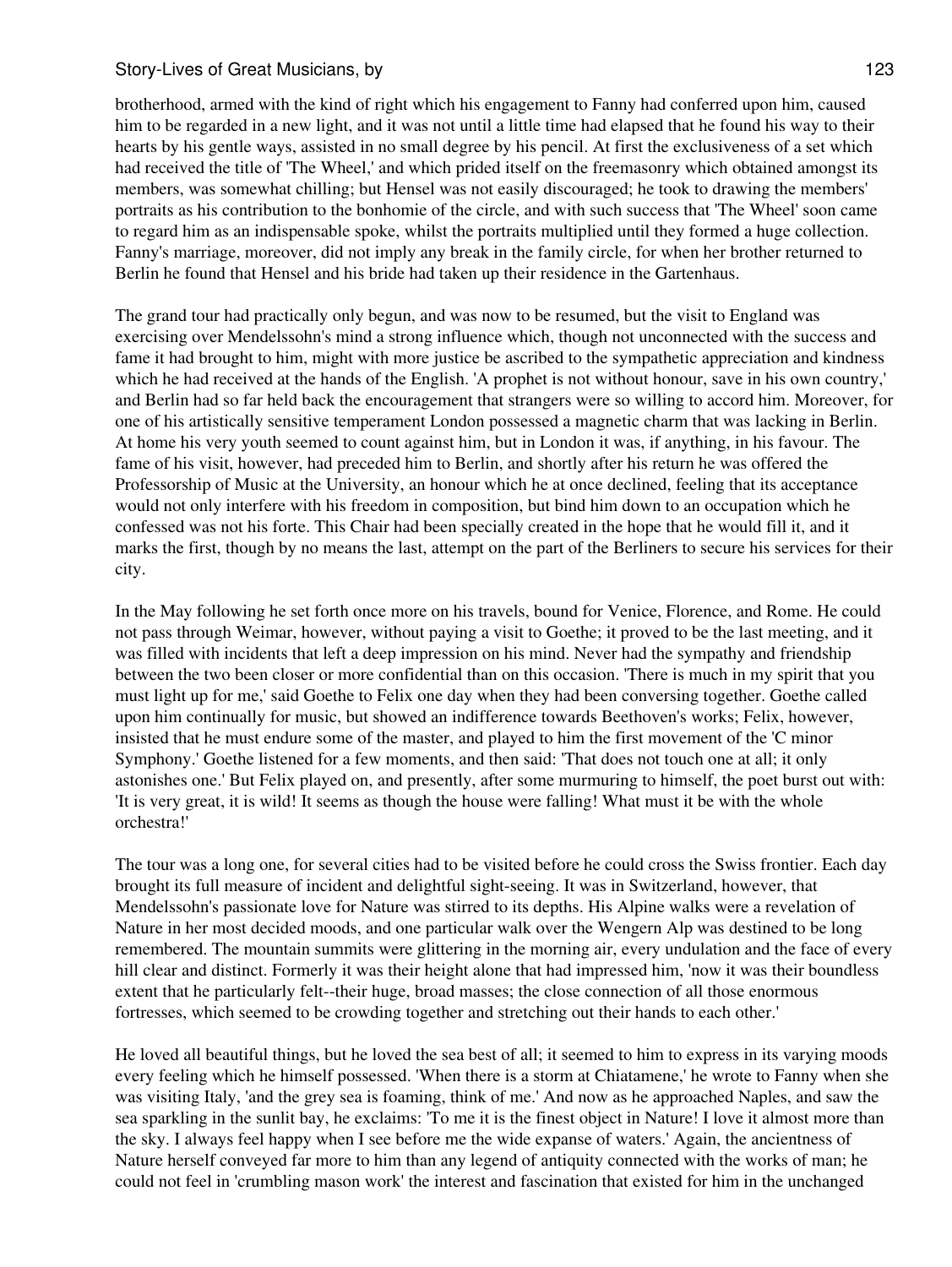outlines of the hills, or in the fact that the waves lapped the island which formed the refuge of Brutus, and the lichen-covered rocks bent over them then just as they did now. These were monuments on which no names were scribbled, no inscriptions carved, and to such he clung.

Yet in Rome itself he found a centre of unending interest and fascination. 'All its measureless delights lay as a free gift before him; every day he picked out afresh some great historic object: one day a ramble about the ruins of the ancient city, another day the Borghese Gallery or the Capitol, or else St. Peter's or the Vatican. So each day was one never to be forgotten, and this sort of dallying left each impression firmer and stronger. If Venice seemed like the gravestone of its own past, its ruinous, modern palaces and the enduring remembrance of a bygone supremacy giving it a disquieting, mournful impression, the past of Rome struck him as history itself; its monuments ennobled, and made one at the same moment serious and joyful, for there was joy in feeling how human creations may survive a thousand years and yet possess their quickening restoring, influence. Each day some new image of that past imprinted itself on his mind, and then came the twilight, and the day was at an end.'

The tour was not completed until the spring of the following year (1832), and during that interval two sad notes had been struck--the first being the death of Edward Ritz, the young violinist, Felix's closest friend, from whom he admitted that he had taken the model of his delicate, musical handwriting; and the second that of Goethe. In connection with the latter loss Felix felt deeply for Zelter, for he knew how the old man had worshipped and leant upon the master-poet. 'Mark my words,' said Mendelssohn, when he received the sad intelligence, 'it will not be long now before Zelter dies!' The words were but too prophetic, for in less than two months from the day on which they were spoken Zelter had followed the master he loved so well.

Before the latter event happened, however, Mendelssohn had returned to London. His affection for the City had now become a settled part of his nature. Even amidst the sunshine of Naples, with the glittering sea before his eyes, he had longed for London. 'That smoky nest is fated to be now and ever my favourite residence,' he writes; 'my heart swells when I think of it.' Even with the love he felt for those who were awaiting his return to the Berlin home it must have been hard for him to tear himself away from London, where his genius and his attractive personality found recognition at every turn. Consequently it is not surprising that he should have found his way back to his 'smoky nest' before very long--this time accompanied by his father. It was Abraham Mendelssohn's first visit, and it served to bring out more clearly than ever the closeness of the bond which united them. Felix nursed his father through an illness of three weeks' duration with a tenderness and solicitude that called forth a touching tribute from the patient. 'I cannot express,' writes Abraham to Leah, 'what he has been to me, what a treasure of love, patience, endurance, thoughtfulness, and tender care he has lavished on me; and much as I owe him indirectly for a thousand kindnesses and attentions from others, I owe him far more for what he has done for me himself.'

Two years later Mendelssohn was mourning the loss of this parent, whose sudden death had cast a deep gloom over a time when everything seemed to promise happily for the young composer. Only a month before the sad event Felix had joined the home-party at Berlin, and the house had once more assumed the full and complete life of its earlier days. The merriment, the joyous laughter were as hearty and resounding as they had been of yore, and there the father and mother had sat watching the fun--Abraham by this time quite blind, but keenly interested in all that was going on. Now the first definite break in that happy circle had come, shutting out the past for ever!

The extraordinary fullness which characterised Mendelssohn's life--'he lived years whilst others would have lived only weeks,' was the true remark of one who knew him well--reminds us of the impracticability of giving anything like a complete description of even its chief incidents. The stage at which our story has arrived does not, it is true, show him at the pinnacle of his fame as a composer, but if we entertained any doubts as to his greatness or his popularity at this time, we have only to imagine ourselves present at the scene which was being enacted on a certain afternoon in May, 1836, in the music-hall at Düsseldorf to be assured on both of these points. The long, low-pitched room is filled with an excited and enthusiastic audience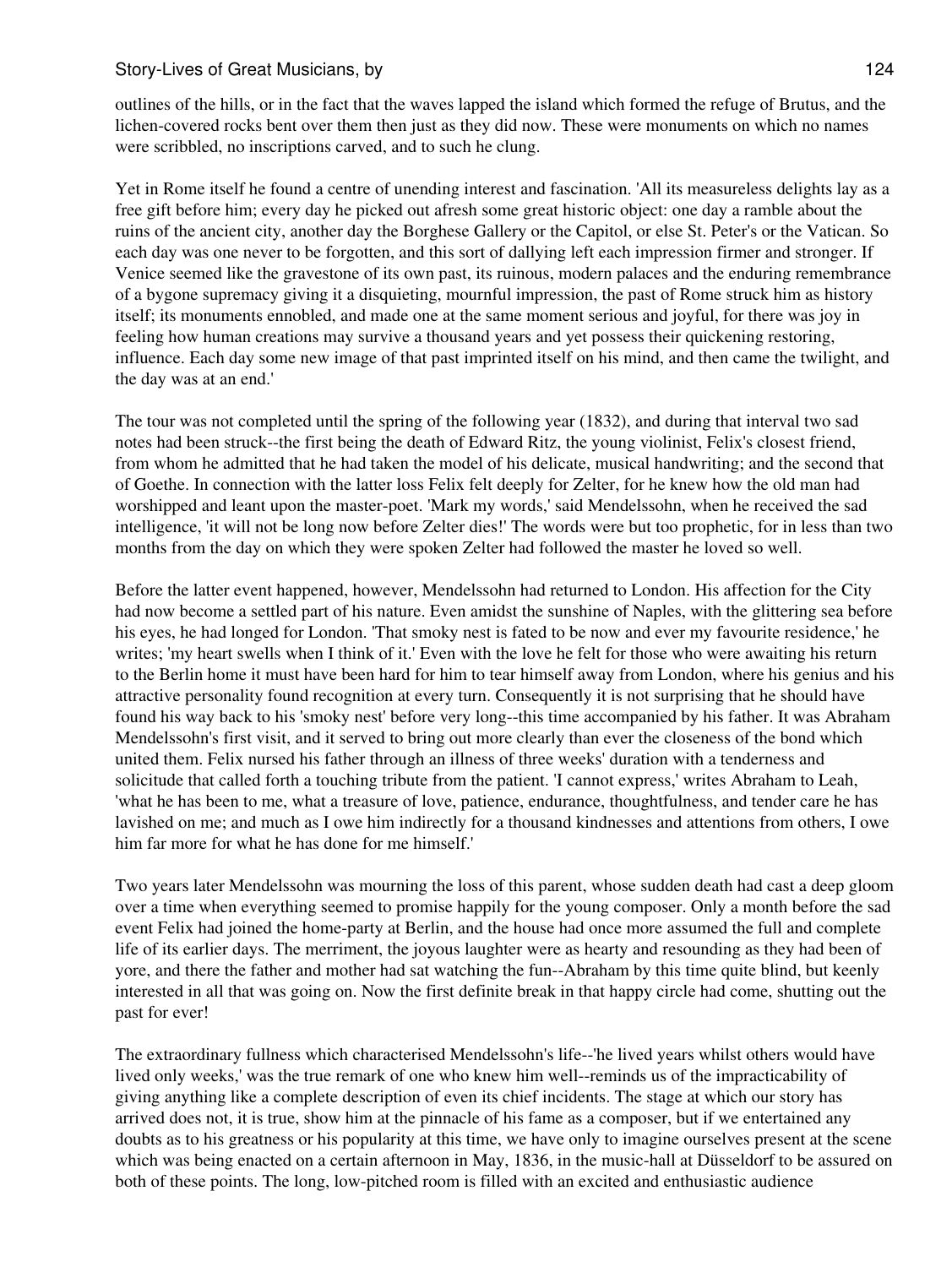applauding with all their might and main, for the first performance of Mendelssohn's oratorio 'St. Paul' has just come to an end. Amidst the roars of applause the ladies of the chorus have risen from their seats, and, advancing to the spot where Mendelssohn stands bowing his acknowledgments to the audience and orchestra, they shower garlands upon him, and then to complete the display they place a crown of flowers upon the score itself.

Some time before this event the town of Düsseldorf had claimed his services as director of music, and a little later Leipzig had followed suit--the latter event marking the beginning of a connection fraught with results of the highest importance to the musical world, and of much happiness to Mendelssohn himself. It was at this period that he composed many of those charming part-songs, intended for performance in the open air, that have since become such recognised favourites; of these we need only recall 'The Hunter's Farewell' and 'The Lark' as examples. But the time is marked for us in even clearer notes than these, for to this era belong several of his 'Songs without Words'--those melodies which have grown into our hearts never, we may well believe, to be uprooted. Mendelssohn not only invented the title 'Lieder ohne Worte,' but also the style of composition itself. Sir Julius Benedict remarks that 'at this period mechanical dexterity, musical claptraps, skips from one part of the piano to another, endless shakes and arpeggios, were the order of the day.' Mendelssohn, however, would never sacrifice to the prevailing taste; his desire was to 'restore dignity and rank to the instrument,' and he accordingly wrote what Sir Julius aptly describes as these 'exquisite little musical poems.'

The year of which we are speaking was productive of the deepest happiness to Mendelssohn, for it was that of his engagement to Cécile Jeanrenaud, the beautiful daughter of a French Protestant clergyman, whose acquaintance he had formed whilst on a visit to Frankfort. In the following spring they were married, and thus began for both a new life replete with happiness. In Cécile Felix found one who, out of her loving, gentle nature, could give him the sympathy and support that he needed, whilst she in turn received from her husband the fullest return that a grateful and sensitive heart, obedient to the promptings of a love that never wavered in its steadfastness and devotion, could bestow. No home life could have been happier, none more simple in its give and take of affection, than that of Mendelssohn and his wife; nothing transpired to destroy or even to obscure for a moment the halo of romance which surrounded it from the beginning, and which rendered it from first to last a marriage of love.

A picture of Mendelssohn at this period of his life shows us a short, slightly-built figure, with the dark, Jewish type of face, high forehead surmounted by thick, black, wavy hair, and dark brown eyes full of fire and animation, which we have already described as marking his appearance as a boy. The mouth was delicate and sensitive, the corners frequently curved into a smile. The change of expression in the eyes when playing, or stirred by any deep emotion, was most striking; 'they would dilate and become nearly twice their ordinary size, the brown pupil changing to a vivid black.' His lithe, muscular frame showed expression in all its movements corresponding with the actions of the mind; when he thoroughly agreed with a speaker he nodded so vigorously as to bring the black curls down over his face; his laughter was ringing and hearty, and merriment found added expression in the doubling up of his body and the shaking of his hand. His hands were small, with sensitive, tapering fingers, and when playing the fingers acted as if endowed with separate life and intelligence. There was no effeminacy connected with his lovable nature; he was quick to resent meanness or deceit, or wrong-doing of any kind. His anger was exceedingly sharp, and his manner of expressing contempt an astonishing revelation to those who had failed to grasp his character as a whole.

Despite his love of hard work no one more thoroughly enjoyed being lazy when there was nothing to do. Sleep was his never-failing resource when overtaxed--the power of compelling sound, refreshing sleep at the moment when it was most needed was one of the most remarkable traits of a temperament distinguished by its astonishing activity. Yet it may be taken perhaps as a part of his orderly nature, which in everything was governed by method. The completeness with which he carried out every detail connected with his work or his amusements excites our wonderment; the sense of neatness pervades the whole--nothing is wanting. He wrote numberless letters, many of them containing descriptions of scenery and incident such as entitle them to rank as literary productions--yet there is not the slightest evidence of haste or carelessness; even the writing itself is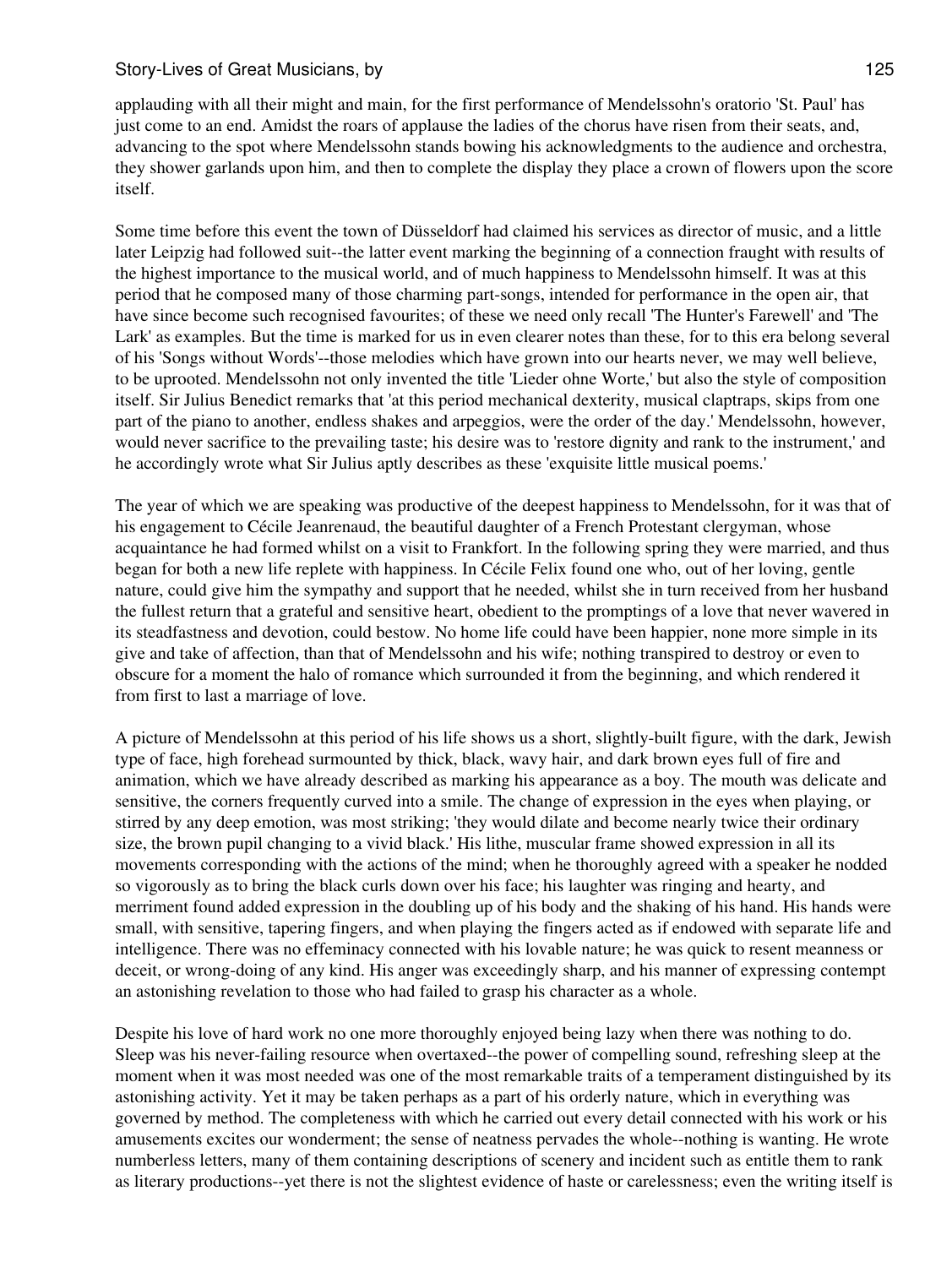artistic in its delicacy and finish. He received countless letters, and he preserved them all by pasting them into scrapbooks kept for the purpose. The same scrupulous care is observable in the writing of his musical manuscripts, and no fewer than forty-four volumes of these works, constructed by his own hands, are preserved in the Imperial Library at Berlin. His talent for drawing was considerable, and his love for the pursuit enabled him to accumulate a large collection of finished works, in every one of which is exhibited the same painstaking care and accuracy with regard to detail. Finally, we must mention his devotion to his family. No more loving father could have been found than Mendelssohn was to his children; he entered into their games and lessons with the same eager desire to add to their enjoyment, or to ease their labours, as he displayed towards the greater world outside his home.

We must now hasten to record an event which was destined to stamp Mendelssohn's career with undying fame--the completion of his oratorio 'Elijah.' This, his greatest work, owed its inspiration to a short passage in the book he reverenced most of all. One day his friend Hiller found him deep in the Bible. 'Listen,' he said, and then he read in a gentle, agitated voice the passage from the First Book of Kings, beginning with the words, 'And behold, the Lord passed by.' 'Would not that be splendid for an oratorio!' he exclaimed; and from that moment the idea began to grow in his mind. And as it grew he saw it in a clearer, brighter light, until, when the spring of 1846 arrived, the work was all but completed. In a letter to Jenny Lind, the famous singer and his intimate friend, he writes: 'I am jumping about my room for joy! If it only turns out half as good as I fancy it is how pleased I shall be!'

### [Illustration: '"*Would not that be splendid for an oratorio!*"']

The years intervening between the inception of this great work and its completion had brought no little anxiety and strain connected with his arduous labours, and they had brought one deep sorrow, the loss of his mother, whose death had been as sudden and unexpected as that of the father. Honours had been bestowed upon him by royal hands--the King of Prussia had personally conveyed to him his wishes that he should assume the directorship of music in Berlin, and when Mendelssohn found himself unable to retain the position he had begged him to reconsider his decision; the King of Saxony had made him Capellmeister to his Court; and last, but not least, he had received at the hands of Queen Victoria and Prince Albert such marks of personal regard and esteem as must have served to endear him more than ever to the country which had been foremost in recognising the greatness of his genius.

Those years, too, had witnessed the fruits of his unceasing labours for the advancement of his art in those centres over which his personal influence extended. Leipzig under him had become a musical centre to which young students and composers flocked, in order to obtain his opinion and guidance in respect to their work, or even, in many cases, to place themselves for a time where his methods could be studied and his personality enjoyed at the same time. Amongst others came William Sterndale Bennett, filled with enthusiasm, to profit by his advice, and to find in the master a kind and generous friend. Nor should we omit to mention, amongst the numerous offshoots of his labours, the foundation of the Conservatorium of Music at Leipzig, a scheme entirely due to his initiative, and which under his fostering care developed into one of the first academies of the day. Lastly, amidst the whirl of work he found time to carry out a project which he had for long cherished--the erection, at the threshold of the Thomas School at Leipzig, of a monument to the memory of Sebastian Bach.

On the morning of Wednesday, August 26, 1846, the Town Hall of Birmingham presented a scene of unusual animation. A huge crowd was entering its doors and taking possession of the phalanx of chairs occupying the floor of the building. In the gallery every seat had been taken an hour earlier, and very soon every eye was directed towards the conductor's desk in expectation of Mendelssohn's appearance. Eager anticipation was in the air, for this day was to witness the first performance of 'Elijah' under the baton of the composer, who had thus elected to submit his greatest work to the judgment of an English audience.

'At half-past eleven o'clock,' wrote one who was present on the occasion, 'a deafening shout from the band and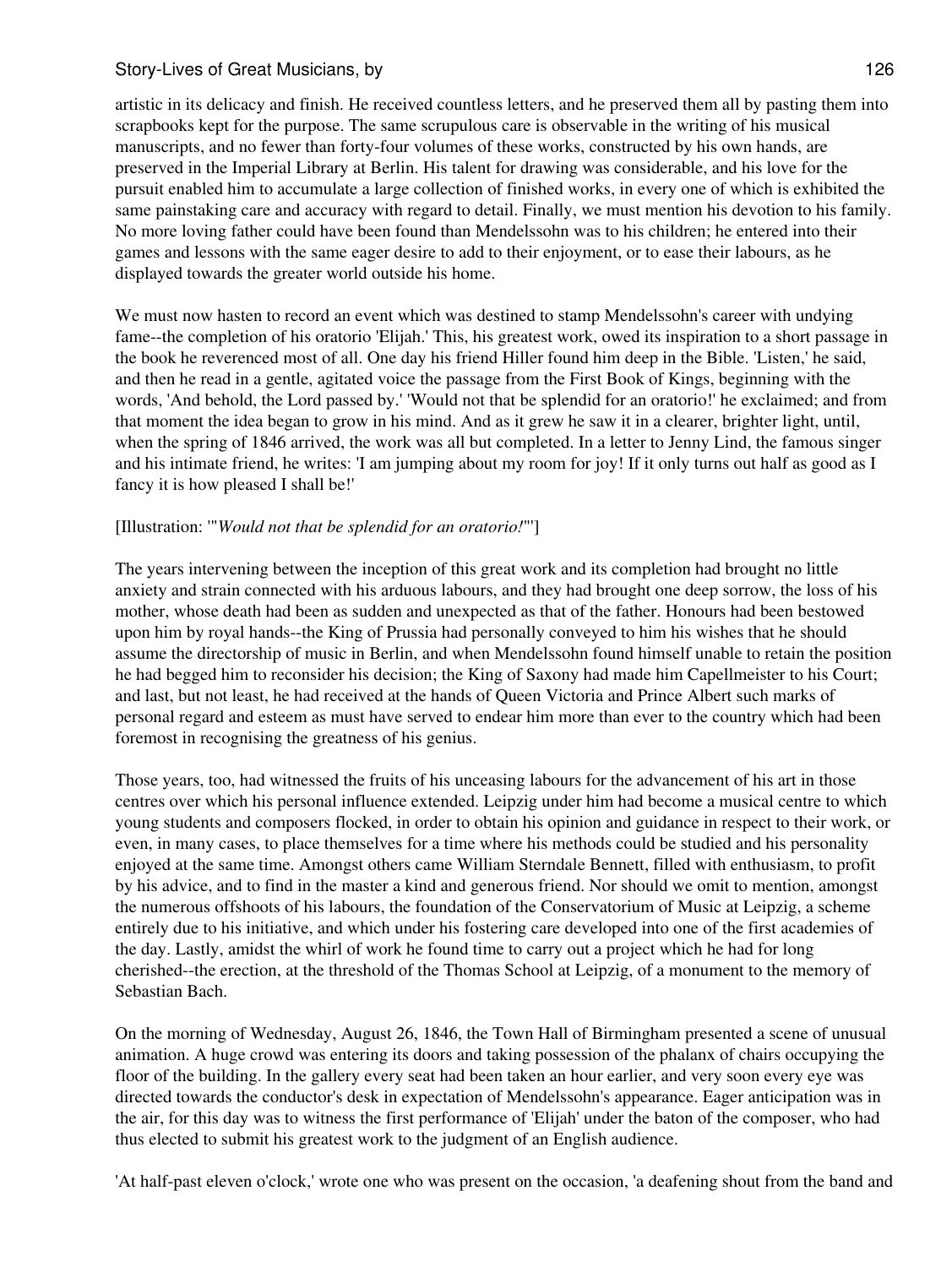chorus announced the approach of the great composer. The reception he met with on stepping into his place from the assembled thousands was absolutely overwhelming, whilst the sun, emerging at that moment, seemed to illumine the vast edifice in honour of the bright and pure being who stood there, the idol of all beholders.' The applause which broke forth at the end of the first part gave a sufficient indication of the impression which the audience had formed of the work, and at the conclusion the enthusiasm was such that the entire assembly rose to their feet, and shouted and waved for several minutes.

It was over, and Mendelssohn's gratification at his reception was expressed in the letter which he wrote to his brother Paul the same evening: 'No work of mine ever went so admirably at the first performance, or was received with such enthusiasm both by musicians and the public as this.... I almost doubt if I can ever hear one like it again.'

In April of the following year four performances of the 'Elijah' took place at Exeter Hall under his conductorship, the Queen and Prince Albert gracing the second performance with their presence. This was destined to be his last visit to these shores, and when he departed, after fulfilling a round of engagements which tried his strength to its uttermost limits, it was with the haunting shadow of coming illness. Scarcely had he rejoined his family at Frankfort than a messenger brought the sad intelligence that his sister Fanny had died suddenly at Berlin; the news was broken to him all too suddenly, and with a loud shriek he fell to the ground in a swoon.

From that moment his spirits failed him; there was no rebound from the deep depression into which he had fallen--only occasional flickerings of his former self showed that the struggle to assert his will-power over an ever-increasing loss of physical strength was still going on. There were moments, indeed, when it seemed to himself, if not to those who watched him with growing anxiety, that he was regaining his old buoyancy--the old craving for work which nothing seemed to have the power to destroy. But though compositions still came from his pen, though he had not yet given up hope in himself--'You shall have plenty of music from me; I will give you no cause to complain,' he had remarked to an English publisher shortly before this time--it was plain to those nearest to him that the inexorable finger of death was pointing the way to the Valley of Shadows.

\* \* \* \* \*

The streets of Leipzig were flooded with sunshine, though November had just entered upon its course, and though the approach of winter was apparent in the crispness of the air. Yet a cloud overhung the town which no degree of atmospheric brightness could dispel--a cloud of sorrow which took its birth from the placards affixed to the street corners, and spread its shadow over street after street, from one knot of inquirers to another, until the brief announcement which those placards conveyed became the common news, the common sorrow, of all. Mendelssohn was dead. On the evening of the previous day (November 4, 1847) the master whose bright, genial spirit had endeared him to so many hearts beyond the confines of his own circle, had passed to his rest. The blow had fallen with terrible swiftness, and we who love his music can only faintly realise how keenly those who knew and loved him, and who had come within the influence of his happy nature, must have felt the sudden break in that continuous flow of harmony which his life presented. Sweet as summer wind across the garden, wafting scents of choicest flowers, his life had passed over like a breath of heaven.

Without doubt his was a beautiful life--one of which, as it has been truly said, 'there is nothing to tell that is not honourable to his memory, and profitable to all men.' We cannot separate--we can have no wish to separate--such a life from the genius which enriched it, because the noble ideals which governed it throughout were embodied and expressed in the creations of that genius, as well as in his private conduct; rather should we be content to accept his life as it stands--in actions, deeds, and works--as a priceless gift, an indivisible whole.

Mendelssohn's funeral was a very imposing one. The first portion of the ceremonies was performed at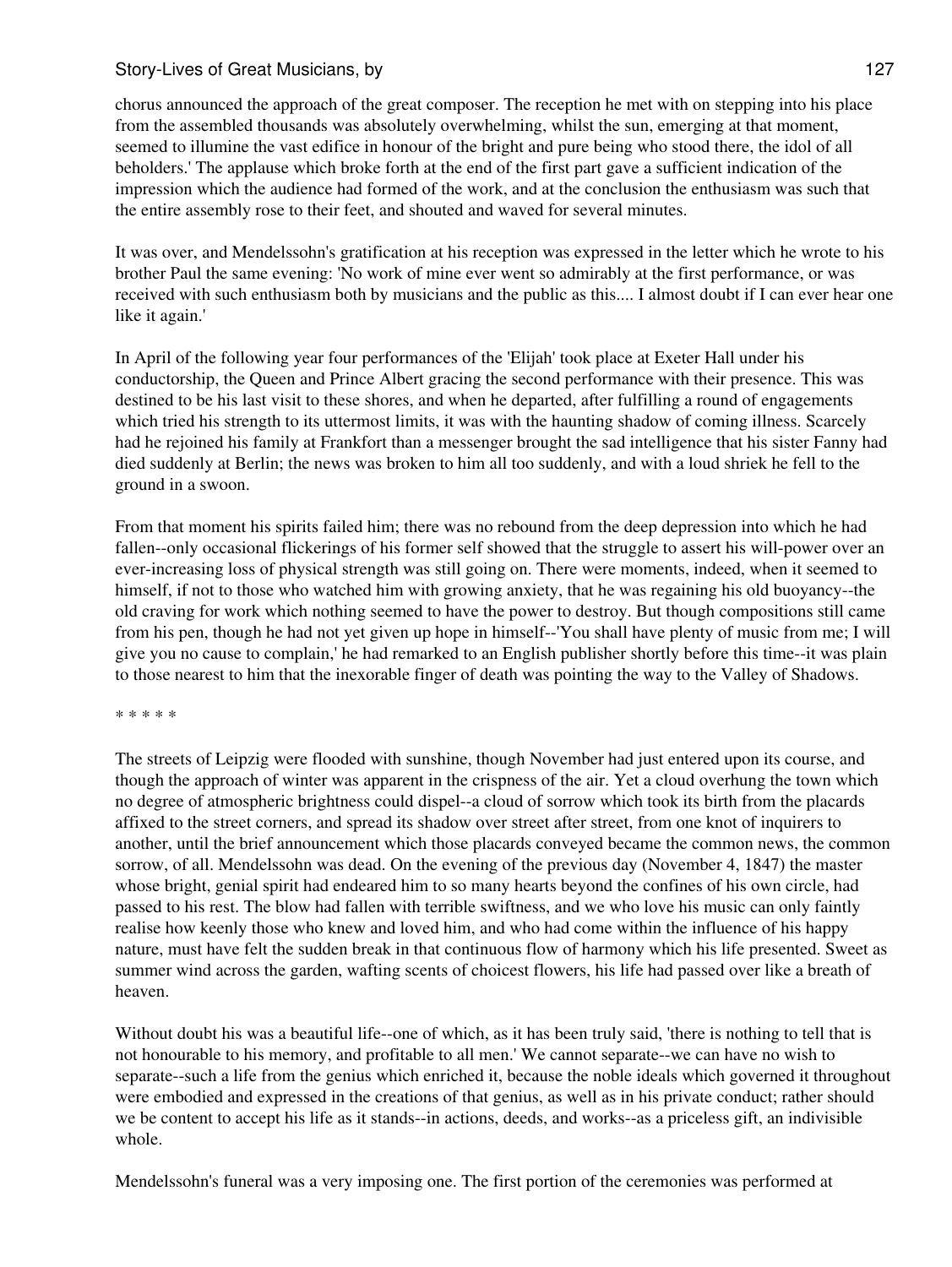Leipzig, and was attended by crowds of musicians and students--one of the latter bearing on a cushion the silver crown presented to the composer by his pupils, side by side with the Order 'Pour le Mérite' conferred upon him by the King of Prussia. As the long procession went on its way to the Pauliner Church the band played the 'Song without Words' in E minor, and at the close of the service the final chorus from Bach's 'Passion' was sung by the choir. At night the body was conveyed to Berlin for interment in the family burial-place in the Alte Dreifaltigkeits Kirch-hof. His resting-place, marked by a cross, is beside that of his sister Fanny, whilst on the other side of him rests his boy Felix, who died four years later.

#### FOOTNOTES:

[29] Sir G. Macfarren.

[30] No. 103, but since renumbered 79.

#### MENDELSSOHN'S PRINCIPAL COMPOSITIONS

OPERAS, ETC.: Die beiden Neffen. 1822. The Wedding of Camacho, Op. 10. 1825. The First Walpurgis Night, Op. 60. 1831-32. Son and Stranger (Heimkehr), Op. 89. 1829. Antigone, Op. 55. 1841. Midsummer Night's Dream, Op. 61. 1843. Athalie, Op. 74. 1843-45. Oedipus in Colonos, Op. 93. 1845. Loreley (unfinished), Op. 98. 1847. ORATORIOS, ETC.: St. Paul, Op. 36. 1836. Hymn of Praise (Lobgesang), Op. 52. 1840. Elijah, Op. 70. 1846. Lauda Sion, Op. 73. 1846. Christus (unfinished), Op. 97. 1847. PSALMS, with orchestral accompaniment: Ps. 115, Not unto us, Op. 31. 1830 Ps. 42, As the Hart pants, Op. 42. 1837. Ps. 95, O come, let us sing, Op. 46. 1839. Ps. 114, When Israel out of Egypt came, Op. 51. 1839. Ps. 13, Lord, how long? Op. 96. 1840-43. Ps. 98, Sing to the Lord, Op. 91. 1843. Hear my Prayer. 1844. Hymns of Praise (Festgesang). 1840. Festgesang: To the Sons of Art, Op. 68. 1846. Te Deum in A. 1846. Jubilate, Magnificat, and Nunc Dimittis, Op. 69. 1847. 3 Motets for female voices and organ, Op. 39. 1830. 3 Psalms, unaccompanied, Op. 78 (Pss. 2, 43, and 22), 1844. 6 short Anthems for 8-part chorus, Op. 79. 18 Part-songs for male voices. 28 Part-songs for mixed voices. 4 SYMPHONIES: C minor, Op. 11. 1824. D minor, The Reformation, Op. 107. 1830. A, The Italian, Op. 90. 1833. A minor, The Scotch, Op. 56. 1842. 7 OVERTURES: Midsummer Night's Dream, in E, Op. 21. 1826. Military Band (Harmonie-musik) in C, Op. 24. 1824. Fingal's Cave, or Hebrides, in B minor, Op. 26. 1830 Meerestille, in D, Op. 27. 1828. Melusine, in F, Op. 32. 1833. Ruy Blas, in C minor, Op. 95. 1839. The Trumpet, in C, Op. 101. 1825. 2 MARCHES FOR ORCHESTRA: Funeral March, in A minor, Op. 103. 1836. Cornelius, in D, Op. 108. 1841. Octet in E-flat, Op. 20. 1825. 2 QUINTETS FOR STRINGS: Op. 18, in A. 1831. Op. 87, in B-flat. 1845. 6 QUARTETS FOR STRINGS: Op. 12, in E-flat. 1829. Op. 13, in A. 1827. Op. 44, Nos. 1, 2, and 3, in D, E minor, and E-flat 1837-38. Op. 80, in F minor. 1847. Violin Concerto in E minor, Op. 64. 1844. 2 PIANOFORTE CONCERTOS: Op. 25, in G minor. 1832. Op. 40, in D minor. 1837. Sextet for pianoforte and strings, in D, Op. 110. 1824. 3 QUARTETS FOR PIANOFORTE AND STRINGS: Op. 1, in C minor. 1822. Op. 2, in F minor. 1823. Op. 3, in B minor. 1824-25. 2 TRIOS FOR PIANOFORTE AND STRINGS: Op. 49, in D minor, 1839. Op. 66, in C minor, 1845. Sonata for pianoforte and violin, in F minor, Op. 4. 1823. 2 SONATAS FOR PIANOFORTE AND VIOLONCELLO: Op. 45, in B-flat. 1838. Op. 58, in D. 1843. 3 SONATAS FOR PIANOFORTE SOLO: Op. 6, in E. 1826. Op. 105, in G minor. 1820-21. Op. 106, in B-flat. 1827. 8 BOOKS OF SONGS WITHOUT WORDS (Lieder ohne Worte), (each book containing 6 pieces): Op. 19b. Pub. 1832. Op. 30. " 1835. Op. 38. " 1837. Op. 53. " 1841. Op. 62. " 1844. Op. 67. " 1845. Op. 85. " 1850. Op. 102. " 1868. 3 Fantasias for pianoforte (Andante and Allegro, Capriccio, and Rivulet), Op, 16. 1829. 17 Variations Sérieuses, Op. 54. 1841. 3 Preludes and Fugues for organ, Op. 37. 1837. 6 Sonatas for organ, Op. 65. 1844-45. Soprano Aria, Infelice, Op. 94. 1834. 76 Songs.

### THE END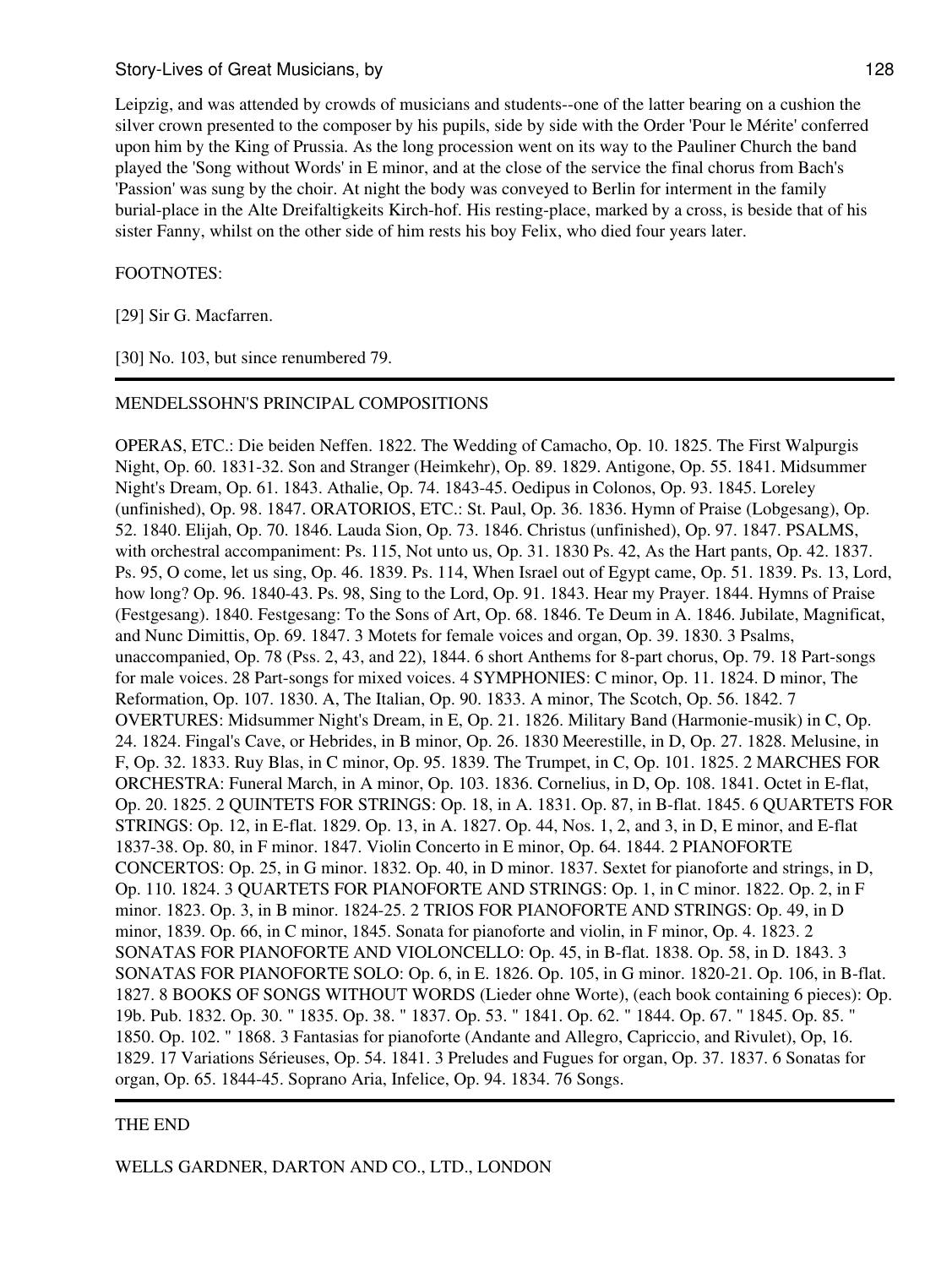\* \* \* \* \*

+--------------------------------------------------------------+ | Typographical errors corrected in text: | | | | Page 75: Handell replaced with Handel | | Page 80: grandenr replaced with grandeur | | Page 138: Buckinghad replaced with Buckingham | | Page 263: roof sof replaced with roofs of | | Page 299: 'Die Schone Müllerin' replaced with | | 'Die Schöne Müllerin' | | +--------------------------------------------------------------+

\* \* \* \* \*

End of the Project Gutenberg EBook of Story-Lives of Great Musicians, by Francis Jameson Rowbotham

\*\*\* END OF THIS PROJECT GUTENBERG EBOOK STORY-LIVES OF GREAT MUSICIANS \*\*\*

\*\*\*\*\* This file should be named 19748-8.txt or 19748-8.zip \*\*\*\*\* This and all associated files of various formats will be found in: http://www.gutenberg.org/1/9/7/4/19748/

Produced by Juliet Sutherland, Jeannie Howse and the Online Distributed Proofreading Team at http://www.pgdp.net

Updated editions will replace the previous one--the old editions will be renamed.

Creating the works from public domain print editions means that no one owns a United States copyright in these works, so the Foundation (and you!) can copy and distribute it in the United States without permission and without paying copyright royalties. Special rules, set forth in the General Terms of Use part of this license, apply to copying and distributing Project Gutenberg-tm electronic works to protect the PROJECT GUTENBERG-tm concept and trademark. Project Gutenberg is a registered trademark, and may not be used if you charge for the eBooks, unless you receive specific permission. If you do not charge anything for copies of this eBook, complying with the rules is very easy. You may use this eBook for nearly any purpose such as creation of derivative works, reports, performances and research. They may be modified and printed and given away--you may do practically ANYTHING with public domain eBooks. Redistribution is subject to the trademark license, especially commercial redistribution.

### \*\*\* START: FULL LICENSE \*\*\*

# THE FULL PROJECT GUTENBERG LICENSE PLEASE READ THIS BEFORE YOU DISTRIBUTE OR USE THIS WORK

To protect the Project Gutenberg-tm mission of promoting the free distribution of electronic works, by using or distributing this work (or any other work associated in any way with the phrase "Project Gutenberg"), you agree to comply with all the terms of the Full Project Gutenberg-tm License (available with this file or online at http://gutenberg.org/license).

Section 1. General Terms of Use and Redistributing Project Gutenberg-tm electronic works

1.A. By reading or using any part of this Project Gutenberg-tm electronic work, you indicate that you have read, understand, agree to and accept all the terms of this license and intellectual property (trademark/copyright) agreement. If you do not agree to abide by all the terms of this agreement, you must cease using and return or destroy all copies of Project Gutenberg-tm electronic works in your possession. If you paid a fee for obtaining a copy of or access to a Project Gutenberg-tm electronic work and you do not agree to be bound by the terms of this agreement, you may obtain a refund from the person or entity to whom you paid the fee as set forth in paragraph 1.E.8.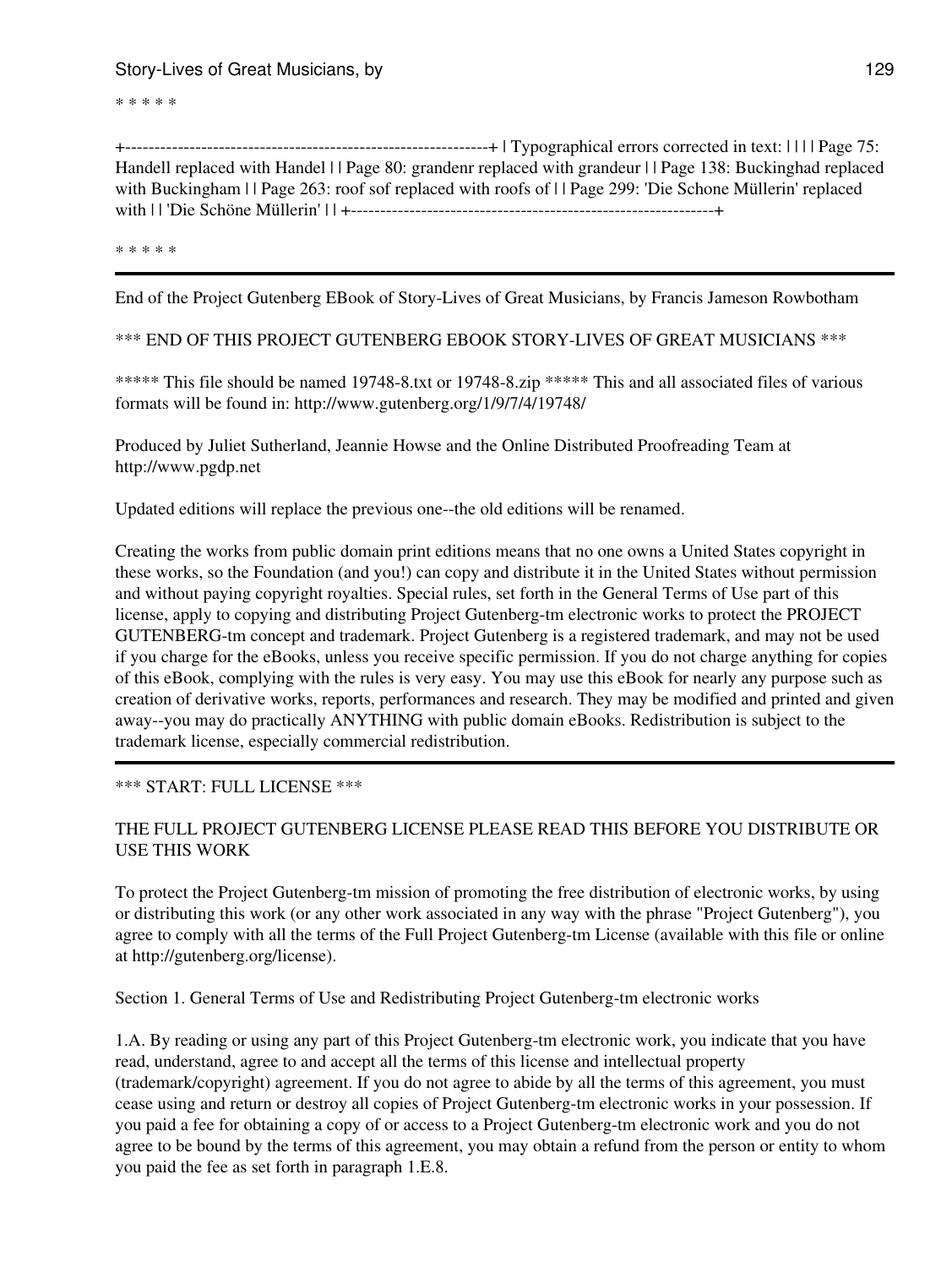1.B. "Project Gutenberg" is a registered trademark. It may only be used on or associated in any way with an electronic work by people who agree to be bound by the terms of this agreement. There are a few things that you can do with most Project Gutenberg-tm electronic works even without complying with the full terms of this agreement. See paragraph 1.C below. There are a lot of things you can do with Project Gutenberg-tm electronic works if you follow the terms of this agreement and help preserve free future access to Project Gutenberg-tm electronic works. See paragraph 1.E below.

1.C. The Project Gutenberg Literary Archive Foundation ("the Foundation" or PGLAF), owns a compilation copyright in the collection of Project Gutenberg-tm electronic works. Nearly all the individual works in the collection are in the public domain in the United States. If an individual work is in the public domain in the United States and you are located in the United States, we do not claim a right to prevent you from copying, distributing, performing, displaying or creating derivative works based on the work as long as all references to Project Gutenberg are removed. Of course, we hope that you will support the Project Gutenberg-tm mission of promoting free access to electronic works by freely sharing Project Gutenberg-tm works in compliance with the terms of this agreement for keeping the Project Gutenberg-tm name associated with the work. You can easily comply with the terms of this agreement by keeping this work in the same format with its attached full Project Gutenberg-tm License when you share it without charge with others.

1.D. The copyright laws of the place where you are located also govern what you can do with this work. Copyright laws in most countries are in a constant state of change. If you are outside the United States, check the laws of your country in addition to the terms of this agreement before downloading, copying, displaying, performing, distributing or creating derivative works based on this work or any other Project Gutenberg-tm work. The Foundation makes no representations concerning the copyright status of any work in any country outside the United States.

1.E. Unless you have removed all references to Project Gutenberg:

1.E.1. The following sentence, with active links to, or other immediate access to, the full Project Gutenberg-tm License must appear prominently whenever any copy of a Project Gutenberg-tm work (any work on which the phrase "Project Gutenberg" appears, or with which the phrase "Project Gutenberg" is associated) is accessed, displayed, performed, viewed, copied or distributed:

This eBook is for the use of anyone anywhere at no cost and with almost no restrictions whatsoever. You may copy it, give it away or re-use it under the terms of the Project Gutenberg License included with this eBook or online at www.gutenberg.org

1.E.2. If an individual Project Gutenberg-tm electronic work is derived from the public domain (does not contain a notice indicating that it is posted with permission of the copyright holder), the work can be copied and distributed to anyone in the United States without paying any fees or charges. If you are redistributing or providing access to a work with the phrase "Project Gutenberg" associated with or appearing on the work, you must comply either with the requirements of paragraphs 1.E.1 through 1.E.7 or obtain permission for the use of the work and the Project Gutenberg-tm trademark as set forth in paragraphs 1.E.8 or 1.E.9.

1.E.3. If an individual Project Gutenberg-tm electronic work is posted with the permission of the copyright holder, your use and distribution must comply with both paragraphs 1.E.1 through 1.E.7 and any additional terms imposed by the copyright holder. Additional terms will be linked to the Project Gutenberg-tm License for all works posted with the permission of the copyright holder found at the beginning of this work.

1.E.4. Do not unlink or detach or remove the full Project Gutenberg-tm License terms from this work, or any files containing a part of this work or any other work associated with Project Gutenberg-tm.

1.E.5. Do not copy, display, perform, distribute or redistribute this electronic work, or any part of this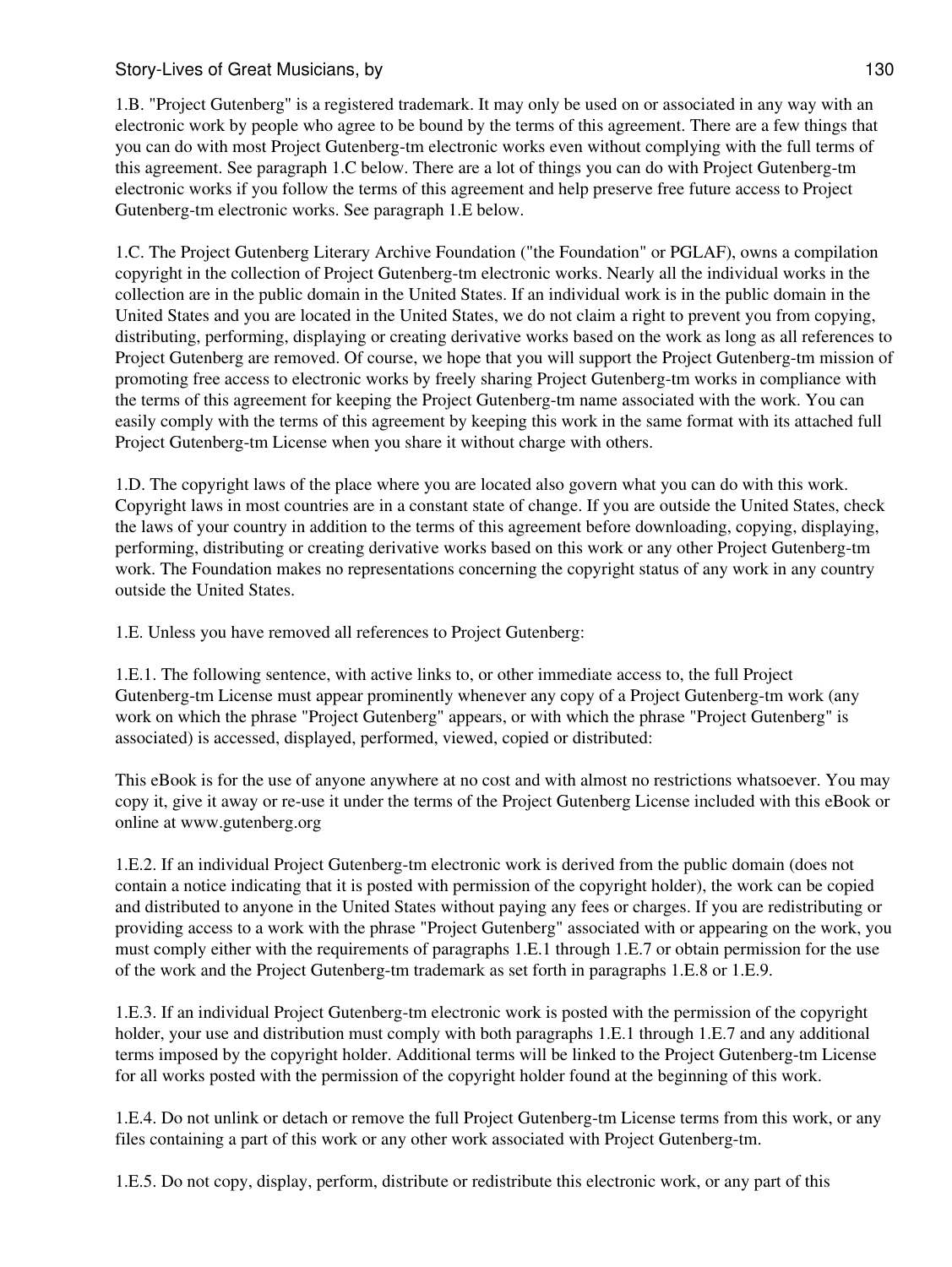electronic work, without prominently displaying the sentence set forth in paragraph 1.E.1 with active links or immediate access to the full terms of the Project Gutenberg-tm License.

1.E.6. You may convert to and distribute this work in any binary, compressed, marked up, nonproprietary or proprietary form, including any word processing or hypertext form. However, if you provide access to or distribute copies of a Project Gutenberg-tm work in a format other than "Plain Vanilla ASCII" or other format used in the official version posted on the official Project Gutenberg-tm web site (www.gutenberg.org), you must, at no additional cost, fee or expense to the user, provide a copy, a means of exporting a copy, or a means of obtaining a copy upon request, of the work in its original "Plain Vanilla ASCII" or other form. Any alternate format must include the full Project Gutenberg-tm License as specified in paragraph 1.E.1.

1.E.7. Do not charge a fee for access to, viewing, displaying, performing, copying or distributing any Project Gutenberg-tm works unless you comply with paragraph 1.E.8 or 1.E.9.

1.E.8. You may charge a reasonable fee for copies of or providing access to or distributing Project Gutenberg-tm electronic works provided that

- You pay a royalty fee of 20% of the gross profits you derive from the use of Project Gutenberg-tm works calculated using the method you already use to calculate your applicable taxes. The fee is owed to the owner of the Project Gutenberg-tm trademark, but he has agreed to donate royalties under this paragraph to the Project Gutenberg Literary Archive Foundation. Royalty payments must be paid within 60 days following each date on which you prepare (or are legally required to prepare) your periodic tax returns. Royalty payments should be clearly marked as such and sent to the Project Gutenberg Literary Archive Foundation at the address specified in Section 4, "Information about donations to the Project Gutenberg Literary Archive Foundation."

- You provide a full refund of any money paid by a user who notifies you in writing (or by e-mail) within 30 days of receipt that s/he does not agree to the terms of the full Project Gutenberg-tm License. You must require such a user to return or destroy all copies of the works possessed in a physical medium and discontinue all use of and all access to other copies of Project Gutenberg-tm works.

- You provide, in accordance with paragraph 1.F.3, a full refund of any money paid for a work or a replacement copy, if a defect in the electronic work is discovered and reported to you within 90 days of receipt of the work.

- You comply with all other terms of this agreement for free distribution of Project Gutenberg-tm works.

1.E.9. If you wish to charge a fee or distribute a Project Gutenberg-tm electronic work or group of works on different terms than are set forth in this agreement, you must obtain permission in writing from both the Project Gutenberg Literary Archive Foundation and Michael Hart, the owner of the Project Gutenberg-tm trademark. Contact the Foundation as set forth in Section 3 below.

# 1.F.

1.F.1. Project Gutenberg volunteers and employees expend considerable effort to identify, do copyright research on, transcribe and proofread public domain works in creating the Project Gutenberg-tm collection. Despite these efforts, Project Gutenberg-tm electronic works, and the medium on which they may be stored, may contain "Defects," such as, but not limited to, incomplete, inaccurate or corrupt data, transcription errors, a copyright or other intellectual property infringement, a defective or damaged disk or other medium, a computer virus, or computer codes that damage or cannot be read by your equipment.

1.F.2. LIMITED WARRANTY, DISCLAIMER OF DAMAGES - Except for the "Right of Replacement or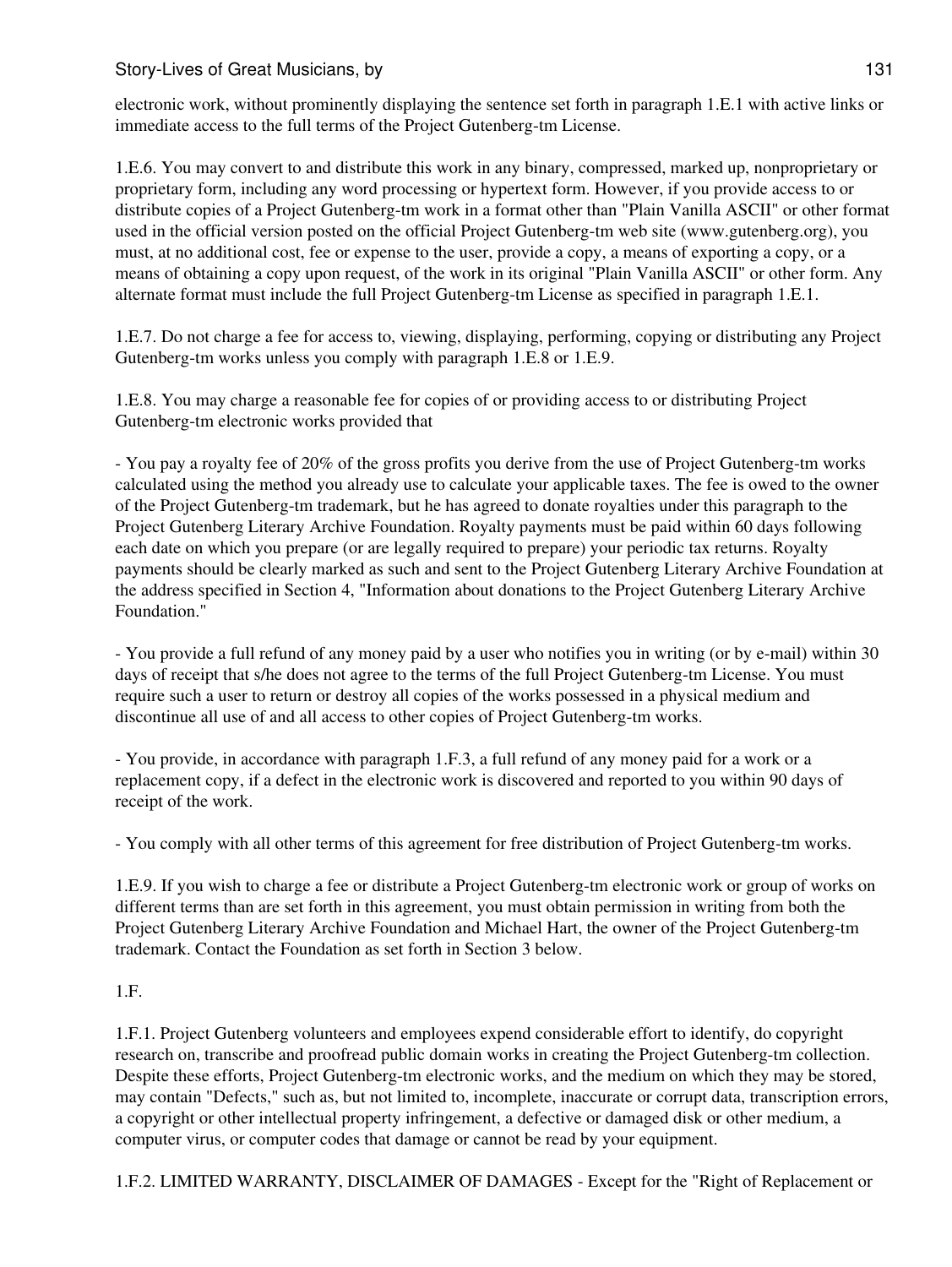Refund" described in paragraph 1.F.3, the Project Gutenberg Literary Archive Foundation, the owner of the Project Gutenberg-tm trademark, and any other party distributing a Project Gutenberg-tm electronic work under this agreement, disclaim all liability to you for damages, costs and expenses, including legal fees. YOU AGREE THAT YOU HAVE NO REMEDIES FOR NEGLIGENCE, STRICT LIABILITY, BREACH OF WARRANTY OR BREACH OF CONTRACT EXCEPT THOSE PROVIDED IN PARAGRAPH F3. YOU AGREE THAT THE FOUNDATION, THE TRADEMARK OWNER, AND ANY DISTRIBUTOR UNDER THIS AGREEMENT WILL NOT BE LIABLE TO YOU FOR ACTUAL, DIRECT, INDIRECT, CONSEQUENTIAL, PUNITIVE OR INCIDENTAL DAMAGES EVEN IF YOU GIVE NOTICE OF THE POSSIBILITY OF SUCH DAMAGE.

1.F.3. LIMITED RIGHT OF REPLACEMENT OR REFUND - If you discover a defect in this electronic work within 90 days of receiving it, you can receive a refund of the money (if any) you paid for it by sending a written explanation to the person you received the work from. If you received the work on a physical medium, you must return the medium with your written explanation. The person or entity that provided you with the defective work may elect to provide a replacement copy in lieu of a refund. If you received the work electronically, the person or entity providing it to you may choose to give you a second opportunity to receive the work electronically in lieu of a refund. If the second copy is also defective, you may demand a refund in writing without further opportunities to fix the problem.

1.F.4. Except for the limited right of replacement or refund set forth in paragraph 1.F.3, this work is provided to you 'AS-IS' WITH NO OTHER WARRANTIES OF ANY KIND, EXPRESS OR IMPLIED, INCLUDING BUT NOT LIMITED TO WARRANTIES OF MERCHANTIBILITY OR FITNESS FOR ANY PURPOSE.

1.F.5. Some states do not allow disclaimers of certain implied warranties or the exclusion or limitation of certain types of damages. If any disclaimer or limitation set forth in this agreement violates the law of the state applicable to this agreement, the agreement shall be interpreted to make the maximum disclaimer or limitation permitted by the applicable state law. The invalidity or unenforceability of any provision of this agreement shall not void the remaining provisions.

# 1.F.6. **INDEMNITY**

- You agree to indemnify and hold the Foundation, the trademark owner, any agent or employee of the Foundation, anyone providing copies of Project Gutenberg-tm electronic works in accordance with this agreement, and any volunteers associated with the production, promotion and distribution of Project Gutenberg-tm electronic works, harmless from all liability, costs and expenses, including legal fees, that arise directly or indirectly from any of the following which you do or cause to occur: (a) distribution of this or any Project Gutenberg-tm work, (b) alteration, modification, or additions or deletions to any Project Gutenberg-tm work, and (c) any Defect you cause.

Section 2. Information about the Mission of Project Gutenberg-tm

Project Gutenberg-tm is synonymous with the free distribution of electronic works in formats readable by the widest variety of computers including obsolete, old, middle-aged and new computers. It exists because of the efforts of hundreds of volunteers and donations from people in all walks of life.

Volunteers and financial support to provide volunteers with the assistance they need, is critical to reaching Project Gutenberg-tm's goals and ensuring that the Project Gutenberg-tm collection will remain freely available for generations to come. In 2001, the Project Gutenberg Literary Archive Foundation was created to provide a secure and permanent future for Project Gutenberg-tm and future generations. To learn more about the Project Gutenberg Literary Archive Foundation and how your efforts and donations can help, see Sections 3 and 4 and the Foundation web page at http://www.pglaf.org.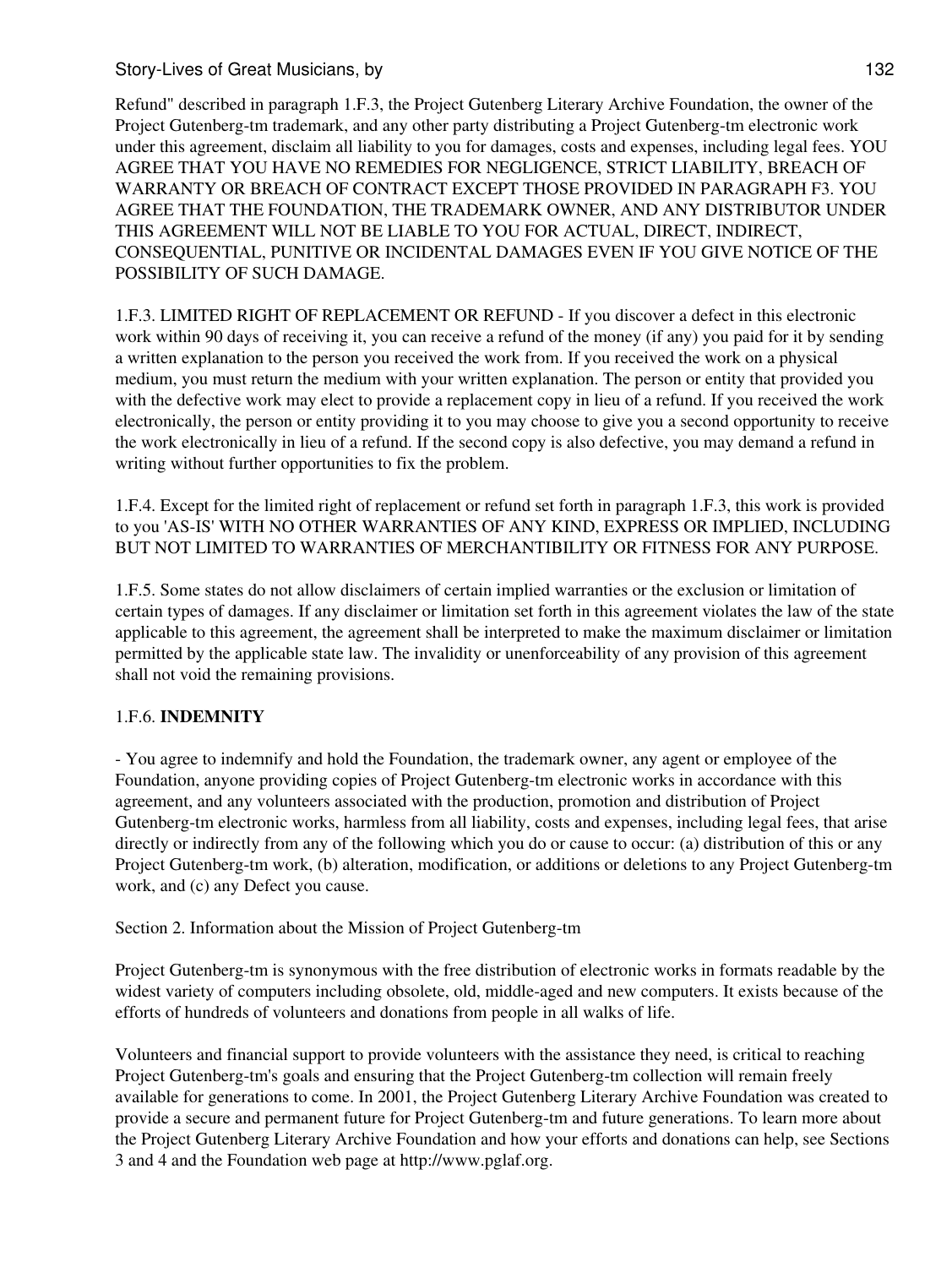Section 3. Information about the Project Gutenberg Literary Archive Foundation

The Project Gutenberg Literary Archive Foundation is a non profit  $501(c)(3)$  educational corporation organized under the laws of the state of Mississippi and granted tax exempt status by the Internal Revenue Service. The Foundation's EIN or federal tax identification number is  $64-6221541$ . Its  $501(c)(3)$  letter is posted at http://pglaf.org/fundraising. Contributions to the Project Gutenberg Literary Archive Foundation are tax deductible to the full extent permitted by U.S. federal laws and your state's laws.

The Foundation's principal office is located at 4557 Melan Dr. S. Fairbanks, AK, 99712., but its volunteers and employees are scattered throughout numerous locations. Its business office is located at 809 North 1500 West, Salt Lake City, UT 84116, (801) 596-1887, email business@pglaf.org. Email contact links and up to date contact information can be found at the Foundation's web site and official page at http://pglaf.org

For additional contact information: Dr. Gregory B. Newby Chief Executive and Director gbnewby@pglaf.org

Section 4. Information about Donations to the Project Gutenberg Literary Archive Foundation

Project Gutenberg-tm depends upon and cannot survive without wide spread public support and donations to carry out its mission of increasing the number of public domain and licensed works that can be freely distributed in machine readable form accessible by the widest array of equipment including outdated equipment. Many small donations (\$1 to \$5,000) are particularly important to maintaining tax exempt status with the IRS.

The Foundation is committed to complying with the laws regulating charities and charitable donations in all 50 states of the United States. Compliance requirements are not uniform and it takes a considerable effort, much paperwork and many fees to meet and keep up with these requirements. We do not solicit donations in locations where we have not received written confirmation of compliance. To SEND DONATIONS or determine the status of compliance for any particular state visit http://pglaf.org

While we cannot and do not solicit contributions from states where we have not met the solicitation requirements, we know of no prohibition against accepting unsolicited donations from donors in such states who approach us with offers to donate.

International donations are gratefully accepted, but we cannot make any statements concerning tax treatment of donations received from outside the United States. U.S. laws alone swamp our small staff.

Please check the Project Gutenberg Web pages for current donation methods and addresses. Donations are accepted in a number of other ways including checks, online payments and credit card donations. To donate, please visit: http://pglaf.org/donate

Section 5. General Information About Project Gutenberg-tm electronic works.

Professor Michael S. Hart is the originator of the Project Gutenberg-tm concept of a library of electronic works that could be freely shared with anyone. For thirty years, he produced and distributed Project Gutenberg-tm eBooks with only a loose network of volunteer support.

Project Gutenberg-tm eBooks are often created from several printed editions, all of which are confirmed as Public Domain in the U.S. unless a copyright notice is included. Thus, we do not necessarily keep eBooks in compliance with any particular paper edition.

Most people start at our Web site which has the main PG search facility: